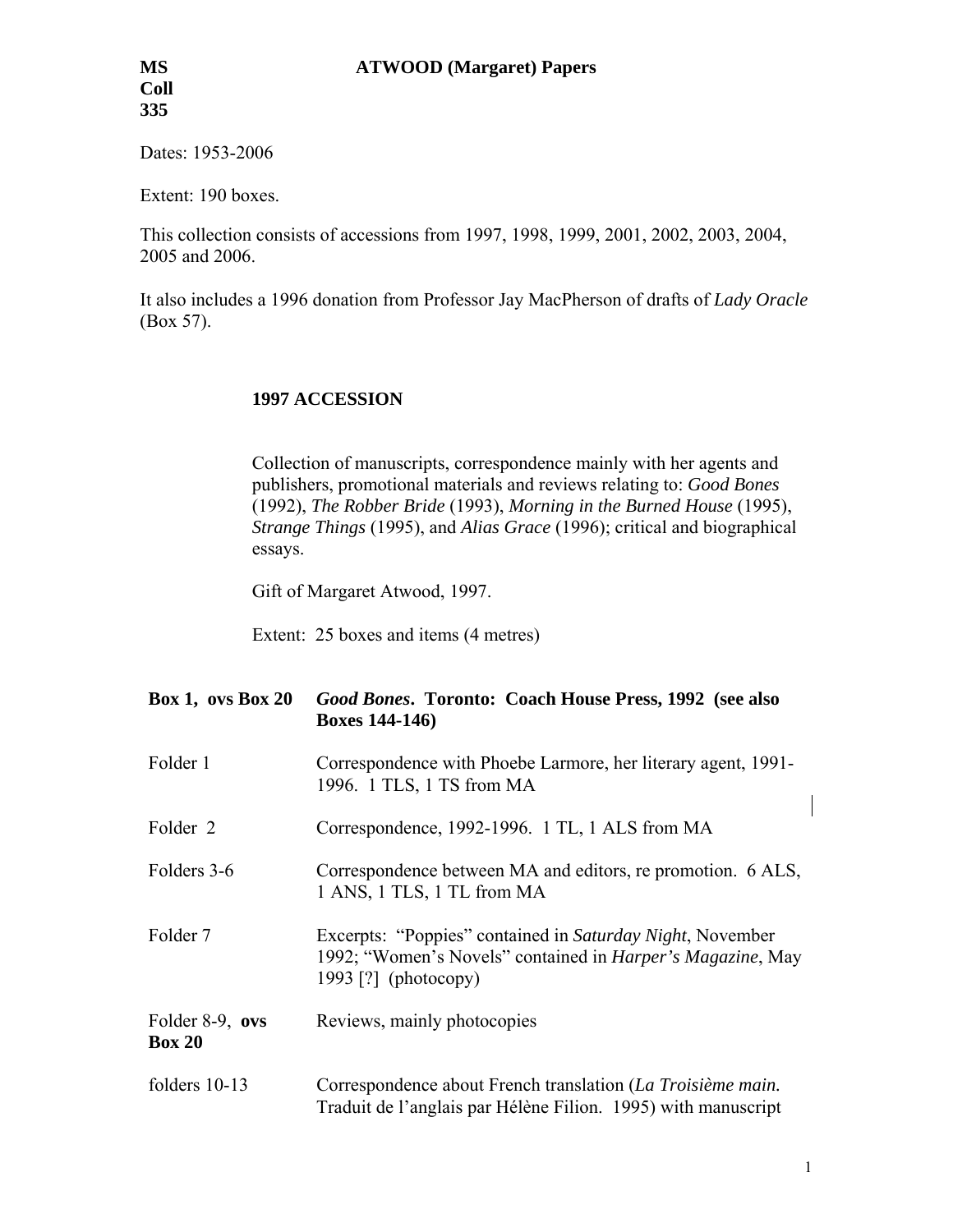| MS<br>Coll<br>335                      | <b>ATWOOD</b> (Margaret) Papers                                                                                                                                           |
|----------------------------------------|---------------------------------------------------------------------------------------------------------------------------------------------------------------------------|
|                                        | Traduit de l'anglais par Hélène Filion. 1995) with manuscript<br>drafts, 1992-1996, 2 ALS from MA                                                                         |
| folder 14                              | Correspondence with agent, Curtis Brown & John Farquharson,<br>mainly with Vivienne Schuster, 1992-1993, about English and<br>foreign-language editions                   |
| folder 15                              | Reviews from British journals, includes "Best sellers" listings,<br>photocopies                                                                                           |
| folders $16-17$                        | Correspondence with Nan Talese about Doubleday edition<br>entitled, Good Bones and Simple Murders, New York:<br>Doubleday, 1994. 1 ALS, 2 TLS from MA. (See also Box 164) |
| folder $18$ , ovs Box<br>20            | Reviews, photocopies                                                                                                                                                      |
| folder 19                              | "Little Red Hen Tells All" contained in Zeitschrift für Kanada-<br>Studien, 1992. Proof copies with AN                                                                    |
| folders 20-24                          | Theatrical adaptations: correspondence, script, reviews, and                                                                                                              |
| folders $25-27$ , ovs<br><b>Box 20</b> | printed programme, 1996<br>Promotional materials, print                                                                                                                   |
| Boxes 2-4, ovs Box<br>20, mapcase      | <i>The Robber Bride. Toronto: McClelland &amp; Stewart, 1993</i><br>(See also Boxes 166, 176-179)                                                                         |
|                                        | Correspondence, Editorial                                                                                                                                                 |
| folder 1                               | Larmore, 1992-1994. 1 ALS, 1 TLS from MA                                                                                                                                  |
| folders 2-4                            | Doubleday, 1992-1994. 1 ANS, 2 ALS, 9 TLS, 1 TL from MA                                                                                                                   |
| folder 5                               | Curtis Brown & John Farquharson, 1993-1994. 2 ALS, 4 TLS,<br>1 AN from MA                                                                                                 |
| folders 6-7                            | McClelland & Stewart, 1993-1994. 4 ALS, 2 TLS, 1 ANS, 1<br>TN from MA                                                                                                     |
| folder 8                               | Notes about and invitations for the launch. 1 TLS from MA                                                                                                                 |
| folder 9                               | Notes and correspondence                                                                                                                                                  |
| Box 3                                  | <b>Promotions and Reviews</b>                                                                                                                                             |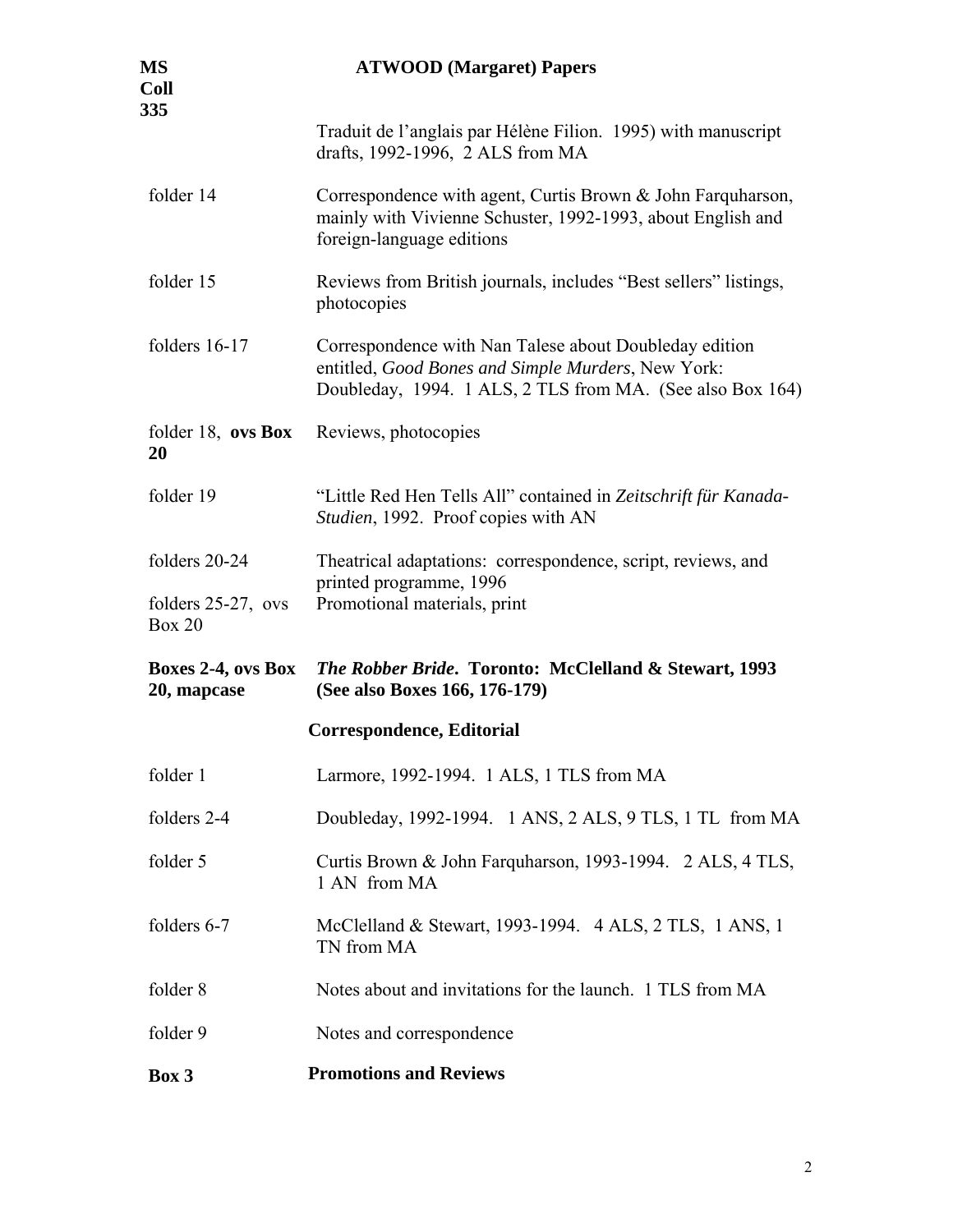| MS<br>Coll<br>335                       | <b>ATWOOD</b> (Margaret) Papers                                                                                                                                                      |
|-----------------------------------------|--------------------------------------------------------------------------------------------------------------------------------------------------------------------------------------|
| folder 1                                | Proof excerpt for <i>Boston Phoenix</i> , 1993                                                                                                                                       |
| folder 2                                | Correspondence re promotion and publicity, 1993. 2 ALS from<br>MA                                                                                                                    |
| folder 3                                | "Book Tour Comics #792  The Radio Interview" and<br>holograph thank you card with AN from MA                                                                                         |
| folders 4-5                             | Correspondence about Franklin Library Limited Edition, 1993                                                                                                                          |
| folders $6-10$ , ovs<br>Box 20, mapcase | Promotional and publicity materials                                                                                                                                                  |
| folder 11                               | Excerpts: "The Robber Bride" contained in October 1993 issues<br>of Saturday Night, pp. 56-61; in Cosmopolitan, pp. 272-278<br>(photocopy); and in The Sunday Times, 10 October 1993 |
| Boxes 3-4, ovs<br>Box 20, mapcase       | Reviews                                                                                                                                                                              |
| folders 12-15                           | Canada, photocopies                                                                                                                                                                  |
| ovs Box 20                              | Denmark                                                                                                                                                                              |
| folder 16                               | Finland, photocopies                                                                                                                                                                 |
| folders 17-19                           | Germany, photocopies                                                                                                                                                                 |
| Box 4                                   |                                                                                                                                                                                      |
| <b>Box 20</b>                           | folders 1-6, ovs United Kingdom, photocopies                                                                                                                                         |
| folders $7-11$ , item<br>12             | United States, mainly photocopies                                                                                                                                                    |
| folder 13                               | Life before Man. Cat's Eye. London: Bloomsbury 1994, dust<br>jacket                                                                                                                  |
| folder 14                               | Reviews of her other books                                                                                                                                                           |
| Boxes 5-6, ovs Box<br><b>20</b>         | Morning in the Burned House. Toronto: McClelland &<br>Stewart, 1995                                                                                                                  |
| Box 5                                   |                                                                                                                                                                                      |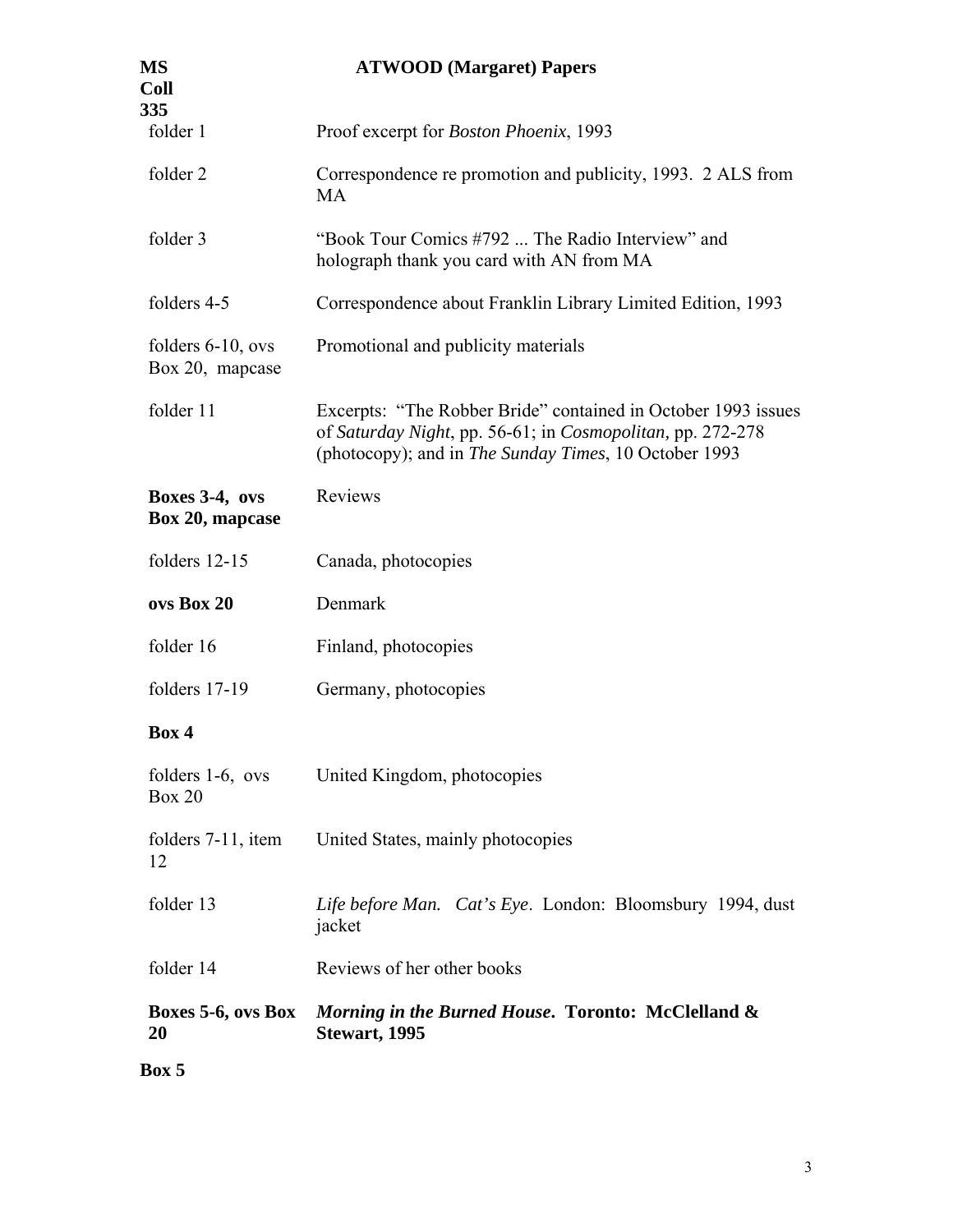| MS<br>Coll<br>335 | <b>ATWOOD</b> (Margaret) Papers                                               |
|-------------------|-------------------------------------------------------------------------------|
| folder 1          | Poems, published in serials, with correspondence. 1 TL from<br>МA             |
| folders 2-6       | Page proofs with manuscript notes on paste-its, 1994                          |
| folders 7-14      | Promotional materials with correspondence, 1994-1995. 1 ALS,<br>4 TLS from MA |

| Box 6                                  | <b>Correspondence and Reviews</b>                                                                                         |
|----------------------------------------|---------------------------------------------------------------------------------------------------------------------------|
|                                        | Correspondence                                                                                                            |
| folders 1-7                            | Editorial correspondence, 1994-1997. 12 ALS, 9 TLS, 2 TL, 1<br>AN from MA                                                 |
| folder 8                               | Correspondence about reprints, 1995. 2 ALS, 1 TLS from MA                                                                 |
| folder 9                               | Correspondence, "no decision yet", 1994. 2 TLS (1 photocopy),<br>2 TL from MA                                             |
| folders $10-14$ , ovs<br><b>Box 20</b> | Reviews                                                                                                                   |
| folders 10-12                          | Canada, photocopies                                                                                                       |
| folder 13                              | United Kingdom, photocopies                                                                                               |
| folders 14                             | United States, photocopies                                                                                                |
| folders 15-16                          | Poems in <i>Morning</i> , arranged by magazine or anthology title,<br>1990-1994. 3 ALS (1 photocopy), 5 TLS, 2 TL from MA |
| folder 17                              | Poems not in <i>Morning</i> , but in serials, 1994. 2 TLS from MA                                                         |
| folder 18                              | Poems in <i>Morning</i> , print appearances                                                                               |
| folder 19                              | "Fan mail"                                                                                                                |
| Boxes 7-8, ovs<br><b>Box 20</b>        | Strange Things; the Malevolent North in Canadian Literature.<br>Oxford: Clarendon Press, 1995 (see also Boxes 193-194)    |
| <b>Box 7</b>                           | <b>Clarendon Lectures</b>                                                                                                 |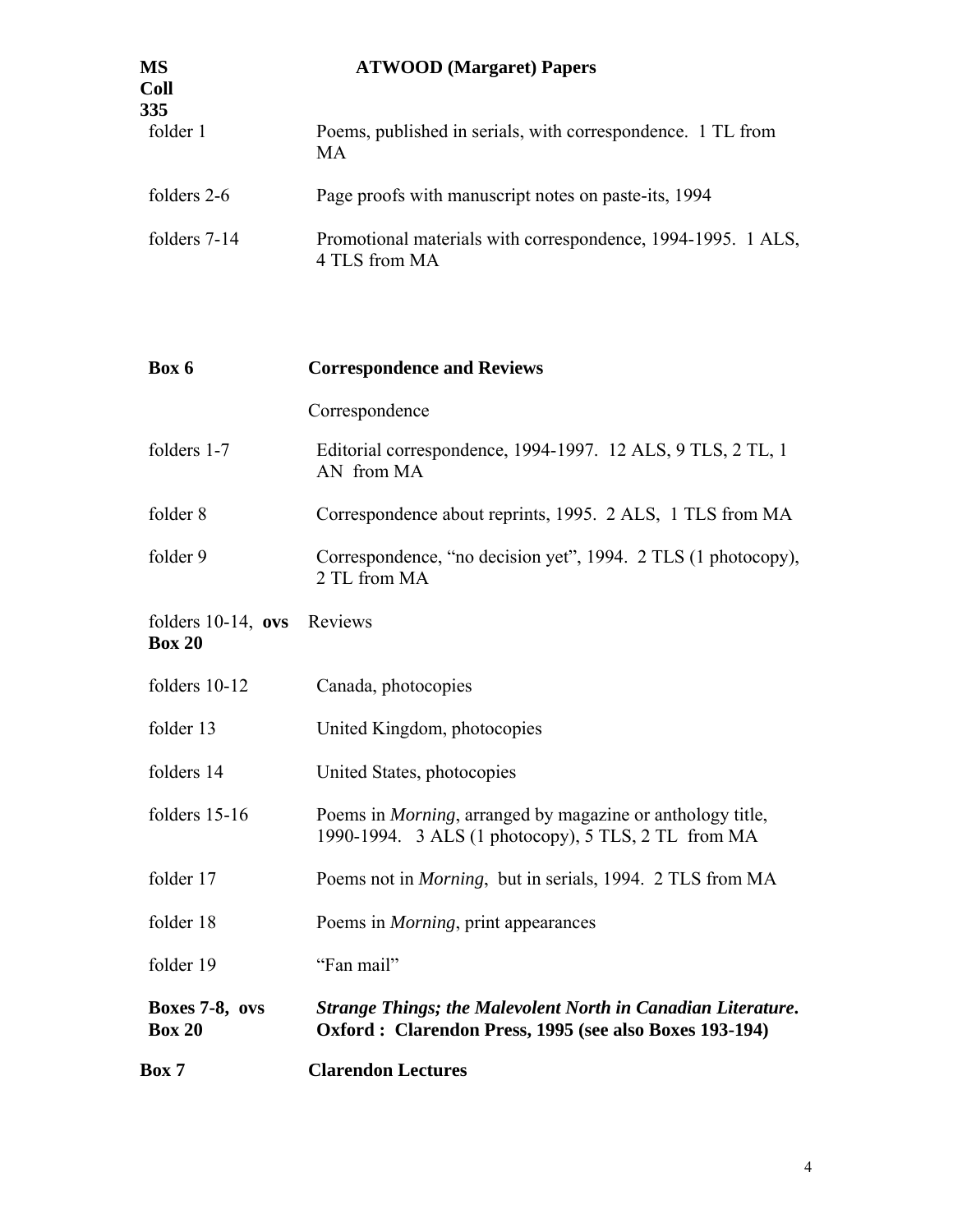| MS<br>Coll<br>335                       | <b>ATWOOD</b> (Margaret) Papers                                                                            |
|-----------------------------------------|------------------------------------------------------------------------------------------------------------|
| folders 1-11                            | "Earlier versions of mss"; holograph and word processed drafts<br>with holograph revisions and notes, 1991 |
| folder 12                               | "Concerning Franklin and His Gallant Crew"; word processed<br>text, 2 copies                               |
| folder 13                               | "Linoleum Caves"; word processed text, copy                                                                |
| Box 7                                   | <b>Strange Things</b>                                                                                      |
| folders 14-20                           | Correspondence, 1991-1996. 2 ALS, 8 TLS, 4 TL from MA                                                      |
| folders 21-22                           | Editorial correspondence, 1994-1995                                                                        |
| folders 23-24                           | Permissions correspondence, 1994-1995                                                                      |
| Box 8                                   | <b>Strange Things</b>                                                                                      |
| folders 1-6                             | Edited manuscripts with editorial revisions                                                                |
| folder 7                                | Galleys, May 1, 1995                                                                                       |
| folder 8                                | "Revises", July 20, 1995: Preliminaries, Index                                                             |
| folder 9                                | Promotional material                                                                                       |
| folders $10-11$ , ovs<br><b>Box 20</b>  | Reviews                                                                                                    |
| <b>Boxes 9-15, ovs</b><br><b>Box 20</b> | Alias Grace. Toronto: McClelland & Stewart, 1996 (see also<br><b>Boxes 180-191)</b>                        |
| <b>Boxes 9-10</b>                       | Correspondence                                                                                             |
| Box 9                                   |                                                                                                            |
| folders 1-2                             | Research. 1 ANS, 3 TLS from MA                                                                             |
| folders 3-30                            | General correspondence mainly with editors, 1995-1997                                                      |
| folder 3                                | 1995, December. 1 ALS from MA                                                                              |
| folders 4-12                            | 1996. 5 ALS, 2 AN, 3 TLS, 5 TL from MA                                                                     |
| folder 13-18                            | 1997. 1 ALS, 1 ANS (photocopy), 1 TLS from MA                                                              |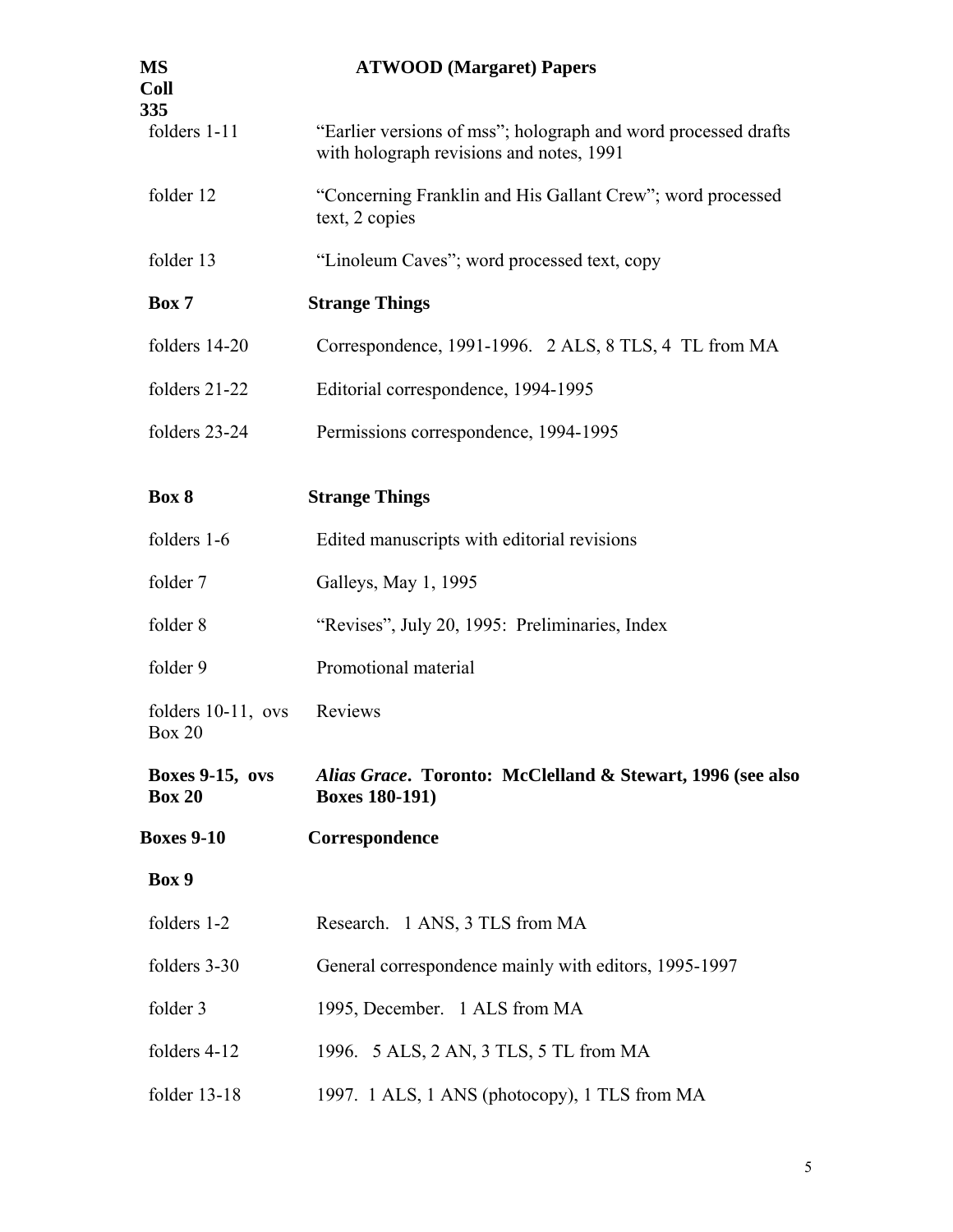## **MS ATWOOD (Margaret) Papers**

| folders 19-20                              | Bloomsbury. 2 ALS, 2 TLS from MA, with mock-up for dust<br>jacket                                                                                                                                                                                                                                                          |
|--------------------------------------------|----------------------------------------------------------------------------------------------------------------------------------------------------------------------------------------------------------------------------------------------------------------------------------------------------------------------------|
| folder 21                                  | "Bloomsbury Speech, Dublin—Alias Grace." Word processed<br>text                                                                                                                                                                                                                                                            |
| folder 22                                  | Curtis Brown, 1996-1997, with black and white prints of MA                                                                                                                                                                                                                                                                 |
| folders 23-26                              | Doubleday, 1995-1997. 4 ALS, 1 ANS, 2 TLS, 2 TL from MA,<br>with dust jacket and mock-up                                                                                                                                                                                                                                   |
| folders 27-28                              | Phoebe Larmore, 1995-1997. 3 ALS, 1 TLS (photocopy) from<br><b>MA</b>                                                                                                                                                                                                                                                      |
| <b>Box 10</b>                              | Correspondence, McClelland & Stewart, 1996. 1 ALS<br>(photocopy), 2 ALS, 2 TLS, 7 TL, 1 TN from MA                                                                                                                                                                                                                         |
| <b>Box 11</b>                              | "Author's proofs" with holograph and manuscript notes and<br>revisions; word processed text excerpts with notes and revisions,<br>12 July 1995 and "Drawing of Grace Marks & James<br>McDermott" contained in  The Trials of James McDermott &<br>Grace Marks at Toronto, U.C. Nov. $3^{rd}$ & 4 <sup>th</sup> 1843. Print |
| Box 12, mapcase                            | Promotional Materials with Notes and Correspondence                                                                                                                                                                                                                                                                        |
| <b>Boxes 13-14, ovs</b><br>Box 20, mapcase | <b>Reviews</b>                                                                                                                                                                                                                                                                                                             |
| <b>Box 13</b>                              |                                                                                                                                                                                                                                                                                                                            |
| folders 1-3                                | Australia                                                                                                                                                                                                                                                                                                                  |
| folders 4-13                               | Canada, includes Awards                                                                                                                                                                                                                                                                                                    |
| folders 14-17                              | Germany                                                                                                                                                                                                                                                                                                                    |
| folder 18                                  | Italy                                                                                                                                                                                                                                                                                                                      |
| folder 19                                  | Sweden                                                                                                                                                                                                                                                                                                                     |
| <b>Box 14</b>                              | <b>Reviews</b>                                                                                                                                                                                                                                                                                                             |
| folders 1-2                                | <b>United Kingdom</b>                                                                                                                                                                                                                                                                                                      |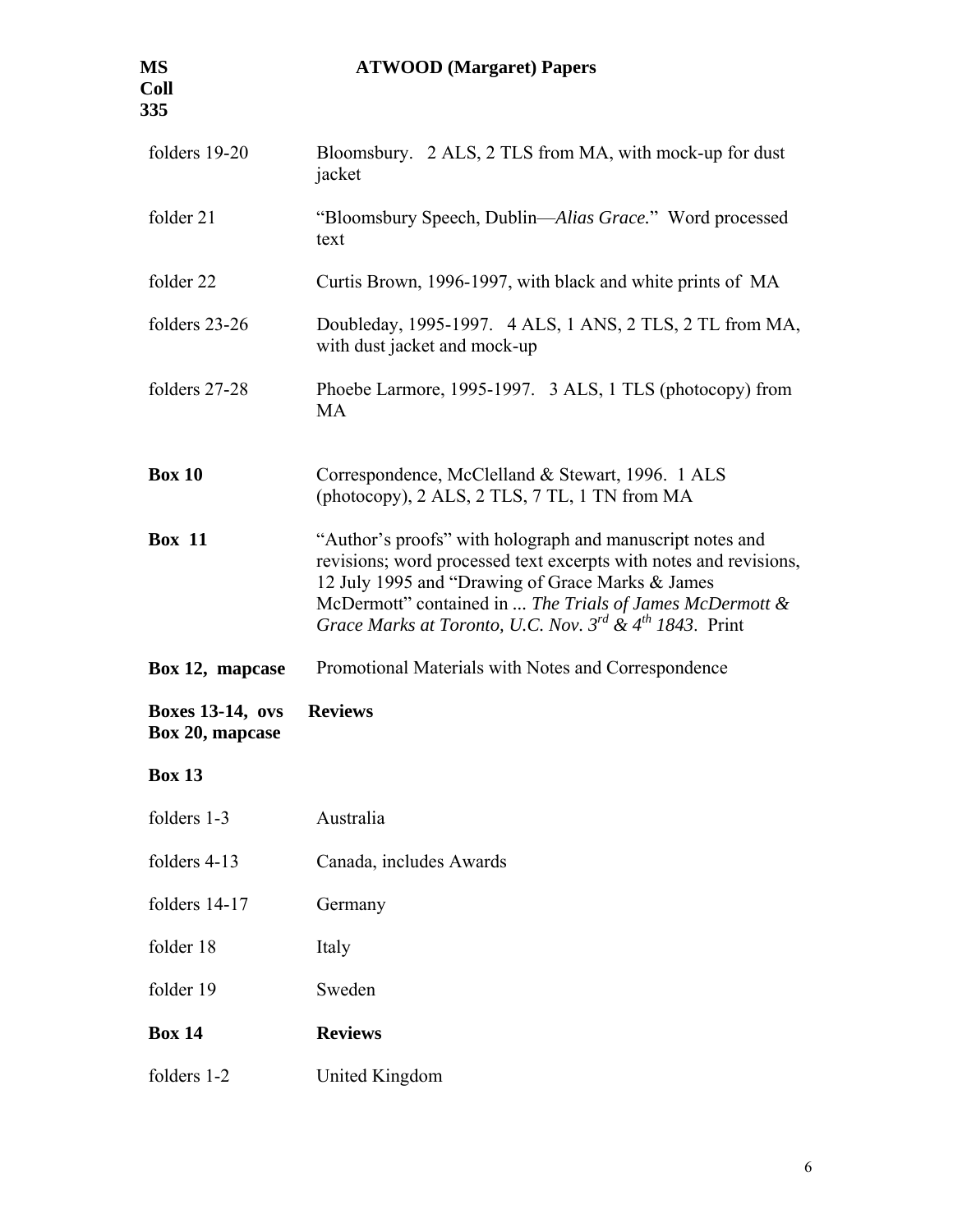| <b>MS</b><br><b>Coll</b> | <b>ATWOOD</b> (Margaret) Papers                                                                                                                  |
|--------------------------|--------------------------------------------------------------------------------------------------------------------------------------------------|
| 335<br>folders 3-12      | <b>United States</b>                                                                                                                             |
| <b>Box 15</b>            | Bantam-Doubleday "First Pass", 1997, 7 August to be<br><b>Published in November 1997</b>                                                         |
| <b>Box 16</b>            | <b>Speeches, Non-fiction Writings</b>                                                                                                            |
| folders 1-2              | "Princeton Speech: ANYFACE: The Role of the Canadian<br>Writer in the United States", word processed drafts with<br>holograph revisions          |
| folders 3-8              | New Introduction to Women Writers at Work: the "Paris"<br>Review" Interviews. (George Plimpton, editor. New York:<br>Viking Penguin, 1989), 1996 |
| folder 3                 | Photocopy of 1989 Introduction by MA with holograph<br>revisions.                                                                                |
| folder 4                 | Holograph and word processed drafts. 1 ALS, 1 TLS from MA                                                                                        |
| folders 5-9              | "New interviews", photocopy                                                                                                                      |
| <b>Boxes 17-21</b>       | <b>Print Appearances in Periodicals</b>                                                                                                          |
| <b>Box 21A</b>           | [Untitled: "You refuse to own"] contained in <i>Blewointmentpress</i><br><i>occupation issew.</i> $[19--], p. [1]$                               |
|                          | "On the Street Pat Lane. Very Stone House", contained in<br>blewointmentpress occupation issew. [19--], p. 109.                                  |
| <b>Box 17</b>            | "Two Poems", contained in <i>Canadian Poetry</i> [197?], pp. 29-31.                                                                              |
| ovs Box 20               | "The Bottled Women"; "The Expelled", contained in The<br>Varsity, vol. 79, no. 69, March 18, 1960, p. 6.                                         |
| <b>Box 17</b>            | "The Kollege Koffee Krowd  a Pome" by Shakesbeat Latweed,<br>contained in <i>The Strand</i> , October 14, 1960, p. [3]                           |
|                          | "Event"; "News from Nowhere"; "Pastoral Elegy", contained in<br><i>The Sheet, vol. 3,</i> [1961?]                                                |
|                          | "Closet", contained in Spectrum: the Richmond Tri-annual<br><i>Review</i> , vol. 5, no. 2, winter [19]69-70, pp. 45-46.                          |
|                          | "The End of the World: Weekend, near Toronto", contained in<br>Blewointmentpress Oil Slick Speshul [1971], p. [36].                              |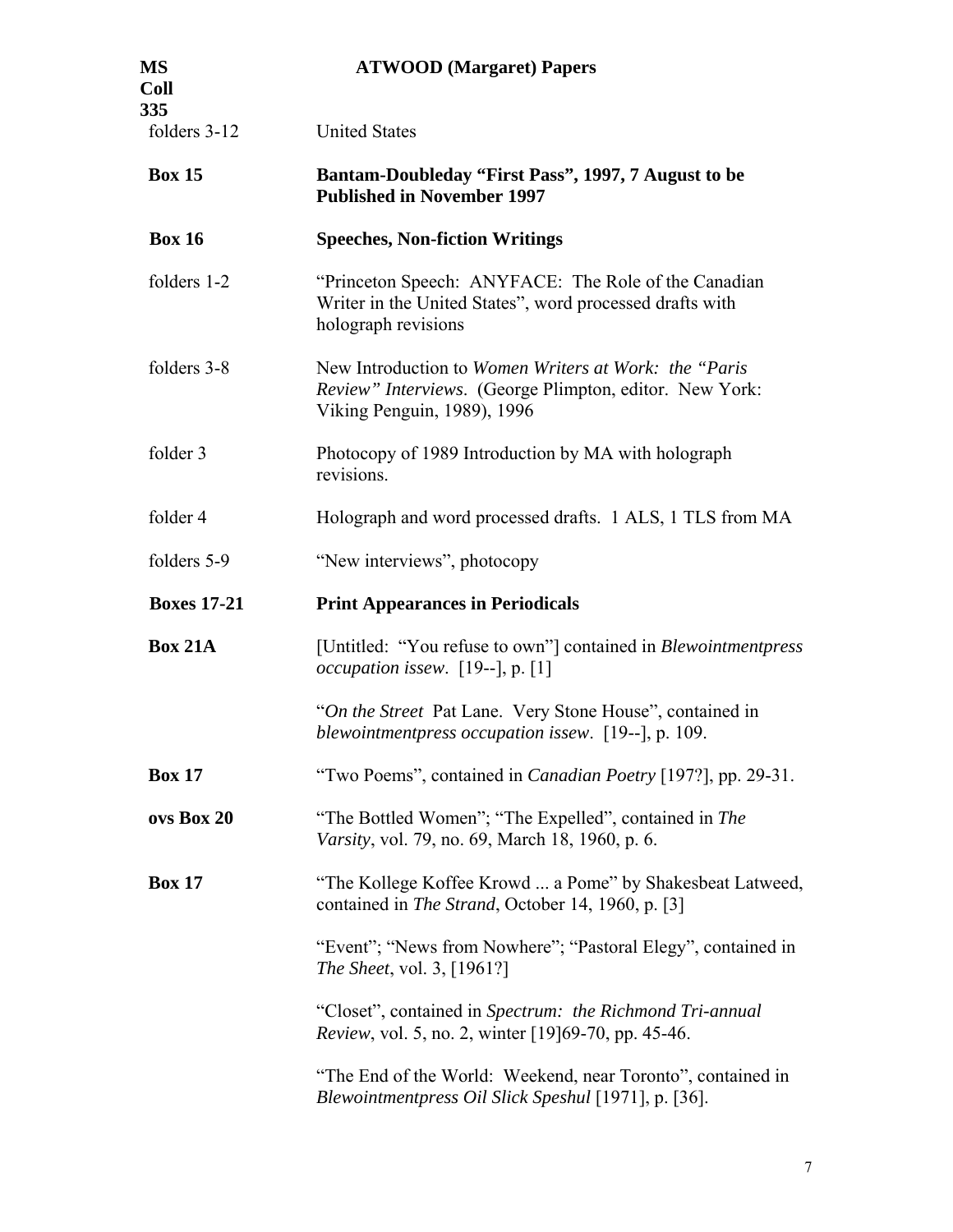|               | "Singing and Dancing: Near Lake Ontario", contained in<br>Toronto Life, June 1972, p. 12.                                                                                                                                  |
|---------------|----------------------------------------------------------------------------------------------------------------------------------------------------------------------------------------------------------------------------|
|               | "Digging"; "Repent", contained in <i>Stooge</i> , no. 9 [1973?], pp.<br>$[44 - 45]$                                                                                                                                        |
|               | "Surviving the Critics: Mathews and Misrepresentation",<br>contained in <i>This Magazine</i> , vol. 7, no. 1, May-June 1973, pp.<br>29-33.                                                                                 |
|               | "From Circe/Mud Poems", contained in Choice; a Magazine of<br>Poetry and Graphics. no. 9, 1974, pp. 8-9.                                                                                                                   |
| <b>Box 17</b> | "What's So Funny? Notes on Canadian Humour", contained in<br>This Magazine, vol. 8, no. 3, August-September 1974, pp. 24-27.                                                                                               |
|               | "Marie-Claire Blais Is not for Burning", contained in <i>Maclean's</i> ,<br>vol. 88, no. 9, September 1975, pp. 26-29.                                                                                                     |
|               | "Un Petit rat heureux", contained in <i>Le Maclean</i> , vol. 15, no. 9,<br>septembre, 1975, pp. [19]-21, 43.                                                                                                              |
|               | "Under Glass", contained in <i>Mars</i> , no. 2, 1977, pp. 37-[41]                                                                                                                                                         |
|               | "Two-headed Poems", contained in This Magazine, vol. 11, no.<br>5, October 1977, pp. 18-21.                                                                                                                                |
|               | "The Woman Who Could not Live with Her Faulty Heart"; The<br>Women Who Makes Peace with Her Faulty Heart";<br>"Nasturium"; "Dust", contained in Field; Contemporary Poetry<br>and Poetics. no. 18, spring 1978, pp. 74-81. |
|               | "Production Problems", contained in Canadian Literature, no.<br>78, autumn 1978, pp. 13-15.                                                                                                                                |
|               | "Valgardsonland", [review of <i>Red Dust</i> by W.D. Valgardson]<br>contained in Essays on Canadian Writing, no. 16, fall-winter<br>1979-80, pp. 187-190.                                                                  |
|               | "Lunch", contained in This Magazine, vol. 14, no. 2, March-<br>April 1980, p. 14.                                                                                                                                          |
|               | "Vultures"; "Landcrab"; "Landcrab 2"; "Out", contained in<br>Field; Contemporary Poetry and Poetics, no. 22, spring 1980,<br>pp. 65-70.                                                                                    |
|               |                                                                                                                                                                                                                            |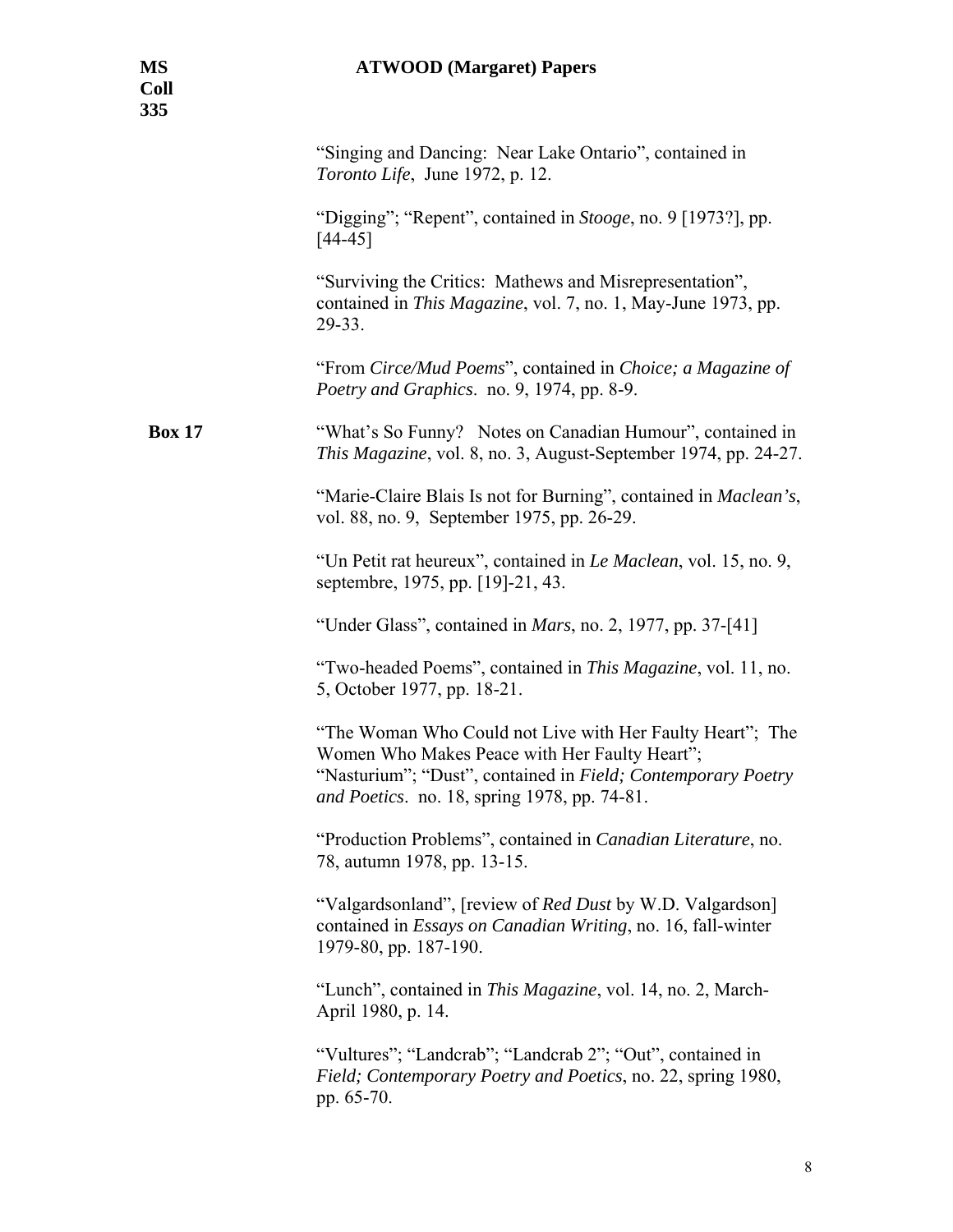| <b>MS</b><br><b>Coll</b><br>335 | <b>ATWOOD</b> (Margaret) Papers                                                                                                                 |
|---------------------------------|-------------------------------------------------------------------------------------------------------------------------------------------------|
|                                 | "Progressive Insanities", contained in <i>Canadian Forum</i> , vol. 60,<br>no. 698, April 1980, pp. 12-13.                                      |
|                                 | "Four Love Poems", contained in Writing, no. 1, summer 1980,<br>pp. 15-18.                                                                      |
|                                 | "Witches: the Strong Neck of a Favorite Ancestor", contained in<br><i>Radcliffe Quarterly, vol.</i> 66, no. 3, September 1980, pp. 4-6.         |
|                                 | "Variations on the Word 'Love'", contained in Saturday Night,<br>September 1980, p. 68.                                                         |
| <b>Box 17</b>                   | "Four Poems", contained in Writing, no. 2, winter 1980/[8]1, pp.<br>24-26.                                                                      |
| ovs Box 20                      | "Selected Poems", contained in Poetry Canada Review, vol. 1,<br>no. 4, 1980/81, pp. 9-11.                                                       |
| <b>Box 18</b>                   | "Simmering", contained in Fireweed; a Feminist Quarterly, no.<br>10, spring 1981, pp. 66-68.                                                    |
|                                 | "Bread", contained in <i>This Magazine</i> , vol. 15, no. 1, February-<br>March 1981, p. 13.                                                    |
|                                 | "Five Poems for Grandmothers", contained in Open Places;<br>Fifteenth Anniversary Issue, nos. 31-32, fall 1981, pp. 123-127.                    |
|                                 | "Murder in the Dark", contained in Exile; a Literary Quarterly.<br>vol. 9, no. 1, 1982, pp. 71-75.                                              |
|                                 | "A Sunday Drive"; "Instructions for the Third Eye"; from "Cave<br>Series", contained in River Styx; Vision & Forms, no. 13, 1982,<br>pp. 28-31. |
|                                 | "The Sin Eater", contained in <i>Canadian Forum</i> , vol. 62, no. 718,<br>May 1982, pp. 25-28.                                                 |
|                                 | "Quartet: Making Poison; Horror Comics; Boy Friends; The<br>Victory Burlesque", contained in Toronto Life, June 1982, pp.<br>$32 - 35.$         |
|                                 | "Writing the Male Character", contained in This Magazine, vol.<br>16, no. 4, September 1982, pp. 4-10.                                          |
|                                 | "A Holiday", contained in Saturday Night, vol. 97, no. 10,                                                                                      |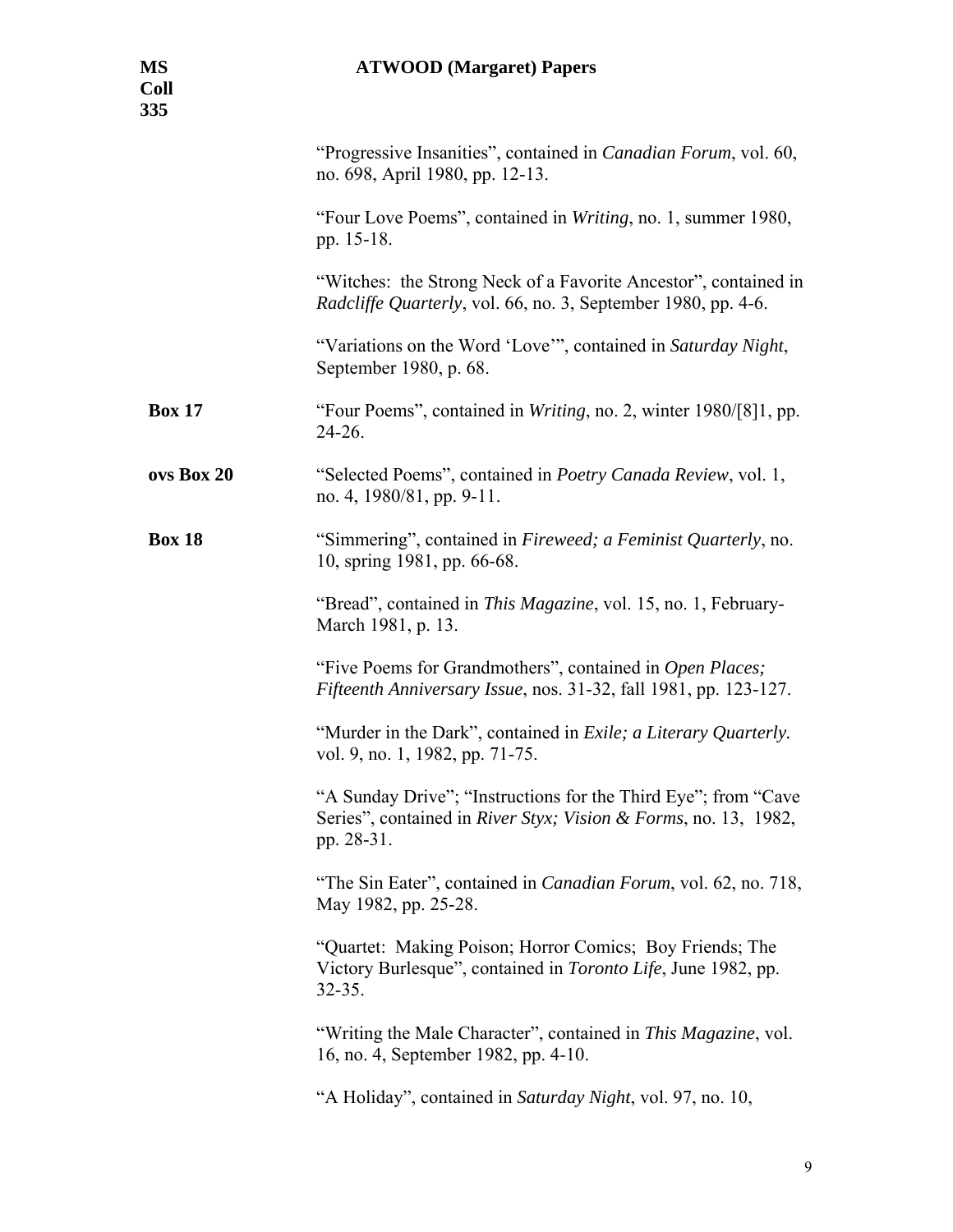| <b>MS</b><br><b>Coll</b><br>335 | <b>ATWOOD</b> (Margaret) Papers                                                                                                                                                                                                                           |
|---------------------------------|-----------------------------------------------------------------------------------------------------------------------------------------------------------------------------------------------------------------------------------------------------------|
|                                 | October 1982, p. 64.                                                                                                                                                                                                                                      |
| ovs Box 20                      | "Joie de vivre of Montreal", contained in The Sophisticated<br>Traveler; the New York Times Magazine, March 13, 1983, pp.<br>$77-[82]$                                                                                                                    |
| <b>Box 18</b>                   | "Lunchtime during a Peak Year in the Yellowjacket Cycle"; "A<br>Sunday Drive"; "The Light", contained in The Literary Half-<br><i>Yearly</i> , vol. 24, no. 2, July 1983                                                                                  |
| <b>Box 18</b>                   | "Sumacs", contained in The North American Review, vol. 268,<br>no. 3, September 1983, p. 23. 2 copies                                                                                                                                                     |
|                                 | "The Gospel according to Morley", contained in Saturday Night,<br>vol. 98, no. 10, October 1983, pp. 73-74. [Review of Morley<br>Callaghan, A Time for Judas]                                                                                             |
|                                 | "Snake Poems", contained in River Styx, no. 15, 1984, pp. 22-27.                                                                                                                                                                                          |
|                                 | "Today"; "Nothing New Here"; "The Woman Makes Peace with<br>Her Faulty Heart"; "You Begin"; "Footnote to the Amnesty<br>Report on Torture", contained in Trends; the Paisley College of<br>Technology Literary Magazine, vol. 5, no. 10, 1984, pp. 35-42. |
|                                 | "Women's Novels", contained in <i>Open Places</i> , no. 38-39, spring<br>1985, pp. 95-96.                                                                                                                                                                 |
|                                 | "Happy Endings", contained in <i>Open Places</i> , no. 38-39, spring<br>1985, pp. 125-127.                                                                                                                                                                |
|                                 | "Margaret Atwood Remembers Marian Engel", contained in<br>Saturday Night, vol. 100, no. 8, August 1985, pp. 38-40.                                                                                                                                        |
|                                 | "The Saints"; "Doorway", contained in The Iowa Review, vol.<br>15, no. 1, winter 1985, pp. 44-46.                                                                                                                                                         |
|                                 | "Machine. Gun. Nest.", contained in <i>Exile</i> ; a Literary<br><i>Quarterly, vol.</i> 10, no. 3 & 4, 1985, pp. 5-7.                                                                                                                                     |
|                                 | "Uit: 'Canadees-Amerikaanse relaties'", contained in De<br><i>Tweede Ronde</i> , no. 4, winter 1985/86, pp. 61-68.                                                                                                                                        |
|                                 | "Shopping", contained in <i>The Agni Review</i> , no. 23, 1986, pp.                                                                                                                                                                                       |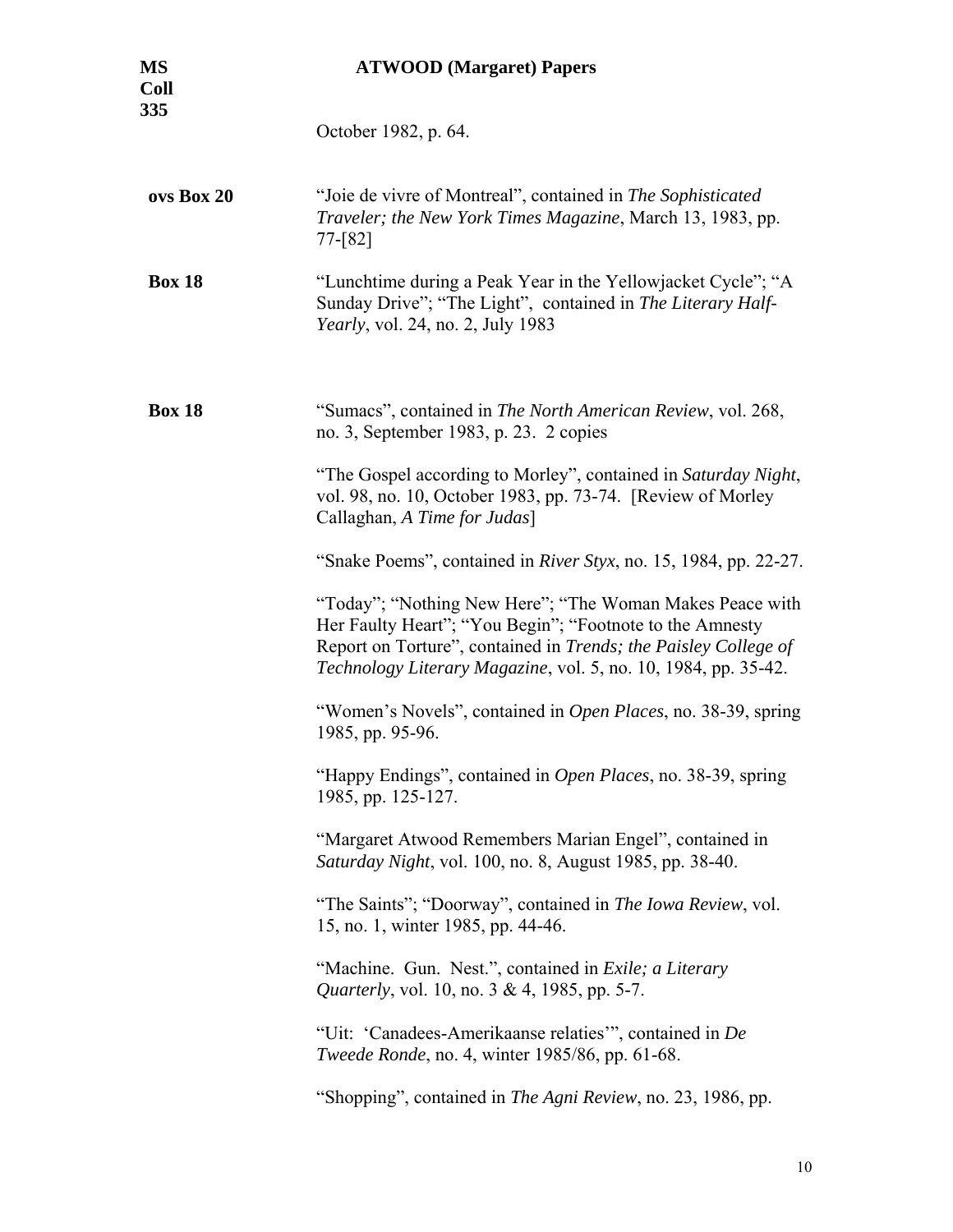| MS<br><b>Coll</b><br>335 | <b>ATWOOD</b> (Margaret) Papers                                                                                                                 |
|--------------------------|-------------------------------------------------------------------------------------------------------------------------------------------------|
|                          | 152-168.                                                                                                                                        |
|                          | "What Is a Woman's Novel? for that Matter, What Is a Man's?"<br>contained in $Ms$ , vol. 15, no. 2, August 1986, p. 98.                         |
| <b>Box 19</b>            | ""Waking at 3 A.M.", contained in Field; Contemporary Poetry<br><i>and Poetics</i> , no. 41, fall 1989, pp. 29-33.                              |
|                          | "Isis in Darkness", contained in <i>Granta</i> , [no.] 31, spring 1990,<br>pp. 185-206.                                                         |
| <b>Box 19</b>            | "Three-eyes", contained in West Coast Line; a Journal of<br>Contemporary Writing and Criticism, vol. 25, no. 3, winter<br>1991-92, pp. 142-143. |
|                          | "Bad News"; "There Was Once"; "Unpopular Gals", contained<br>in <i>Mississippi Review</i> , vol. 21, no. 1 & 2, 1993, pp. 67-74.                |
|                          | "Provence: Romans vs Celts", contained in The New York<br><i>Times Magazine</i> , Part 2. 12 September 1993, pp. 17, 74, 77.<br>Photocopy       |
|                          | "Monet's Olympia", contained in <i>Ploughshares</i> , vol. 19, no. 4,<br>winter 1993-94, pp. 83-84.                                             |
| ovs Box 20               | "Not Just a Pretty Face" contained in The Woman's Review of<br><i>Books.</i> vol. 11, no. 4, January 1994                                       |
| <b>Box 19</b>            | "N Atmosferische Scheiding" contained in Viva, no. 5, 31<br>January-7 February 1994, pp. 52-56                                                  |
|                          | "Kissansilmä" contained in Sarjainfo, no. 89, 4/1995, p. 19                                                                                     |
|                          | "Morning in the Burned House", contained in The North<br>American Review, vol. 280, no. 4, July-August 1995, p. 11.                             |
|                          | "You Come Back', contained in The North American Review,<br>vol. 280, no. 5, September/October 1995, p. 52.                                     |
|                          | "This Is a Photograph of Me"; "Trick with Mirrors"; "Two<br>Headed Poems", contained in Chung-Wai Literary Monthly.<br>300, 1997, pp. [26]-33.  |
| <b>Boxes 19-21</b>       | <b>Other Print Appearances</b>                                                                                                                  |
| ovs Box 20               | Dreams of the Animals. [197?]                                                                                                                   |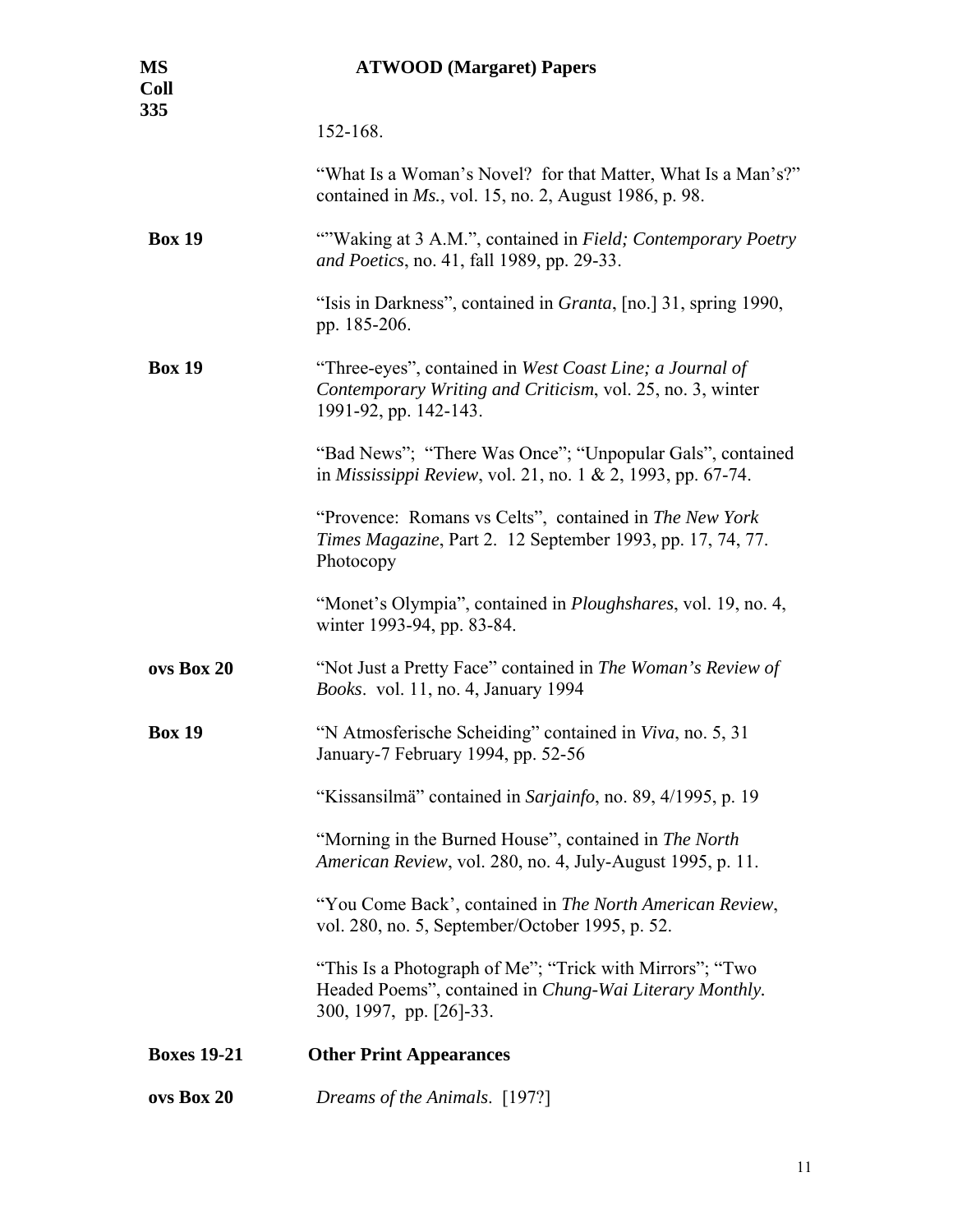| MS<br>Coll<br>335  | <b>ATWOOD</b> (Margaret) Papers                                                                                                                                                                                                                    |
|--------------------|----------------------------------------------------------------------------------------------------------------------------------------------------------------------------------------------------------------------------------------------------|
| <b>Box 19</b>      | Marsh, Hawk. Drawing by Suzenne Mogensen. Dreadnaught<br>52, Pickup 27. 2 copies                                                                                                                                                                   |
|                    | Variation on the Word 'Sleep'.                                                                                                                                                                                                                     |
| <b>Box 21A</b>     | "What I Remember Most", contained in The Illustrated<br>Companion History of Sir George Williams University.<br>Montreal: Concordia University, 1977, p. 25.                                                                                       |
| ovs Box 20         | A Poem for Grandmothers. Illustration by Gendron Jensen.<br>Limited to 126 copies. [Missoula, Mont. ?]: Square Zero<br>Editions, 1978.                                                                                                             |
|                    | Sunset II. Portland, 1980. A Breakwater broadside in<br>conjunction with the Portland Poetry Festival.                                                                                                                                             |
| <b>Box 19</b>      | "Variation on the Word 'Sleep'", contained in Soundings 1981,<br>Port Townsend: 1981 Centrum Poetry Symposium, 1981.                                                                                                                               |
|                    | A Holiday. [Northhampton, Mass.?] Catawba Press, 1982.<br>"Designed to accompany a reading by the poet on the occasion<br>of the Dedication of the William Allan Neilson Library, Smith<br>College, Northampton, Massachusetts, November 6, 1982 " |
| ovs Box 20         | Living in Space. [Toronto : McClelland and Stewart?] 1982                                                                                                                                                                                          |
| <b>Box 19</b>      | "This above All "; "A Women's Issue"; "Younger Sister,<br>Going Swimming"; "A Meal" contained in Margaret Atwood;<br>Winner of the Welsh Arts Council International Writer's Prize,<br>$1982$ , pp. [11-12]                                        |
| Item 22            | "Half-hanged Mary", contained in Wild Women, edited by<br>Melissa Mia Hall, 1997, pp. [5]-17.                                                                                                                                                      |
| Item 23            | "Variation on the Word Sleep", contained in Marc Polonsky,<br>The Poetry Reader's Toolkit; a Guide to Reading and<br>Understanding Poetry. Lincolnwood, Ill.: NTC Publishing<br>Group, 1998, pp. 140-141.                                          |
| <b>Boxes 19-21</b> | <b>Visual Appearances</b>                                                                                                                                                                                                                          |
| <b>Box 21A</b>     | "Kanadian Kultchur Comics", by Bart Gerrard [Margaret]<br>Atwood] contained in <i>This Magazine</i> , [vol. 8, no. 5/6, January-<br>February 1975 to vol. 14, no. 1, January-February 1980]                                                        |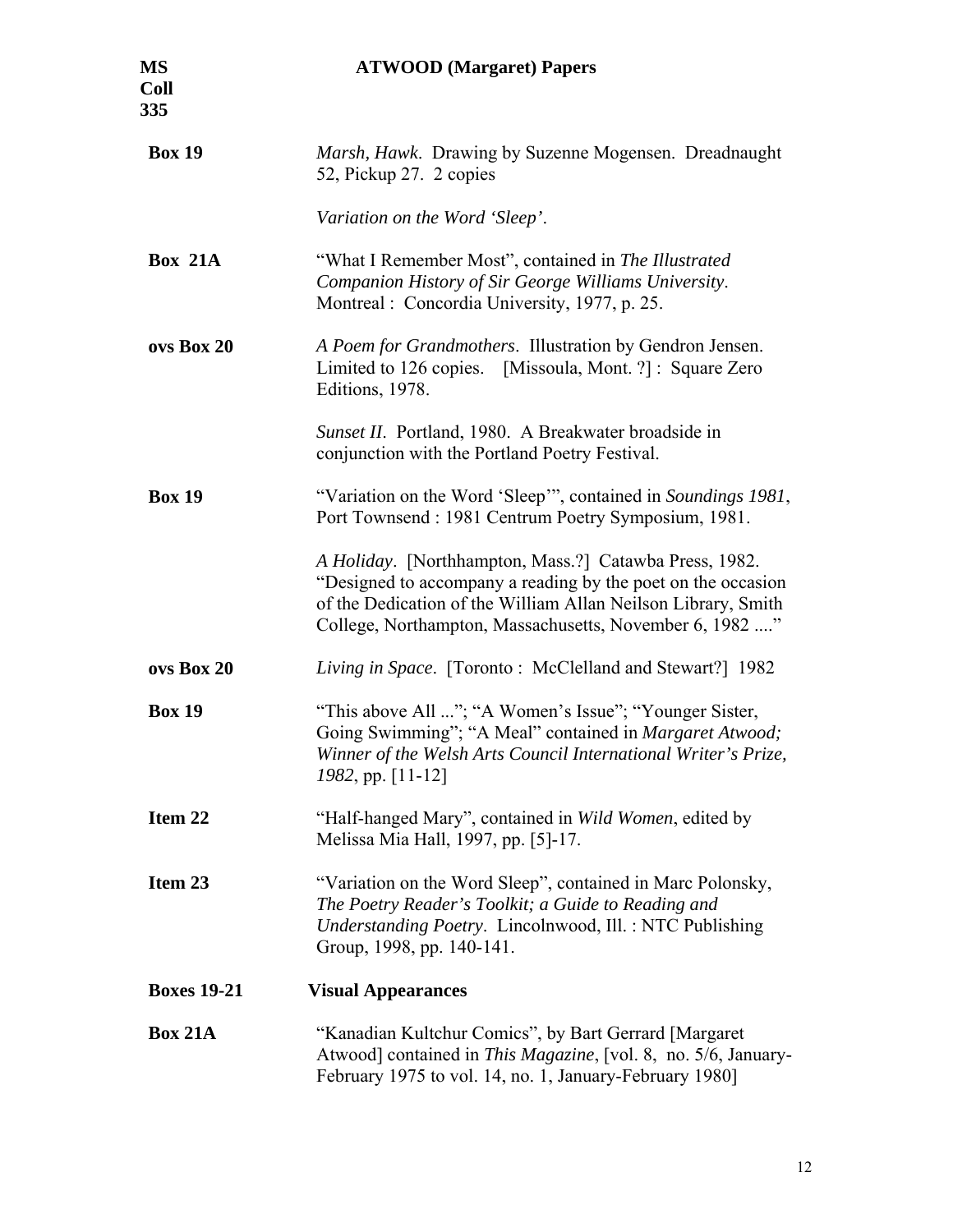| <b>MS</b><br><b>Coll</b><br>335 | <b>ATWOOD</b> (Margaret) Papers                                                                                                                                                                                                                               |
|---------------------------------|---------------------------------------------------------------------------------------------------------------------------------------------------------------------------------------------------------------------------------------------------------------|
| ovs Box 20                      | "Portrait of the Artist as a Young Cypher", contained in The<br>Graduate, vol. 5, no. 1, fall, 1977; and The Sheaf, vol. 69,<br>November 29, 1977, pp. 8-9.                                                                                                   |
|                                 | "Hairdo", contained in Weekend Magazine, vol. 28, no. 5,<br>February 4, 1978, pp. 6-7.                                                                                                                                                                        |
|                                 | <b>Critical Studies</b>                                                                                                                                                                                                                                       |
| <b>Box 19</b>                   | "Poesie di Margaret Atwood". Introduzione e traduzione di<br>Laura Gasperini. Università degli Studi di Roma – "La<br>Sapienza" - Facoltà di Lettere e Filosofia. a.a. 1994-95                                                                                |
|                                 | Catherine Lanone, "Les filles illégitimes de Mary Shelley"<br>[1994] Word processed text                                                                                                                                                                      |
| Item 24B                        | Raffaella Ariettia, "Lady Oracle di Margaret Atwood: una Voce<br>della Letterature Canadese". Università Cattolica del Sacro<br>Cuore – Milano, Facoltà di Lettere e Filosofia Laurea in Lingue<br>e Letterature Straniere Moderne, anno accademico 1987-1988 |
| <b>Box 19</b>                   | Biographical Essays (includes Interviews)                                                                                                                                                                                                                     |
|                                 | Barbara Polikoff, "Margaret Atwood Interview", contained in<br>StoryQuarterly, 4, 1976, pp. 70-79.                                                                                                                                                            |
|                                 | "Mother Oracle", contained in <i>The Canadian</i> , September 25,<br>1976, pp. 15-18.                                                                                                                                                                         |
|                                 | "PCR Interview with Margaret Atwood", contained in Poetry<br>Canada Review, vol 1, no. 4, 1980/81, pp. 8, 10.                                                                                                                                                 |
|                                 | Elaine Dewar, "Thoroughly Modern Orphans" contained in City<br><i>Woman</i> , spring 1982, pp. 23-32.                                                                                                                                                         |
|                                 | Allan M. Gould, "Margaret Atwood", contained in <i>Chatelaine</i> ,<br>May 1982, p. 44. Photocopy                                                                                                                                                             |
|                                 | Jan Castro, "Interview with Margaret Atwood", contained in<br>River Styx, 15, 1984, pp. 6-21.                                                                                                                                                                 |
|                                 | Sue Matheson, "An Interview with Margaret Atwood",<br>contained in <i>Herizons</i> , January February 1986, pp. 20-22.                                                                                                                                        |
|                                 | Reviews                                                                                                                                                                                                                                                       |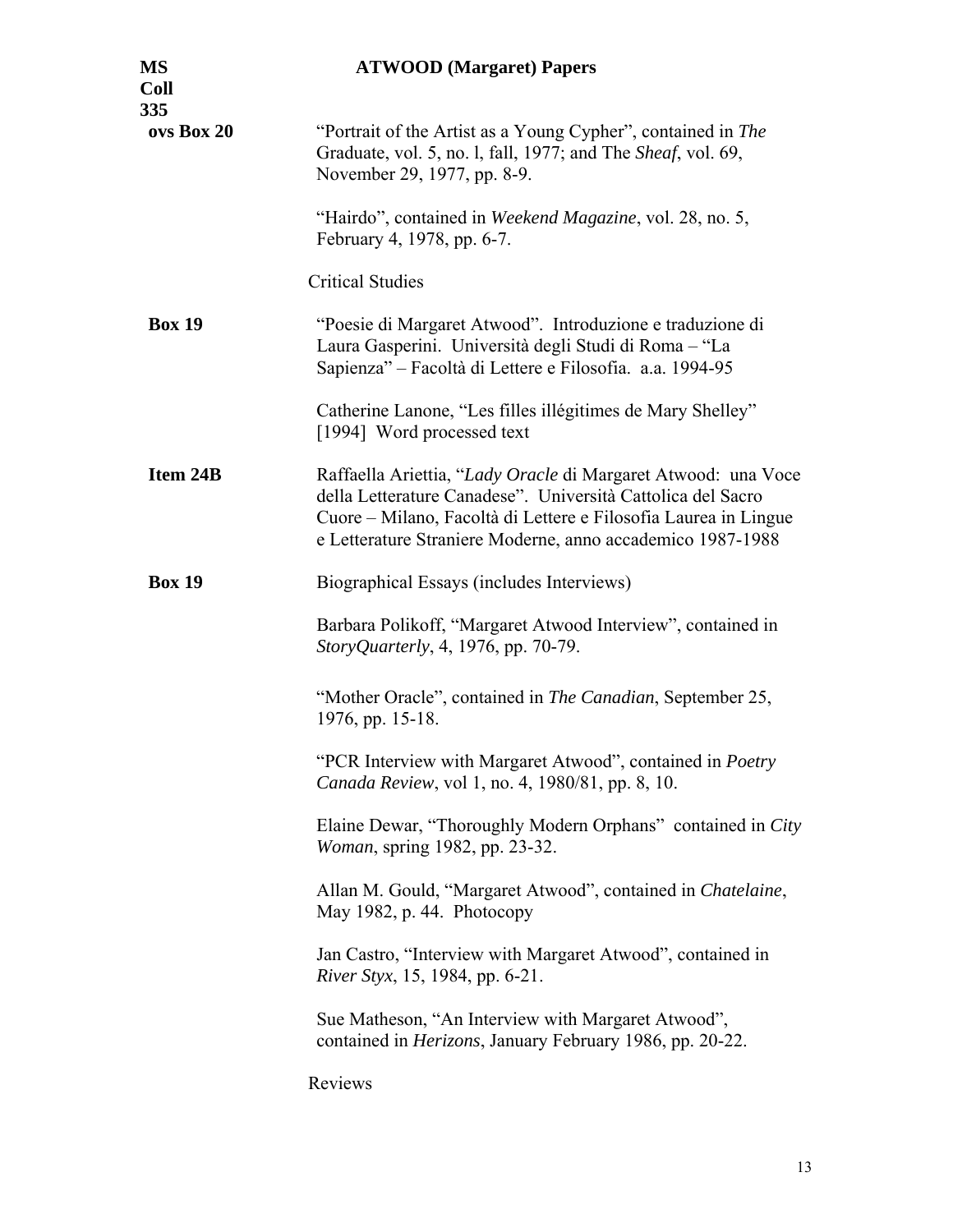| <b>MS</b><br><b>Coll</b><br>335 | <b>ATWOOD</b> (Margaret) Papers                                                                                                                                                 |
|---------------------------------|---------------------------------------------------------------------------------------------------------------------------------------------------------------------------------|
|                                 | I.M. Owen, "Queen of the Maze," contained in <i>Books in</i><br><i>Canada</i> , vol. 5, no. 9, September 1976, pp. 3-5 [Review of <i>Lady</i><br><i>Oracle</i>                  |
|                                 | Lorna Irvine, "Margaret Atwood, <i>Interlunar</i> \$6.95" [review]<br>contained in Journal of Canadian Poetry; the Poetry Review for<br><i>the Year 1984</i> , vol. 1, pp. 2-6. |
| <b>Box 19</b>                   | Other Writers                                                                                                                                                                   |
| ovs Box 20                      | Gustafson, Ralph. <i>Of Beds and Manuscripts</i> . Dreadnaught 52,<br>Pickup 37                                                                                                 |
|                                 | Reaney, James. The Whistle. Dreadnaught 52, Pickup 50.                                                                                                                          |
| Item 24A                        | Soolee, Billy. The Sexuality Theory of Value. Tweed Heads,<br>N.S.W. [Australia]: Wobutoft Books, 1987. Inscribed to MA                                                         |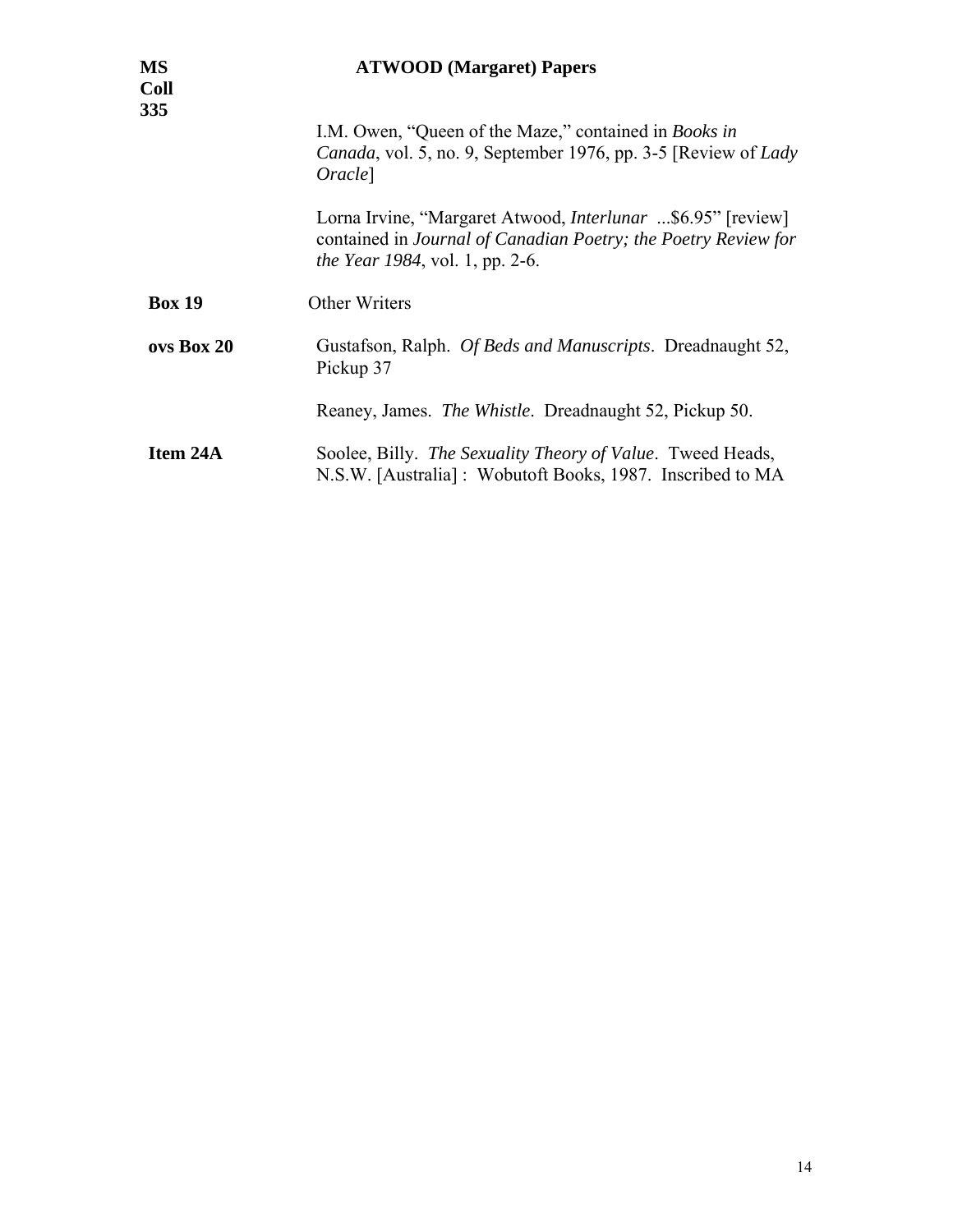### **1998 Accession**

Collection of manuscripts for published and unpublished writings, mainly literary, galleys for *Good Bones*, and *Alias Grace*; original art work for cover of *Life before Man* (Finnish edition); manuscript for *Alias Grace* (Doubleday edition); reviews and lecture notes for *Survival*; research materials for *Bodily Harm*; correspondence, notes, and manuscript drafts for published text of her conversation with Victor-Lévy Beaulieu for CBC Radio. The correspondence between Atwood and Phoebe Larmore (1990-1996), her literary agent has additional letters from her literary agent in England; the editors at her publishers and from others wishing to reprint or adapt her works.

### **Restrictions: Larmore correspondence restricted to November 2028.**

Extent: 25 boxes (5.5 metres)

### **LITERARY PAPERS**

| <b>Boxes 25, ovs 21B</b>   | Survival. Toronto: Anansi, 1972<br>Promotional material; reviews; holograph lecture notes                             |
|----------------------------|-----------------------------------------------------------------------------------------------------------------------|
| ovs Box 21B                | Life before Man. 1979<br>Original art work for cover of <i>Kivettyneet leikit</i> . 1981 (Finnish<br>edition)         |
| <b>Boxes 26, ovs 21B</b>   | <i>Bodily Harm.</i> Toronto: McClelland and Stewart, 1981<br>Research materials                                       |
| <b>Box 26</b>              | True Stories. Toronto: Oxford University Press, 1981<br>Flap copy and reviews for Simon Schuster and Claasen editions |
|                            | <i>The Handmaid's Tale.</i> Toronto: McClelland and Stewart,<br>1985<br>Film promotion                                |
| <b>Boxes 27, ovs 21B</b>   | Good Bones and Simple Murders. New York: Nan A. Talese,<br>Doubleday, 1994                                            |
| <b>Box 27</b> , folder $1$ | "Cover film for original illustration"                                                                                |
| folders 2-9                | Proofs – "reader's set $1st$ pass" with editorial notes                                                               |
| folders 10-16              | "Copy editing $-2nd$ pass"                                                                                            |
| folders 17-23              | Confirmation proofs                                                                                                   |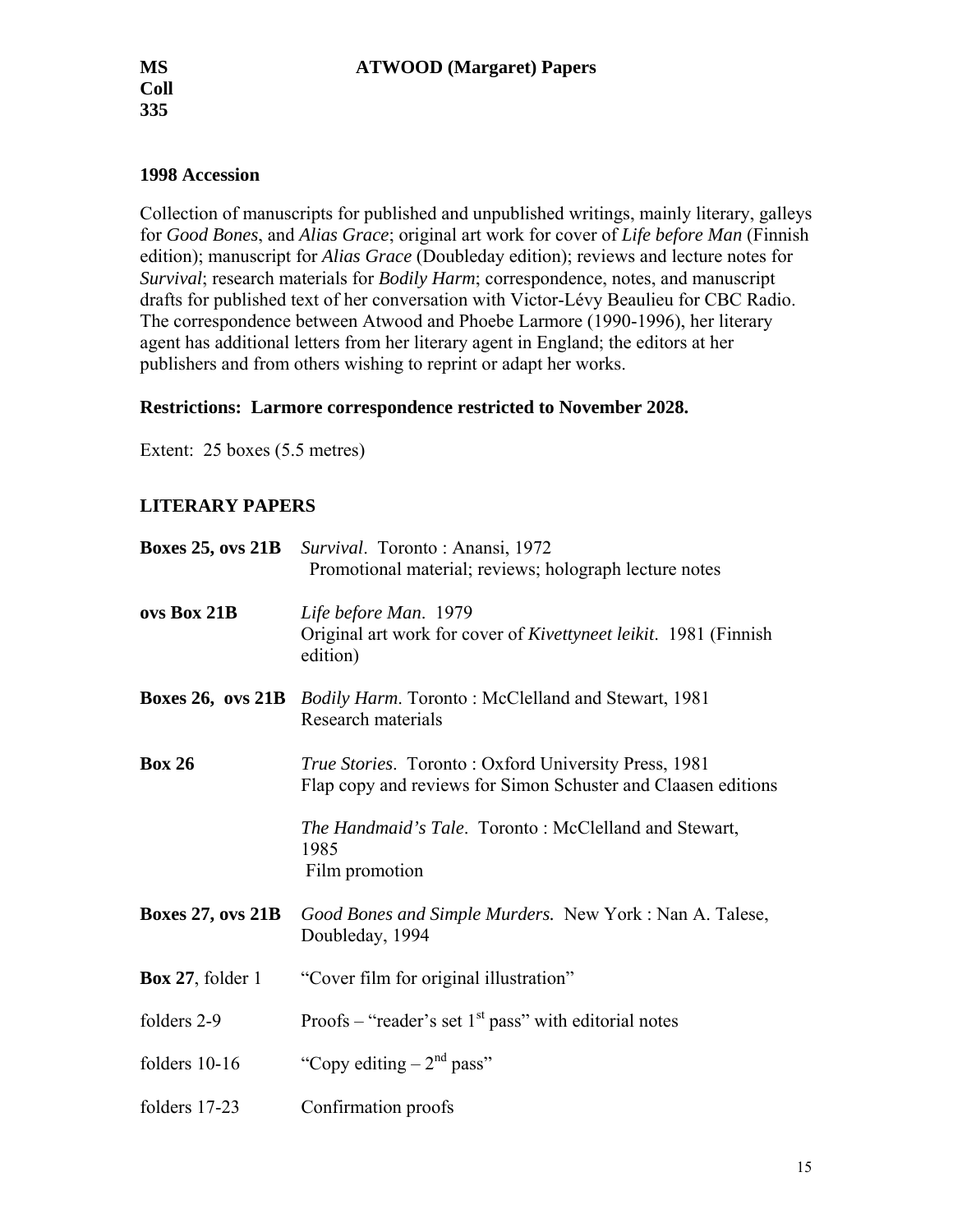| <b>MS</b><br><b>Coll</b><br>335 | <b>ATWOOD</b> (Margaret) Papers                                                                                                                                                                                                |
|---------------------------------|--------------------------------------------------------------------------------------------------------------------------------------------------------------------------------------------------------------------------------|
| folders 24-29                   | "Setting copy" with manuscript notes and instructions                                                                                                                                                                          |
| <b>Boxes 28-30</b>              | Alias Grace. New York: Doubleday, 1996                                                                                                                                                                                         |
| <b>Box 28</b>                   | Word processed text with editorial notes and manuscript<br>revisions                                                                                                                                                           |
| <b>Box 29</b>                   | "Confirmation proofs $-1st$ pass"                                                                                                                                                                                              |
| <b>Box 30</b>                   | Alias Grace. Toronto: M&S, 1996<br>Galleys                                                                                                                                                                                     |
| <b>Boxes 31-32</b>              | "VLB Project" 1994-1996: Deux Sollicitudes: entretiens./<br>Margaret Atwood, Victor-Lévy Beaulieu. Trois-Pistoles :<br>Editions Trois-Pistoles, 1996                                                                           |
| folders 1-5                     | Correspondence, 1992-1996, with Atwood, Beaulieu, and Doris<br>Dumais of CBC Radio about the project. Includes 11 ALS, 4<br>ANS, 4 TLS, 2 ANS, 1 TNS, 1 TL, 3 AN, 2 ALS (photocopy)<br>from Atwood, 1 ALS, 2 TLS from Beaulieu |
| folder $6-13$                   | Holograph and typescript notes                                                                                                                                                                                                 |
| folders 14-22                   | Proofs with manuscript revisions for English translation of Deux<br>Sollicitudes : entretiens (1996)                                                                                                                           |
| folders 23-31                   | Galleys                                                                                                                                                                                                                        |
| <b>Box 32</b>                   | <b>Printed Research Materials</b><br>Mainly photocopies pertaining to Beaulieu, with manuscript<br>notes for Atwood.                                                                                                           |
| <b>Box 33</b>                   | Other Writings                                                                                                                                                                                                                 |
| folders 1-2                     | "Walking on Water". [ca 1984] Unpublished excerpt, pp. 57-<br>109                                                                                                                                                              |
| folder 3                        | Second Words. Toronto: House of Anansi Press, 1982<br>"Reviewed by Margarets Atwood". Photocopy of typescript                                                                                                                  |
| folder 4                        | Introduction to: Gwendolyn MacEwen, Selected Poetry. 1993<br>Proofs with hologaph revisions, editorial correspondence, and<br>sample of cover for Virago edition, 1996                                                         |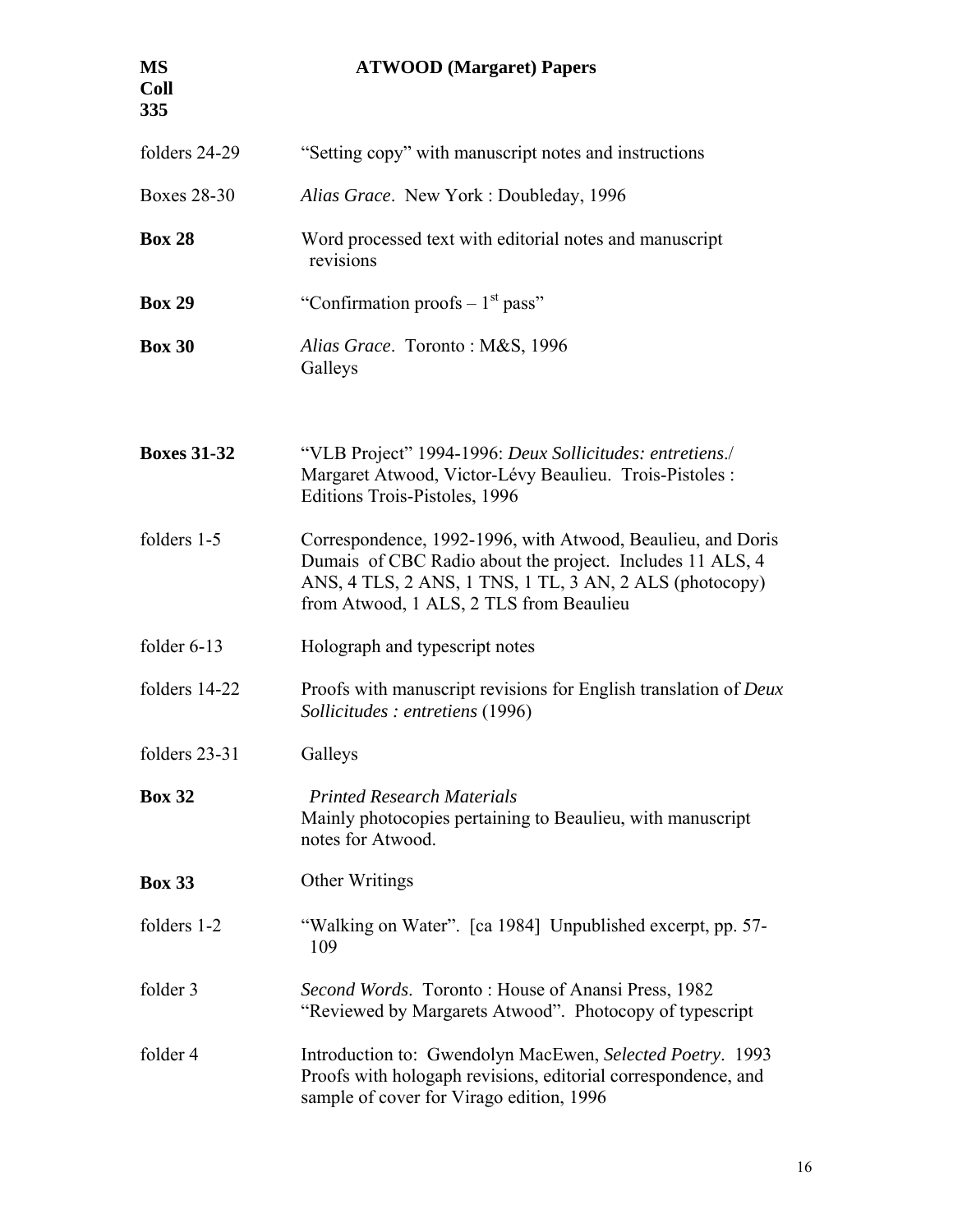| <b>MS</b><br><b>Coll</b><br>335         | <b>ATWOOD</b> (Margaret) Papers                                                                                                                                                                               |
|-----------------------------------------|---------------------------------------------------------------------------------------------------------------------------------------------------------------------------------------------------------------|
| folder 5                                | "Spotty-handed Villainesses; Problems of Female Bad<br>Behaviour in the Creation of Literature", Cheltenham Lecture,<br>8 October 1993 and in Portland/Seattle, January 1994. Word<br>processed text ("copy") |
| folder 6                                | "Book Group Book Forward", 1994-1995. Includes word<br>processed text, page proofs, and correspondence                                                                                                        |
| folder 7                                | "In Search of <i>Alias Grace</i> : On Writing Canadian Historical<br>Fiction", Bronfman Lecture, Ottawa, November 1996. Word<br>processed text                                                                |
| folder 8                                | Another version. Word processed text                                                                                                                                                                          |
| folders 9-10                            | "In Search of Alias Grace", Smithsonian Institute, 11 December<br>1996. Word processed text. 2 copies; copy 2 has holograph<br>additions and revisions                                                        |
| folders 11-12                           | "In Search of Alias Grace", Chicago Library Foundation, 6<br>January 1996 [sic 1997]. Word processed text. 2 copies; copy<br>2 has manuscript revision                                                        |
| folders 13-14                           | "In Search of Alias Grace", Oberlin Friends of the Library, 8<br>February 1997. Word processed text; 2 copies; copy 2 has<br>holograph revisions                                                              |
| folder 15                               | "In Search of Alias Grace", San Francisco Arts & Lectures, 5<br>March 1997. Word processed text                                                                                                               |
| folders $16-17$                         | "The Underbrush Man" for <i>Prairie Fire</i> , 1997. Includes<br>correspondence from Atwood: photocopies of 2 ANS, 1 TLS;<br>holograph notes for manuscript; 3 word processed drafts, and<br>proofs           |
| <b>Boxes 34, ovs 21B</b><br>ovs Box 21B | Print Appearances<br>"Game after Supper" and "We Don't Like Reminders" in The<br>Merry Devil of Edmonton, no. 1, November 1969                                                                                |
|                                         | "Poem: Nov. 22" in The Merry Devil of Edmonton, no. 2,<br>January 1970                                                                                                                                        |
|                                         | "Excerpts from Survival by Margaret Atwood" in Vic-Report,<br>vol. 1, no. 4, March 1973, pp. 1-2                                                                                                              |
|                                         | "A Thing or Two about Nationalism" in The Vancouver Sun,                                                                                                                                                      |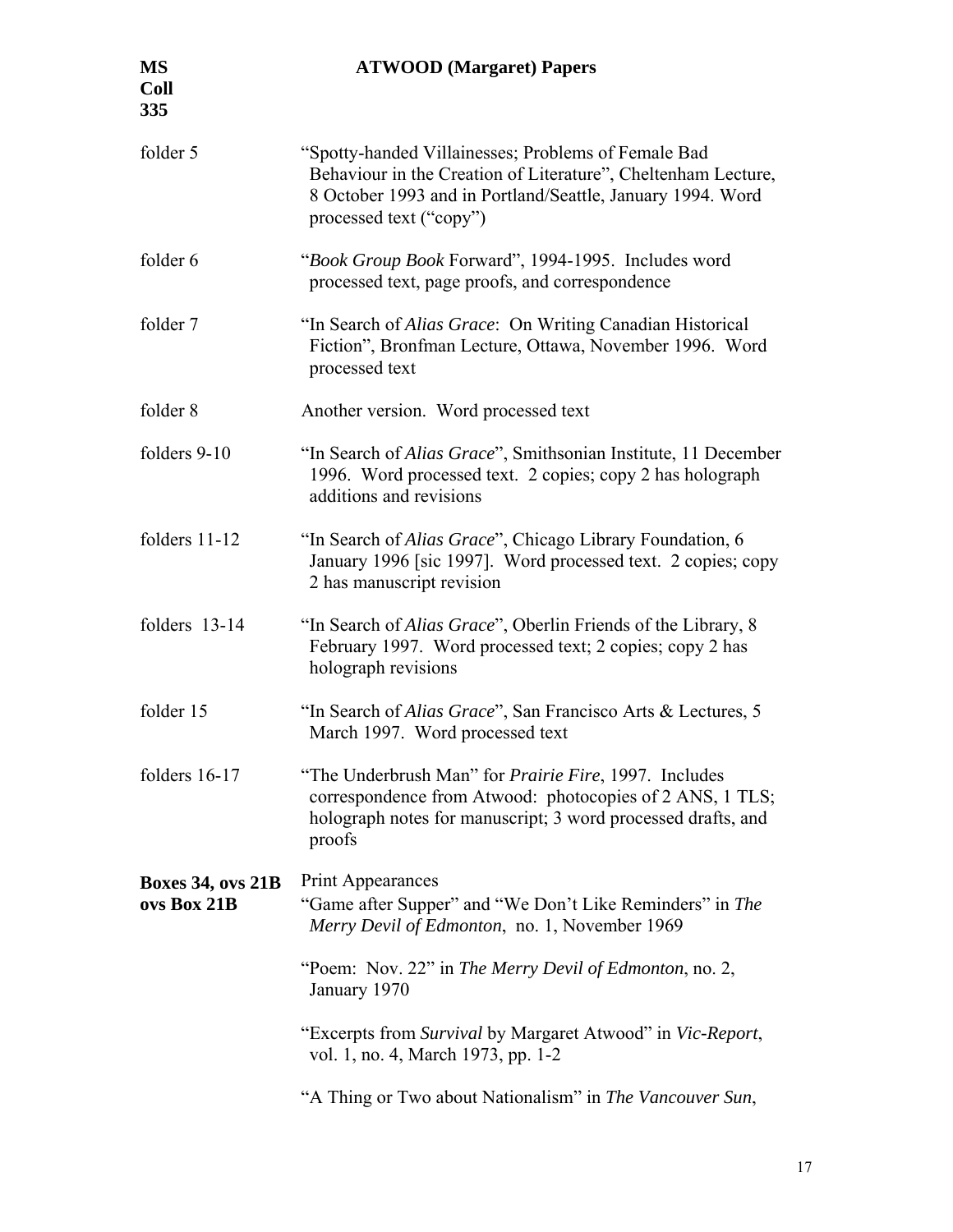August 30, 1973, p. 5

|                                         | "Margaret Atwood Speaks to the TCTE May Gathering – May<br>15, 1995", in TCTE [Toronto Council of Teachers of English]<br>Newsletter, nos. 38 (autumn 1995) and 39 (winter 1996), pp. 4-<br>6 and pp. 4-6<br>"Margaret Atwood" in Lilas neunmalkluge Töchter.<br>Düsseldorf: List, 1997, pp. 19-35. Photocopy of text with<br><b>TLS</b> |
|-----------------------------------------|------------------------------------------------------------------------------------------------------------------------------------------------------------------------------------------------------------------------------------------------------------------------------------------------------------------------------------------|
| <b>Box 34</b>                           | From Circe/Mud Poems", and "Siren Song", in The Muse<br>Strikes Back; a Poetic Response by Women to Men. Edited by<br>Katherine McAlpine & Gail White. Brownsville, Or.: Story<br>Line Press, 1997, pp. 31-33                                                                                                                            |
|                                         | "Owl and Pussycat, Some Years Later", in Verandah 12, 1997,<br>pp. 5-8                                                                                                                                                                                                                                                                   |
|                                         | ["Voskhud solntsa; rasskaz". Translated by I. Ianskaia, in<br><i>Inostrannaia Literatura.</i> no. [6, 1997, pp. [5]-16                                                                                                                                                                                                                   |
|                                         | "Wisdom from the Deep Freeze", in Amphora, 110, Winter<br>1997/8, pp. 32-34                                                                                                                                                                                                                                                              |
|                                         | "A Failure", in Artes, vol. 5, 1998, pp. 93-[101]                                                                                                                                                                                                                                                                                        |
|                                         | "Three Poems", in <i>Ontario Review</i> , no. 48, Spring/Summer<br>1998, pp. [5]-10                                                                                                                                                                                                                                                      |
| <b>RESTRICTED</b><br><b>Boxes 35-48</b> | Correspondence: Larmore, Phoebe, 1990-1996                                                                                                                                                                                                                                                                                               |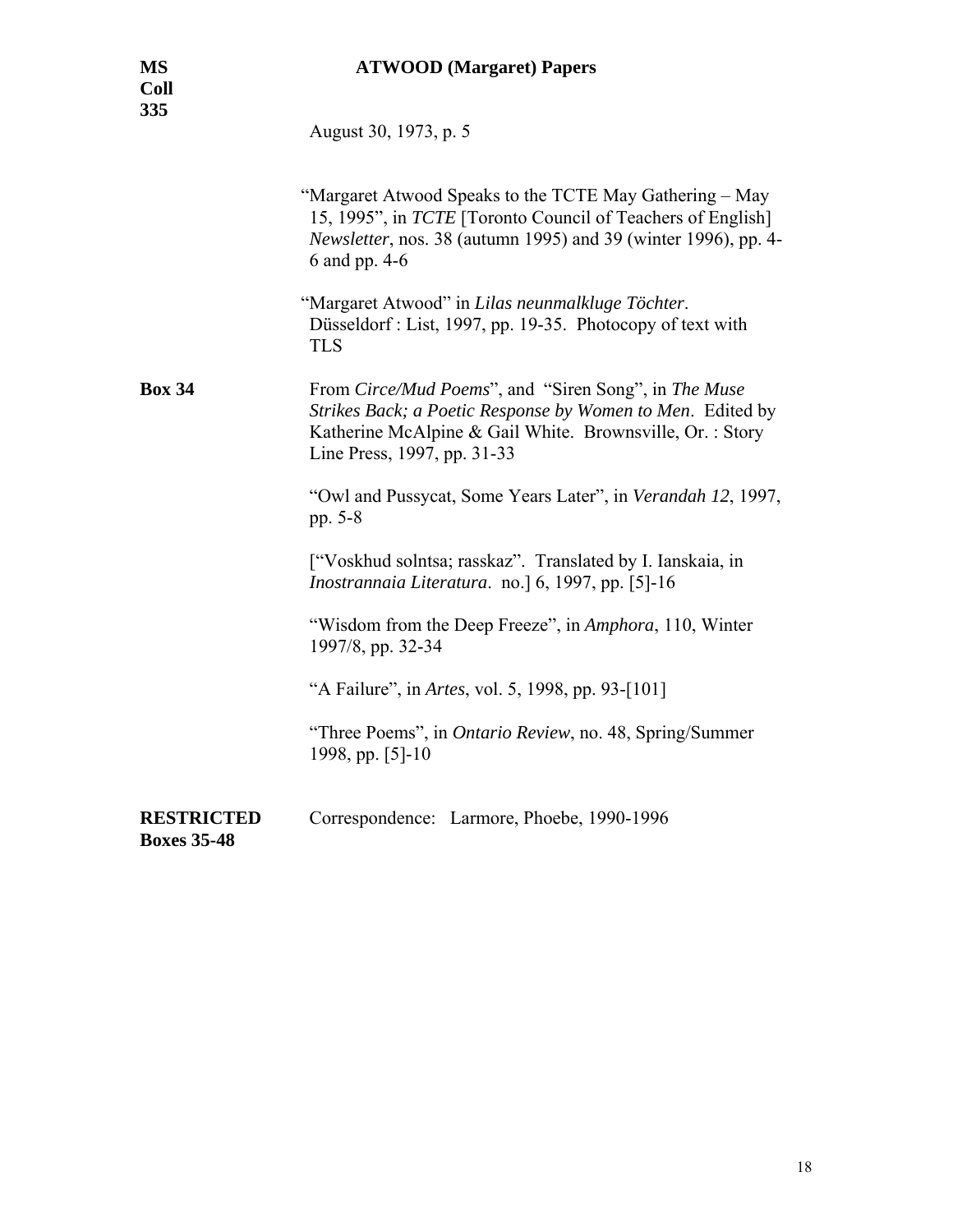### **1999 Accession**

Collection of manuscript drafts for speeches and essays, 1989 to 1998; galleys for new paperback editions of *The Edible Woman* (1969), *The Handmaid's Tale* (1985), *Wilderness Tips* (1991), and *Alias Grace* (1996); correspondence with her literary agent Phoebe Larmore, 1997; translations and new editions of her books.

Restrictions: correspondence with Phoebe Larmore

Extent: 8 boxes (1 metre)

| <b>Boxes 49-52</b> | <b>Literary Papers</b>                                                                                                                                                                                                                                                                          |
|--------------------|-------------------------------------------------------------------------------------------------------------------------------------------------------------------------------------------------------------------------------------------------------------------------------------------------|
| <b>Box 49</b>      | "Sasquatch; Oratorio for Man and Two Androids". 1969<br>See Box 41 of Ms Coll 200 for MA's drafts.<br>"Oratorium für Sasquatch, einen Menschen und zwei<br>Androiden". Übersetzung: Arnulf Conrady. Mimeographed<br>text. 2 copies<br>The Edible Woman (1969)<br>Galleys for Seal edition, 1999 |
| <b>Box 50</b>      | The Handmaid's Tale (1985)<br>Galleys for Seal edition, 1999                                                                                                                                                                                                                                    |
| <b>Box 51</b>      | Wilderness Tips (1991)<br>Galleys for Seal edition, 1999                                                                                                                                                                                                                                        |
| <b>Box 52</b>      | Alias Grace (1996)<br>Galleys for Seal edition, 1999                                                                                                                                                                                                                                            |
| <b>Box 53</b>      | <b>Speeches, Essays, and Reviews</b>                                                                                                                                                                                                                                                            |
| folders 1-4        | "Spotty-handed Villainesses; Problems of Female Bad<br>Behaviour in the Creation of Literature". Holograph and word<br>processed drafts with holograph revisions. 2 different versions.<br>See also Box 33 of Ms Coll 335                                                                       |
| folder 5           | "BACS Speech'. Unpublished". Holograph text                                                                                                                                                                                                                                                     |
| folder 6           | "Sarah Binks Piece for M $& S$ ". Holograph and word processed<br>texts                                                                                                                                                                                                                         |
| folders 7-8        | "Briar's Golf Tournée Poem & Golf Suite". Holograph draft<br>and word processed text of poems with TSN from MA and 2                                                                                                                                                                            |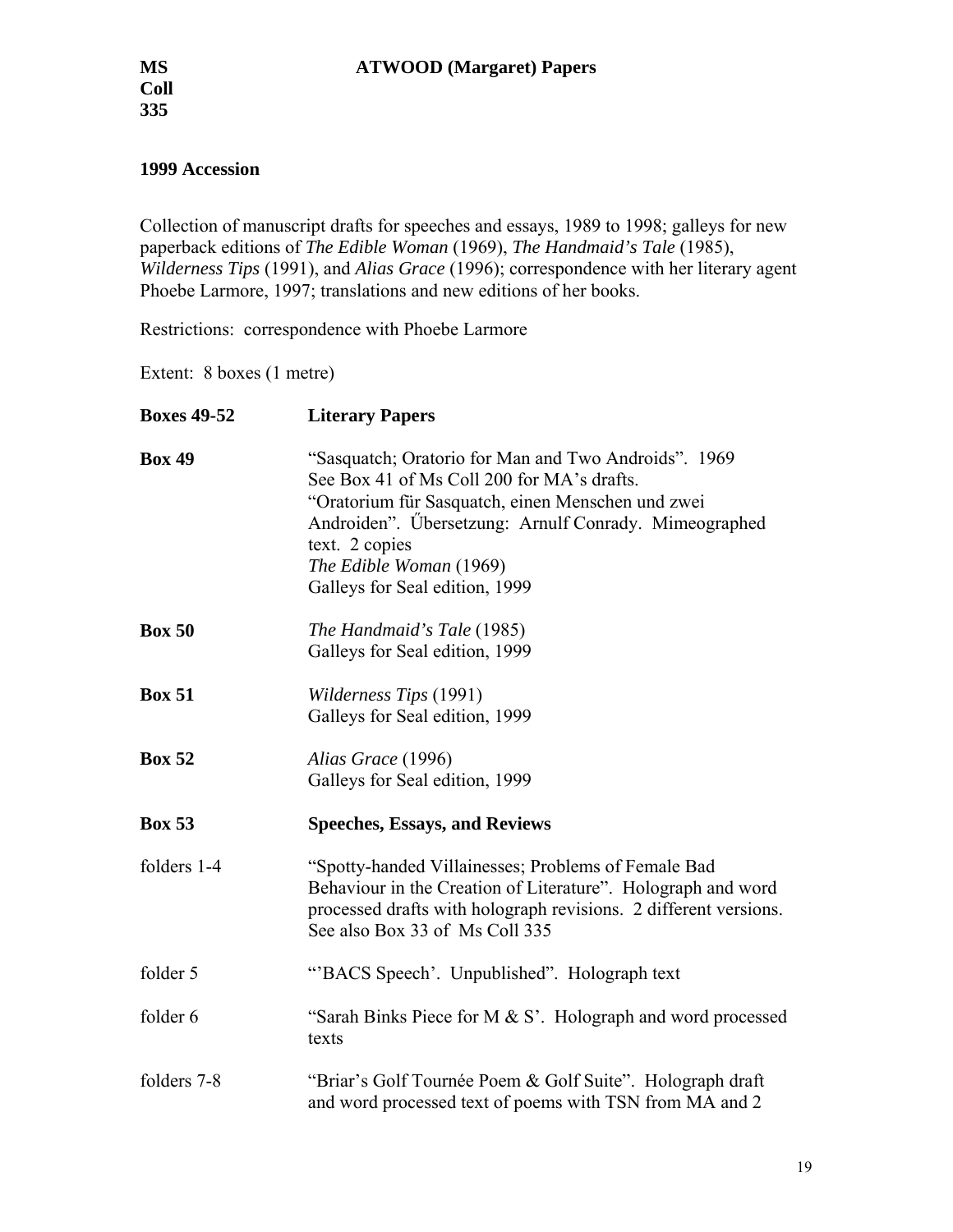| <b>MS</b><br><b>Coll</b><br>335 | <b>ATWOOD</b> (Margaret) Papers                                                                                                                                                                                                                                                        |
|---------------------------------|----------------------------------------------------------------------------------------------------------------------------------------------------------------------------------------------------------------------------------------------------------------------------------------|
|                                 | TLS from Peter Gzowski, 1989-1990                                                                                                                                                                                                                                                      |
| folder 9                        | "Northrop Frye (memorial service)". 1991. Holograph and<br>word processed texts                                                                                                                                                                                                        |
| folder 10, ovs Box<br>20        | "Northrop Frye Remembered". Word processed text with<br>holograph revisions, galley proof with editorial correspondence<br>re The Globe and Mail (24 January 1991), Michigan Quarterly<br>Review and Canadian Literature: 1 ANS from MA, 1991                                          |
| <b>Box 53</b>                   | Speeches, Essays and Reviews                                                                                                                                                                                                                                                           |
| folders 11-12                   | "Bearfeet". 1991. Holograph and word processed draft with<br>holograph revisions. Translated by Monique Proulx, "Peau<br>d'ours", 1993. Word processed English and French texts with<br>TLS from Matt Cohen, Bob Hilderley, Monique Proulx, and<br>MA. See also Box 144 of Ms Coll 200 |
| folder 13                       | Monique Proulx, "La Vie est courte; nouvelle". 1991.<br>Translated by MA, "Life Is Short", 1993. Word processed<br>English and French texts of both with ALS from Proulx                                                                                                               |
| folder 14                       | "Northrop Frye Banquet Speech and Poem". 1992. Word<br>processed text                                                                                                                                                                                                                  |
| folder 15                       | "Speech to the Shelburne County Genealogical Society", 18<br>September 1994. Holograph draft and word processed text with<br>holograph revisions                                                                                                                                       |
| folder 16                       | "Orientation Address, 1994 ", Victoria University. Word<br>processed text                                                                                                                                                                                                              |
| folder 17                       | "April 29, 1994, in Toronto" for special edition of Le Nouvel<br><i>observateur</i> , 1994. Word processed draft and final manuscript,<br>with editorial correspondence                                                                                                                |
| folder 18                       | "Second Thoughts on The Robber Bride" for The Independent.<br>Word processed text with editorial correspondence and TLS, TL,<br>and ALS from MA, 1994, May                                                                                                                             |
| folder 19                       | "The Novel I Never Wrote" for <i>The Guardian</i> . Word processed<br>text with editorial correspondence, 1994, August                                                                                                                                                                 |
| folder 20                       | "Piece on Lindsey Collen for International Press Freedom Day",                                                                                                                                                                                                                         |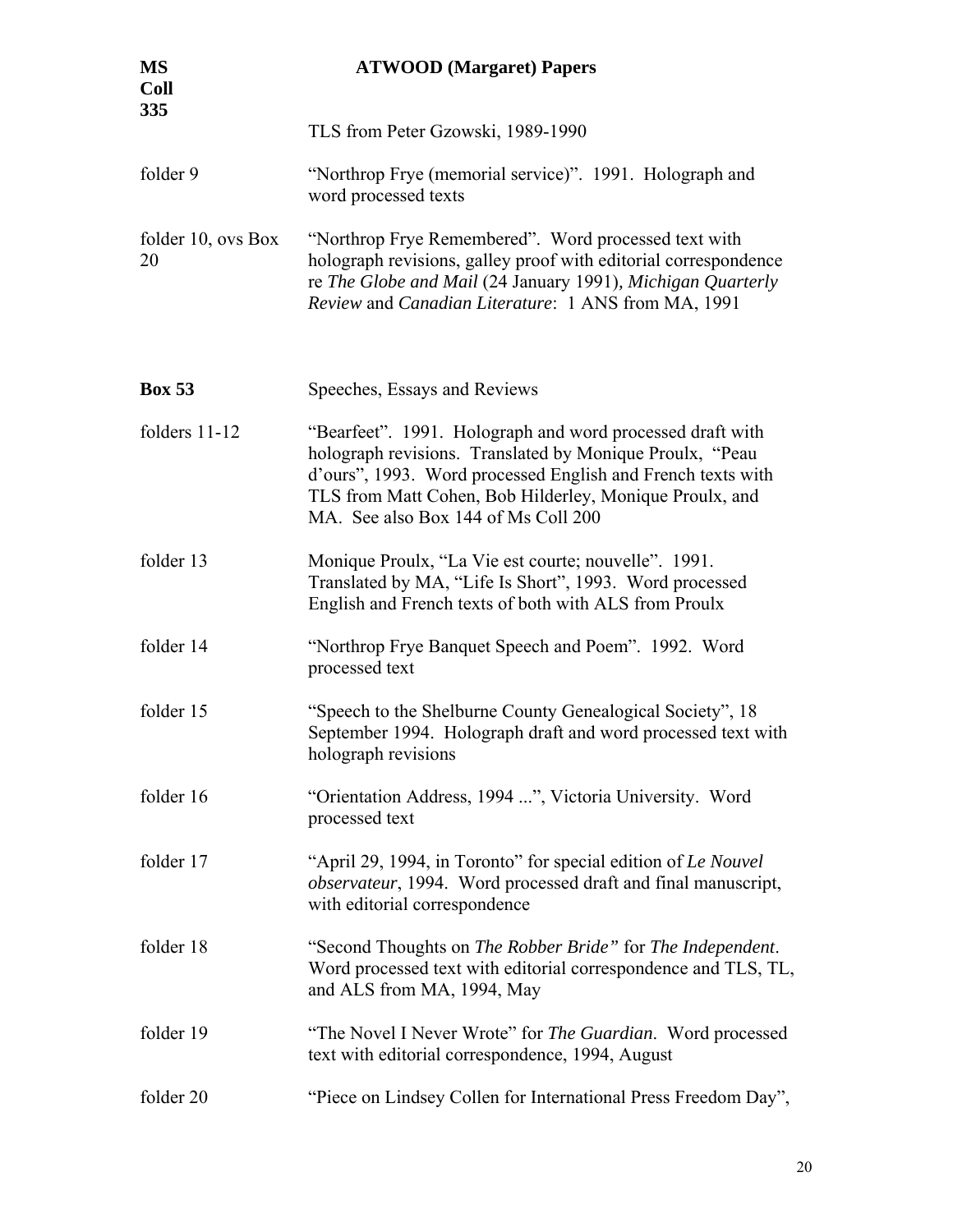| <b>MS</b><br><b>Coll</b><br>335 | <b>ATWOOD</b> (Margaret) Papers                                                                                                                                                                                                                                                      |
|---------------------------------|--------------------------------------------------------------------------------------------------------------------------------------------------------------------------------------------------------------------------------------------------------------------------------------|
|                                 | March-April 1995 with editorial correspondence and research<br>materials. Word processed drafts with holograph revisions                                                                                                                                                             |
| folders 21-22                   | Review: From the Beast to the Blonde; on Fairy Tales and their<br>Tellers, by Marina Warner, for Los Angeles Times. Holograph<br>and word processed drafts with holograph revision and word<br>processed text with editorial correspondence including 3 TLS<br>from MA, October 1995 |
| <b>Box 53</b>                   | Speeches, Essays and Reviews                                                                                                                                                                                                                                                         |
| folder 23                       | "Speech Given at 'It's Our Country' Rally, Nathan Philip<br>Square, 24 October 1995. Holograph draft and word processed<br>text (photocopy)                                                                                                                                          |
| folder 24, ovs Box<br>20        | "Come Back, Madame Benoit", in The Globe and Mail 4<br>November 1995. Word processed draft with holograph revisions<br>and word processed text                                                                                                                                       |
| folder 25                       | "P.K. Page as a Non-Snow Angel" for The Malahat Review,<br>1996. Holograph draft and holograph text with editorial<br>correspondence                                                                                                                                                 |
| folder 26, ovs Box<br>20        | Review: Burning Your Boats: the Collected Short Stories, by<br>Angela Carter in The Globe and Mail, 6 April 1996. Word<br>processed text. See also Box 195 of Ms Coll 200                                                                                                            |
| folder 27                       | "Introduction: Women Writers at Work" for The Paris Review.<br>1996 version. Word processed text with editorial<br>correspondence. See also Box 16 of Ms Coll 335                                                                                                                    |
| folder 28                       | "James Reaney Day". Speech, 30 May 1996. Word processed<br>draft with holograph revisions and word processed text with<br>printed programme, For the Love of Literacy: Writers' Festival<br>Program, London Community Foundation                                                     |
| folder 29, ovs Box<br>20        | Review: An Experiment in Love, by Hilary Mantel for The New<br>York Times Book Review, 2 June 1996. Holograph draft and<br>word processed text with editorial correspondence, including<br>ANS and TLS from MA                                                                       |
| folder 30                       | "Music Magazine Piece", for BBC Music Magazine, August<br>1996. Word processed text with editorial correspondence                                                                                                                                                                    |
| folder 31                       | "McClelland & Stewart Speech  September 16", 1996. Word<br>processed drafts with holograph revisions                                                                                                                                                                                 |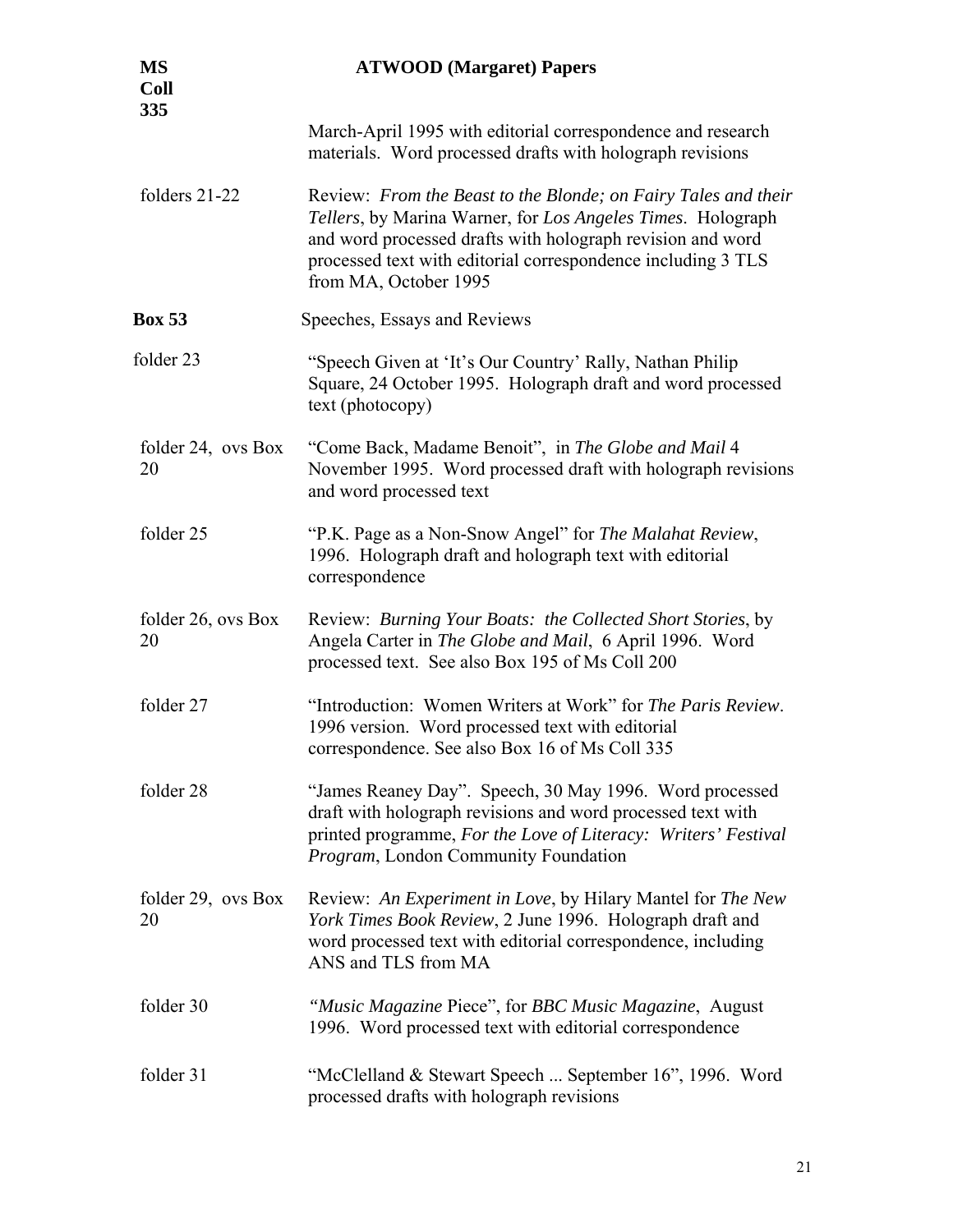## **MS ATWOOD (Margaret) Papers**

| folder 32                               | "Piece for The Blue Jay". October 1996. Word processed text                                                                                                                                                        |
|-----------------------------------------|--------------------------------------------------------------------------------------------------------------------------------------------------------------------------------------------------------------------|
| folder 33, ovs Box<br>20                | Review: Last Seen, by Matt Cohen. for The Globe and Mail 28<br>September 1996. Word processed draft with holograph revisions<br>and word processed text                                                            |
| <b>Box 53</b>                           | Speeches, Essays and Reviews                                                                                                                                                                                       |
| folder 34                               | "Tiff and Bill Poem. An Ode Poem' read @ tribute to Timothy<br>Findley Sept. '97" and "Tribute, Peterborough Oct. '97". Word<br>processed text                                                                     |
| folder 35                               | "First Loves: 'I Saw a Peacock with a Fiery Tail" for Poetry<br>Society of America. 1998. Word processed text with editorial<br>correspondence                                                                     |
| <b>RESTRICTED</b><br><b>Boxes 54-55</b> | Correspondence<br>Letters between Phoebe Larmore, other agents and Sarah<br>Cooper, MA's assistant, 1997 concerning book contracts,<br>translations, readings, permission to publish. Includes letters<br>from MA. |
| <b>Box 56</b>                           | <b>Print Appearances</b>                                                                                                                                                                                           |
| item 1                                  | "Men at Sea" in The Canadian Women Writers' Engagement<br>Calendar 1996, pp. 29-31                                                                                                                                 |
| items 2-4                               | "Poèmes de serpent" in Lèvres urbaines, 20, 1991, p. 9-17. 3<br>copies                                                                                                                                             |
| item 5                                  | "Instructions for the Third Eye" and "From Cave Series" in<br>River Styx, 42 & 43, 1995, pp. 56-58                                                                                                                 |
| item 6                                  | "The Female Body" in Fireweed, 56, December 1996, pp. 22-24                                                                                                                                                        |
| item 7                                  | "P.K. Page as a Non-Snow Angel" in The Malahat Review, 117,<br>December 1996, pp. 100-101                                                                                                                          |
| item 8                                  | "Solicit" in "Confessions of a Whistle Blower: Lessons"<br>Learned", by Anna C. Slater in <i>Ethics &amp; Behavior</i> , vol. 8, no. 2,<br>1998, p. 123                                                            |
| item 9                                  | "A Failure" in Artes; an International Reader of Literature, Art<br>and Music, 1998, pp. 93-101                                                                                                                    |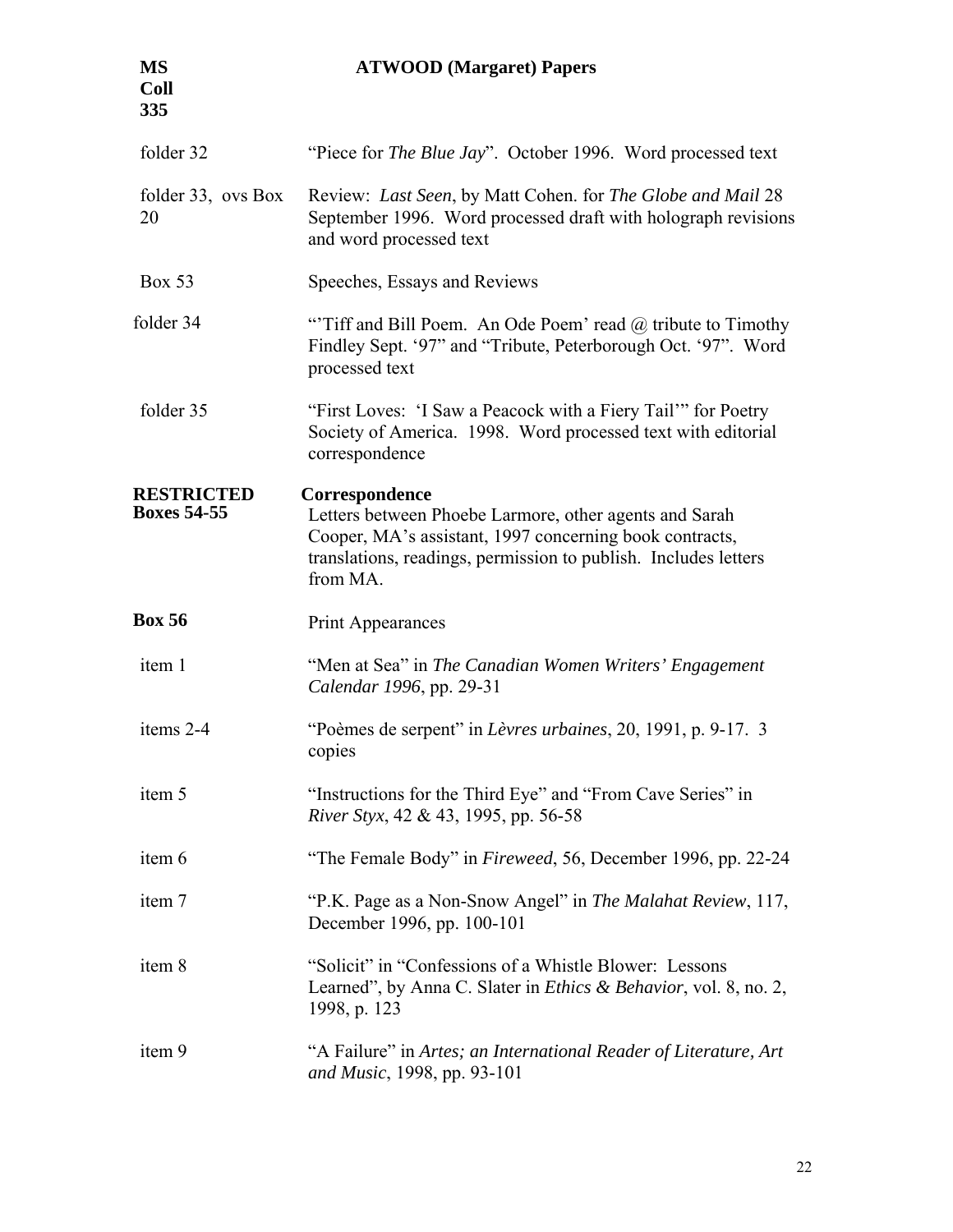Gift of Professor Jay Macpherson, 1996.

Drafts for *Lady Oracle* (1976)

Extent: 1 Box

| <b>Box 57</b>   | <b>Lady Oracle</b>                                                                                                                                                                                                       |
|-----------------|--------------------------------------------------------------------------------------------------------------------------------------------------------------------------------------------------------------------------|
| folders $1-12$  | Typescript draft labelled "Draft $1\frac{1}{2}$ " is incomplete photocopy of<br>draft in Box 23 of the Atwood Papers (Ms Coll 200); photocopy<br>has manuscript revisions in pencil (probably JM's). Last page is<br>368 |
| folders $13-30$ | Typescript draft labelled "Draft 2" is a revision of draft, labelled<br>"Draft 2, Working Copy" in Box 25 of the Atwood Papers (Ms)<br>Coll 200). It has manuscript revisions not present in "Draft 2,<br>Working Copy". |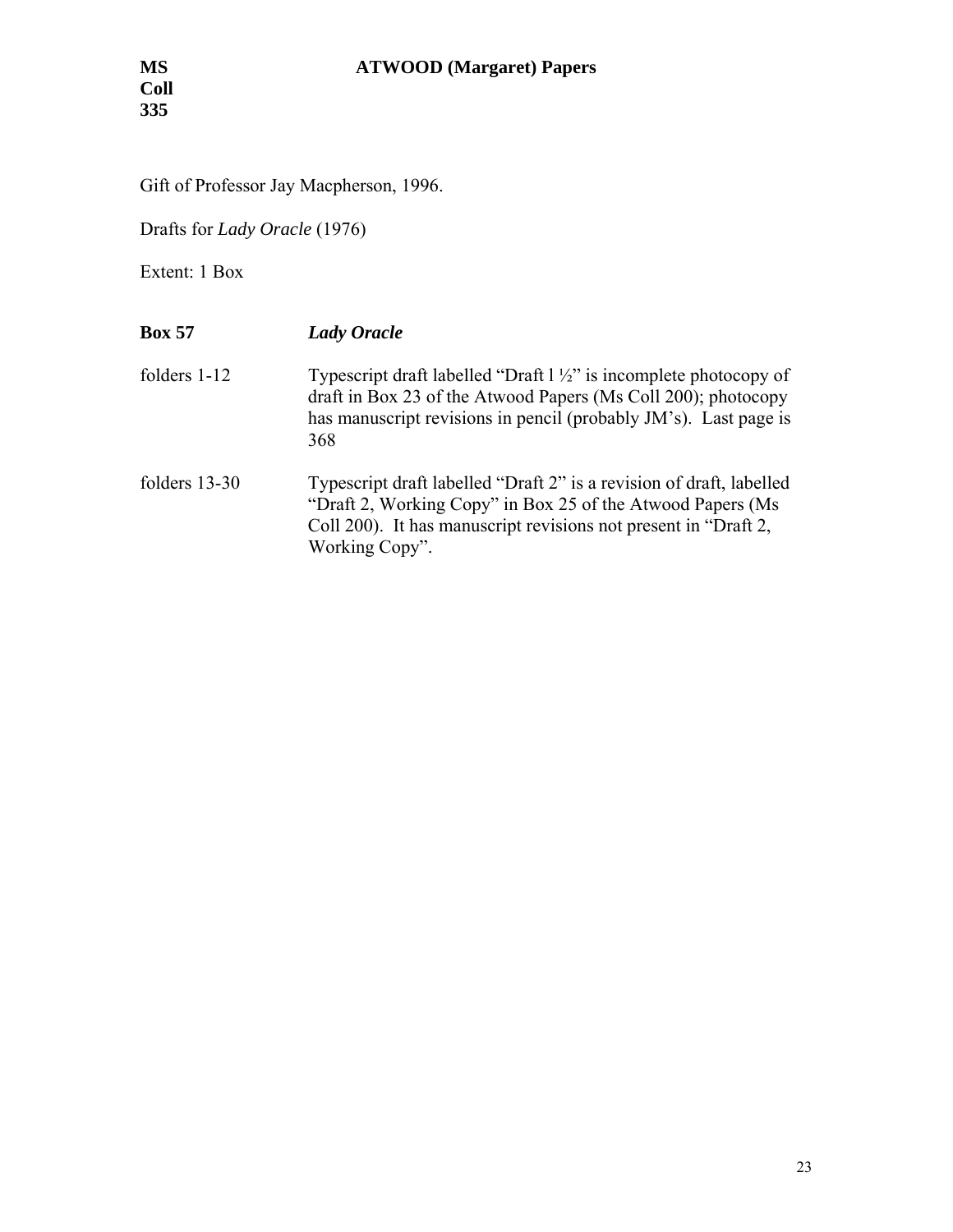### **2001 Accession**

The 2001 gift of Margaret Atwood includes proofs for *Alias Grace*, various work on Atwood, *The Handmaid's Tale* opera score, Anchor cover redesigns, various foreign and domestic editions, proofs and correspondence regarding the publication of the bilingual edition of *Circle Game*, research and various drafts of *The Blind Assassin*.

This gift complements the Margaret Atwood Papers already held by the Thomas Fisher Rare Book Library, Ms Colls 200, and 335.

Extent: 22 boxes including oversize (3.5 metres)

### **Note: Correspondence is restricted**

| <b>Box 58</b> | The Blind Assassin<br>holograph drafts, and word processed drafts with holograph<br>revisions                                                                                                                 |
|---------------|---------------------------------------------------------------------------------------------------------------------------------------------------------------------------------------------------------------|
| folders 1-37  | The Blind Assassin<br>holograph drafts, and word processed drafts with holograph<br>revisions                                                                                                                 |
| <b>Box 59</b> | The Blind Assassin<br>holograph drafts, and word processed drafts with holograph<br>revisions                                                                                                                 |
| folders 1-47  | The Blind Assassin<br>holograph drafts, and word processed drafts with holograph<br>revisions                                                                                                                 |
| <b>Box 60</b> | The Angel of Bad Judgement, an early draft of The Blind<br>Assassin<br>holograph notes, and word processed drafts with holograph<br>revisions;                                                                |
|               | and "This is the Ur-Manuscript from which both Alias Grace<br>and The Blind Assassin arose"<br>word processed draft with holograph revisions; holograph notes<br>(some including original sketches by Atwood) |
| folders 1-13  | The Angel of Bad Judgement, an early draft of The Blind<br>Assassin                                                                                                                                           |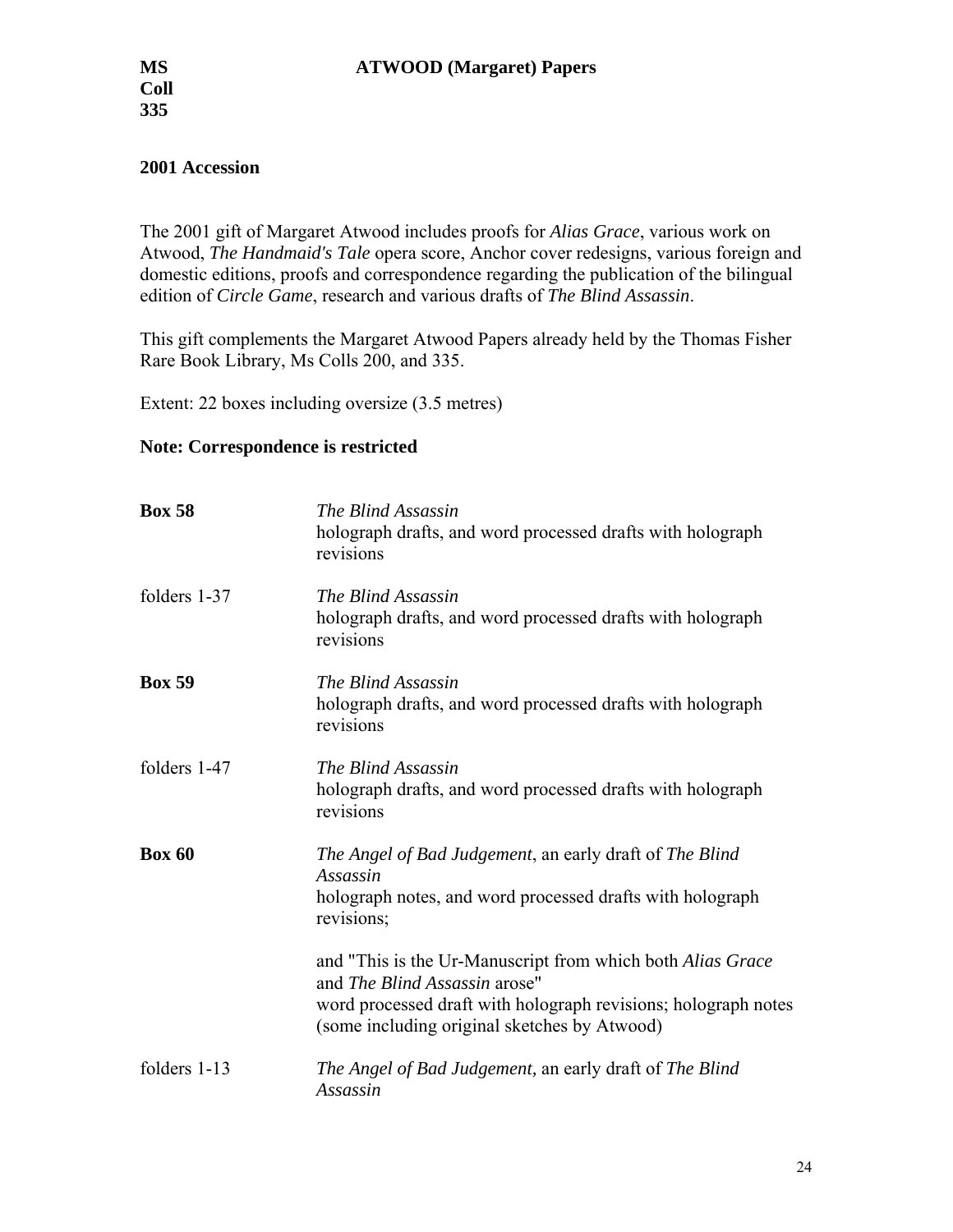| <b>MS</b><br><b>Coll</b><br>335 | <b>ATWOOD</b> (Margaret) Papers                                                                                                                                                                                        |
|---------------------------------|------------------------------------------------------------------------------------------------------------------------------------------------------------------------------------------------------------------------|
|                                 | holograph notes, and word processed drafts with holograph<br>revisions                                                                                                                                                 |
| folders 14-28                   | "This is the Ur-Manuscript from which both Alias Grace and<br>The Blind Assassin arose"<br>word processed draft with holograph revisions; holograph notes<br>(some including original sketches by Atwood in folder 26) |
| <b>Box 61</b>                   | Blind Assassin, June 25, 2000 draft, word processed with<br>manuscript revisions                                                                                                                                       |
| folders 1-34                    | Blind Assassin, June 25, 2000 draft, word processed with<br>manuscript revisions [by Sarah Cooper, Atwood's assistant]                                                                                                 |
| <b>Box 62</b>                   | Blind Assassin, photocopy of September 7, 1999 draft; notes;<br>faxes from Sarah Cooper, Atwood's assistant, re: copyright and<br>changes to proofs                                                                    |
| folder 1                        | Blind Assassin photocopy and manuscript notes on chapters;<br>faxes from Sarah Cooper, Atwood's assistant, re: copyright and<br>corrections to manuscript, 3 ANS                                                       |
| folders 2-34                    | Blind Assassin, September 7, 1999, draft, photocopy of original<br>manuscript                                                                                                                                          |
| <b>Box 63</b>                   | Blind Assassin, November 1999 drafts: "Last ms. before<br>corrections & proofs—end October 1999—and first ver.<br>November", word processed with holograph revisions; and<br>holograph notes                           |
| folders 1-36                    | Blind Assassin, November 1999, "Last ms. before corrections &<br>proofs—end October 1999—and first ver. November", word<br>processed with holograph revisions; and holograph notes                                     |
| <b>Box 64</b>                   | Blind Assassin, drafts and proofs, to November 1999                                                                                                                                                                    |
| folders 1-9                     | Blind Assassin, drafts, to September 7, 1999, word processed<br>with holograph revisions, and holograph notes                                                                                                          |
| folder 10                       | <i>Blind Assassin</i> , proofs, photocopy, 14 pages                                                                                                                                                                    |
| folders 11-14                   | Blind Assassin, changes to first draft, made November 25, 1999,<br>word processed with extensive holograph revisions on some<br>pages                                                                                  |
| folders 15-32                   | Blind Assassin, drafts, to August 3, 1999, word processed with                                                                                                                                                         |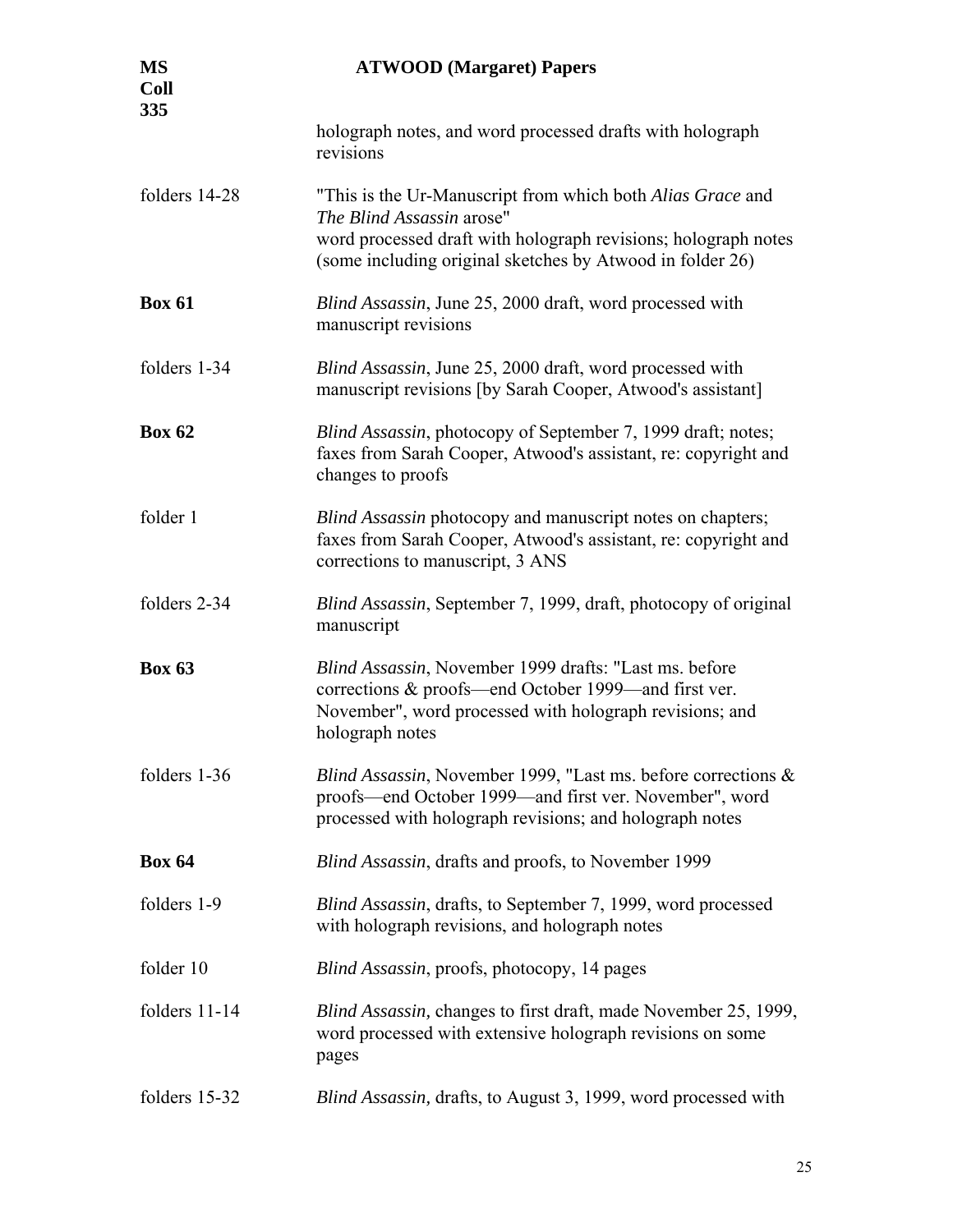| <b>MS</b><br><b>Coll</b><br>335 | <b>ATWOOD</b> (Margaret) Papers                                                                                                                                                                                                                                                                      |
|---------------------------------|------------------------------------------------------------------------------------------------------------------------------------------------------------------------------------------------------------------------------------------------------------------------------------------------------|
|                                 | extensive holograph revisions, and holograph notes                                                                                                                                                                                                                                                   |
| <b>Box 65</b>                   | Blind Assassin, drafts, February – March, April to June 26,<br>1999; correspondence (faxes and email); notes and research<br>about novel                                                                                                                                                             |
| folders 1-9                     | Blind Assassin, drafts, to June 26, 1999, word processed with<br>holograph revisions, and holograph notes                                                                                                                                                                                            |
| folders 10-21                   | Blind Assassin, drafts, February - March, and early April 1999,<br>word processed with holograph revisions, and holograph notes                                                                                                                                                                      |
| folder 22                       | Blind Assassin, word processed notes with some holograph<br>revisions                                                                                                                                                                                                                                |
| folders 23-32                   | Blind Assassin, correspondence: faxes and email, 1 ANS, 2<br>TLS, 1 TL; notes and research, word processed with holograph<br>revisions, holograph notes, photocopies of notes and articles;<br>Archaeology, New York: Archaeological Institute of America,<br>v. 51, no. 2, March/April 1998, 1 copy |
| <b>Box 66</b>                   | Blind Assassin, background research for novel, photocopies and<br>manuscript notes, correspondence                                                                                                                                                                                                   |
| folder 1                        | Blind Assassin, "New Novel Research: Simpson's/Arcadian<br>Court", photocopies of menus, catalogs from Hudson's Bay<br>Company Archives, Winnipeg, 29 pages; correspondence with<br>researcher, 8 TL                                                                                                 |
| folders 2-4                     | Blind Assassin, "New Novel Research: Royal York"                                                                                                                                                                                                                                                     |
| folder 2                        | Blind Assassin, 1 ms note; The Royal York, France Gagnon<br>Pratte. QuJbec: Iditions ContinuitJ, 1996. A history of the<br>Royal York Hotel. 1 copy                                                                                                                                                  |
| folder 3                        | <i>Blind Assassin, "New Novel Research: Royal York", 1 ANS; 18</i><br>pages photocopies                                                                                                                                                                                                              |
| folder 4                        | <i>Blind Assassin</i> , "New Novel Research: Royal York", 1 TLS; 4<br>TL; 1 black and white photograph, 8x10; 3 page photocopies                                                                                                                                                                     |
| folder 5                        | Blind Assassin, "New Novel Research: MAC-PAP", 1 page<br>photocopy                                                                                                                                                                                                                                   |
| folder 6                        | Blind Assassin, "New Novel Research: Pulp Magazines", 1<br>TLS; $1$ ANS; $4$ TL                                                                                                                                                                                                                      |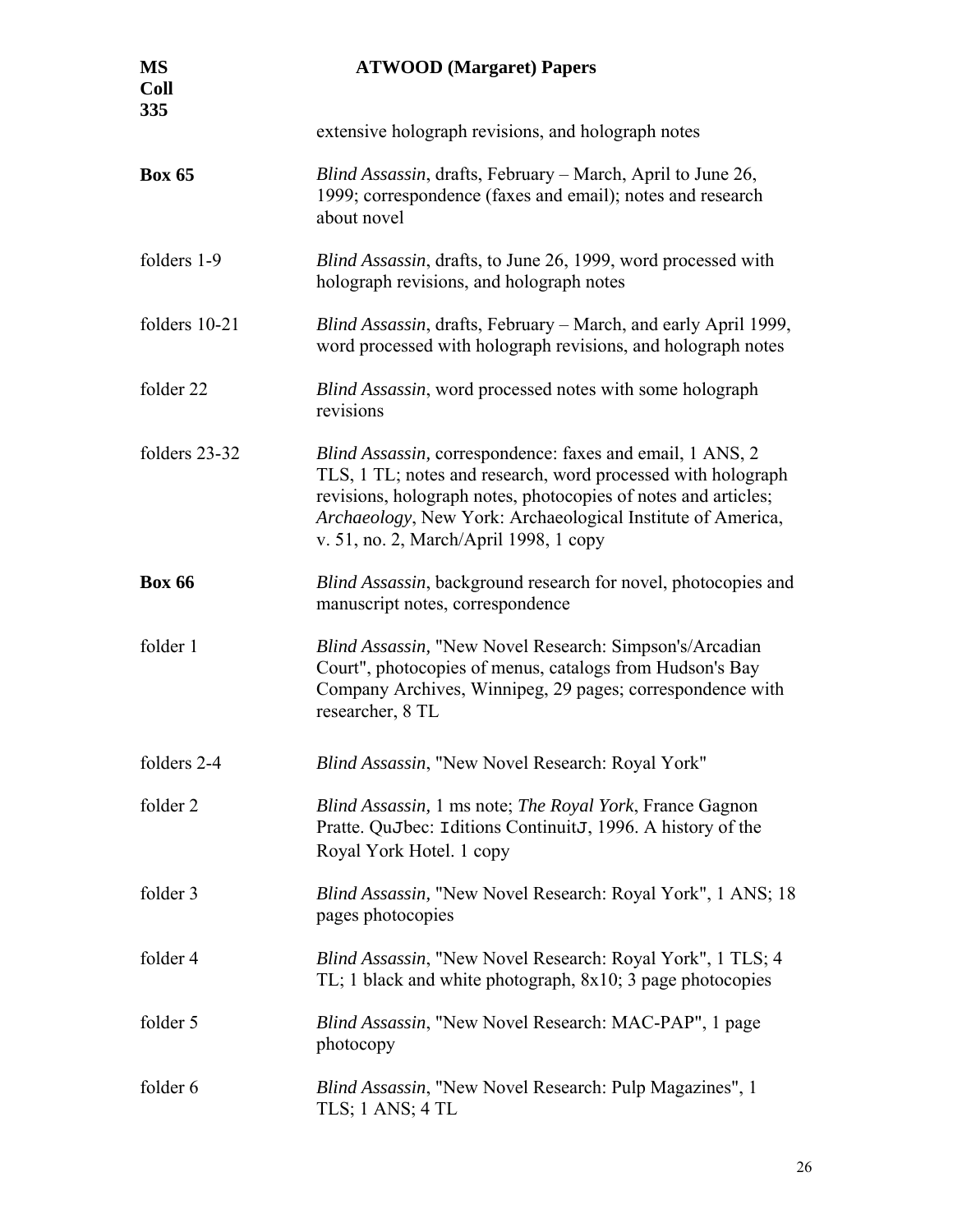# **MS ATWOOD (Margaret) Papers**

| folder 7      | <i>Blind Assassin</i> , "New Novel Research: Globe and Mail", 1 TL                                                                                                                                                                                                                                                                                                                                                                                                                                                             |
|---------------|--------------------------------------------------------------------------------------------------------------------------------------------------------------------------------------------------------------------------------------------------------------------------------------------------------------------------------------------------------------------------------------------------------------------------------------------------------------------------------------------------------------------------------|
| folder 8      | <i>Blind Assassin</i> , "New Novel Research: Royal Visit", 1 TL                                                                                                                                                                                                                                                                                                                                                                                                                                                                |
| folders 9-10  | Blind Assassin, "New Novel Research: Mayfair/Wedding<br>Announce.", 1 AN; 4 TL, 3 pages photocopies                                                                                                                                                                                                                                                                                                                                                                                                                            |
| folder 11     | Blind Assassin, "New Novel Research: St. Clair Bridge", 1 TL;<br>word processed, 1 page                                                                                                                                                                                                                                                                                                                                                                                                                                        |
| folder 12     | <i>Blind Assassin</i> , "New Novel Research: Queen Mary", 8 TN;<br>word processed/photocopies, 7 pages                                                                                                                                                                                                                                                                                                                                                                                                                         |
| folder 13     | <i>Blind Assassin</i> , "New Novel Research: Photography", 1 ANS;<br>photocopies, 11 pages                                                                                                                                                                                                                                                                                                                                                                                                                                     |
| folders 14-15 | <i>Blind Assassin</i> , "New Novel Research: Unions", <i>The Marxist</i><br>Quarterly: The Mackenzie-Papineau Battalion in Spain,<br>Toronto: Progress Books, no. 18, summer 1966; Kent Rowley:<br>the Organizer: a Canadian Union Life, Rick Salutin. Toronto:<br>James Lorimer, 1980; 1 ANS; 1 TLS; 3 TL; photocopies, 38<br>pages                                                                                                                                                                                           |
| folders 16-20 | <i>Blind Assassin,</i> "New Novel Research: Printing/SC proofs", 6<br>TL; black and white printouts, 4 pages; colour printouts, 6<br>pages; 6 TL; images for novel, 3 pages; fax, 1 page; 3 ANS; 1<br>AN; 6 TL; 2 TLS; 1 ANS; manuscript notes, 2 pages; word<br>processed chapter charts, 6 pages; word processed with<br>manuscript notes, 1 page; computer printouts with manuscript<br>notes, 3 pages; 3 TL with manuscript notes; 10 pages AN; word<br>processed with manuscript notes, 13 pages; photocopies, 2<br>pages |
| folder 21     | Blind Assassin, "New Novel Research: Miscellaneous", 14<br>email; photocopies, 5 pages; manuscript notes, 5 pages; 1 TL                                                                                                                                                                                                                                                                                                                                                                                                        |
| <b>Box 67</b> | <i>Blind Assassin,</i> "Galley Changes: MA & SC, April 2000", copy<br>of proofs                                                                                                                                                                                                                                                                                                                                                                                                                                                |
| folders 1-28  | <i>Blind Assassin,</i> "Galley Changes: MA & SC, April 2000", copy<br>of proofs                                                                                                                                                                                                                                                                                                                                                                                                                                                |
| <b>Box 68</b> | Blind Assassin, "SC proof, Nov. '99", word processed with<br>manuscript revisions, and some with holograph notes                                                                                                                                                                                                                                                                                                                                                                                                               |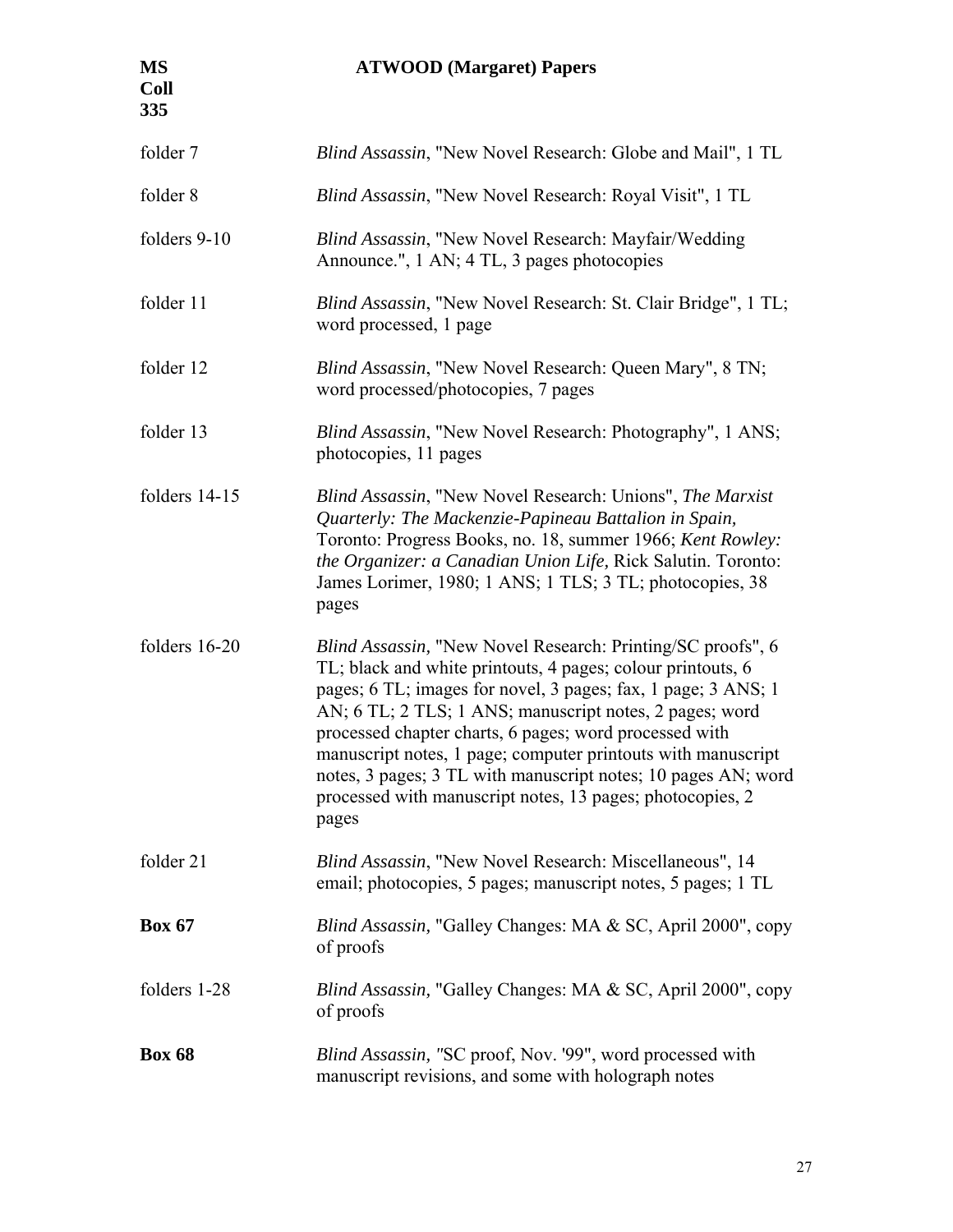| <b>MS</b><br><b>Coll</b><br>335 | <b>ATWOOD</b> (Margaret) Papers                                                                                                                                                                                                                              |
|---------------------------------|--------------------------------------------------------------------------------------------------------------------------------------------------------------------------------------------------------------------------------------------------------------|
| folders 1-21                    | Blind Assassin, "SC proof, Nov. '99", word processed with<br>manuscript revisions, and some with holograph notes                                                                                                                                             |
| <b>Box 69</b>                   | Blind Assassin, "M & S Final Proof", copy of proof                                                                                                                                                                                                           |
| folders 1-29                    | Blind Assassin, "M & S Final Proof", copy of proof, copies of<br><b>TLS</b>                                                                                                                                                                                  |
| <b>Box 70</b>                   | Blind Assassin audio typescript, abridged by Kati Nicholl;<br>McClelland and Stewart final version (photocopy with some<br>holograph notes)                                                                                                                  |
| folders 1-7                     | <i>Blind Assassin</i> audio script, abridged by Kati Nicholl (sides 1-<br>4), typescript, 104 pages                                                                                                                                                          |
| folders 8-38                    | Blind Assassin, McClelland and Stewart final version<br>(photocopy with some holograph notes on post-it notes), 625<br>pages                                                                                                                                 |
| <b>Box 71</b>                   | Alias Grace copy of proofs, Anchor cover redesigns                                                                                                                                                                                                           |
| folders 1-15                    | Alias Grace copy of proofs                                                                                                                                                                                                                                   |
| folders 16-32                   | Anchor book cover redesigns, most mounted on boards:<br>Bluebeard's Egg; The Robber Bride; The Handmaid's Tale;<br>Cat's Eye; Wilderness Tips; Life Before Man; The Edible<br>Woman; Lady Oracle; Bodily Harm; Surfacing; Dancing Girls<br>and other stories |
| <b>Box 72</b>                   | The Circle Game/le cercle vicieux drafts and proofs for French<br>edition; copies of theses/articles/papers on Atwood or her work                                                                                                                            |
| folder 1                        | Le cercle vicieux, Margaret Atwood, Traduit par Anik de<br>Repentigny. MontrJal: NoroTt/Prise de Parole, 1999.                                                                                                                                               |
| folder 2                        | <i>The Circle Game, draft, word processed, 43 pages; 1 TLS; 1</i><br>copy ALS                                                                                                                                                                                |
| folder 3                        | Le cercle vicieux, draft, word processed, 69 pages; 2 TLS; 1 TL                                                                                                                                                                                              |
| folders 4-8                     | Le cercle vicieux, copy of proof, 93 pages; copy of 1 ALS                                                                                                                                                                                                    |
| folders 9-19                    | Theses, papers, articles on Margaret Atwood or her work                                                                                                                                                                                                      |
| folder 9                        | "Voices and Visions in Margaret Atwood's Cat's Eye", by<br>Christina Ljungberg Sthcklin, August 1992                                                                                                                                                         |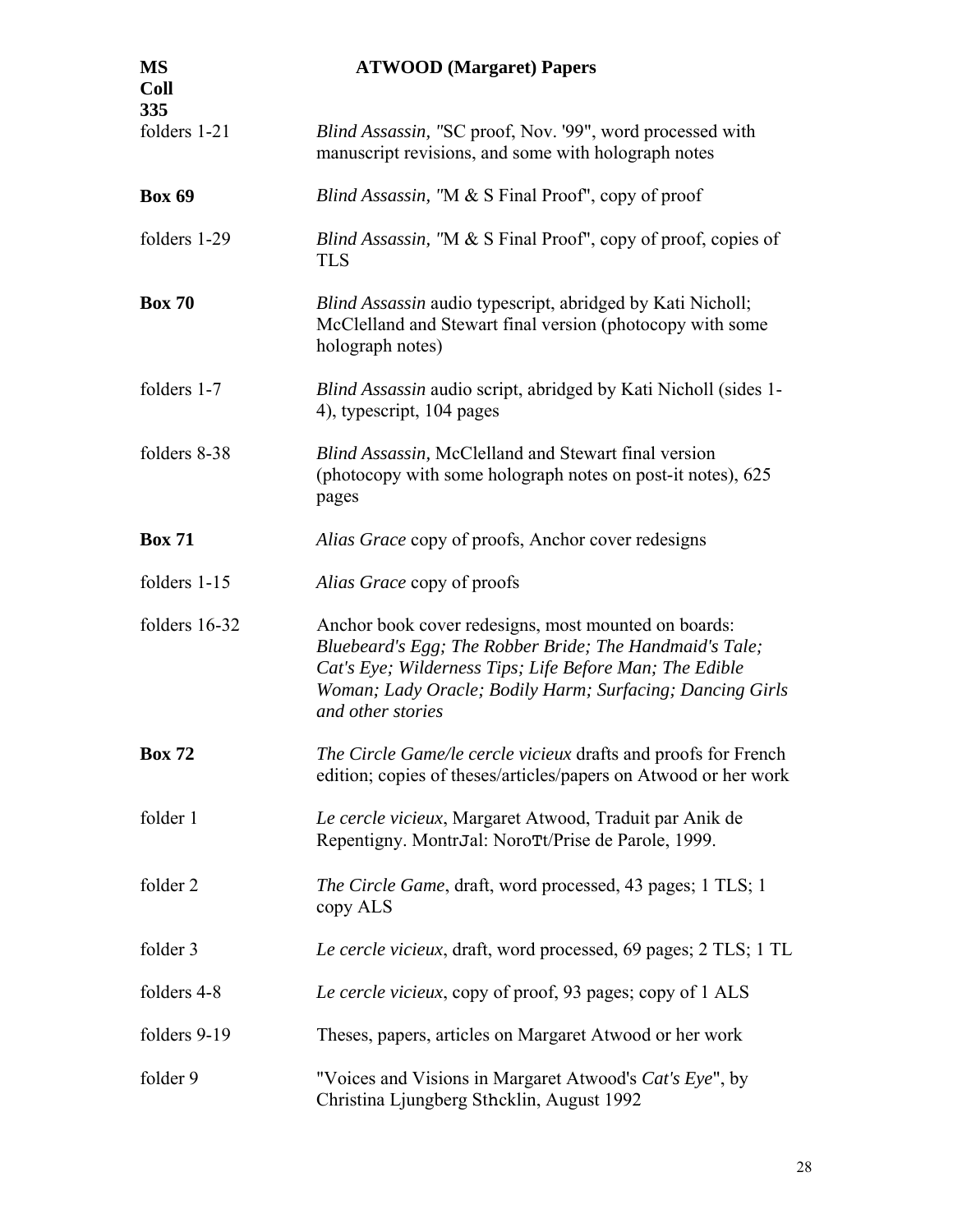| <b>MS</b><br><b>Coll</b><br>335 | <b>ATWOOD</b> (Margaret) Papers                                                                                                                                               |
|---------------------------------|-------------------------------------------------------------------------------------------------------------------------------------------------------------------------------|
| folder 10                       | "Gender, Society and Language: A Study of Margaret Atwood's<br>The Handmaid's Tale", Justine Portron, September 1998                                                          |
| folder 11                       | "Atwood in Metamorphosis: An Authentic Canadian Fairy<br>Tale", Valerie Miner                                                                                                 |
| folder 12                       | "Retrospective Art in Margaret Atwood's Cat's Eye",<br>Nottingham 1992 Annual Canadian Studies Lecture, Coral Ann<br>Howells                                                  |
| folder 13                       | "An Analysis of Margaret Atwood's Writing Craft (Why<br>Writing Well is Important)", Evelyn Barsoski, May 1, 1995                                                             |
| folder 14                       | "Back to the Primal: The Apprenticeship of Margaret Atwood",<br>Sandra Djwa, September 1993; 1 copy of ALS; 1 TLS                                                             |
| folder 15                       | "Dark Persephone and Margaret Atwood's Procedures for<br>Underground".                                                                                                        |
| folder 16                       | "Toward a Theory of Cumulative Canon Formation: Readership<br>in English Canada", Steven T t sy de Zepetnek, Mosaic, 27/3                                                     |
| folder 17                       | essay by Katy McCarthy; 1 ANS                                                                                                                                                 |
| folder 18                       | "Die literarische Gestaltung weiblicher Identit@tskrisen in den<br>Romanen Margaret Atwoods: The Edible Woman, Cat's Eye and<br>The Robber Bride", Bianca K`nig, January 1996 |
| folder 19                       | "The Differences in the Roles Ascribed to Women in Utopian<br>and Dystopian Fiction", Jennifer M. Gottschalk, 22 April 1994                                                   |
| <b>Box 73</b>                   | Copies of theses/articles/papers on Atwood or her work sent by<br>authors; The Handmaid's Tale, vocal score, by Poul Ruders, 3<br>volumes                                     |
| folder 1                        | "Amputated Speech", Stephen M. Ross, paper read to the<br>Society of Utopian Studies; 1 TLS; 1 TL                                                                             |
| folder 2                        | "Atwood in Metamorphosis: An Authentic Canadian Fairytale",<br>Valerie Miner; 1 stamp                                                                                         |
| folder 3                        | essay by Louis Desjardin                                                                                                                                                      |
| folder 4                        | 3 TLS; 3 faxes; 1 AN; 1 TNS; 1 postcard                                                                                                                                       |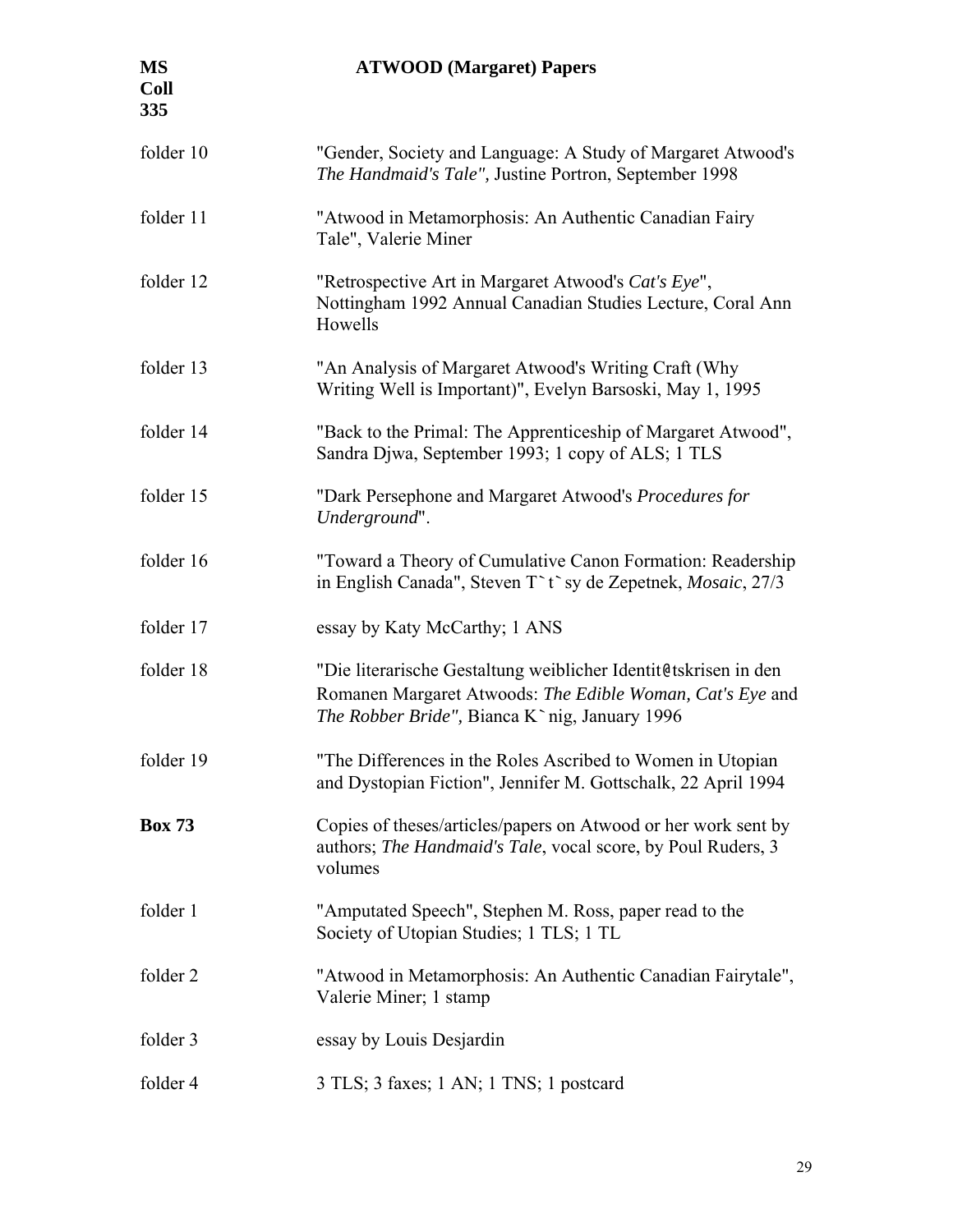| <b>MS</b><br><b>Coll</b><br>335               | <b>ATWOOD</b> (Margaret) Papers                                                                                                                                                                                                                                                                     |
|-----------------------------------------------|-----------------------------------------------------------------------------------------------------------------------------------------------------------------------------------------------------------------------------------------------------------------------------------------------------|
| folders 5-7                                   | The Handmaid's Tale, vocal score, by Poul Ruders, in 3<br>volumes                                                                                                                                                                                                                                   |
| <b>Box 74</b>                                 | The Edible Woman, screenplay by Margaret Atwood, adapted<br>from the novel The Edible Woman by Margaret Atwood (1971),<br>Master Copy, photocopy of typescript with holograph revisions;<br>Second copy, photocopy of typescript with holograph revisions,<br>and holograph revisions added to copy |
| <b>Boxes 75-77</b>                            | <b>RESTRICTED to 2041</b>                                                                                                                                                                                                                                                                           |
| <b>RESTRICTED to</b><br>2041                  | Correspondence from deceased authors; Publisher's<br>correspondence; correspondence relating to specific works                                                                                                                                                                                      |
| <b>Box 75</b><br><b>RESTRICTED to</b><br>2041 | Personal correspondence with deceased authors, some with<br>carbon copies of MA's letters.                                                                                                                                                                                                          |
| folder 1                                      | Birney, Earle. 1970-1971.1 ALS, 1 ANS.                                                                                                                                                                                                                                                              |
| folders 2-10                                  | Cohen, Matt. 1972-1999.                                                                                                                                                                                                                                                                             |
| folder 2                                      | Cohen, Matt. 1999. 2 TN, 1 ANS, 1 AN, 2<br>copies of 1999 print obituary by David Young.                                                                                                                                                                                                            |
| folder 3                                      | Cohen, Matt. 1996-1998. 9 TN (email)                                                                                                                                                                                                                                                                |
| folder 4                                      | Cohen, Matt. 1990-1995. 3 ALS, 2 TLS, 1 copy<br>of TLS                                                                                                                                                                                                                                              |
| folder 5                                      | Cohen, Matt. 1976-1991. 5 TLS, 3 TL, 1 copy of<br><b>TLS</b>                                                                                                                                                                                                                                        |
| folder 6                                      | Cohen, Matt. 1972-1973. 5 TLS                                                                                                                                                                                                                                                                       |
| folder 7                                      | Cohen, Matt. 1972. 3 TLS                                                                                                                                                                                                                                                                            |
| folder 8                                      | Cohen, Matt. 1972-1974. 4 TLS                                                                                                                                                                                                                                                                       |
| folder 9                                      | Cohen, Matt. 1972. 6 TLS, 2 ALS, 2 TL                                                                                                                                                                                                                                                               |
| folder 10                                     | Kiyooka, Roy. 1966-196[8]. 5 TLS, 2 TNS                                                                                                                                                                                                                                                             |
| folders 11-13                                 | Livesay, Dorothy. 1970s.                                                                                                                                                                                                                                                                            |
| folder 11                                     | Livesay, Dorothy. 1970-1973. 3 ALS, 1 TLS, 1<br><b>ANS</b>                                                                                                                                                                                                                                          |
| folder 12                                     | Livesay, Dorothy. 1971-1973. 2 ALS, 2 TL, 2<br><b>TLS</b>                                                                                                                                                                                                                                           |
| folder 13                                     | Livesay, Dorothy. 1971-1972. 1 TL, 4 TLS                                                                                                                                                                                                                                                            |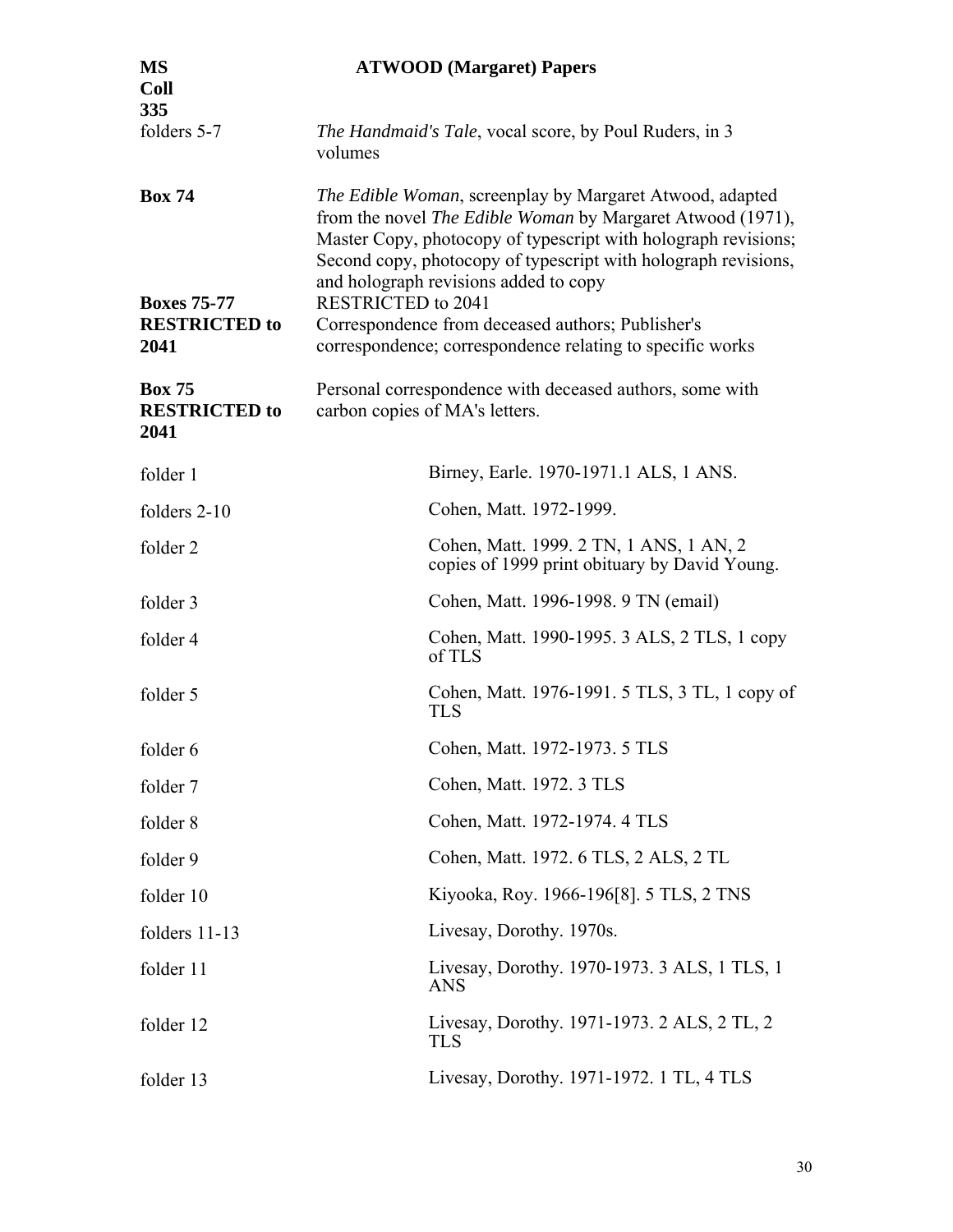| MS<br><b>Coll</b><br>335 | <b>ATWOOD</b> (Margaret) Papers                                                                                                                                                       |
|--------------------------|---------------------------------------------------------------------------------------------------------------------------------------------------------------------------------------|
| folders 14-16            | Miller, Peter. Contact Press.                                                                                                                                                         |
| folder 14                | Miller, Peter. 1967. 1 ANS, 3 ALS, 2 TLS, print                                                                                                                                       |
| folder 15                | Miller, Peter. 1966. 5 TLS                                                                                                                                                            |
| folder 16                | Miller, Peter. 1965-1968. 4 TLS, 1 ALS                                                                                                                                                |
| folders 17-31            | Purdy, Al. 1960s-2000.                                                                                                                                                                |
| folder 17                | Purdy, Al. Print obituary, June 2000, <i>Quill and</i><br>Quire. Print advertisements for <i>Home Country</i> :<br>25 selected poems by Al Purdy; 13 wood<br>engravings by Alan Stein |
| folder 18                | Purdy, Al. 1989-1998. 1 ALS, 1 TNS, 2 ANS,<br>"Blood Pressure Blues" 1 page typescript poem,<br>inscribed to MA by AP                                                                 |
| folder 19                | Purdy, Al. 1986-1993. 2 TNS, 2 ANS,<br>"Surrogate for All of Us", 1 page typescript<br>poem about MA by AP                                                                            |
| folder 20                | Purdy, Al. 1999-2000. 2 TL, 2 faxes, 1 ALS<br>(from Eurithe Purdy), 1 TLS                                                                                                             |
| folder 21                | Purdy, Al. 2000. 3 faxes, 1 ALS, 1 TL, 1 TLS                                                                                                                                          |
| folder 22                | Purdy, Al. 1999. 3 ANS, 1 TLS, 1 ALS, 2 faxes                                                                                                                                         |
| folder 23                | Purdy, Al. 1999. 1 TLS, 2 ANS, 5 faxes, "For<br>Anne More, 1584-1617", 1 faxed typescript<br>poem to inscribed MA from AP                                                             |
| folder 24                | Purdy, Al. 1995-1999. 1 ALS, 3 TLS, 1 TL, 2<br>ALS (copies), 1 faxed cartoon of AP                                                                                                    |
| folder 25                | Purdy, Al. 1994-1995. 4 TLS, Al Purdy<br>bibliography (print) with holograph note, 1 ANS<br>(copy), "Minor Incident in Asia Minor" 1 copy<br>of typescript poem, 4 pages              |
| folder 26                | Purdy, Al. 1976-1990. 10 TLS                                                                                                                                                          |
| folder 27                | Purdy, Al. 1976-1987. 1 ALS, 6 TLS, "In the<br>Desert—For Milton Acorn", 1 typescript poem, 1<br>page                                                                                 |
| folder 28                | Purdy, Al. 1967-1968. 4 TLS, 2 ALS, "Canadian<br>Student in Cambridge, Mass. – (For M.E. Polk)",<br>1 typescript poem, 1 page                                                         |
| folder 29                | Purdy, Al. 1964-1965. 5 TLS                                                                                                                                                           |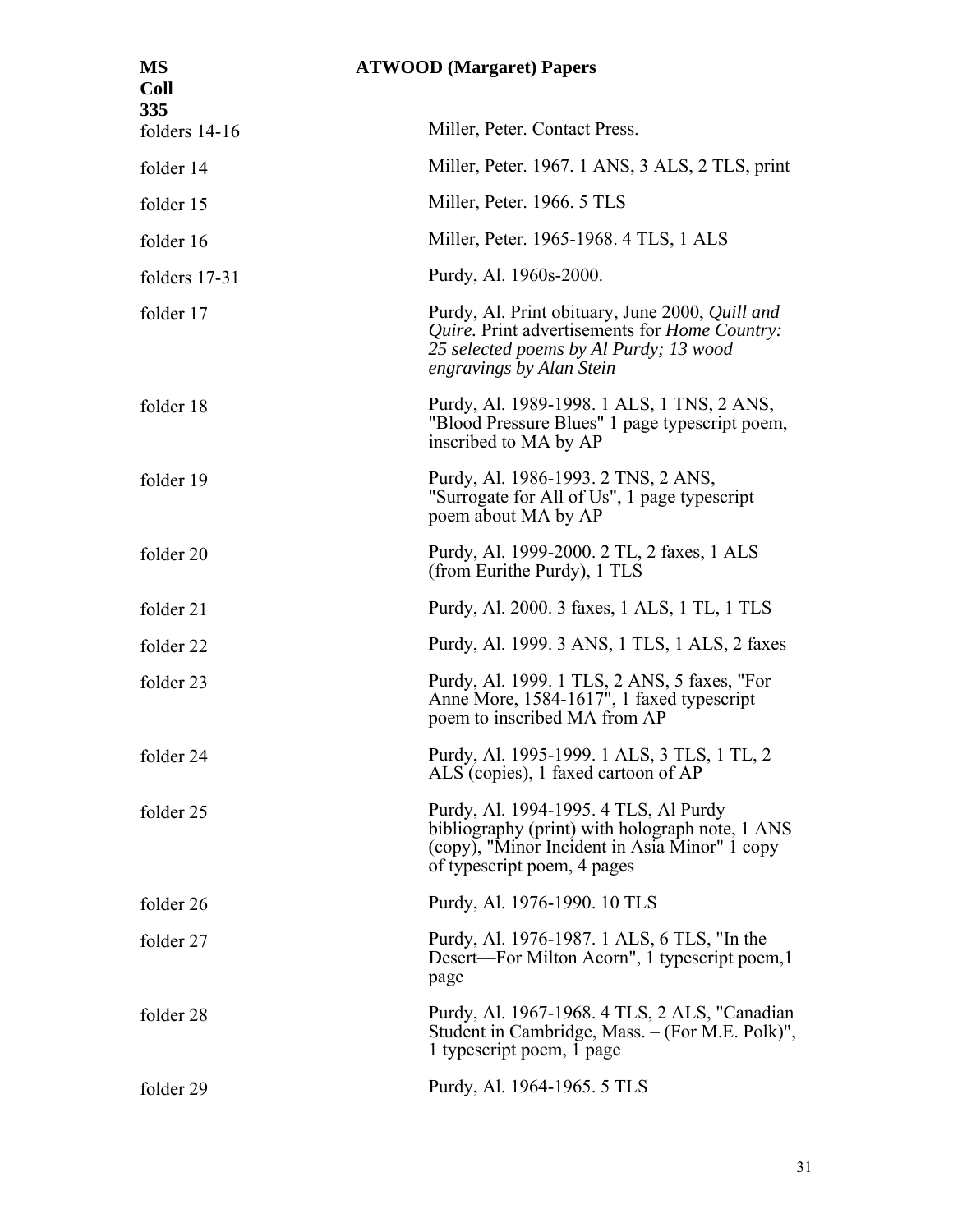| <b>MS</b><br><b>Coll</b><br>335               | <b>ATWOOD</b> (Margaret) Papers                                                                                                                                                                                                                                                                 |
|-----------------------------------------------|-------------------------------------------------------------------------------------------------------------------------------------------------------------------------------------------------------------------------------------------------------------------------------------------------|
| folder 30                                     | Purdy, Al. 1964. 5 TLS, 1 ALS                                                                                                                                                                                                                                                                   |
| folder 31                                     | Purdy, Al. 1965. 5 TLS                                                                                                                                                                                                                                                                          |
| <b>Box 76</b><br><b>RESTRICTED to</b><br>2041 | Personal correspondence, RESTRICTED to 2041<br>From deceased authors, some with copies of MA's letters.<br>Publisher's correspondence.                                                                                                                                                          |
| folders 1-6                                   | Purdy, Al. 1960s                                                                                                                                                                                                                                                                                |
| folder 1                                      | Purdy, Al. 1964-1969. 5 TLS                                                                                                                                                                                                                                                                     |
| folder 2                                      | Purdy, Al. 1965-1969. 3 TLS, 1 ALS                                                                                                                                                                                                                                                              |
| folder 3                                      | Purdy, Al. 1972-1975. 6 TLS, 1 ALS                                                                                                                                                                                                                                                              |
| folder 4                                      | Purdy, Al. 1970. 5 TLS, 1 TL                                                                                                                                                                                                                                                                    |
| folder 5                                      | Purdy, Al. 1970. 4 TLS, 1 newspaper clipping                                                                                                                                                                                                                                                    |
| folder 6                                      | Purdy, Al. 1970-1974. 4 TLS, 6 carbon copies of<br>TLS                                                                                                                                                                                                                                          |
| folder 7                                      | Ross, Jim. (James Sinclair Ross) 1973-1975. 3<br>TLS, 1 ANS                                                                                                                                                                                                                                     |
| folder 8                                      | Ross, Sinclair. (James Sinclair Ross) 1973. 3<br><b>TLS</b>                                                                                                                                                                                                                                     |
| folder 9                                      | Scott, F. R. (Francis Reginald), 1899-1985.<br>1972-1973. 3 TLS, 2 TL, 1 carbon copy of TLS                                                                                                                                                                                                     |
| folder 10                                     | Walker, Alan. 1970. 2 TLS                                                                                                                                                                                                                                                                       |
| folder 11                                     | Woodcock, George. 1973. 1 TLS<br>(See also Misc. Poetry Correspondence)                                                                                                                                                                                                                         |
| folder 12                                     | Miscellaneous Poetry Publication Correspondence. 1960s. 1<br>ALS with 1 page typescript poem "Irving Layton with a Big<br>Black Butterfly Net" by Pringle Wort (MA), 4 carbon copy<br>TLS, 1 carbon copy TL, 4 TLS(1 from Peter Davison, Atlantic<br>Monthly), 1 holograph draft of letter (MA) |
| folder 13                                     | Miscellaneous Poetry Publication Correspondence. 1969. 2<br>TLS, 1 from W. Borden Spears, exec. editor, <i>Maclean's</i>                                                                                                                                                                        |
| folder 14                                     | Misc. Poetry Correspondence. Jacques Brault. 1969. 1 ALS                                                                                                                                                                                                                                        |
| folder 15                                     | Misc. Poetry Correspondence. Robert Fulford. Saturday Night.<br>1968. 1 TLS                                                                                                                                                                                                                     |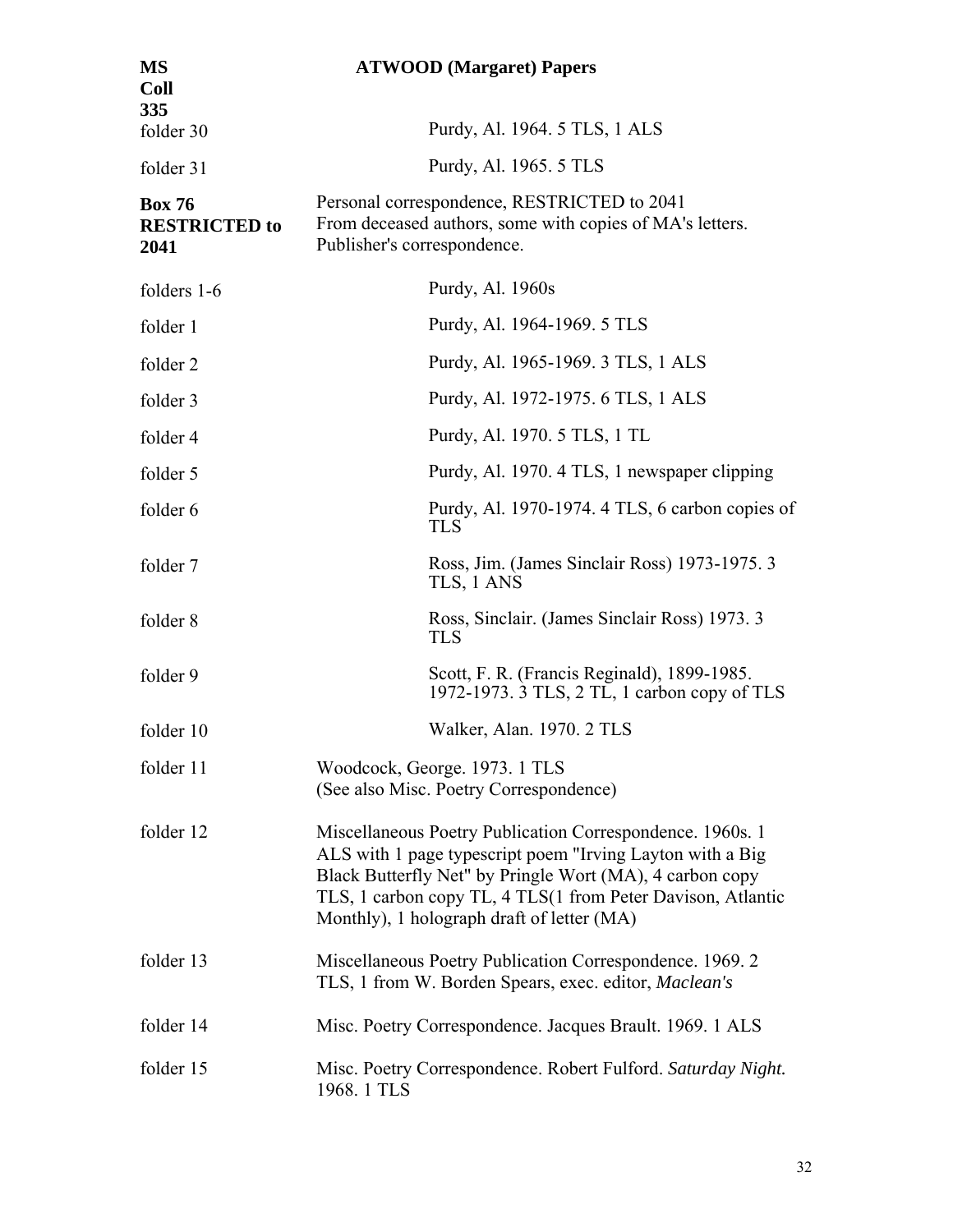| <b>MS</b><br><b>Coll</b><br>335 | <b>ATWOOD</b> (Margaret) Papers                                                                             |
|---------------------------------|-------------------------------------------------------------------------------------------------------------|
| folder 16                       | Misc. Poetry Correspondence. C.H. Gervais, Black Moss Press.<br>1969. 1 TN, 1 cc TN, 1 TLS                  |
| folder 17                       | Misc. Poetry Correspondence. Elizabeth Greene. Catalyst<br>Magazine. 1968. 1 TLS                            |
| folder 18                       | Misc. Poetry Correspondence. Ron Hayter, <i>Time</i> correspondent.<br>1969. 1 ALS                          |
| folder 19                       | Misc. Poetry Correspondence. William A. Henkin. Tri-<br>Quarterly. 1967. 1 TLS                              |
| folder 20                       | Misc. Poetry Correspondence. George Hitchcock, Kayak. 1967-<br>1969. 4 TLS, 1 ALS, 1 cc TL                  |
| folder 21                       | Misc. Poetry Correspondence. John Hobbs. Field. 1969. 2 TLS                                                 |
| folder 22                       | Misc. Poetry Correspondence. Mel Hurtig. 1968. 1 TLS                                                        |
| folder 23                       | Misc. Poetry Correspondence. Sybil Hutchinson, The Book<br>Society of Canada. 1967. 1 TLS                   |
| folder 24                       | Misc. Poetry Correspondence. Maureen Jessop-Orton. 1968. 1<br><b>TLS</b>                                    |
| folder 25                       | Misc. Poetry Correspondence. Richard Kostelanetz. 1968. 1 cc<br>TLS, 2 TNS, 1 TLS                           |
| folder 26                       | Misc. Poetry Correspondence. M.K. Macklem. Oberon Press.<br>1968.1 TLS                                      |
| folder 27                       | Misc. Poetry Correspondence. Robert Manning. Atlantic<br>Monthly. 1967-1968. 2 TLS, 1 draft ALS             |
| folder 28                       | Misc. Poetry Correspondence. Howard Moss. The New Yorker.<br>1967-1969. 2 TLS, 1 ALS, 1 draft ALS, 1 cc TLS |
| folder 29                       | Misc. Poetry Correspondence. Michael Rival. Duel. 1968. 1<br><b>TLS</b>                                     |
| folder 30                       | Misc. Poetry Correspondence. Arthur Smith. 1967. 1 TNS                                                      |
| folder 31                       | Misc. Poetry Correspondence. Harry Tierney. 1967. 1 ALS                                                     |
| folder 32                       | Misc. Poetry Correspondence. Robert Weaver, CBC. 1966-                                                      |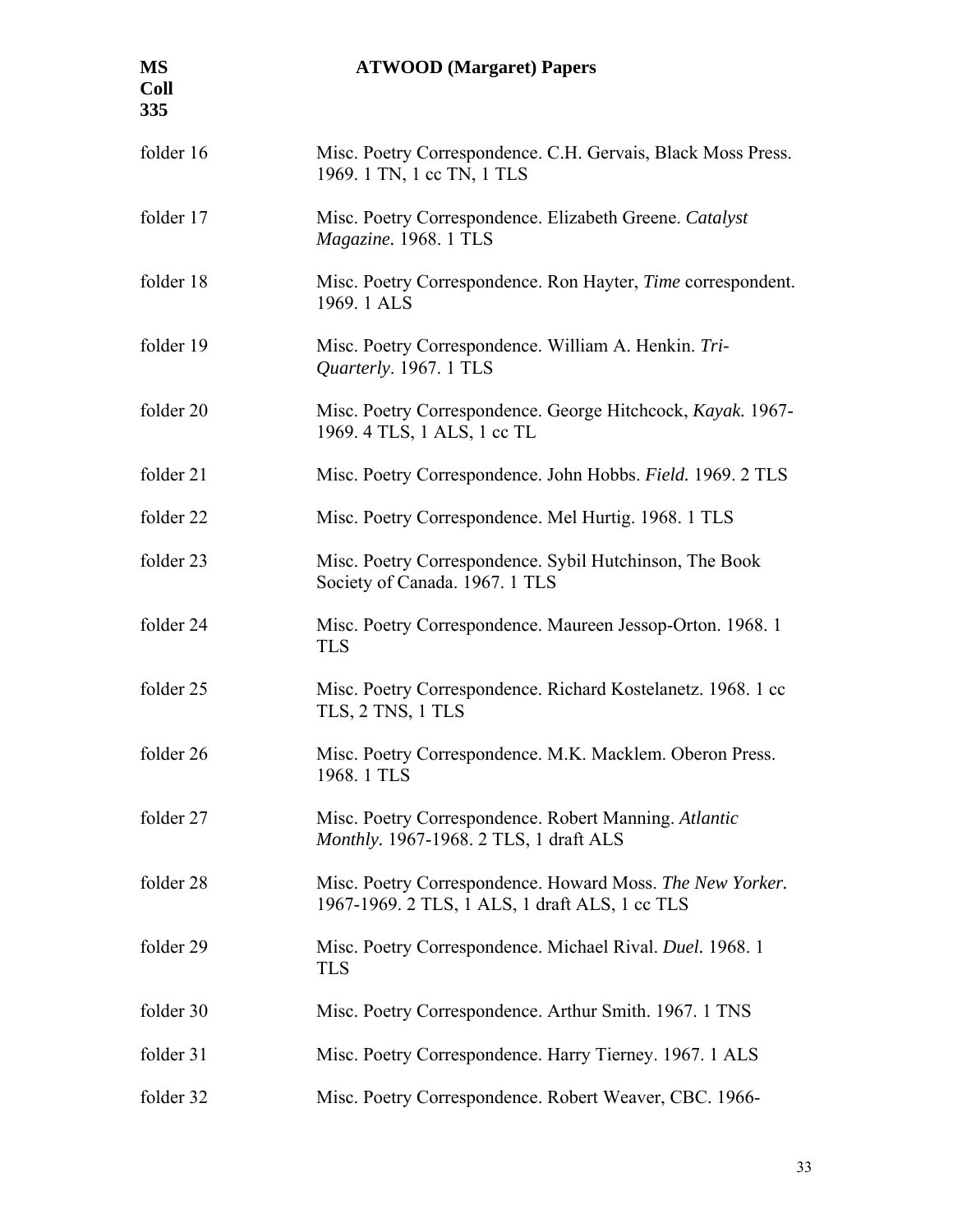| <b>MS</b><br><b>Coll</b><br>335 | <b>ATWOOD</b> (Margaret) Papers                                                                                                                                                                                                  |
|---------------------------------|----------------------------------------------------------------------------------------------------------------------------------------------------------------------------------------------------------------------------------|
|                                 | 1969. 3 TLS, 1 cc TLS                                                                                                                                                                                                            |
| folder 33                       | Misc. Poetry Correspondence. George Woodcock, Canadian<br>Literature. 1969. 1 cc ALS, 1 cc TLS, 2 TLS                                                                                                                            |
| folders 34-37                   | Correspondence. Publishing Houses                                                                                                                                                                                                |
| folder 34                       | Correspondence. Publishing Houses. Peter Davison. Atlantic<br>Monthly Press. 1967-1969. 8 TLS, 2 cc ALS, 1 cc TL, 1 TN,<br>photocopies                                                                                           |
| folder 35                       | Correspondence. Publishing Houses. House of Anansi/Dennis<br>Lee. (mostly about Susannah Moodie). 1968-1969. 1 ANS, 8<br>TLS, 1 ALS, 5 cc TLS                                                                                    |
| folder 36                       | Correspondence. Publishing Houses. Oxford University Press.<br>William Toye. 1967-1969. 1 ALS, 5 cc TLS, draft blurb by Eli<br>Mandel for <i>Procedures for Underground</i> , typescript and<br>holograph, 10 TLS, 1 copy of TLS |
| folder 37                       | Correspondence. Publishing Houses. Unicorn Press. Alan<br>Brilliant. 1969. 1 cc ALS, 1 cc TL, 3 cc TLS (1 from Charles<br>Pachter), 1 cc TL, 5 TLS                                                                               |
| folders 38-51                   | Correspondence. Publications                                                                                                                                                                                                     |
| folder 38                       | Correspondence. Publications. The Animals in That Country.<br>1967. Centennial Commission First Prize, 1 TLS                                                                                                                     |
| folder 39                       | Correspondence. Publications. The Circle Game. 1967.<br>2 TN, 2 TLS, 1 ANS, 1 clipping                                                                                                                                           |
| folder 40                       | Correspondence. Publications. The Journals of Susannah<br>Moodie. Michael Macklem, Oberon Press. 1969. 1 TLS                                                                                                                     |
| folder 41                       | Correspondence. Publications. "Oratorio for Sasquatch "<br>John Beckwith, Faculty of Music, University of Toronto. 1969.<br>1 TLS, 1 cc TL (See also "Trumpets of Summer")                                                       |
| folders 42-44                   | Correspondence. Publications. The Edible Woman.                                                                                                                                                                                  |
| folder 42                       | Correspondence. Publications. The Edible Woman. 1 TN, 1<br>TNS, 7 TLS. Includes: Diana Athill, Andre Deutsch; Pamela<br>Fry, McClelland and Stewart                                                                              |
| folder 43                       | Correspondence. Publications. The Edible Woman.                                                                                                                                                                                  |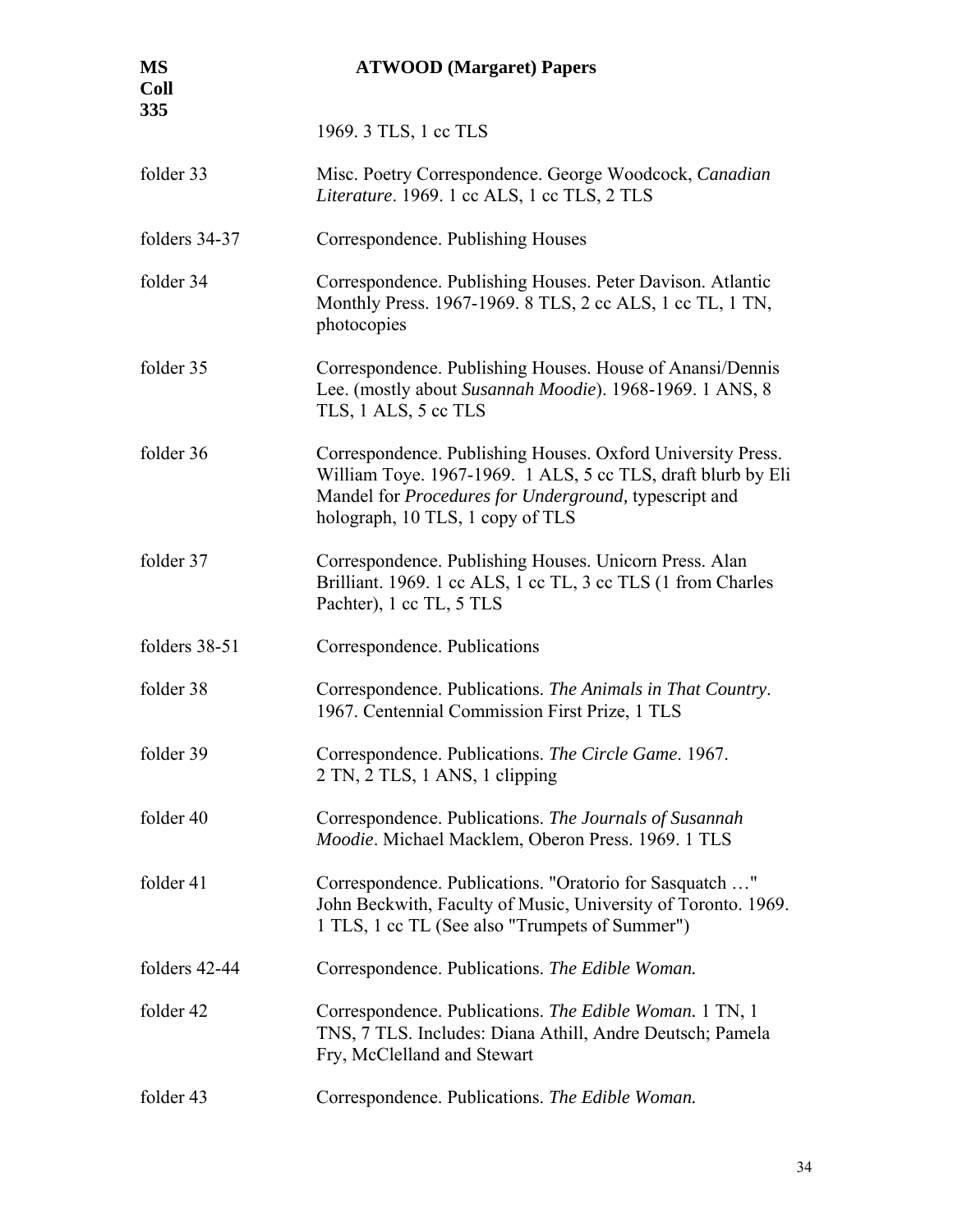| <b>MS</b><br><b>Coll</b><br>335               | <b>ATWOOD</b> (Margaret) Papers                                                                                                                                                                                                                                                   |
|-----------------------------------------------|-----------------------------------------------------------------------------------------------------------------------------------------------------------------------------------------------------------------------------------------------------------------------------------|
|                                               | 6 TLS, 1 copy of TLS. Diana Athill, Andre Deutsch; Pamela<br>Fry, McClelland and Stewart                                                                                                                                                                                          |
| folder 44                                     | Correspondence. Publications. The Edible Woman.<br>1 cc TLS, 2 page typescript, 10 TLS. Jack McClelland, Pamela<br>Fry, Scott McIntyre, all from McClelland and Stewart                                                                                                           |
| folder 45                                     | Correspondence. Trumpets of Summer. 1964-1969. John<br>Beckwith, Faculty of Music, Univ. of Toronto, 1 TLS, 1 ALS                                                                                                                                                                 |
| folders $46-51$                               | Correspondence. Readings and Interviews. 1970s.                                                                                                                                                                                                                                   |
| folder 46                                     | Correspondence. Readings and Interviews. 1975-1977.<br>7 TLS, 2 cc TL. Alvin Greenberg, Tom Konyves, Ellen<br>Fawcett, Michele Lalonde                                                                                                                                            |
| folder 47                                     | Correspondence. Readings and Interviews. 1973-1975. 1 ALS, 4<br>TLS, 1 cc TLS, 1 cc TNS, 1 cc TN. Jocelyn Dingman,<br>Chateleine; Freeman M. Tovell, Dept. of External Affairs;<br>Valerie Miner Johnson                                                                          |
| folder 48                                     | Correspondence. Readings and Interviews. 1972-1973. 1 ANS,<br>1 TN, 4 cc TL, 4 TLS, 1 page typescript with holograph<br>revisions and clipping. Reg Vickers, The Calgary Herald;<br>Robert Kroetsch, Boundary 2; Gerald B. McKeating, Ontario<br><b>Federation of Naturalists</b> |
| folder 49                                     | Correspondence. Readings and Interviews. 1971-1972. 2 cc TL,<br>3 cc TLS, 2 ALS.                                                                                                                                                                                                  |
| folder 50                                     | Correspondence. Readings and Interviews. 1970-1971. 3 TLS, 2<br>cc TLS, 1 draft AL. Vincent Tovell, CBC.                                                                                                                                                                          |
| folder 51                                     | Correspondence. Readings and Interviews. 1970. 8 TLS, 3 cc<br>TLS. William Stafford, Poetry, Library of Congress; Roy P.<br>Basler, Library of Congress; Naim Kattan, Canada Council;<br>David Fujino, CBC; Robert Weaver, CBC                                                    |
| <b>Box 77</b><br><b>RESTRICTED to</b><br>2041 | <b>RESTRICTED to 2041</b><br>Correspondence. Publication. 1970s<br>Edible Woman film project<br>Some with copies of MA's letters.                                                                                                                                                 |
| folders 1-10                                  | Correspondence. Publication. 1970s.                                                                                                                                                                                                                                               |
| folder 1                                      | Correspondence. Publication. 1970s.                                                                                                                                                                                                                                               |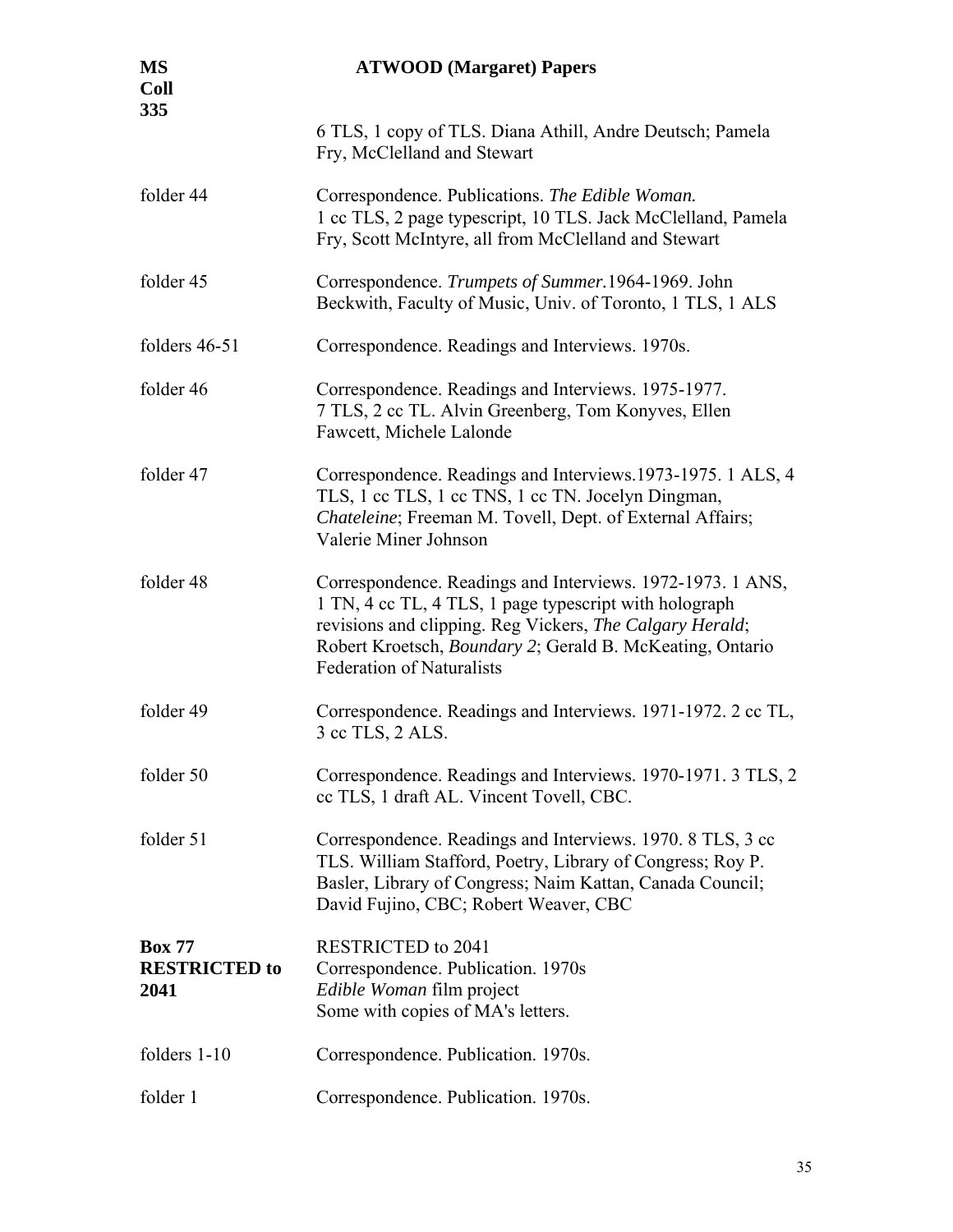| <b>MS</b><br><b>Coll</b><br>335 | <b>ATWOOD</b> (Margaret) Papers                                                                                                                                                                                                                                                                                                                                                      |
|---------------------------------|--------------------------------------------------------------------------------------------------------------------------------------------------------------------------------------------------------------------------------------------------------------------------------------------------------------------------------------------------------------------------------------|
|                                 | 6 TLS, 3 cc TLS, 1 cc TL. John Moss, Journal of Canadian<br>Fiction; The Seneca Review; George Woodcock, Canadian<br>Literature; Hugo McPherson, Dept. of English, McGill<br>University                                                                                                                                                                                              |
| folder 2                        | Correspondence. Publication. 1970s.<br>3 ALS, 5 TLS, 4 cc TLS.<br>Eldon Garnet; Peter C. Newman, Maclean's editor; Petronela<br>Nego <sub>T</sub> anu; Nicholas Catanoy; Jacques Brault; Robert Fulford                                                                                                                                                                              |
| folder 3                        | Correspondence. Publication. 1970s.<br>5 TLS, 1 ALS, 4 cc TLS.<br>Jim Bacque, New Press; John Hobbs, Field; Naim Kattan,<br>Canada Council; Mary E. Dawe, Canadian Author and<br>Bookman; Judy Irving, Montreal Star                                                                                                                                                                 |
| folder 4                        | Correspondence. Publication. 1970s.<br>4 TLS, 4 cc TL.<br>George Woodcock; Francis Sparshott, League of Canadian<br>Poets                                                                                                                                                                                                                                                            |
| folder 5                        | Correspondence. Publication. 1970s.<br>1 TL, 2 cc TL, 4 TLS.<br>Fraser Sutherland, Northern Journey; Elaine Gill, The Crossing<br>Press                                                                                                                                                                                                                                              |
| folder 6                        | Correspondence. Publication. 1970s.<br>3 cc TL, 1 cc TLS, 2 cc ALS, 4 TLS<br>Dave Godfrey, New Press; John Moss, Journal of Canadian<br><b>Fiction</b> ; Gary Ross                                                                                                                                                                                                                   |
| folder 7                        | Correspondence. Publication. 1970s.<br>1 TNS, 4 cc TLS, 3 cc TL, 10 TLS, 1 ANS, 4 page typescript, 1<br>ALS, 1 copy TLS<br>Catherine Stimpson, SIGNS : Journal of Women in Culture and<br>Society; Hans Jewinski; John Hofsess; Peter C. Newman; Grace<br>Mojtabai; George Woodcock; Gwen Matheson; Herbert<br>Leibowitz; Ian Malcolm; John F. Bassett                               |
| folder 8                        | Correspondence. Publication. 1970s.<br>10 TLS, 5 cc TLS, 2 cc TL, 5 ALS<br>Michael Cuddihy; Stuart Freebert, Field; Gary Ross, Toronto<br>Life; Barry Dempster, Tributaries; George Woodcock,<br>Canadian Literature; Ken Norris, Cross Country; Craig Powell;<br>Robert Kroetsch, Boundary 2; Susan McMaster, Branching<br>Out; Grace Schulman, The Nation; Peter Stevens, Canadian |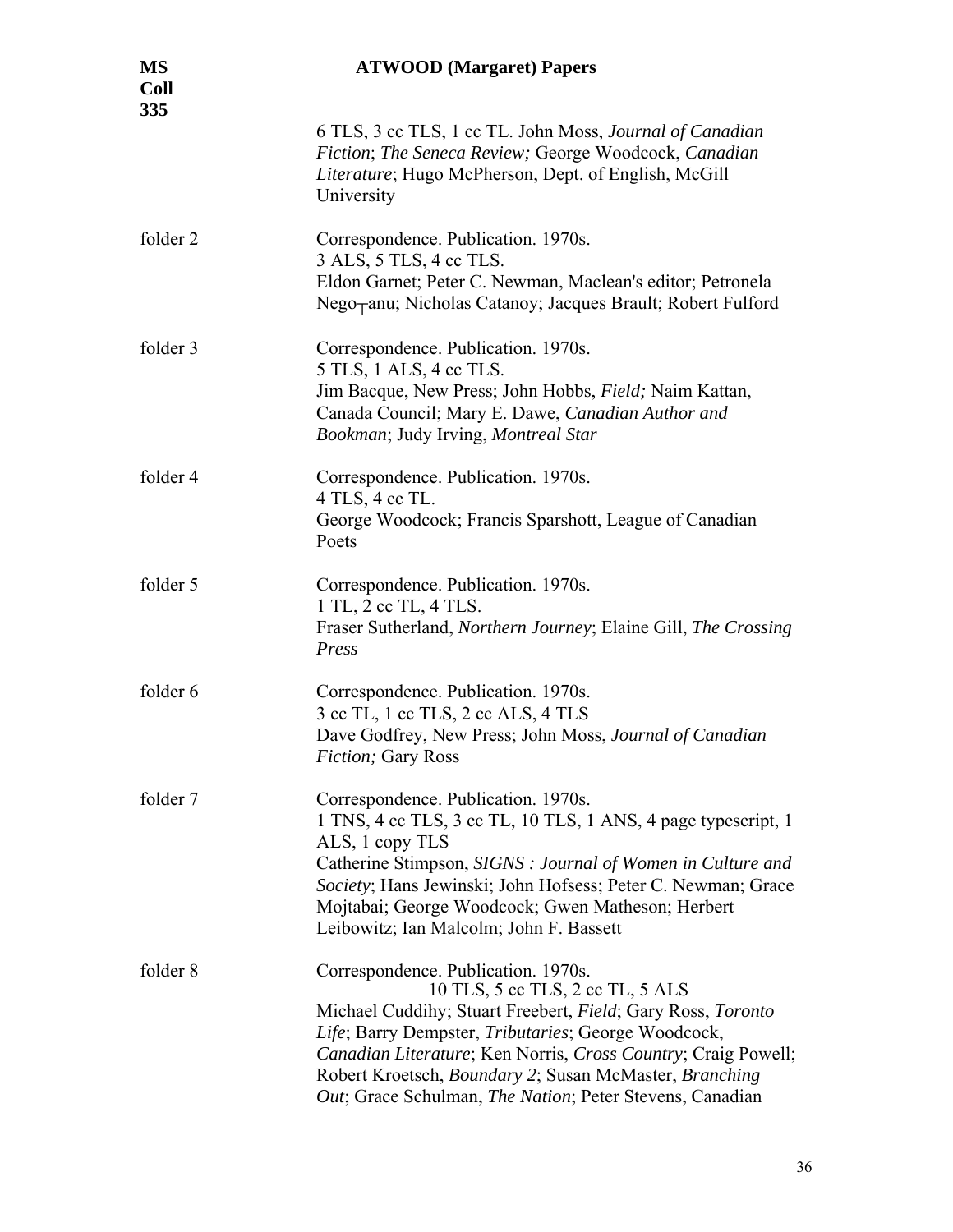| <b>MS</b><br><b>Coll</b><br>335 | <b>ATWOOD</b> (Margaret) Papers                                                                                                                                                                                                                      |
|---------------------------------|------------------------------------------------------------------------------------------------------------------------------------------------------------------------------------------------------------------------------------------------------|
|                                 | Forum                                                                                                                                                                                                                                                |
| folder 9                        | Correspondence. Publication. 1970s.<br>2 cc TL, 3 cc TLS, 10 TLS, 1 ALS, 1 copy of TL<br>John Gill, New; Irv Broughton, Mill Mountain Review; Mel<br>Hurtig; John Weber; Phil Piffer, Vigilante; Michael Mesic,<br>Poetry; George Hitchcock, Kayak   |
| folder 10                       | Print. 1970s                                                                                                                                                                                                                                         |
| folders 11-19                   | Correspondence. Publishing Houses. 1970s                                                                                                                                                                                                             |
| folder 11                       | Correspondence. Publishing Houses. Andre Deutsch, Diana<br>Athill—business and personal. 1971-1972<br>5 TLS, 1 cc TL                                                                                                                                 |
| folder 12                       | Correspondence. Publishing Houses. Atlantic Monthly Press,<br>Peter Davison. 1970-1974<br>10 TLS, 1 ALS, 1 page typescript poem "Is Anything Wrong?<br>(for Margaret Atwood)" inscribed by PD to MA, Edible Woman<br>cover design, 8 cc TLS, 3 cc TL |
| folders 13-14                   | Correspondence. Publishing Houses. House of Anansi, Dennis<br>Lee, Shirley Gibson. 1970-1971<br>10 TLS, 11 cc TLS (1 with sketches by MA; 1 with large<br>drawing by MA for <i>Power Politics</i> ), 1 copy TL                                       |
| folder 16                       | Correspondence. Publishing Houses. McClelland and Stewart,<br>Jack McClelland, Anna Szigethy-Porter. 1970-1972<br>5 TLS, 1 cc TL, 1 copy of ALS                                                                                                      |
| folders 17-18                   | Correspondence. Publishing Houses. Oxford University Press<br>William Toye, Catherine Stewart. 1970-1976<br>1 ANS; 11 cc TLS, 5 cc TL, 14 TLS, 1 ALS                                                                                                 |
| folder 19                       | Correspondence. Publishing Houses. Simon and Schuster, Dan<br>Green. 1972<br>2 ALS, 3 TLS, 1 cc TL, "An Irate Accent", Time, March 20,<br>1972                                                                                                       |
| folders 20-25                   | Correspondence. Publications.1970s<br>Some include copies of MA's letters                                                                                                                                                                            |
| folder 20                       | Lady Oracle. Nan A. Talese. 1975-1976.<br>3 cc TLS, 1 copy of reader's comments, Simon & Schuster, 2<br><b>TLS</b>                                                                                                                                   |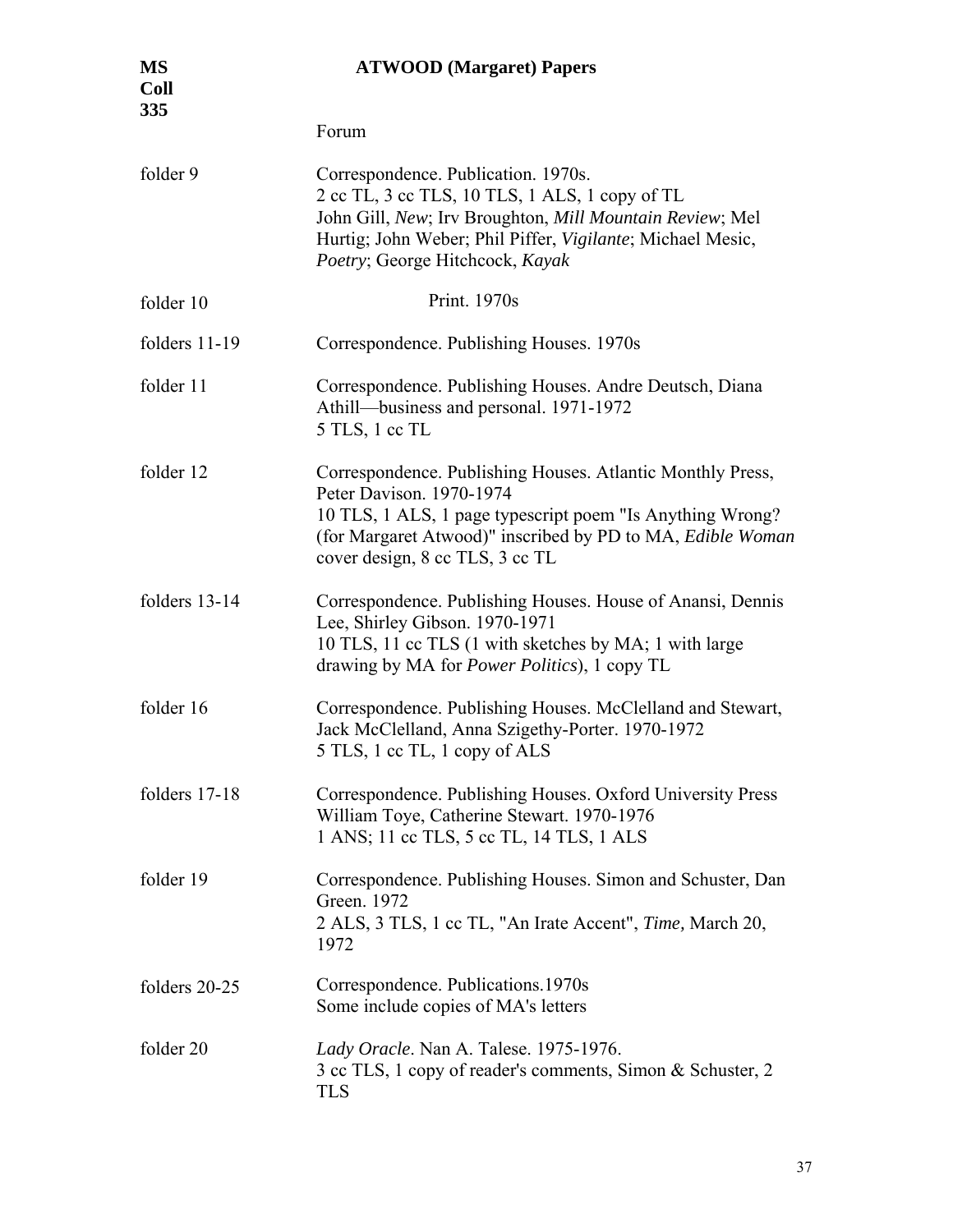| folder 21                   | <i>Power Politics.</i> 1 page carbon typescript notes, MA 1973                                                                                                                                                                          |
|-----------------------------|-----------------------------------------------------------------------------------------------------------------------------------------------------------------------------------------------------------------------------------------|
| folders 22-23               | Survival. 1972-1973. 7 TLS, 4 cc TLS, 3 cc TL, 2 cc TN, 2<br>ALS, 1 TN, 4 page typescript, 1 copy TLS<br>Dennis Lee; Jon Pearce; James Foley; Mary Jane Smythe;<br>Bernie Hodgetts; Marshall McLuhan; George S. Tomkins;<br>Elaine Gill |
| folder 24                   | Surfacing. 1974-1975. 1 TNS, 6 TLS, 1 ALS, 1 cc TL, 5 cc<br><b>TLS</b><br>Gertrude Le Moyne; Beryl Fox; Andrew Sugarman; Dan Noel;                                                                                                      |
| folder 25                   | Margret Kopala; Tony Richardson<br>Procedures for Underground. "Book Review", The Paper,<br>April, May, June, 1972, by Patricia Gow                                                                                                     |
| folder 26                   | Edible Woman. Correspondence for film project. 1970-1974<br>10 TLS, 1 cc TLS, 3 cc TL, 2 cc ALS, 1 cc AL<br>H.R. Sanders; Phoebe Larmore; Laurence Ritchie; Oscar<br>Lewenstein; Neil Hartley; George Kaczender; John Kemeny            |
| folder 27                   | Edible Woman. Correspondence for film project. 1970-1972<br>George Kaczender; Elizabeth Lomas; John Kemeny; Helen<br>Tolson                                                                                                             |
| <b>Box 78</b>               | The Blind Assassin<br>Cassettes<br>CDs<br>Print                                                                                                                                                                                         |
| <b>OVS</b><br><b>Box 79</b> | The Blind Assassin background research, photocopies of<br>newspaper clippings, magazine articles and historical works; 1<br>cardboard standup advertisement for The Blind Assassin                                                      |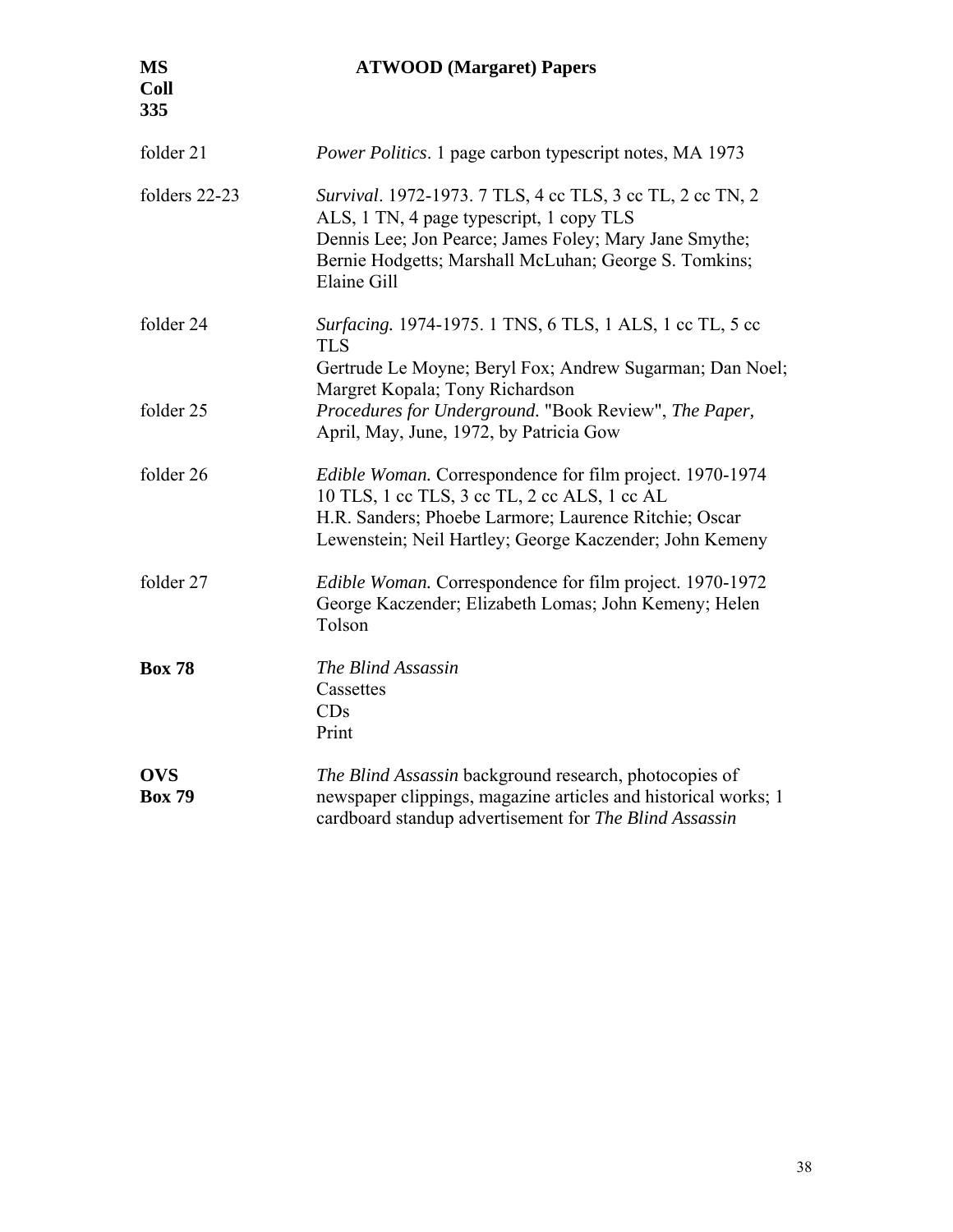## **2002 Accession**

The 2002 gift of Margaret Atwood includes drafts, correspondence, 1997-2002, and notes relating to *Negotiating with the dead : a writer on writing.* Cambridge, U.K. ; New York : Cambridge University Press, 2002.

This gift complements the Margaret Atwood Papers already held by the Thomas Fisher Rare Book Library, Ms. Colls. 200 and 335.

Extent: 18 boxes (3 metres)

## **Note: Correspondence in Box 82 is RESTRICTED**

|  | Phoebe Larmore correspondence is restricted until 2042 |
|--|--------------------------------------------------------|
|--|--------------------------------------------------------|

| $\overline{\text{Box}}$ 80<br>25 folders | <i>Negotiating with the dead : a writer on writing. Cambridge,</i><br>U.K.; New York: Cambridge University Press, 2002.<br>drafts and footnotes                                       |
|------------------------------------------|---------------------------------------------------------------------------------------------------------------------------------------------------------------------------------------|
| folders 1-8                              | Empson lectures, early drafts<br>word processed with holograph revisions, and holograph notes                                                                                         |
| folders 9-15                             | Empson lectures, drafts<br>word processed with holograph revisions and holograph notes                                                                                                |
| folders 16-25                            | Negotiating with the dead $: a$ writer on writing<br>"Permission, Master Copy"<br>word processed with manuscript revisions and notes                                                  |
| <b>Box 81</b><br>32 folders              | <i>Negotiating with the dead : a writer on writing. Cambridge,</i><br>U.K.; New York: Cambridge University Press, 2002.<br>Galleys<br>"footnotes, working copy"<br>"various versions" |
| folders 1-12                             | Negotiating with the dead : a writer on writing<br>Galleys                                                                                                                            |
| folders 13-24                            | Negotiating with the dead $: a$ writer on writing<br>"footnotes, working copy"<br>word processed with manuscript revisions and some holograph<br>notes                                |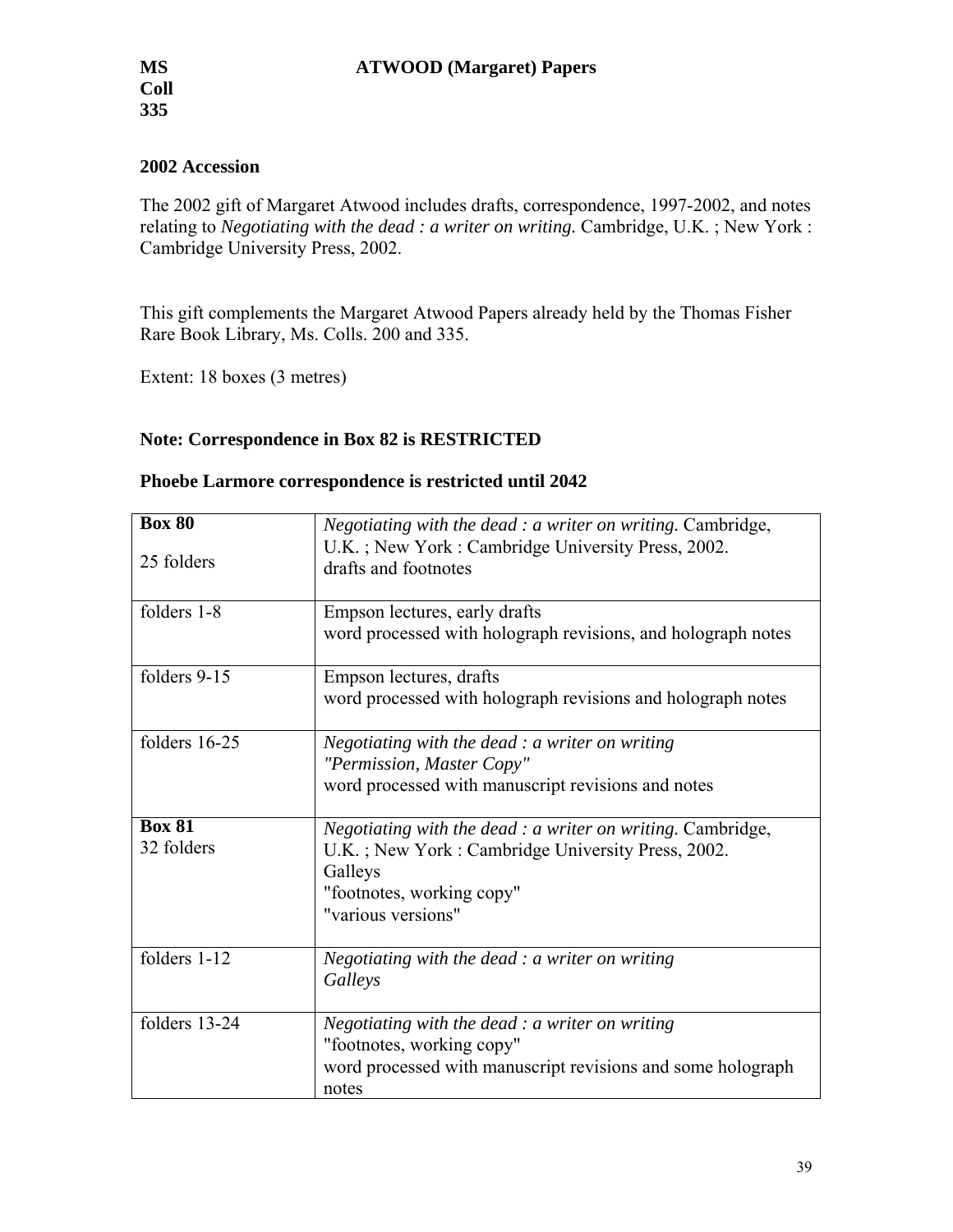| folders 25-26                                    | Negotiating with the dead $:$ a writer on writing<br>"Various versions"<br>word processed with manuscript revisions                                                |
|--------------------------------------------------|--------------------------------------------------------------------------------------------------------------------------------------------------------------------|
| folders 27-28                                    | Negotiating with the dead $:$ a writer on writing<br>word processed with holograph revisions and holograph notes                                                   |
| folder 29                                        | Negotiating with the dead $: a$ writer on writing<br>"Preface"<br>word processed                                                                                   |
| folder 30                                        | Negotiating with the dead $:$ a writer on writing<br>holograph notes                                                                                               |
| folder 31                                        | Negotiating with the dead $: a$ writer on writing<br>"various versions: University of Florida"<br>word processed                                                   |
| folder 32                                        | Negotiating with the dead $: a$ writer on writing<br>"various versions: Coast Guard Academy"<br>word processed                                                     |
| <b>Restricted</b><br><b>Box 82</b><br>35 folders | <b>Restricted</b><br>Negotiating with the dead $: a$ writer on writing<br>Correspondence: December 1997- May 2002<br>email, fax, manuscript and typescript letters |
|                                                  | some holograph notes from MA                                                                                                                                       |
| folder 1                                         | Correspondence<br>December 1997                                                                                                                                    |
| folder 2                                         | Correspondence<br>January 1998                                                                                                                                     |
| folder 3                                         | Correspondence<br>February 1998                                                                                                                                    |
| folder 4                                         | Correspondence<br>March 1998                                                                                                                                       |
| folder 5                                         | Correspondence<br>April 1998                                                                                                                                       |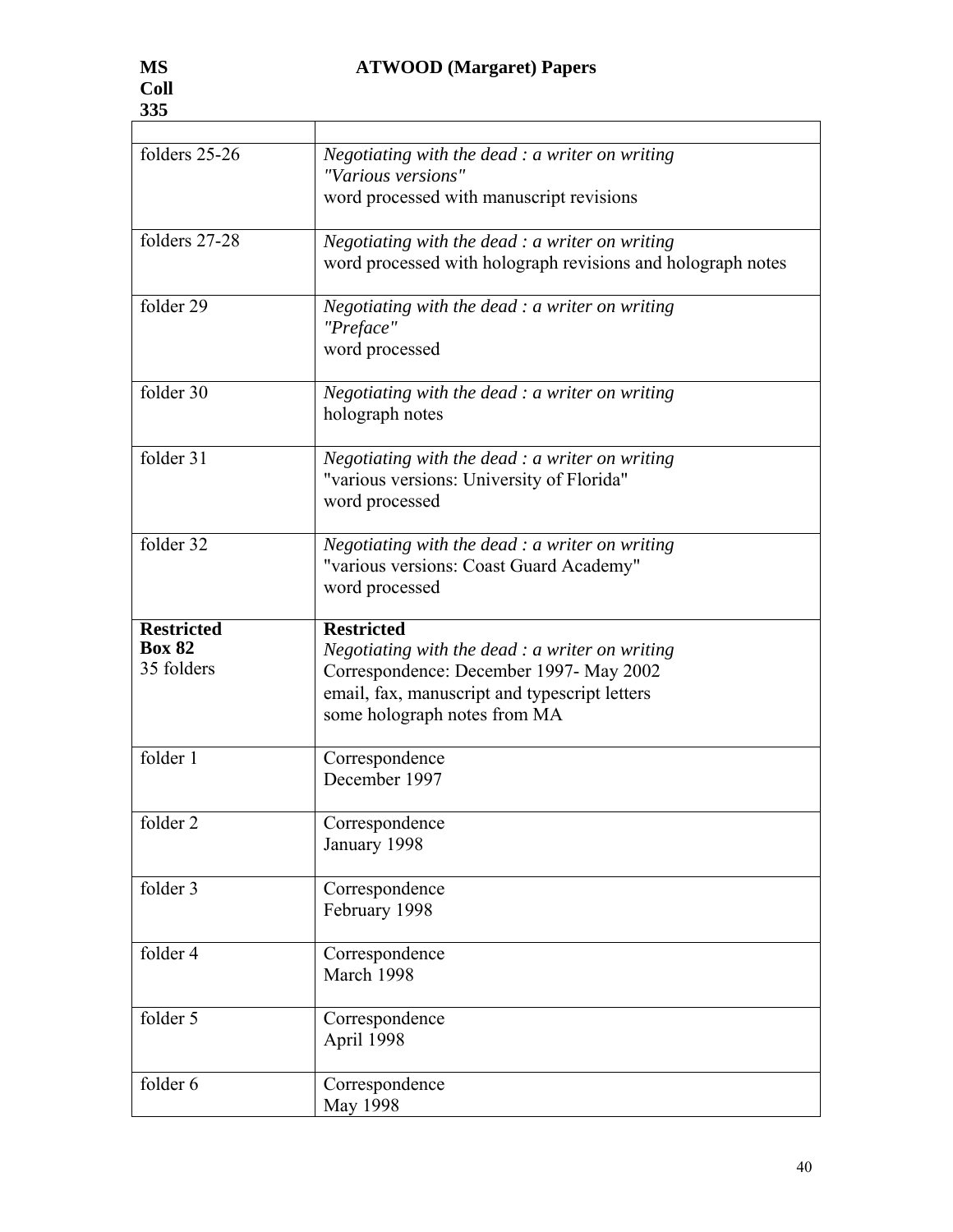| 335       |                                    |
|-----------|------------------------------------|
|           |                                    |
| folder 7  | Correspondence<br>September 1998   |
| folder 8  | Correspondence<br>January 2000     |
| folder 9  | Correspondence<br>February 2000    |
| folder 10 | Correspondence<br>March 2000       |
| folder 11 | Correspondence<br><b>May 2000</b>  |
| folder 12 | Correspondence<br><b>June 2000</b> |
| folder 13 | Correspondence<br><b>July 2000</b> |
| folder 14 | Correspondence<br>August 2000      |
| folder 15 | Correspondence<br>September 2000   |
| folder 16 | Correspondence<br>October 2000     |
| folder 17 | Correspondence<br>November 2000    |
| folder 18 | Correspondence<br>December 2000    |
| folder 19 | Correspondence<br>January 2001     |
| folder 20 | Correspondence<br>February 2001    |
| folder 21 | Correspondence                     |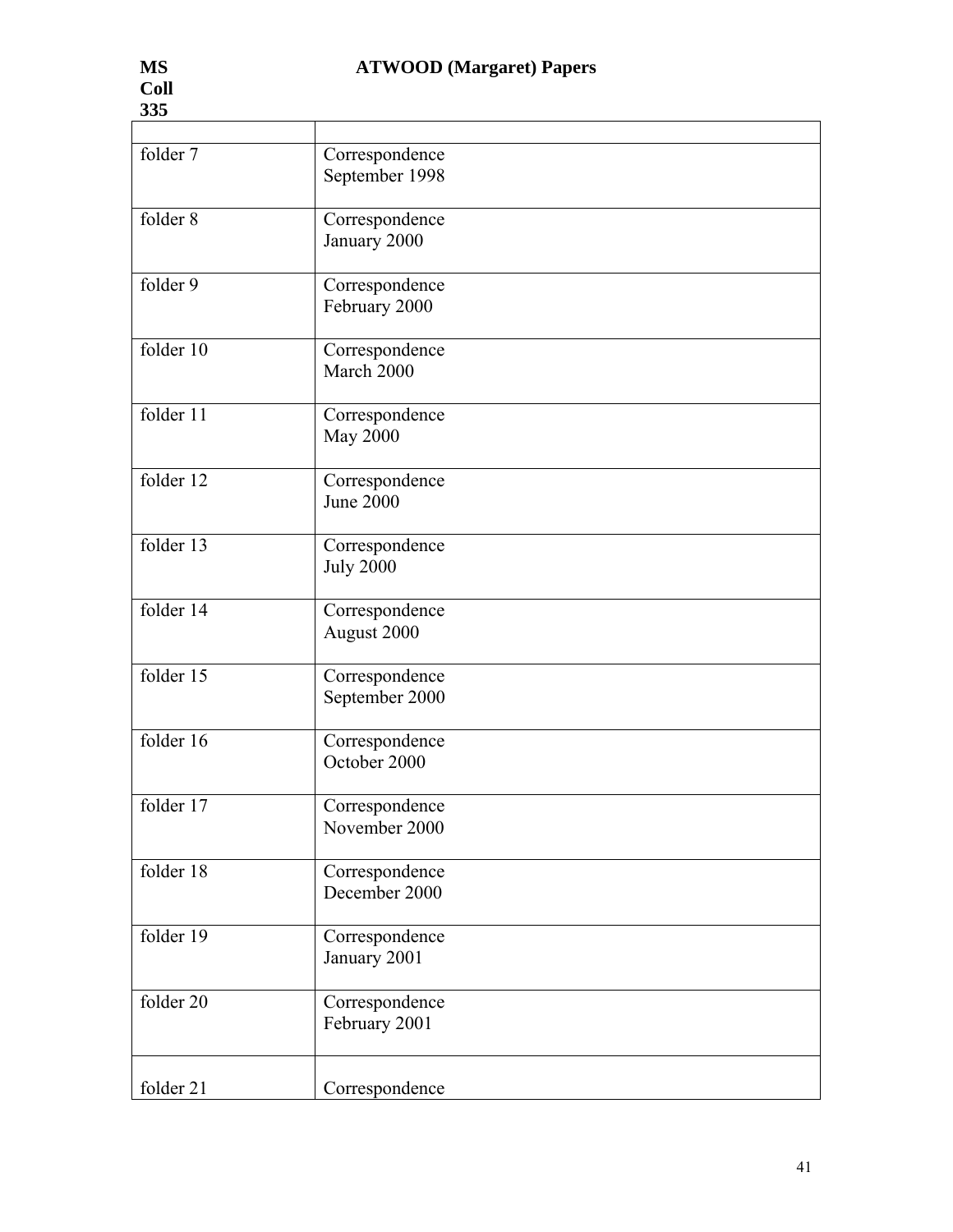| 335       |                                                                             |  |
|-----------|-----------------------------------------------------------------------------|--|
|           | February 2001 with word processed Preface                                   |  |
| folder 22 | Correspondence<br>March 2001                                                |  |
| folder 23 | Correspondence<br>April 2001                                                |  |
| folder 24 | Correspondence<br><b>May 2001</b>                                           |  |
| folder 25 | Correspondence<br><b>June 2001</b>                                          |  |
| folder 26 | Correspondence<br><b>July 2001</b>                                          |  |
| folder 27 | Correspondence<br>August 2001                                               |  |
| folder 28 | Correspondence<br>September 2001                                            |  |
| folder 29 | Correspondence<br>October 2001                                              |  |
| folder 30 | Correspondence<br>November 2001                                             |  |
| folder 31 | Correspondence<br>December 2001                                             |  |
| folder 32 | Correspondence<br>January 2002                                              |  |
| folder 33 | Correspondence<br>February 2002                                             |  |
| folder 34 | Correspondence<br><b>May 2002</b>                                           |  |
| folder 35 | Correspondence<br>undated memos<br>holograph, word processed and manuscript |  |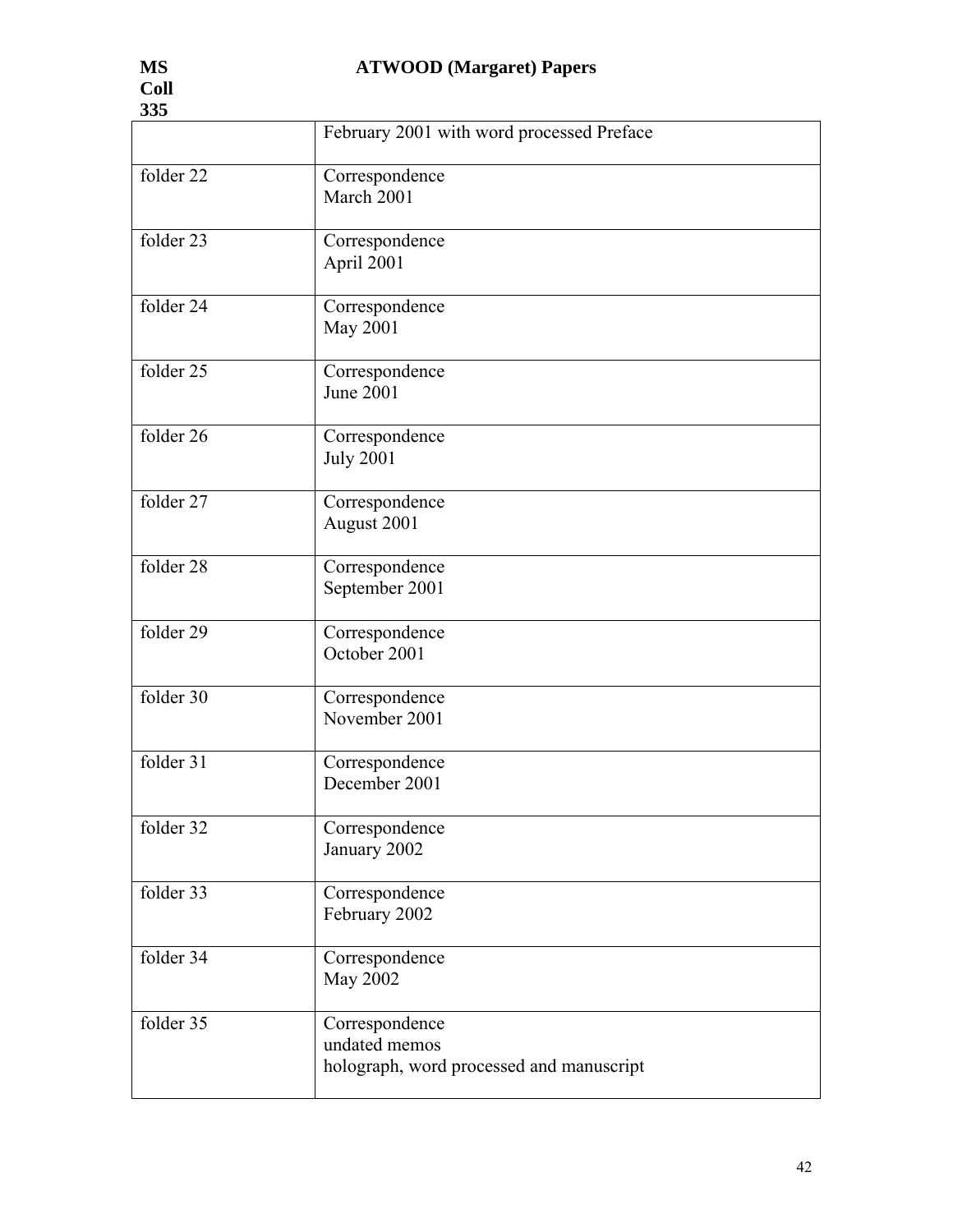| 335                         |                                                                                                                                                                                                                       |
|-----------------------------|-----------------------------------------------------------------------------------------------------------------------------------------------------------------------------------------------------------------------|
| <b>Box 83</b><br>31 folders | Negotiating with the dead $: a$ writer on writing<br>"Transition: lecture to book"<br>"MA's final rewrite, Jan/Feb.01"<br>"Office proofreading"                                                                       |
| folders 1-4                 | Negotiating with the dead $: a$ writer on writing<br>"Transition: lecture to book"<br>holograph notes<br>word processed with holograph revisions<br>fax<br>print                                                      |
| folders 5-21                | Negotiating with the dead $:$ a writer on writing<br>"MA's final rewrite, Jan/Feb.01"<br>word processed<br>word processed with holograph revisions                                                                    |
| folders 22-31               | Negotiating with the dead : a writer on writing<br>"Office proofreading"<br>word processed with manuscript revisions                                                                                                  |
| <b>Box 84</b><br>34 folders | Negotiating with the dead : a writer on writing<br>"Intermediate drafts"<br>"Early drafts"                                                                                                                            |
| folders 1-21                | Negotiating with the dead $:$ a writer on writing<br>"Intermediate drafts"<br>word processed with manuscript revisions<br>word processed with holograph revisions<br>fax with holograph revisions<br>manuscript notes |
| folders 22-34               | Negotiating with the dead $: a$ writer on writing<br>"Early drafts"<br>word processed with manuscript revisions<br>holograph notes<br>manuscript notes                                                                |
| <b>Box 85</b><br>16 folders | Negotiating with the dead $: a$ writer on writing<br>"Early drafts"                                                                                                                                                   |
| folders 1-16                | Negotiating with the dead $: a$ writer on writing<br>"Early drafts"<br>word processed with holograph revisions<br>word processed with manuscript revisions<br>word processed and holograph notes                      |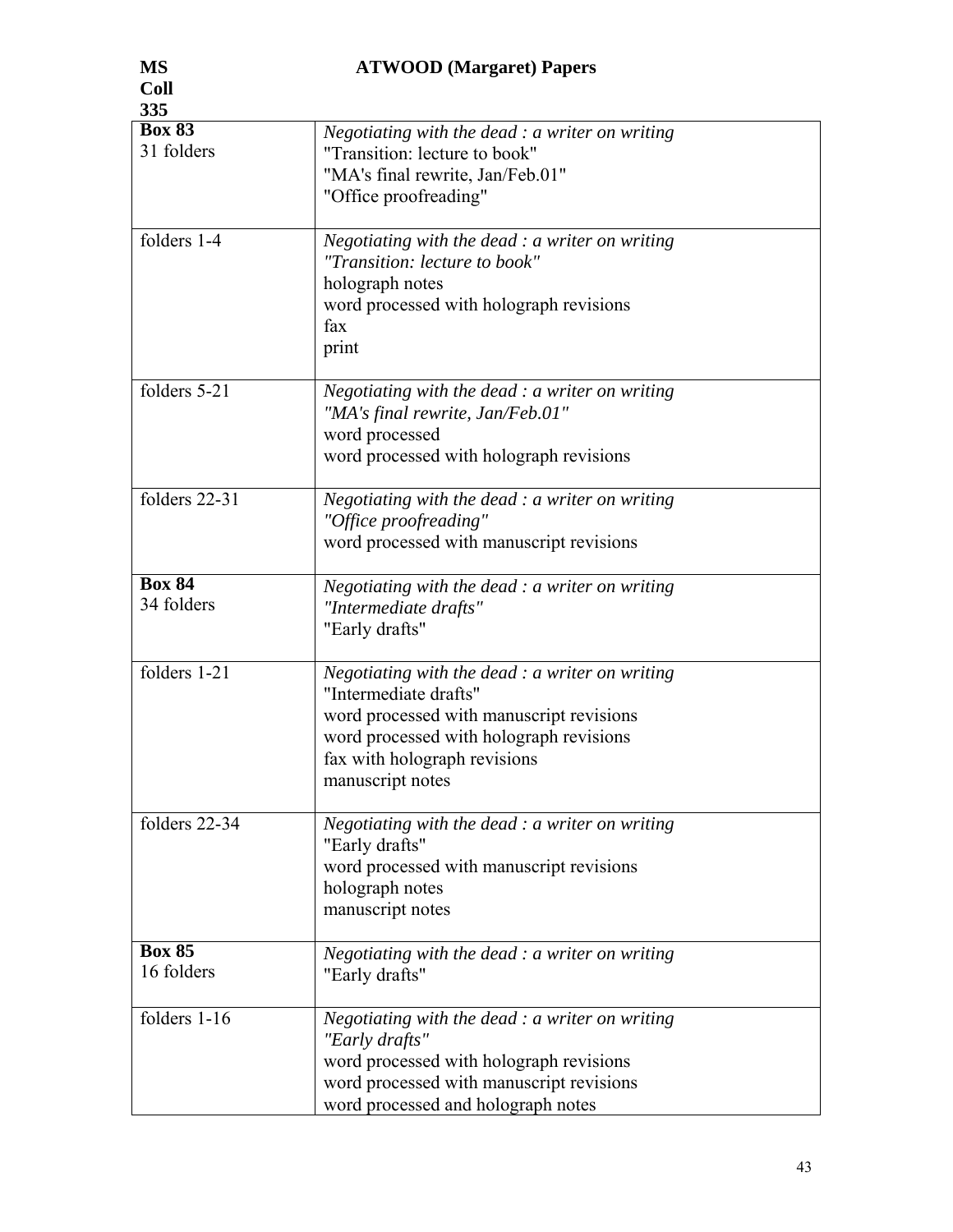| <b>MS</b>                   | <b>ATWOOD</b> (Margaret) Papers                                |
|-----------------------------|----------------------------------------------------------------|
| <b>Coll</b>                 |                                                                |
| 335                         |                                                                |
| <b>Box 86</b>               | Correspondence                                                 |
| (2 <sup>nd</sup> accession) | Handmaid's Tale - General Correspondence                       |
| 17 folders                  | Robber Bride – Fan, Publisher's and Translation Correspondence |
| <b>Phoebe Larmore</b>       | Deux Sollicitudes – Correspondence                             |
|                             |                                                                |
| correspondence              | For the Birds – Correspondence                                 |
| <b>RESTRICTED until</b>     |                                                                |
| 2042 (folders 1, 17)        |                                                                |
| folder 1                    | Handmaid's Tale – General Correspondence – Phoebe Larmore      |
| <b>RESTRICTED</b>           | 1985, 1999                                                     |
|                             |                                                                |
|                             | RESTRICTED until 2042                                          |
| folders 2-6                 | Handmaid's Tale – General Correspondence                       |
|                             |                                                                |
| folder 2                    | Handmaid's Tale – General Correspondence                       |
|                             | 3 ALS                                                          |
|                             | 1 ANS                                                          |
|                             | 5 TLS                                                          |
|                             | 4 email                                                        |
|                             | $2$ fax                                                        |
|                             | 1TL                                                            |
|                             |                                                                |
| folder 3                    | Handmaid's Tale – General Correspondence                       |
|                             | $2$ TN                                                         |
|                             | 1 p. hol. Note                                                 |
|                             | 1 ms. Note                                                     |
|                             | 1 ALS Poul Ruders                                              |
|                             | $1$ fax                                                        |
|                             | 3 TLS                                                          |
|                             |                                                                |
| folder 4                    | Handmaid's Tale - General Correspondence                       |
|                             | 3 ALS                                                          |
|                             | 4 TLS                                                          |
|                             | 3 fax                                                          |
|                             | 2 TLS MA                                                       |
|                             | 3 colour photos                                                |
| folder 5                    | Handmaid's Tale - General Correspondence                       |
|                             | 2 ALS                                                          |
|                             | <b>11 TLS</b>                                                  |
|                             |                                                                |
|                             | 4 ANS                                                          |
|                             | 16 colour photos                                               |
| folder 6                    | Handmaid's Tale – General Correspondence                       |
|                             | 7 TLS                                                          |
|                             | 1 TNS                                                          |
|                             |                                                                |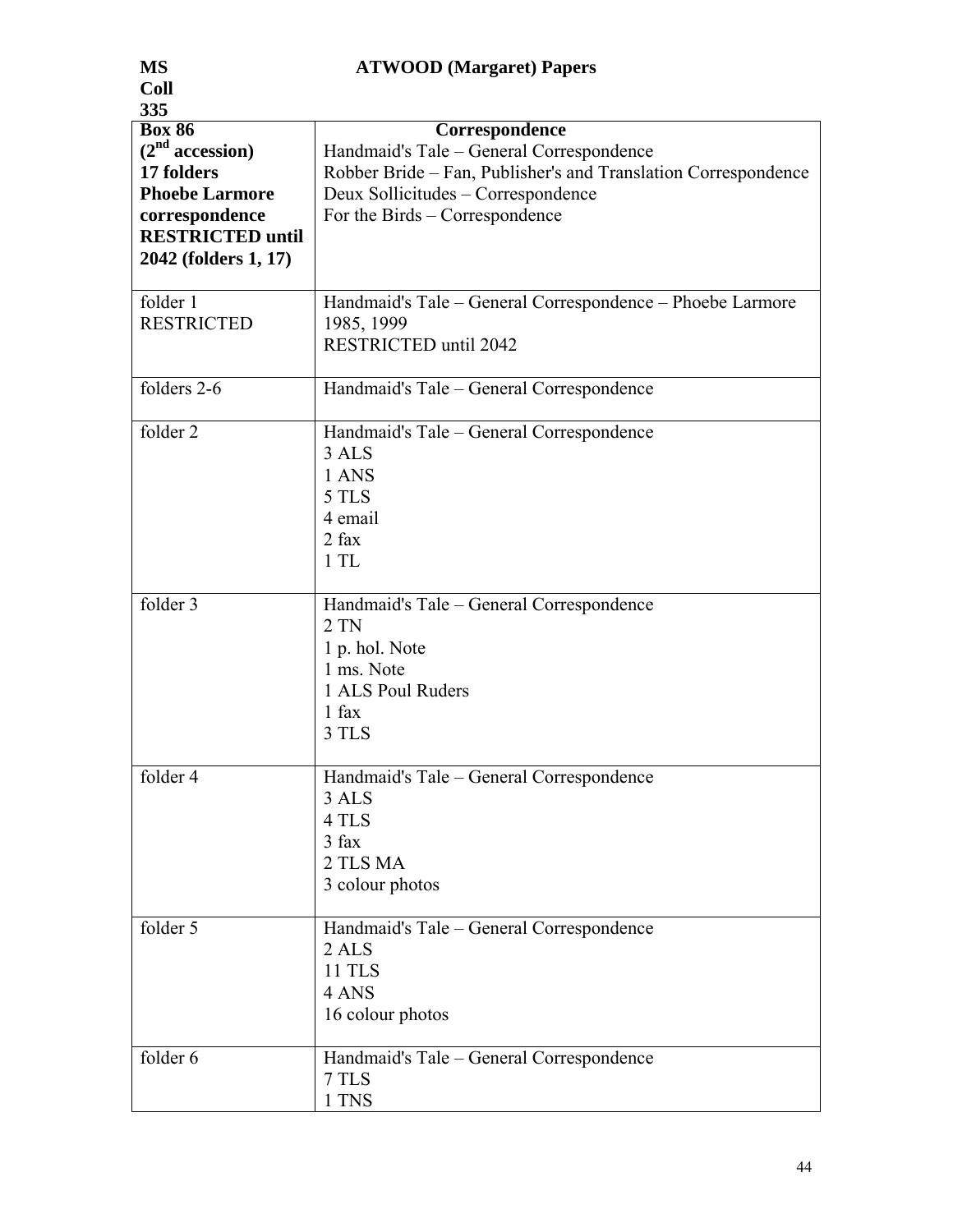| 335           |                                                                                                 |
|---------------|-------------------------------------------------------------------------------------------------|
|               | 1 ALS<br>2 ANS<br>2TL<br>print                                                                  |
| folder 7      | Handmaid's Tale - Print                                                                         |
| folder 8      | "Conversations with MA - Ingersoll"<br>3 TLS<br>print                                           |
| folders 9-10  | "Deux Sollicitudes" - Correspondence                                                            |
| folder 9      | "Deux Sollicitudes" - Correspondence<br>2 email<br>2 TLS<br>5 ANS<br>7 fax<br>$2$ TN            |
| folder 10     | "Deux Sollicitudes" - Correspondence<br>8 email<br>2 TLS<br>$11$ fax<br>2 ALS MA & VLB<br>9 ANS |
| folders 11-14 | Robber Bride - Fan Correspondence                                                               |
| folder 11     | Robber Bride - Fan Correspondence<br><b>11 TLS</b><br>2 ALS<br>5 ANS<br>2AN<br>6 fax            |
| folder 12     | Robber Bride – Fan Correspondence<br>12 ALS<br>6 TLS<br>3 fax<br>1TL                            |
| folder 13     | Robber Bride – Fan Correspondence<br>8 TLS<br>6 fax<br>1 ALS                                    |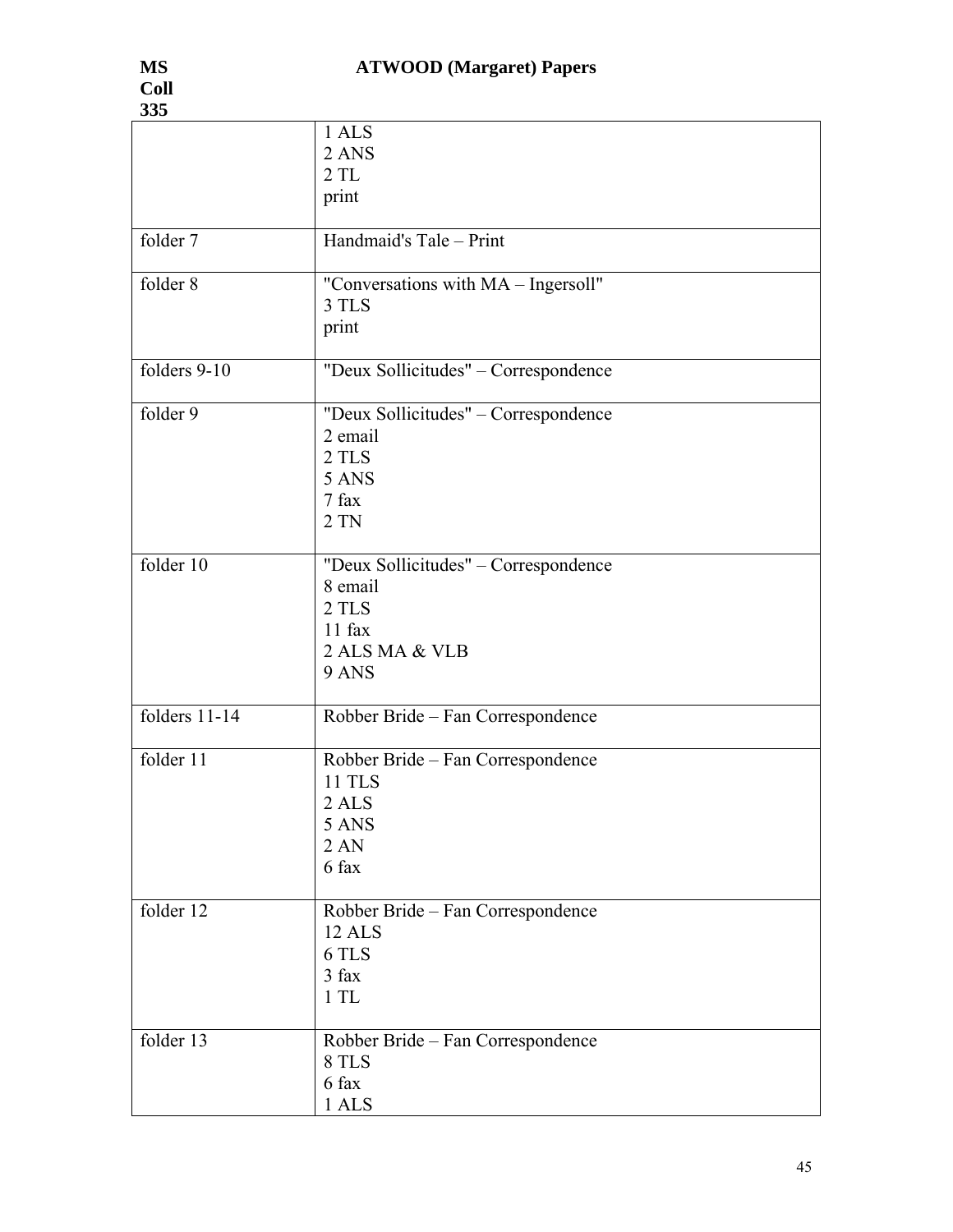| 335                                                             |                                                                                                                                                                                              |
|-----------------------------------------------------------------|----------------------------------------------------------------------------------------------------------------------------------------------------------------------------------------------|
|                                                                 | 6 ANS some by MA                                                                                                                                                                             |
| folder 14                                                       | Robber Bride – Fan Correspondence<br>7 TLS<br>4 ALS<br>7 fax<br>5 ANS<br>5 AN                                                                                                                |
| folders 15-16                                                   | Robber Bride - Correspondence                                                                                                                                                                |
| folder 15                                                       | Robber Bride – Correspondence<br>7 TLS<br>5 fax<br>1 ANS<br>2 covers for RB                                                                                                                  |
| folder 16                                                       | Robber Bride – Correspondence<br>6 TLS<br>1 ALS<br>9 fax<br>5 ANS<br>3 TN                                                                                                                    |
| folder 17<br><b>RESTRICTED</b> until<br>2042, Phoebe<br>Larmore | <b>RESTRICTED</b><br>For the Birds – Correspondence<br>3 TLS<br>2 copies TLS                                                                                                                 |
| <b>Box 87</b><br>22 folders                                     | <b>Reviews:</b><br>Cat's Eye<br><b>Blind Assassin Promotional and Reviews</b><br>For the Birds<br>Deux Sollicitudes<br>Conversations with MA – Ingersoll<br>Blind Assassin - Foreign Reviews |
| folder 1                                                        | Cat's Eye – selected reviews                                                                                                                                                                 |
| folder 2                                                        | For the Birds – reviews, Douglas & McIntyre                                                                                                                                                  |
| folders 3-5                                                     | Blind Assassin - UK Reviews<br>1 ANS                                                                                                                                                         |
| folders 6-11                                                    | <b>Blind Assassin - Promotional</b><br>cardboards standups                                                                                                                                   |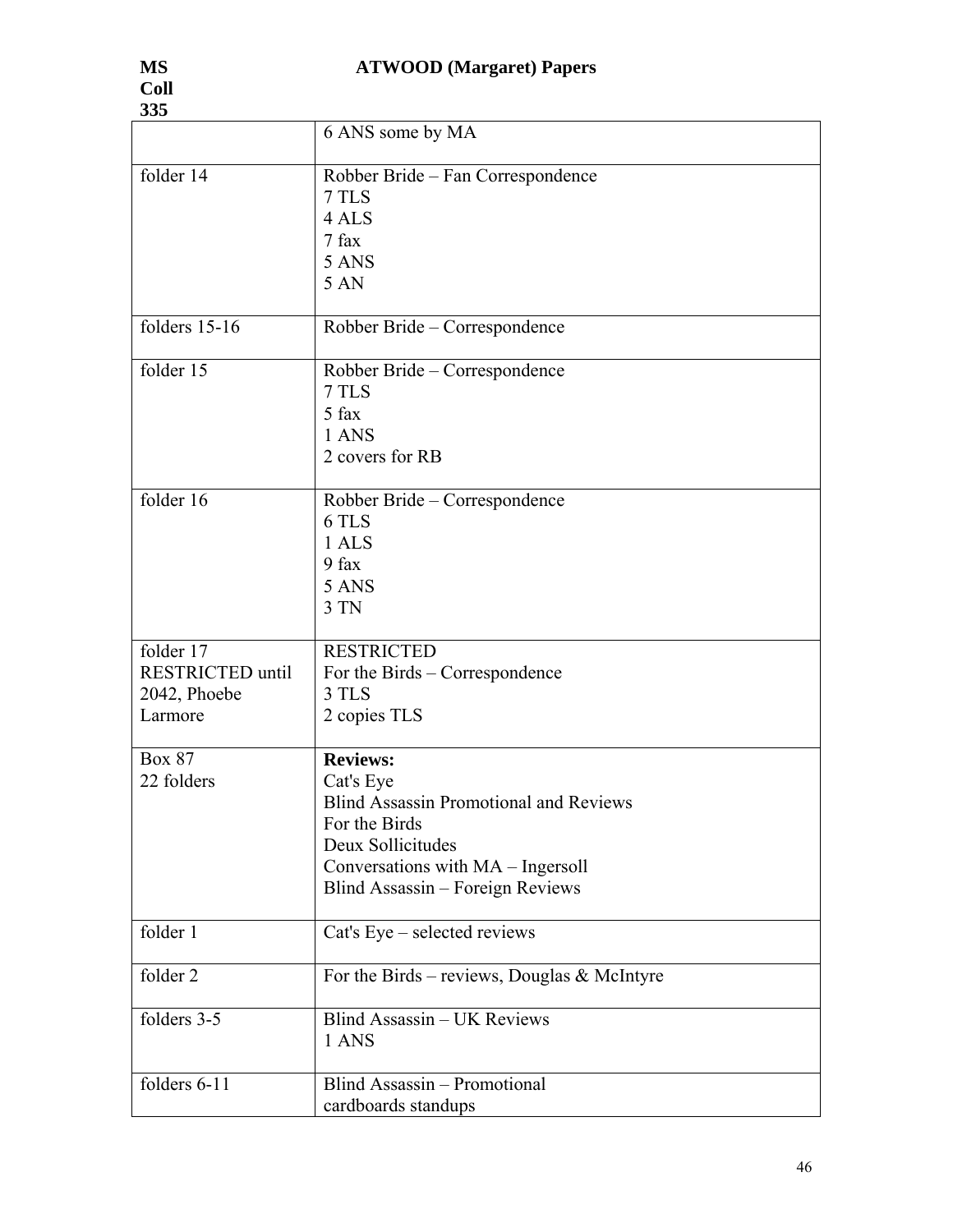| 335                         |                                                                                                                          |
|-----------------------------|--------------------------------------------------------------------------------------------------------------------------|
|                             | 4 TLS<br>5 ANS<br>email<br>fax<br>typescript interview Elle Italy<br>posters, print, clippings                           |
| folder 12                   | Conversations with MA - Ingersoll - Reviews<br>Print                                                                     |
| folder 13                   | Deux Sollicitudes - Reviews                                                                                              |
| folders 14-22               | Blind Assassin – Foreign Reviews                                                                                         |
| folders 14-17               | Blind Assassin – Foreign Reviews<br>2 email<br>1 ANS                                                                     |
| folder 18                   | Blind Assassin - Foreign Reviews - Italy<br>2 ANS                                                                        |
| folder 19                   | Blind Assassin - Foreign Reviews - Australia                                                                             |
| folders 20-22               | Blind Assassin - Foreign Reviews - Germany<br>1 ANS                                                                      |
| <b>Box 88</b><br>15 folders | Blind Assassin - U.S., English-Canadian and French-Canadian<br>Reviews<br>Fax<br>1 ALS<br>4 ANS<br>1 TLS<br>1 email      |
| <b>Box 89</b><br>20 folders | Speeches, articles, essays<br>including "Dashiell Hammett" and "Toronto Opera House"                                     |
| folder 1                    | "Chateleine (Quebec) Aug /01 'How I Became a Writer"'<br>4 email<br>2 fax<br>1TL<br>1 TLS<br>9 pages word processed text |
| folder 2                    | "MacMaster Convocation, June 4/96"<br>2 email                                                                            |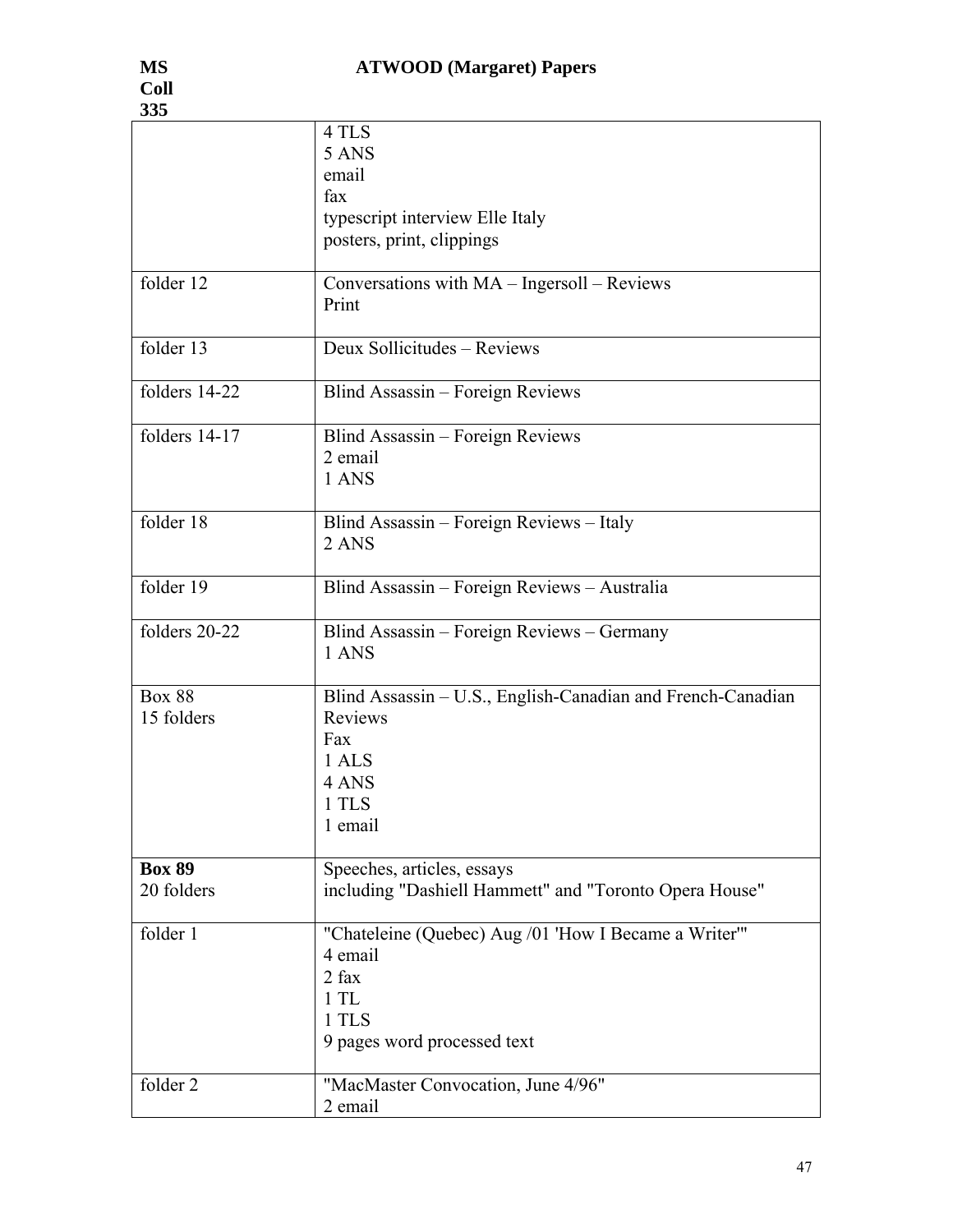| ບບບ       |                                                                                                                                                                                          |
|-----------|------------------------------------------------------------------------------------------------------------------------------------------------------------------------------------------|
|           | 1 ANS<br>8 pages word processed text of speech                                                                                                                                           |
| folder 3  | "Toronto Dollar Speech, June 4 '99"<br>3 pages holograph draft<br>2 pages draft with holograph revisions<br>9 page fax<br>4 pages word processed text with holograph revisions           |
| folder 4  | "Last Seen" review of Matt Cohen<br>4 page fax with manuscript revisions                                                                                                                 |
| folder 5  | "Interview with Norm Sacuta for Tim Bauling book"<br>15 email with ms. Notes<br>22 page copy of drafts 1 and 2 of transcript                                                             |
| folder 6  | "Mordecai Richler Tribute"<br>5 email<br>clippings                                                                                                                                       |
| folder 7  | "Review of According to Queeney, Beryl Bainbridge, Globe and<br>Mail, July 2001"<br>1 TLS<br>18 page word processed with holograph revisions                                             |
| folder 8  | "New Yorker Piece - First Job"<br>4 page holograph draft<br>3 fax<br>2 ANS<br>1 TLS<br>10 email<br>8 page word processed                                                                 |
| folder 9  | "Macleans essay, June '99 – 'Survival Then and Now'"<br>20 age wp with holograph revisions (2 drafts)<br>6 ANS<br>2 email<br>3 fax including text<br>10 page wp with holograph revisions |
| folder 10 | "Harbourfront 25 <sup>th</sup> Anniversary Speech, June 12/99"<br>Hair-roller incident<br>1 TLS<br>$2$ fax<br>several drafts: 14 p wp with hol. revisions<br>4 p. hol. Draft             |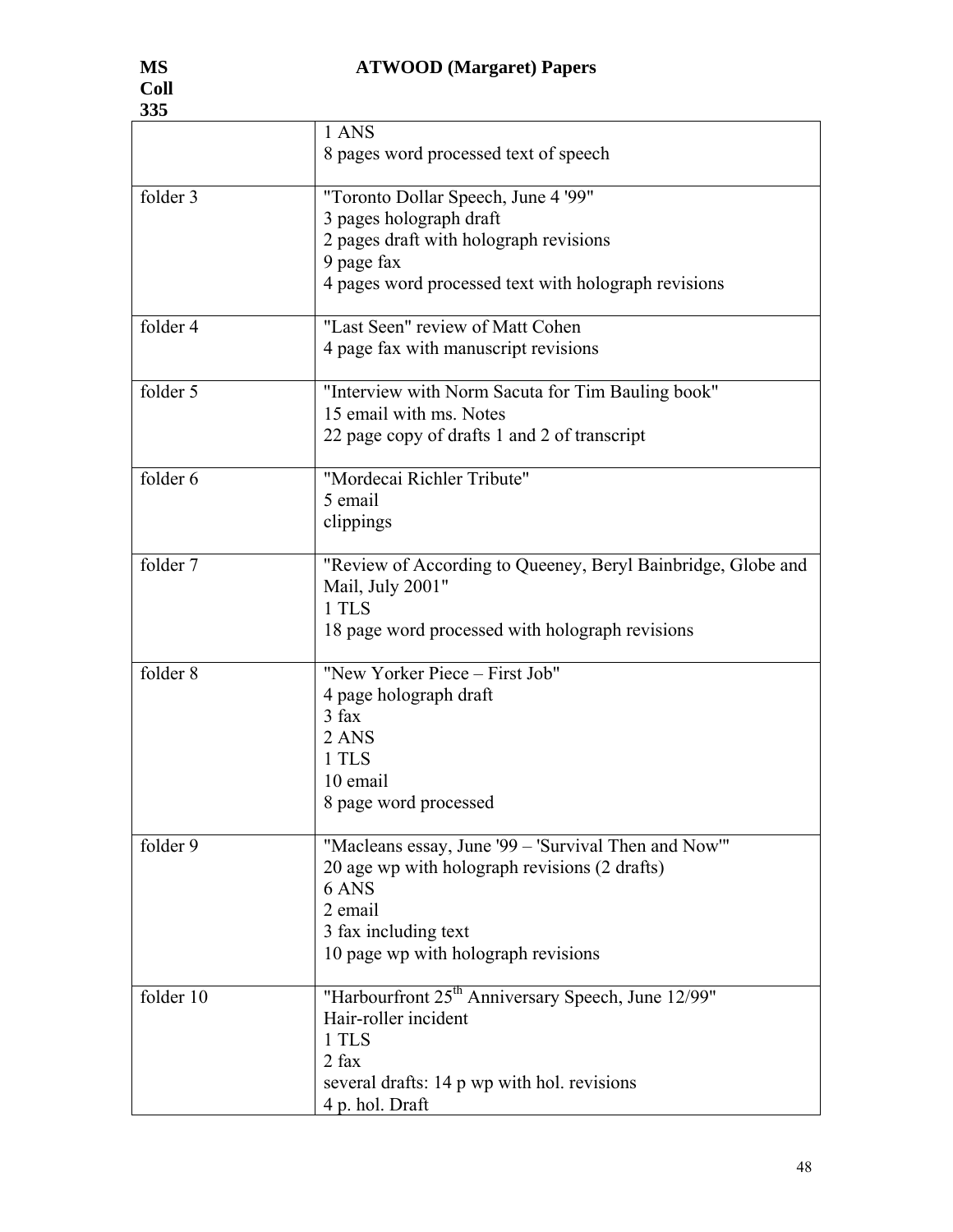| folder 11     | "My Worst Moment, Harbourfront, Oct. 30/99"<br>drafts:<br>14 page wp with hol. rev.<br>8 page hol. Draft                      |
|---------------|-------------------------------------------------------------------------------------------------------------------------------|
| folder 12     | "City Council Speech, Mar. 28/00"<br>3 p. wp                                                                                  |
| folder 13     | "Al Purdy Intro, June '99"<br>1 TLS<br>2 ANS<br>1 email<br>2 p. wp<br>clippings                                               |
| folder 14     | "Barry Callaghan Intro, April '98"<br>1 ALS<br>1 fax<br>1 ANS<br>7 p. wp                                                      |
| folder 15     | "Bryan Adams Intro, Spring '99"<br>3 email (1 from BA)<br>hol. Notes                                                          |
| folders 16-19 | "D. Hammett Review - New York Times Review of Books"                                                                          |
| folder 16     | "D. Hammett Review – New York Times Review of Books"<br>2 fax incl. drafts of article<br>1 TLS<br>4 email                     |
| folder 17     | "D. Hammett Review – New York Times Review of Books"<br>$2$ fax<br>2 ANS<br>2 TLS<br>5 email<br>17 p. wp draft with hol. rev. |
| folder 18     | "D. Hammett Review – New York Times Review of Books"<br>54 p. wp drafts with hol. rev.<br>2 p. hol. Notes<br>1 email          |
| folder 19     | "D. Hammett Review - New York Times Review of Books"                                                                          |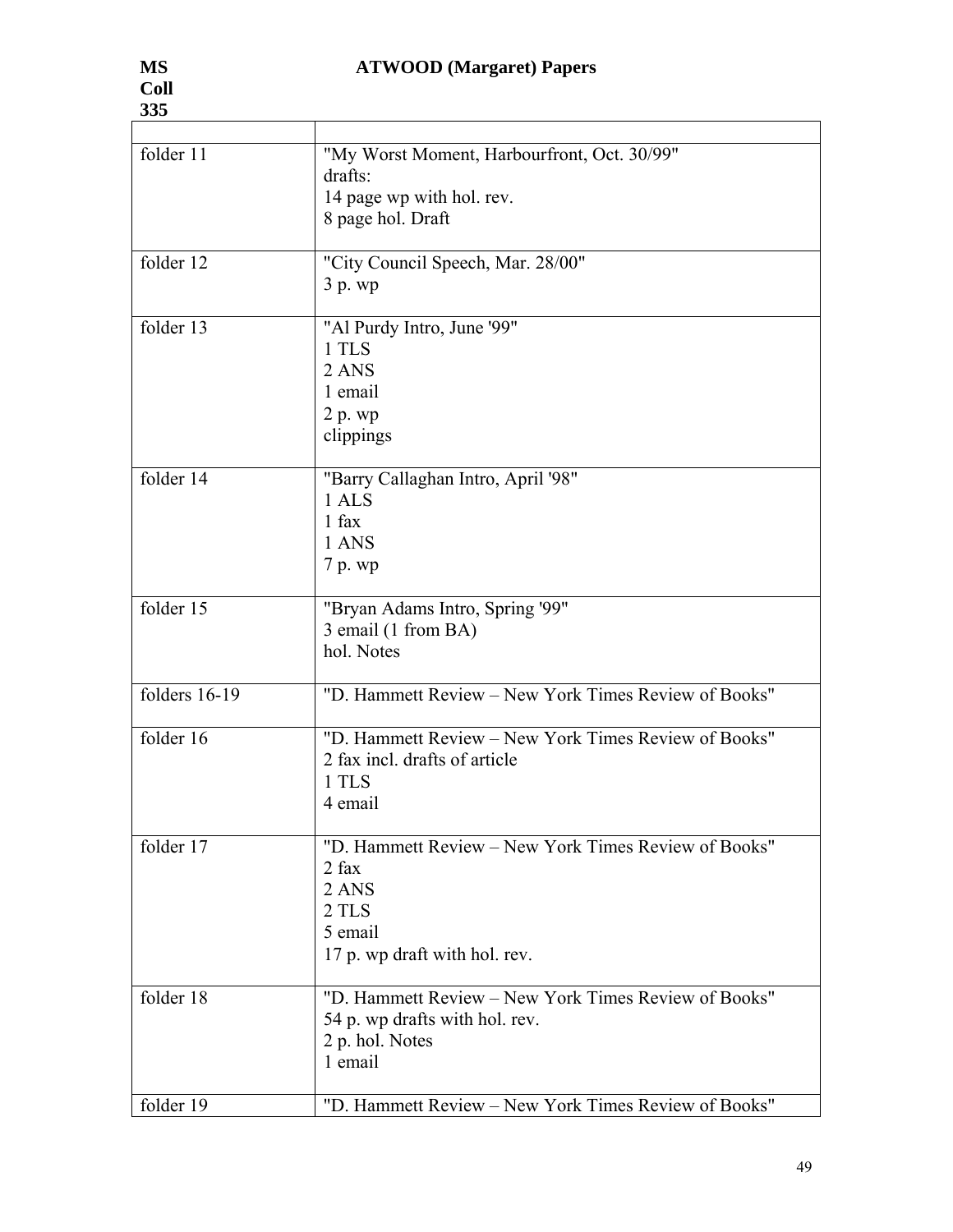| 335           |                                                                                                                                               |
|---------------|-----------------------------------------------------------------------------------------------------------------------------------------------|
|               | clippings                                                                                                                                     |
| folder 20     | "G & M article on Opera House"<br>$2$ fax<br>5 ANS<br>1 TLS<br>1 email<br>22 p. wp with hol. rev.<br>2 p. hol. Notes<br>clipping              |
| <b>Box 90</b> | Speeches, articles, short pieces for the media                                                                                                |
| 13 folders    | "Cuts" poetry project with Dennis Lee                                                                                                         |
| folder 1      | "Piece for Geo Magazine, Summer '95"<br>4 fax<br>5 TLS<br>1AN<br>12 p. wp draft<br>24 p. fax drafts                                           |
| folder 2      | "NY Times Essay: Best Book of Household Management, March<br>99"<br>5 TLS<br>4 fax<br>6 email, some with hol. rev.<br>8 p. hol.notes<br>1 ANS |
| folder 3      | "Matt Cohen Piece for G & M, Dec. '99"<br>11 p. hol. Draft<br>clippings                                                                       |
| folders 4-5   | <b>BA</b> research<br>2 TLS                                                                                                                   |
| folder 6      | P.E.N. Executive Meeting, Sept. 1986 – Corresp. notes, agendas<br>4 TLS<br>2 ALS                                                              |
| folders 7-9   | "Cuts" poetry project with Dennis Lee<br>MA material cut from previous books<br>copies of ts poems                                            |
| folders 10-12 | "Southern Ontario Gothic" course taught by MA at University of<br>Alabama, 1985, and at NYU, 1986                                             |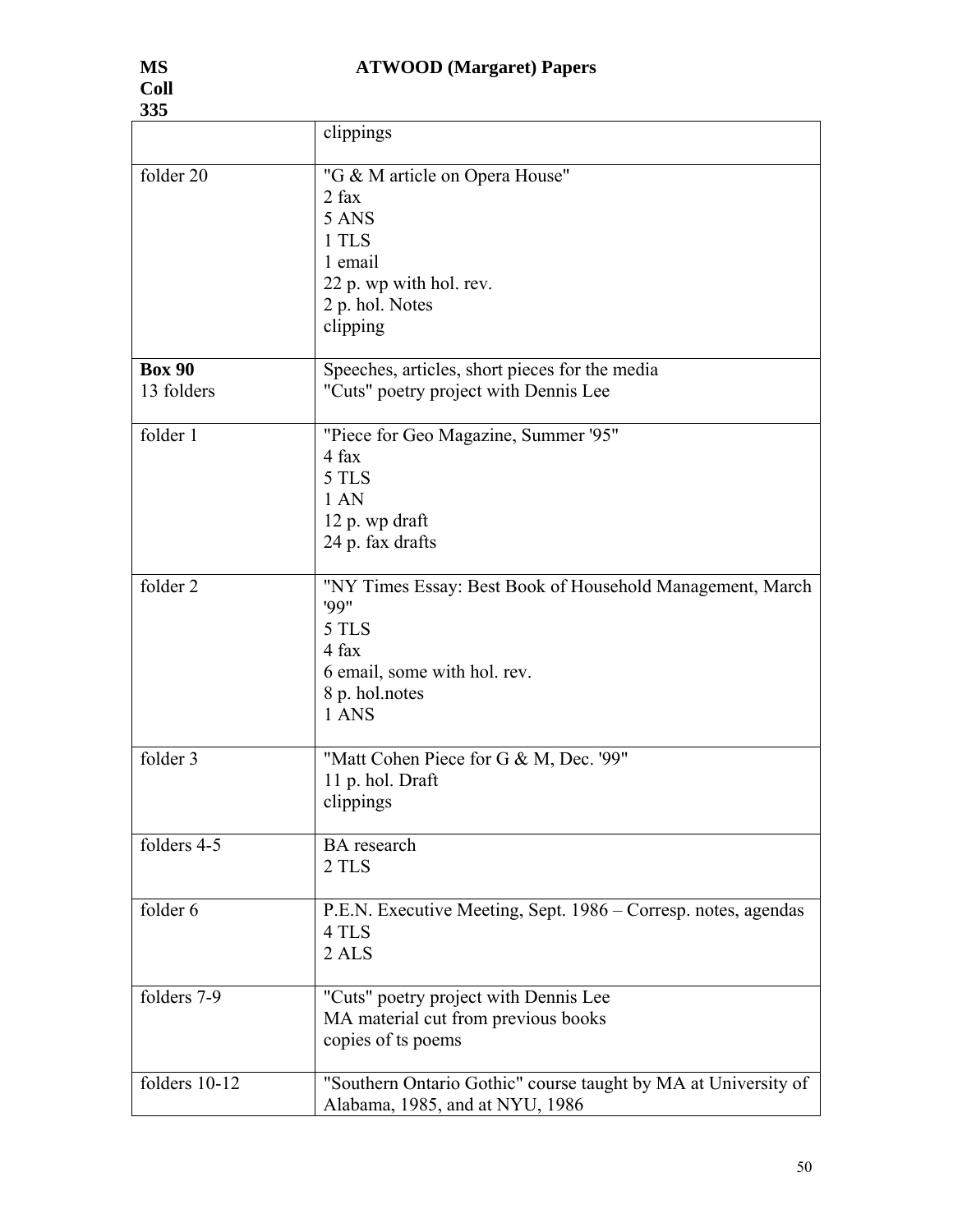| folder 10     | "Southern Ontario Gothic"                                 |
|---------------|-----------------------------------------------------------|
|               | 1 p. hol. Note                                            |
|               | 2 maps of Ontario, 1 marked up with holograph markers     |
|               |                                                           |
| folder 11     | "Southern Ontario Gothic"                                 |
|               | hol. and ts notes                                         |
|               | 16 p. copy of ts "Teror & Erebus: A Verse play for radio" |
| folder 12     | "Southern Ontario Gothic"                                 |
|               | 1 TLS                                                     |
|               | hol. and ts notes                                         |
|               |                                                           |
| folder 13     | "Notebook: 1985-6 Spring – New York"                      |
|               | hol. notebook with loose pages with hol. notes            |
|               | 2 colour photographs                                      |
| <b>Box 91</b> | Speeches, introductions, short works                      |
| 22 folders    |                                                           |
|               |                                                           |
| folder 1      | "Assoc. of Literary Scholars Speech, Aug. '98"            |
|               | copy of ALS                                               |
|               | copy of 15 p. wp transcript with hol. rev.                |
| folder 2      | "Nature Discovery Fund Speech, 1998"                      |
|               | 3 p. copy of wp speech                                    |
|               |                                                           |
| folder 3      | "Updike Review, Sept. '97" Toward the end of time 1997    |
|               | 1 ALS                                                     |
|               | 2 p. hol. Notes                                           |
|               | 1 email                                                   |
|               | 24 p. fax with MA's corrections                           |
|               | 2 ANS MA                                                  |
|               | 1 fax                                                     |
|               | 6 p. wp with MA corrections and hol. note                 |
| folder 4      | "G & M Election Commentary, Oct. 2000" – The Arts Card    |
|               | 16 p. wp with hol. rev.                                   |
|               | 1 p. hol. Note                                            |
|               |                                                           |
| folder 5      | "Land of the Silver Birch"                                |
|               | 2 TLS                                                     |
|               | 3 ANS                                                     |
|               | 4 fax                                                     |
|               | 22 p. fax copy of "Land of the Silver Birch"              |
|               |                                                           |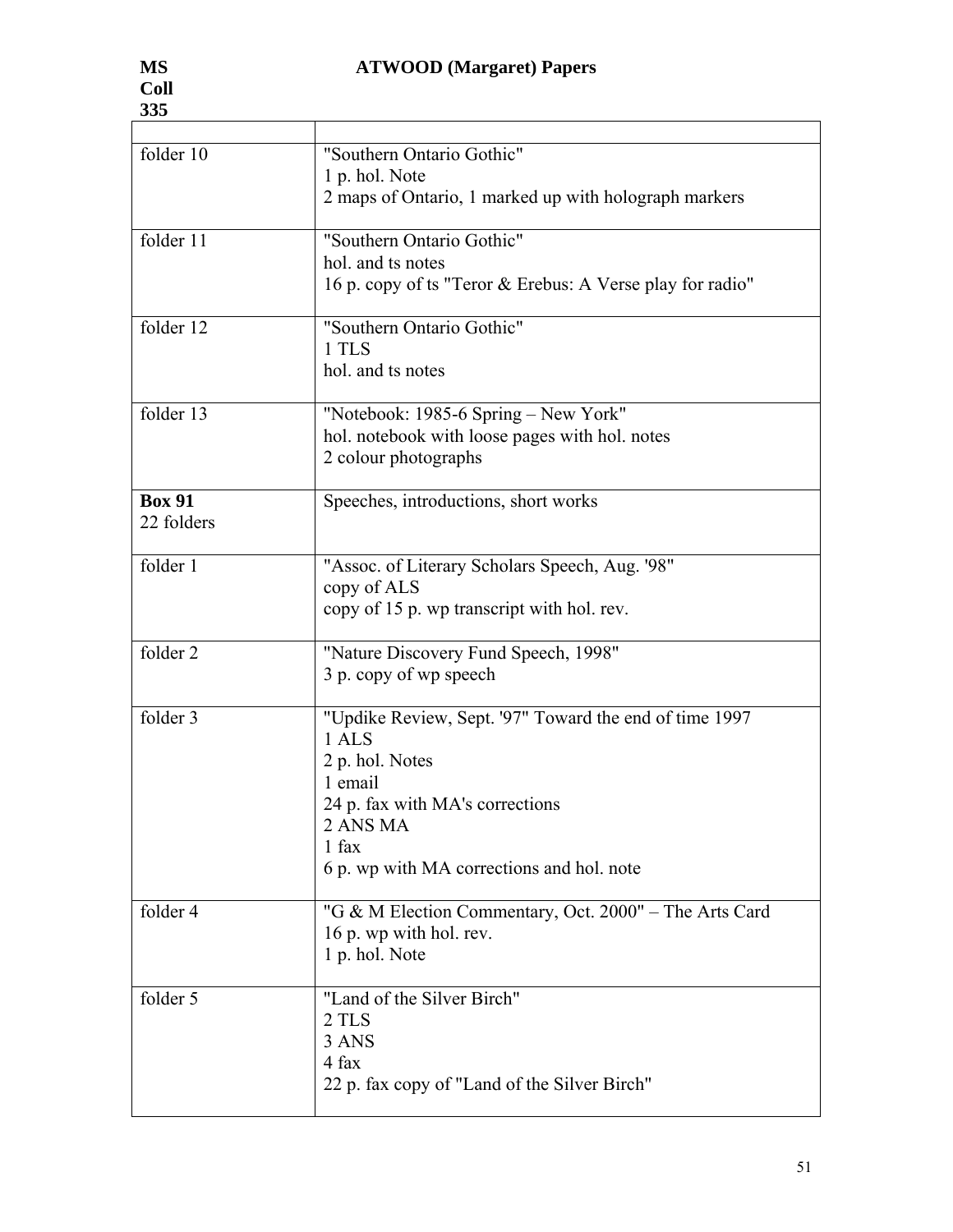| 335           |                                                                                                                                                                |
|---------------|----------------------------------------------------------------------------------------------------------------------------------------------------------------|
| folder 6      | "Intro to Medea, Summer '97"<br>3 TLS<br>2 fax<br>3 ANS<br>2 p. hol. Draft<br>16 p. wp with ms. rev.                                                           |
| folder 7      | "Algoma University, Hon. Degree Acceptance Speech"<br>4 p. wp speech text                                                                                      |
| folder 8      | "Piece for Japan Foundation Newsletter, Oct. '97"<br>$2$ fax<br>1 JF Newsletter<br>3 p. wp text                                                                |
| folder 9      | "Brick Piece 'Doctor Glas' Fall '98" – Lost Classics<br>2 ANS<br>3 p. wp text<br>5 p. galleys with ms. rev.<br>copy of TLS                                     |
| folder 10     | "Ramsay Cook Special Event, Fall '97" drafts, correspondence<br>17 p. wp draft<br>16 p. wp draft<br>1 email<br>7 TLS<br>3 p. ms. Notes<br>2 TL incl. ms. Notes |
| folders 11-12 | "HT: Historical Notes Speech @ Rouen U. Nov. '98"<br>4 email<br>10 fax incl. text of speech given at Rouen and 15 p. wp with ms.<br>rev.<br>2 ANS<br>1 TLS     |
| folder 13     | "P.K. Page Quote for Ital. Cult. Inst., Sept. '98"<br>$1$ fax<br>1 TNS MA                                                                                      |
| folders 14-15 | "She Modern Library Introduction"                                                                                                                              |
| folder 14     | 34 email<br>2 fax (1 with galleys and some ms. rev.)<br>4 ANS<br>7 TLS                                                                                         |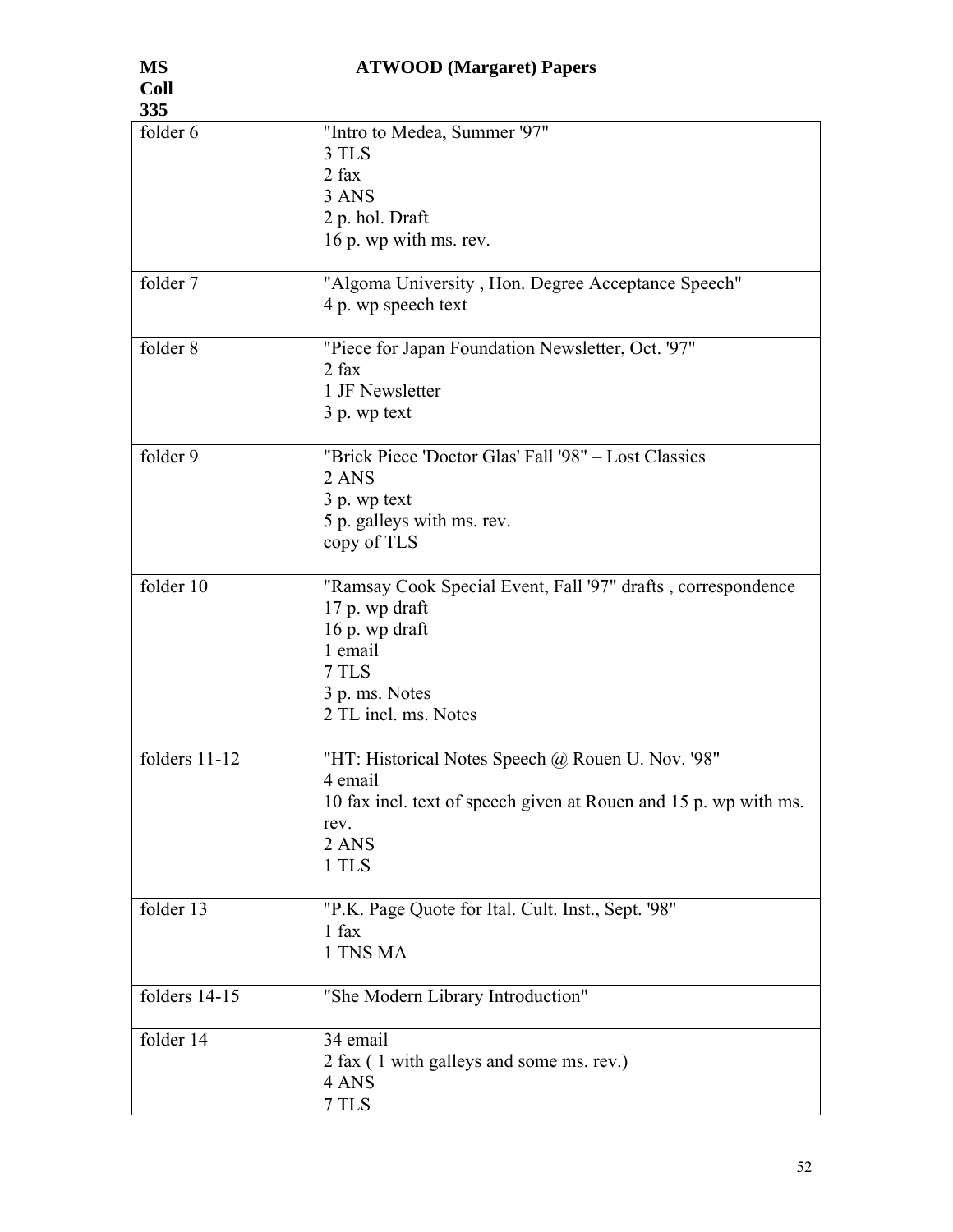| 335           |                                                                                                                                                                 |
|---------------|-----------------------------------------------------------------------------------------------------------------------------------------------------------------|
|               | 1 AN                                                                                                                                                            |
| folder 15     | 2 p. hol. Draft<br>16 p. wp draft with hol. rev.<br>copy of MA article on Haggard                                                                               |
| folders 16-17 | "Cdn. Club speech, Mar. 29/00" correspondence<br>3 fax<br>2 ALS<br>6 TLS<br>1 ANS<br>2TL<br>1 email<br>33 p. copy wp drafts                                     |
| folders 18-19 | "Matt Cohen Piece, Jan. 2001"                                                                                                                                   |
| folder 18     | Correspondence<br>1AN<br>1 TLS<br>4 email<br>1 fax<br>3 ANS<br>1TL                                                                                              |
| folder 19     | drafts 1 and 2<br>57 p. wp with hol. rev.                                                                                                                       |
| folder 20     | "Story for PEN Anthology 'Writing Home'"<br>3 TLS<br>2 fax<br>1TL<br>8 p. copy of galley<br>8 p. copy of wp draft<br>8 p. wp with hol. rev.<br>13 p. hol. Draft |
| folder 21     | "G & M Arts/Election Piece, Nov. 2000"<br>1 TLS<br>1 ALS MA<br>4 p. wp<br>2 p. hol. Draft                                                                       |
| folder 22     | "Environment/Election Piece 2000"<br>7 p. hol. Draft<br>3 p. wp with hol. rev.                                                                                  |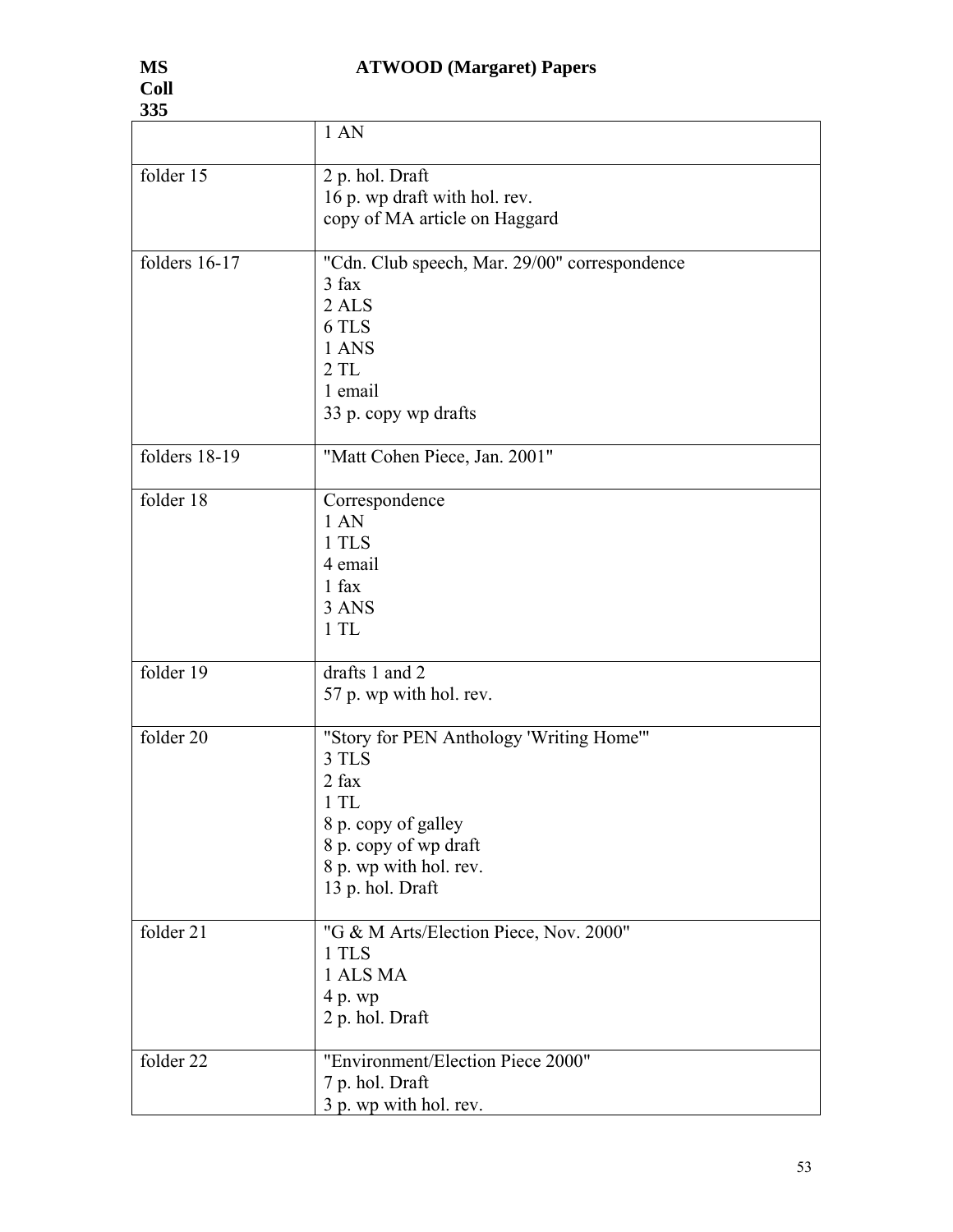| 335           |                                                               |  |
|---------------|---------------------------------------------------------------|--|
|               | 13 p. email                                                   |  |
| <b>Box 92</b> | Princess Prunella : Promotional                               |  |
| 12 folders    | Alias Grace - Reviews                                         |  |
|               | Handmaid's Tale: Danish Opera Production                      |  |
| folder 1      | "Princess Prunella: Promotion" Itineraries and promo material |  |
|               | 2 p. wp<br>$23$ fax                                           |  |
|               | 9 ANS                                                         |  |
|               | 8 TLS                                                         |  |
|               | 2TL                                                           |  |
|               |                                                               |  |
| folder 2      | "Best American Short Stories" – Reviews<br>1 ALS              |  |
|               |                                                               |  |
| folder 3      | "Princess Prunella - Manuscript"                              |  |
|               | 16 p. wp draft                                                |  |
|               | copies of draft illustrations                                 |  |
|               | 18 p. copy of wp draft with hol. rev.<br>$1$ TN               |  |
|               | $2$ fax                                                       |  |
|               | hol. Notes                                                    |  |
|               | copy of wp draft                                              |  |
|               |                                                               |  |
| folder 4      | "Princess Prunella - Reviews"                                 |  |
|               | $2$ fax<br>1 TLS                                              |  |
|               |                                                               |  |
| folder 5      | Alias Grace – correspondence                                  |  |
|               | 2TL                                                           |  |
|               | 2 TLS                                                         |  |
| folder 6      | Alias Grace - UK reviews                                      |  |
|               | 2 ANS                                                         |  |
|               | 1 fax                                                         |  |
| folder 7      | Alias Grace – International reviews                           |  |
|               | 1 ANS                                                         |  |
|               | 2 fax                                                         |  |
|               | 1 TLS                                                         |  |
| folder 8      | Alias Grace – International reviews                           |  |
|               | 2 TLS                                                         |  |
| folder 9      | Alias Grace - Canadian reviews                                |  |
|               |                                                               |  |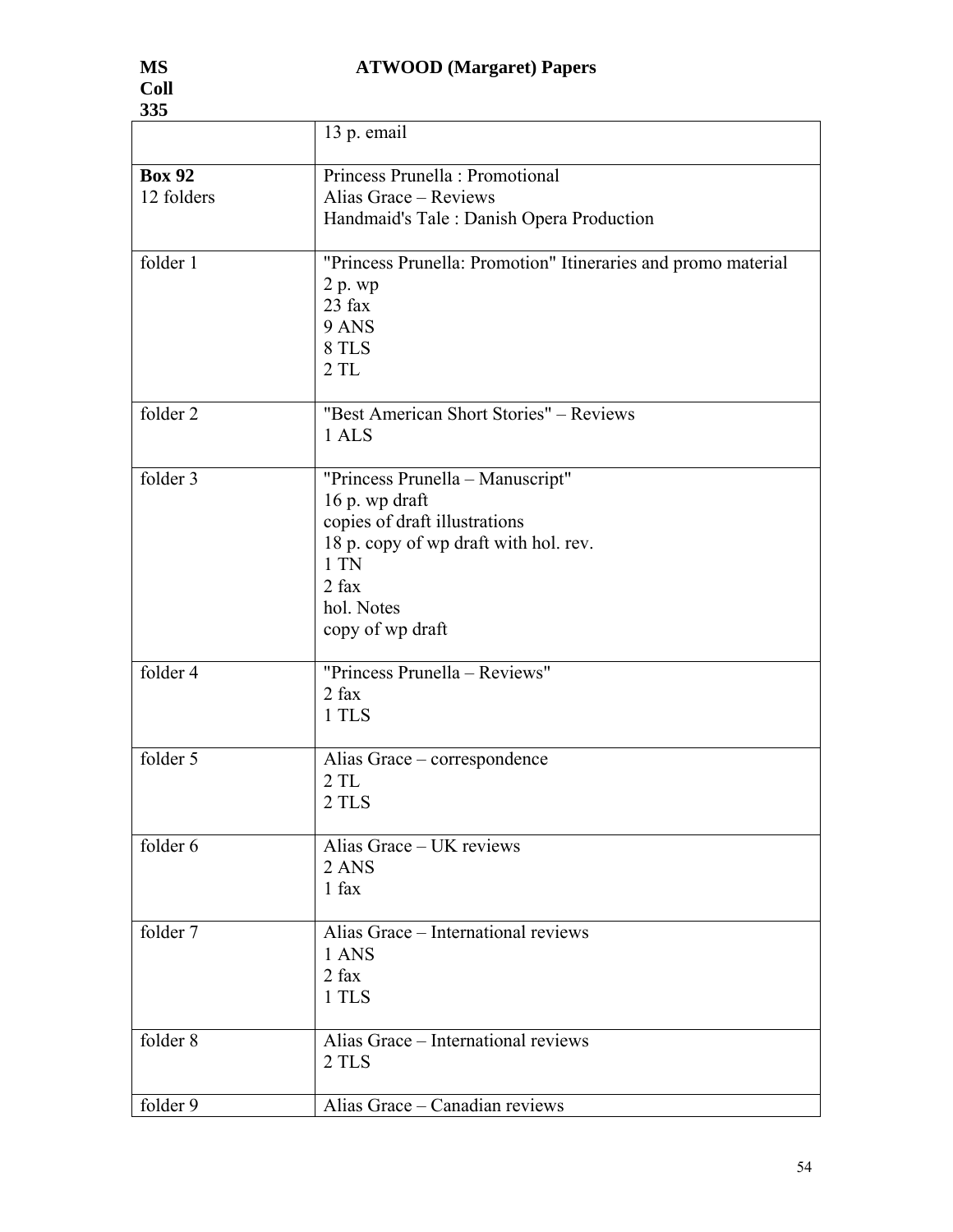| 335           |                                                             |
|---------------|-------------------------------------------------------------|
|               | 1 ANS                                                       |
|               | 1 email                                                     |
|               | 1 fax                                                       |
|               |                                                             |
| folder 10     | Alias Grace - U.S. reviews                                  |
|               |                                                             |
| folder 11     | "Handmaid's Tale: Opera Script" – correspondence, reviews & |
|               | programme                                                   |
|               | 3 email                                                     |
|               | 1 ANS                                                       |
|               | 2 TLS                                                       |
|               |                                                             |
|               | $1$ fax                                                     |
|               | 1AN                                                         |
|               |                                                             |
| folder 12     | "Handmaid's Tale: Opera Script"                             |
|               | 2 TLS                                                       |
|               | 1TL                                                         |
|               | $2$ fax                                                     |
|               | 42 p wp draft of libretto                                   |
|               |                                                             |
| <b>Box 93</b> | Cooke and Sullivan biographies of Atwood                    |
| 17 folders    | correspondence, quotes and notes                            |
|               | "Cuts" poetry project with Dennis Lee                       |
|               |                                                             |
| folders 1-6   | "Rosemary Sullivan bio"                                     |
|               |                                                             |
| folder 1      | "Rosemary Sullivan bio" - correspondence and quotes         |
|               | 8 fax                                                       |
|               | 3 ANS                                                       |
|               | 5 TLS                                                       |
|               | 1 TN                                                        |
|               |                                                             |
|               | $1$ TL                                                      |
|               | 2AN                                                         |
|               |                                                             |
| folder 2      | "Rosemary Sullivan bio"                                     |
|               | permissions                                                 |
|               | 1 ANS                                                       |
|               | $1$ TN                                                      |
|               | 1 fax                                                       |
|               | 4 email                                                     |
|               | 7 TLS                                                       |
|               |                                                             |
| folder 3      | "Rosemary Sullivan bio"                                     |
|               | permissions – copies of TLS                                 |
|               | 1 TLS                                                       |
|               | 1TL                                                         |
|               |                                                             |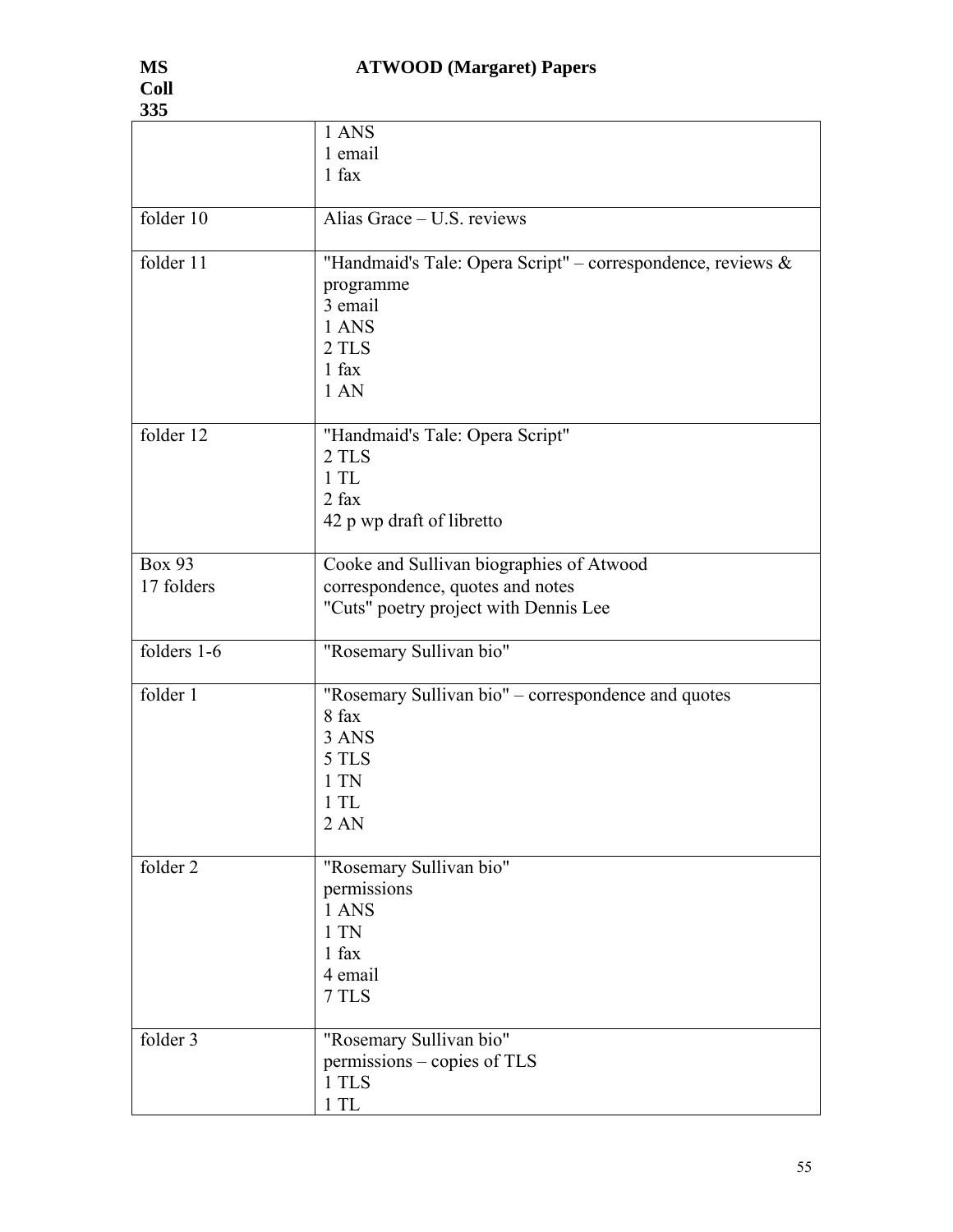| 335          |                                                                                               |
|--------------|-----------------------------------------------------------------------------------------------|
|              |                                                                                               |
| folder 4     | "Rosemary Sullivan bio"<br>quotes<br>2TL<br>2 email                                           |
| folder 5     | "Rosemary Sullivan bio"<br>quotes<br>3 email<br>8 TLS<br>1 fax<br>1 ALS<br>copies of contract |
| folder 6     | "Rosemary Sullivan bio"<br>clippings                                                          |
| folders 7-11 | "Work on Atwood: Nathalie Cooke"                                                              |
| folder 7     | "Work on Atwood: Nathalie Cooke"<br>print<br>clippings                                        |
| folder 8     | "Work on Atwood: Nathalie Cooke"<br>4 fax<br>4 TLS<br>3 TN<br>4 ANS<br>copies of letters      |
| folder 9     | "Work on Atwood: Nathalie Cooke"<br>1 ANS<br>4 TLS<br>1AN<br>ts quotes with hol. rev.         |
| folder 10    | "Work on Atwood: Nathalie Cooke"<br>copies of permissions letters<br>2 ALS<br>9 fax<br>6 TLS  |
| folder 11    | "Work on Atwood: Nathalie Cooke"<br>7 TLS<br>7 fax<br>1 ANS                                   |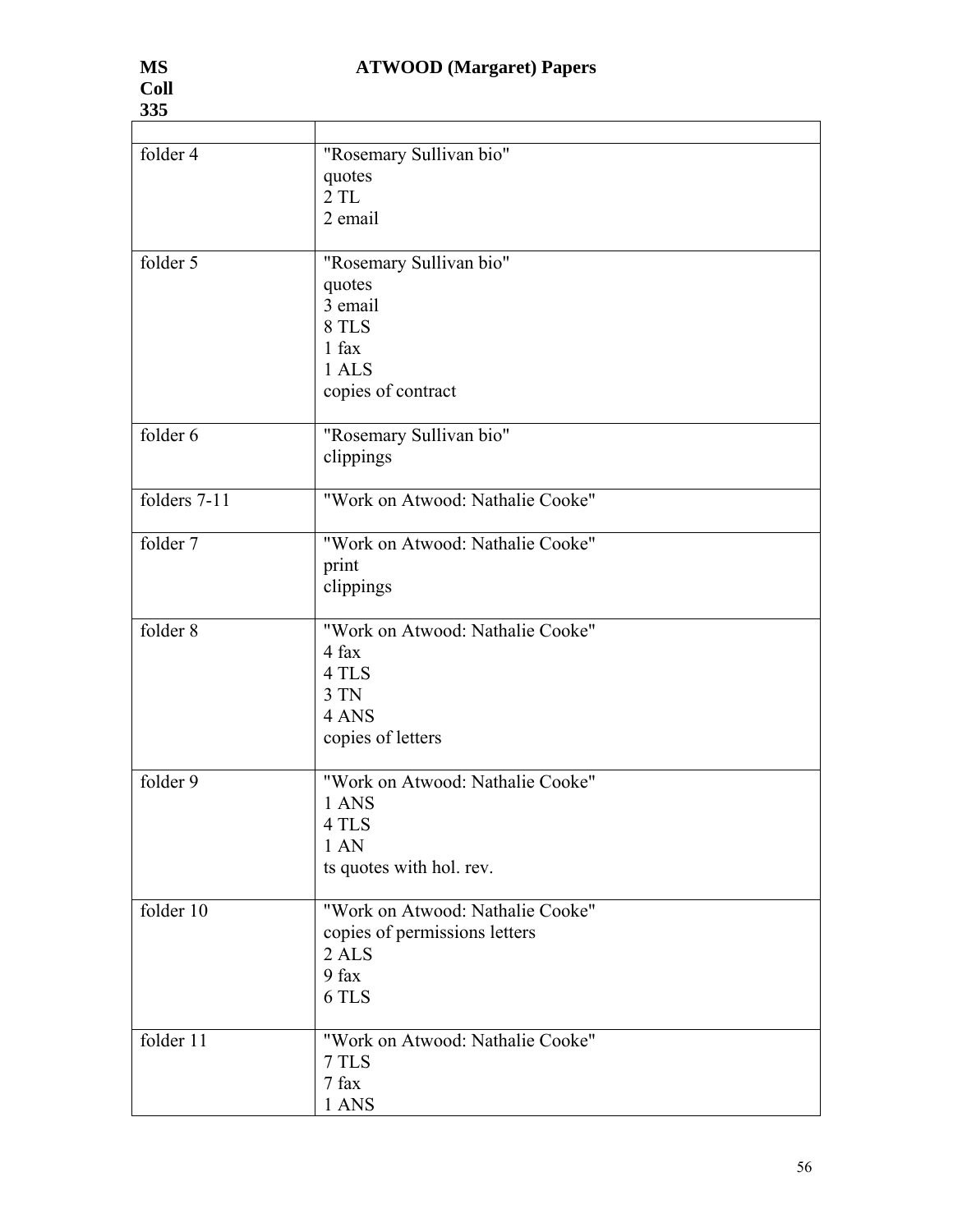| folders 12-17                                                  | "Cuts" poetry project with Dennis Lee<br>(MA poems cut from other published works)                                                                                                              |
|----------------------------------------------------------------|-------------------------------------------------------------------------------------------------------------------------------------------------------------------------------------------------|
| folder 12                                                      | "Cuts" poetry project with Dennis Lee<br>1 TLS<br>copies of ts poems                                                                                                                            |
| folders 13-17                                                  | "Cuts" poetry project with Dennis Lee<br>copies of ts poems                                                                                                                                     |
| <b>Box 94</b><br><b>RESTRICTED until</b><br>2042<br>16 folders | <b>RESTRICTED until 2042</b><br>Correspondence<br>Phoebe Larmore, 1970s                                                                                                                         |
| <b>Box 95</b><br>33 folders                                    | Correspondence<br>Greg Gatenby, Harbourfront, 1987-1999<br>TIFF(Timothy Findley) and Bill Whitehead<br>Lady Oracle screenplay<br>Edible Woman script<br>Life Before Man – script by David Young |
| folders 1-3                                                    | Greg Gatenby, Harbourfront, 1987-1999                                                                                                                                                           |
| folder 1                                                       | Greg Gatenby, Harbourfront, 1987-1993<br><b>13 TLS</b><br>copies of letters<br>$2$ fax<br>1 p. "Ode to Judith Merril" by MA<br>1TL                                                              |
| folder 2                                                       | Greg Gatenby, Harbourfront, 1994-1996<br>6 TLS<br>8 fax<br>2 ANS                                                                                                                                |
| folder 3                                                       | Greg Gatenby, Harbourfront, 1997-1999<br>1 ALS<br>2 TLS<br>$11 p$ . ts<br>1 ANS<br>6 fax<br>2 AN MA<br>1 email<br>1TL                                                                           |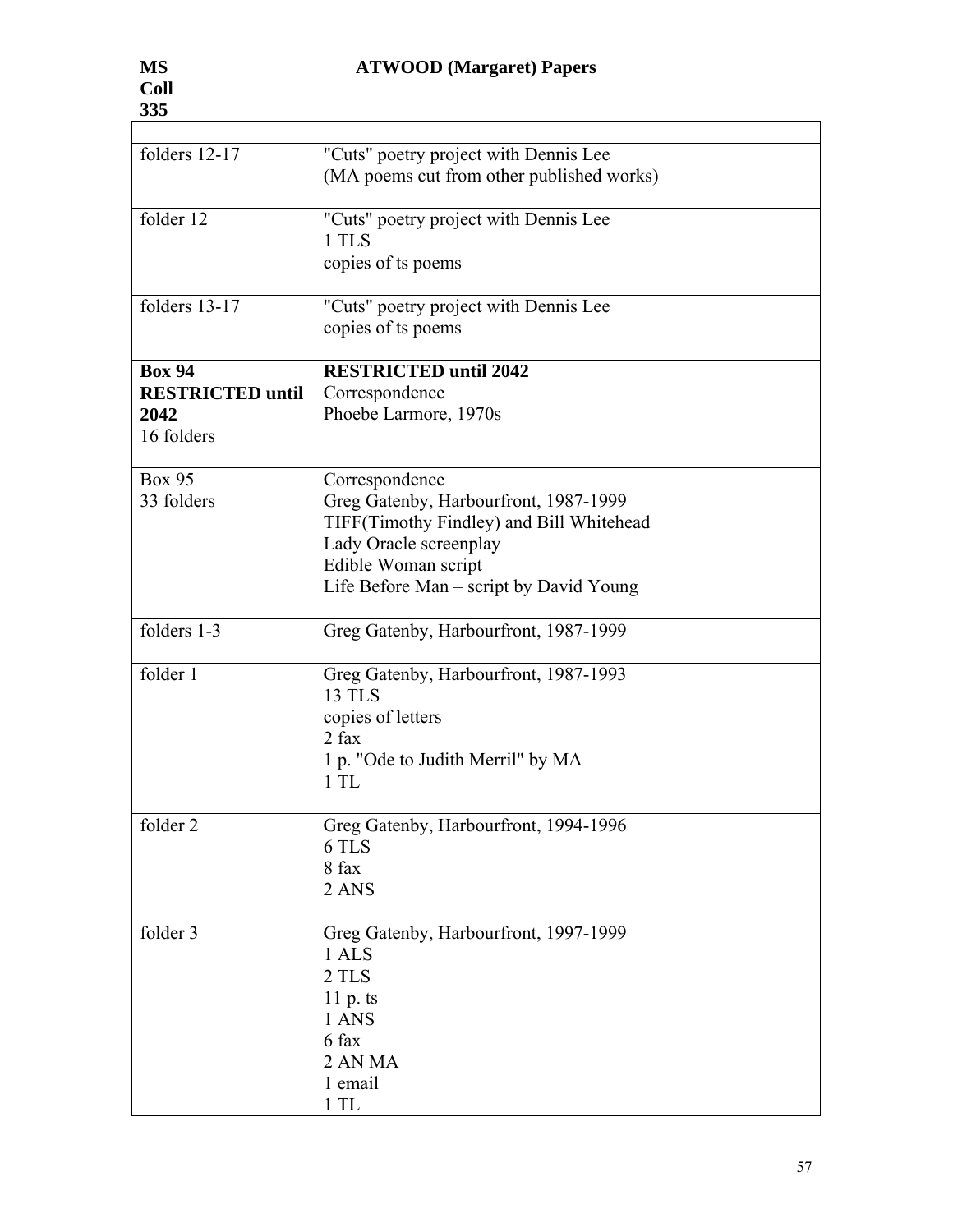| 335                   |                                                       |
|-----------------------|-------------------------------------------------------|
|                       |                                                       |
| folder 4              | Helen Sontoff, 1960s                                  |
|                       | 3 ALS with envelopes                                  |
|                       |                                                       |
| folder 5              | Allan Walker, 1960s                                   |
|                       | <b>12 TLS</b>                                         |
|                       | 1 ALS                                                 |
|                       | 2TL                                                   |
|                       |                                                       |
| folder 6              | Beck Breland, 1960s                                   |
|                       | 2 ALS                                                 |
|                       | $1$ TN                                                |
|                       |                                                       |
| $\overline{folder}$ 7 | Neil Compton, 1960s                                   |
|                       | 2 TLS                                                 |
|                       | 2 <sub>ALS</sub>                                      |
|                       |                                                       |
| folder 8              | The M.A. Society                                      |
|                       | 5 colour photos                                       |
|                       |                                                       |
| folders 9-13          |                                                       |
|                       | Timothy Findley (TIFF) and Bill Whitehead, 1970s-2001 |
|                       |                                                       |
| folder 9              | Timothy Findley (TIFF) and Bill Whitehead, 1970s      |
|                       | 3 ALS                                                 |
|                       | 2 TLS                                                 |
|                       | 1TL                                                   |
|                       |                                                       |
| folder 10             | Timothy Findley (TIFF) and Bill Whitehead, 1991-2001  |
|                       | 7 TLS                                                 |
|                       | 8 ANS                                                 |
|                       | $2$ TN                                                |
|                       | $2$ fax                                               |
|                       | 3 ALS                                                 |
|                       |                                                       |
| folder 11             | Timothy Findley (TIFF) and Bill Whitehead, 1976-1993  |
|                       | 8 ALS                                                 |
|                       | 3 TLS                                                 |
|                       | 1TL                                                   |
|                       |                                                       |
| folder $12$           | Timothy Findley (TIFF) and Bill Whitehead, 1986-1990  |
|                       | 5 ALS                                                 |
|                       | 2 TLS                                                 |
|                       | 1 fax                                                 |
|                       |                                                       |
| folder 13             | Timothy Findley (TIFF) and Bill Whitehead, 1977-2001  |
|                       | 6 TLS                                                 |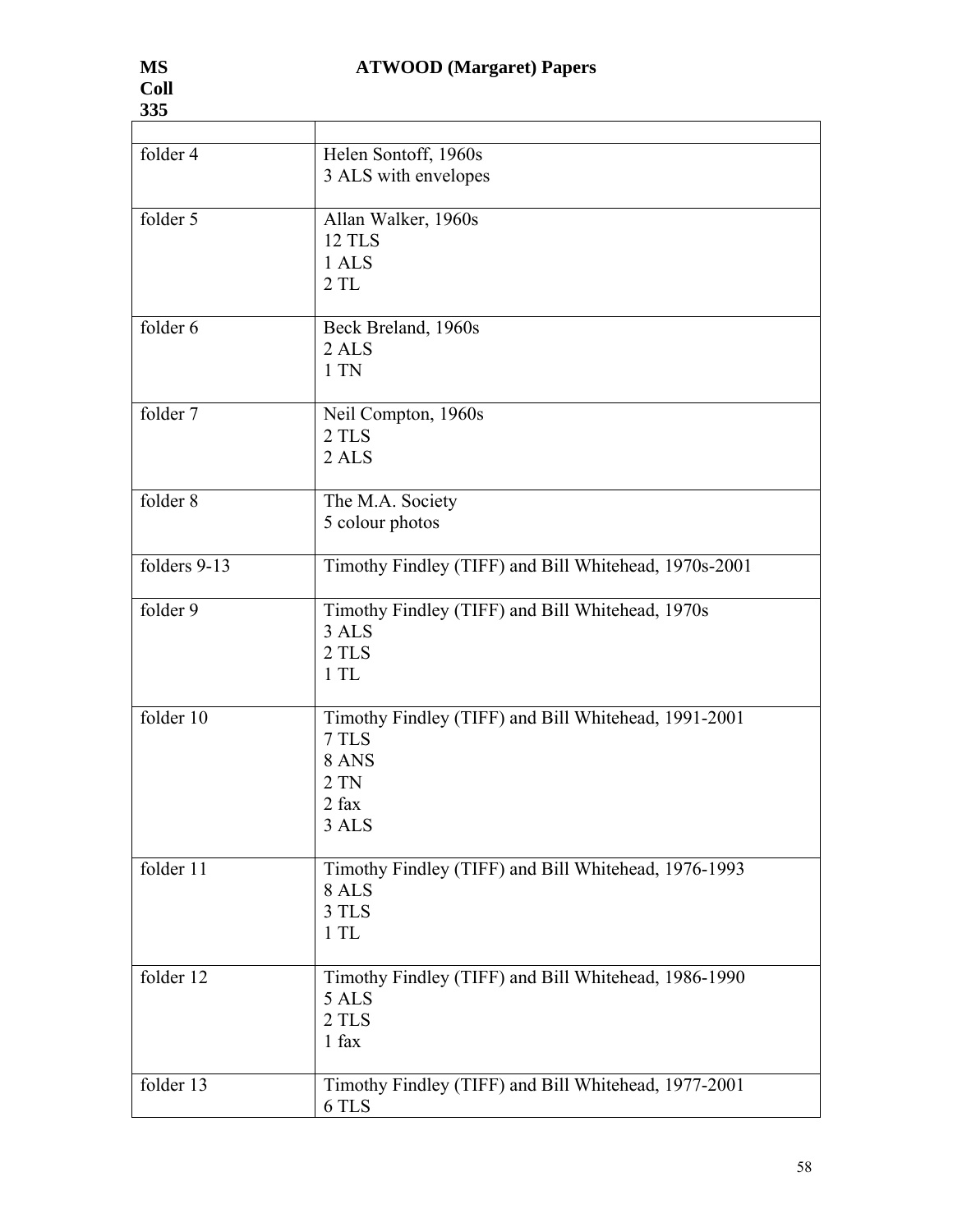| 335                    |                                                                                                   |
|------------------------|---------------------------------------------------------------------------------------------------|
|                        | 4 ALS<br>copies of TL                                                                             |
| folder 14              | Life Before Man, script by David Young, 1991<br>1 TLS<br>35 p. copy of wp text                    |
| folders 15-27          | Lady Oracle screenplay by MA<br>copy of typescript                                                |
| folders 28-31          | Edible Woman script by Dave Carley, July 1/01<br>copy of word processed text for stage production |
| folder 32              | "Published in Indian Newspapers and Magazines" 1988<br>ms and ts pages<br>1 ALS                   |
| folder $\overline{33}$ | 1 ANS MA<br>9 p. hol. article MA                                                                  |
| <b>Box 96</b>          | Correspondence                                                                                    |
| 6 folders              | Libby Scheier<br>Laura Riese<br>Hargurchet Bhabra                                                 |
| folder 1               | Libby Scheier, 1982-1992<br>8 TLS<br>3 ALS<br>1TL                                                 |
| folder 2               | Libby Scheier, 1982-1997<br>7 TLS<br>2 ALS<br>3TL                                                 |
| folder 3               | Libby Scheier, 1997-1998<br>1 ANS<br>7 TLS<br>copy of ANS                                         |
| folder 4               | Libby Scheier, 1997-2000<br>5 TLS<br>1 ANS                                                        |
| folder 5               | Mme Laura Riese, 1992-1995<br>6 ALS                                                               |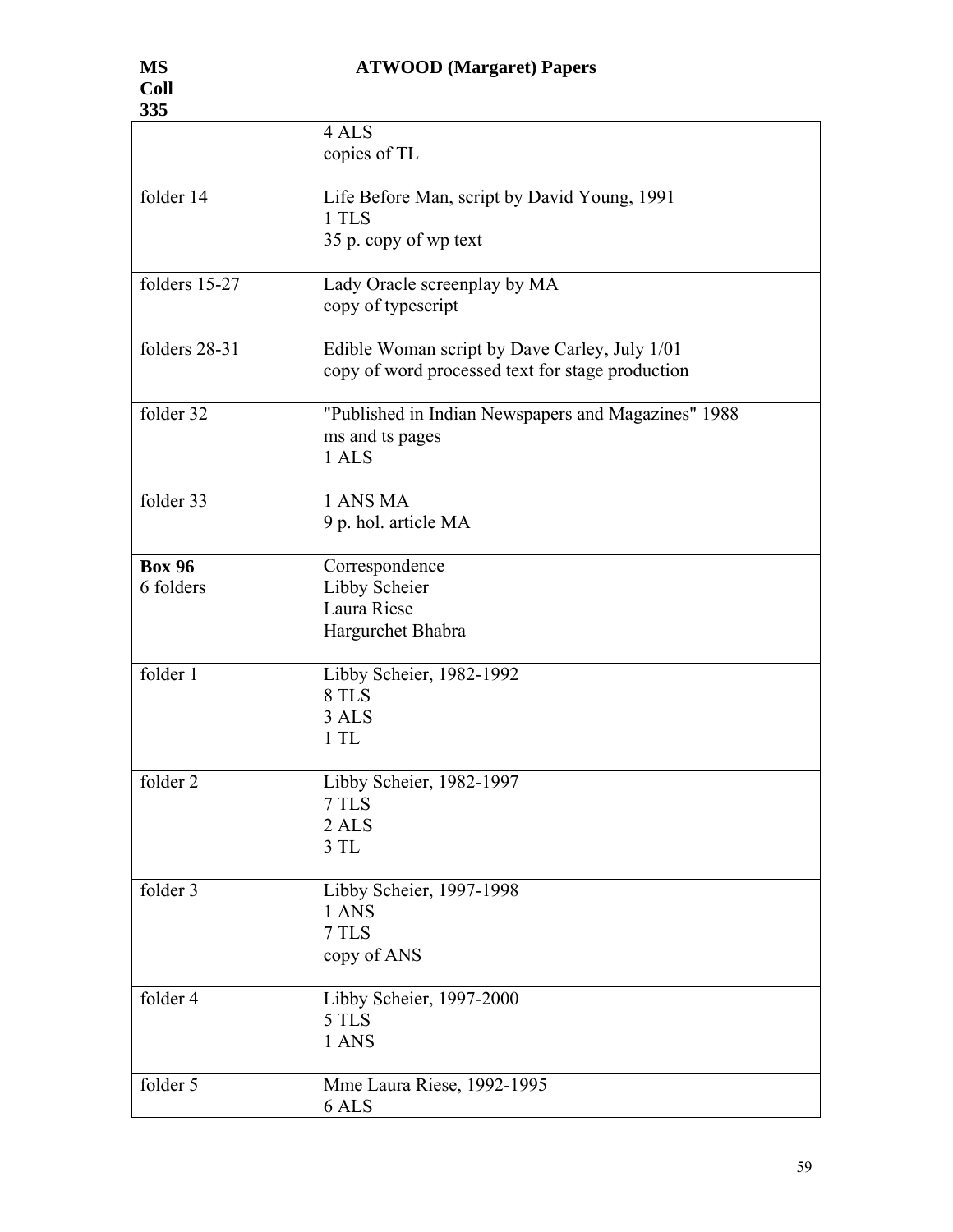| 335               |                                                           |
|-------------------|-----------------------------------------------------------|
|                   |                                                           |
| folder 6          | Hargurchet Bhabra, 1989-1998<br>9 ANS<br>1 email<br>2 TLS |
| <b>Box 97 OVS</b> | Reviews                                                   |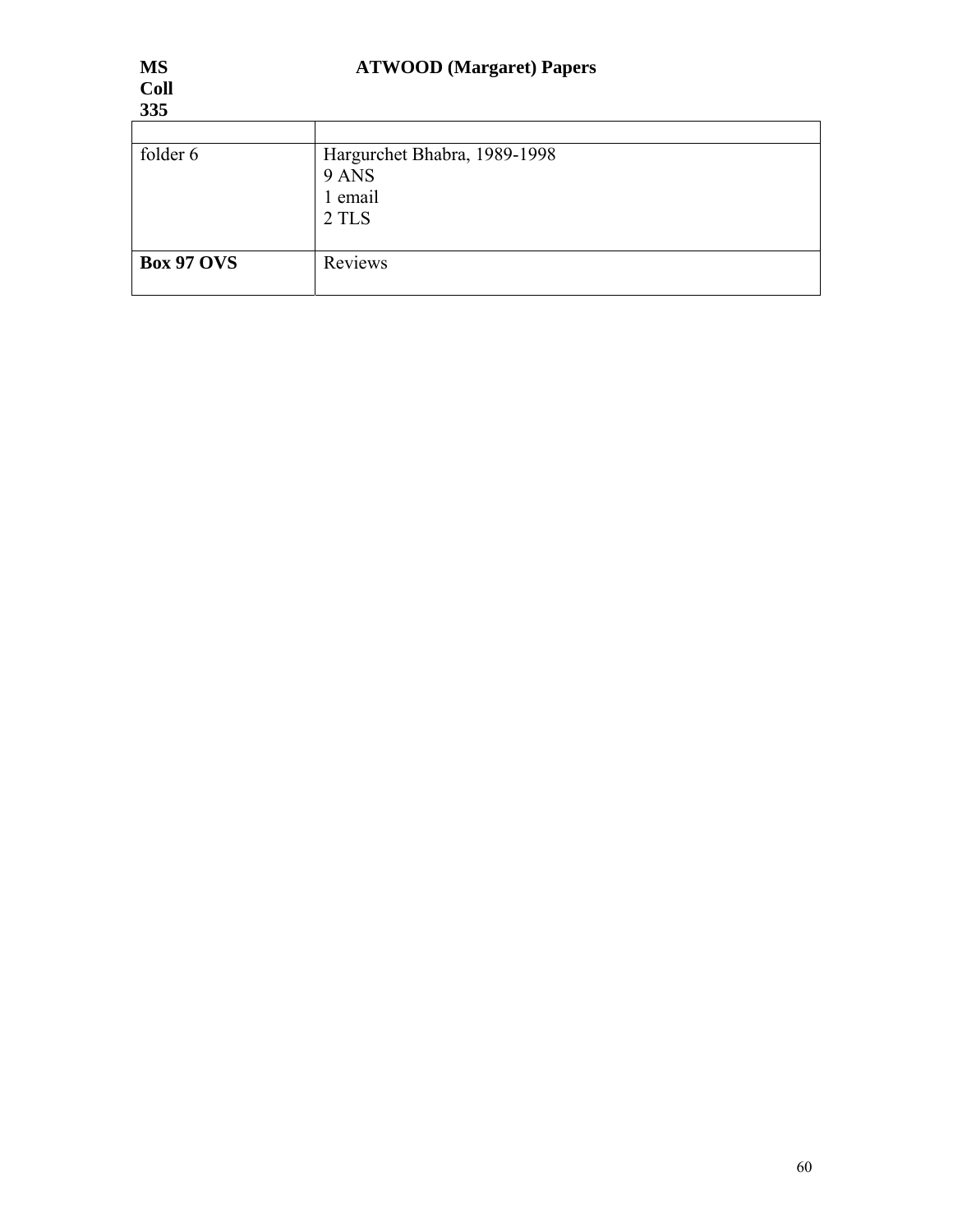### **2003 Accession**

The 2003 gift of Margaret Atwood includes holograph and typescript manuscripts, editorial material, artwork, editorial correspondence, research, and other material related to Margaret Atwood's *Oryx and Crake*; and various Atwood editions

This gift complements the Margaret Atwood Papers already held by the Thomas Fisher Rare Book Library, Ms. Colls. 200 and 335.

Extent: 15 boxes and items (4 metres)

| <b>Box 98</b><br>15 folders | Oryx and Crake, 2001 drafts<br>November 2001<br>March - September 2001<br>To August 15, 2001<br>Watercolour prints<br>Word processed manuscripts [2003?] |
|-----------------------------|----------------------------------------------------------------------------------------------------------------------------------------------------------|
| Folder 1                    | Oryx and Crake, 2001<br>Holograph notes<br>Word processed manuscript with editorial<br>revisions, variously numbered (77 pages)                          |
| Folder <sub>2</sub>         | Oryx and Crake, November 2001<br>Word processed manuscript with editorial<br>revisions<br>Holograph notes                                                |
| Folder 3                    | Oryx and Crake, March – September 2001<br>Holograph notes<br>Word processed with editorial revisions                                                     |
| Folders 4-7                 | Oryx and Crake, to August 15, 2001<br>Holograph notes<br>Word processed with editorial revisions                                                         |
| Folder <sub>8</sub>         | Oryx and Crake, 2001<br>Watercolour drawing computer printout of<br>face                                                                                 |
| Folders 9-15                | Oryx and Crake, [2003]<br>Word processed draft                                                                                                           |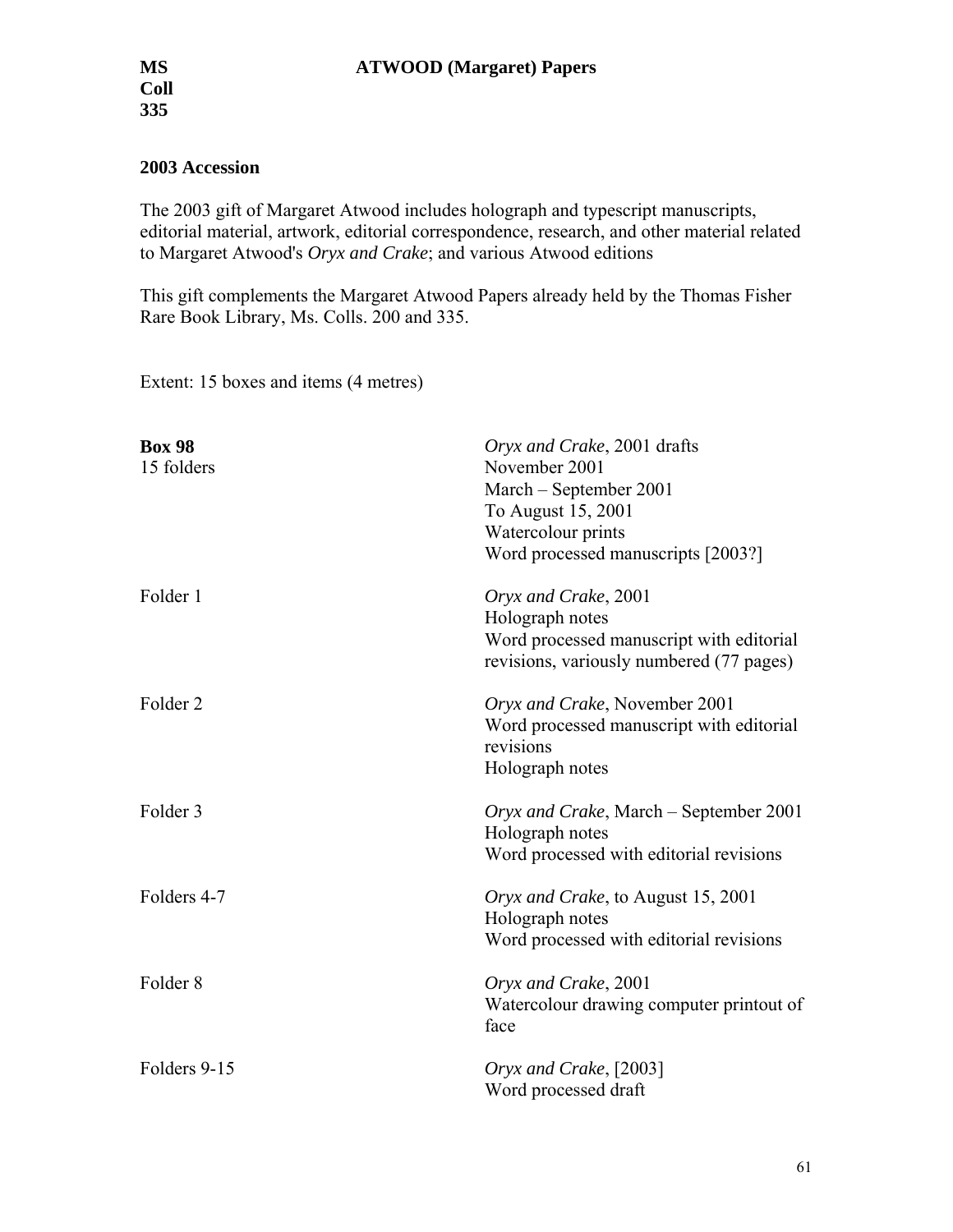**Coll 335** 

| <b>Box 99</b><br>20 folders  | Oryx and Crake,<br>Up to January $1, 2002$<br>As of November 10 and 23<br>March 6, 2002                                               |
|------------------------------|---------------------------------------------------------------------------------------------------------------------------------------|
| Folders 1-3                  | Oryx and Crake,<br>Up to January $1, 2002$<br>Holograph notes<br>Word processed with editorial revisions                              |
| Folder 4                     | Oryx and Crake, 2001<br>Holograph notes<br>Word processed with editorial revisions                                                    |
| Folder 5                     | Oryx and Crake,<br>As of November 23<br>Holograph notes<br>Word processed with editorial revisions                                    |
| Folder 6                     | Oryx and Crake,<br>As of November 10<br>Holograph notes<br>Word processed with editorial revisions                                    |
| Folders 7-20                 | Oryx and Crake,<br>March 6, 2002<br>Word processed with holograph revisions                                                           |
| <b>Box 100</b><br>41 folders | Oryx and Crake,<br>April 19, 2002<br>May/June 2002                                                                                    |
| Folders 1-25                 | Oryx and Crake,<br>April 19, 2002<br>Holgraph notes<br>Word processed with holograph revisions<br>1 computer printout of face, colour |
| Folders 26-41                | Oryx and Crake,<br>May/June 2002<br>Holograph notes<br>Word processed with holograph revisions                                        |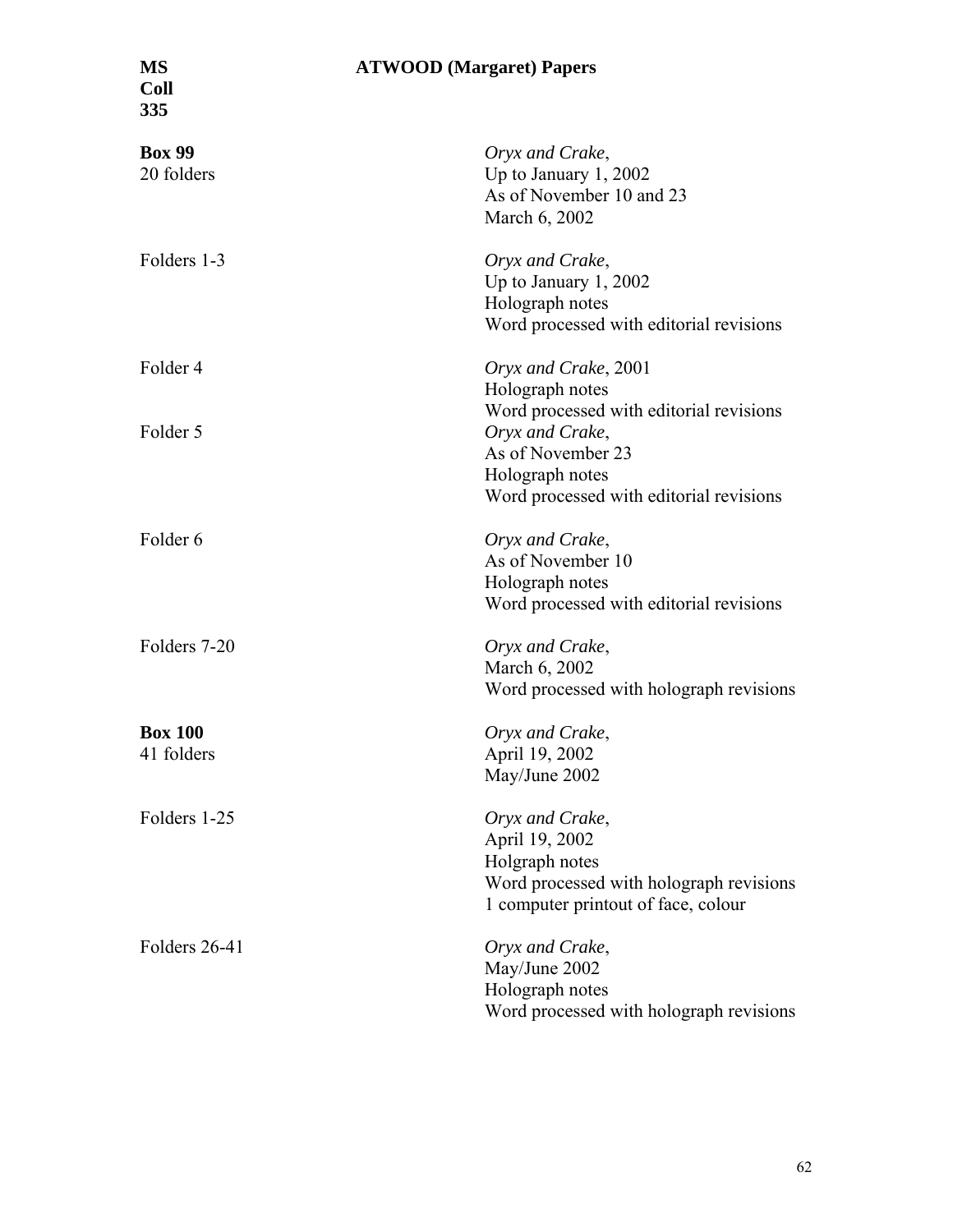| <b>MS</b><br><b>Coll</b> | <b>ATWOOD</b> (Margaret) Papers            |
|--------------------------|--------------------------------------------|
| 335                      |                                            |
| <b>Box 101</b>           | Oryx and Crake,                            |
| 42 folders               | May/June 2002                              |
|                          | <b>June 2002</b>                           |
|                          | Copy edit: October 27, 2002                |
| Folders 1-5              | Oryx and Crake,                            |
|                          | May/June 2002                              |
|                          | Word processed with holograph revisions    |
| Folders 6-31             | Oryx and Crake, 'Before sending to agents' |
|                          | June 2002                                  |
|                          | Holograph notes                            |
|                          | Novel progress charts                      |
|                          | Word processed with holograph revisions    |
| Folders 32-42            | Oryx and Crake,                            |
|                          | Copy edit: October 27, 2002                |
|                          | 1 TN instructions to Jennifer Osti         |
|                          | word processed                             |
|                          |                                            |
| <b>Box 102</b>           | Oryx and Crake                             |
| 1 folder                 | <b>June 2002</b>                           |
|                          | 10 pages holograph notes                   |
| <b>Box 103</b>           | Oryx and Crake,                            |
| 37 folders               | Copy edit: October 27, 2002                |
|                          | Copy edit                                  |
|                          | draft                                      |
| Folders 1-14             | Oryx and Crake,                            |
|                          | Copy edit: October 27, 2002                |
|                          | Word processed                             |
| Folders 15-29            | Oryx and Crake,                            |
|                          | Copy edit                                  |
|                          | Word processed with holograph revisions    |
|                          |                                            |
| Folders 30-37            | Oryx and Crake,                            |
|                          | Draft                                      |
|                          | Word processed with editorial revisions    |
| <b>Box 104</b>           | Oryx and Crake,                            |
| 38 folders               | Drafts                                     |
|                          | July/August 2002                           |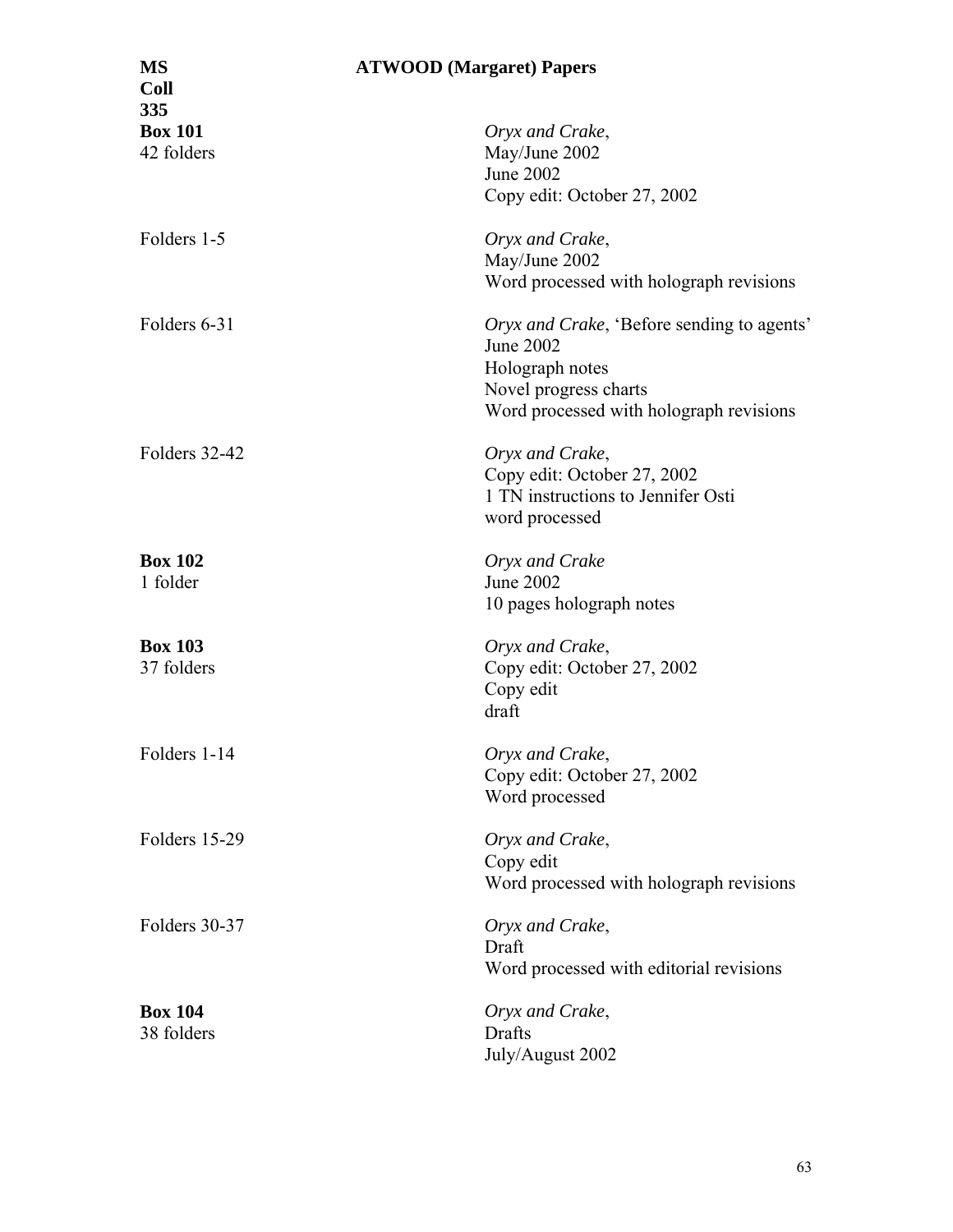| <b>MS</b><br><b>Coll</b><br>335 | <b>ATWOOD</b> (Margaret) Papers                                                                                               |
|---------------------------------|-------------------------------------------------------------------------------------------------------------------------------|
| Folders 1-14                    | Oryx and Crake,<br>Draft<br>Word processed with editorial revisions                                                           |
| Folders 15-38                   | Oryx and Crake,<br>Draft<br>July/August 2002<br>1 email<br>1 TN<br>2 colour images<br>word processed with editorial revisions |
| <b>Box 105</b><br>37 folders    | Oryx and Crake,<br>Drafts<br>October/November 2002                                                                            |
| Folders 1-22                    | Oryx and Crake,<br>Draft<br>Word processed                                                                                    |
| Folders 23-37                   | Oryx and Crake,<br>October/November 2002<br>2TL<br>word processed with editorial revisions                                    |
| <b>Box 106</b><br>Items in box  | Oryx and Crake,<br>Advance reading copies (2 copies, cerlox<br>bound)                                                         |
| <b>Box 107</b><br>40 folders    | Oryx and Crake,<br>October/November 2002                                                                                      |
| Folders 1-7                     | Oryx and Crake,<br>October/November 2002<br>Word processed with editorial revisions                                           |
| Folders 8-27                    | Oryx and Crake,<br>galleys                                                                                                    |
| Folder <sub>28</sub>            | Oryx and Crake,<br>Fax acknowledgements                                                                                       |
| Folders 29-40                   | Oryx and Crake,<br>Galleys<br>December 9, 2002                                                                                |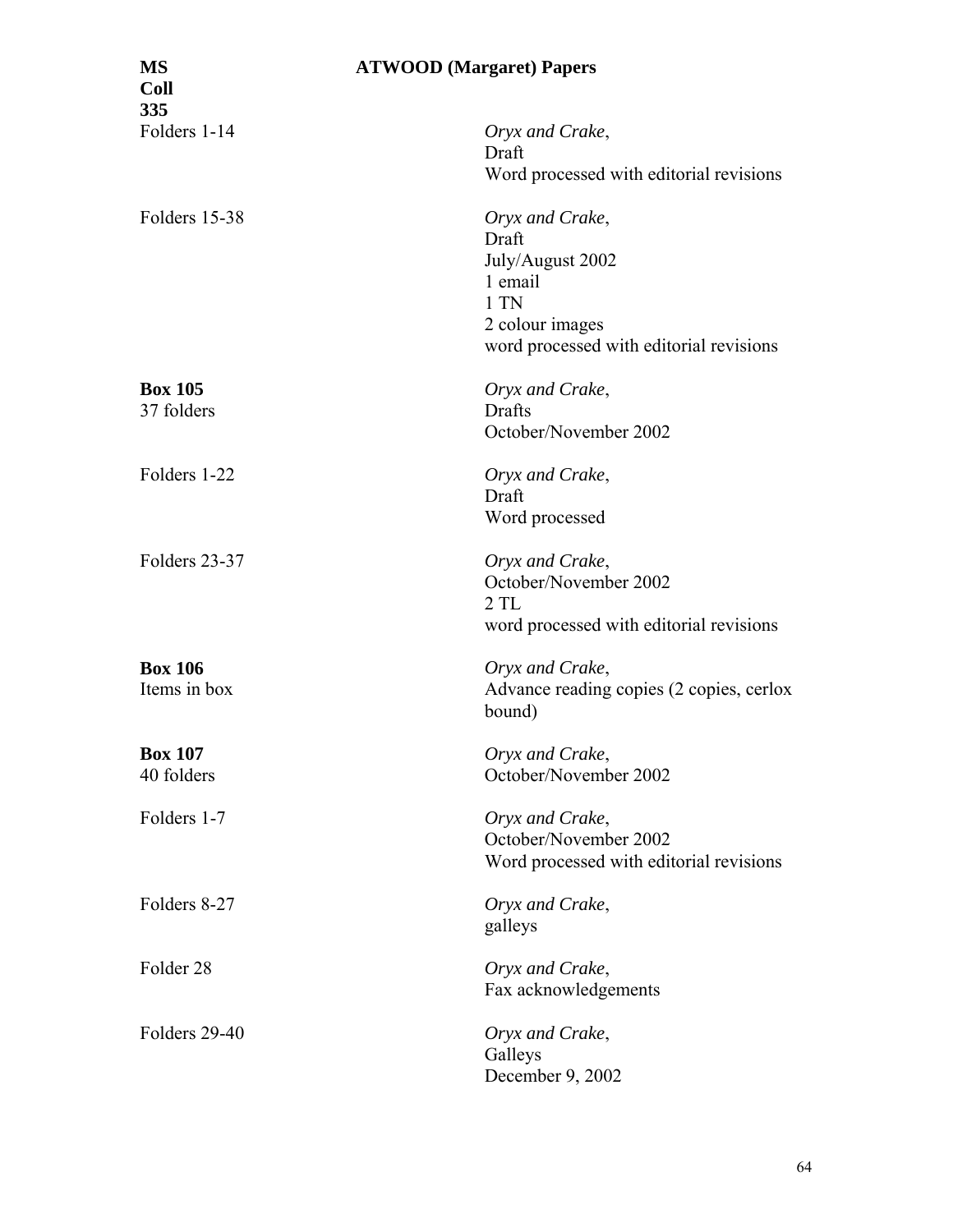| <b>MS</b><br><b>Coll</b><br>335 | <b>ATWOOD</b> (Margaret) Papers                                            |
|---------------------------------|----------------------------------------------------------------------------|
| <b>Box 108</b>                  | Oryx and Crake,                                                            |
| 24 folders                      | Galleys<br>Alphabetical research files                                     |
| Folders 1-9                     | Oryx and Crake,<br>Galleys                                                 |
| Folders 10-11                   | 'Novel bits'                                                               |
| Folder 12                       | Oryx and Crake,<br>Editorial correspondence                                |
| Folder 13                       | Oryx and Crake,<br>Covers                                                  |
| Folders 14-15                   | 'Novel bits' with cover design                                             |
| Folders 16-17                   | Oryx and Crake,<br>Editorial correspondence                                |
| Folders 18-19                   | Oryx and Crake,<br>'Novel bits'<br>correspondence and cover designs        |
| Folder <sub>20</sub>            | Alphabetical research files<br>'Animals-Extinction'                        |
| Folder 21                       | Alphabetical research files<br>'Biomimicry' by Janine M. Benyus            |
| Folder <sub>22</sub>            | Alphabetical research files<br>'Cloning'                                   |
| Folder <sub>23</sub>            | Alphabetical research files<br>'Environmental conservation'                |
| Folder 24                       | Alphabetical research files<br>'Libraries'<br>Doublefold - Nicholson Baker |
| <b>Box 109</b><br>7 folders     | Oryx and Crake<br>Cover designs<br>1 ANS                                   |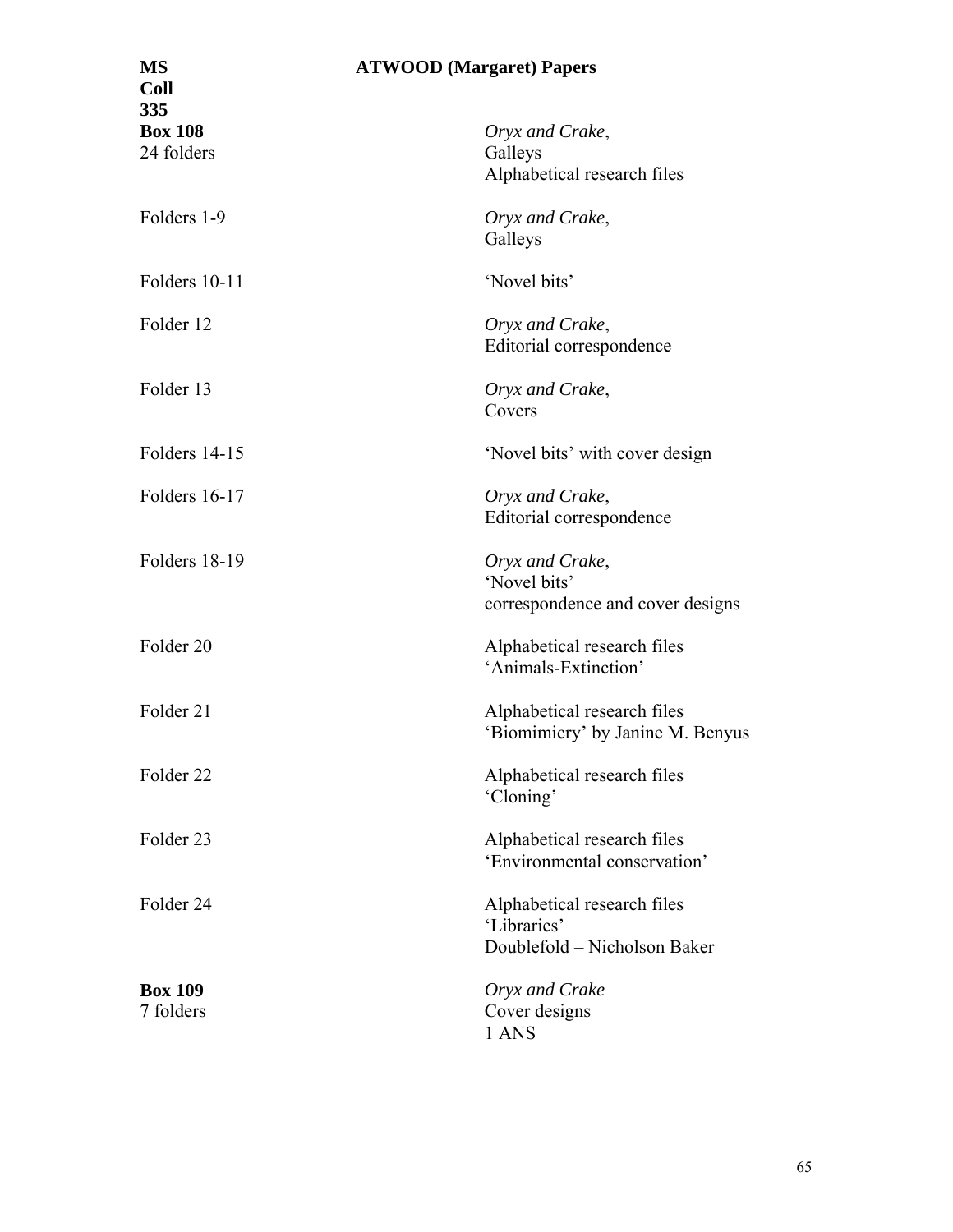| <b>MS</b><br><b>Coll</b><br>335          | <b>ATWOOD</b> (Margaret) Papers                                                                                                          |
|------------------------------------------|------------------------------------------------------------------------------------------------------------------------------------------|
| <b>Box 110</b><br>2 folders              | Oryx and Crake<br>Cover<br><b>Blind Assassin</b><br>promotional                                                                          |
| <b>Box 111</b><br>17 folders             | Alphabetical research files<br>Oryx and Crake<br>Marketing package                                                                       |
| Folder 1                                 | Alphabetical research files<br>'The Male Species'                                                                                        |
| Folder <sub>2</sub>                      | Alphabetical research files<br>'Nanotechnology'                                                                                          |
| Folder 3                                 | Alphabetical research files<br>'Not Sure' – Secret Ingredients by Stuart<br>Laidlaw                                                      |
| Folder 4                                 | Alphabetical research files<br>'Not Sure' – Scientific American; New<br>Yorker; U.S. News and World Report                               |
| Folder 5                                 | Alphabetical research files<br>'Security' Wired', December 2001                                                                          |
| Folder 6                                 | Alphabetical research files<br>'U.S. education'; <i>Harper's</i>                                                                         |
| Folder <sub>7</sub>                      | Alphabetical research files<br>'Water' – Maclean's, June 12, 2000                                                                        |
| Folders 8-17                             | Oryx and Crake<br>Marketing package<br>1 TLS                                                                                             |
| <b>Box 112</b><br>3 folders and 1 binder | Canada's Walk of Fame, Toronto<br>October 19, 2001<br>Margaret Atwood and Joni Mitchell star<br>unveiling; copies of newspaper clippings |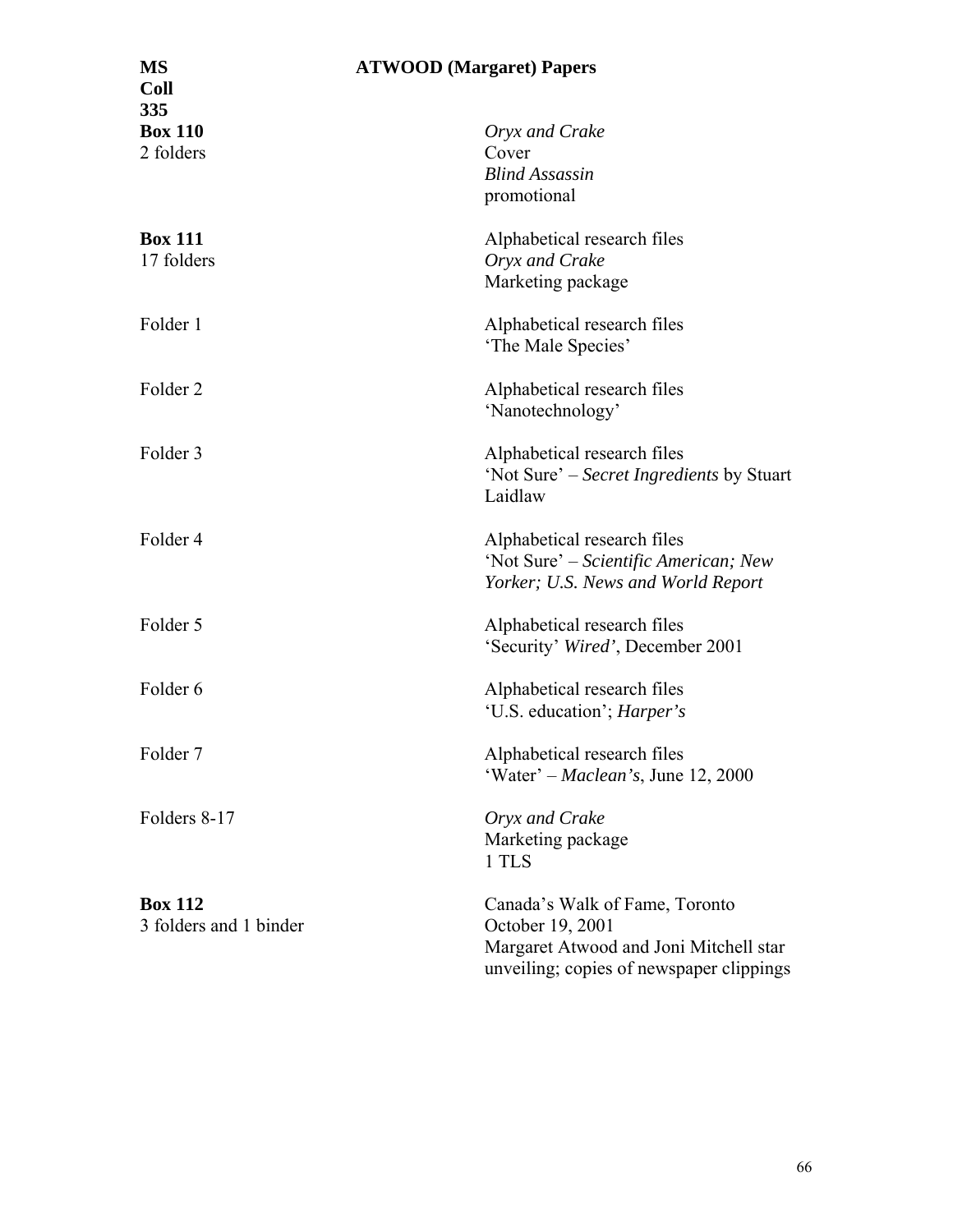### **2004 Accession**

In this 2004 donation there are some amazing juvenilia, such as handmade booklets and letters from Atwood to her grandparents. There are samples of Atwood's artwork from her participation as an undergraduate at the University of Toronto and, more recently, her participation at the Hay Festival in Wales with the publication of *Bottle*. As well, there are examples of her early writings, with essays from high school and university. Researchers will also find her copious notes and research for *Oryx and Crake*.

Extent: 13 boxes (2.5 metres)

**Box 113** *Oryx and Crake* **– Research**  Folder 1 Animal-Rights Violations 2002-3 -  $Fax = 1$ - Xerox manuscript re: article from *The Observer* = 8 pages - Newspaper clipping re: cheap poultry  $= 1$ Folder 2 Anthropology Newspaper 2000-2 Newspaper clippings  $= 7$  [1 with short holograph note] Folder 3 Anthropology, 2001 - Magazine article  $= 2$ - Xerox magazine article  $= 1$ Folder 4 Arms and Law, 2001-2 - Newspaper clipping  $= 2$ - Xerox magazine article  $= 1$ Folder 5 Art – General, 2001 - Newspaper clippings = 5 Folder 6 Art – General, 1990-2000 - Magazine article  $= 3$ Folder 7 BSE: Mad Cow Disease, 2000-1 - Newspaper clippings  $= 5$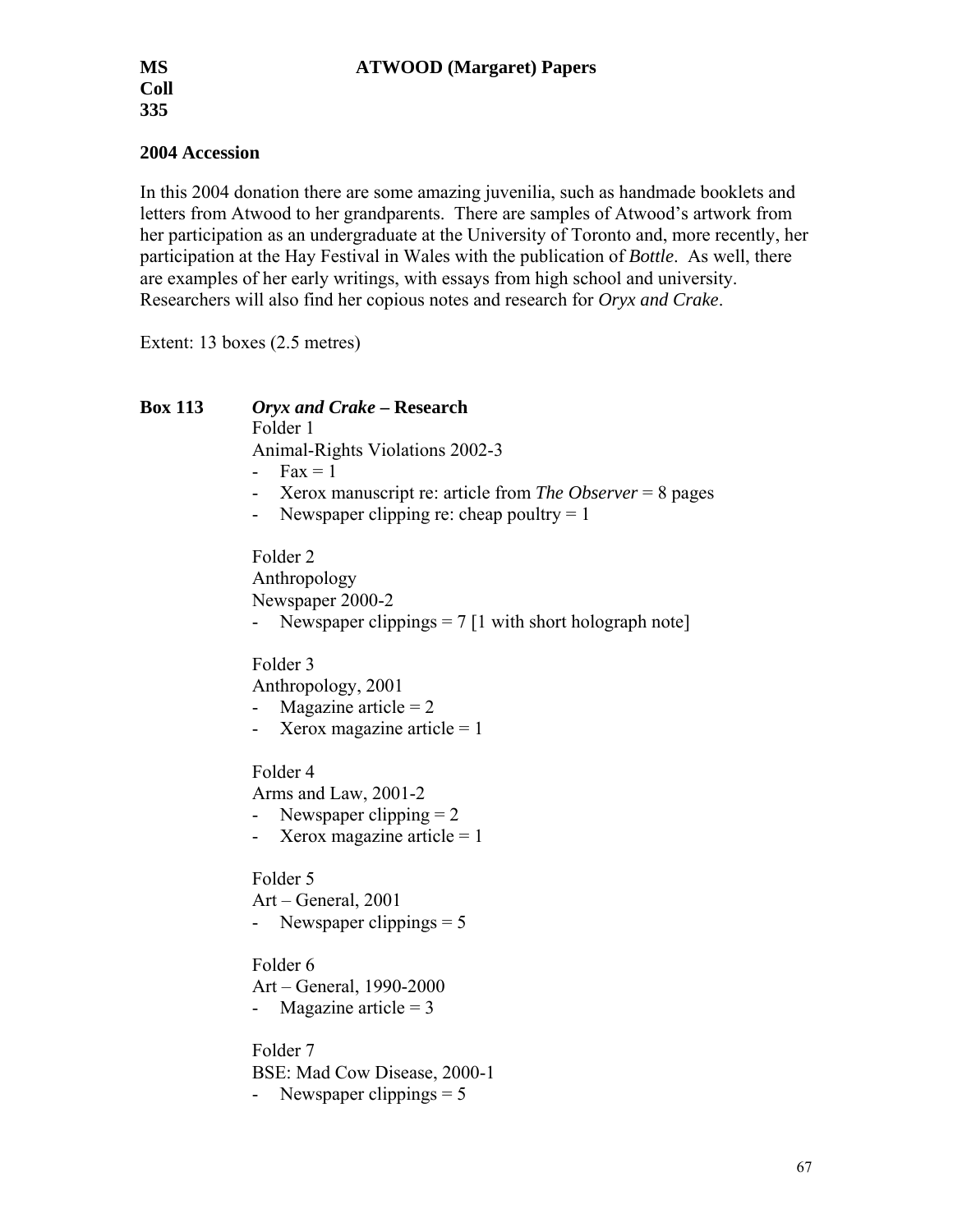**Coll 335** 

> Folder 8 Child Sex Trade, 2001-3 - Newspaper clippings = 5 - Magazine article  $= 1$ Folder 9 Climate Change, 2000-3 - Newspaper clippings = 13 Folder 10 Climate Change, 2000-3 - Newspaper clippings  $= 4$ Folder 11 Climate Change, 2000-3 - Newspaper clippings  $= 4$ Folder 12 Climate Change, 2000-3 - Newspaper clippings  $= 4$ Folder 13 Climate Change, 2000-3 - Magazine clippings = 13 pages - Xerox magazine articles  $=$  5 pages Folder 14 Cloning 2001-3 - Newspaper clippings  $= 5$ - Magazine clippings  $= 4$ - Web article  $= 1$ Folder 15 Conspiracies, 2001-2 - Newspaper clipping  $= 1$ - Magazine article  $=$  4 pages Folder 16 Congress – Controversial Medical Bills - Newspaper clipping  $= 1$ Folder 17 DNA: Social Issues, 2002-3 - Newspaper clippings  $= 6$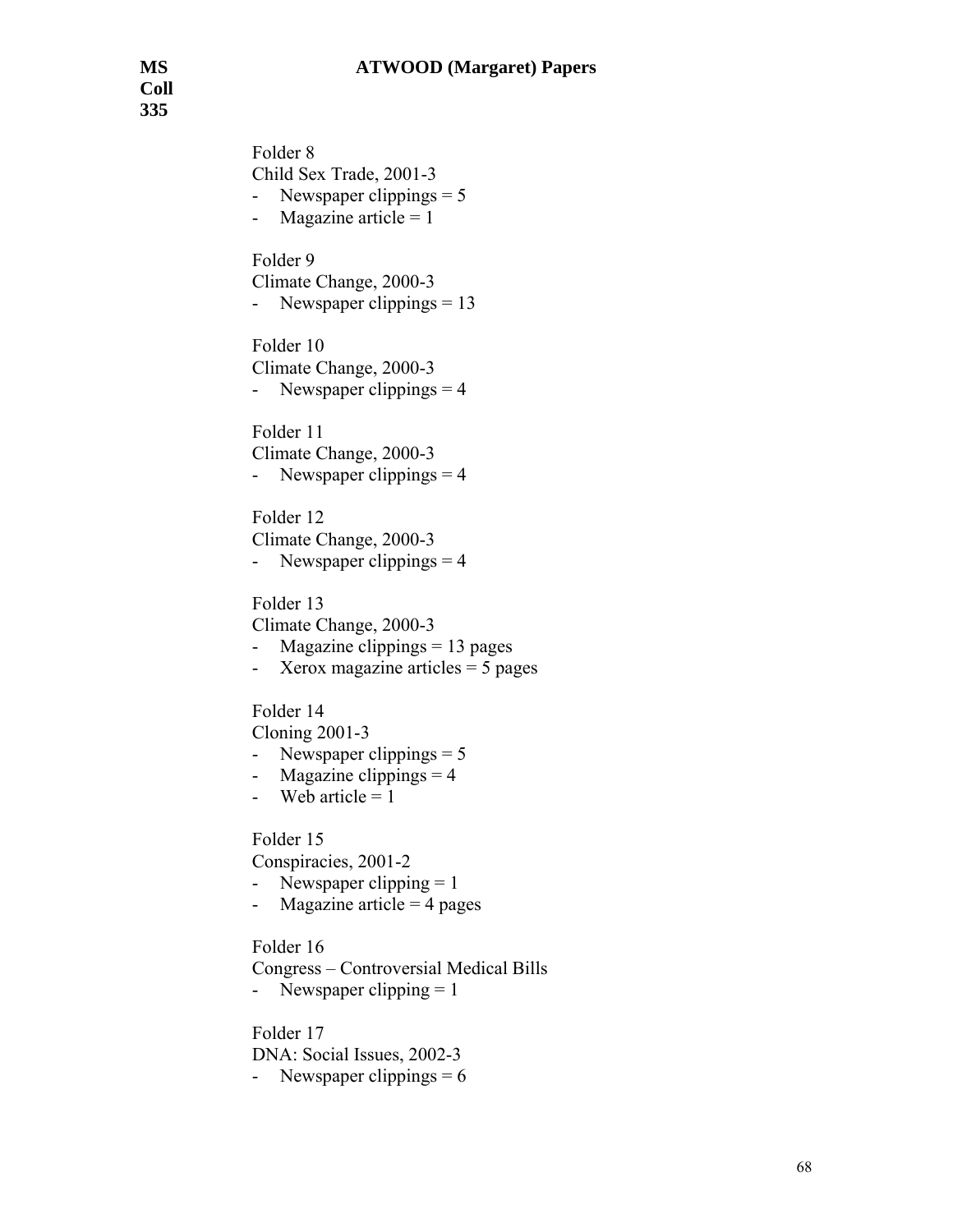**Coll 335** 

Folder 18

DNA: Social Issues, 2002-3

- Newspaper clippings  $= 3$
- Magazine clippings  $= 6$

Folder 19

Drug-Resistant Organisms, 2002

- Newspaper clippings  $= 1$
- Magazine clipping  $= 1$
- Web pages  $= 8$

Folder 20

DNA Tampering (Genetics), 2001-3

- Newspaper clippings  $= 4$
- Magazine (Rotunda) =  $1$

Folder 21

DNA Tampering (Genetics), 2001-3

- Magazine clippings  $= 14$
- The New York Times web article  $= 1$

Folder 22

Energy, 2001-3

- Magazine clippings  $= 8$
- Xerox =  $3$
- Newspaper clippings  $= 6$

#### Folder 23

Enviro-Politics Canada/World (except U.S.), 2000-1

- Magazine clippings  $= 2$
- WP article by Jim Lobe  $=$  3 pages
- Newspaper clippings = 7

### Folder 24

Environmental Damage, 2000-3

- Magazine clippings  $= 18$
- Newspaper clippings  $= 4$

Folder 25

Environmental Damage, 2000-3

- Newspaper clippings  $= 7$ 

#### **Box 114** *Oryx and Crake* **– Research**  Folder 1 Failing Healthcare, 2000-2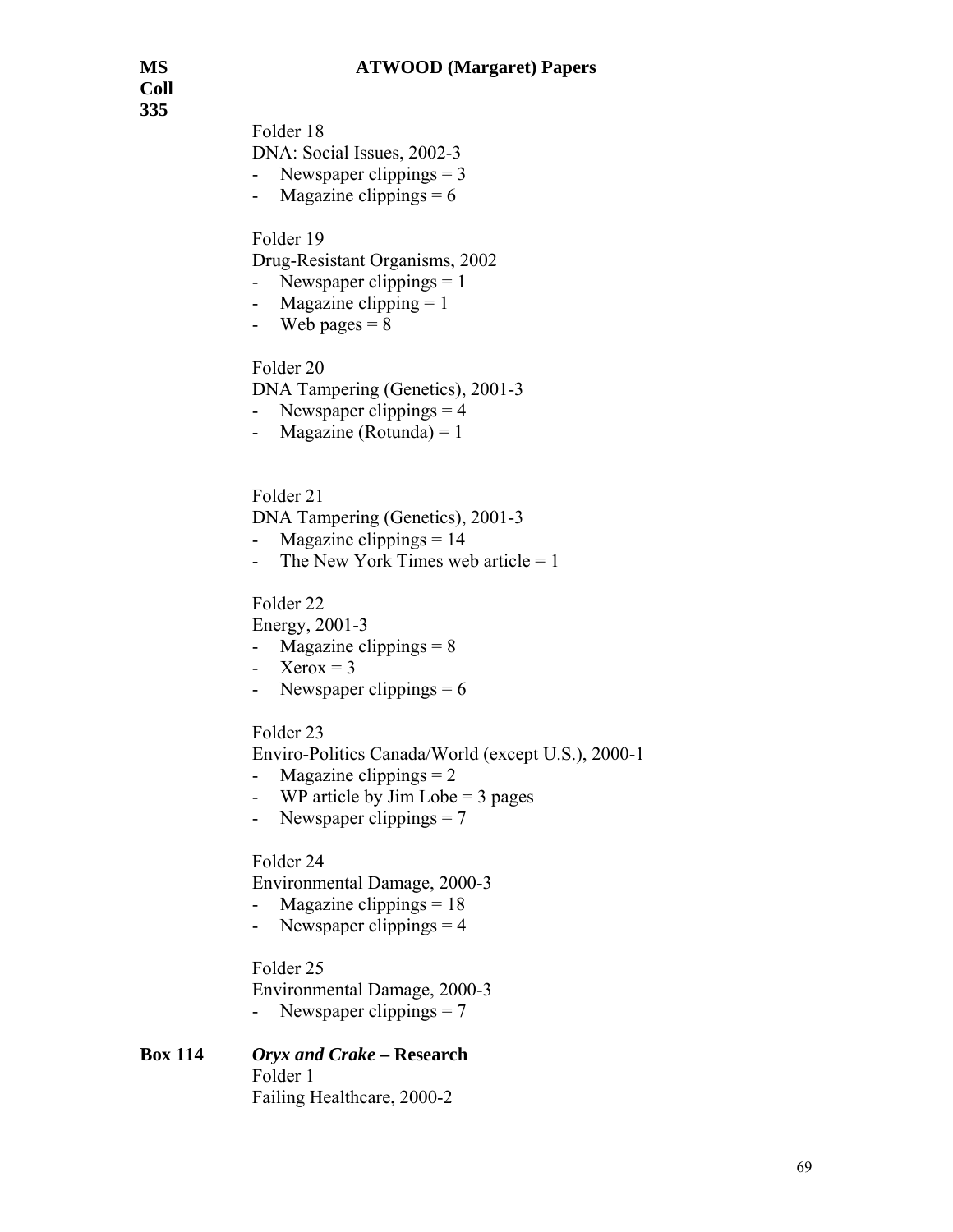**Coll 335** 

- Xerox article  $= 7$  pages
- Newspaper clippings  $= 3$

Folder 2

Globalization (capitalism), 1999-2002

- Magazine article  $= 5$  pages
- *The MAI Inquiry* report = 1
- Newspaper clippings  $= 2$

Folder 3

Globalization (capitalism), 1999-2002

- Newspaper clippings  $= 5$ 

Folder 4

Globalization (capitalism), 1999-2002 - Newspaper clippings  $= 5$ 

Folder 5

GMO – food/products/experiments, 1999-2003

- Magazine article  $= 3$
- Xerox  $= 7$
- Email =  $5$  pages

Folder 6

GMO – food/products/experiments, 1999-2003

- Newspaper clippings  $= 6$ 

Folder 7

GMO – food/products/experiments, 1999-2003 - Newspaper clippings  $= 7$ 

Folder 8

GMO – food/products/experiments, 1999-2003 - Newspaper clippings  $= 7$ 

Folder 9

GMO – food/products/experiments, 1999-2003

- Newspaper clippings = 7

Folder 10

Interesting job positions, 2000-2

- Magazine clippings  $= 6$
- Holograph list  $= 1$
- Newspaper clipping  $= 1$

Folder 11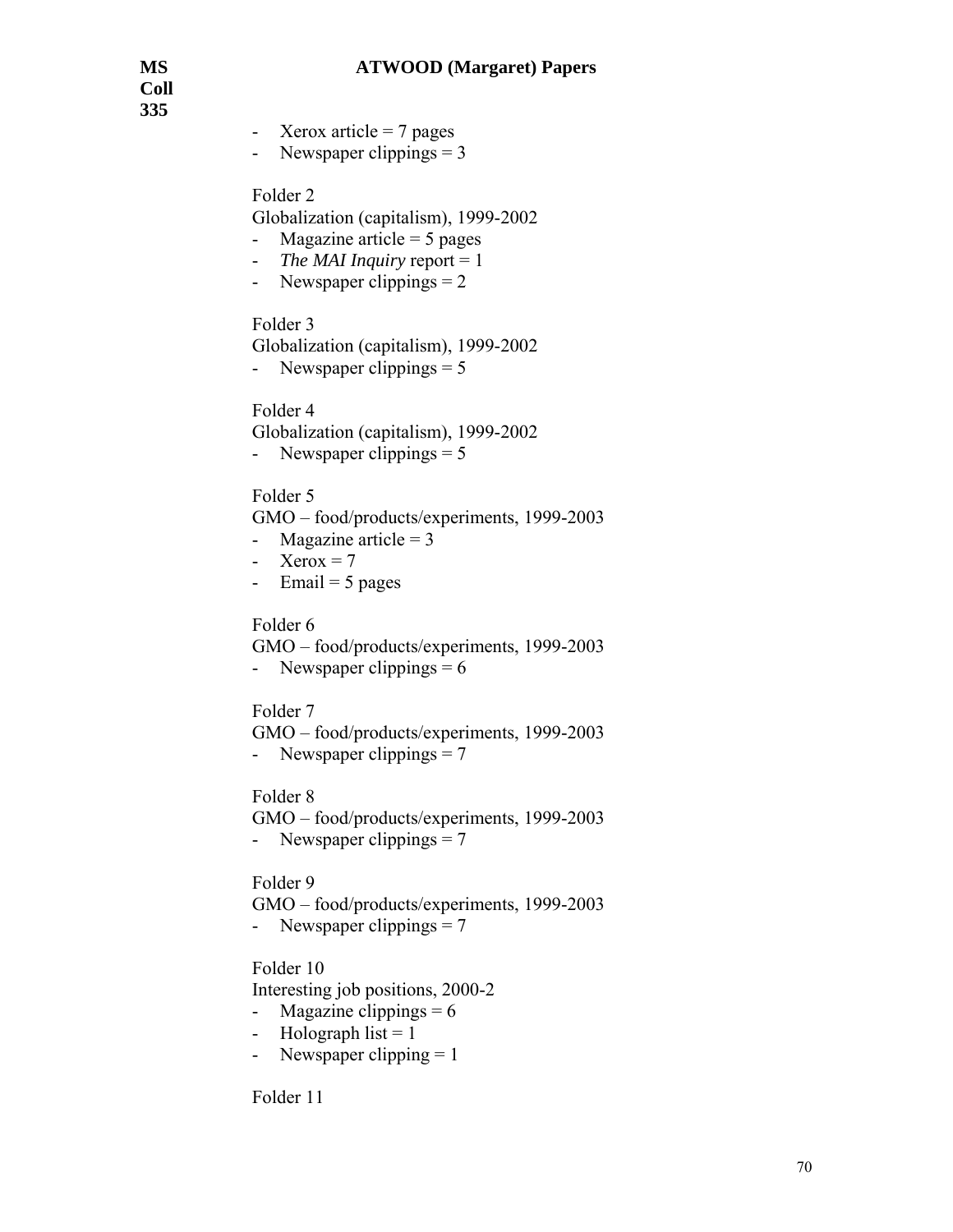**Coll 335** 

Kyoto Protocol, 2000-1 - Newspaper clippings  $= 4$ Folder 12 Marijuana, 2001-2 - Magazine article  $= 1$ - Newspaper clippings  $= 2$ Folder 13 Miscellaneous, 2000-3 - Magazine article on women's health  $= 2$ - Colour print  $= 1$ - Magazine page  $= 4$ - ANS =  $1$ - Newspaper clipping  $= 1$ Folder 14 Miscellaneous, 2000-3 - Newspaper clippings  $= 8$ Folder 15 Pharmaceutical Blunders, 2001-3 - Magazine clipping  $= 1$ - Newspaper clippings  $= 2$ Folder 16 Pigs, 2002 - Newspaper clipping  $= 4$ - Web article  $= 2$ Folder 17 Proteomes (proteins), 2001-2 - Newspaper clippings  $= 1$ - Magazine article  $= 1$ - Magazine  $= 1$  [see page 32] Folder 18 Security, 2001-3 - Magazine article  $= 8$ - Newspaper clipping  $= 5$ Folder 19 September 11 – related issues, 2001-2 - Magazine  $= 2$ Folder 20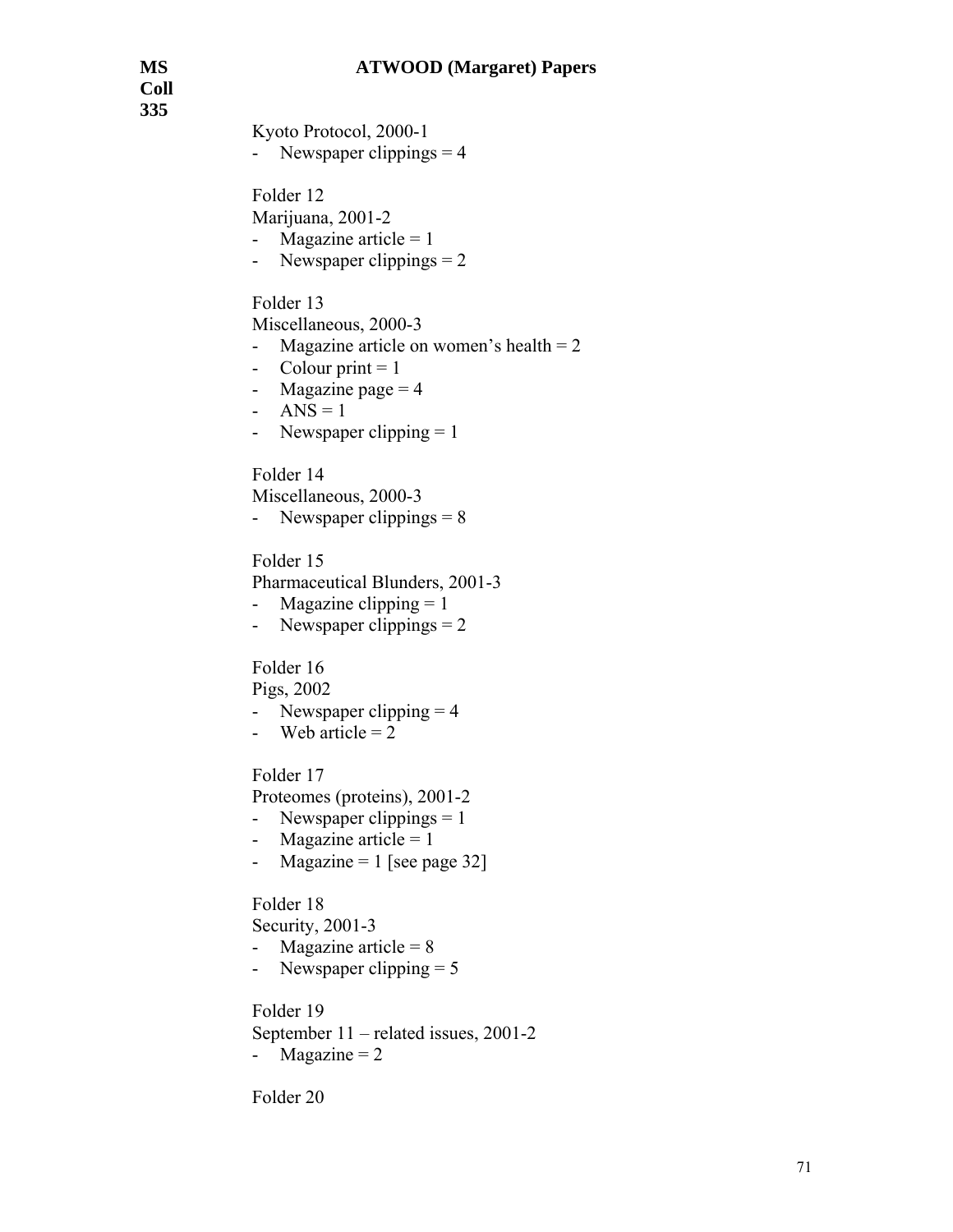| MS<br>Coll<br>335 | <b>ATWOOD</b> (Margaret) Papers                                                                                                           |
|-------------------|-------------------------------------------------------------------------------------------------------------------------------------------|
|                   | September 11 – related issues, 2001-2<br>Magazine article = $3$<br>Newspaper clipping $=$ 4<br>$ -$                                       |
| <b>Box 115</b>    | Oryx and Crake – Research<br>Folder 1<br>Slavery, 2001-2<br>- Newspaper clipping $= 3$<br>- Magazine article = $1$                        |
|                   | Folder <sub>2</sub><br>Small Pox, 2002<br>Magazine clipping $= 2$<br>- Magazine $= 1$                                                     |
|                   | Folder <sub>3</sub><br>Small Pox, 2002<br>Newspaper clipping $=$ 4                                                                        |
|                   | Folder 4<br>Stem Cell Research, 2001-2<br>Magazine article $= 2$<br>- Magazine $= 1$                                                      |
|                   | Folder 5<br>Strange Math Stats, 2001<br>Email = $1$<br>$\sim$<br>Magazine article = $1$                                                   |
|                   | Folder 6<br>Studies Revealsocial, 2002<br>Newspaper clipping $=$ 4<br>Holograph note $= 1$<br>Magazine article = $1$                      |
|                   | Folder <sub>7</sub><br>Studies Revealtechnology and medical, 1999-2003<br>Brochure $= 1$<br>Xerox article = $1$<br>Magazine article = $9$ |
|                   | Folder <sub>8</sub><br>Studies Revealtechnology and medical, 1999-2003                                                                    |

```
- Newspaper clipping = 7
```
Folder 9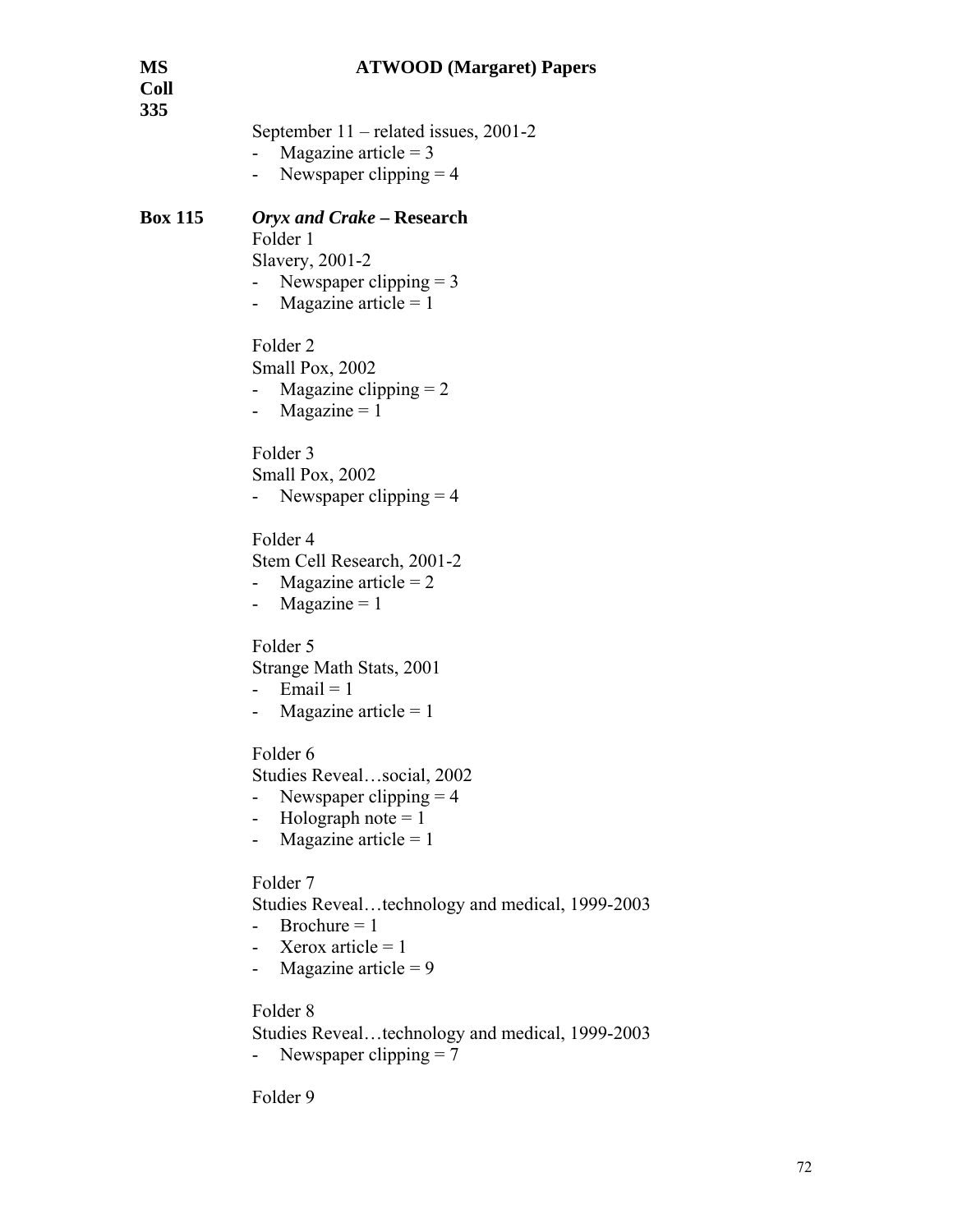Studies Reveal…technology and medical, 1999-2003 - Newspaper clipping  $= 7$ Folder 10 Surveillance, 2001-2 - Magazine article  $= 5$ - Newspaper clipping  $= 1$ Folder 11 Threatened Species, 2000-3 - Magazine  $= 1$ - Magazine article  $= 3$ - Printed card  $= 1$ - Web article  $= 1$ Folder 12 Threatened Species, 2000-3 - *Canadian Species at Risk* report = 2 Folder 13 Threatened Species, 2000-3 - Newsletter  $= 1$ - *Conserving Borderline Species* report = 1 Folder 14 Threatened Species, 2000-3 - Newspaper clipping  $= 5$ Folder 15 Threatened Species, 2000-3 - Newspaper clipping  $= 6$ Folder 16 U.S. Politics – environment, 2000-3 - Newspaper clipping  $= 5$  $-$  Email = 1 Folder 17 U.S. Politics – general, 2001-2 - Newspaper clipping  $= 4$ Folder 18 U.S. Politics – general, 2001-2 - Newspaper clipping  $= 5$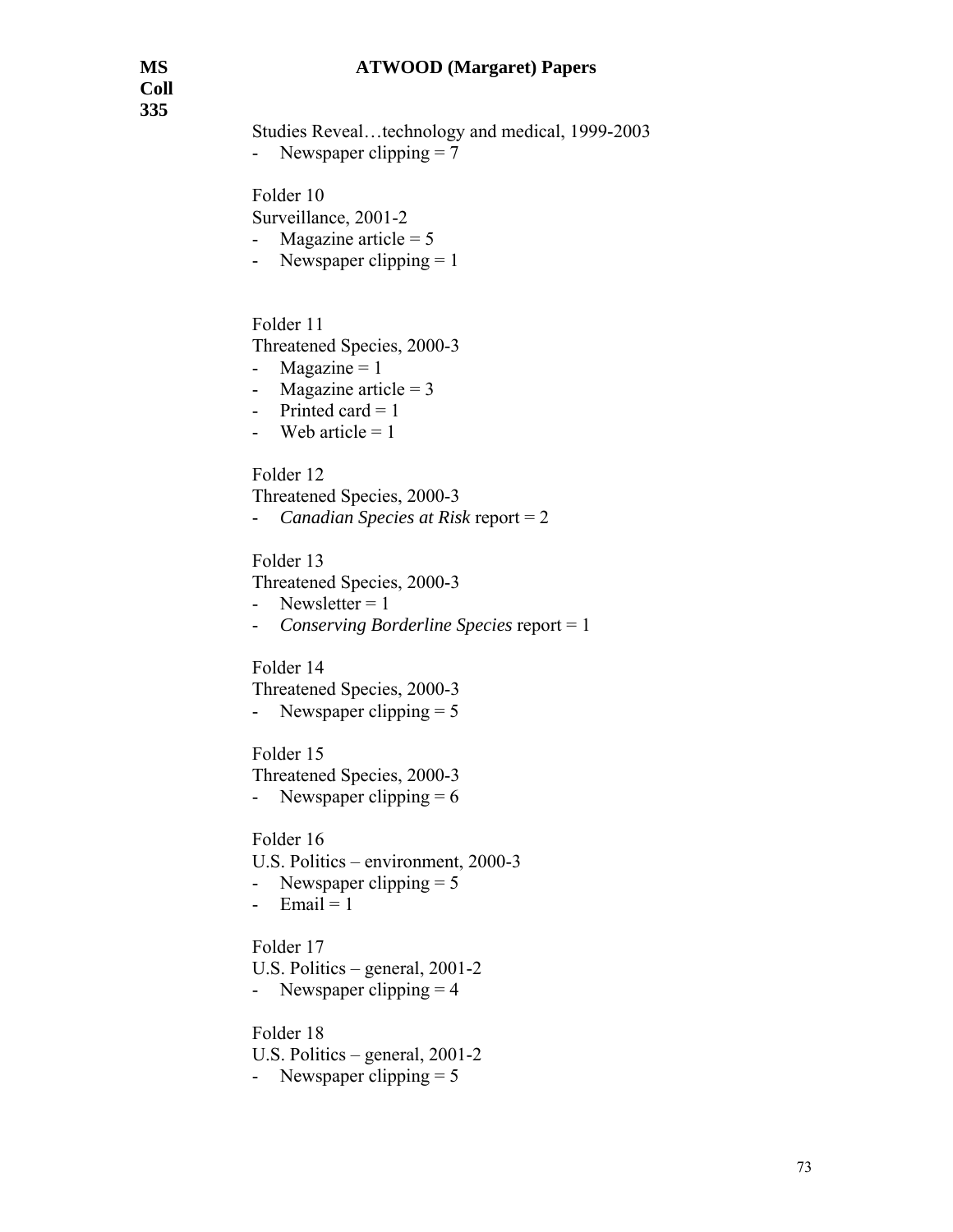**Coll 335** 

| JJJ            | Folder 19<br>U.S. Politics $-$ trade, 2000-2<br>Magazine clipping $= 1$<br>- Newspaper clipping $= 6$                             |
|----------------|-----------------------------------------------------------------------------------------------------------------------------------|
|                | Folder 20<br>Index to Files<br>WP list of publications used for <i>Oryx and Crake</i> = 3 pages<br>- WP list of files $=$ 3 pages |
|                | Folder 21<br>Un-filed - Books and Films, 2003<br>- Newspaper clipping $=$ 4                                                       |
|                | Folder <sub>22</sub><br>Un-filed – Drugs and Medical<br>Newspaper clipping $= 2$                                                  |
|                | Folder <sub>23</sub><br>Un-filed - Men's Health, 2003<br>Magazine articles $= 21$ pages                                           |
|                | Folder 24<br>Un-filed - Politics, 2003<br>- Newspaper clipping $= 3$                                                              |
|                | Folder <sub>25</sub><br>Un-filed – Various magazine articles, 2003<br>Magazine (Newsweek) = $1$<br>Magazine clipping $=$ 4        |
|                | Folder <sub>26</sub><br>Un-filed - Wildlife and West Nile, 2003<br>Newspaper clipping $= 2$<br>$Xerox = 1$                        |
|                | Folder 27<br>Un-filed – Miscellaneous, 2003<br>Newspaper clipping $=$ 3                                                           |
| <b>Box 116</b> | Oryx and Crake – Research<br>Folder 1<br>Un-filed - Science, 2003<br>$Xerox = 1$                                                  |

- Web article  $= 1$ 

**Box 116**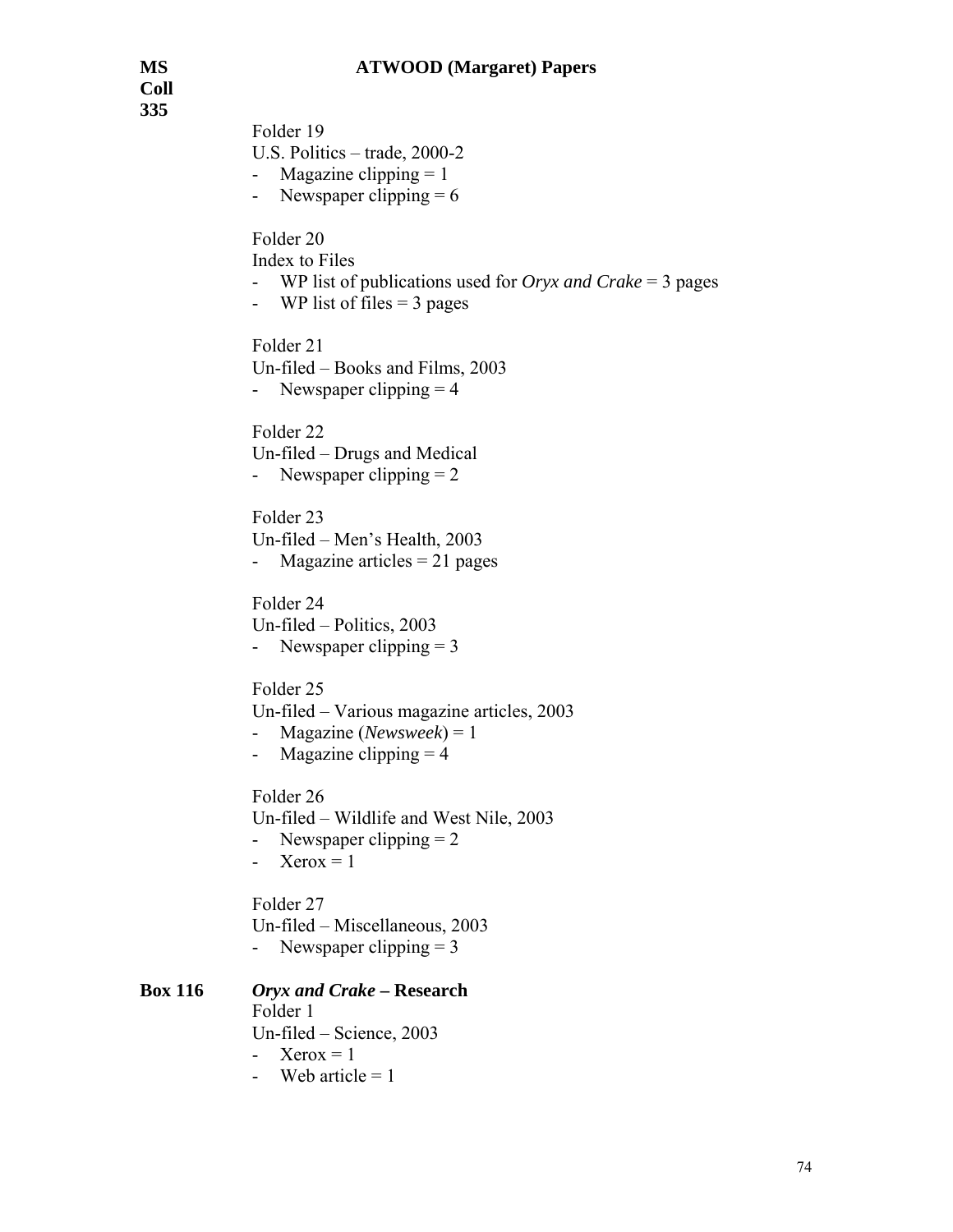**Coll 335** 

Folder 2

Un-filed – Slavery and Prostitution, 2003

- Xerox manuscript  $= 1$
- Web article  $= 10$
- Various Xerox articles  $= 5$

### Folder 3

Un-filed – Essay – Margaret Atwood: Focusing on the Symbolism of Cameras, 2003

- Xerox manuscript  $= 10$  pages
- $AN = 1$

Folder 4

- Un-filed Trance Formation of America
- Xerox book cover  $= 1$
- Xerox appreciation page  $= 1$
- Xerox book contents page  $= 2$
- Xerox book = pages  $1-63$

Folder 5

- Un-filed Trance Formation of America
- Xerox book =  $64-125$

Folder 6

Un-filed – Trance Formation of America

- Xerox book =  $126-197$ 

Folder 7

Un-filed – Trance Formation of America

- Xerox book =  $198-266$
- Xerox Public Notice page = 11

Folder 8

Abridged by Kati Nicholl - WP manuscript = pages  $1-42$ 

Folder 9

Abridged by Kati Nicholl

- WP manuscript = pages  $43-82$ 

Folder 10

Abridged by Kati Nicholl

- WP manuscript = pages  $83-125$ 

Folder 11 Abridged by Kati Nicholl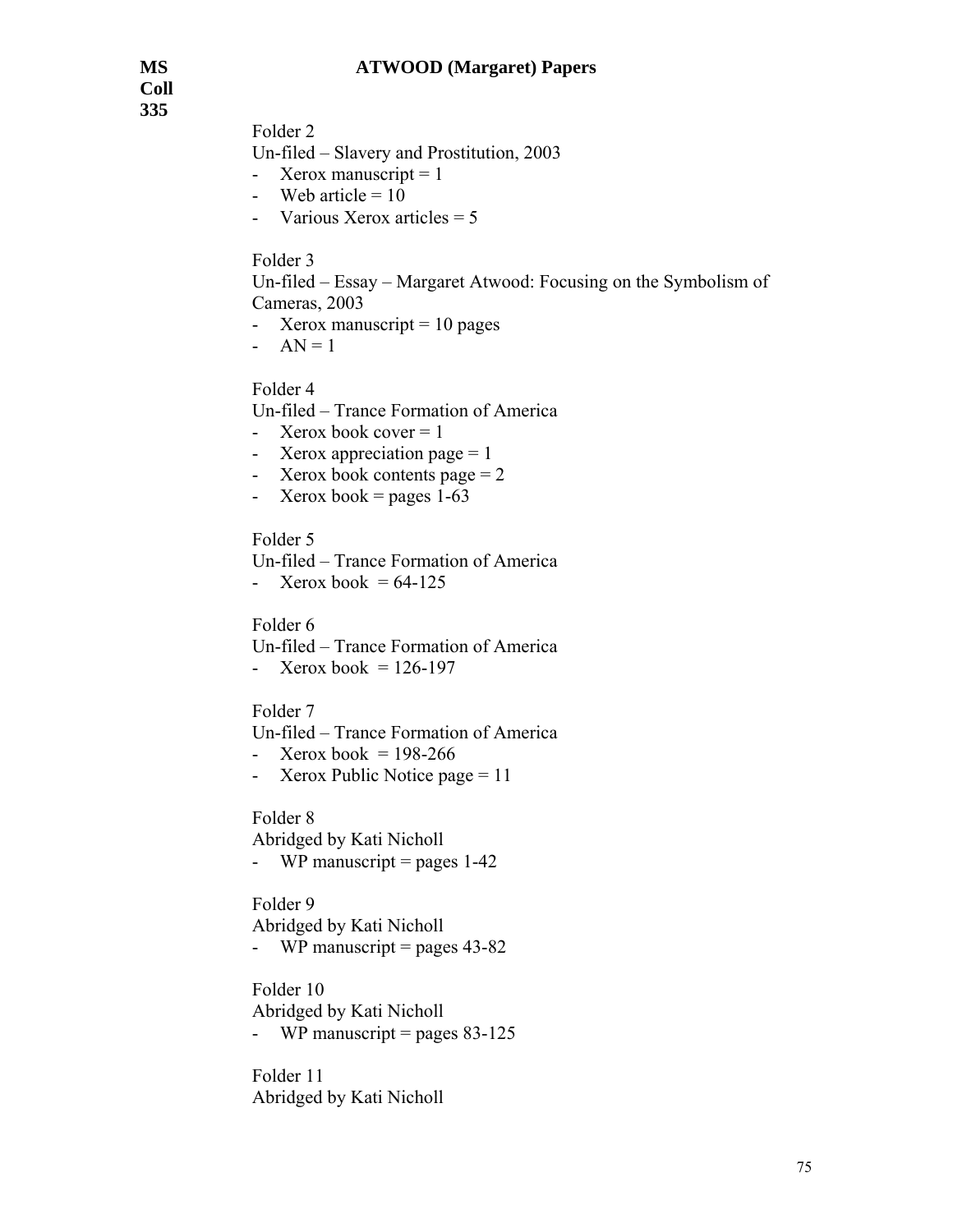| MS<br>Coll<br>335 | <b>ATWOOD</b> (Margaret) Papers                                                                                                                                                                                                                                                                                                                                                                                                                                              |
|-------------------|------------------------------------------------------------------------------------------------------------------------------------------------------------------------------------------------------------------------------------------------------------------------------------------------------------------------------------------------------------------------------------------------------------------------------------------------------------------------------|
|                   | WP manuscript = pages $126-167$                                                                                                                                                                                                                                                                                                                                                                                                                                              |
|                   | Folder 12<br>Abridged by Kati Nicholl<br>WP manuscript = pages $168-210$                                                                                                                                                                                                                                                                                                                                                                                                     |
| <b>Box 117</b>    | <b>Environmental Causes</b><br>Correspondence re: Temagami, 1987-1993<br>Folder 1<br>Xerox press release The Committee to Re-Establish the Trickster at<br>Queen's Park = $2$ pages<br>Business card = $2 \lfloor 1 \right.$ with a short ANS]<br>$TLS = 1$ [from James Cullingham at CBC]<br>$Envelope = 1$<br>Colour photograph = $3 \left[ 31/2 \times 5 \right]$ [1 with place and date recorded]<br>$XeroX = 1$<br>$\overline{\phantom{a}}$<br>Newspaper clipping $= 2$ |
|                   | Folder <sub>2</sub><br>[Ministry of Natural Resources]<br>Carbon copy letter $= 1$<br>$TLS = 1$<br>$Xerox = 3$<br>$Brochure = 1$<br>Xerox letter $= 1$<br>Fact sheet $= 1$                                                                                                                                                                                                                                                                                                   |
|                   | Folder 3<br>Temagami, 1987-1993<br>[Temagami Wilderness Society]<br>Xerox letter $= 1$<br>$Xerox = 7$ [re: position and policy]<br>Membership form $= 1$<br>Newsletter $= 1$                                                                                                                                                                                                                                                                                                 |
|                   | Folder 4<br>Temagami, 1987-1993<br>Xerox manuscript The Threatened Lady Evelyn by M.T.Kelly = $6$<br>pages                                                                                                                                                                                                                                                                                                                                                                   |
|                   | Folder 5<br>Temagami, 1987-1993<br>Xerox magazine article = $6$ pages<br>$Xerox = 1$ [re: Toronto]<br>Xerox letter [from Minister Responsible for Native Affairs] = $4$ pages<br>Xerox press release $= 1$                                                                                                                                                                                                                                                                   |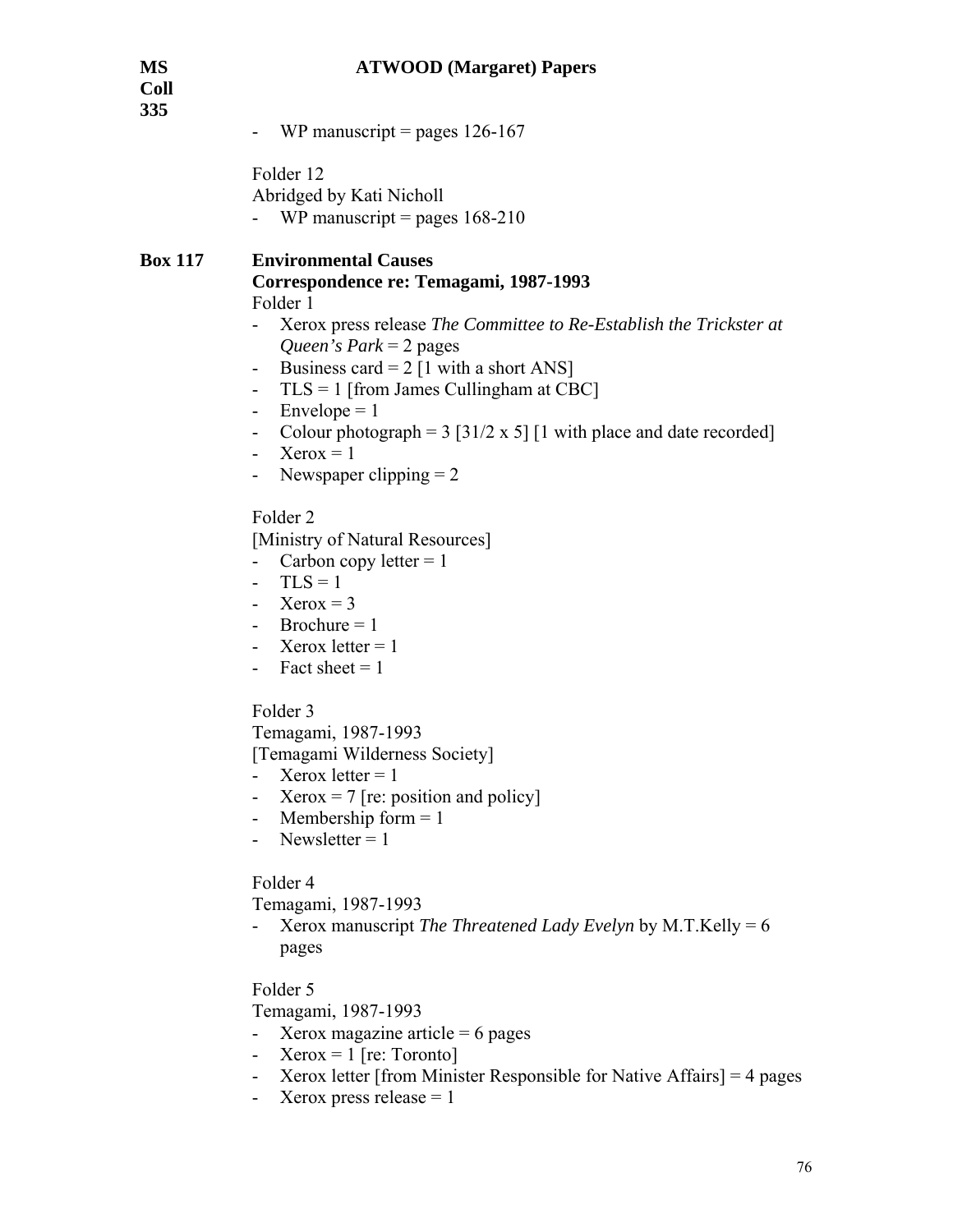Folder 6

Temagami, 1987-1993

- Xerox letter [from Chief Gary Potts] = 3 pages
- Xerox newspaper article  $= 1$
- Newspaper clipping  $= 1$
- Computer print-out re:  $Toronto = 1$

Folder 7

Temagami, 1987-1993

[Toronto Star]

- Xerox letter  $= 2$
- Carbon copy letter  $= 1$  [from Atwood]
- Envelope  $= 3$
- Business card  $= 4$  [1 with short ANS]
- Xerox newspaper article  $= 12$
- Colour photograph =  $2 \left[3 \frac{1}{2} \times 5\right]$  [1 with place and date]
- $-TLS = 1$
- Newspaper clipping  $= 1$

Folder 8

Temagami Wilderness Society, 1987

- Printed promotional material  $= 4$
- Xerox report  $= 5$  pages
- $TLS = 3 [1 with holograph p.s. by Brian Back and 1 with a holograph$ note by Atwood (?)]
- Newspaper clipping  $= 1$
- Xerox "Bomber Info Kit"  $=$  3 pages
- Xerox newspaper article  $= 2$
- Xerox letter/membership form  $= 1$

Folder 9

- Temagami Wilderness Society, 1987
- $ALS = 1$
- Xerox report  $= 23$  pages
- Printed promotional form  $= 1$
- Xerox membership form  $= 1$
- Xerox draft report  $=$  3 pages
- Typescript statement  $= 1$
- Holograph phone memo  $= 1$
- $\text{-}$  Envelope = 1

Folder 10 Temagami, 1987 [The Toronto Star] - Business card  $= 1$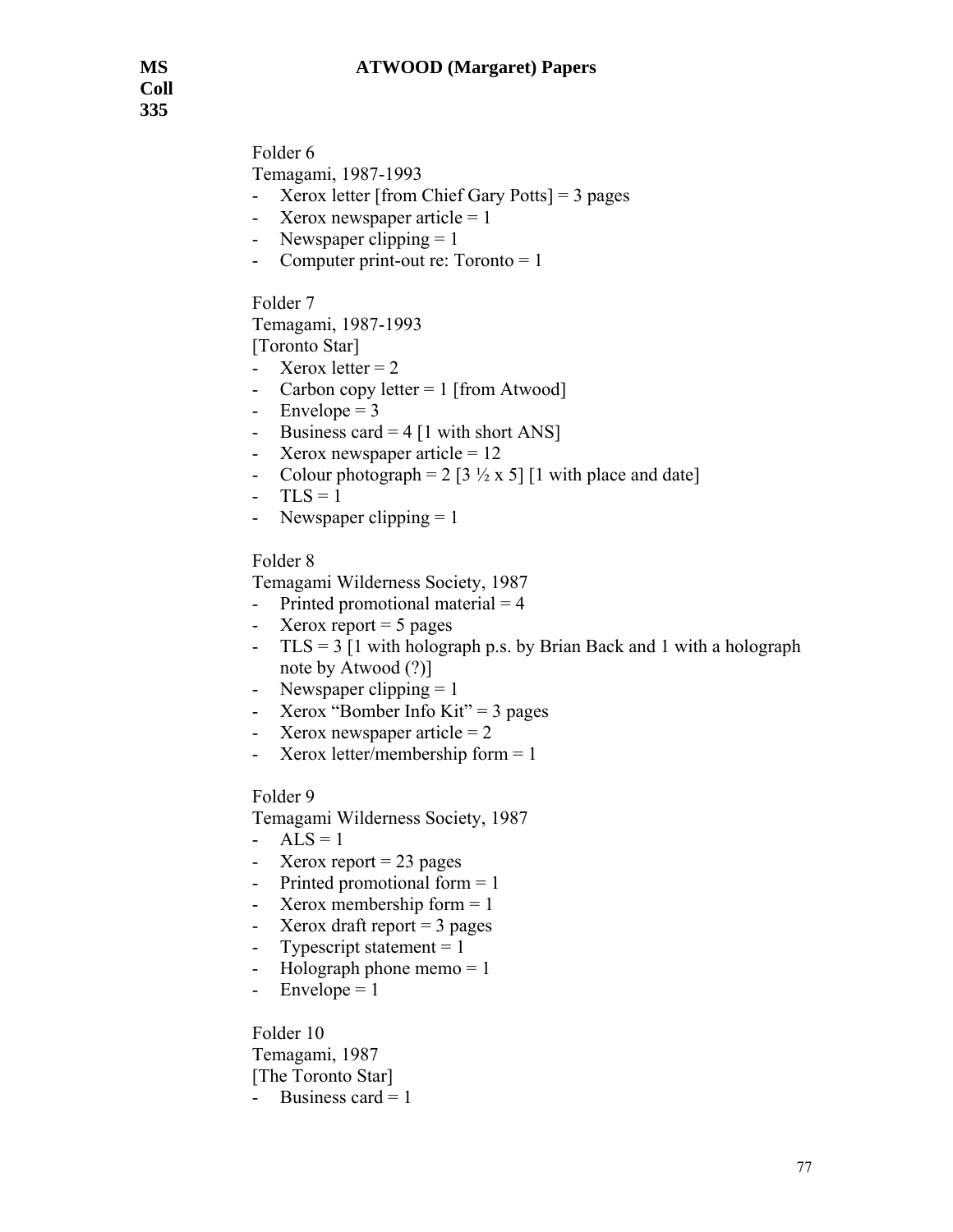**Coll 335** 

- $-TLS = 1$
- Xerox newspaper article  $= 6$
- Newspaper clipping  $= 1$

Folder 11

Temagami Wilderness Society Project C.A.N.O.E., 1986-8

- TLS = 3 [1 from David Peterson]
- Xerox newspaper article  $= 3$
- $-$  Brochure = 1
- Project C.A.N.O.E. report  $= 7$  pages and cover
- Signed typescript poem  $\lfloor \text{Jim Flosdorf} \rfloor = 1$
- Xerox news release  $= 1$
- Xerox draft report  $=$  3 pages

Folder 12

Temagami, 1987-1993

Ministry of Natural Resources

- Xerox letter  $= 7$
- Questionnaire  $= 1$
- Negotiation Bulletin  $(1992) = 1$
- Press Conference Alert  $= 1$
- Holograph list of names  $= 1$
- Holograph draft of Press Conference Alert  $= 1$
- Xerox  $= 2$
- TLS from Michael H. Wilson = 1
- Xerox press release  $= 6$  pages
- TLS from David Israelson = 1
- Ministry news release  $=$  3 pages
- Ministry Fact Sheet  $= 3$  pages
- $-TL = 1$
- Envelope  $= 1$
- TLS from Vincent G. Kerrio = 1

#### Folder 13

Temagami, 1987-1993 Ministry of the Environment

- Xerox letter  $= 6$
- Xerox newspaper article  $= 2$
- Holograph note  $= 1$
- Printed promotional material  $= 2$
- TLS form Jim Bradley  $= 1$
- Magazine article  $= 2$  pages
- Holograph list of names  $= 1$
- Xerox  $= 4$
- TLS from Kelly  $= 1$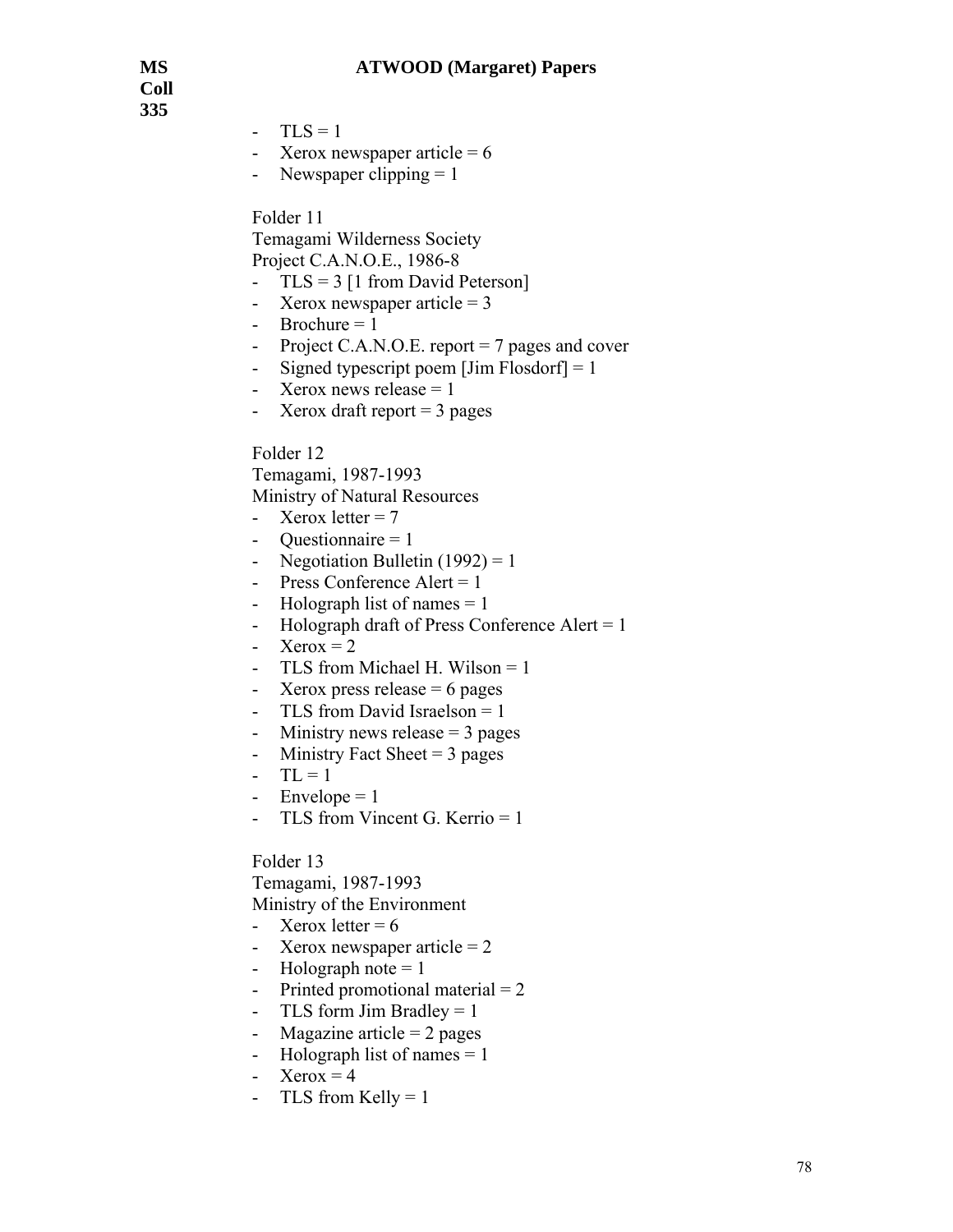**Coll 335** 

- Xerox brief to the Ministry  $= 1$
- TLS from David Peterson = 1

Folder 14 Temagami, 1987-1993 [Mainly news articles]

- Printed clipping  $= 1$
- Xerox newspaper article  $= 1$
- Newspaper clipping  $= 5$
- News release  $= 1$

#### **Correspondence with Environmental Organizations**

Folder 15 Nadine Nowlan, 1988

- $TLS = 1$
- Xerox City of Toronto Report = 1 [from R.M. Bremner, Commissioner]
- Xerox letter  $= 1$
- Xerox of Report No.  $11 = 1$

Folder 16

Nadine Nowlan, 1988

- Cerlox bound *Report on a Material Recovery Plan for The City of Toronto* = 1

Folder 17

Correspondence 1988-1990

- Xerox letter  $= 2$
- Xerox =  $3$
- TLS [Atwood] =  $1$
- Holograph note  $= 1$
- Model letter  $= 1$
- TLS [signed by Joan Doiron and Olivia Chow] = 1
- $-TLS = 3$
- Xerox newspaper article  $= 2$
- Press release  $= 1$
- Xerox journal article  $= 1$
- $-$  ALS = 1
- $-$  Brochure = 1
- Canadian Environmental Network annual report  $1987-8 = 1$
- Guardian of the Rainforest certificate  $= 1$

#### Folder 18

Correspondence 1988-1990

- Colour photograph  $[4 \times 6] = 1$
- $-TLS = 2$
- Sierra Club thank you  $= 1$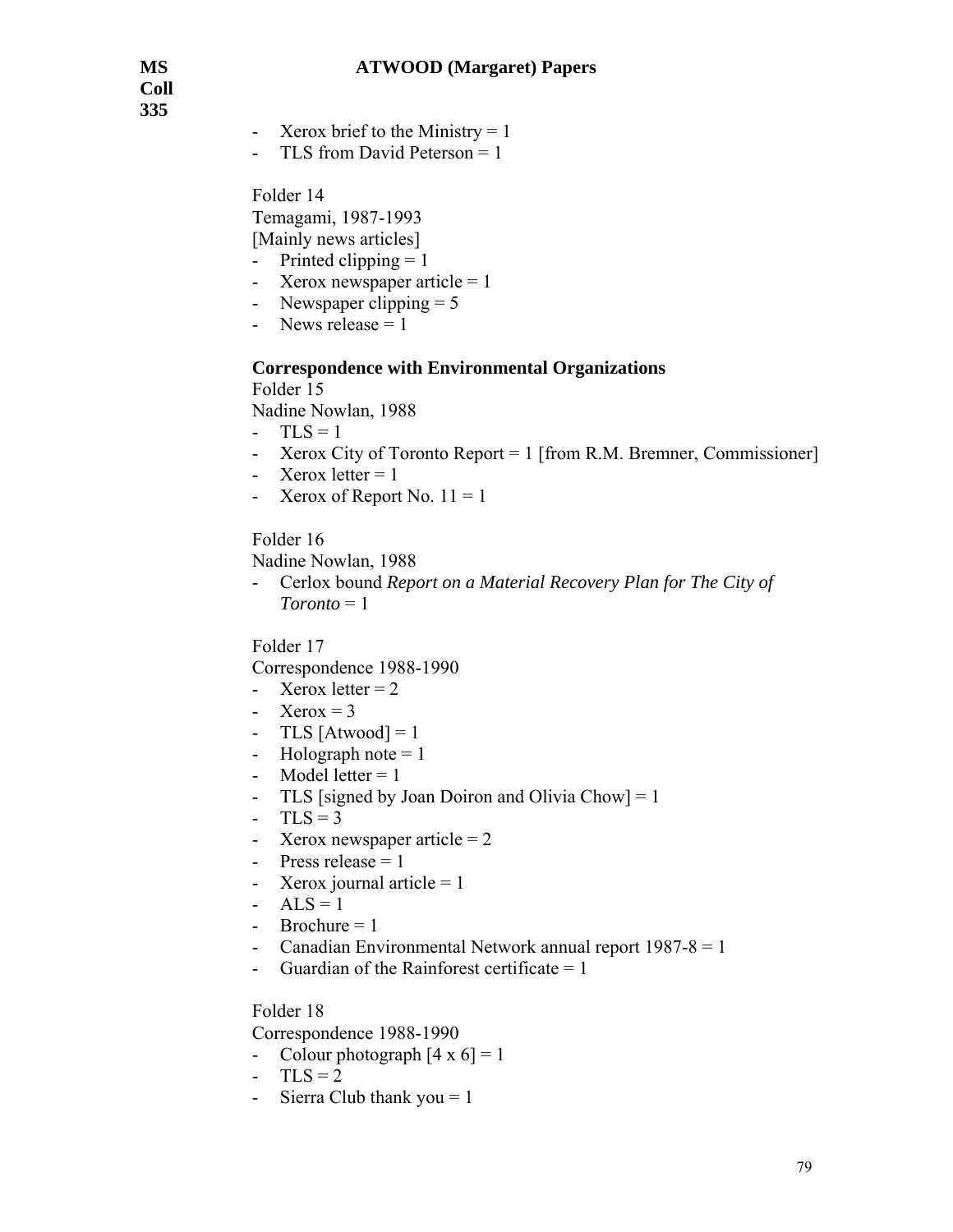**Coll 335** 

- $ALS = 1$
- $-$  Brochure = 2
- WP press release  $= 1$
- Xerox Election Priorities = 7 pages
- Draft and guidelines for letter  $= 3$  pages
- Xerox letter  $= 1$
- Holograph notes  $= 2$
- Xerox The Great Auk Foundation document  $= 2$  [with editorial revisions]
- Bio Degradable bag form The Body Shop = 1

Folder 19

Oro Township, 1989

- Xerox =  $1$
- Xerox letter  $= 3$
- Xerox map  $= 1$
- Xerox list of names and addresses = 5 pages

Folder 20

Newspapers, 1988

- The Independent, newspaper  $= 1$
- Newspaper clipping  $= 5$

# **Miscellaneous**

Folder 21 The Capilano Review, 1974

- $-TLS = 1$
- Xerox =  $1$
- Xerox letter  $= 1$

Folder 22

The Beatrix Potter Society, 2001

- Newsletter  $= 1$  [see page 18]
- Appendix to newsletter  $= 1$
- Conferences questionnaire = 1

Folder 23

Various contributions to Anthologies, 2004 [Xerox of covers, contents, and acknowledgements] - ANS =  $1$ 

- Xerox  $= 22$ 

Folder 24

Textos, 2000

- Journal = 1 [see page  $62$ ]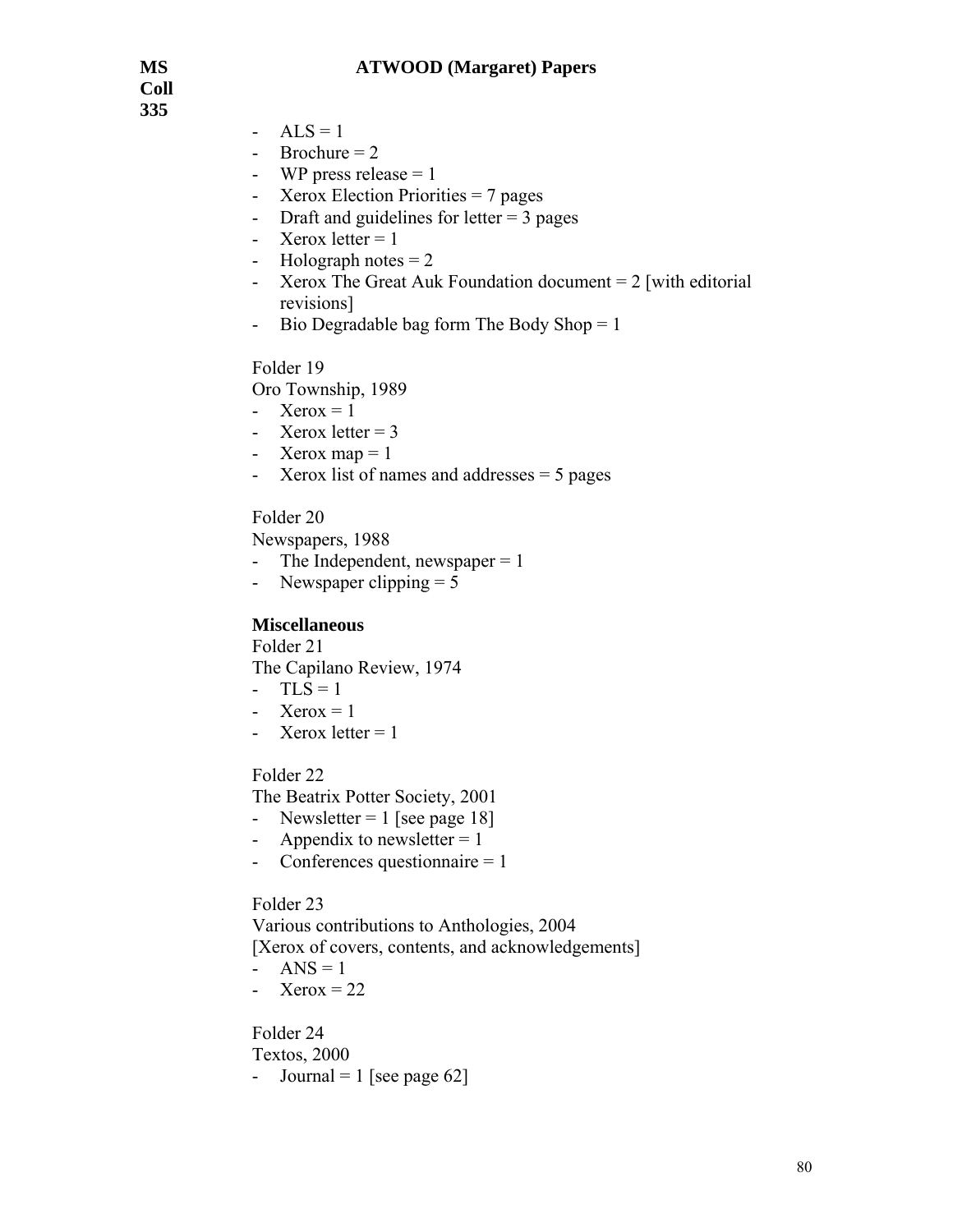**Coll 335** 

# **Box 118 Notes and Correspondence re: Canadian Literature and Southern Ontario Gothic**

Folder 1

James Reaney, 1947-1977(?)

- Xerox  $= 3$
- Journal article  $= 7$  pages

Folder 2

Gothic Quiz, book list, and notes

- Typescript quiz  $= 1$
- Xerox quiz  $= 2$
- Typescript special interest list  $= 1$
- Xerox special interest list  $= 1$
- Holograph notes  $= 3$
- Carbon copy course requirements = 1
- Xerox time chart  $= 1$
- Typescript book list with editorial revisions and a holograph bibliography on reverse  $= 1$

Folder 3

New York University, 1985

- $-TLS = 1$
- Xerox letter  $= 2$
- TLS (from Atwood) with a TNS reply  $= 1$
- Signed carbon copy letter  $(Atwood) = 1$
- $ALS = 1$
- $AN = 1$
- Envelope  $= 1$

Folder 4

Typescript and holograph notes

- $-Holograph notes = 12$
- Xerox =  $3$
- Typescript notes  $= 2$

Folder 5

Canada, 1984-5

- Census  $= 1$
- Calendar  $= 1$

Folder 6

Audrey Gras, Université Puris III La voix de l'entre-deux dans la poésie de Margaret Atwood 2001-2

- Cerlox bound manuscript  $= 1$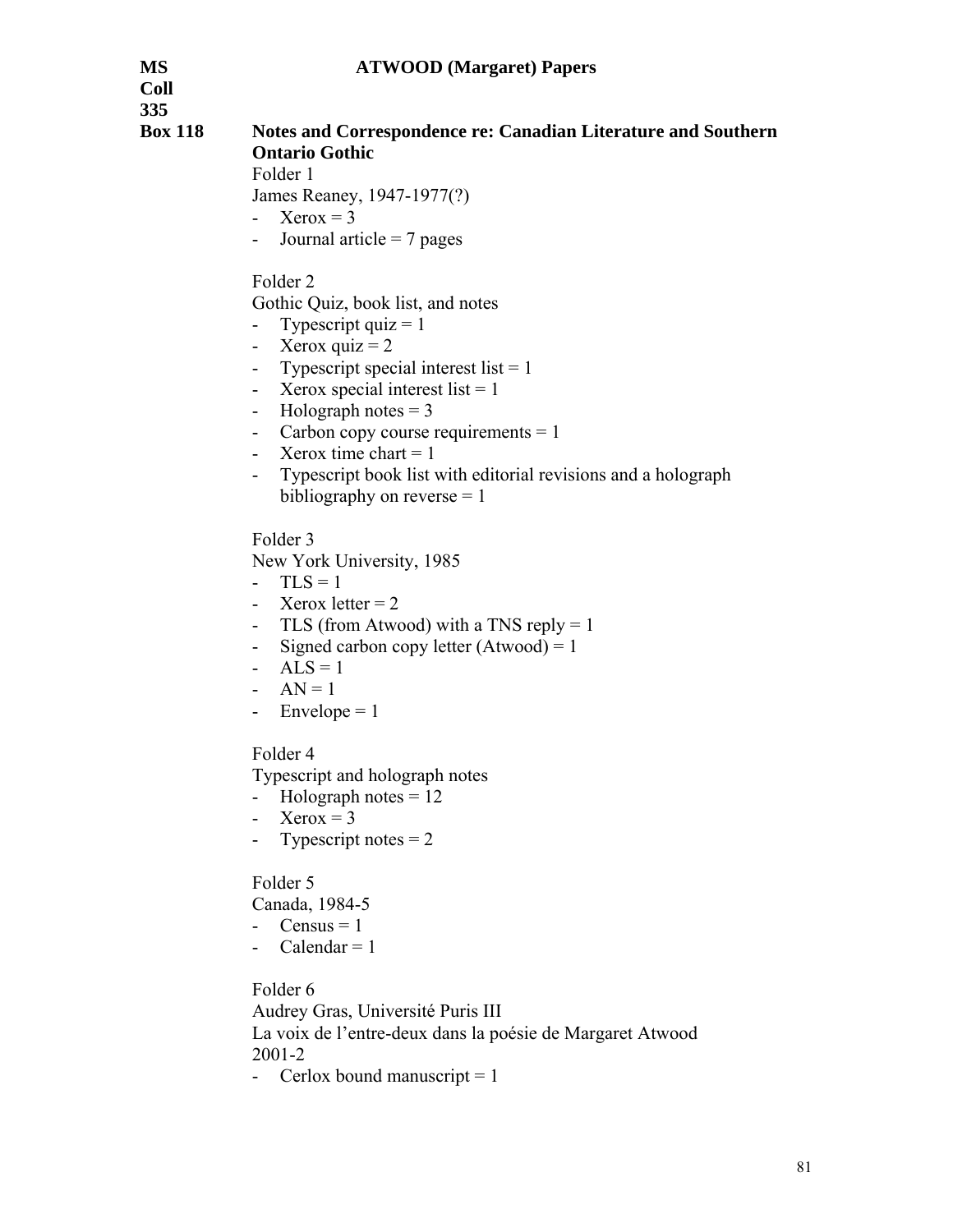**Coll 335** 

# **Box 119 Juvenilia, Early Writing, and Artwork**

[Atwood: "Two booklets made for Brownies. These are some of the booklets mentioned at the end of Chapter 5 of *Negotiating With The Dead*, and returned to me by Katy Firstbrook, my Brown Owl, when she was 95 and I visited her in her retirement home. (I think some of the seed pods fell off one of these)."]

- Folder 1
	- Small handmade booklet, *Sewing (Darning and Buttons)*, colour illustrations with sewing samples  $= 1$

Folder 2

- Handmade booklet, Nature, various twig samples with holograph  $descriptions = 1$ 

[Atwood: "An envelope sent to me by my Aunt Kae in 1979, containing items she found after my grandfather died. 1. Picture of fairy  $\omega$  age 4 or 5; the writing on the back is my mother's. 2. Two letters to my grandfather, written when I was 13. One contains a description of early puppet show activities – these were marionettes, not to be confused with a later handpuppet show – plus a comic poem, and the other an account of a novel I was at work on – I'd forgotten this – called Happy the Hog. (Morphed into Pigoons, in later life…)"]

Folder 3

Correspondence with Grandma and Grandpa, 1953

- $ALS = 2$  [1 with illustrations]
- Colour drawing of a fairy  $= 1$  [pre 1953]
- $\text{-}$  Envelope = 1

[Atwood: "The Trip to Nova Scotia, 1954. You can see that this was a subject that did not engross me, as I never got further than the Introduction and the opening illustration. There is however a copyright notice and a publisher."]

Folder 4

The Trip to Nova Scotia, 1954

- Handmade booklet with holograph entries, illustration, and map = 1

[Atwood: "3 essays – 11D (age 15), Miss Smedley, who once said I showed no particular promise in her class. Evidently I did show some. And two from Grade 13, Miss Billings, who also copied out the essay of mine—in the small envelope—and mailed it to me at the summer camp where I was working. The Handwriting is thus hers."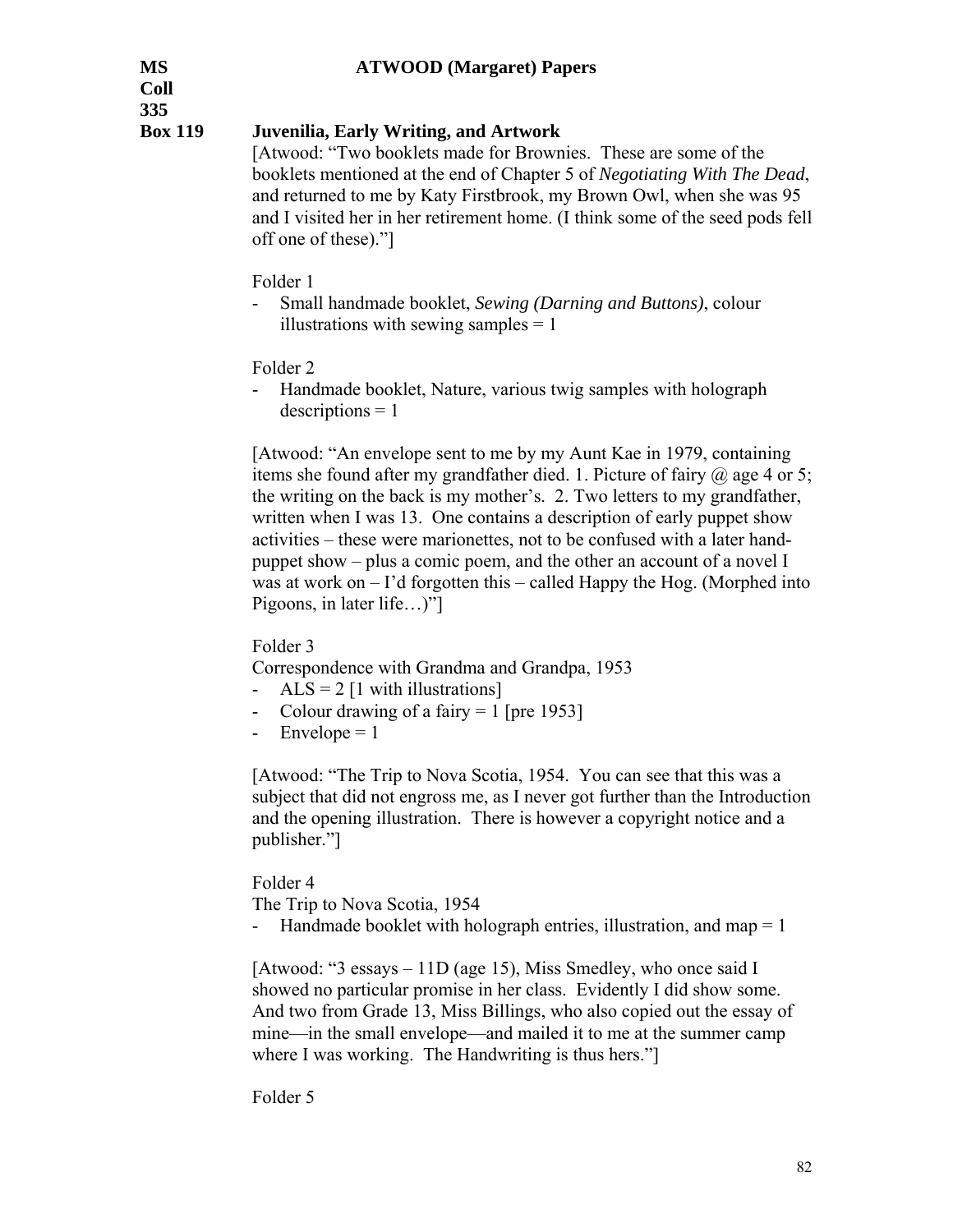**Coll 335** 

High School essays

- Holograph essay, *The Mushroom Hunters* (Billings' handwriting) = 1
- $ALS = 1$
- $Envelope = 1$
- Holograph essay, *October Birches* = 1
- Holograph essay, *Work* = 3 pages
- Holograph essay, *The Escape* = 3 pages

[Atwood: "Two operas and some skit material. One is the Home Economics Opera, Grade 12 (16), and the Camp Hurontario opera – for which I raided one of my own Home Ec Opera songs – was 1957, summer. The other skit and songs are also Camp Hurontario. (I was a waitress. See story called "True Trash" in Wilderness Tips.)"]

Folder 6

Operas: *The Tragedy of Moon Blossom Smith* and *Synthesia*

- Carbon copy manuscript  $=$  3 pages [with editorial revisions]
- Xerox  $= 2$
- Holograph manuscript  $= 16$  pages [all double sided bar 1]

Folder 7

Songs and Skits

- Typescript song, *Deep River Cabin* = 1
- Typescript manuscript, *Skit* = 3 pages
- Typescript manuscript, *The Skit* = 3 pages
- Carbon copy manuscript, *The Skit* = 3 pages [with holograph addition to cast members]
- Holograph manuscript  $[No] = 1$  page [double sided]
- Holograph manuscript, *The Different Ones* = 4 pages [3 double sided]

[Atwood: "Two letters from the Canadian Forum, Milton Wilson, one of them my first "real" acceptance letter, the other a rejection. 1959"]

Folder 8

The Canadian Forum, 1959

- $-TLS = 2$
- $Envelope = 2$
- Typescript manuscript  $= 2$

Folder 9

Essay – *The Writings of Franz Kafka*, 1959

- Carbon copy manuscript  $= 13$  pages

[Atwood: ""A Stack of Plates" – title crossed out – first attempt at what would later become Cat's Eye, probably 1959."]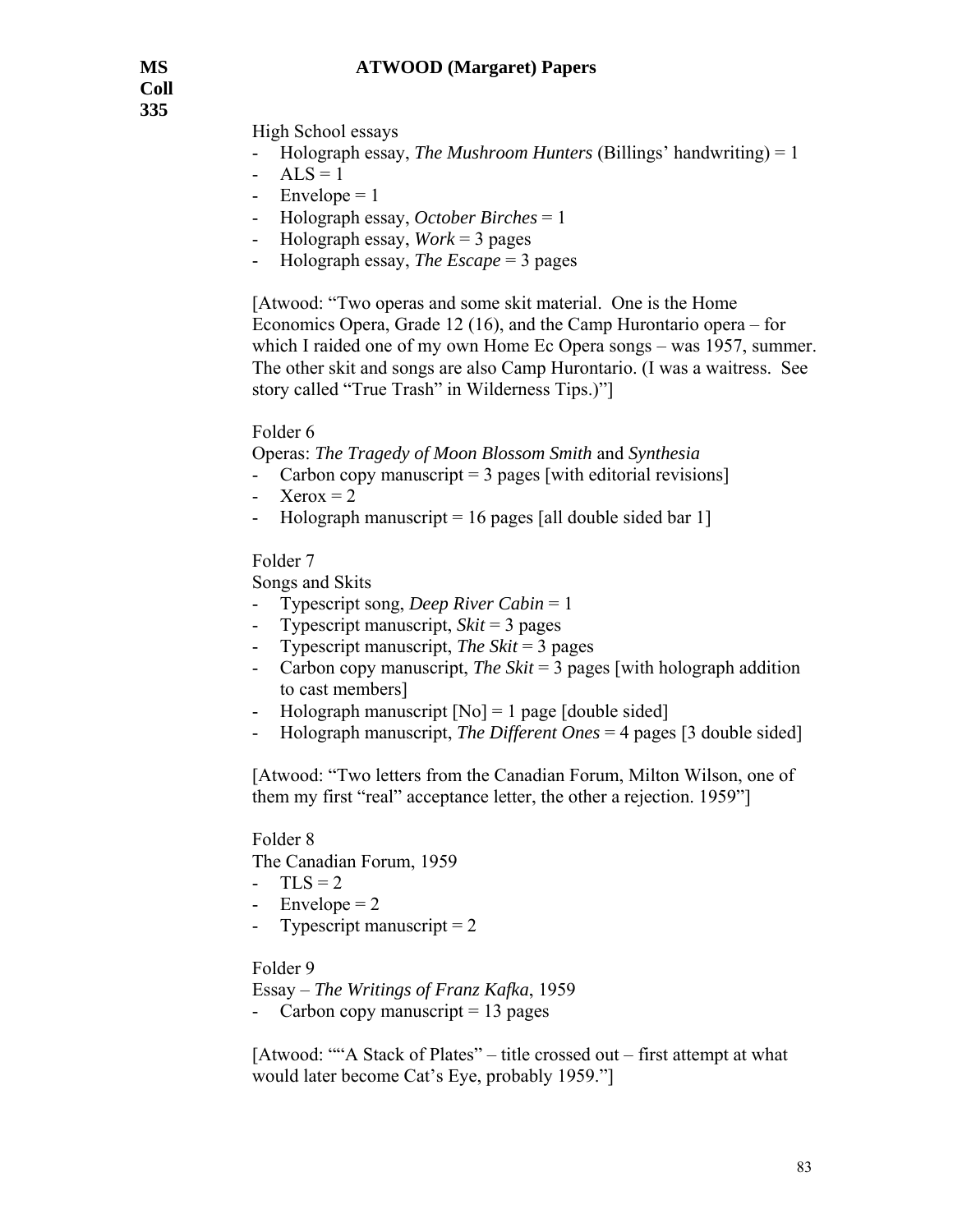Folder 10 *A Stack of Plates*, 1959 - Holograph manuscript  $=$  4 pages

[Atwood: "The poetry of the people, by "Shakesbeat Latweed" – probably 1960 – appeared in Acta Victoriana. Ms. The author was originally an amalgam of Myself and Dennis Lee, but Dennis went to Europe and I carried on. The name was used by other writers after we both left Vic, causing some confusion."]

Folder 11

*The Poetry of the People* by "Shakesbeat Latweed"

```
- Holograph manuscript = 4 pages [3 are double sided]
```
[Atwood: "A not altogether intentionally hilarious story about a girl who ends up strangling her hamster. Must be 1959 or 60."]

Folder 12

*The Unfulfilled*, 1959

- Carbon copy manuscript  $=$  3 pages
- Holograph manuscript  $=$  3 pages [2 are double sided]

[Atwood: "*The Interviewer*. An early attempt at TV script writing. Must be 1961??"]

# Folder 13

*The Interviewer*, television play [1961?]

Mixture of typescript and carbon manuscript  $= 22$  pages [with editorial revisions]

[Atwood: "Two stories which look to me like late high school or early university (judging from the paper and handwriting)."]

# Folder 14

Stories: *Body and Soul* and untitled

- Holograph manuscript  $= 2$  [1 has 3 pages the other has 4 pages]

# **Early Writing**

# Folder 15

Uncollected poems 1976-8

[Cut from *Two Headed Poems*]

 $Xerox = 7 [3]$  have a short holograph note and 1 is cut and pasted on a sheet]

Folder 16 Proposal for a Radio Theatre, 1971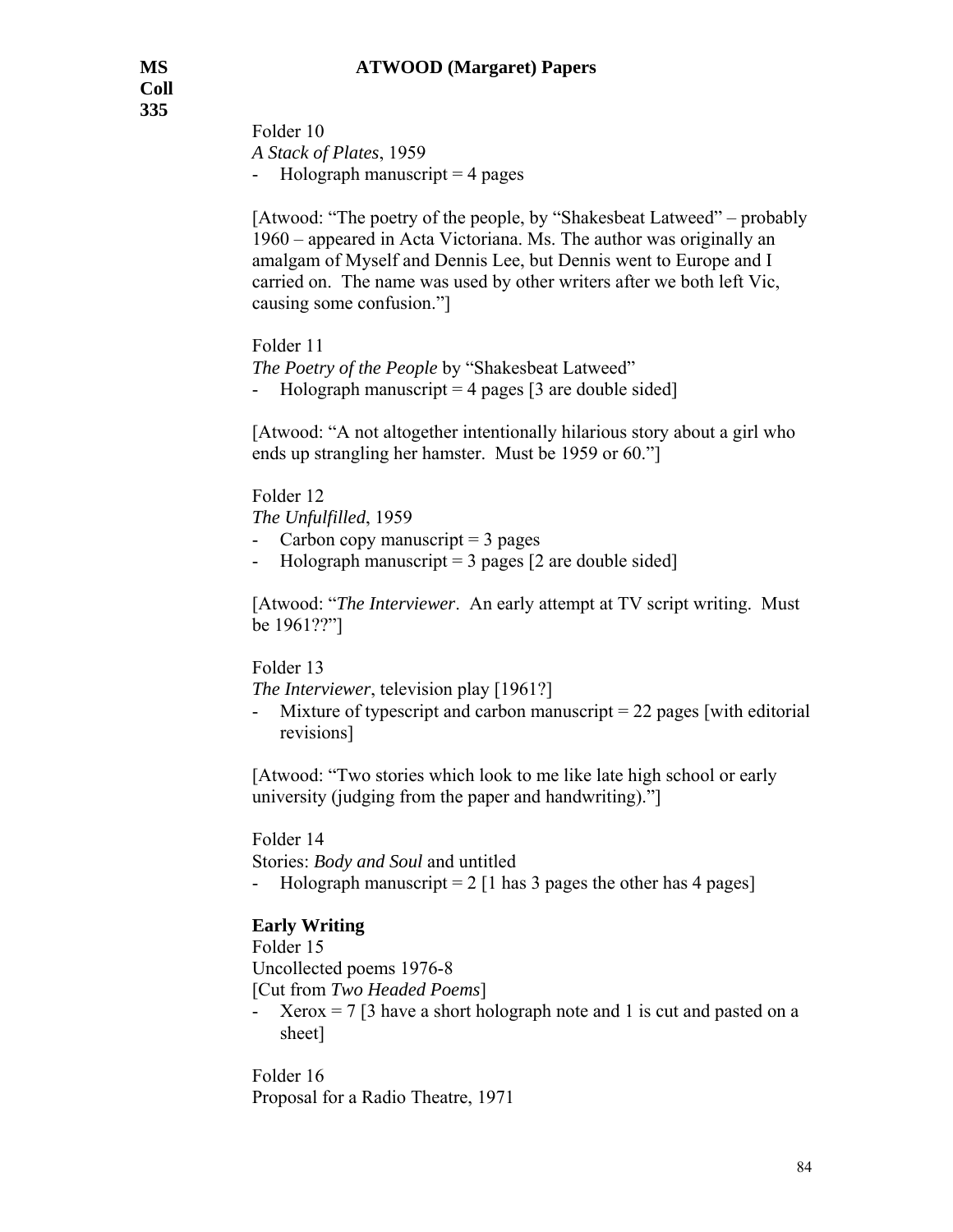Carbon copy manuscript  $= 2$  pages

### **Artwork**

Folder 17

Small pieces

- Greeting card  $= 2$  [Madonna and child and three trees]
- Program for *Guys and Dollars* = 1

Folder 18

Original illustration for *Bottle* Signed and dated 2004 Folder 19 Watercolour and collage art having to do with books

- Collage = 1 [not used for the Coach House *Good Bones*]

#### Folder 20

Watercolour and collage art having to do with books

- Small watercolour, signed and dated by author = 3 [tries at cover for *Interlunar* – these were the ones not used]

### Folder 21

Watercolour and collage art having to do with books

- Watercolour (9 x 12), signed on reverse = 3 [tries at cover for *True Stories*]

# **Box 120 Artwork**

### **Various watercolour and college art to do with books and events, including group of tries at cover for Interlunar—these were the ones not used.**

[Atwood: "At this period I was doing illustrations for Acta and these are in a similar vein. The man's head is actually a drawing of a plasticine marionette head model I made in 1952 or so."]

#### Folder 1

Pen and ink drawings – series numbered 1-11 – signed, with a holograph note

### Folder 2

Pen and ink drawings – series numbered 1-11 – signed, with no note

# Folder 3

Pen and ink drawings – series numbered 1-11 – signed, with a holograph note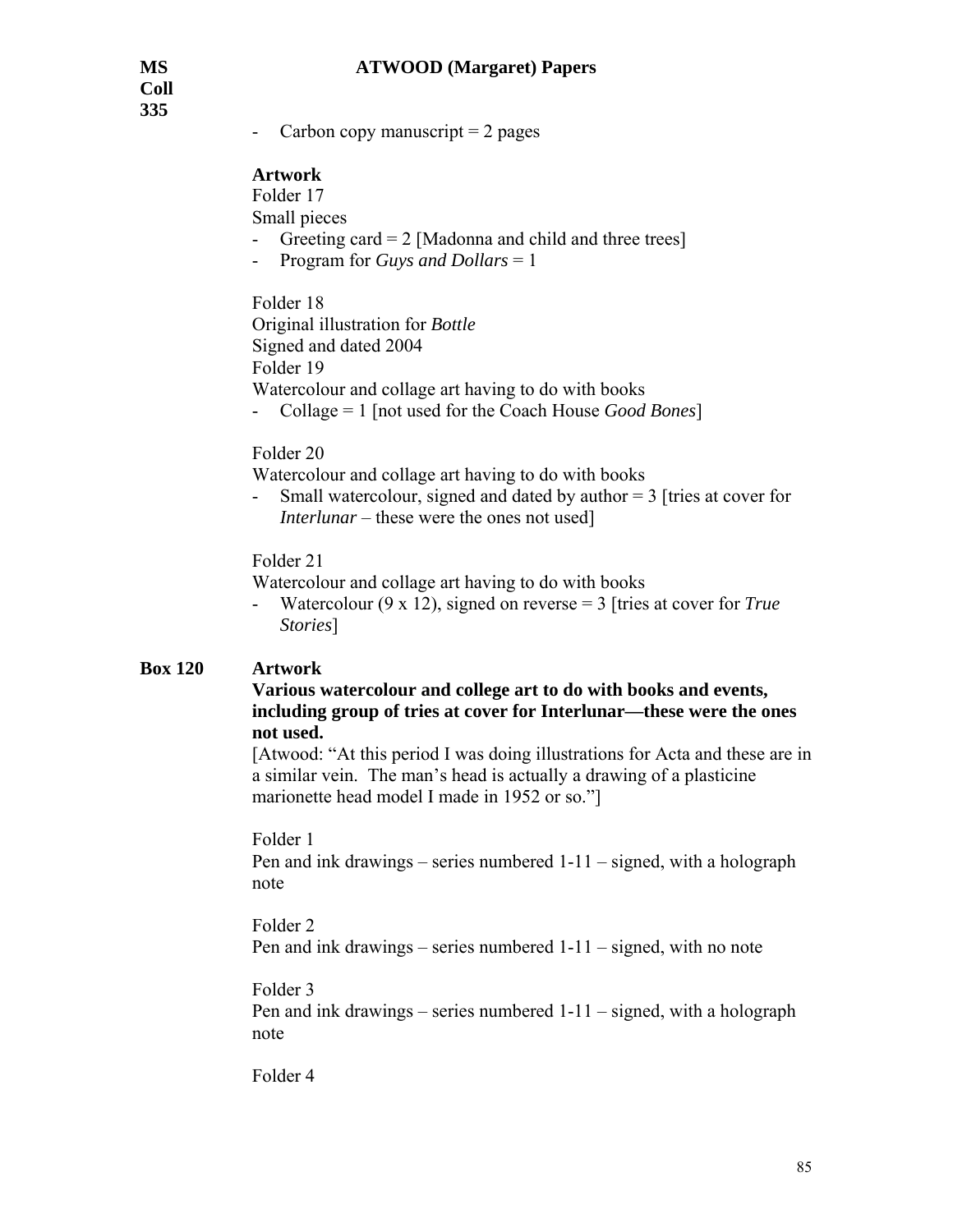Pen and ink drawings – series numbered 1-11 – signed, with a holograph note Folder 5 Pen and ink drawings – series numbered 1-11 – signed, with a holograph note Folder 6 Pen and ink drawings – series numbered 1-11 – signed, with a holograph note Folder 7 Pen and ink drawings – series numbered 1-11 – signed, with a holograph note Folder 8 Pen and ink drawings – series numbered 1-11 – signed, with a holograph note Folder 9 Pen and ink drawings – series numbered 1-11 – signed, with a holograph note Folder 10 Pen and ink drawings – series numbered 1-11 – signed, with a holograph note Folder 11 Pen and ink drawings – series numbered 1-11 – signed, with a holograph note Folder 12 Pen and ink drawing Figure and a figure in a tree – signed on reverse Folder 13 Watercolour of a crowned lady holding a bunch of flowers – signed on reverse Folder 14 Watercolour – Series of blue/grey lake and mountain scenes (1-5), signed on reverse - Figure in a boar – this one is also signed on the front, lower right corner Folder 15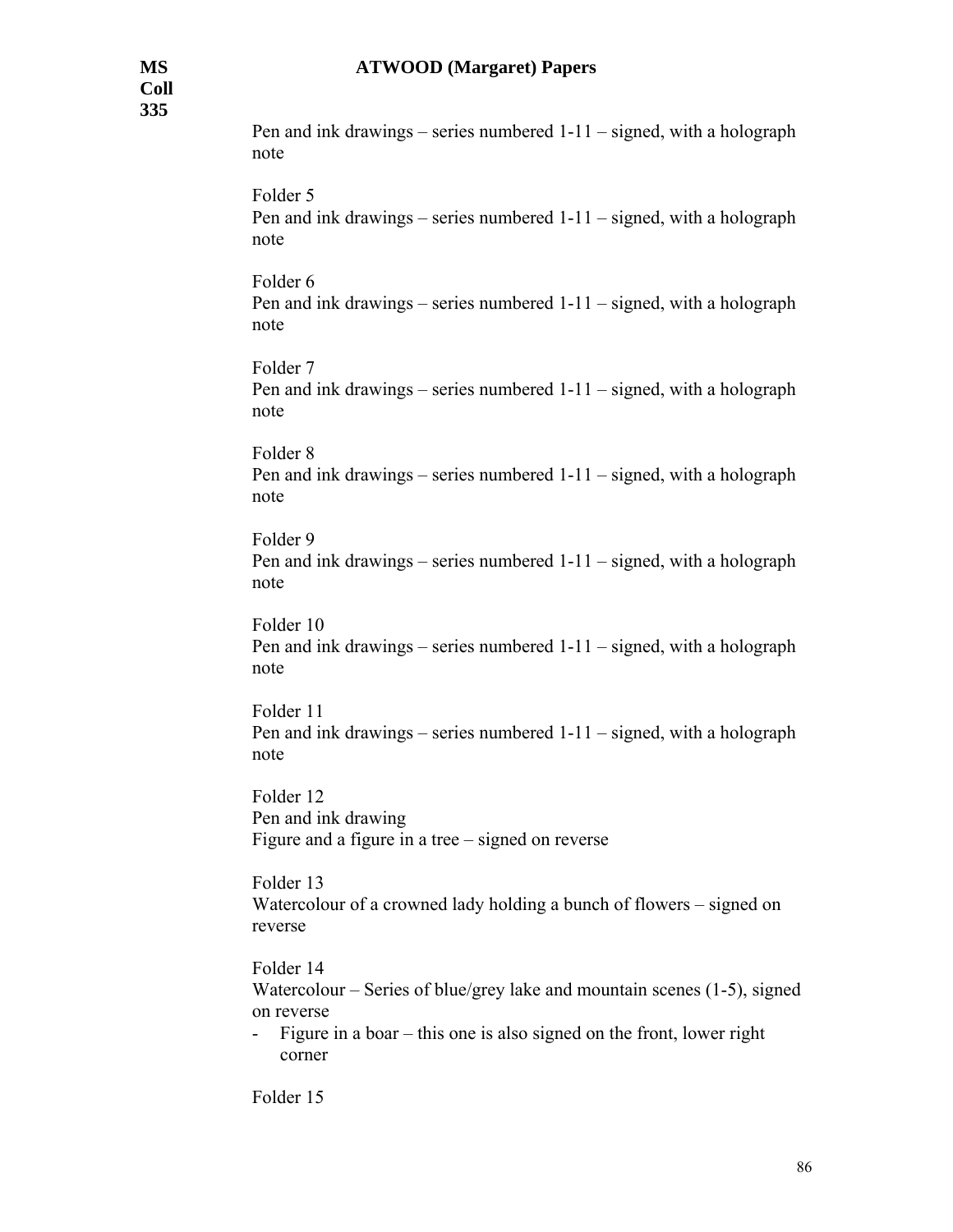Watercolour – Series of blue/grey lake and mountain scenes (1-5), signed on reverse

### Folder 16

Watercolour – Series of blue/grey lake and mountain scenes (1-5), signed on reverse

### Folder 17

Watercolour – Series of blue/grey lake and mountain scenes (1-5), signed on reverse

### Folder 18

Watercolour – Series of blue/grey lake and mountain scenes (1-5), signed on reverse

- This picture has a red sun reflected in the water

#### Folder 19

Charcoal – series of 4 drawings

- Male head and shoulders – signed on reverse

### Folder 20

Charcoal – series of 4 drawings

- Female head and shoulders – signed on reverse

#### Folder 21

Charcoal – series of 4 drawings

Female figure, kneeling in lake, with trees in background, in lower right corner "Lear/IV.vi" – not signed on reverse

Folder 22

Charcoal – series of 4 drawings

- Female figure with child in foreground, female and male figures in background – lower left corner "Gen.16" and lower right corner "MEA" –signed on reverse

Folder 23

Limited edition signed print of *Blackie in Antarctica* (69/85), 2004. Signed by Atwood and Susan Makov.

# Folder 24

Poster Art

The Victoria College Music Club – *The Pirates of Penzance* [signed on reverse]

Folder 25 Poster Art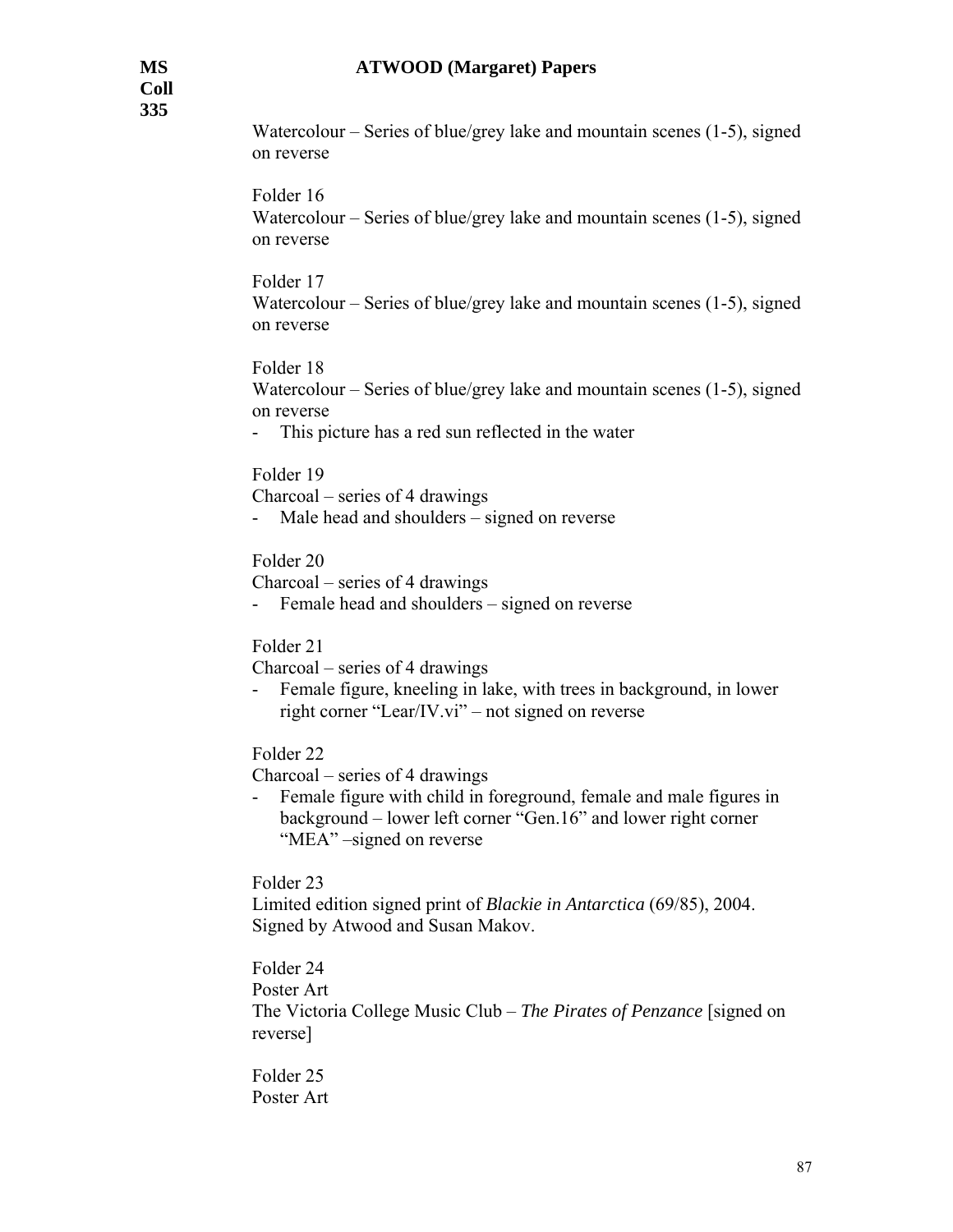The Victoria College Dramatic Society – *Epicoene* [signed on reverse]

Folder 26 Poster Art The Victoria College Drama Society – *Candlelight* [signed on reverse]

Folder 27 Poster Art The Victoria College Formal – [signed on reverse]

Folder 28 Poster Art The Victoria College Bob Review – *The Big F.* [signed on reverse]

Folder 29 Poster Art Trinity College Dramatic Society – *Murder in the Cathedral* [signed on reverse]

Folder 30 Art Deco at the ROM

- Two colour poster proofs – featuring Atwood in period dress – each poster features a different pose – and one has holograph word "select" in bottom right corner

Folder 31 Miscellaneous MacLean's Magazine, April 16, 1955 [cover is tattered and fragile] Short holograph note attached

#### **Box 121 Works on Atwood**

Folder 1

General reviews, interviews, articles, and news mentions – 1989

- $-TLS = 4$
- Xerox =  $1$
- Original signed  $fax = 1$  [Sarah Cooper]
- Fax with holograph revisions with holograph note  $[Atwood] = 1$
- $ALS = 1$
- Magazine clipping  $= 2$
- Xerox letter  $= 1$
- Magazine article  $= 1$

#### Folder 2

General reviews, interviews, articles, and news mentions – 1989

Xerox transcript of interview  $= 15$  pages [numbered 4-19]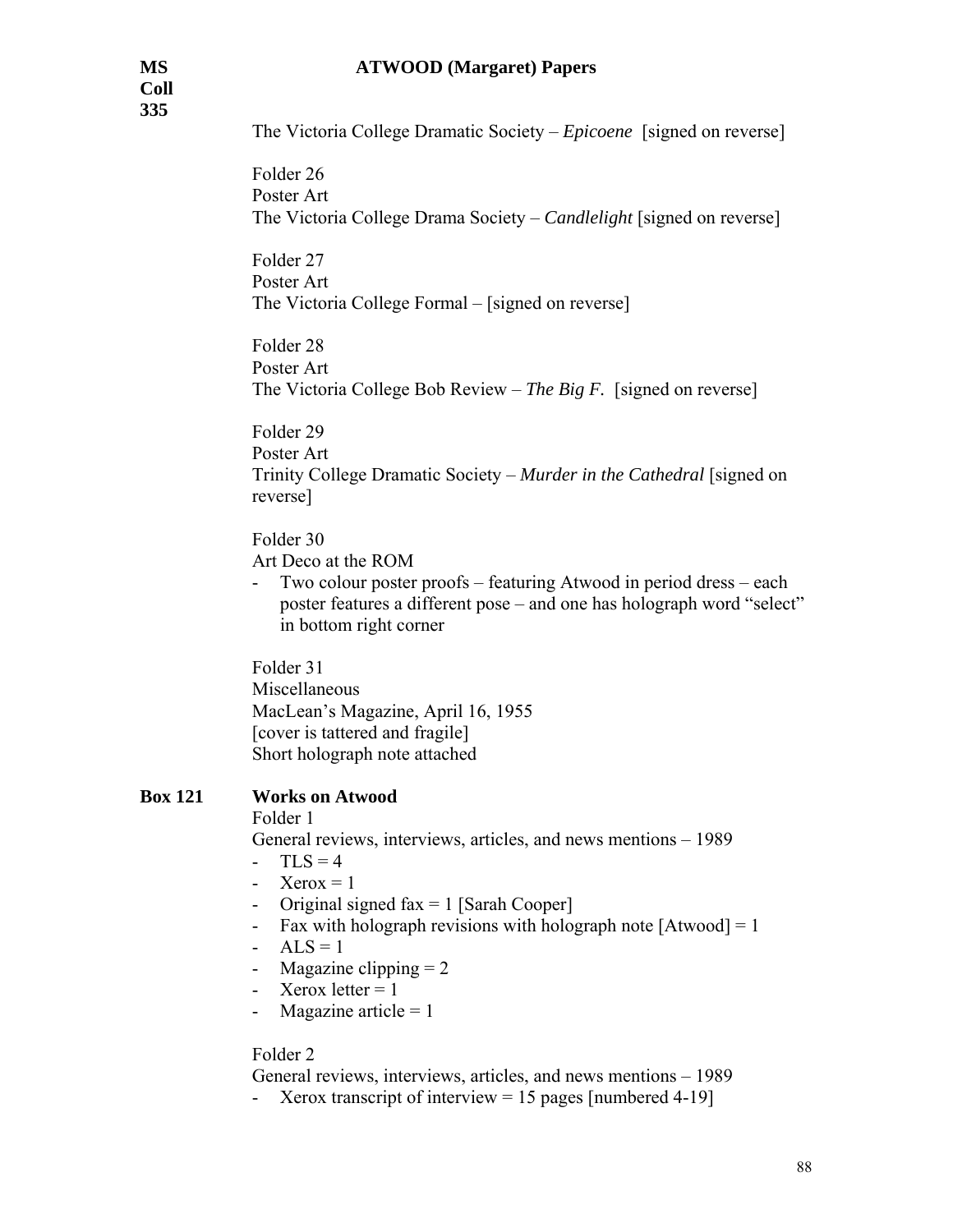# Folder 3

General reviews, interviews, articles, and news mentions – 1989

- Magazine clippings  $= 3$
- *The Literary Guild*, magazine = 1 [June 1989]
- $-$  Brochure = 1
- Xerox fax  $=$  3 pages

### Folder 4

```
General reviews, interviews, articles, and news mentions – 1989
```
- Newspaper clippings  $= 4$
- Xerox clippings  $= 4$

# Folder 5

General reviews, interviews, articles, and news mentions – 1989 - Newspaper clippings  $= 1$ 

### Folder 6

 General reviews, interviews, articles, and news mentions – 1989 - Newspaper clippings  $= 5$ 

# Folder 7

 General reviews, interviews, articles, and news mentions – 1989 - Newspaper clippings  $= 5$ 

### Folder 8

 General reviews, interviews, articles, and news mentions – 1989 - Newspaper clippings  $= 5$ 

#### Folder 9

 General reviews, interviews, articles, and news mentions – 1989 - Newspaper clippings  $= 5$ 

# Folder 10

 General reviews, interviews, articles, and news mentions – 1986-2000 - Newspaper clippings  $= 5$ 

# Folder 11

 General reviews, interviews, articles, and news mentions – 1986-2000  $Magazine clipping = 4$ 

- Magazine article  $= 5$  pages

# Folder 12

General reviews, interviews, articles, and news mentions – 1986-2000

- Xerox articles  $= 5$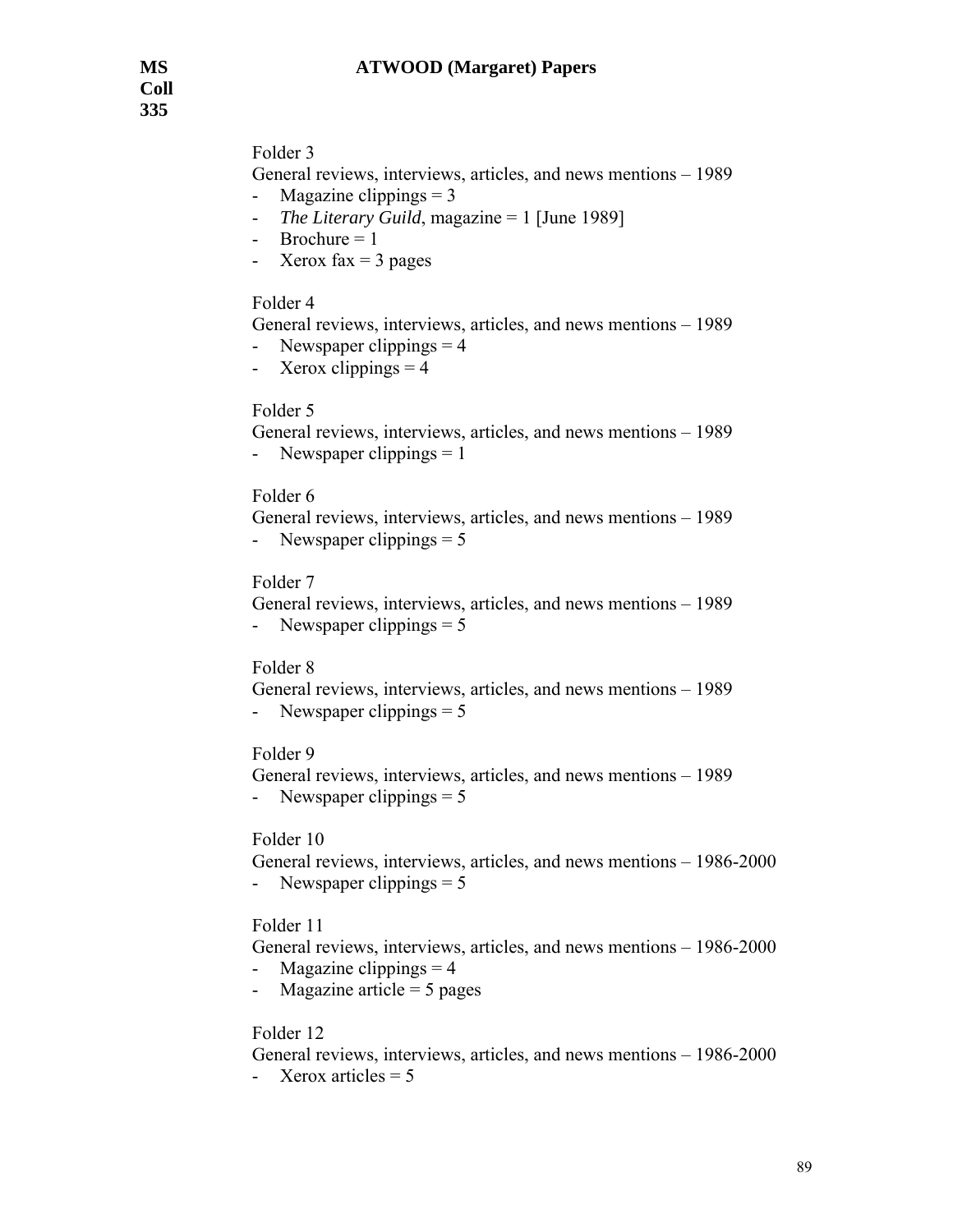Folder 13

News mentions of interest (note: retain whole issues) - *Le Sabord*, 1990 [see page 6]

Folder 14

News mentions of interest (note: retain whole issues) - *People*, March 6, 1989 [see page 205]

Folder 15 News mentions of interest Leaside High School

- *The Lancer*, winter 1995 = 1

- Xerox =  $1$ 

Folder 16

News mentions of interest

- Newspaper clippings  $= 3$
- Magazine clippings  $= 1$

Folder 17

News mentions of interest

- *NOW* – The Best of Toronto, Nov. 9-15, 1995 [see page 55]

Folder 18 News mentions of interest Various articles 1993-8

 $-TLS = 1$ 

- WP promotional document  $=$  3 pages
- Xerox  $= 2$
- Xerox magazine article  $= 6$  pages
- Xerox re: Canadian literature = 3 pages

Folder 19

News mentions of interest (note: retain whole issues)

- *Saturday Night*, Dec. 1994/Jan. 1995 [see page 150]

Folder 20

News mentions of interest (note: retain whole issues) - *MacLean's*, Oct. 3, 1988 [see page 56]

Folder 21

News mentions of interest (note: retain whole issues)

- *Life*, magazine, anniversary issue 1988 [see page 155]

Folder 22 Anthology Reviews – Misc.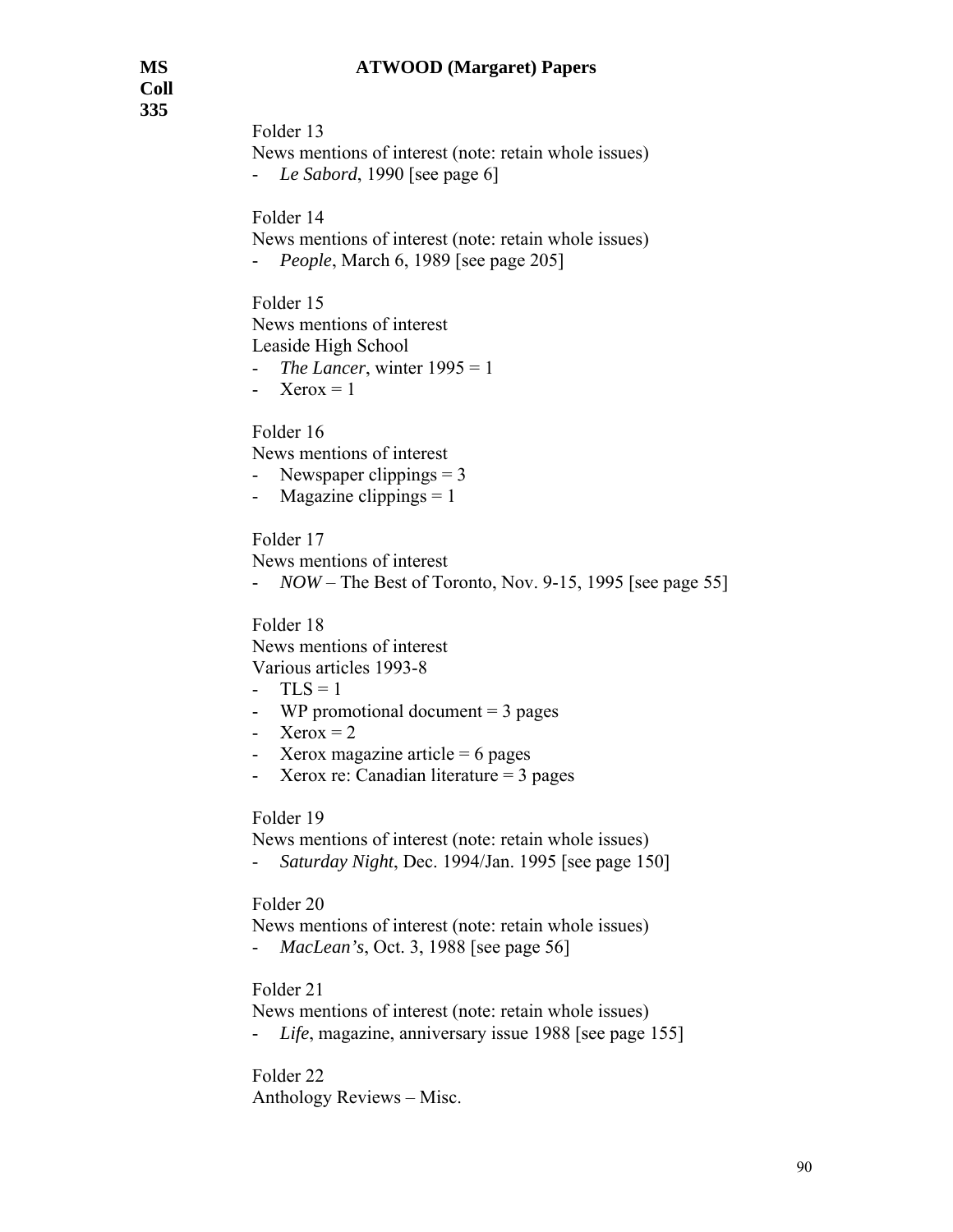**Coll 335** 

(Other editors, not Atwood) 1991-2 - Xerox reviews = 12 [3 have a holograph note, two signed G. and G.G. (George Galt)] Folder 23 Anthology Reviews – Misc. (Other editors, not Atwood) 1991-2 - Xerox reviews  $= 16$ Folder 24 Anthology Reviews – Misc. (Other editors, not Atwood) 1991-2 - Catalogue page  $= 1$ - Magazine article  $= 1$ Folder 25 Brick Magazine Correspondence, 1994

-  $ALS = 2$ 

- Xerox letter  $= 1$ 

Folder 26 Work on Atwood J. Rosenberg, 1976-1996

- $-TLS = 10$
- Carbon copy letter  $= 8$
- Xerox letter  $= 2$
- $Fax = 1$
- Original signed fax  $(Atwood) = 1$
- Original signed fax  $(Cooper) = 1$

Folder 27 Work on Atwood Earl Ingersoll, 1989  $-TLS = 1$ 

- Xerox letter  $= 1$ 

Folder 28 CBC Documentary Julia Bennett, 2001

- $-TLS = 1$
- Xerox letter  $= 3$
- Holograph notes  $= 1$
- Original signed fax  $(Atwood) = 1$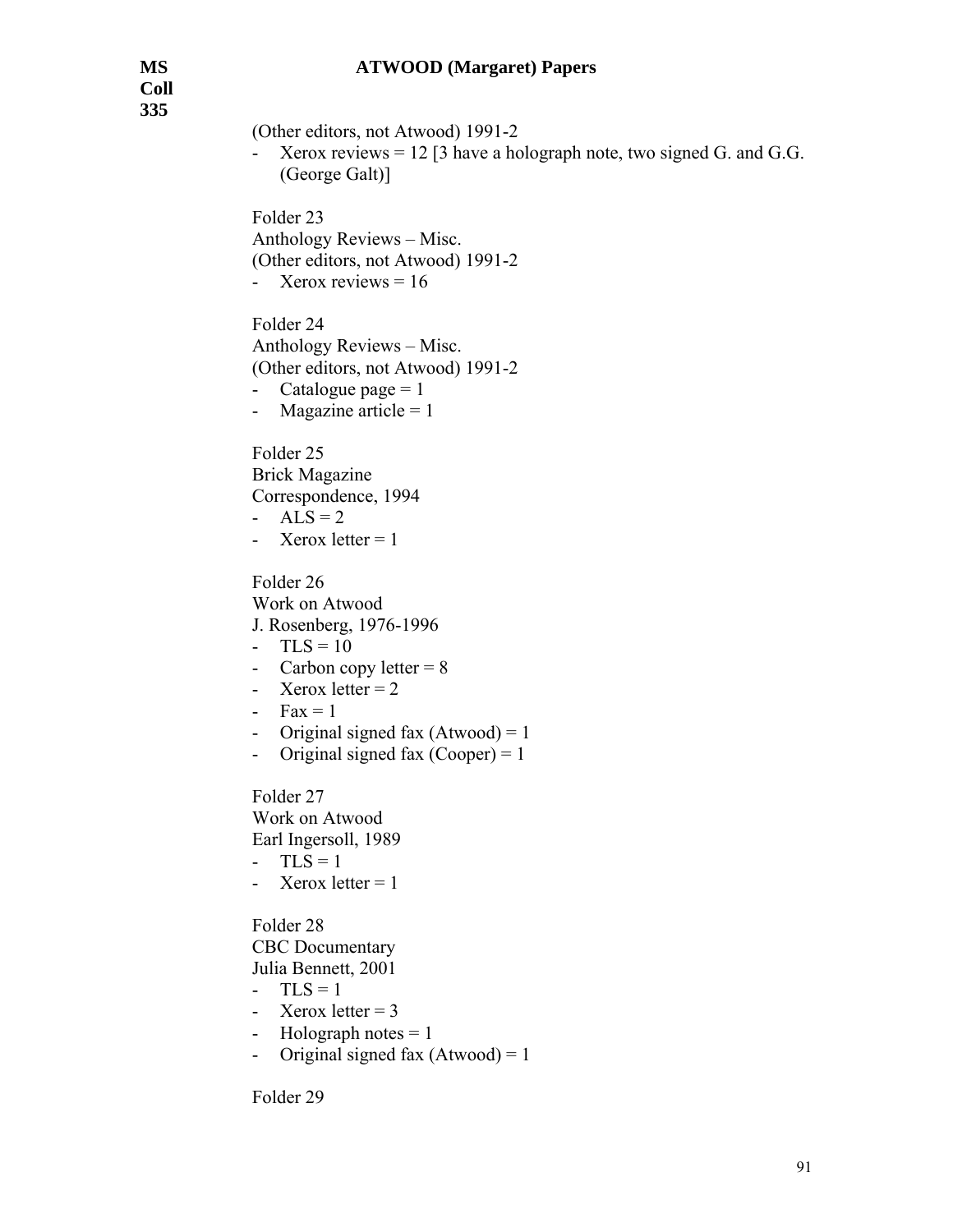**Coll 335** 

CBC Snowbirds, 1981

- Printed promotional material  $= 5$
- Xerox letter  $= 1$
- Xerox = 4 [1 with a short ANS]
- Xerox transcript of Peter Harcourt  $= 1$
- *TV Times* cover = 1

# **Box 122 Awards 1989-1994**

Folder 1

 Harvard Graduate Society, 1990 Centennial Medallist

- $-TLS = 1$
- Xerox  $= 5$
- Newsletter  $= 1$

Folder 2

The Order of Canada, 1990

- $-$  Booklet = 1
- News release  $=$  3 pages
- $TLS = 3$
- Holograph notes  $= 2$  [attached to letter of Feb. 22/90]
- Holograph note [dated Feb.  $26$ ] = 1

Folder 3

The Canada Council, 1991-4

- $-TLS = 2$
- Printed promotional literature = 1
- $Fax = 2$
- Communiqué press release = 2

Folder 4

Commemorative Medal – 125<sup>th</sup> Anniversary of Canadian Confederation, 1992

- $-$  TLS = 1
- Xerox letter  $= 1$

Folder 5

MacLachlan Great Canadian Medal, 1992

- Xerox letter  $= 1$
- $-TLS = 1$
- Xerox =  $4$

Folder 6

The City of Toronto Book Awards, 1992

- Xerox letter  $= 1$
- $Fax = 1$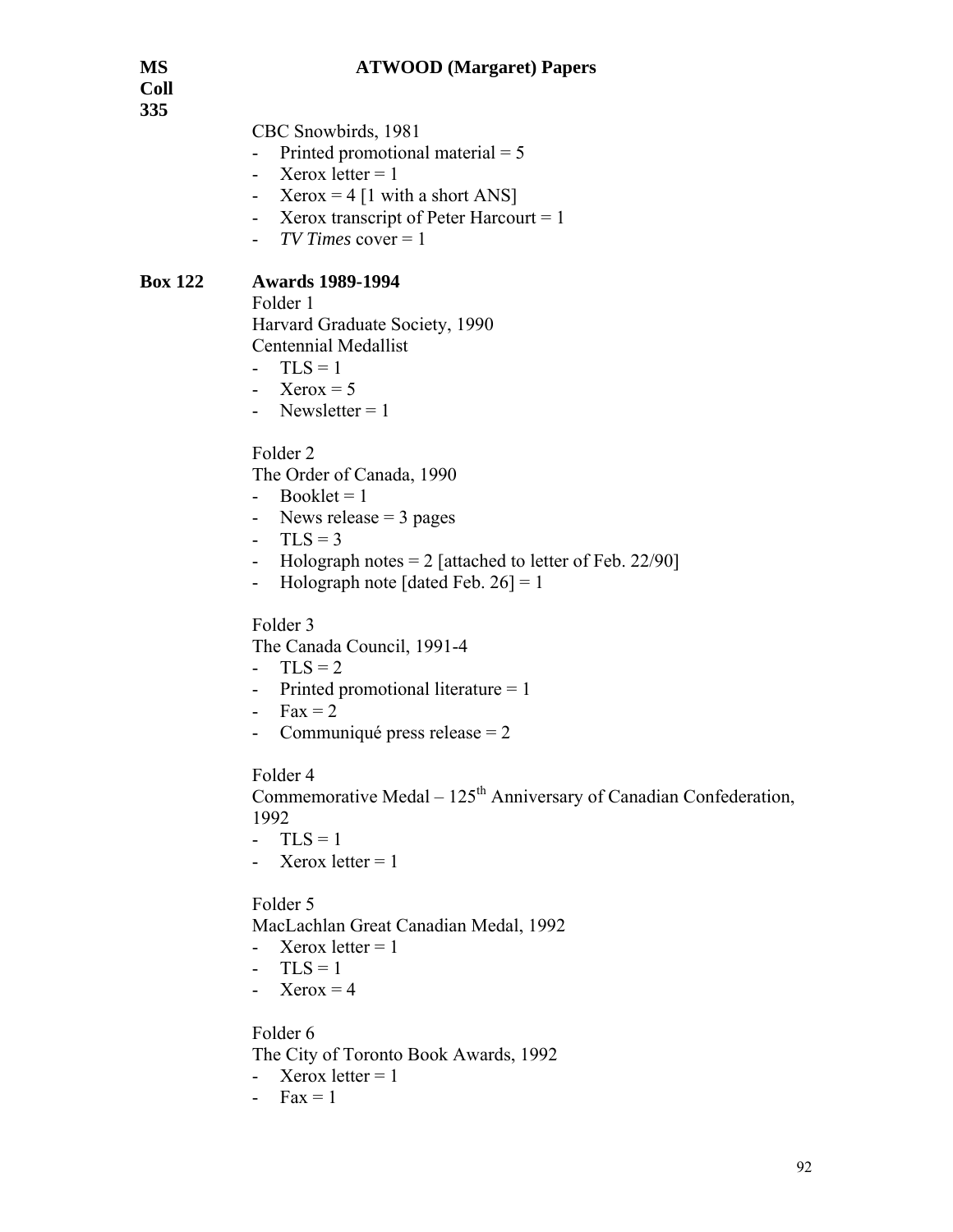**Coll 335** 

- $-TLS = 1$
- $-$  Brochure = 1
- $-$  Poster = 1
- Printed promotional literature = 4

#### Folder 7

The City of Toronto Book Awards, 1994

- $-$  Poster = 1
- Xerox =  $4$
- Bookmark  $= 2$
- Brochure  $= 1$
- TL  $(copy) = 1$
- $-TLS = 2$

Folder 8

Berkeley Consultants, Inc., 1994

-  $Fax = 1$ 

#### Folder 9

Chevalier de l'Ordre des Arts et des Lettres, 1994

- Xerox letter  $= 2$
- Fax =  $5$
- Newsletter  $= 1$
- ALS (Atwood) faxed  $= 2$
- Carbon copy memo  $= 1$
- Holograph note  $= 1$
- Original signed  $\text{fax} = 1$  [Cooper]
- Newspaper clipping  $= 2$
- Fax cover sheet  $[blank] = 1$
- Typescript memo with carbon copy attached  $= 1$
- $-TLS = 3$
- Xerox =  $6$
- ANS on a Avec les compliments  $slip = 1$
- Press release  $= 1$
- Avec les compliments  $slip = 1$
- WP manuscript with editorial revisions  $= 2$

#### Folder 10

Harbourfront Reading Series, 1994

- Original signed  $\text{fax} = 1$  [Sarah Cooper]
- $-TLS = 1$
- Xerox newspaper articles = 29
- $-$  Poster = 1
- $AN = 1$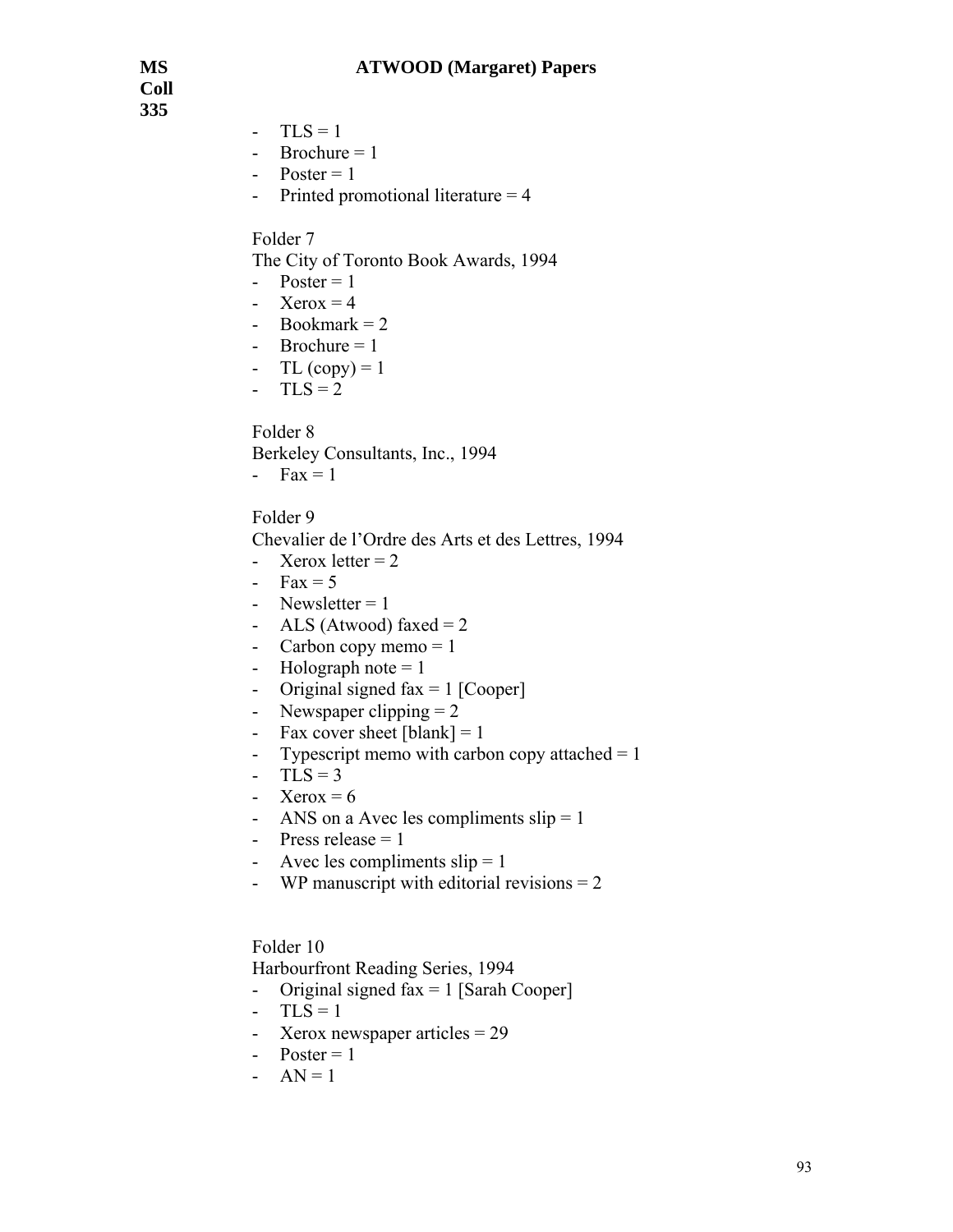**Coll 335** 

Folder 11 The Canadian National Institute for the Blind TORGI Award, 1994 - Agenda  $= 1$ 

-  $Fax = 1$ 

# Folder 12

The Commonwealth Foundation, 1994

- Original signed  $\text{fax} = 3$  [Ruth Atwood and Sarah Cooper]
- $-TN = 1$
- Xerox letter  $= 1$
- $Fax = 9$
- $-TLS = 1$
- TLS (faxed) =  $4$  [Atwood]
- WP draft letter with editorial revisions  $= 1$

Folder 13

Trillum Book Award, 1994

- Invitation  $= 1$
- Printed promotional literature = 1

### Folder 14

Canadian Authors Association, 1995

- Typescript memo with carbon copy attached  $= 1$
- $-$  TLS = 1
- Carbon copy memo  $= 1$
- Holograph notes  $= 1$
- $-TL = 1$

Folder 15

Various awards and letters of congratulations

- $-$  Poster = 1
- Xerox  $= 2$
- Original signed fax  $= 5$  [Cooper]
- $-$  TLS = 3
- Card with typescript address  $= 1$
- $Fax = 1$

# **Awards 1995-1998**

 Folder 16 Canadian Prime Minister's Award, 1995 Yukako Kato's translation of *Survival: A Thematic Guide to Canadian Literature*   $-TLS = 2$ 

- Xerox =  $1$
- Original signed  $fax = 1$  [Sarah Cooper]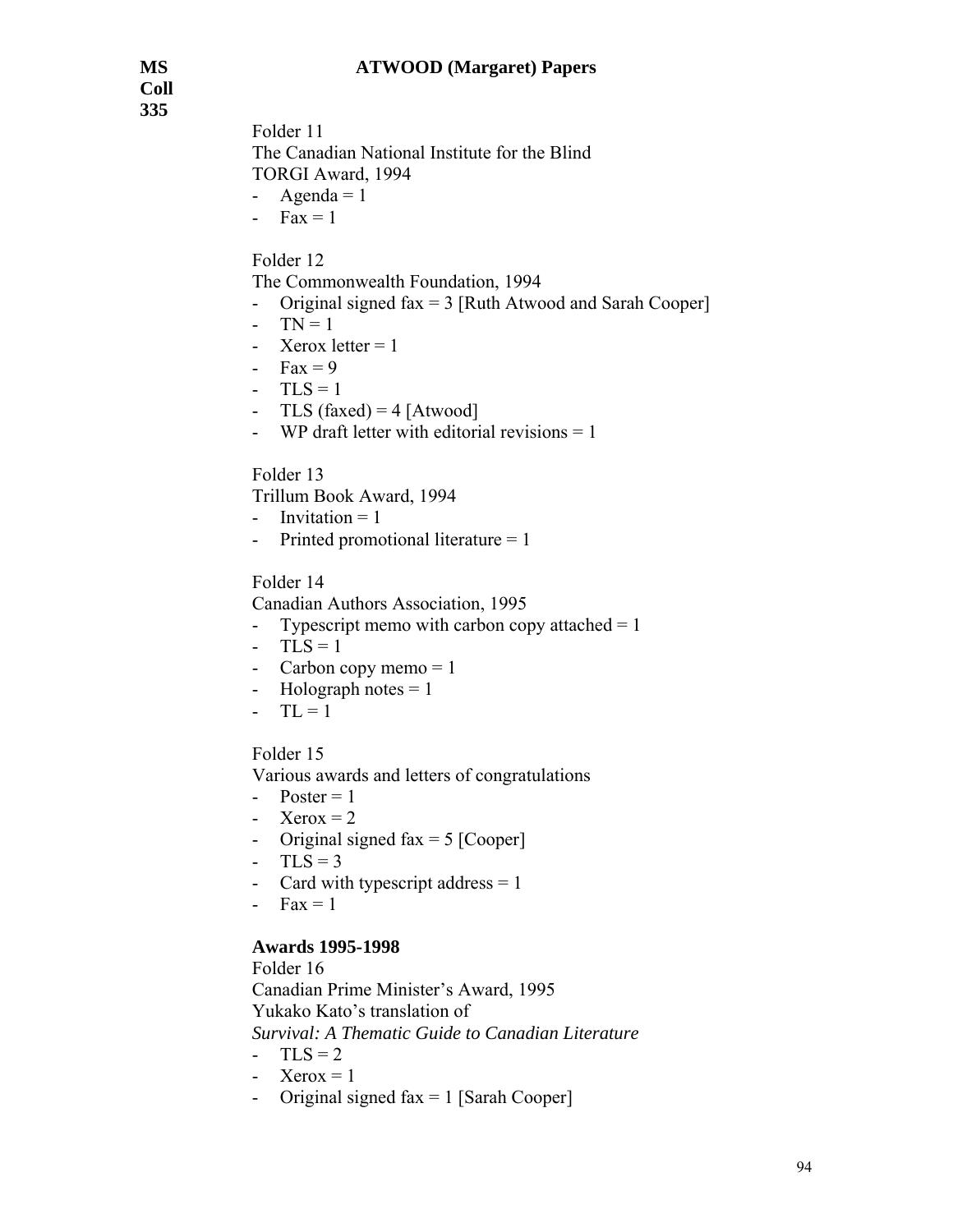Folder 17

Knight of the Order of Arts and Letters, 1995

- $-TLS = 1$
- Xerox  $= 1$
- Original signed  $fax = 1$  [Sarah Cooper]
- $-$  Booklet = 1

# Folder 18

Swedish Academy of Detection, 1995-7

- Fax  $= 6$
- Original signed typescript  $fax = 1$  [Atwood]
- Original signed holograph  $\text{fax} = 2$  [Atwood and Cooper]
- WP information sheet  $= 2$  [1 with editorial revisions]

# Folder 19

The League of Canadian Poets Pat Lowther Memorial Award, 1995

- $Fax = 1$
- $-TLS = 1$
- Xerox =  $1$

# Folder 20

The International IMPAC Dublin Literary Award, 1995  $-Fax = 1$ 

# Folder 21

The International IMPAC Dublin Literary Award, 1996

- Newsletter  $= 1$
- Original signed  $fax = 3$  [Sarah Cooper]
- $-TLS = 2$
- Holograph notes  $= 1$
- Original fax (with typescript and holograph on reverse)  $= 1$
- $-Fax = 1$
- Xerox letter  $= 2$
- Brochure  $= 1$
- $-$  Booklet = 1

# Folder 22

Trillium Book Award, 1995/6

- Bookmarks  $= 4$
- Original signed  $fax = 2$  [Sarah Cooper]
- Xerox  $= 4$
- $-$  Program = 1
- Xerox news release  $= 1$
- $Fax = 3$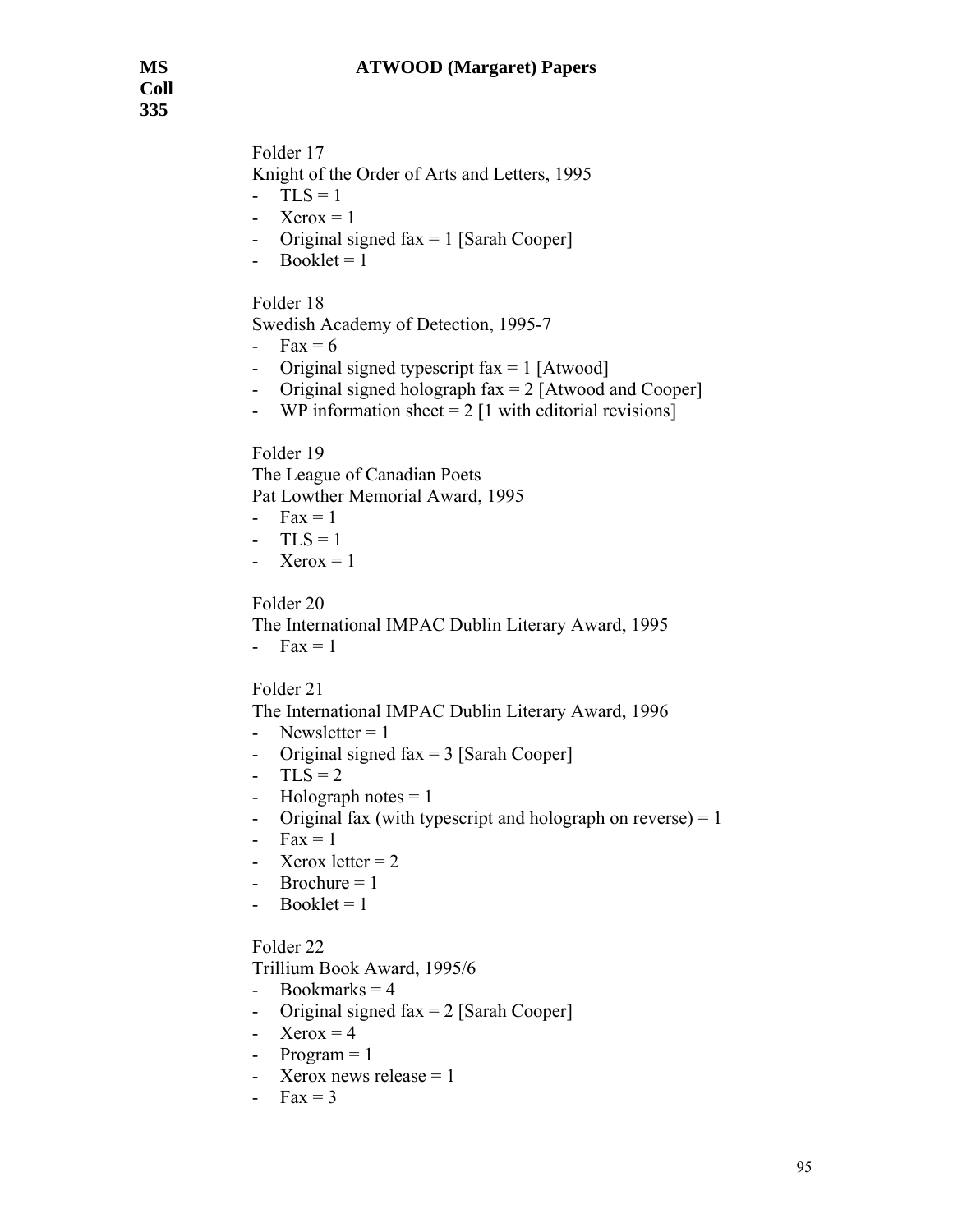**Coll 335** 

- $-TLS = 1$
- Black and white photograph  $(8 \times 10) = 2$
- Invitation  $= 2$

### Folder 23

NOW Magazine Readers' Poll, 1995/7

- Original signed  $fax = 2$  [Sarah Cooper]
- $Fax = 2$
- Original holograph and signed  $fax = 1$  [Atwood]
- $-TLS = 2$
- Xerox =  $3$
- $TLS = 1$

### Folder 24

Governor General's Literary Awards, 1996

- *Communiqué* press release (nominees) = 2
- *Communiqué* press release (winners) = 2
- Printed promotional material  $= 5$
- $-TLS = 2$

Folder 25

Governor General's Literary Awards, 1996

- Poster  $= 2$ 

Folder 26

The Booker, 1996

- $Fax = 3$
- Original signed  $fax = 2$  [Sarah Cooper]
- Newspaper clipping  $= 2$

Folder 27

The Giller Prize, 1996

- $-$  Program  $= 1$
- ANS =  $2$
- $-TLS = 2$
- Press kit  $=$  3 pages
- Press release  $=$  1
- Invitation in folder  $= 1$
- $Fax = 1$

#### Folder 28

The Giller Prize, 1996

- Newspaper clippings = 3
- Xerox =  $2$
- $Fax = 1$
- Holograph note of congratulations = 1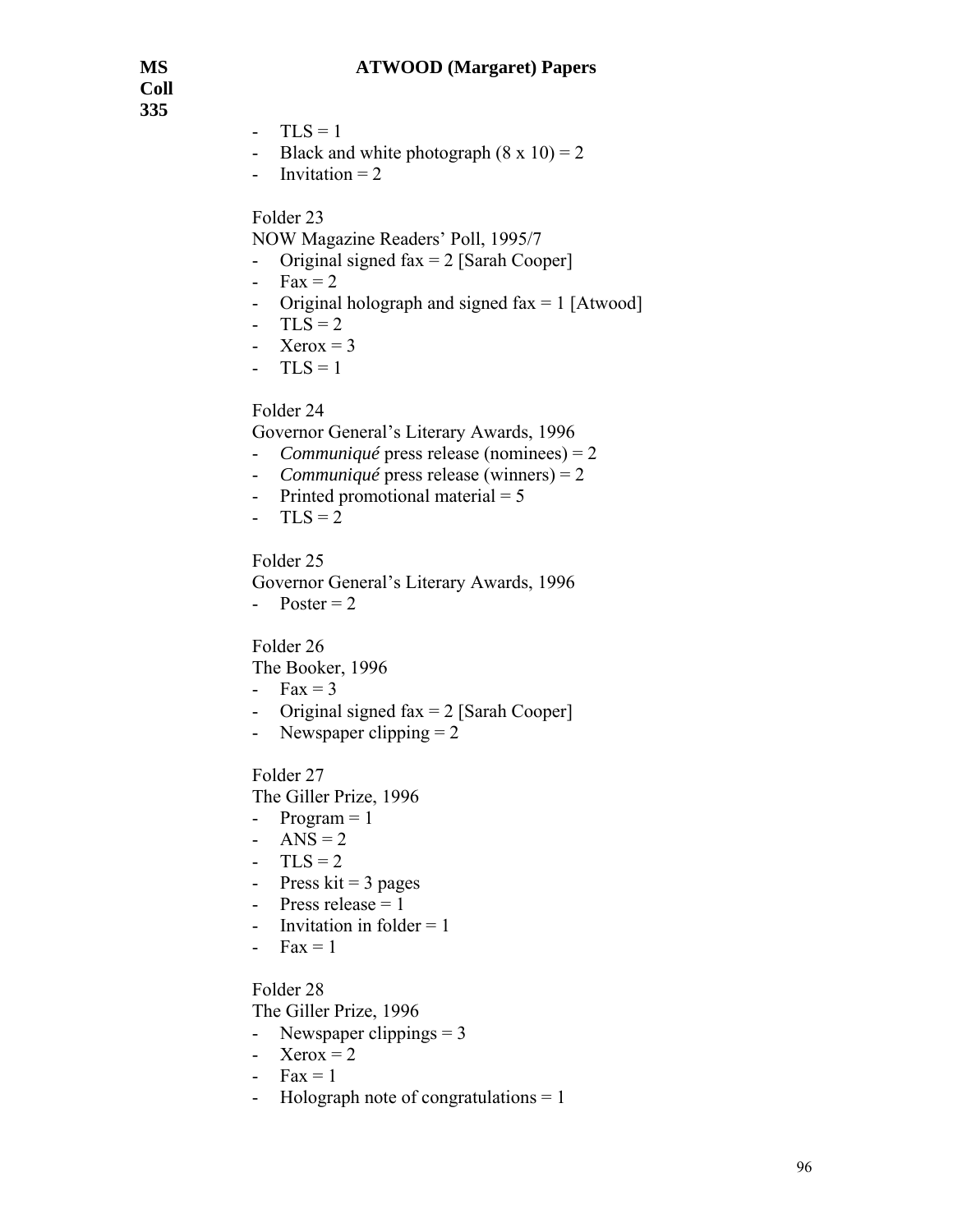Folder 29 The James Tiptree Jr. Memorial Award, 1996 - Colour art card  $= 1$ 

- Xerox letter  $= 1$
- Award list  $=$  4 pages

# Folder 30

Canadian Booksellers Association, 1997

- Xerox letter  $= 1$
- Business card  $= 1$

Folder 31

Crime Writers of Canada, 1997

-  $Fax = 1$ 

Folder 32

Mondello Prize, Italy, 1997

- Xerox  $\text{fax} = 1$
- Original signed fax with ANS = 1 [Sarah Cooper]
- WP information sheet  $= 1$
- Holograph notes  $= 2$
- WP information sheet with editorial revisions = 1
- Certificate with multi signature  $= 1$
- $Fax = 2$
- Original holograph signed  $\text{fax} = 2$  [Atwood]
- $-$  Brochure = 1
- Xerox Italian document  $= 1$

#### Folder 33

The Canadian National Institute for the Blind – TORGI Award, 1995

 $-$  TLS = 1

# Folder 34

The National Arts Club Literary Award Dinner, Feb. 4, 1997

- Black and white photographs  $(5 \times 7) = 7$
- Program  $= 3$
- Xerox  $= 2$

#### Folder 35

The National Arts Club Literary Award Dinner, Feb. 4, 1997

- Newspaper clipping  $= 2$
- $AN = 1$
- ANS =  $1$
- $-TLS = 1$
- Xerox reviews = 7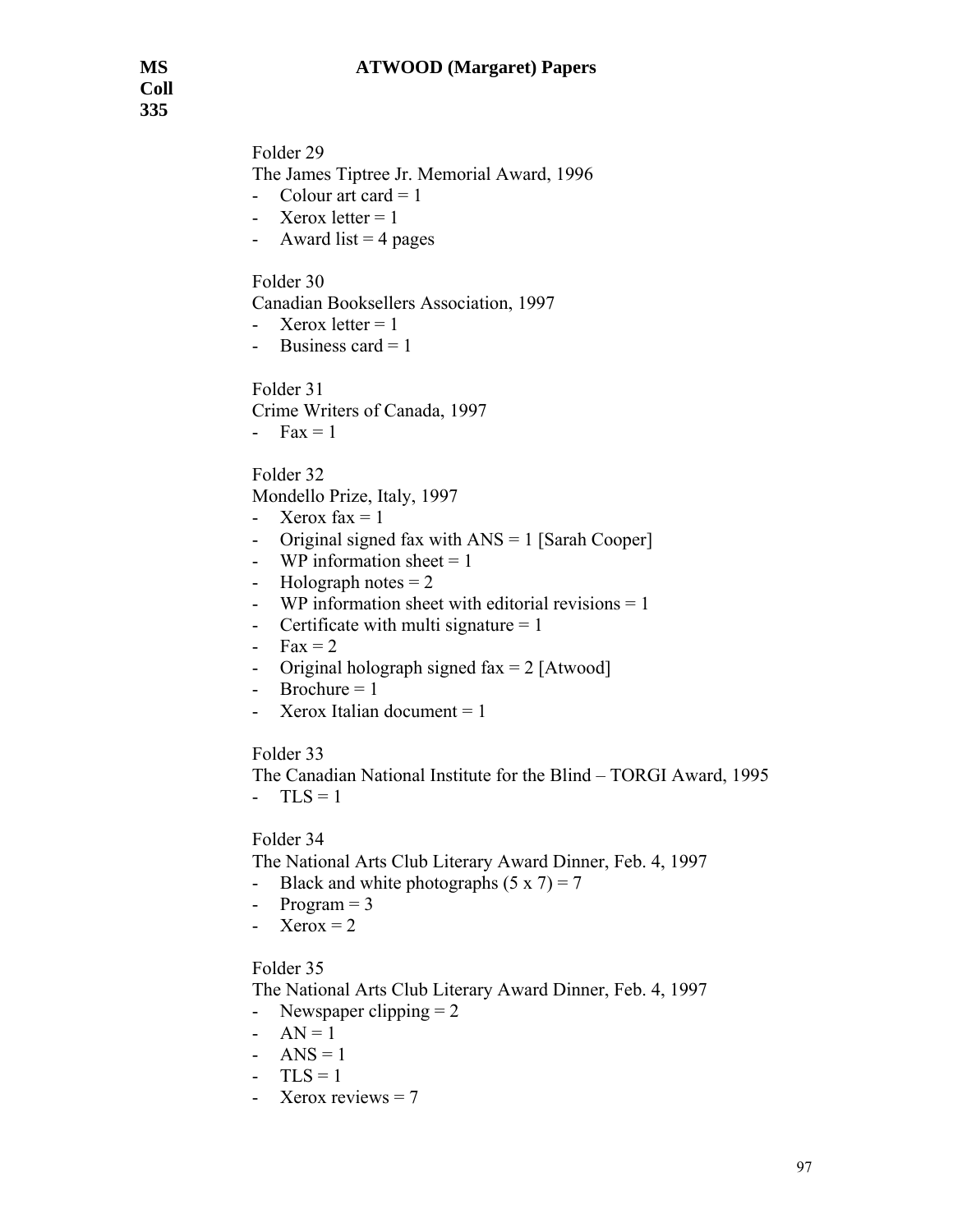**Coll 335** 

> Folder 36 The Orange Prize, 1997

- $Fax = 8$
- Original signed  $fax = 1$  [Sarah Cooper]
- With Compliments  $slip = 2$
- Xerox  $= 4$
- $ALS = 1$  [letter of regret by Atwood]

Folder 37

Toronto Historical Board, 1997

- Original signed  $fax = 1$  [Sarah Cooper]
- Holograph note  $= 1$
- Xerox letter  $= 1$
- $-TLS = 1$

# Folder 38

Waterstone's "Books of the Century" list, 1997

- Original signed  $fax = 1$  [Sarah Cooper]
- $Fax = 1$

# Folder 39

WH Smith Literary Award, 1997

- Original signed  $fax = 1$  [Sarah Cooper]
- $-TLS = 1$
- $Fax = 1$

Folder 40

Lakehead University

- $ALS = 1$
- Newspaper clippings  $= 4$

# Folder 41

Various Awards and notes of congratulations

- $-Fax = 1$
- $TLS = 2$
- Distinguished Author Series booklet  $= 1$
- $-$  Poster = 1
- ANS =  $1$

# Folder 42

Various Newspaper Articles

- Xerox  $= 6$
- Magazine clipping  $= 1$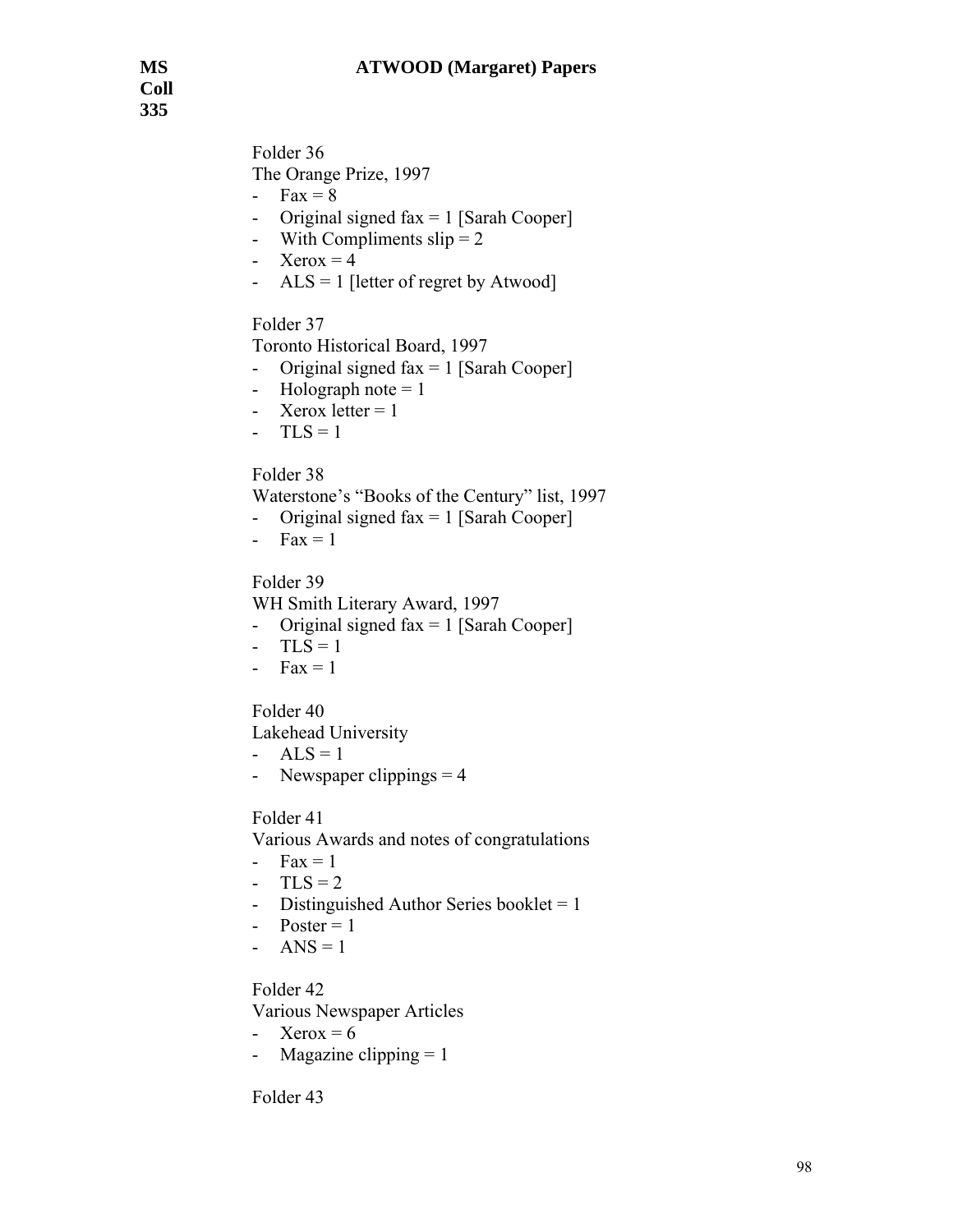| <b>MS</b><br><b>Coll</b><br>335 | <b>ATWOOD</b> (Margaret) Papers                                                                                                                                                                                                                                                                                                                                                                                                            |
|---------------------------------|--------------------------------------------------------------------------------------------------------------------------------------------------------------------------------------------------------------------------------------------------------------------------------------------------------------------------------------------------------------------------------------------------------------------------------------------|
|                                 | Various Newspaper Articles<br>Newspaper clippings $= 5$                                                                                                                                                                                                                                                                                                                                                                                    |
| <b>Box 123</b>                  | <b>Occasional Writings</b><br>Folder 1<br>John Newlove – Tribute speech and correspondence – 1982-2004<br>Xerox manuscript $= 1$<br>$ANS = 1$<br>$\overline{\phantom{0}}$<br>- Email = $1$<br>- Carbon copy letter $= 1$<br>$-TLS = 4$<br>Xerox letter $= 1$                                                                                                                                                                               |
|                                 | Folder <sub>2</sub><br>Three Short Pieces – Architectural Digest – June, 1988<br>Magazine article = $4$ pages<br>$TL = 1$<br>Xerox manuscript = $2$ [6 pages each]<br>$\blacksquare$<br>WP manuscript with editorial revisions $= 6$ pages<br>$\overline{\phantom{0}}$<br>Typescript manuscript with cut and paste and holograph $= 8$ pages<br>۰<br>[with editorial revisions]<br>ALS $[draff?] = 1$<br>Holograph notes $= 5$<br>$AN = 2$ |
|                                 | Folder 3<br>Childhood writings – Mandelbaum – 1989-92<br>$TLS = 6$<br>$TL = 1$<br>Xerox letter $=$ 4<br>$Xerox = 1$<br>Xerox proof $= 11$ pages                                                                                                                                                                                                                                                                                            |
|                                 | Folder 4<br>Flying Start (short fiction), 1990<br>Xerox manuscript with editorial revisions $= 1$<br>$TLS = 1$<br>$\overline{\phantom{a}}$<br>- Original signed fax $= 1$<br>Short bio. $= 1$                                                                                                                                                                                                                                              |
|                                 | Folder 5<br><i>Trickster</i> – Review for Los Angeles Times, 1998<br>$Xerox = 2$<br>Web page print $= 1$<br>$Fax = 3$                                                                                                                                                                                                                                                                                                                      |

- Original signed fax  $= 6$  [Cooper]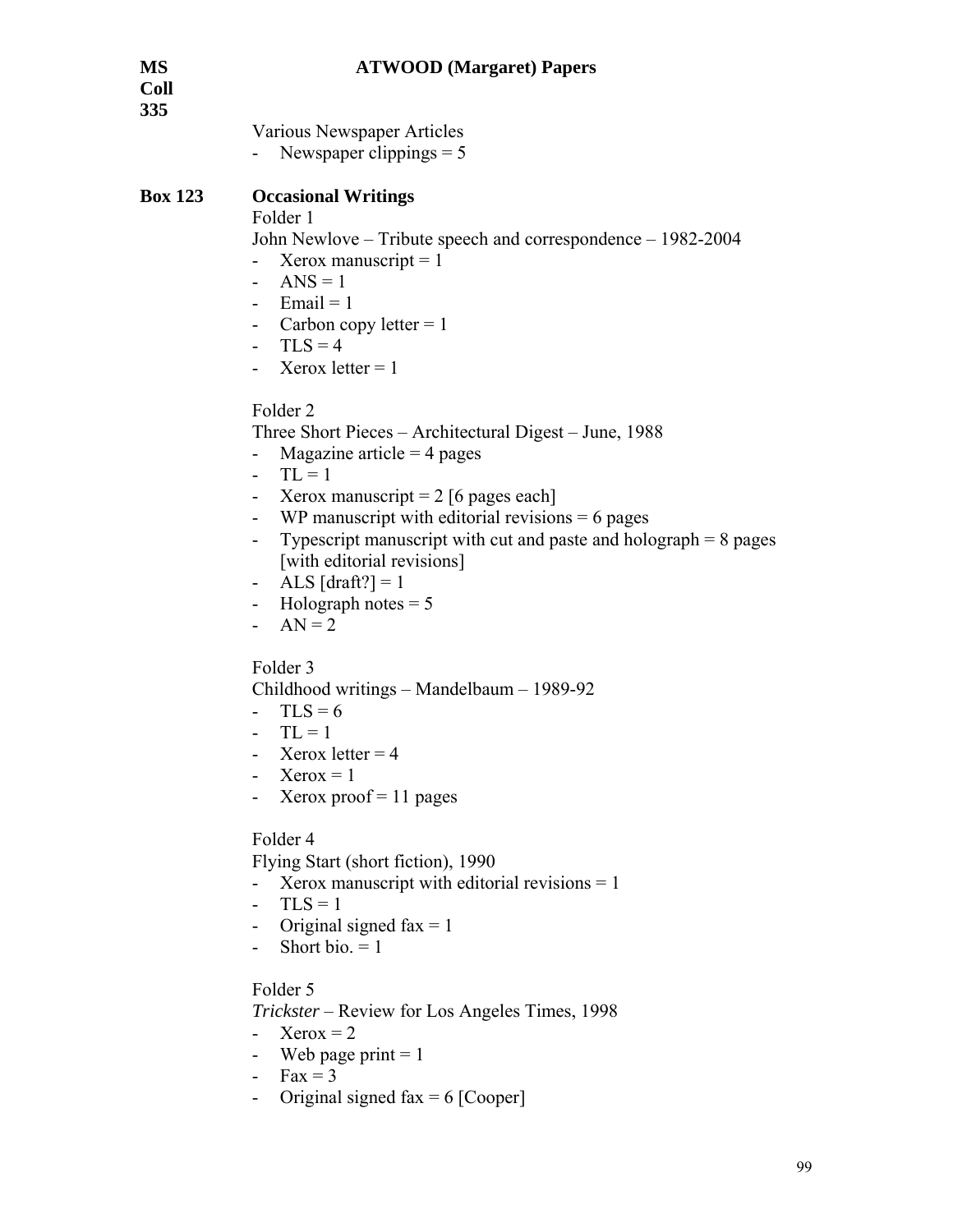**Coll 335** 

- Xerox manuscript  $= 2$
- Holograph notes  $= 2$
- $-TLS = 2$
- WP short bio.  $= 1$
- WP manuscript with editorial revisions = 1
- Original signed fax  $[Atwood] = 2$
- $-TL = 1$
- $AN = 2$

#### Folder 6

*The Saturday Night Date* – New York Times, Dec. 1999

- Holograph memo  $= 1$
- WP manuscript  $= 3$  [2 with editorial revisions]
- Original signed fax  $= 2$  [Cooper]
- $Fax = 1$
- Holograph notes  $= 5$
- WP page  $= 2$

#### Folder 7

Millennium Pieces – The Globe and Mail – 1999-2000

- Holograph notes  $= 2$
- Newspaper clipping  $= 1$
- Original signed fax  $= 1$  [Cooper]
- Xerox manuscript with editorial under scoring = 12 pages

#### Folder 8

Millennium Pieces – The Globe and Mail – 1999-2000

- WP manuscript with editorial revisions = 12 pages
- WP manuscript  $= 12$  pages
- Xerox manuscript  $= 12$  pages
- Xerox letter  $= 1$
- Email  $= 2$
- $-TL = 1$

#### Folder 9

Jackman response – Globe and Mail – Jan. 2000

- Newspaper clipping  $= 3$
- Holograph notes  $= 1$
- Email  $= 3$
- $-TL = 4$
- WP manuscript  $= 4$  [with editorial revisions]

- Political Novels Los Angeles Times, 2000
- Email  $= 5$
- Original signed fax  $= 1$  [Cooper]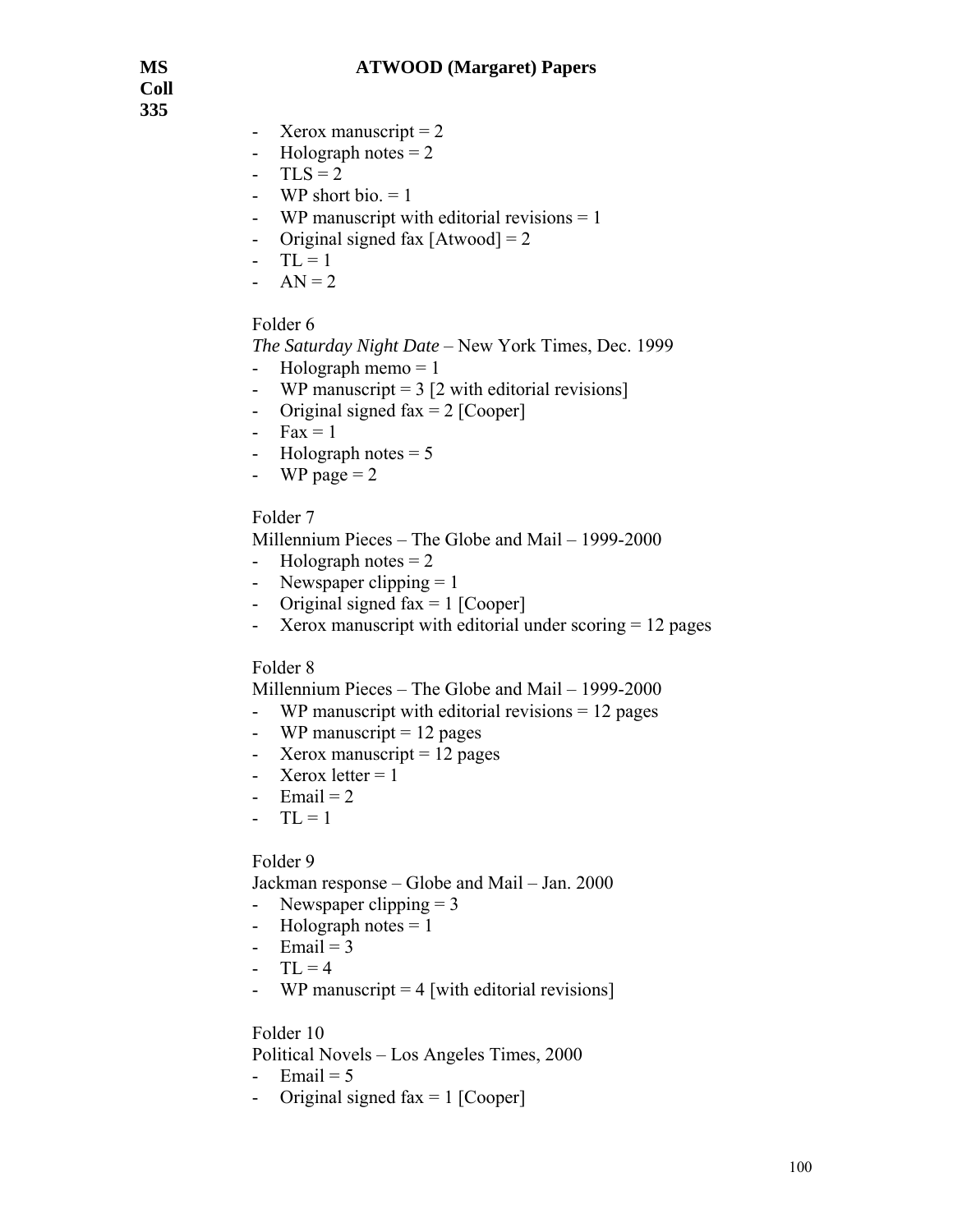**Coll 335** 

 $-TLS = 1$ 

Folder 11

- Geo Magazine, Sept. 2001
- Original signed  $\text{fax} = 2$  [Jennifer Osti]
- $ALS = 1$
- Holograph notes  $= 1$
- Email  $= 4$

Folder 12

*Herstory* – Anthology contribution, 2001

- Email  $= 2$
- WP manuscript  $=$  3 pages
- Holograph draft/notes  $=$  3 pages

# Folder 13

Home EC Opera – The Globe and Mail, Dec. 17, 2001

- Original holograph  $\text{fax} = 1$  [Atwood]
- $Fax = 1$
- Xerox  $= 1$

# Folder 14

*Ground Works* – experimental fiction – 2001-2

- Email = 11 [some with holograph notes]
- Manuscript proof with holograph note attached and editorial revisions  $= 9$  pages
- Newspaper clipping  $= 1$
- Xerox letter  $= 1$
- Xerox manuscript  $= 2$
- $-TLS = 1$
- WP manuscript with editorial revisions and comments = 1
- Colour Xerox of book cover = 1
- $ALS = 1$

# Folder 15

*Ground Works* – experimental fiction – 2001-2

- Email =  $29$  [some have holograph notes]
- Original signed  $\text{fax} = 1$  [Jennifer Osti]
- WP manuscript  $= 1$
- WP draft manuscript with editorial revisions = 1
- Questionnaire with holograph entries = 1
- Original  $fax = 1$
- WP list of experimental fiction with holograph notes  $= 1$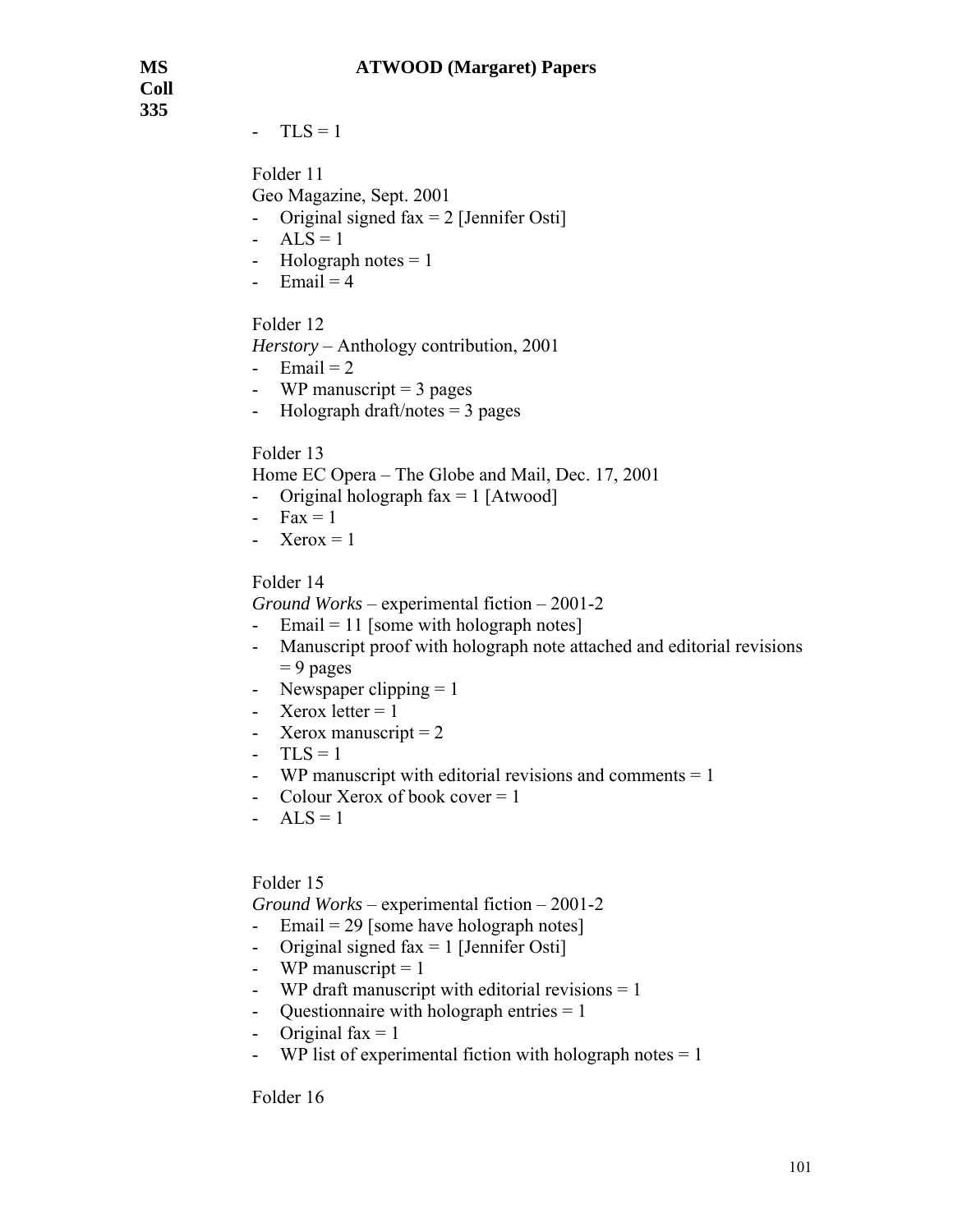*Ground Works* – experimental fiction – 2001-2

- Email =  $12$  [some with holograph notes]
- Original signed  $fax = 1$  [Jennifer Osti]
- Catalogue  $= 2$
- $-$  TLS = 1
- Manuscript proof  $= 1$
- Catalogue page  $= 1$

# Folder 17

Oakville Green – Speech – Sept. 24, 2002

- WP manuscript  $= 5$  pages
- WP manuscript with editorial revisions = 5 pages
- $Fax = 1$
- Email  $= 2$

# Folder 18

Victory Gardens – foreword for A Breath of Fresh Air, Nov. 2002

- Email  $= 2$
- WP manuscript  $= 3$  [15 pages each]
- Xerox printed Foreword  $= 6$  pages

# Folder 19

Women's Library, 2002

- Holograph notes  $= 2$
- WP manuscript  $= 1$
- $TLS = 2$  [with a short ANS]
- Web page print  $= 1$
- $Program = 1$

# Folder 20

Carol Shields Tribute – Random House, 2003

- Email  $= 4$
- Xerox manuscript  $= 6$  pages
- Xerox =  $1$
- Xerox manuscript with editorial revisions = 6 pages
- Holograph notes  $= 3$
- Xerox Jane Urquhart article  $=$  4 pages [Globe and Mail]
- Other Globe and Mail tributes  $= 9$  pages

#### Folder 21

Earth Day – New York Times, 2003

- Email  $= 3$
- WP manuscript  $=$  3 pages
- Draft manuscript with editorial revisions  $=$  3 pages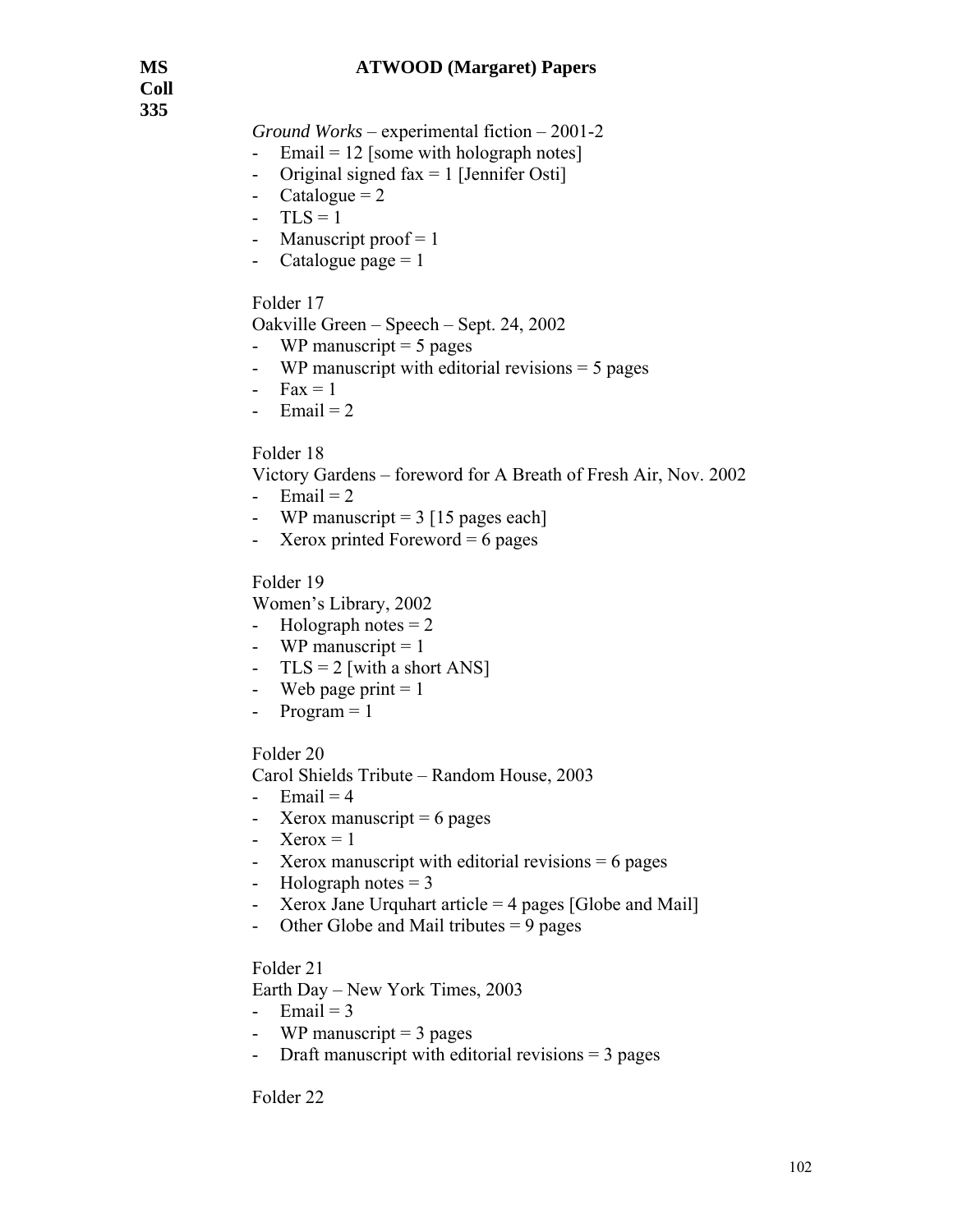**Coll 335** 

| <b>Coll</b><br>335 | Reading Lolita in Tehran – Review for Literary Review of Canada, 2003-4<br>- LRC magazine $= 2$                                                                                                                                                                                                                                                                                                                                                                                                     |
|--------------------|-----------------------------------------------------------------------------------------------------------------------------------------------------------------------------------------------------------------------------------------------------------------------------------------------------------------------------------------------------------------------------------------------------------------------------------------------------------------------------------------------------|
|                    | Folder <sub>23</sub><br>Reading Lolita in Tehran – Review for Literary Review of Canada, 2003-4<br>Holograph notes $=$ 4<br>- Email = $8$<br>- Xerox manuscript = $1$                                                                                                                                                                                                                                                                                                                               |
| <b>Box 124</b>     | <b>Occasional Writings and Works on Atwood</b><br><b>Occasional Writings 1985-8</b><br>Folder 1<br>Can Lit Food Book – Reviews, 1987-8<br>- Xerox = 1<br>- Magazine page $= 1$<br>- Newspaper clipping $=$ 4                                                                                                                                                                                                                                                                                        |
|                    | Folder <sub>2</sub><br>Can Lit Food Book – Letters, 1985-8<br>$TLS = 6$<br>Xerox letter $= 2$<br>$TN = 1$ [with holograph annotations]<br>$\blacksquare$<br>WP list of contributing authors $= 1$<br>$\overline{\phantom{0}}$<br>Magazine article = $1$<br>-<br>Signed memorandum of agreement $= 1$ [Collins (Canada), Gibson, and<br>$\blacksquare$<br>Atwood]<br>$Xerox = 2$<br>WP list of authors re promotion $= 1$<br>Holograph notes $= 2$<br>۰.<br>$TN = 1$<br>$TNS = 1$ [Robertson Davies] |
|                    | Folder 3<br>Can Lit Food Book - Letters, 1985-8<br>Xerox series of drawings $= 10$<br>WP list of book chapters $= 1$<br>Xerox list of book chapters $= 1$<br>-<br>Typescript memo $= 1$<br>-<br>Xerox letter $= 1$<br>$Xeros = 1$<br>Typescript notes $= 1$<br>-<br>$TLS = 1$<br>$\overline{\phantom{0}}$<br>Permission letter $= 1$<br>WP list of authors, titles, and publishers $= 1$<br>Typescript draft letter with editorial revisions $= 1$<br>Holograph note attached to draft letter $= 1$ |
|                    |                                                                                                                                                                                                                                                                                                                                                                                                                                                                                                     |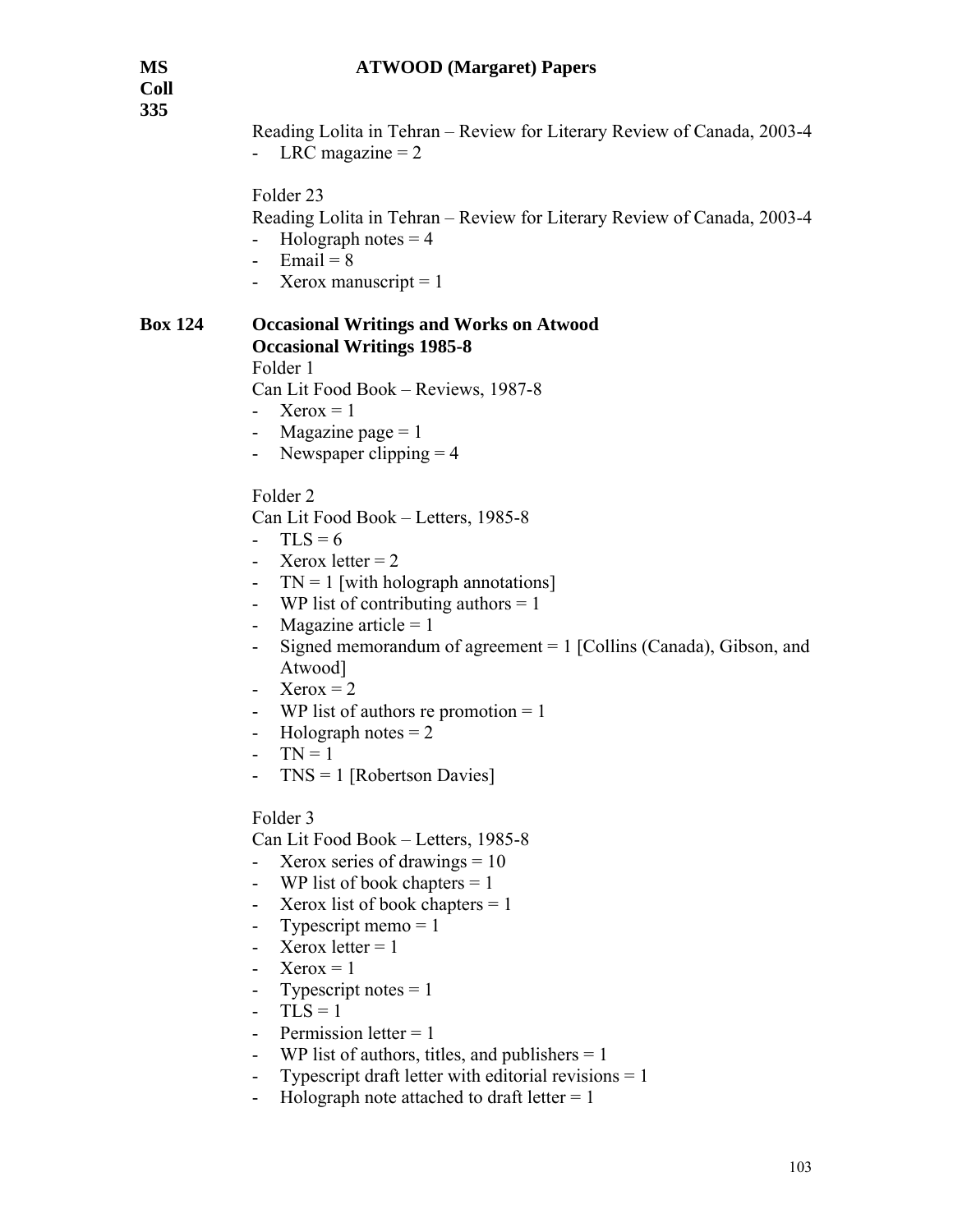**Coll 335** 

- Xerox list of titles and authors  $= 1$  [with some holograph additions]
- Xerox draft chapters, contents page etc.  $= 13$

Folder 4

Can Lit Food Book – Letters, 1985-8

- Xerox letter  $= 2$
- Typescript notes  $= 3$  [1 with editorial revisions]
- $-$  Invoice = 1
- Receipt  $= 1$
- Typescript log of dates and times = 1
- $ALS = 4$
- $TNS = 1$
- $-TLS = 5$
- Envelope  $= 2$
- $-TL = 1$
- Holograph note  $= 7$
- Carbon copy letter  $= 6$
- ANS =  $1$
- Xerox =  $1$

Folder 5

Can Lit Food Book – Letters, 1985-8

- Carbon copy letter  $= 3$
- $ALS = 7$
- $AN = 1$
- TLS = 13 [1 from Timothy Findley, part holograph]
- Xerox =  $5$
- ANS =  $3$
- Envelope  $= 1$
- Xerox letter  $= 2$
- Holograph notes  $= 2$
- Typescript notes  $= 1$

#### **Works on Atwood 1976-2004**

#### Folder 6

Atwood Quotes, short, short media pieces – 1990-2

- TLS  $(copy) = 1$
- Draft holograph/signed letter = 1 [Atwood]
- Printed newsletter = 1 [Metro Councillor, Ila Bossons]
- Xerox letter  $= 6$  [5 by Atwood]
- Fax =  $5 \mid 1$  with holograph note
- Original typescript fax  $= 5$  [4 signed by Joan Sheppard]
- Holograph phone memo  $= 1$
- $TLS = 5 [1 with holograph note]$
- Short WP bio with holograph note  $= 1$
- Short WP fax  $= 1$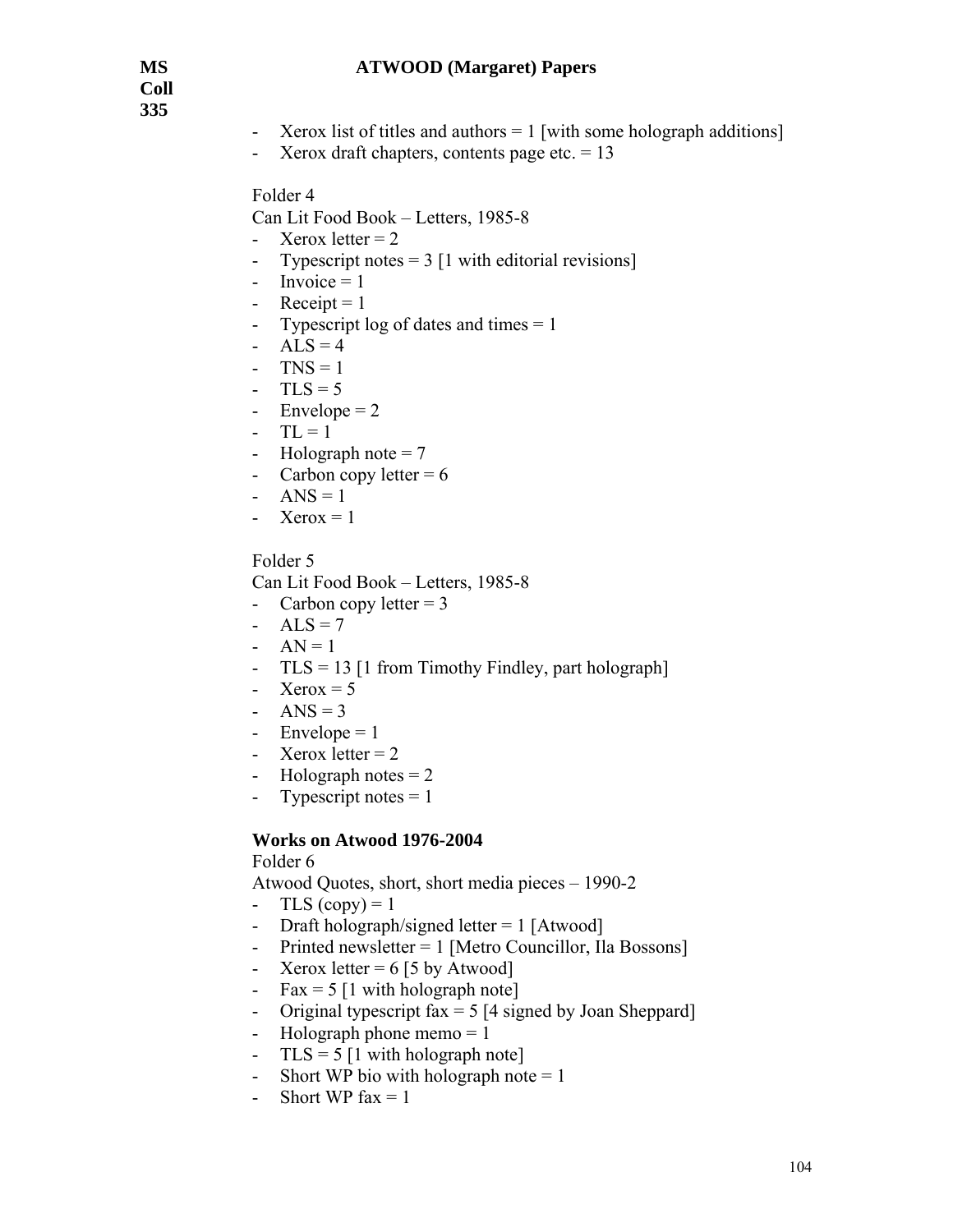**Coll 335** 

- TLS signed by Atwood and short holograph note  $= 1$
- Original typescript fax with holograph note and initialed/signed by Atwood  $=$  3
- WP list of names and short bios.  $= 1$
- $-TL = 1$
- ANS  $[Atwood] = 1$
- Printed address clipping  $= 1$
- TLS [June Callwood] =  $1$
- Newsletter  $= 1$
- Typescript manuscript with editorial revisions  $= 1$  pages
- $-$  Program  $= 1$
- Xerox with holograph note signed  $G.G. = 1$  [Gibson]
- TN signed by Atwood and Gibson = 1

#### Folder 7

Sullivan/Cooke Biography – combo reviews, 1998

- ANS on Xerox review  $= 1$
- TN with holograph note  $= 2$
- Newspaper clipping  $= 1$

#### Folder 8

German Film Biography – Charlotte Acklin, 1994-5

- Original signed fax  $= 4$  [Sarah Cooper] [1 with holograph note]
- Fax = 9 [2 with holograph annotations]
- Xerox  $= 2$
- Draft agreement with holograph revisions and additions  $= 1$
- Original holograph/signed  $fax = 2$  [Sarah Cooper]
- WP update memo  $= 1$
- $AN = 2$
- WP check list  $= 2$
- Holograph notes  $= 2$
- Original WP fax with editorial revisions/additions [by Atwood?] = 1
- $TN = 3$  [1 with holograph note]
- WP memo  $= 1$

#### Folder 9

NFB: "Once in August" – now Atwood and family video, 1995

Original signed holograph  $fax = 1$  [Sarah Cooper]

### Folder 10

Erica Heron articles, 1988-1990(?) [alias Ruth Atwood?]

- Xerox WP manuscript [Laid Back Limestone]  $= 1$
- $TLS = 2$
- Xerox magazine article [*Homes*, July 1990 and *Toronto Life*, 1988] = 2
- Magazine article [*Toronto Life*, Sept. 1988] = 1
- Xerox WP manuscript [Haute Manure]  $= 1$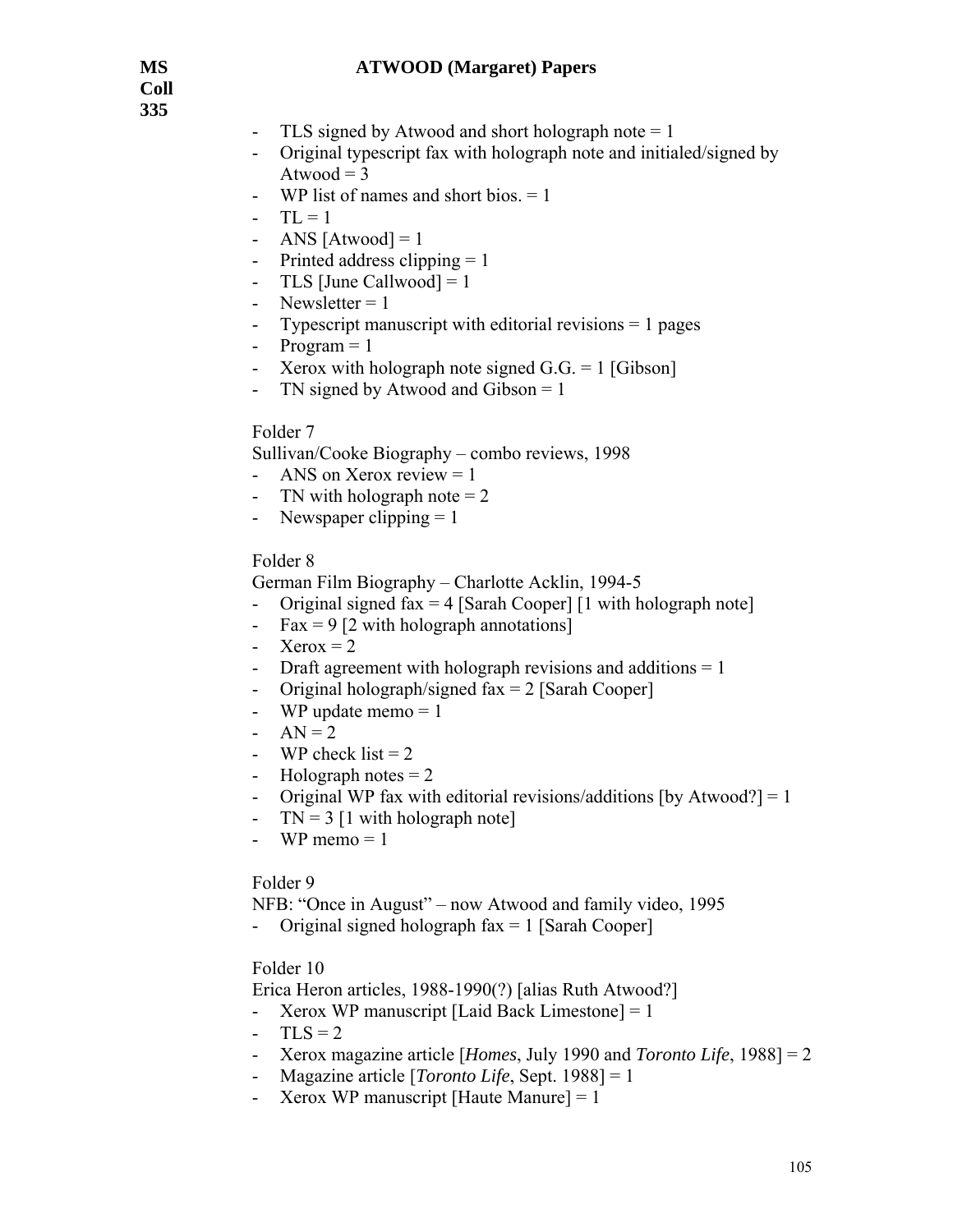**Coll 335** 

- Xerox WP manuscript [Substance Abuse]  $= 1$
- Xerox WP manuscript  $[Secret Agents] = 1$

Folder 11

Letters to Salman Rushdie, 1992-3

- Xerox magazine article [Liberation, 1992] = 1
- $TLS = 1$  [C. Bedford XIX]
- Xerox WP report [The Rushdie Devence Campaign 1992-3] = 1

### Folder 12

*Barbed Lyres* – reviews, 1990

- Newspaper clippings  $= 2$
- Xerox newspaper clippings = 4 [same review different publications]

### Folder 13

*Small Wonders* – clippings, 1982

- Newspaper clippings  $= 2$
- Xerox newspaper articles  $= 9$
- Xerox magazine article  $= 1$
- Xerox typescript manuscript  $= 1$
- Xerox typescript review  $[CHOM] = 1$

### Folder 14

Miscellaneous papers – 1976-2004

- $-TLS = 2$
- Xerox manuscript [Sandra Djwa]  $= 1$
- Journal article with front and back covers = 1 [*Mosaic*, Sept. 1997]
- $ALS = 1$
- Printed promotional material  $= 2$
- Email  $= 2$
- $-TLS = 2$
- Signed permission form  $= 1$  [Cooper]
- Draft manuscript [Judith McCombs, 1998] with editorial underscoring and comments  $= 1$

#### Folder 15

Miscellaneous paper – 1976-2004

- Original signed  $\text{fax} = 1$  [Atwood]
- $Fax = 4$
- Original signed fax  $= 3$  [Cooper]
- Email  $= 4$
- Holograph note  $= 1$
- ANS =  $1$
- Xerox manuscript [Astrid H. Holzamer]  $= 1$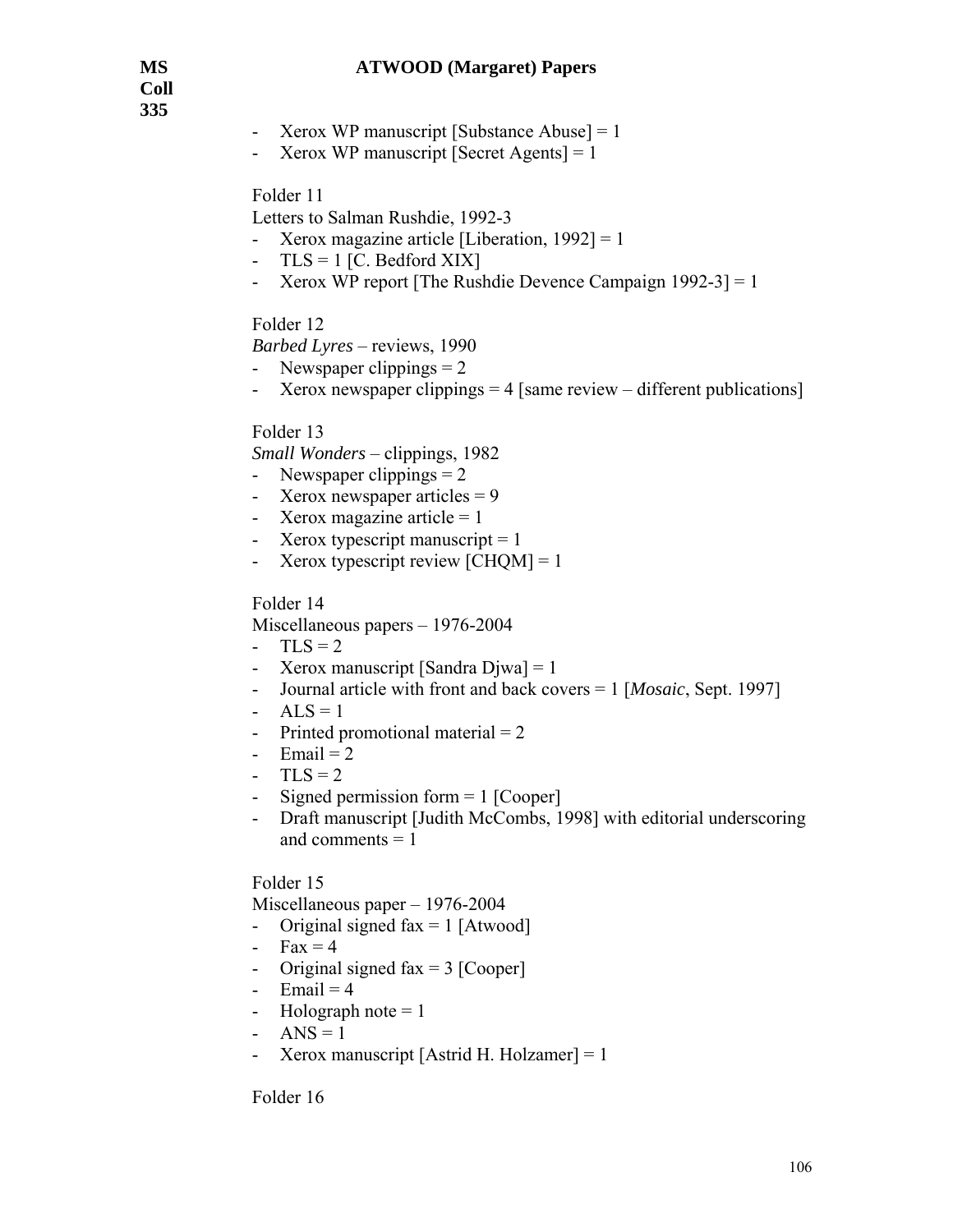**Coll 335** 

Miscellaneous paper – 1976-2004

- Xerox WP manuscript [Susanne Becker, Mainz] = 1
- $Fax = 3$
- Original signed holograph fax  $[Atwood] = 1$
- $TLS = 1$  [Kimmel York Univ.]
- Xerox WP manuscript [Christine Pinarello]  $= 1$
- Xerox journal article  $[Commi S. Vevaina] = 1$

Folder 17

Miscellaneous paper – 1976-2004

- Business card  $= 1$
- Booklet [Défi/Challenge dans le roman canadien] = 1
- Booklet [Associated Francaise d'Études Canadiennes] = 3 [1991, 1992, and 1996]
- Booklet [Image et récit, 1993] = 1
- Xerox journal article = 5 [1983, 1986, 1989, 1990, and 1997]
- $-TLS = 2$
- WP manuscript  $[T.J.King, 1997] = 1$

Folder 18

Miscellaneous paper – 1976-2004

- ALS [Beth Follett, Pedlar Press] = 1
- Xerox WP poem  $= 1$
- Publisher's catalogue  $= 1$
- Xerox  $TL = 1$
- $-Fax = 1$
- Loose pages from Journal of the Royal Society of Medicine = 16 [1993, 1994]
- $TLS = 1$
- Xerox title page, contents page, and critical essay [from *M.S.: Writing and Subjectivity*] = 11 pages
- Xerox book chaper/essay [Martha Sharpe, 1993] = 1
- Xerox newspaper article  $[1994] = 2$

### Folder 19

Miscellaneous paper – 1976-2004

- Xerox article [from *Essays on Canadian Writing*, 1993] = 1 [Sharon R. Wilson]
- Xerox WP manuscript [Elaine Tuttle Hansen]  $= 1$

#### Folder 20

Miscellaneous paper – 1976-2004

- Xerox WP manuscript [Judith McCombs]  $= 1$
- Xerox WP manuscript [Sabine Muscat, 1993] = 1
- Xerox journal article [Jaidev,  $1994$ ] = 1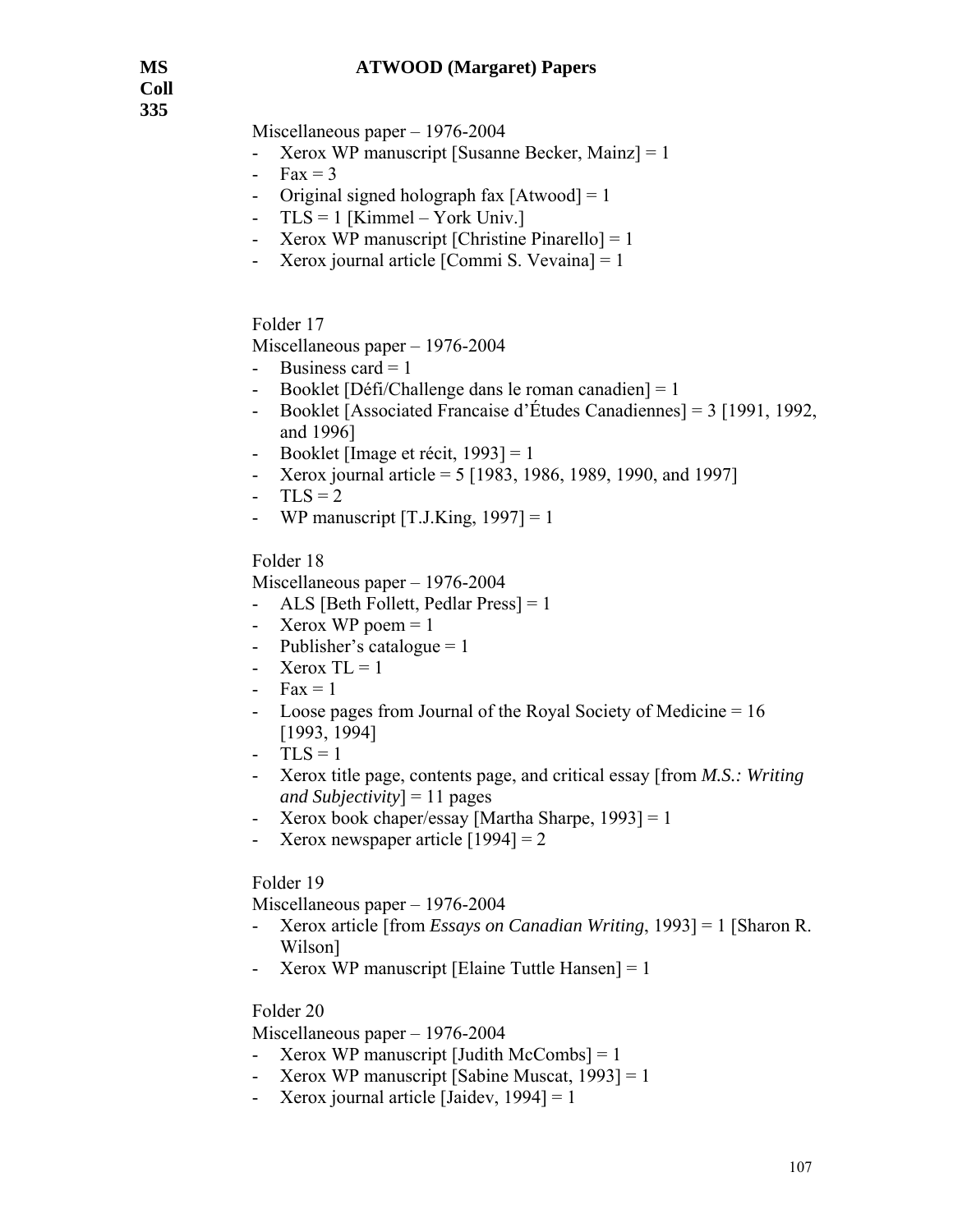**Coll 335** 

- TLS and WP manuscript [Monica Santoro,  $1997$ ] = 1
- TLS and WP manuscript [Maxine Oland,  $1996/7$ ] = 1
- TLS [Phyllis Perrakis, U. of  $O = 1$ ]

Folder 21

Miscellaneous paper – 1976-2004

- $-TLS = 1$
- Xerox journal essay [Miki Sumino, 1995] = 1
- $ALS = 1$
- Xerox journal essay [Tina Letcher(?),  $1991$ ] = 1
- ALS and Xerox WP manuscript [Barbara Gelpi(?),  $1976$ ] = 1
- Xerox journal essay [Shauna Murray]  $= 1$

### **Box 125 Works on Atwood**

Folder 1

General reviews, articles, interviews, and news mentions, 1985-1990

- Xerox magazine article  $= 1$
- Xerox newspaper articles  $= 2$
- Xerox M.A. Society information sheet  $= 1$  [with a short ANS]
- Xerox holograph notes  $= 1$
- Original typescript  $fax = 1$  [signed by Atwood]
- $Fax = 1$

#### Folder 2

General reviews, articles, interviews, and news mentions, 1990

- Xerox newspaper clippings  $= 16$ 

#### Folder 3

General reviews, articles, interviews, and news mentions, 1990

Magazine clippings  $= 3$  [1 with business card (Slopen) and underscoring]

#### Folder 4

 General reviews, articles, interviews, and news mentions, 1990 Newspaper clippings  $= 5$ 

#### Folder 5

 General reviews, articles, interviews, and news mentions, 1990 - Newspaper clippings  $= 5$ 

#### Folder 6

General reviews, articles, interviews, and news mentions, 1990

- Newspaper clippings = 5

#### Folder 7

General reviews, articles, interviews, and news mentions, 1990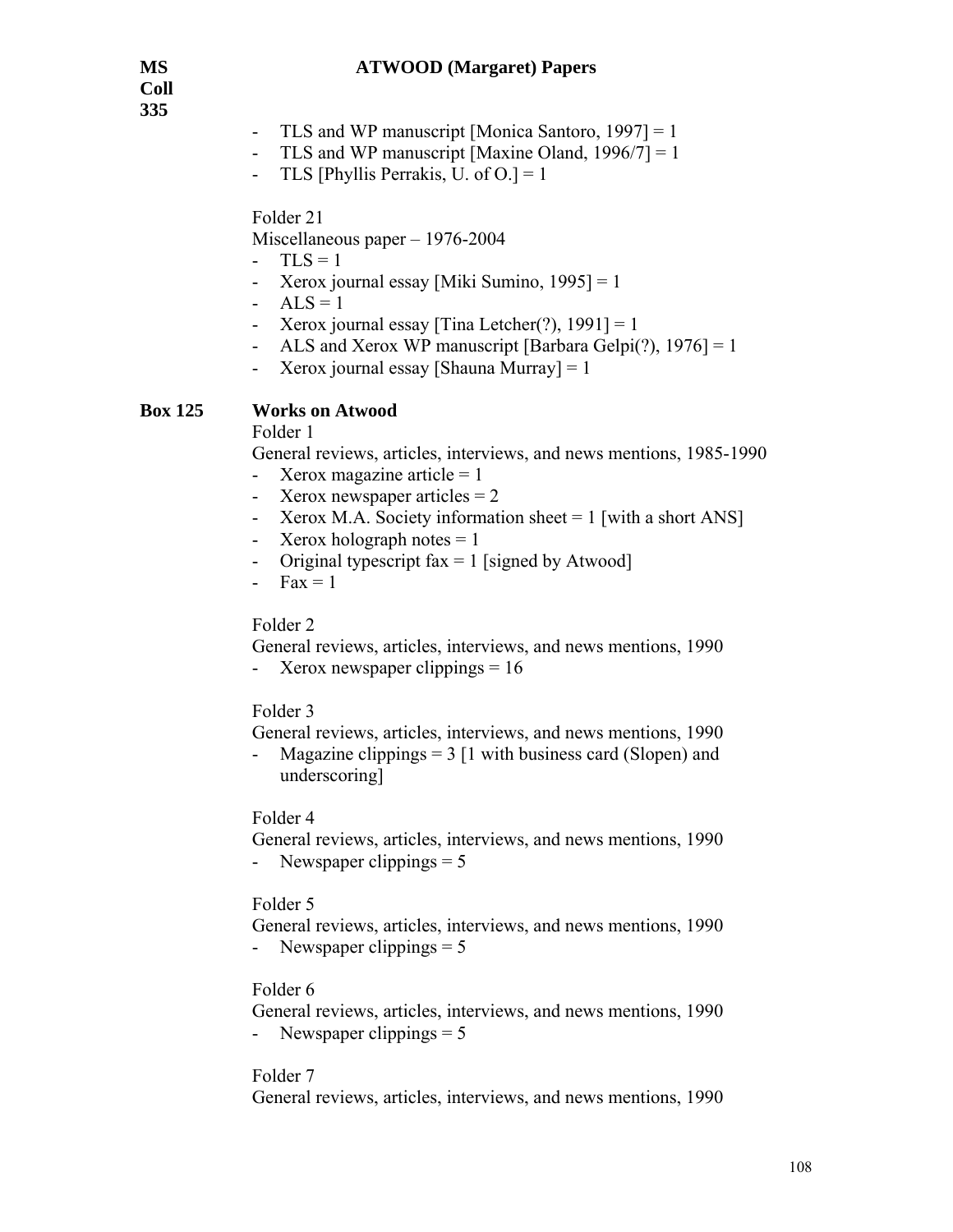**Coll 335** 

Newspaper clippings  $= 5$ 

## Folder 8

- General reviews, articles, interviews, and news mentions, 1990
- Newspaper clippings  $= 5$

## Folder 9

 General reviews, articles, interviews, and news mentions, 1990 - Newspaper clippings  $= 5$ 

#### Folder 10

 General reviews, articles, interviews, and news mentions, 1990 - Newspaper clippings  $= 5$ 

#### Folder 11

- General reviews, articles, interviews, and news mentions, 1990-2
- Newspaper clippings  $= 4$

## Folder 12

 General reviews, articles, interviews, and news mentions, 1990-2 - Newspaper clippings  $= 4$ 

- ANS = 1 [from Allan Slaight attached to clipping from Frank Magazine, Dec. 27, 1990]

#### Folder 13

General reviews, articles, interviews, and news mentions, 1990-2

- Magazine article = 5 [Scanorama May 1991, Canadian June 1992, Sunday Times – Feb. 1991, Swedish magazine (?)]
- ANS = 1 [attached to the Scanorama article]
- Xerox magazine article  $= 2$  [The Economist June 1990, Thes. March 1991]

#### Folder 14

General reviews, articles, interviews, and news mentions, 1990-2

- Part of an envelope  $= 1$  [Atwood joke]
- Magazine clipping  $= 1$
- TLS = 2 [Hans Bouman and Don Stanley]
- Original holograph/signed  $\text{fax} = 1$  [Atwood]
- Xerox letter  $= 1$
- $TL = 1$  [with holograph note]
- Original WP signed fax  $= 1$  [Atwood]
- $Fax = 1$

### Folder 15

General reviews and news mentions, 1991-6

- Newspaper clippings  $= 5$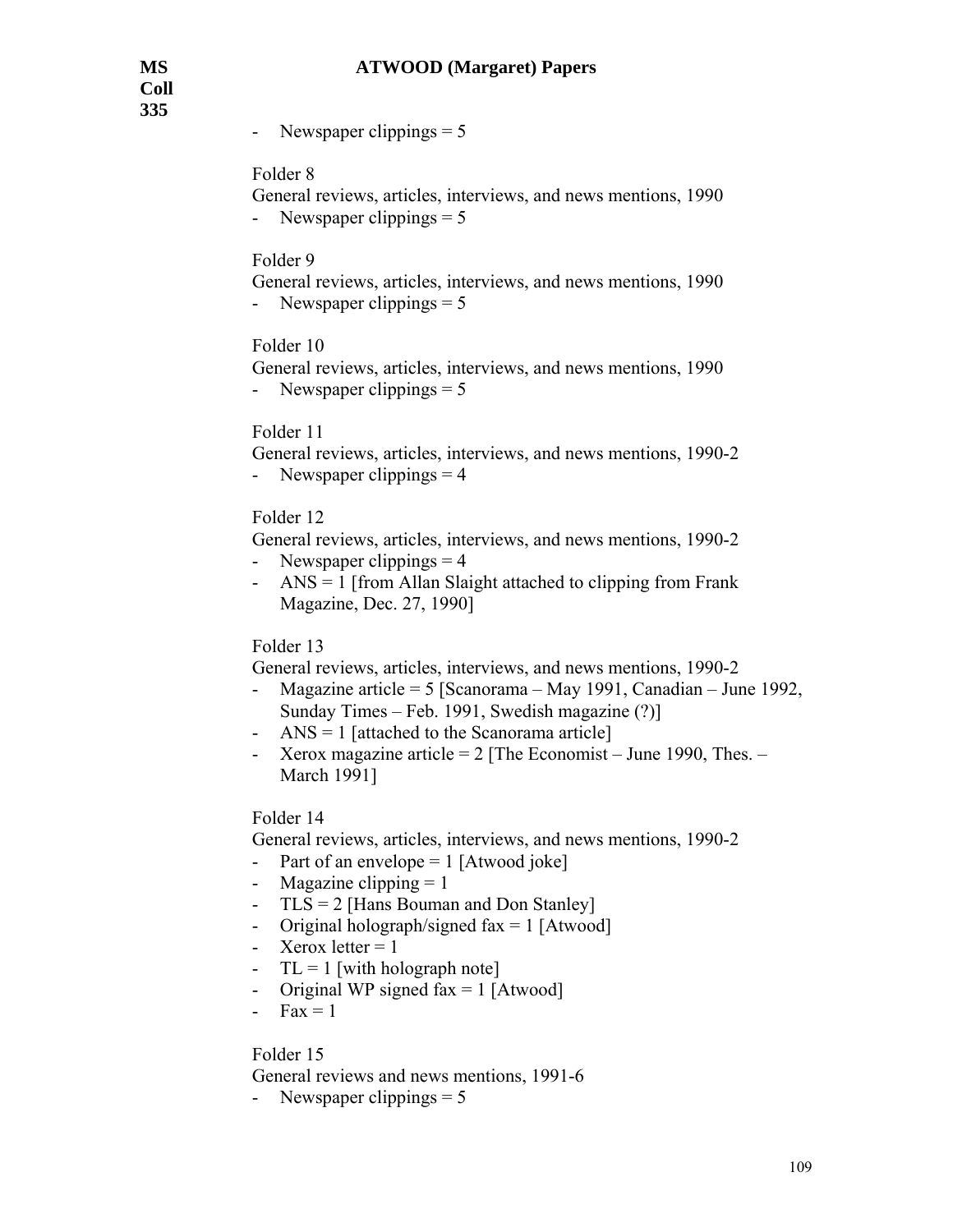Folder 16 General reviews and news mentions, 1991-6 - Newspaper clippings = 5

Folder 17

General reviews and news mentions, 1991-6

- Newspaper clippings = 5

#### Folder 18

General reviews and news mentions, 1991-6

- Xerox newspaper/magazine clippings = 11 [1 has a holograph note by Atwood]
- Original  $(?)$  holograph/signed fax = 1 [Atwood]
- Xerox larger newspaper articles = 2

#### Folder 19

General reviews and news mentions, 1991-6

- *The English Review* article = 2 [1 with cover Nov. 1991]
- ALS = 1 [from Bernard at *The English Review*]
- *Toronto Life* magazine article = 1
- *The Writing Space* journal = 1 [Fall 1995 see page 6]
- Word newsletter  $= 1$  [Sept. 1992]
- Kanada Kultur-Information newsletter  $= 1$  [Sept. 1992]
- Magazine clipping = 2 [*Maclean's* Jan. 1992 and *Chatelaine* Sept. 1994]

Folder 20

General reviews and news mentions, 1991-6

- Fax  $= 6$
- $AN = 3$  [2 attached to phone memos below]
- Holograph phone memo  $= 2$
- ANS =  $1$
- Colour photograph  $(4 \times 6) = 1$  [Curtis Brown Group at Frankfurt]
- Woodsworth College alumni newsletter  $= 1$
- $-TLS = 1$
- Printed promotional material for Moxy Früvous = 7

Folder 21

General interviews, 1993-5

- Newspaper clippings  $= 5$ 

Folder 22

General interviews, 1993-5

- Newspaper clippings  $= 6$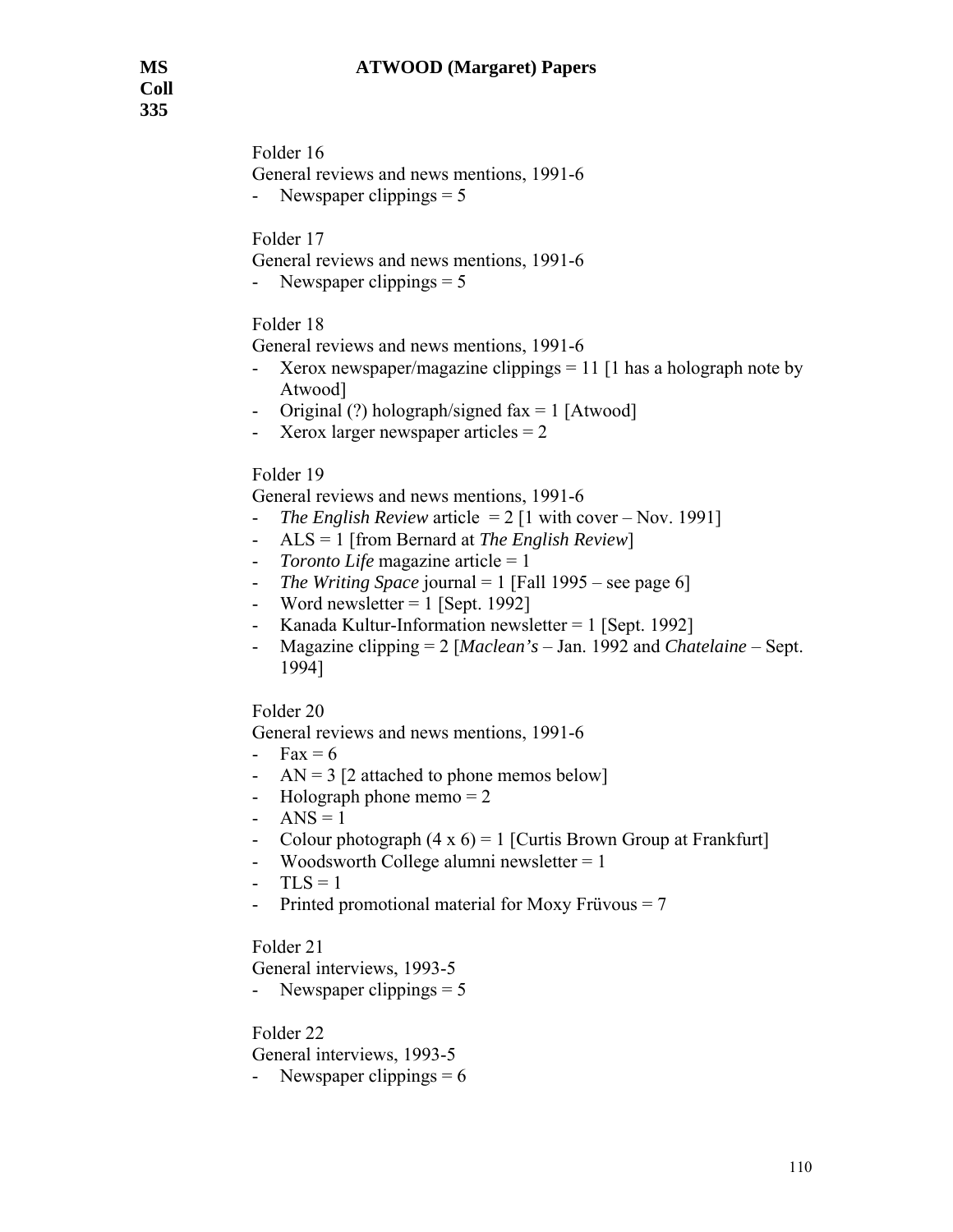**Coll 335** 

Folder 23

General interviews, 1993-5

- Ex Libris magazine  $= 1$
- Business card  $= 1$
- ANS = 1 [Dorota Kozinska]

Folder 24

General interviews, 1993-5

- TLS = 1 [Iona McNaughton]
- Xerox letter  $= 1$
- Xerox transcript of interview with Eleanor Cook =  $1$
- Magazine clipping  $= 2$

# **Box 126** *Alias Grace*

- Cerlox unproofed printed proof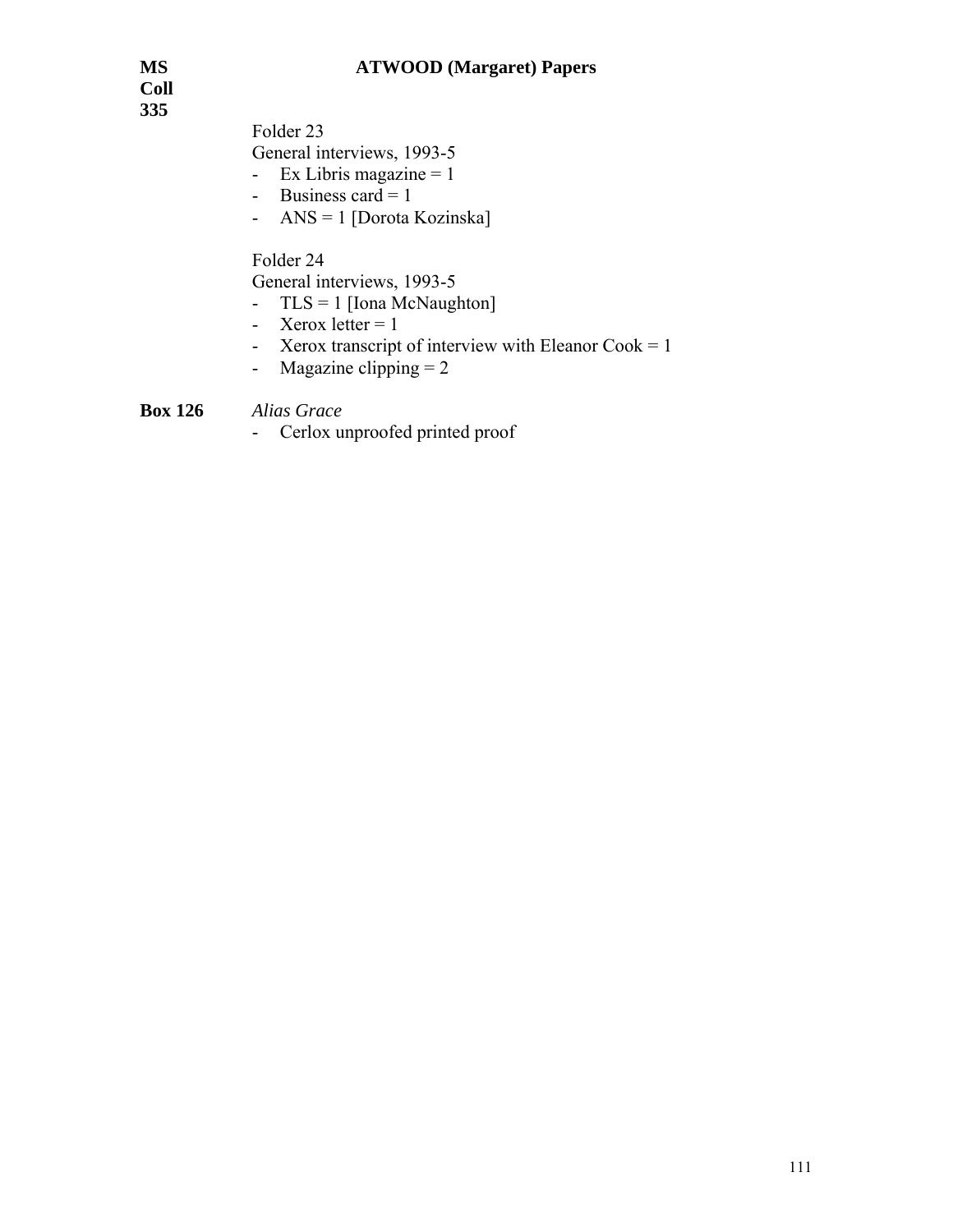## **2005 accession**

This gift contains manuscripts in various stages of development: *Writing with Intent, Moving Targets,* and *Curious Pursuits* and *The Penelopiad*. There are also some essays, reviews, handwritten manuscripts, personal and professional correspondence, and an original watercolour. A variety of audio-visual material is also included.

Note: Some material is restricted

Extent: 37 boxes and items (6 metres)

**Box 127** *Writing with Intent*

 Folders 1 to 11 Manuscript proof with editorial revisions and tabbed pages

Folder 12

Email correspondence from Philip Turner re: preparation and publication of Writing with Intent [one has a holograph note by Atwood]. Also, there is a short holograph note from Keith. January 2005

Folder 13 Email correspondence between Turner and Atwood re: proofreading, also from Turner: a fax letter and manuscript pages with editorial revisions December 2004

Folders 14 to 17 TLS and Xerox typeset manuscript pages with editorial revisions from Turner to Atwood December 15, 2004

Folder 18

Two original holograph faxes sent to Philip Turner and Keith Wallman – one with Xerox of an Atwood review, and email from Wallman November 4-15, 2004

Folder 19

Various email correspondences between Atwood, Turner, Phoebe Larmore, Adrienne Leahey, and Jen Osti re: articles, reviews, etc. to be included in the book

October 1-12, 2004

Folder 20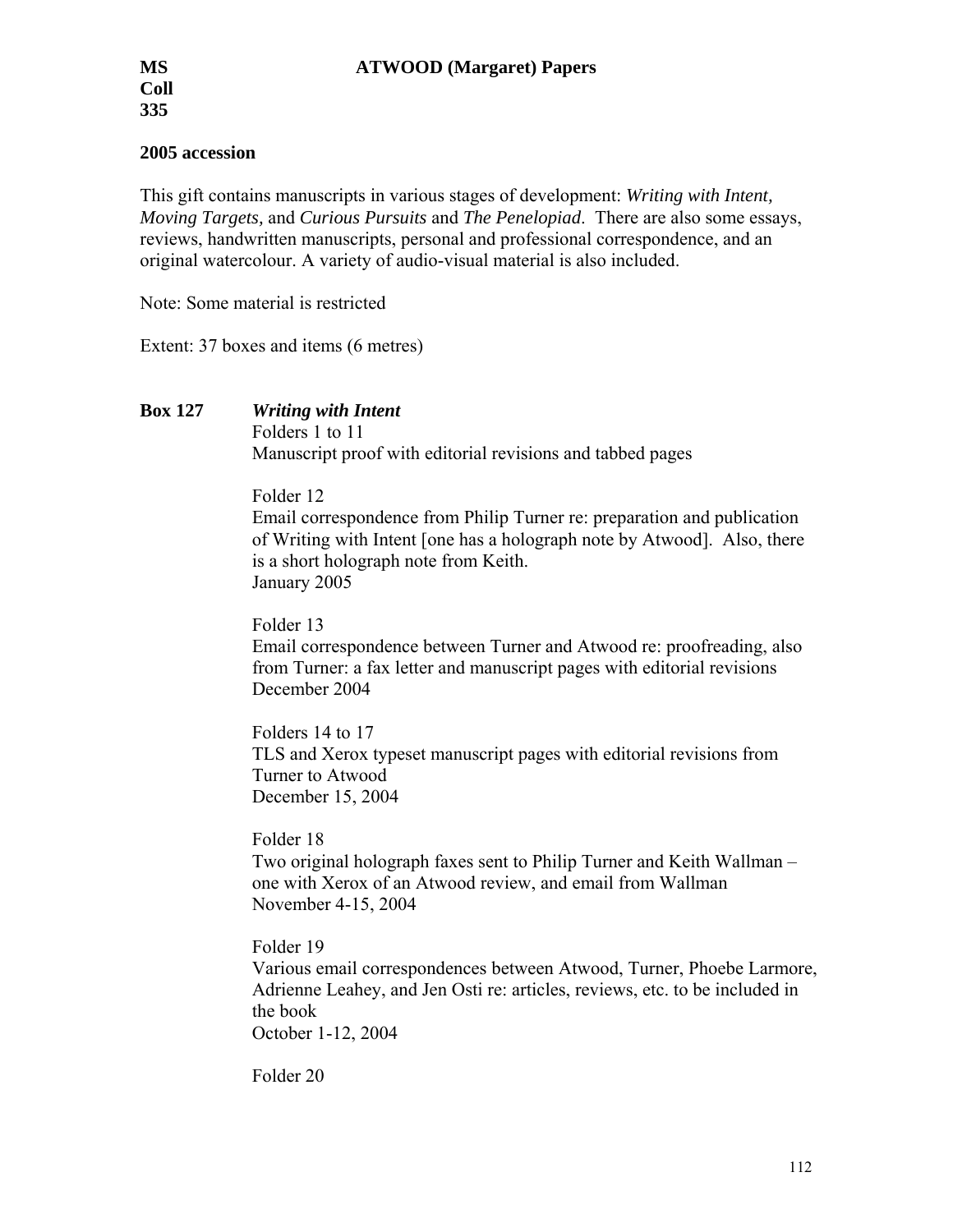Various email and fax correspondences between Atwood, Turner, Phoebe Larmore, Adrienne Leahey, and Sarah McLaughlin re: articles, reviews, etc. to be included in the book, also Xerox reviews and manuscripts, WP list of "left outs" and bibliography October 13-18, 2004

## Folder 21

Various email and fax correspondences between Atwood, Turner, Jen Osti, Adrienne Leahey, and Sarah McLaughlin re: articles, introduction, etc. to be included in the book, also WP manuscripts: bibliography, general introduction, introduction to part one, and thank you October 19-25, 2004

## Folder 22

Various email and Xerox letter correspondences between Atwood, Turner, Phoebe Larmore, Adrienne Leahey, Nan Talese and LuAnn Walther re: articles, reviews, etc. to be included in the book, also Xerox WP bibliography and FedEx waybill January 16 – September 27, 2004

#### **Box 128** *Curious Pursuits* **and** *Moving Targets Curious Pursuits*

Folder 1 Part One, 1970-1984 Xerox articles and WP manuscript

Folders 2 and 3 Part Two, 1985-1994 WP manuscripts

Folders 4 to 6 Part Three, 1995-2005 WP manuscripts

Folder 7 Bibliography WP manuscript

Folders 8 to 14 Full WP manuscript with an ANS from Adrienne September 30, 2004

## *Moving Targets*

Folders 5 to 21 O. W. Toad – Master Copy Xerox print and WP articles, reviews, etc.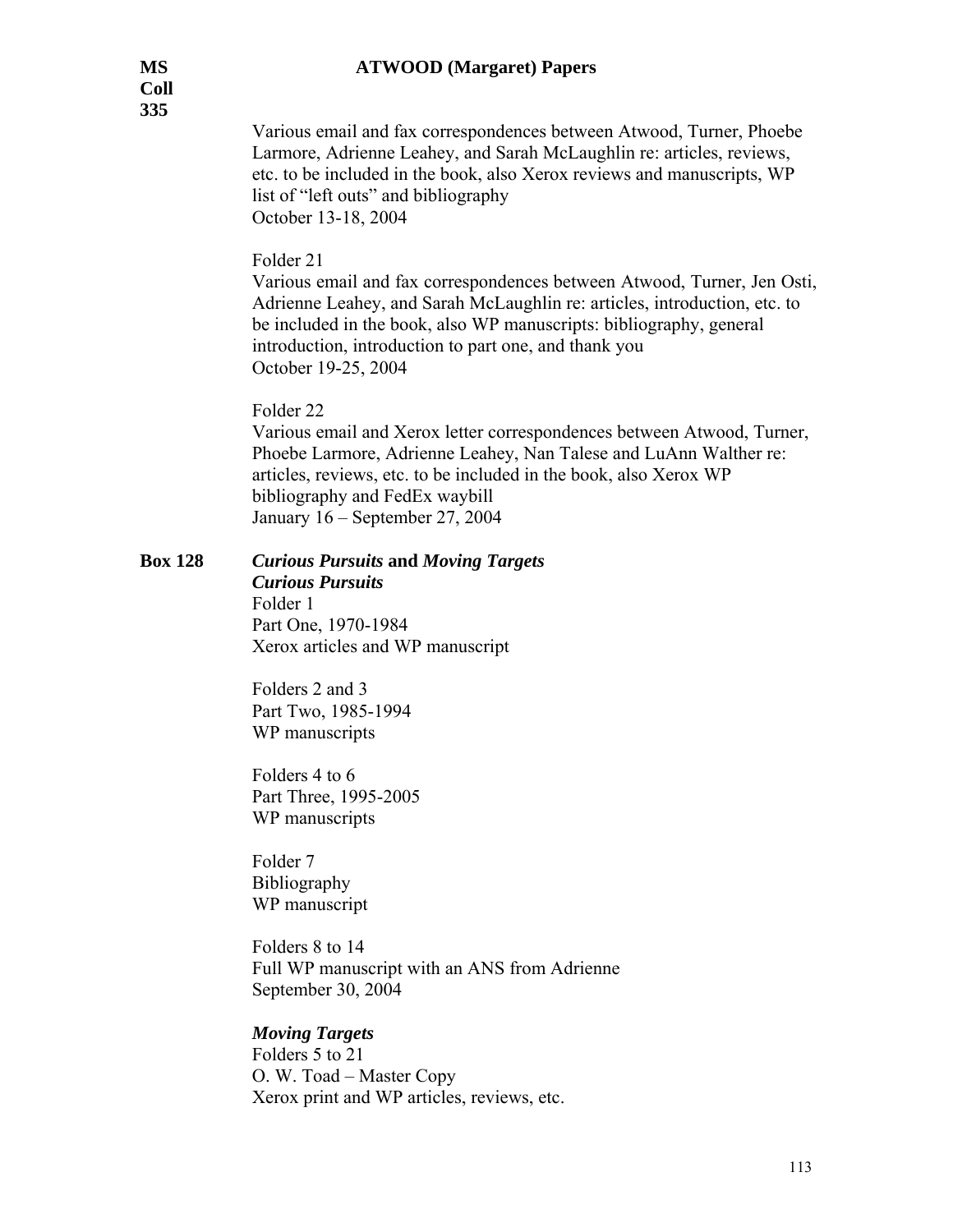| <b>MS</b><br><b>Coll</b><br>335 | <b>ATWOOD</b> (Margaret) Papers                                                                                                                                                                                                                                                                                                |
|---------------------------------|--------------------------------------------------------------------------------------------------------------------------------------------------------------------------------------------------------------------------------------------------------------------------------------------------------------------------------|
|                                 | January 7, 2004                                                                                                                                                                                                                                                                                                                |
| <b>Box 129</b>                  | Moving Targets - 1982-2000<br>Folders 1 to 23<br>Collection of Xerox newspaper and magazine articles, reviews, and essays<br>by Atwood – arranged by year and listed on a pink cover sheet<br>[note: not all works listed on pink sheet are included, also there is no<br>listing for 1983]<br>1982-2000                       |
| <b>Box 130</b>                  | <i>Moving Targets – Collected Articles, etc. and Al's Files – 2001-4</i><br>Folders 1 to 9<br>Collected Xerox articles and reviews, newspaper article, and WP essays –<br>also a WP list of works with the enclosed collected ones hi-lighted in<br>green<br>[note: some are tabbed with holograph post-it notes]<br>2001-2004 |
|                                 | Al's Files<br>Folders 10 and 11<br>Newspaper/magazine articles and reviews<br>$2001 - 4$                                                                                                                                                                                                                                       |
|                                 | Folder 12<br>Xerox article, review, comic strip, holograph note, WP manuscript and<br>letter (unsigned) re: The Night of the Hunter, web page for PMRS, and<br>web interview transcript (Atwood with Matthew Fox)<br>1998-2004                                                                                                 |
|                                 | Folders 13 and 14<br>Xerox WP and printed articles and review [two have a holograph post-it<br>note]                                                                                                                                                                                                                           |
|                                 | Folder 15<br>Xerox and WP preliminary list of contents, list of contents, list of<br>publishers, list of useful numbers, list of files, and holograph notes                                                                                                                                                                    |
|                                 | Folder 16<br>WP contracts list<br>April 12, 2001                                                                                                                                                                                                                                                                               |
|                                 | Folder 17<br>WP chronological bibliography with editorial revisions – two copies                                                                                                                                                                                                                                               |
|                                 | Folder 18                                                                                                                                                                                                                                                                                                                      |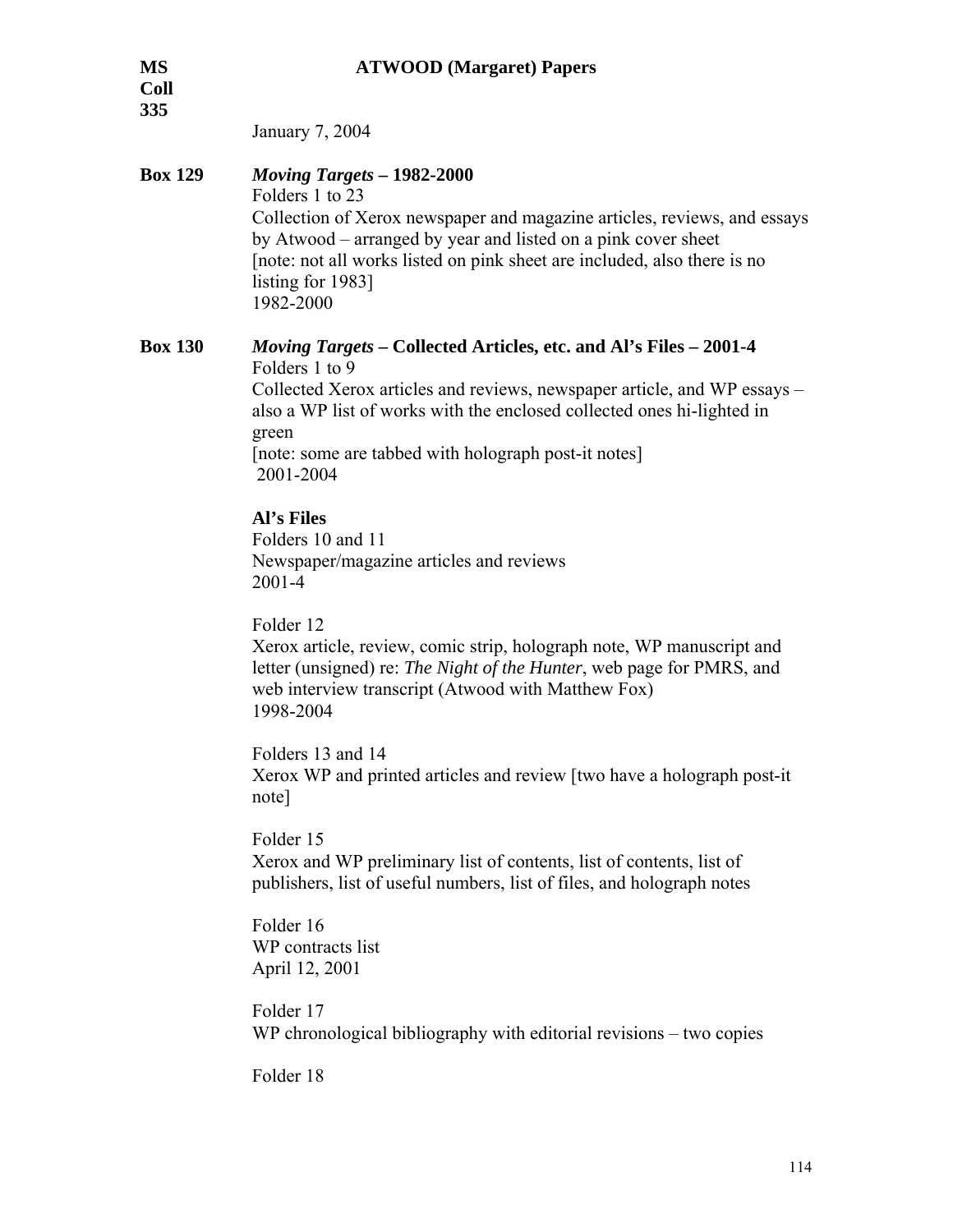WP memo [2] with holograph notes, two copies of WP "*Moving Targets* – Second Cut," WP Chronological Bibliography, Xerox Email, WP contents list "What Martha chose plus her requests and my rearrangements in Part III," TLS from Martha at Anansi, and holograph notes Nov. 1, 2003 – Jan. 16, 2004

## Folder 19

Xerox draft "Permissions to come" list with holograph revisions and additions in red ink, WP "Permissions to come" list, Xerox "Second Cut" list with holograph revisions and additions in black and blue ink, Xerox printed "Acknowledgements," list of files, and [very brief] email Nov. 1 – Dec. 19, 2003

## Folder 20

WP letter to Adrienne [2], TLS to Martha and signed Margaret and Xerox copy, WP list of contents and notes for *Moving Targets*, short WP memo, two signed copies of letters addressed to Adrienne, Martha, and Jen, email from Phoebe with holograph notes, ALS "thank you" to Jennifer from Kim Harris, three TLS from Anansi Press [Kevin Linder and Martha Sharpe] re publishing with holograph notes and check marks, some proof pages from *Moving Targets* with holograph notes March 12, 2003 – July 12, 2004

Folder 21

Original holograph fax to Kevin from Jen, two holograph fax cover sheets, two Xerox fax, WP "preliminary list" for *Moving Targets,* and bill of lading

March 1, 2000 – January 10, 2004

Folder 22

Email correspondence with Adrienne, Vivienne, Kevin, Martha, Phoebe, and Suryatapa August 7 – December 17, 2003

## Folder 23

Email correspondence with Adrienne, Sarah, Laura, Jen, Kevin, Martha, Phoebe, and Suryatapa, including Xerox printed introduction with copious post-it holograph notes and WP pre-publication notes with holograph additions January 14 – September 16, 2004

Folder 24 Cover proof variations [4], ANS from Martha at Anansi, and holograph post-it note February 20, 2004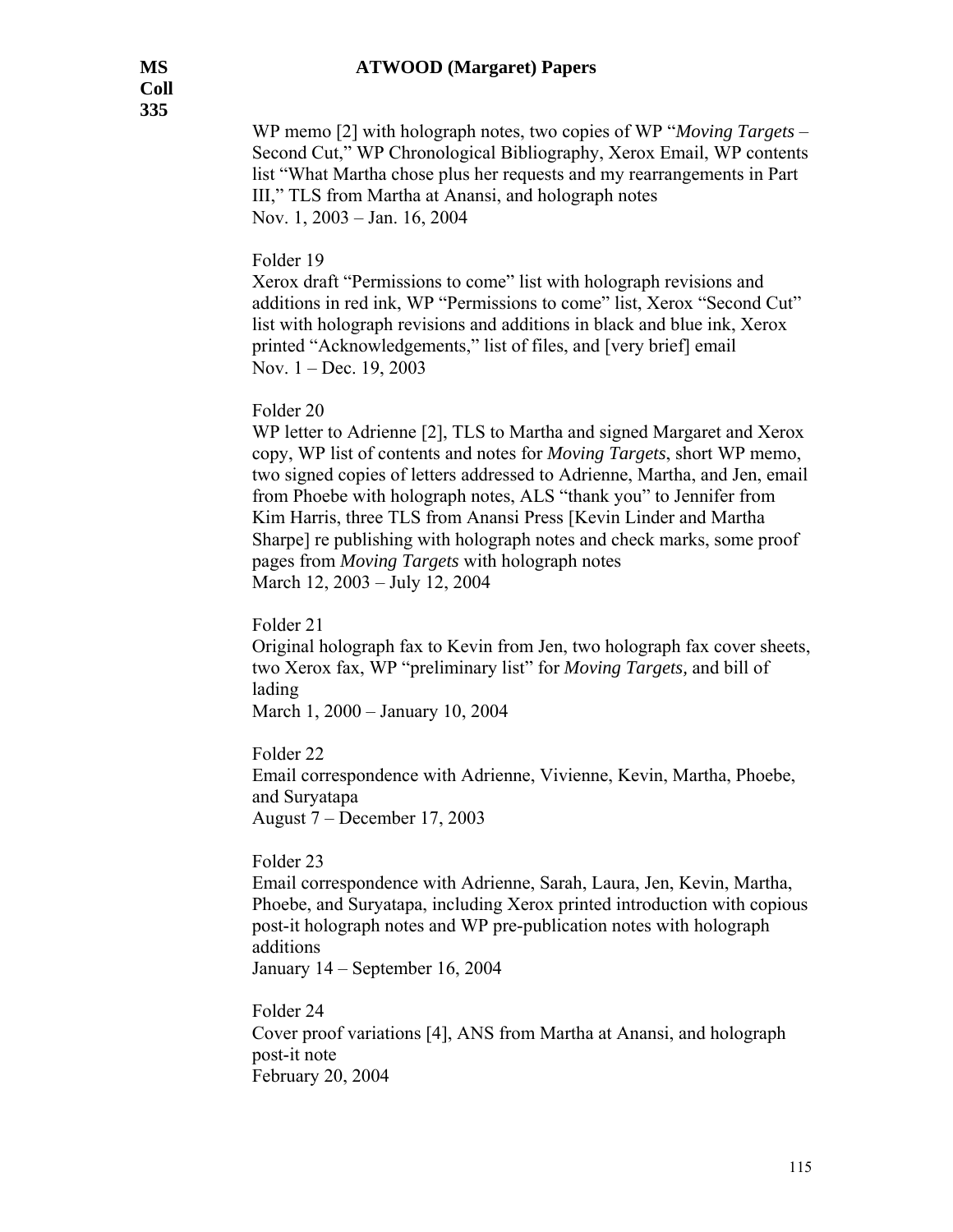| MS<br>Coll<br>335 | <b>ATWOOD</b> (Margaret) Papers                                                                                                                                                                                                                                                 |
|-------------------|---------------------------------------------------------------------------------------------------------------------------------------------------------------------------------------------------------------------------------------------------------------------------------|
|                   | Folder <sub>25</sub><br>Printed promotional materials : two Anansi Press catalogues, World<br>Literacy upcoming events publication, and 7 printed World Literacy cards<br>2004                                                                                                  |
| <b>Box 131</b>    | <b>Moving Targets - Manuscript Proofs - 2004</b><br>Folders 1 and 2<br>TLS from Kevin Linder at Anansi and WP manuscript proof: Part I,<br>showing edits<br>February 23, 2004                                                                                                   |
|                   | Folders 3 and 4<br>WP manuscript proof: Part I, with edits tentatively accepted                                                                                                                                                                                                 |
|                   | Folders 5 and 6<br>WP manuscript proof: Part II, with edits tentatively incorporated                                                                                                                                                                                            |
|                   | Folders 7 and 8<br>WP manuscript proof: Part II, showing all edits                                                                                                                                                                                                              |
|                   | Folders 9 to 11<br>WP manuscript proof: Part III, $(\# \text{S } 28-47)$ with edits tentatively<br>incorporated                                                                                                                                                                 |
|                   | Folder 12<br>Email from Martha Sharpe re: flap copy, with holograph notes and WP<br>flap copy with editorial revisions<br>June 17, 2004                                                                                                                                         |
|                   | Folders 13 to 21<br>$1st$ manuscript proof – June 11, 2004                                                                                                                                                                                                                      |
| <b>Box 132</b>    | Pink Project Files - 2003-4<br>Folder 1<br>Essay: From Eve to Dawn – Sunday Times – August 2004<br>Xerox newspaper copy<br>Two WP manuscripts                                                                                                                                   |
|                   | Folders 2 and 3<br>Essay: Snow – New York Times Book Review – August 15, 2004 [July<br>2004]<br>Three copies of newspaper<br>Email correspondence with Dwight Garner and Phoebe Larmore<br>WP manuscript<br>WP manuscript with editorial revisions<br>NYT guideline information |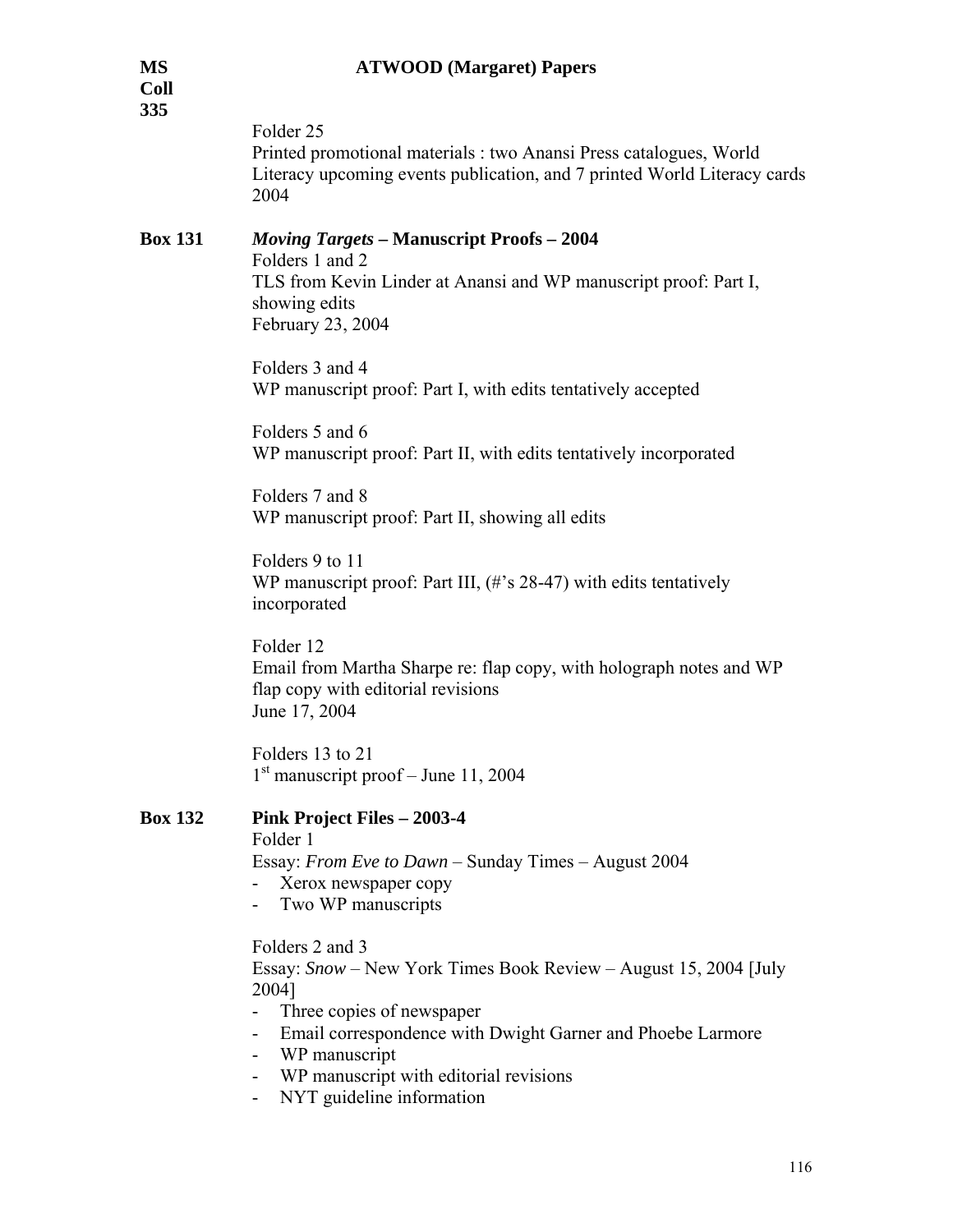Folders 4 and 5 Essay: *Excursions Through the World After Dark* – The Globe and Mail – May 22, 2004

- Newspaper
- WP manuscript
- WP manuscript with editorial revisions
- Globe and Mail guidelines
- Printed promotional material

## Folders 6 and 7

Essay: Robert Bringhurst – The Times Weekend Review – February 28, 2004

- Newspaper
- WP manuscripts: drafts  $1, 2, 3$ , and final draft
- Email correspondence with Scott Griffin, Ruth Smith, and Erica Wagner
- Fax of printed article

## Folders 8 and 9

Essay: *The Mays of Venadorn* – The American Poetry Review – May/June 2004

- Review
- WP manuscript
- ALS from Elizabeth Newhouse, National Geographic Society

## Folders 10 to 12

Essay: Hope Dies Last – The New York Review of Books – November 6, 2003 [September 2003]

- Newspaper
- Email and fax correspondence with Robert Silvers
- Email correspondence with Jennifer, Kevin Flanigan, and Rosemary Catacalos
- Xerox research material
- Holograph notes
- Review article
- Two WP manuscripts
- WP preliminary list [for Moving Targets]

## Folders 13 and 14

Essay: *In a Persian Garden* – Walrus Magazine – July 2003

- Web article
- Email correspondence with David Berlin, Josh Knelman, and Inder Marwah
- Xerox manuscript three copies
- Fax, manuscript, and bibliography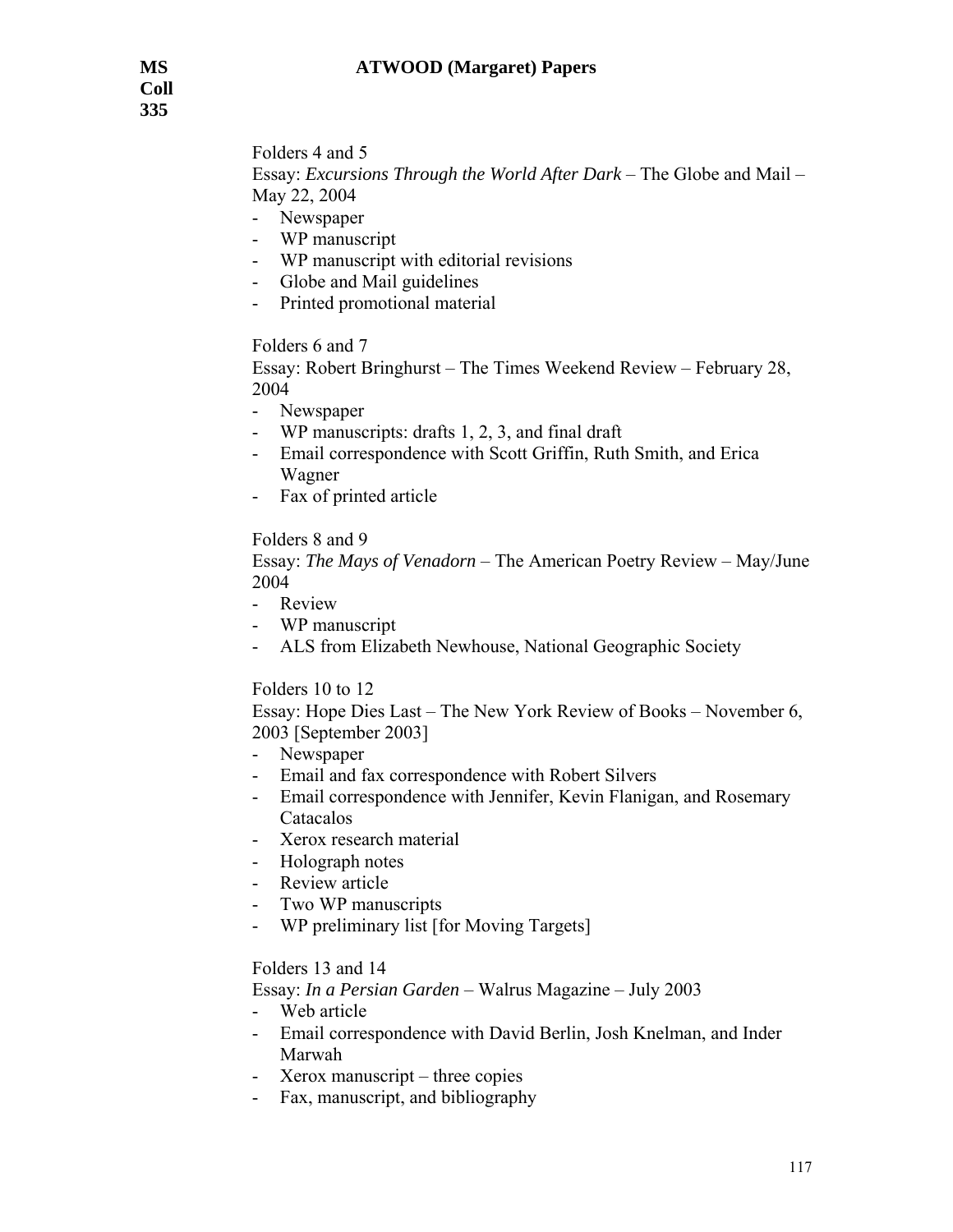**Coll 335** 

- Xerox manuscript with editorial revisions
- WP manuscript with editorial revisions

### Folders 15 and 16

Essay: *Enough* – New York Review of Books – May 2003

- Review
- Xerox copy of The Times version
- Faxed copy of review
- WP manuscript
- Faxed letter and galleys of article from NYRB

Folder 17

Essay: Edinburgh and its Festival – Edinburgh Festival Magazine – May 2003

- WP manuscript

#### **Box 133 Pink Files Project – Essays – 2003-4**

Folders 1 to 3

Essay: *Letter to America* – The Nation/The Globe and Mail – March 2003

- The Nation  $=$  two copies
- Newspaper article
- Email correspondence from readers of the article
- Email re: The Nation contract
- Fax from The Nation  $= 2$
- Globe and Mail web site readers' reactions
- ANS from various readers = 5
- TLS from reader  $= 1$
- Xerox newspaper article
- WP manuscript  $= 2$  copies

#### Folder 4

Essay: *Handmaid's Tale: Novel to Opera* – The Guardian – March 2003

- Newspaper article
- Email correspondence with Vivienne Schuster, Phoebe Larmore, and Charlotte Higgins
- WP manuscript with editorial revisions
- Holograph note

#### Folder 5

Essay: *Napoleon's Two Biggest Mistakes* – The Globe and Mail/Telegraph – March 2003

- Newspaper articles  $= 2$
- Holograph post-it note  $= 1$
- WP manuscript
- Faxed newspaper article [Los Angeles Times]
- Email correspondence: Vivienne Schuster and Jennifer Osti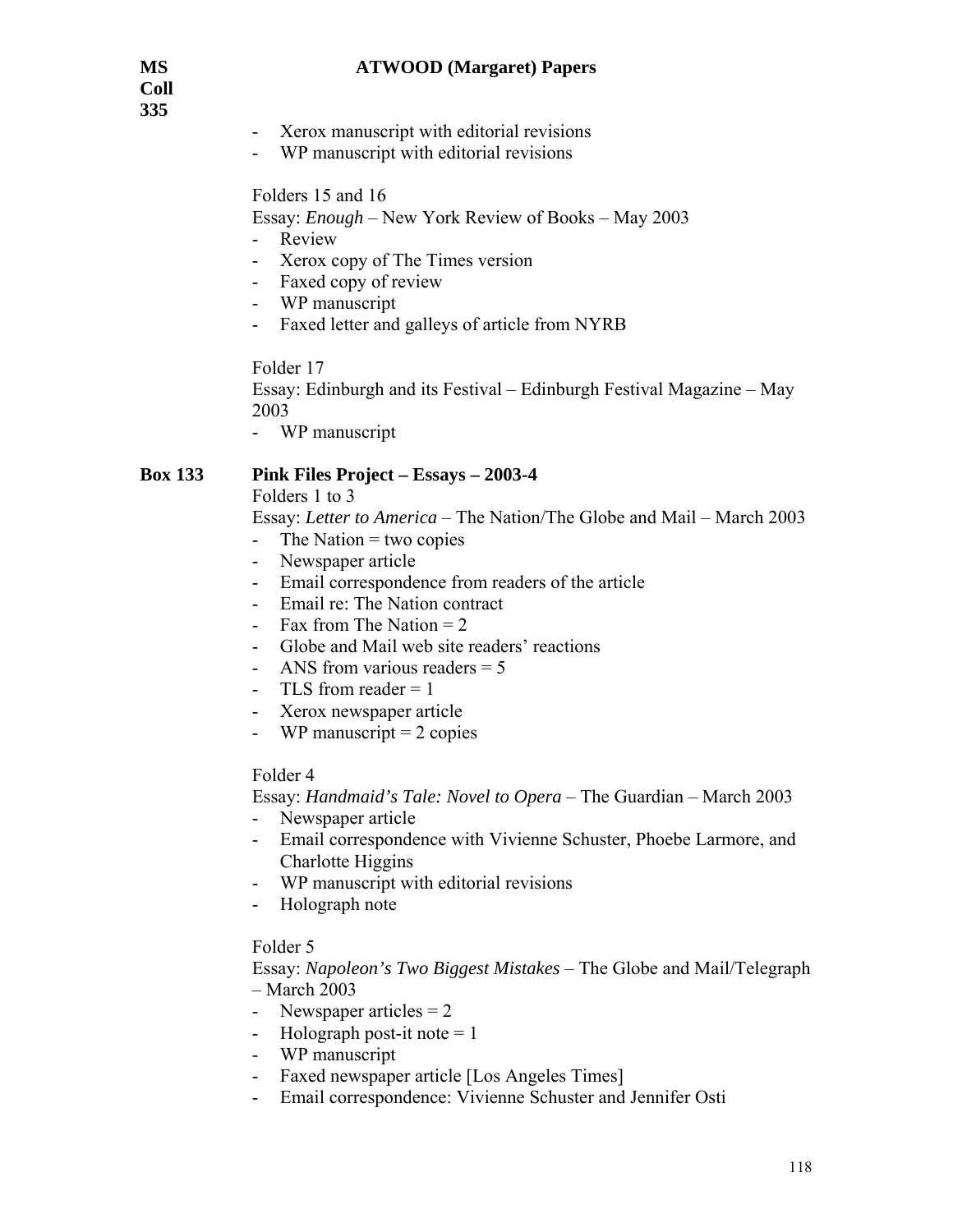# Folders 6 to 8

Essay: Nostalgia Column – Vogue Magazine – December 2002

- Vogue Magazine
- ALS from Valerie Steiker at Vogue
- Fashion prints
- WP memo
- WP manuscript with editorial revisions = 2 copies
- WP manuscript
- Fax letter and article from Vogue
- Xerox article
- Email correspondence: Valerie Steiker and Jennnifer Osti

## Folders 9 and 10

Essay: *Tishomingo Blues* (Elmore Leonard) – New York Review of Books – November 2002

- Fax letter and manuscript with editorial revisions in blue ink
- Web article
- WP manuscript
- WP manuscript with editorial revisions  $= 2$  copies
- Magazine article
- Two fax letters and article proofs with editorial revisions from Robert Silvers at NYRB
- Holograph manuscript and notes
- Xerox/fax article proof with editorial revisions in red ink
- Email correspondence: Robert Silvers

## Folders 11 and 12

Essay: *Child of My Heart* (Alice McDermott) – New York Review of Books – November 2002

- NYRB, January 16, 2003
- WP manuscript with editorial revisions
- WP manuscript
- Fax proof of review with editorial revisions  $= 2$
- Holograph manuscript and notes
- ANS from Jen
- Xerox book reviews/research  $= 2$

# Folders 13 and 14

Essay: *The Birthday of the World, and Other Stories* (Ursula LeGuin) – New York Review of Books – Nov. 2002

- Holograph note
- Faxed proof with editorial revisions from Robert Silvers  $= 2$
- Email correspondence between Atwood and Robert Silvers re: writing review
- Web copy of review  $= 2$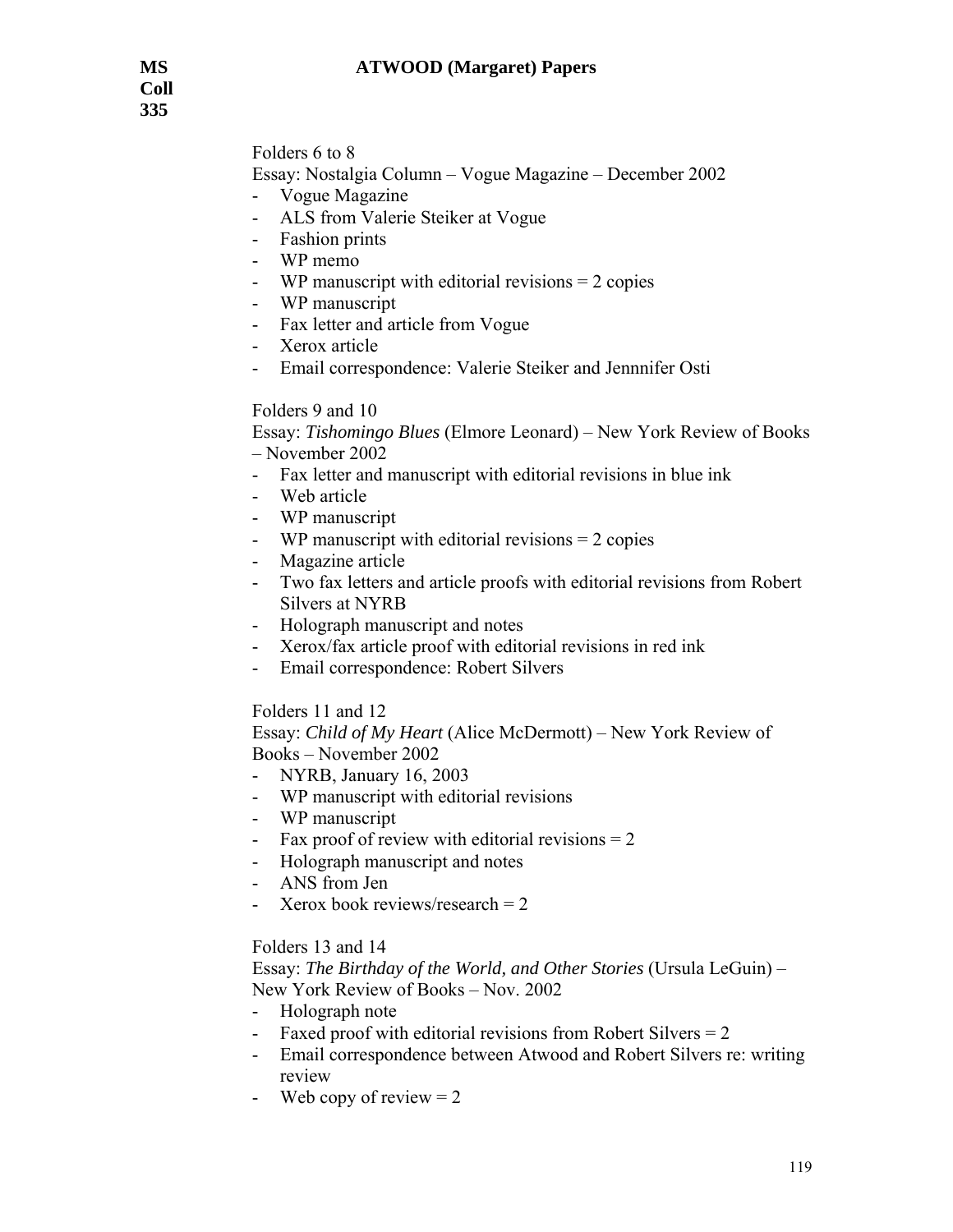**Coll 335** 

- WP manuscript with editorial revisions and an additional page containing Atwood's notes
- WP manuscript with additional page containing Atwood's notes
- Holograph manuscript
- Xerox list of novels

### Folder 15

Essay: *To the Lighthouse* (Virginia Woolf) – The Guardian – July 2002

- Email from Atwood to Vivienne Schuster with review text
- WP manuscript with holograph notes on first page

## Folder 16

Essay: *Atanarjuat: The Fast Runner* – Globe and Mail – April 2002

- Newspaper article
- Xerox manuscript
- WP manuscript with editorial revisions
- Holograph note

## Folder 17

Essay: *Life of Pi* (Yann Martel) – Sunday Times – April 2002

- WP manuscript
- WP manuscript with editorial revisions
- Fax from Jamie Byng  $= 2$

## Folder 18

Essay: *First Job* (Atwood) – New Yorker – February 2002

- WP manuscript
- Holograph original fax from Jen to Phoebe
- Original signed fax from Jennifer Osti to Risa Leibowitz at the New Yorker

## Folder 19

Essay: *Mordecai Richler Tribute* – Globe and Mail – 2001

- WP manuscript with editorial revisions

#### Folder 20

Essay: *When Afghanistan Was at Peace* – New York Times – October 2001

- Xerox article
- Magazine article
- Original holograph fax from Jen to Diana MacKay with Xerox article
- Email correspondence with Catherine, Melissa Denes, and Diana MacKay re: article
- Xerox article proof
- Fax from New York Times to Atwood
- Fax from Catherine with sample articles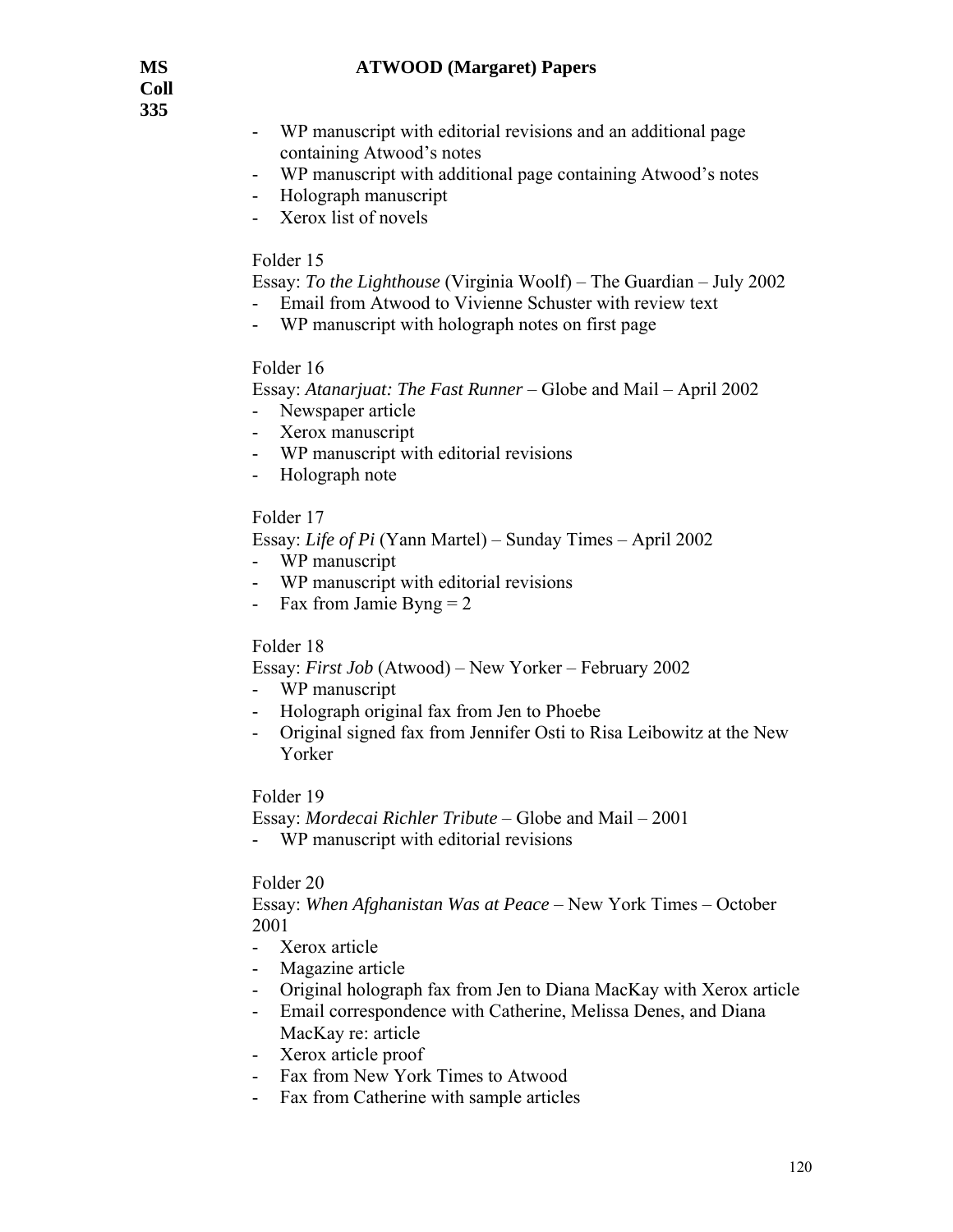**Coll 335** 

- Fax from NYT magazine re: style of chador
- Holograph memo from Jen
- WP manuscript
- WP manuscript with editorial revisions

## **Box 134 Pink Files Project – Introductions, Radio, Anthology Contributions, and Speeches**

Folders 1 and 2

Introduction: *Frozen in Time* – May 2004

- TLS from Belinda Bruce re: contract
- Fax from Anne at Canada Wide re: final draft manuscript
- Email to Anne Rose re: edit
- Two faxes from Anne Rose (one has a copy of the manuscript with editorial revisions)
- Email from John Geiger
- Xerox copy of  $2<sup>nd</sup>$  draft manuscript
- WP manuscript
- WP manuscript with editorial revisions
- Holograph manuscript
- Newspaper article: *Hunted by a Face*, National Post, October 2, 2004

## Folder 3

Introduction: Carol Shields Introduction (4<sup>th</sup> Estate/Harpers) – May 2004

- Email from Phoebe Larmore re: introduction
- Email to Vivienne Schuster with introduction text
- Email to Jen re: introduction

Folders 4 to 6

#### Introduction: *The Island of Dr. Moreau* – April 2004

- Page proofs of novel
- WP manuscript, final version
- Email to Nikki Pullen listing proof corrections
- Original holograph fax from Jen to Vivienne Schuster re: promo
- Email to Vivienne Schuster re: launch participation
- TLS from Preena Gadher re: launch participation
- Email from Philip Turner re: new entries for essay book
- Introduction proof pages with editorial revisions and post-it notes
- Xerox bibliography  $= 2$
- Email to Jen re: bibliography
- TLS from Elisabeth Merriman re: page proofs
- Email to Jen
- WP manuscript  $= 2$
- WP manuscript, final draft February 5/04
- Emails from Helen Conford re: publication and corrections
- WP manuscript  $-1<sup>st</sup>$  draft
- Holograph notes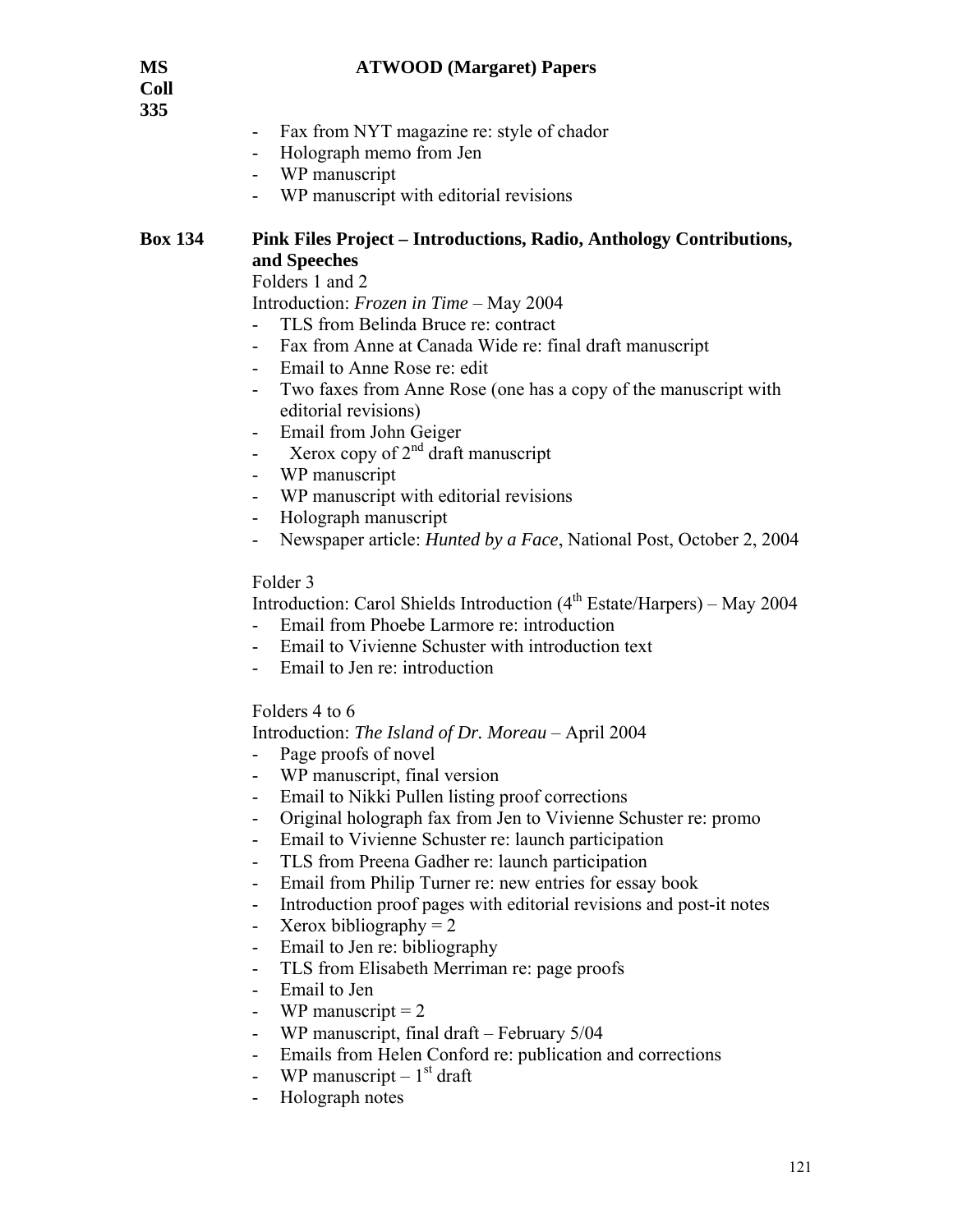**Coll 335** 

- Xerox research articles
- TLS from Helen Conford re: introduction

### Folder 7

Introduction: Morley Callaghan – September 2003

- Program, Harbourfront Reading Series
- Xerox introduction
- WP manuscript
- WP manuscript with editorial revisions
- Holograph notes

## Folder 8

Introduction: *Canada North*, Farley Mowat – June 2002

- Fax from Peter Atwood re: copy-edit [with holograph post-it note]
- WP manuscript  $= 2$
- WP manuscript with editorial revisions
- Email from Anna Porter re: introduction
- Typescript and signed letter from Farley Mowat [with editorial revisions] \*\*\*
- Email to Lyn re: Peter Godfrey attach on Mowat

## Folders 9 and 10

Introduction: *Doctor Glas* – October 2001

- Email from Diana Mackay re: publication in Sweden
- Xerox introduction
- TLS from John M. Siciliano with typeset introduction
- TLS from John M. Siciliano re: project
- Newspaper clipping/book review
- Emails from and to Gunilla Sondell re: Dr. Glas hunting England and publishing date
- Xerox letter to Chancellery of Honours re: Avie Bennett
- WP manuscript
- Emails to Phoebe Larmore and LuAnn Walther re: introduction
- TLS from Phoebe re Anchor/Random House and introduction
- WP manuscript with editorial revisions  $= 2$
- Xerox printed introduction
- Holograph note [Atwood?]
- Emails to/from John Siciliano re: introduction and due date
- Contact information
- Swedish newspaper article Sydsvenskan, March 2003

#### Folder 11

Introduction: Morley Callaghan – August-October, 1999

- ANS [Atwood?]
- Xerox 'thank you' letter to Barry
- TLS from Barry to Atwood re: favourite Morley poems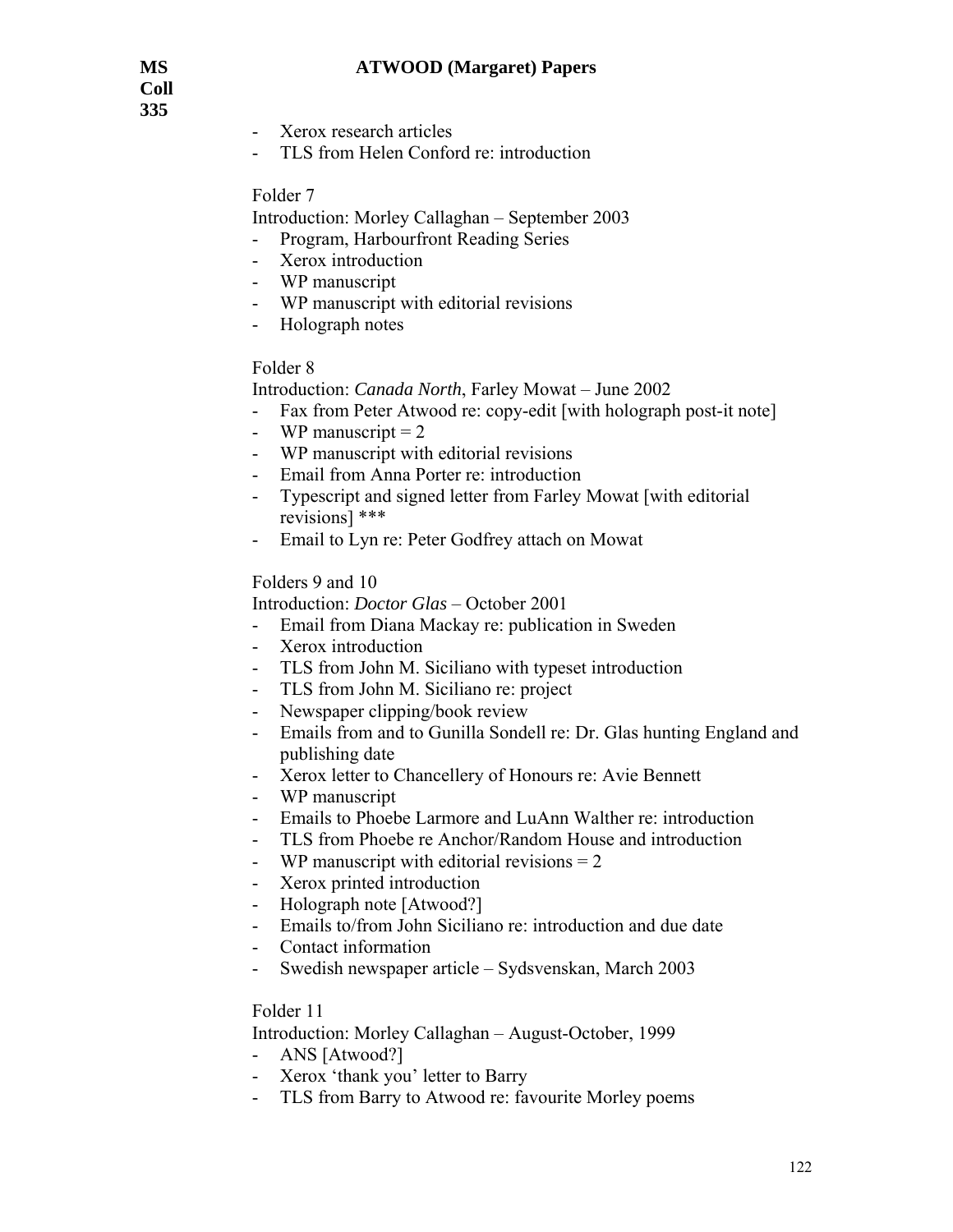**Coll 335** 

- ALS from SL re: update on project
- Holograph notes
- Original fax signed by Atwood re: poems and project  $= 2$
- Holograph fax from Sarah Cooper
- Xerox book pages

#### Folder 12

Radio: *George Orwell* – BBC Radio 3, April 2003

- WP manuscript with editorial revisions
- WP manuscript  $= 3$
- Email re: draft

#### Folder 13

Anthology contribution: *Telling Tales* – UN/Nadine Gordimer – November 2004

- Printed promotional material
- Faxes from Verna Hunt, Frances Coady, and Jennifer Osti re: spelling error
- Fax from Jennifer Osti re: brief Atwood c.v.
- TLS from Nadine Gordimer re: contribution and c.v.
- Xerox contents list

## Folders 14 and 15

Anthology contribution: *The Wrong Box: Matt Cohen, Fabulism and Critical Taxonomy* 

- WP manuscript (Rumpelstilskin) footnotes
- WP manuscript (The Wrong Box/Rumpelstilskin) with editorial revisions  $= 2$
- Holograph notes
- Email from Martha Kanya-Forster re: document reproduction
- TLS (unsure of sender) re: structure of essay and ideas for reworking it
- Original holograph fax and attached proof with editorial revisions to Martha Kanya-Forster
- TLS from Martha Kanya-Forster re: changes to *Story of a Nation*
- Various proof pages

#### Folder 16

Anthology contribution: *Pinteresque*, The Pinter Review (Harold Pinter Birthday Volume), March 2000

- Holograph manuscript/notes
- Xerox WP manuscript
- Xerox fax with manuscript to Francis Gillen
- TLS from Francis Gillen re: contributing  $= 2$
- Fax to Atwood from Sarah (assistant) re: Gillen

#### Folder 17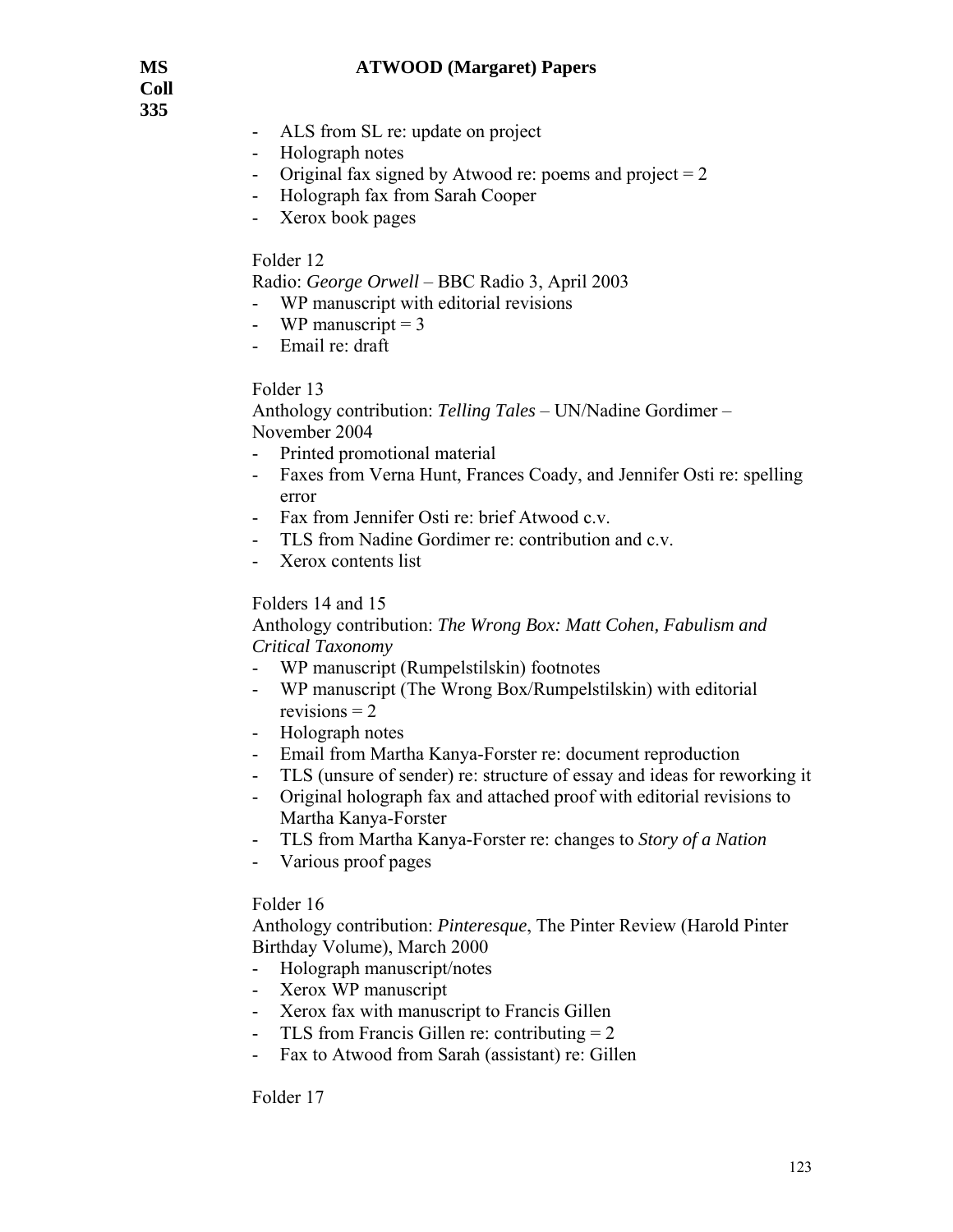Anthology contribution: *Mortifications*, Dec. 2002 – Mar. 2004

- Newspaper article by Atwood, *Take it as red-faced* National Post, March 27, 2004
- Holograph telephone message
- Email from Robin Robertson re: deadline  $= 2$
- Email from Vivienne Schuster praising the essay
- TLS from Euan Thorneycroft re: contract and publication date
- Xerox WP manuscript

Folders 18 and 19

Anthology contribution: *To Beechy Island* – *Solo: Writers on Pilgrimage*, 2004

- Xerox reviews
- Email to and from Katherine Govier re: changes
- Holograph notes
- Essay proof
- WP manuscript  $= 2$

## Folder 20

Speeches: Jack McClelland Tribute, June 2004

- Xerox WP manuscript (introduction) =  $2$
- Xerox WP manuscript (tribute)
- Emails re: funeral and celebration arrangements = 4

#### Folder 21

Speeches: Writing Alias Grace – Giller Awards, August 2003

- Xerox WP manuscript
- WP manuscript with editorial revisions and additions
- Proof of *Amazement* section from *Alias Grace*

#### Folder 22

Speeches: Timothy Findley Tribute – September 2002

- WP manuscript with editorial revisions
- WP manuscript
- WP manuscript [revised copy, dated October 22, 2001]

#### **Box 135 Pink Files Project: Speeches, 1997-2004**

Folder 1

 Speech: *In Search of Alias Grace*  October, 1999

- Xerox manuscript for Columbus Metropolitan Library, Ohio = 2 copies
- WP manuscript for Public Lecture, For The Tulsa Library Turst

Folder 2 Speech: *In Search of Alias Grace*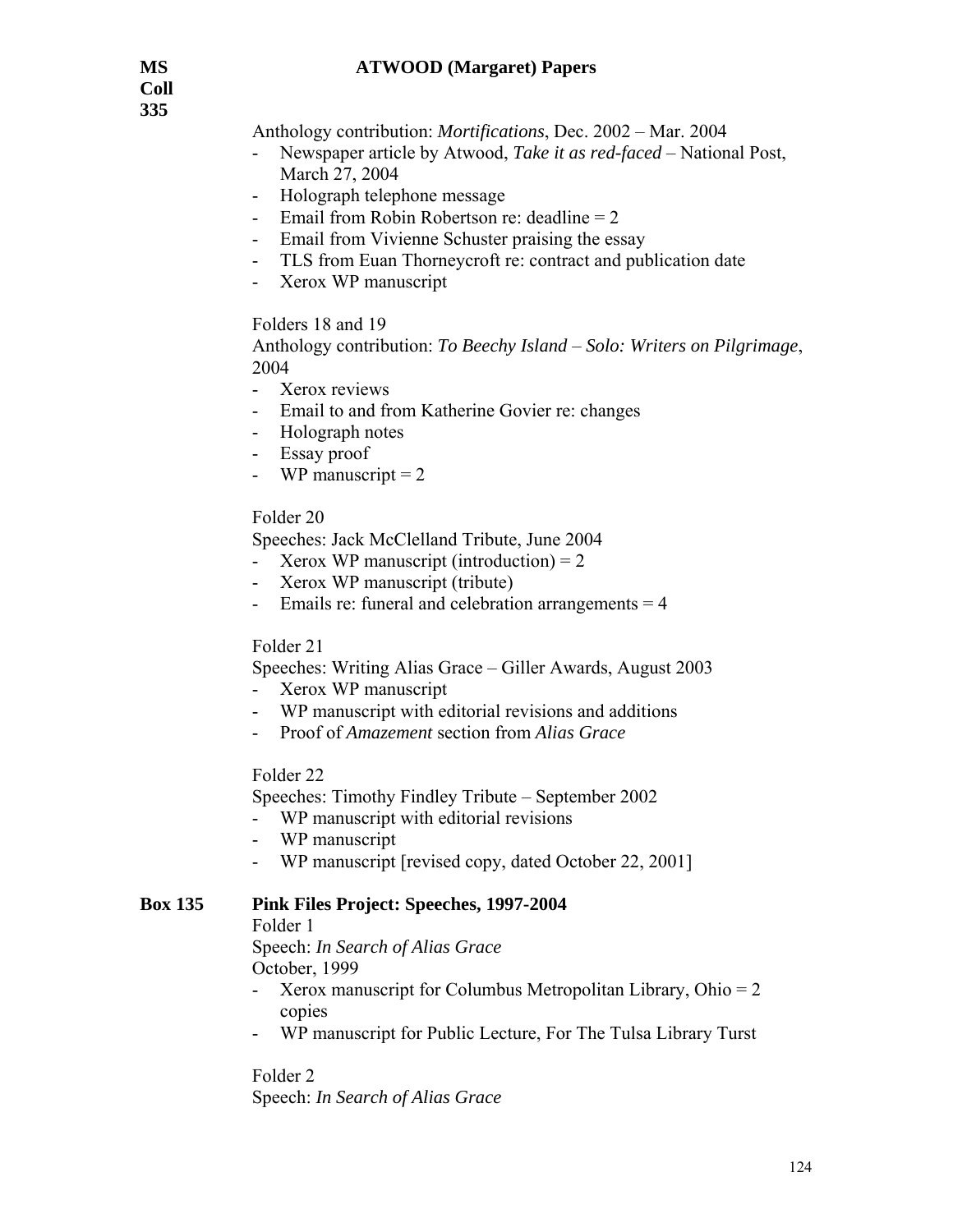**Coll 335** 

October, 1999

- WP manuscript for Palm Beach
- WP manuscript for New York

Folder 3

Speech: *Tribute to Carol Shields* October 21, 1999

- Holograph manuscript with two holograph 'post-it' notes
- WP manuscript with editorial revisions and additions  $= 2$
- WP manuscript  $= 2$

Folders 4 and 5

Speech: *The Night of the Hunter*

London – March 23, 1999

- WP memo re: title and script
- WP manuscript with editorial revisions = 3 copies
- Email from Graeme Gibson to Sarah with version of manuscript
- Xerox newspaper article
- Newspaper article
- Holograph notes  $= 2$  pages
- Email from Sarah Cooper to Simon Hattenstone re: invitation to have the Guardian publish a version of Atwood's introduction to *Night of the Hunter*
- Original fax holograph cover and WP manuscript
- Fax from Steve Bernhut, editor Montage re: draft of Atwood's presentation
- Email correspondence from Nicki Foster and Peter Florence re: publishing versions of *Night of the Hunter*
- WP manuscript  $= 2$  copies
- Holograph manuscript with two holograph 'post-it' notes

#### Folder 6

Speech: *National Arts Club Medal Speech* February 1997

- WP manuscript
- WP manuscript with editorial revisions
- Newspaper article

Folders 7 to 9

Speech: *Spotty-Handed Villainesses* Seattle – undated

- Xerox manuscript  $= 5$  copies
- WP manuscript  $= 2$  copies
- WP manuscript with editorial revisions and additions

#### **Box 136 Handwritten Pieces and Publishing Correspondence, 1962-2001**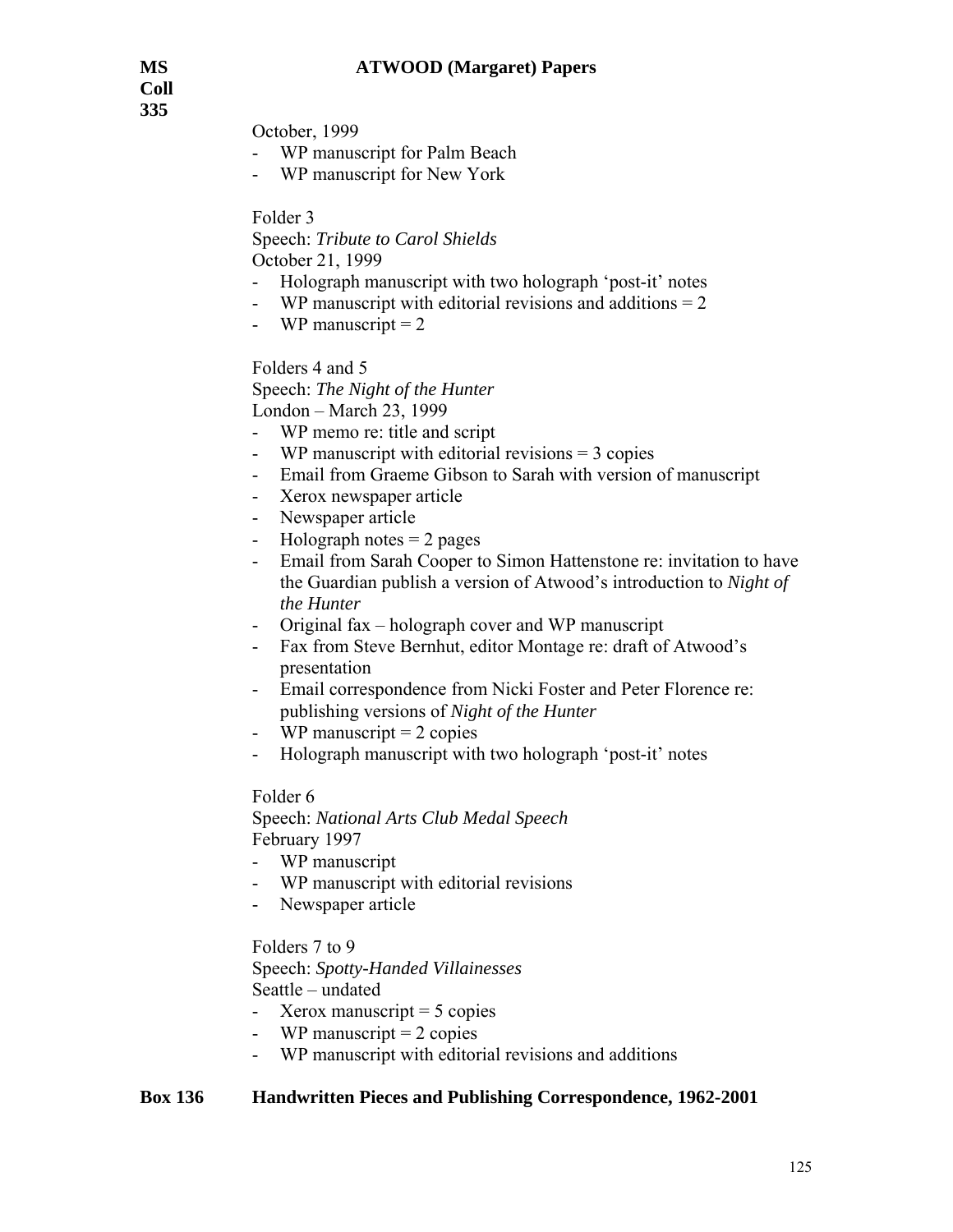**Coll 335** 

> Folder 1 Speech: Bob Edwards Award - Holograph manuscript

Folder 2 Censorship - Holograph manuscript

Folder 3 Notes for an Unknown After-dinner speech - Holograph notes

Folder 4 Notes for a speech on *Writing the Handmaid's Tale* - Holograph notes

Folder 5 Speech: *Reviewing*

- Mixture of both WP and holograph manuscript

Folder 6

The beginning of a piece on *The Gift*, never finished

- Holograph manuscript

Folders 7 and 8

*North Norfolk* – the piece never appeared January – November, 1984

- Carbon copy typescript letter, signed by Atwood and addressed to Peggy Orenstein re: problems arising from piece
- Three signed typescript letters from Peggy Orenstein, at Esquire re: writing piece for magazine
- TLS from Gene Stone, at Esquire re: writing piece and payment
- Typescript manuscript with editorial revisions
- Holograph manuscript and notes

Folder 9

Unrealized Tales of the Fantastic: a person finds a hand in the ravine

- Holograph manuscript

Folder 10

Unrealized Tales of the Fantastic: *The Kiss* – kissing has become unthinkable

- Holograph manuscript

Folder 11

Unrealized Tales of the Fantastic: *Ruspemian Mind-Ferrrets*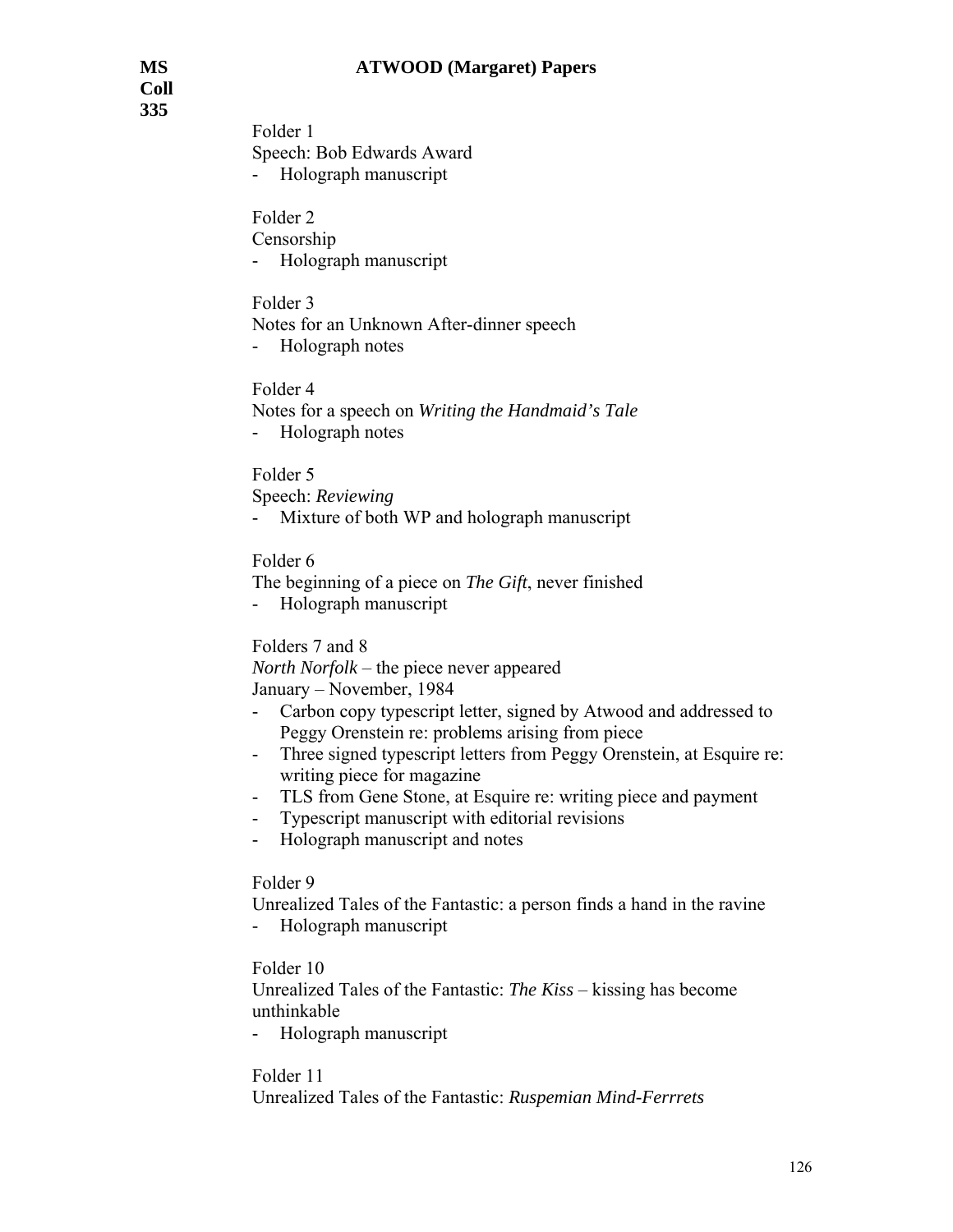- Holograph manuscript

Folder 12

Unrealized Tales of the Fantastic: banishing nouns January 1991

- Xerox letter from Ellen Datlow, OMNI re: special project and payment
- TNS from Ellen Datlow, OMNI re: special project and photograph
- Holograph manuscript

Folder 13

Early writing of Alias Grace – written before Atwood began the book, remained unused

- Holograph manuscript and notes

# **Correspondence**

Folder 14

J. H. Buckley, Harvard University, 1970-5 – re: praise for Atwood's work

- Three holograph letters
- Two envelopes addressed to Mrs. James Polk (Atwood's first marriage)

## Folder 15

 J. H. Buckley, Harvard University, 1968-9 – re: praise for Atwood's *The Edible Woman* and poetry

- Three holograph letters from Buckley
- Two envelopes addressed to Mrs. James Polk (Atwood's first marriage)\*\*\*
- Envelope addressed to Mrs. Peggy Atwood Polk
- Envelope addressed to Miss Margaret Atwood
- Carbon copy of TLS from Atwood to Buckley re: producing a thesis, Canada Council grant, proofs for *The Edible Woman*, and Jim's collapsed lungs
- TLS from the secretary at the Department of English, Harvard University re: thesis and Prof. Buckley's return

## Folder 16

Allan Evans – 1962-3

- Two TLS re: ARION magazine, Atwood's upcoming marriage, and general chatter
- Two envelopes

## Folder 17

Harper & Row, Publishers – 1973-8

- Typescript list of poem titles
- Carbon copy letters from Atwood to Betsy Groban re: publishing  $= 2$
- Carbon copy letters from Atwood to Frances McCullough re: publishing and general friendly chatter  $= 6$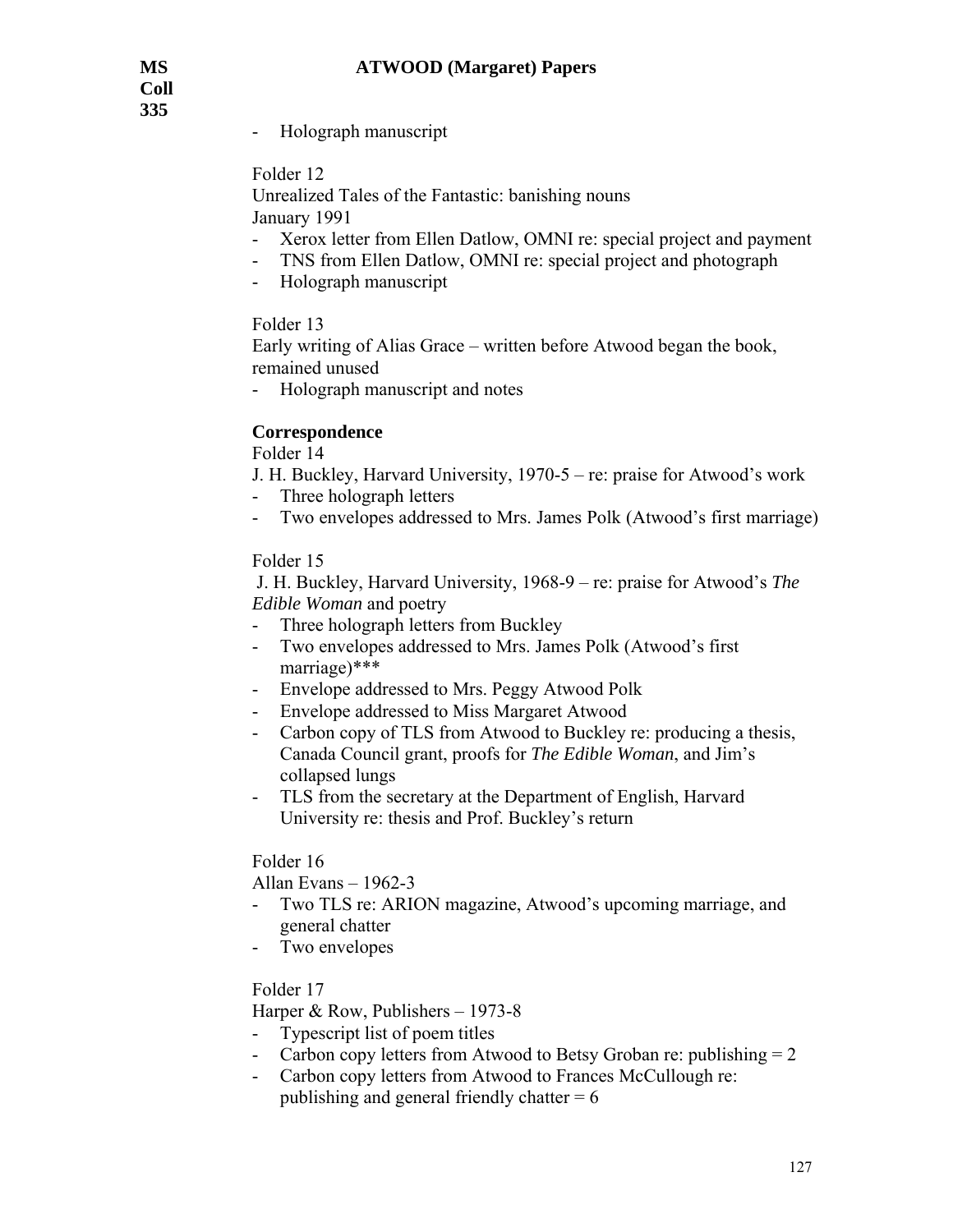- TLS from Christopher Lehmann-Haupt, The New York Times to Frances McCullough re: *Power Politics*
- Xerox letter from John Gill, The Crossing Press to Alice Rosengard re: the use of Atwood's poems
- TLS and two ALS from Betsy Groban to Atwood re: poems
- TLS from Winthrop Knowlton to Atwood re: lunch
- TLS from Frances McCullough to Atwood re: publishing of Atwood's work and general friendly chatter

# Folder 18

McClelland & Stewart Inc. – 1991-7

- TLS from Ellen to Atwood re: Brownyn Drainie review and Rosemary Carol's proposed bio on MacEwen
- Xerox holograph poem by Atwood *Ellen Poem*
- Original typescript fax from Sarah Cooper to Kelly Heckler with Atwood's quote re: M & S's 90<sup>th</sup> Birthday
- WP quote with editorial revisions
- TLS from Kelly Heckler re: Birthday festivities
- TLS from Avie Bennett re: royalties
- WP letter to Ellen  $&$  David signed by Atwood re: Canadian writing

# Folder 19

*Good Bones* – 1992-6

Xerox holograph, typescript, and fax correspondence between Phoebe Larmore, Curtis Brown Group, Les Editions de la Pleine Lune, and Atwood re: publishing of *Good Bones*

Folder 20

Houghton Mifflin Company – 1986-2001

- Various TLS re: publishing Atwood's work
- Carbon copy letter from Atwood re: praise for being "such a dedicated publisher"

# **Box 137 Correspondence 1970-1999**

Folder 1

Jonathan Cape Limited, London – 1979-1988

- TLS from Jonathan Cape Limited re: publishing
- TLS from Vivienne Schuster, John Farquharson Ltd., re: *Handmaid's Tale*
- Carbon copy letters re: trip to London and publishing business  $= 2$
- Xerox letters from Atwood to Tom Maschler re: Booker evening and optimum publishing time  $= 2$

# Folder 2

Vivienne Schuster (agent), Curtis Brown Group Ltd., 1996-8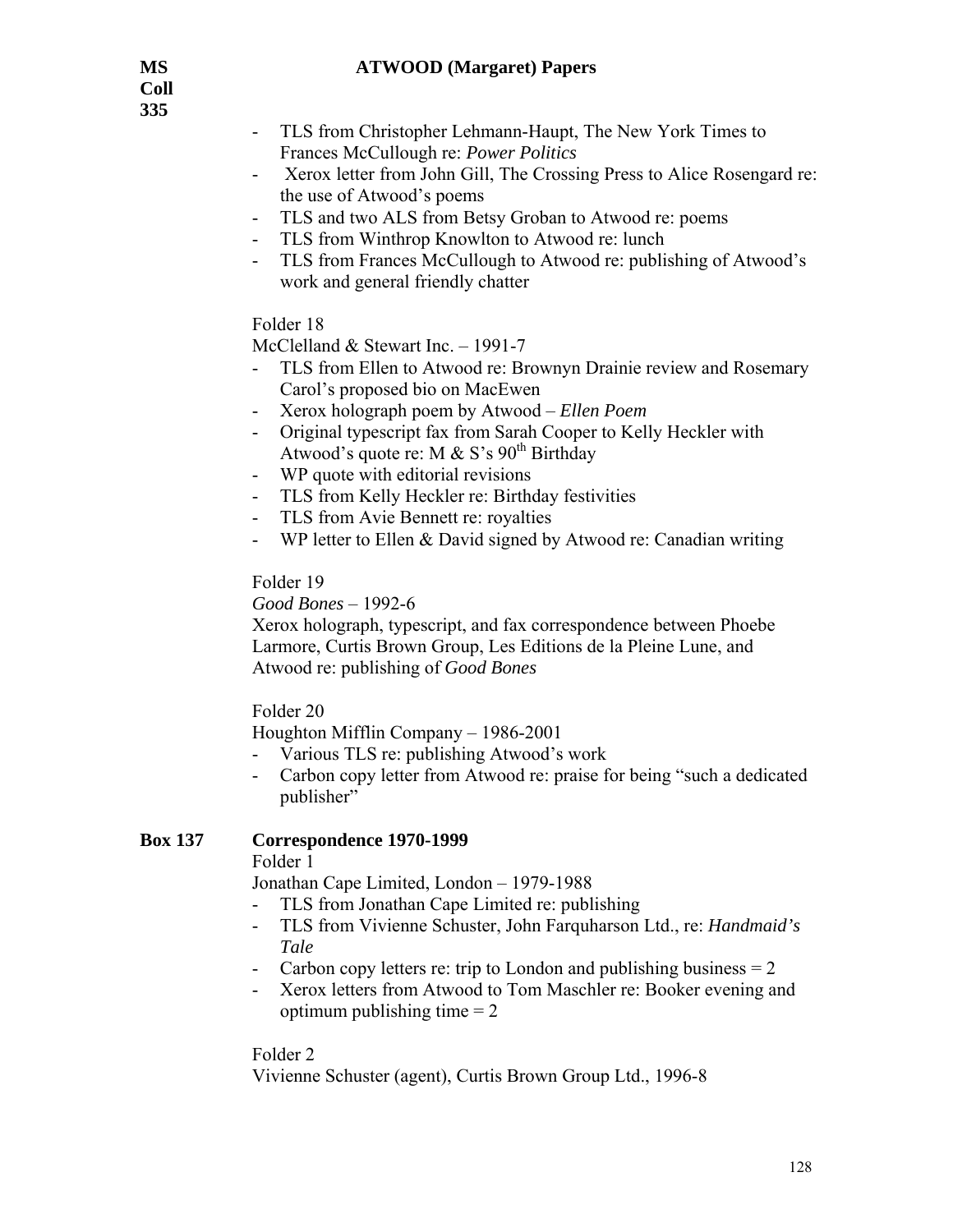- Copy WP letter from Schuster to Simon Master, Random Century Group Ltd. re: backlist
- Fax from Schuster re: canceling the Edinburgh trip
- Fax from Schuster re: congratulations on Giller shortlist and sales
- Xerox letters from Schuster re: publishing  $= 3$
- Original holograph fax from Sarah to Schuster
- Original signed typescript fax from Atwood to Schuster re: negotiations for movie rights
- WP copy letter from Atwood to Schuster re: publishing Cambridge lectures

Folders 3 and 4

Phoebe Larmore, agent – 1970-1999

- Signed carbon copy letter from Larmore to Tiovo Kiel (M&S) re: Canadian History Book
- TLS and Xerox letter from Larmore to Atwood re: Two-Headed Poems
- Faxes from Larmore to Atwood re: publishing and promotion  $= 4$
- TLS from Richard J. Roberts, solicitor to Atwood re: *The Edible Woman*
- TLS from Toivo Kiil, NSL Publishers to Larmore re: Canada's Illustrated Heritage Series
- TLS from Larmore to Atwood re: Canada's Illustrated Heritage Series
- TLS from Larmore [one signed by Jennifer] to Atwood re: *The Edible Woman* =  $6$
- TLS from Larmore to Atwood re Vivienne Schuster replacing Ed Victor
- Xerox letters re: *The Edible Woman* = 2
- Carbon copy letters of correspondence between Larmore and Kiil forwarded to Atwood re: Canada's Illustrated Heritage Series = 3
- Carbon copy letter from Larmore to Atwood re: *The Edible Woman*
- Xerox TLS from McClelland & Stewart to Atwood re: 10% fee
- Typescript news release re: *The Edible Woman*
- Email and WP document from Larmore re: Reingard Nischik Book on MA
- Original signed typescript fax from Atwood to Larmore re: short story proposal
- Fax correspondence from Larmore to Atwood re: publishing, promotion, and movie rights negotiations  $= 9$
- Email from Atwood to Larmore re: general business and news
- Original signed typescript faxes from Atwood to Larmore re: Giller shortlist, and general business and news  $= 3$

Folder 5 Phoebe Larmore, agent – 1995-7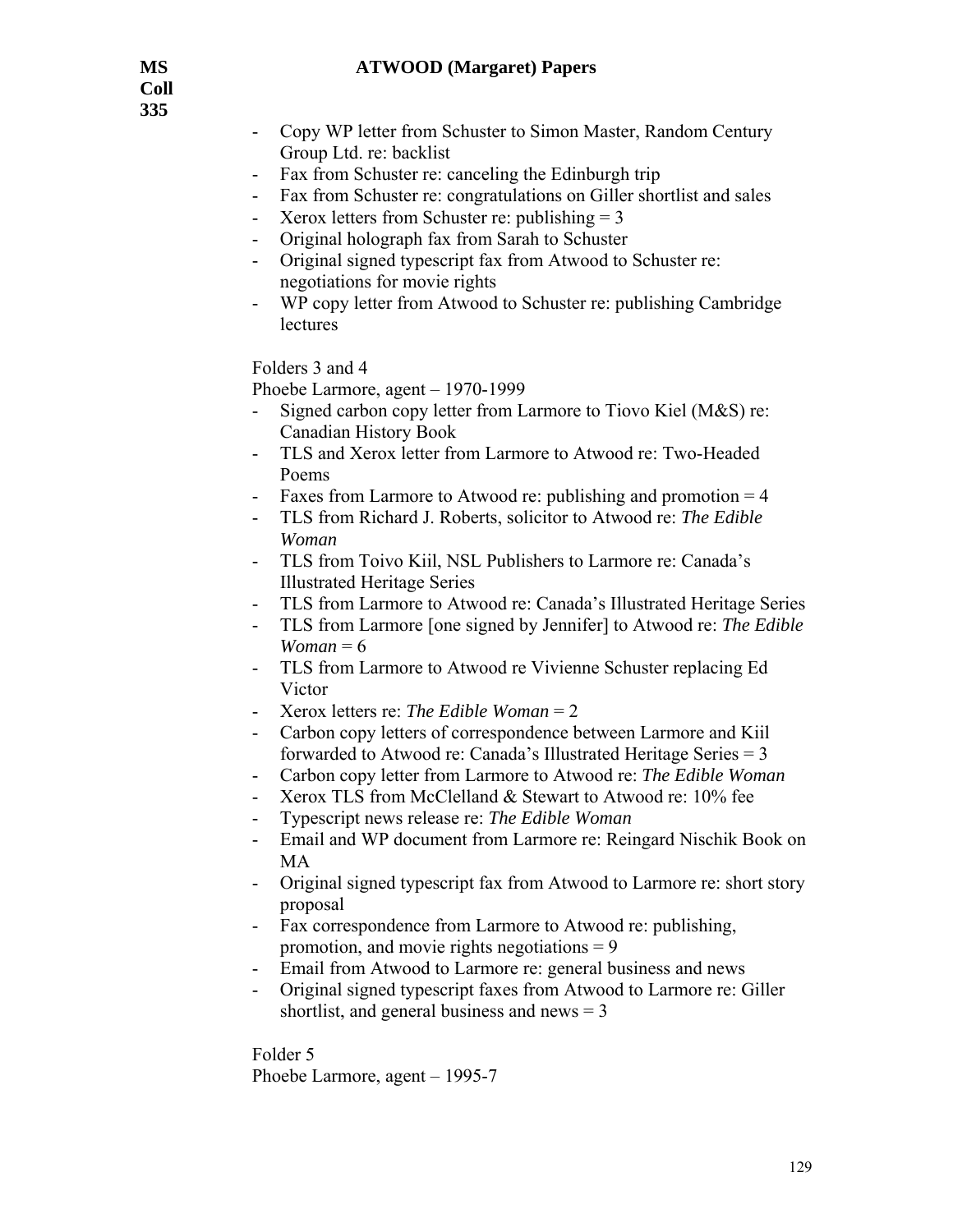- Faxes from Larmore to Atwood re: Booker Prize, Robber Bride, and general business = 5
- Original signed typescript faxes from Atwood to Larmore re: paperbacks, Coach House Press, Author Agent agreement, Harold's illness, Virago sale, and Impac Award  $= 5$
- Original typescript faxes from Sarah to Larmore re: contract-checking and 'Thank You'  $= 2$
- Original signed holograph faxes from Atwood to Larmore re: book covers, John O'Keeffe, vitamins, and general news = 5
- Original signed typescript fax from Larmore to Atwood re: Coach House Press
- TLS from McClelland and Stewart to Larmore re: paperbacks

## Folder 6

Agent Letters of Interest

Diana MacKay and Vivienne Schuster, Curtis Brown Group – 1997-9

- Fax from MacKay to Atwood/Sarah re: Visit to Greece and German paperback rights
- Xerox letter from Schuster to Atwood re: Italian prize and poetry collection
- Xerox letter from Schuster to Margherita Suix re: payments and statements
- Original signed typescript faxes from Atwood to MacKay re: Visit to Greece and Doris Jahnsen, also included is original TLS to Jahnsen
- Original signed typescript fax from Atwood to MacKay and Schuster re: annoyed that Curtis Group are not following through on their promise to help fund Sarah's trip to California – includes holograph chart of Atwood's novel writing progress
- Original fax from Sarah to Ali Gunn, Curtis Brown re: Atwood invitations
- WP schedule of Atwood invitations etc.

# Folder 7

China, 1983-9

- ALS from Chang Tsentiou and Chen Xuechao at the Chinese Literature Department, Northwest University to Atwood re: Atwood biography, bibliography, and books for Chinese students
- Carbon copy reply to above from Atwood
- Two TLS, envelope, and business card from Ouyang Xu to Atwood re: Atwood books
- ALS, envelope, and newspaper clipping from J.E. Geddes, Tamkang University to Atwood re: Atwood in Chinese print and general appreciation of her work
- Carbon copy letter from Atwood to Geddes re: thank you
- Colour photograph of Chinese woman holding photograph of Atwood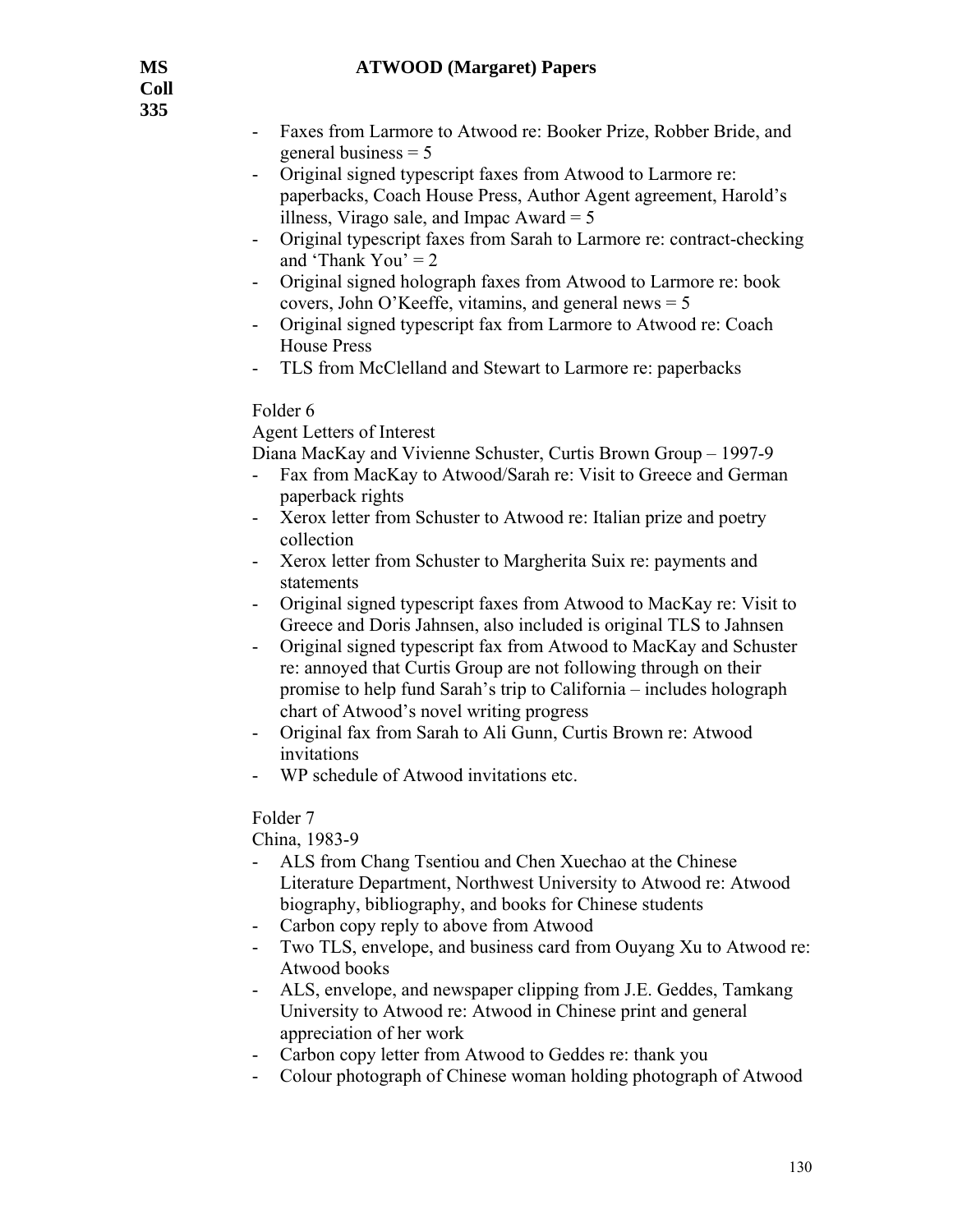**Coll 335** 

Folder 8

Dana a Věroslav Hábovi

Czechoslovakia – 1982-6

- ANS change of address note
- Carbon copy typescript letters from Atwood to Dana re: trip to Czechoslovakia, translation work, movie rights for *Bodily Harm*, and general chatter
- TLS from Dana re: books, feminism and motherhood  $= 2$
- ALS and envelope from Dana re: feminism and screening
- TLS from Dana re: "dress rehearsal" and new baby
- TLS and envelope from Dana re: screenplay for *Bodily Harm*
- Carbon copy typescript synopsis for screenplay
- ALS and envelopes from Dana re: family life and general chatter  $= 3$
- TLS from Dana re: motherhood and work, also envelope and two black and white photographs with an ANS on reverse of one and date on the other
- TLS from Dana re: family, work, and general chatter  $= 4$  (and two envelopes)
- Typescript C.V.

## Folder 9

Various correspondences from Denmark, Estonia, Finland, Latvia, Norway, and Sweden – 1977-1993

Re: books, translations, and promotions

- $-TLS = 14$
- Carbon copy reply letters  $= 7$
- Receipt/blue slip  $= 1$
- Holograph original fax signed by Sarah Cooper
- WP reply letter
- Fax

## Folder 10

French – 1974-1990

- ANS from B. Dunn-Lardeau re: translation
- TL from Marie-France Costargeant-Girod re: translation
- Carbon copy reply letters from Atwood  $= 13$
- TLS re: translation =  $14$  [1 with holograph notes on reverse]
- TLS re: fan mail
- ALS in French  $= 1$
- ALS re: translation  $= 1$
- Xerox C.V. for Hélène Filion-Martin
- Xerox French newspaper article
- Carbon copy letters re: translation from Louise Gareau-Des Bois  $= 2$
- Business cards with holograph notes  $= 2$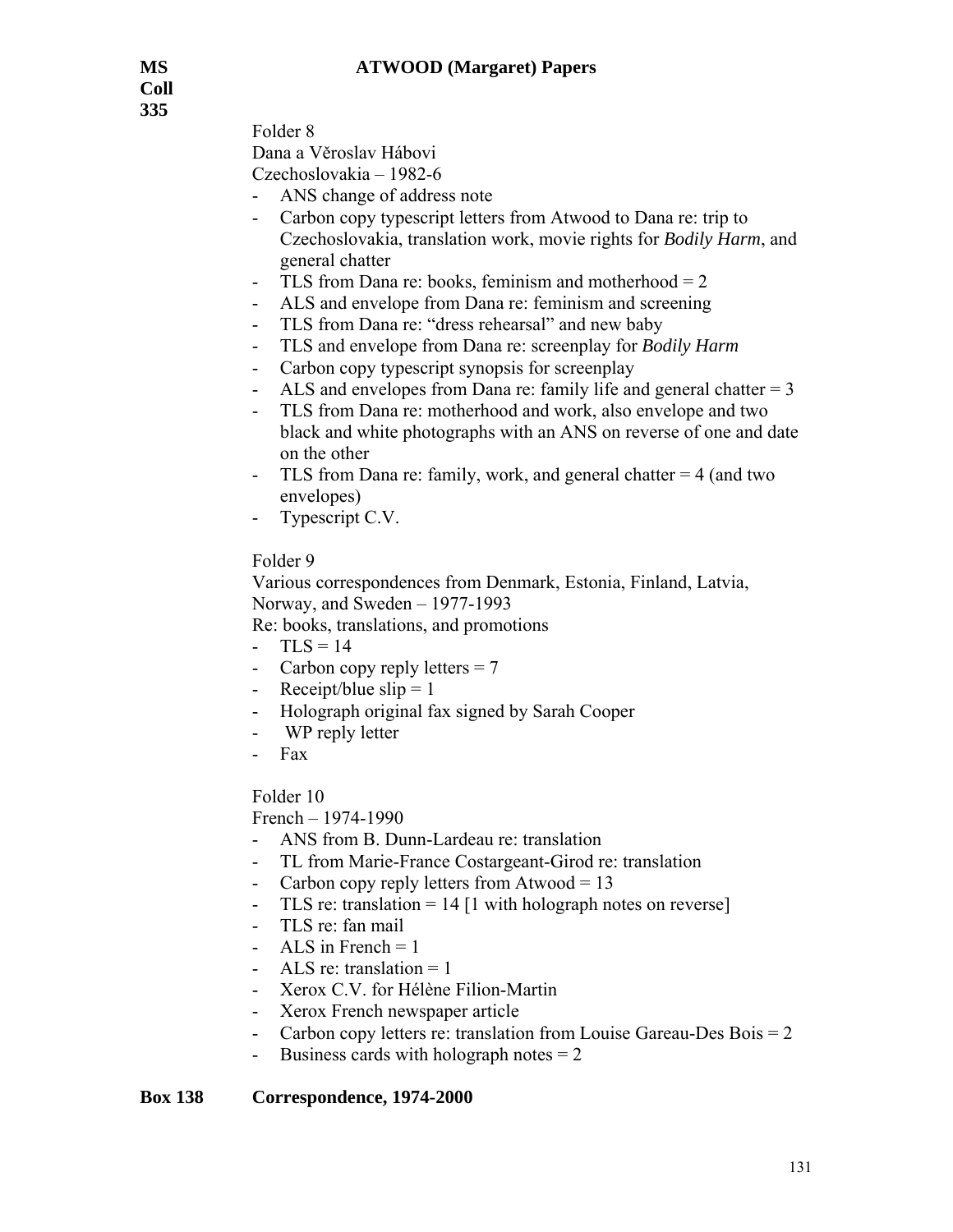Folder 1

 Translation and Promotion of Atwood's work German – 1978-1983

- TLS re: translation and publication  $= 12$
- TN with holograph signed ending on reverse and envelope from Elizabeth Ruge re: Mr. Klaus Antes
- Carbon copy reply letters from Atwood  $= 8$
- Signed carbon copy letter from Phoebe to Ruth, cc. to Atwood
- ALS and envelope from Elaine Markson to Atwood re: German publisher

Folder 2

German – 1982-7

Translation and Promotion

- TLS re: translation, reading, and promotion = 21 [one has a post-it note with holograph instructions from Atwood]
- Carbon copy letter sent by Atwood  $= 12$
- WP poems in translation: *L'Uomo Con un Buco in Gola, Una Camicia Rossa, Abfahrt aus dem Busch,* and *Der Gesang der Sirenen*
- Xerox WP poem *Abfahrt aus dem Busch*
- Xerox C.V. for Gisela Argyle
- $E$ nvelopes = 3 [one with holograph note on reverse]
- ANS re: thank you and appreciation with an enclosed p.s.

Folder 3

German – 1981-1996

Promotion and Representation of Atwood in Germany

- TLS from Dr. Michael Schmidt, Claassen re: Atwood's move to Fischer [\*\*this is an interesting, moving, and well written letter\*\*]
- TLS from Dr. Michael Schmidt  $= 3$
- TLS from Helmut Frielinghaus = 2
- ALS from Helmut Frielinghaus  $= 1$
- Carbon copy of Atwood's reply to Frielinghaus
- Xerox letter from Frielinghaus to Ruith Liepman re: publishing schedule
- TLS from Arnulf Conraadi  $=$  4
- Carbon copy letter from Atwood to Conraadi  $= 2$
- Original signed fax from Sarah Cooper to Conraadi

Folder 4

Holland – 1978-1985

Promotion and Translation

- ANS and envelope from Marise ?
- $-TLS = 4$
- Carbon copy letter from Atwood to Caroline van Tuyll with answers and clarifications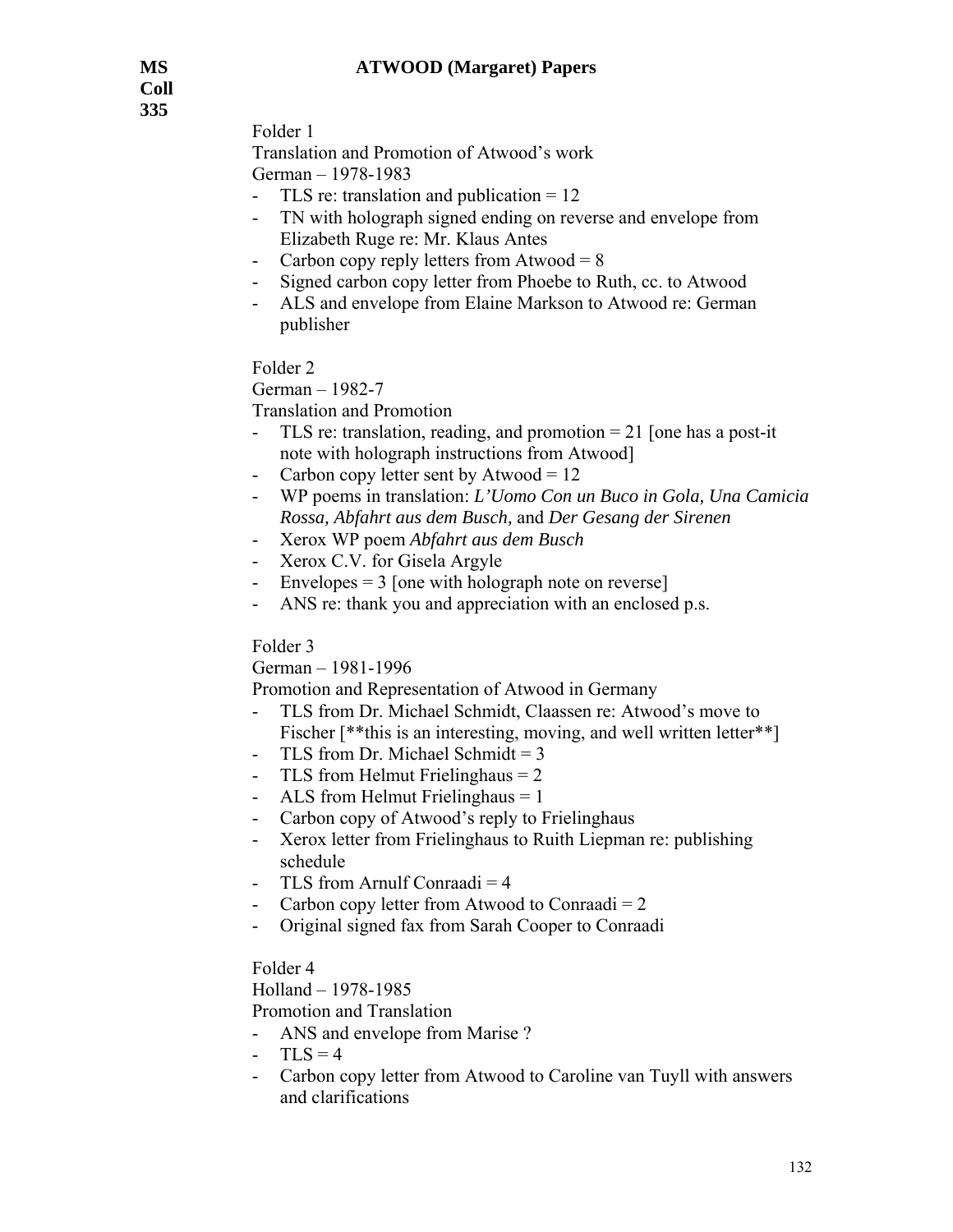- TLS from Maria Jacobs with WP poem in translation and Xerox pages from OPZIJ magazine

Folder 5

India – 1988-9

Promotion and Translation

- ANS and envelope from Coomi Vevaina re: review of *Cat's Eye*
- ALS from Coomi Vevaina re: review of *Cat's Eye* and *The Handmaid's Tale*
- TLS from Coomi Vevaina re: interview in Times of India
- Xerox letter from Women's University = 2
- TLS from K.K.Sinha, poet re: getting published
- TLS and envelope from Om P. Juneja re: Canadian Studies = 2

## Folder 6

Japan – 1979-1988

Translation and Promotion

- $-TLS = 6$
- WP declaration: *Appeal of Writers in Japan Against Nuclear War* and list of writers organized by country
- Authorization form re: income tax on royalties
- Carbon copy letters from Atwood  $= 5$
- ALS and envelope from Yamanouchi Etsuko re: translating *Lady Oracle*
- ANS
- Xerox Japanese newspaper article on Atwood by Yoko Fujimoto
- Holograph manuscript: *Margaret Atwood Attacks Norman Mailer*, by Fujimoto [perhaps translation of above article?]

Folder 7

#### Japan – 1982-4

Promotion

- ALS, envelope, and newspaper clipping from Dennis Ryan re: advice on marketing in Japan
- TLS, envelope, and black & white photograph from Dennis Ryan re: embarrassment that Japan Assoc. for Canadian Studies did not invite Atwood, interesting story surrounding photograph, and story about help he received from another writer \*\*
- ALS and envelope from Dennis Ryan re: family and writing
- TLS from Dennis Ryan re: assistance and contacts
- Conference schedule
- TLS from Dennis Ryan re: Japanese vs. Western culture feminism, religion, customs, and culture\*\*
- TL and envelope from Dennis Ryan interesting letter re: Canadians vs. Americans, literature and nature, and natural vs. artificial \*\*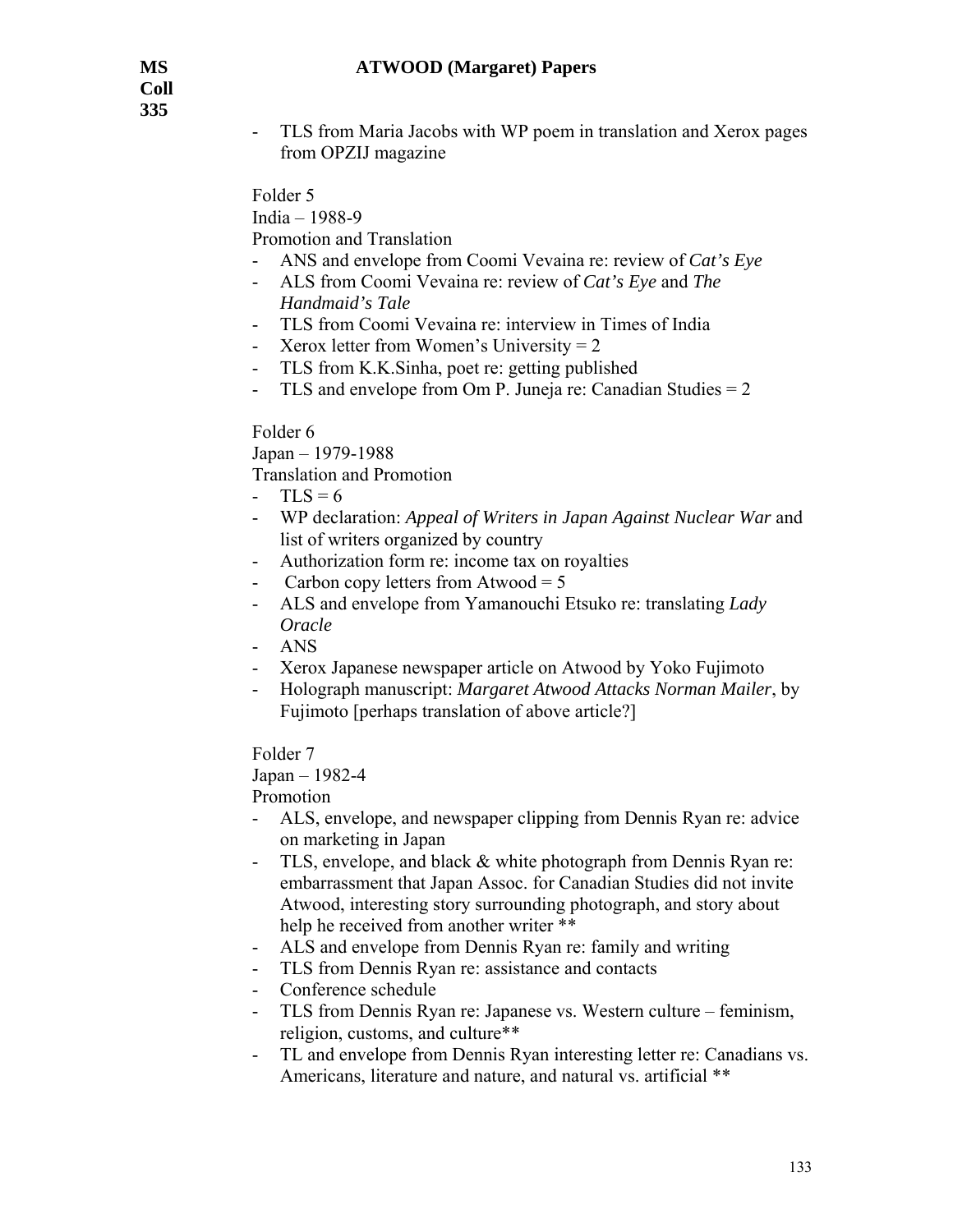Folder 8

Poland – 1984-7

Promotion and Translation

- TLS and envelope [in French] from Audrey Weruie
- ANS and envelope from Teresa and Jacek Ratajczak
- $-TLS = 3$
- Envelopes  $= 2$
- TLS from Zofia Uhrynowska-Hanasz with questions re: *Lady Oracle*
- Carbon copy letter from Atwood with answers to questions
- Xerox letter
- TLS and cover proofs from Joanna Gonczarowa, Les Editions Noir sur Blanc, re: jacket design approval

## Folder 9

Russia, Romania, Hungary, and Czechoslovakia (other than Dana Habova) 1981-2000

Promotion and Translating

- Xerox letter re: translating novels into Yugoslavian
- TLS re: Anthology Romanian
- ALS and envelope from Natalia Tolstaya re: translating *The Edible Woman*
- Carbon copy letter from Atwood to Tolstaya
- ALS and envelope from Tolstaya re: life and literature, and her connection to Alexei Tolstoy, poet and playwright\*\*
- Xerox letter from Maria Petrut re: publishing *The Edible Woman*
- Carbon copy letter from Atwood to Petrut
- Xerox letter from Atwood to Judit Molnar
- $TLS = 3$
- Carbon copy letter from Katka Karovicova-Rybkova re: *Life Before Man*, learning more about Atwood and promoting her work in Czechoslovakia [sweet letter\*\*]
- Carbon copy letter from Atwood to Katka

## Folder 10

Promotion and Translation – 1974-1995

- $ALS = 1$
- Carbon copy letters from Atwood  $=$  4
- $-TLS = 8$
- Copy of telegram sent by Atwood to Mr. Monte re: requesting hold of production of *The Edible Woman*\*\*
- Xerox copy of letter
- Carbon copy brief Atwood bio
- Carbon copy of translated poems  $= 2$
- Typescript postal address
- Cut and paste samples of book jackets with short holograph note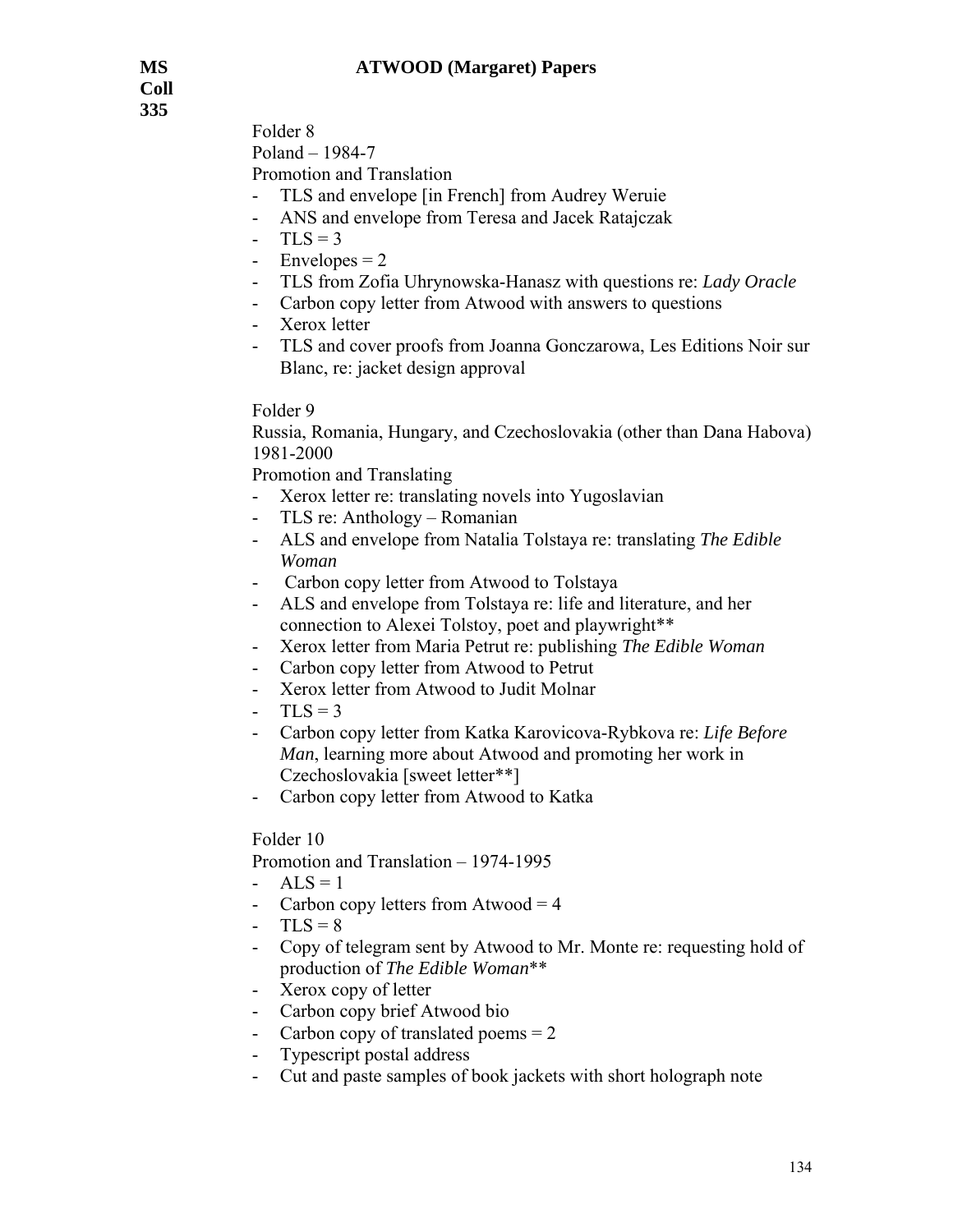| MS<br>Coll<br>335 | <b>ATWOOD</b> (Margaret) Papers                                                                                                                                                                                                                                                                                                                                                                                                                                                                                                                                                                                                                                                                                                                                                                                                                                                                                                                                                                                                                                                                                                                                                                                                                                                                                                                                                                                                                                                                                                                                                                                                                                                           |
|-------------------|-------------------------------------------------------------------------------------------------------------------------------------------------------------------------------------------------------------------------------------------------------------------------------------------------------------------------------------------------------------------------------------------------------------------------------------------------------------------------------------------------------------------------------------------------------------------------------------------------------------------------------------------------------------------------------------------------------------------------------------------------------------------------------------------------------------------------------------------------------------------------------------------------------------------------------------------------------------------------------------------------------------------------------------------------------------------------------------------------------------------------------------------------------------------------------------------------------------------------------------------------------------------------------------------------------------------------------------------------------------------------------------------------------------------------------------------------------------------------------------------------------------------------------------------------------------------------------------------------------------------------------------------------------------------------------------------|
| <b>Box 139</b>    | <b>Germany - RESTRICTED</b><br>Fischer - Berlin Verlag transition end of 80s - beginning of 90s<br>There is a 15 year hold on this item 2020                                                                                                                                                                                                                                                                                                                                                                                                                                                                                                                                                                                                                                                                                                                                                                                                                                                                                                                                                                                                                                                                                                                                                                                                                                                                                                                                                                                                                                                                                                                                              |
| <b>Box 140</b>    | Correspondence, 1973-2000<br>Folder 1<br>Czechoslovakia, 1982-1997<br>Carbon copy letter from Atwood<br>TLS from Katka Karovicova-Rybkova re: Review of World's<br>$\blacksquare$<br>Literature<br>Business card<br>Xerox ALS (French) from Atwood<br>$\sim$<br>ALS in French<br>Carbon copy TLS from Atwood to Josef Jurkovic re: trip to Poland<br>and Czechoslovakia<br>Folder <sub>2</sub><br>Denmark, Finland, and the Canadian Consulate – London, 1991-8<br>TLS from Marja Haapio re: translating Lady Oracle<br>Xerox copy of above letter<br>Xerox letter from Joan Sheppard re: translating Lady Oracle<br>TLS from Lisbeth Moller-Madsen re: translating <i>Lady Oracle</i> and<br>$\overline{\phantom{0}}$<br><i>Wilderness Tips</i> $= 2$<br>Xerox fax from Atwood in reply to Moller-Madsen<br>۰.<br>Xerox TLS from Joan Sheppard re: Wilderness Tips<br>۰.<br>TLS from Ruth Petrie re: Canada House<br>Printed program<br>TLS from Diana I. Jervis-Read re: National Arts Club Award<br>Xerox TLS from Jervis-Read re: High Commission<br>Xerox ALS from Atwood<br>Xerox TLS from The Hay Festival<br>Folder 3<br>Andre Deutsch – London, 1973-1995<br>ALS from $Diana = 1$<br>TLS from Diana [personal and professional—interesting] $= 13$<br>TLS from Sarah Lutyens re: publishing The Edible Woman in<br>Romanian<br>Xerox fax re: Lady Oracle<br>Xerox TLS from Anne-Louise Fisher re: Lady Oracle<br>TLS from Anne-Louise Fisher re: Polish publishers $= 2$<br>Carbon copy letters from Atwood to Diana [personal and<br>۰.<br>professional—interesting $= 5$<br>Xerox TLS from Andre Deutsch re: Swedish and East German sales<br>Carbon copy letter re: royalties |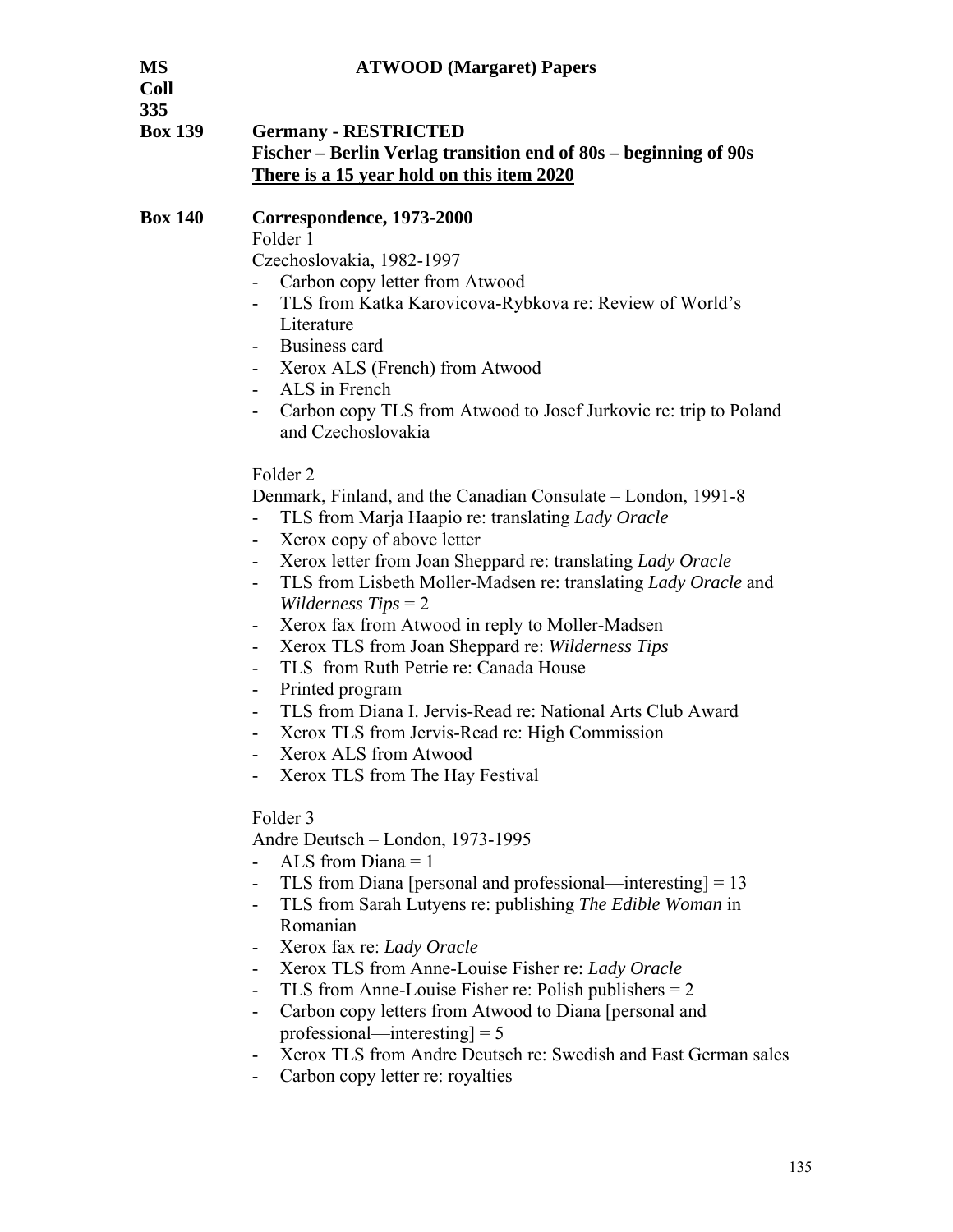**Coll 335** 

Folder 4

France, 1996-9

- Fax from Michele Albaret-Maatsch re: sorry not to be in Paris
- Original typescript, signed fax in French from Atwood to M. Jean-Pierre Vandoorne
- Email correspondence between Atwood/Cooper and Christine Evain = 4
- TLS from Christine Evain in French

Folder 5

Germany, 1994-2000

- Printed newsletter *Kanada Kultur-Information* = 7
- Printed material  $= 2$
- TLS from Diana Mackay, Curtis Brown
- Original signed fax from Sarah Cooper and fax letters from Germany re: interview with Atwood  $=$  3
- Fax from Canadian Embassy in Berlin and Email from Astrid Holzamer re: Sarah Sheard

Folder 6

India, Iran, Iraq, and Israel, 1991-8

- Fax letter from Union of Writers, Iraq and Xerox reply from Sarah Cooper
- Fax letter from Hana Shkedy, Israel and original holograph fax reply from Sarah Cooper
- TLS (and a Xerox copy) from Shahin Assayesh, Iranian Woman Publications of Canada and WP copy reply from Cooper
- TLS from Shahin Assayesh to Diana Mackay
- TLS from Iraj Rahmani and Xerox copy reply from Joan Sheppard
- TLS from Prakashvati Pal and Xerox copy reply from Cooper [including a holograph post-it note to Atwood from Cooper]
- Xerox addresses
- Holograph notes
- TLS from Anand re: translation *The Edible Woman*
- Xerox letter from Anand
- Xerox schedule
- Xerox book cover
- TLS from Shelagh Wilkinson, York University with Xerox letter from Nita Ramaiya, India
- TLS from Nita Ramaiya re: poetry translation

Folder 7

Italy, 1977-1999

- Printed invitations  $= 2$
- TLS [in Italian] from Vittore Branca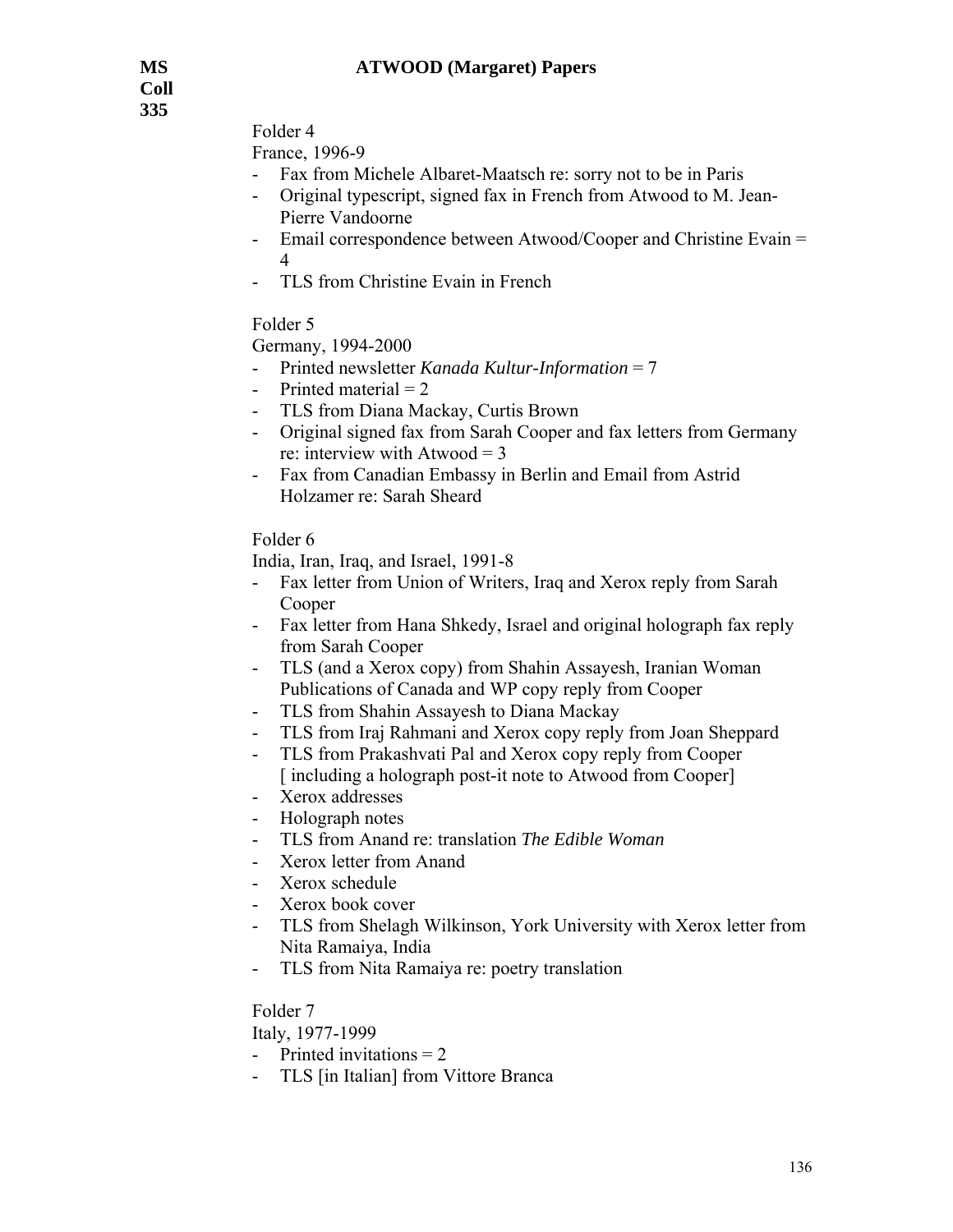**Coll 335** 

- Fax from Claudia Gasparini and original typescript, signed fax reply from Cooper
- WP Atwood C.V.
- Faxed Xerox poems with annotations
- Holograph questions and original typescript, signed fax reply from Cooper
- TLS from Elena Pizzo re: translation
- Fax from Pauline Cadieux, Canadian Embassy, Rome
- TLS from D'Iberville Fortier, Canadian Embassy, Rome
- ANS from E. Giossan
- Xerox schedule
- Fax from Vicki Satlow re: new literary agency
- ALS Universita Ca'Foscari Di Venezia re: invitation to Atwood

#### Folder 8

#### Japan, 1995-2000

- TLS from Yukako Kato re: translation *Survival*
- TLS from Timothy D. Skye, Canadian Embassy, Japan
- Xerox ALS from Atwood to Skye
- Copy WP letter to Skye from Cooper
- Japanese newsletter, *Culture Canada*
- ANS from Mariko Oka-Fukuroi, The Japan Foundation Asia Center
- Copy WP letter to Mariko Oka-Fukuroi from Cooper
- Fax from Hideaki Hauna and original typescript, signed fax reply from Cooper

#### Folder 9

Ballantine – Del Rey – Fawcett – Ivy, 1986-1990

- TLS re: publication rights and sales  $= 5$
- Carbon copy letters from Atwood  $=$  3
- Xerox copy letters from Atwood  $= 2$

#### Folder 10

Gwen MacEwen, 1983-4

- ALS and envelopes from Atwood re: care of Marion = 4
- \*\*\*Original watercolour of red bird\*\*\*

#### **Box 141 Correspondence, 1974-2001 and Alias Grace – Archive**

Folder 1

Bantam Books Inc., 1985-1995

- Original holograph fax from Cooper to Larmore
- Original holograph fax from Atwood to Toni Burbank
- TLS from Burbank red: Wilderness Tips  $= 3$
- ALS from Adrienne Chew re: proofs
- Original typescript fax from Cooper to Chew re: proofs
- Xerox fax from Chew to Larmore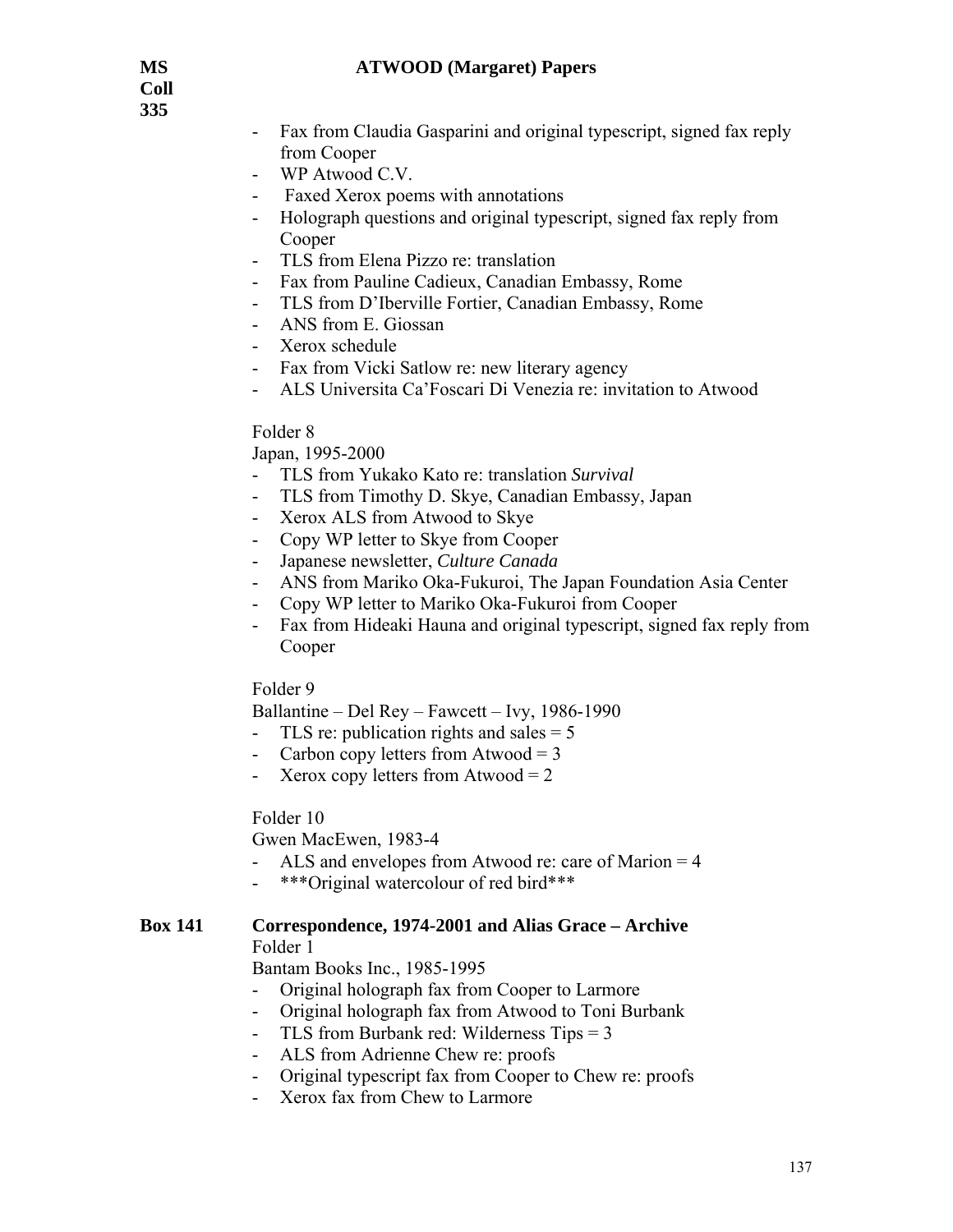**Coll 335** 

- Xerox ALS from Atwood to Burbank  $= 2$
- Original holograph fax covers  $=$  4
- Proof title page *Lady Oracle*
- Xerox fax to Burbank from Phoebe  $= 2$
- TLS from Atwood to Burbank re: covers = 2
- TLS from Atwood to Irwyn re: covers [funny]
- TLS from Skelly to Atwood re: covers
- Xerox TLS from Bantam re: covers = 2
- Original typescript, signed fax from Atwood to Irwyn
- TLS and envelope from Jack Romanos re: paperbacks
- Original typescript, signed fax from Atwood to Kathleen Hale
- TLS from LuAnn Walther
- Xerox covers for *Dancing Girls*

## Folder 2

Bantam Books Inc., 1985-1995

- Paperback covers: *Bluebeard's Egg, Bodily Harm, Cat's Eye, Surfacing, Dancing Girls, Lady Oracle, The Edible Woman*, and *Life Before Man*
- Mounted cover proof for *Wilderness Tips*
- Xerox revised cover for *Surfacing*
- Xerox ANS from Atwood to Burbank
- TLS from Burbank to Atwood
- Business card Toni Burbank

## Folder 3

Bantam Books Inc., 1985-1995

- Paperback cover for *Wilderness Tips*
- Mounted cover proofs: *Bodily Harm* (2) and *Surfacing*
- Cover proofs for Bodily Harm  $= 2$
- Xerox cover proof for *Dancing Girls* and untitled
- TLS from Applebaum to Atwood re: covers

#### Folder 4

Berlin Verlag, 1994-8

- Original typescript, signed fax from Atwood to Arnulf Conradi  $=$  4
- Fax from Conradi  $= 13$  [one has a holograph note from Cooper to Atwood?]
- Original holograph fax from Cooper to Conradi  $= 4$
- Xerox fax from Conradi with reply from Atwood  $=$  3 copies of the same fax
- Original typescript, signed fax from Atwood to Arnulf Conradi with WP manuscript
- Holograph note from Cooper to Atwood
- Original typescript fax from Cooper to Conradi  $= 2$
- ANS from Conradi to Atwood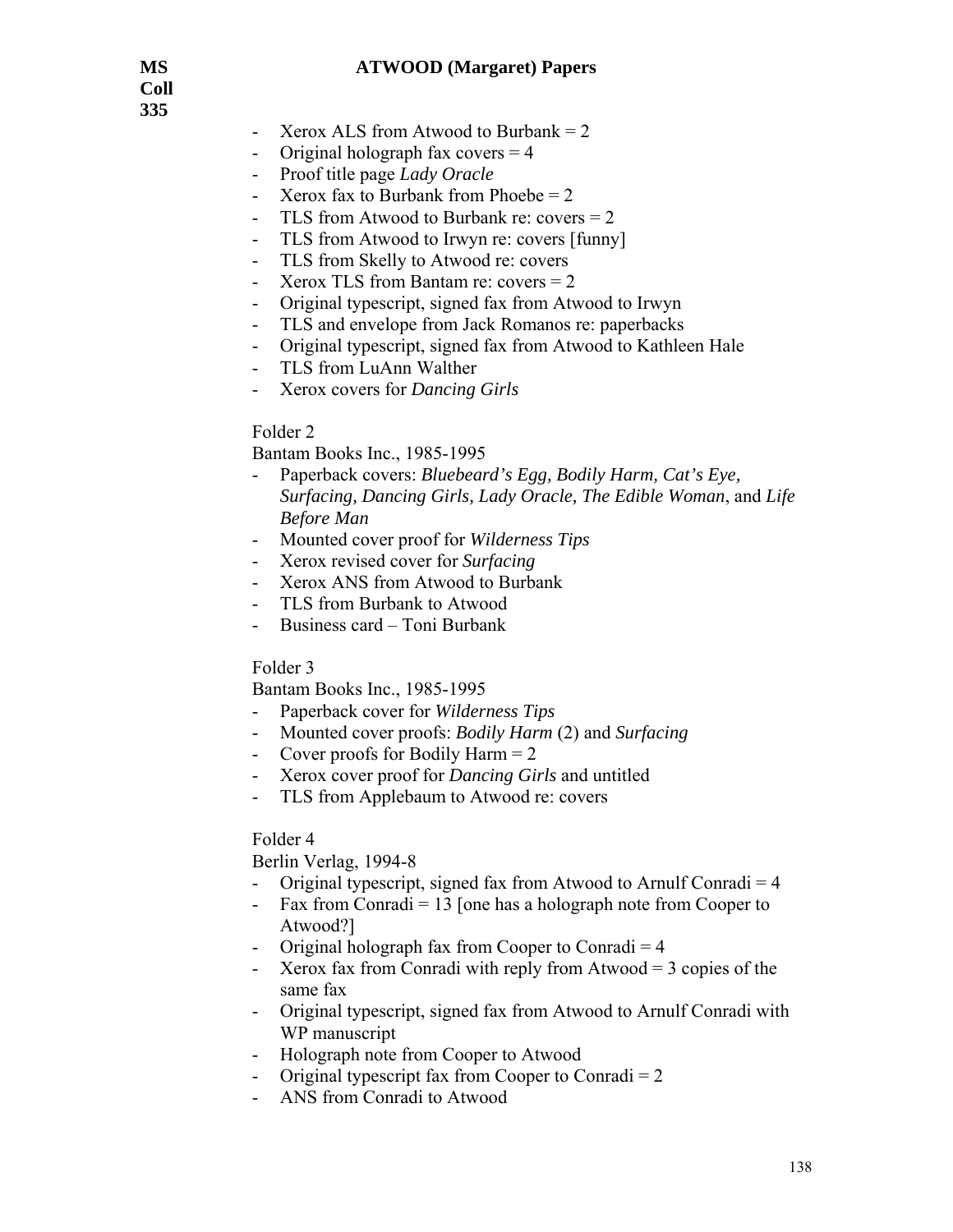**Coll 335** 

- TLS from Conradi to Atwood re: late fatherhood, literature, and Killearney Lodge
- Xerox magazine article

## Folder 5

Berlin Verlag, 1994-8

- Brochure/catalogue  $= 2$
- Catalogue
- Program
- Fax from Conradi to Atwood =  $3$
- Magazine article
- Original typescript, signed fax from Atwood to Conradi  $= 2$
- Xerox German magazine article  $= 3$

# Folder 6

Oxford University Press, 1974-1994

- Original holograph fax from Cooper to Anne Cacchia
- Original typescript, signed fax from Shelly to Cooper
- Xerox Contractual Agreement between Oxford Univ. Press, House of Anansi, and Editions du Roseau
- Xerox fax from Larmore to Brian Henderson (O. U. Press)
- TLS from Henderson to Atwood =  $2 \mid 1$  has a Atwood's holograph notes]
- Xerox holograph letter from Atwood to Henderson
- Xerox TLS from Atwood to Henderson
- TLS from William Toye to Atwood = 15
- Xerox photograph: Atwood, Robertson Davies, and two other gentlemen
- Copy TL from Joan Sheppard to Anne Cacchia
- TLS from Tamara Lauren to Sheppard
- Xerox letter from Toye
- Carbon copy letter from Atwood to Toye  $= 3$
- Xerox typescript Guide for Authors
- Carbon copy letter from Dugan to Toye
- TLS from Sandra Genzalez to Atwood
- TLS from Sara Lee Lewis to Gonzalez
- Carbon copy letter from Atwood to Gonzalez
- Xerox letter from Donald Smith to O. U. Press
- Carbon copy letter from Atwood to D.J. Smith
- TLS from Michael Bedford to Atwood
- Carbon copy letter from Atwood to Bedford

Folder 7

Prisma Publishers, Sweden – 1982-2001

- ANS from Gunilla Sondell  $= 2$
- ANS from Heidi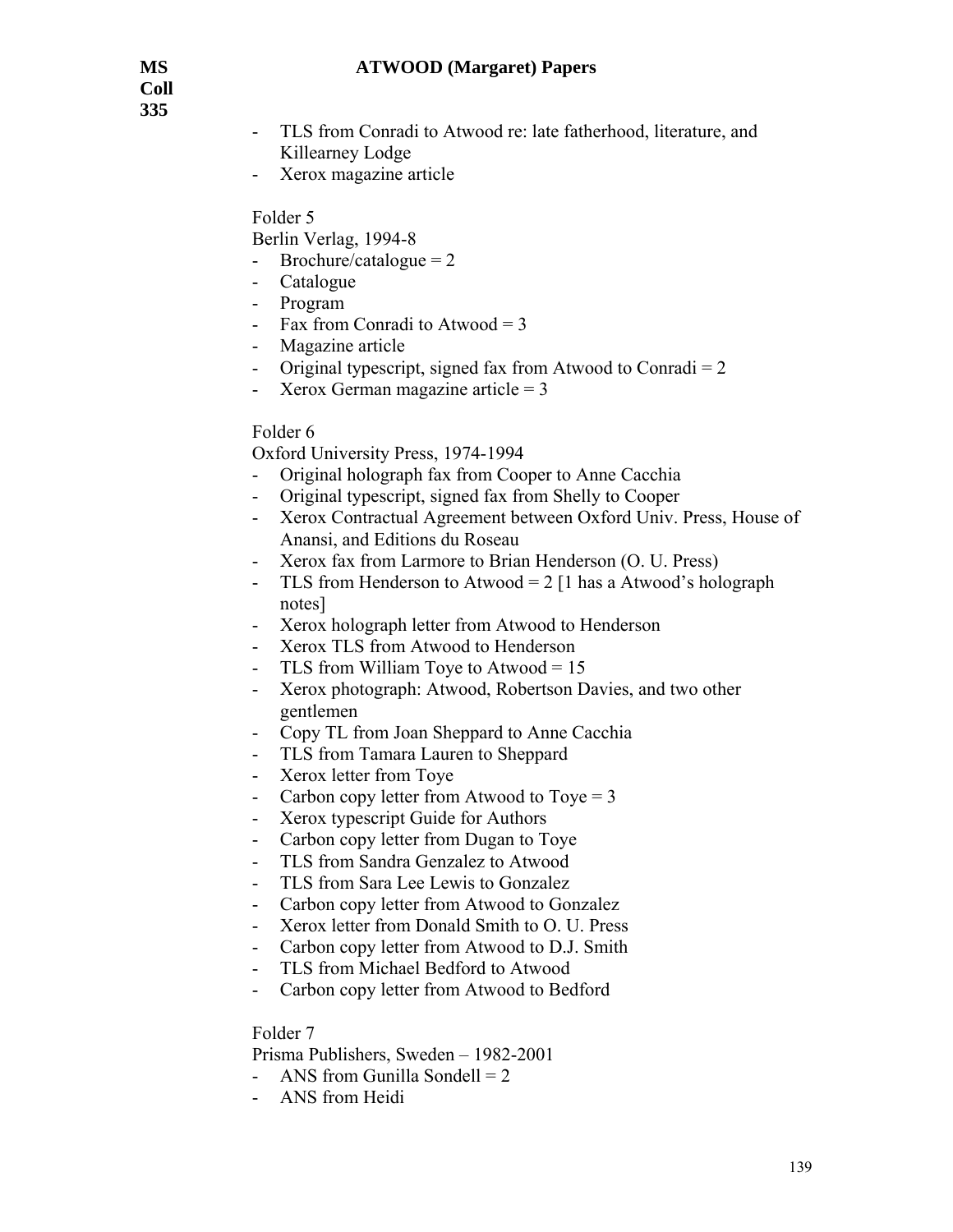**Coll 335** 

- TNS from Heidi
- Emails from Gunilla Sondell re: Swedish and Canadian literature  $= 2$
- Fax from Sondell re: postcards, promotion, biography, Sweden, Swedish Humour Federation, and general chat  $= 5$
- Xerox fax from Atwood to Sondell re: *Survival*, biography, and thank you
- TLS (faxed) from Atwood to Sondell re: France and Swedish Humour Award
- TLS from Sondell re: *Alias Grace, Lady Oracle, Cat's Eye*, *The Handmaid's Tale, Anne of Green Gables*, translation, and interview = 4
- Business card signed by Hans Nygren
- TLS from Tommie Andersson re: recent visit to Sweden
- Printed change of address card Raben Prisma Publishers

## Folder 8

Prisma Publishers, Sweden – 1982-2001

- TLS from Hans Nygren re: translations for poetry, *Bodily Harm, Life Before Man, and The Handmaid's Tale* = 4
- TLS from Tommie Andersson re: Cat's Eye and Book and Library Fair in Sweden  $= 2$
- TLS from Sondell re: interviews and general chat
- Xerox TLS from Atwood to Sondell re: *Cat's Eye*
- Carbon copy letters from Atwood to Nygren re: thank you note
- Fax from Sondell re: *Alias Grace, Lady Oracle, Margaret Atwood-Conversations*, Danish and Spanish publishers, and trip to Sweden = 6
- Original fax from Sheppard to Sondell re: invitations and press  $conference = 2$
- Xerox TLS from Larmore re: Short Story Collection Sweden
- Xerox

Folder 9

Miscellaneous Publishers, 1996-8

- Original fax from Cooper (for Atwood) to Editura RAO re: Nathalie Cook and Rosemary Sullivan biographies [\*\*\*interesting – Atwood's view of biography, particularly while subject is living\*\*\*]
- Fax from Margherita Forestan, Mondadori re: children's books  $= 2$
- Original fax Cooper reply to Forestan  $= 2$
- Fax from Breakwater Books re: birthday wishes

## Folder 10

Oceanida Publications, 2004

- TLS and envelope from Marianna Tsigakou re: complimentary copies of *Oryx and Crake* 

# **Alias Grace – Archive**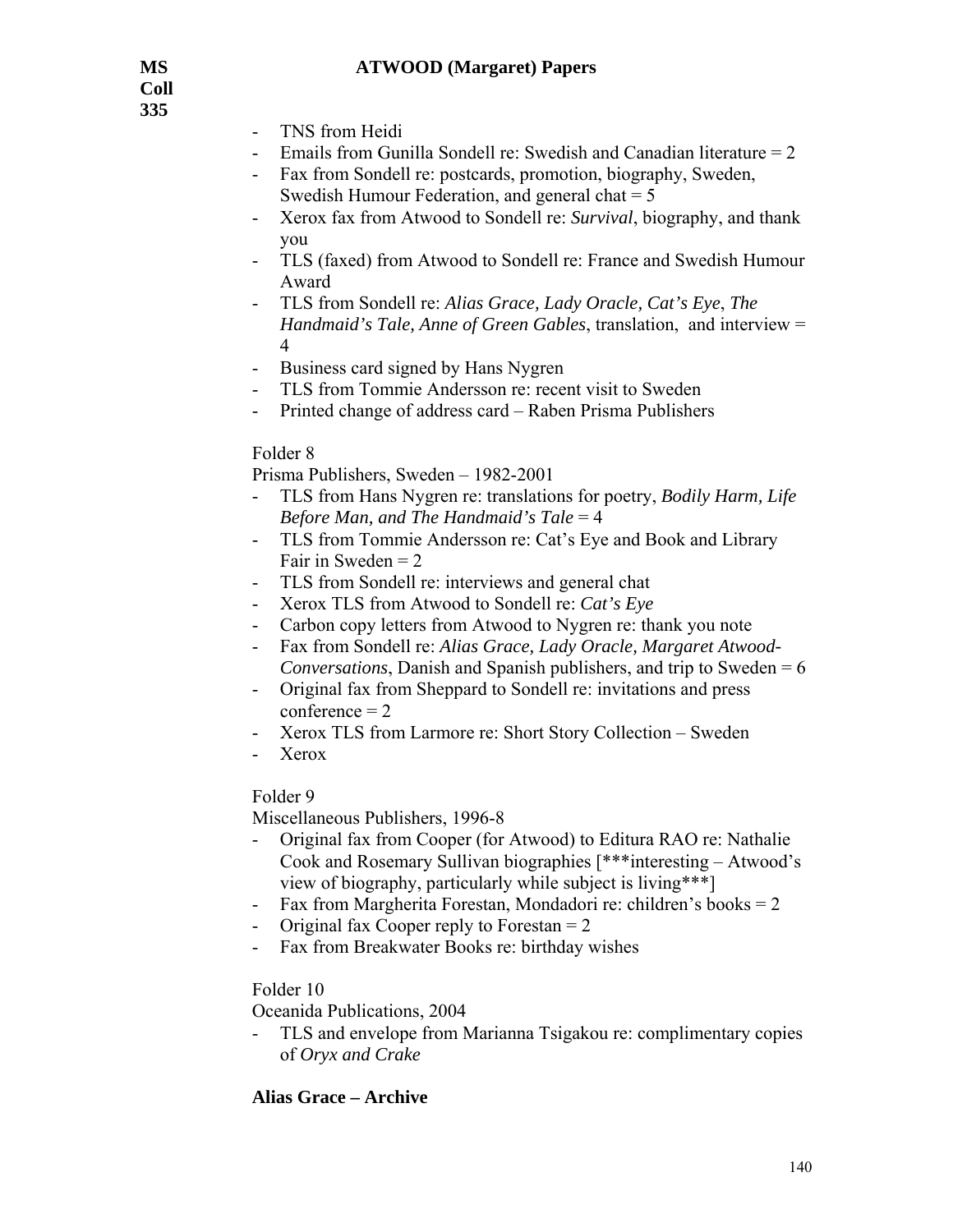| MS<br>Coll     | <b>ATWOOD</b> (Margaret) Papers                                                                                                                                                                                                                                       |
|----------------|-----------------------------------------------------------------------------------------------------------------------------------------------------------------------------------------------------------------------------------------------------------------------|
| 335            | Folder 11<br>TLS from Jane Horrocks, Richmond Hill Public Library to Atwood re:<br>thanks for donation of G. Duggan letter<br>Computer scanned copy of letter from G. Duggan to J. Skelton, 1843<br>WP transcript of above letter<br>Xerox pages from The Night Hawks |
| <b>Box 142</b> | <b>Magazine and Posters, 1976-2005</b><br>Folder 1<br>Black and white poster – woman with prints<br>Alan Feltus, 1986                                                                                                                                                 |
|                | Folder <sub>2</sub><br>World Literacy of Canada – poster, 2005                                                                                                                                                                                                        |
|                | Folder 3<br>World Literacy of Canada - poster, 2005                                                                                                                                                                                                                   |
|                | Folder 4<br>The Canadian, Sept. 25, 1976<br>( <i>The London Free Press</i> ) – magazine                                                                                                                                                                               |
|                | Berlin Verlag, 1995 poster                                                                                                                                                                                                                                            |
| <b>Box 143</b> | <b>Oryx and Crake, Galleys</b>                                                                                                                                                                                                                                        |
|                | Folders 1-22<br>Galleys with design revisions (holograph)<br>Chapters 1-15, including front and back matter                                                                                                                                                           |
| <b>Box 144</b> | <b>Oryx and Crake, Galleys</b>                                                                                                                                                                                                                                        |
|                | Folders 1-21<br>Galleys, "First Pass Reader's Set," with design revisions (holograph)<br>Chapters 1-15, including front and back matter                                                                                                                               |
|                | Folder <sub>22</sub><br>Galley, revised front and back matter, (dated March 3, 2003), fax                                                                                                                                                                             |
| <b>Box 145</b> | <b>Short Story: "The Bombardment Continues"</b><br>Written for Great Canadian Events, sponsored by the Dominion Institute,<br>2000.                                                                                                                                   |
|                | Folder 1<br>Manuscript draft                                                                                                                                                                                                                                          |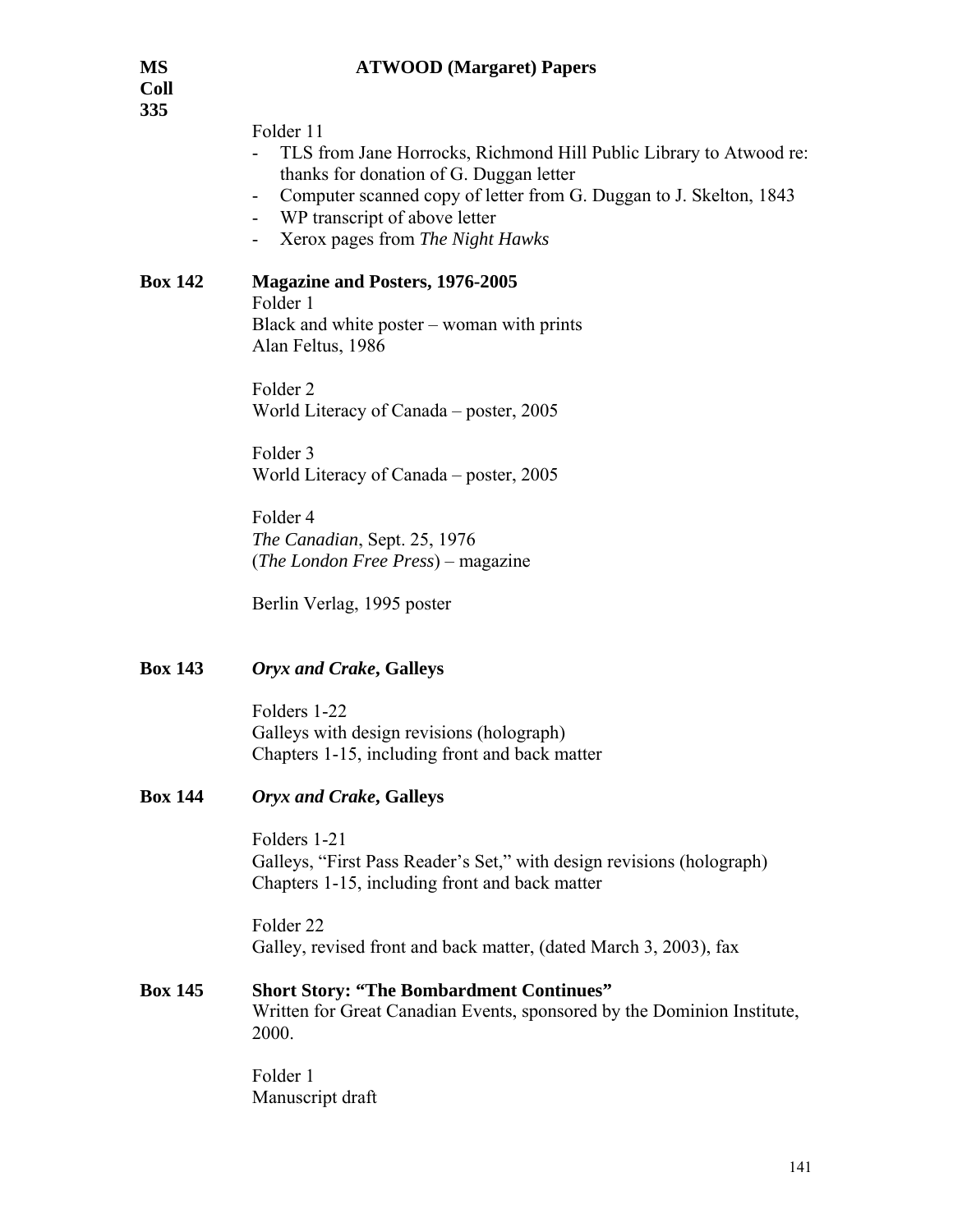**Coll 335** 

Holograph, 13 pages

 Folder 2 Notes on story WP with additional holograph notes

 Folder 3 Manuscript draft WP with holograph revisions

 Folders 4-5 Manuscript draft WP with no revisions

 Folder 6 Manuscript draft WP, with minor editorial revisions (holograph)

 Folder 7 Manuscript draft WP (with no revisions)

 Folder 8 French translation, "Le Bombardement Continue" (Affixed with holograph post-it notes)

 Folder 9 Introduction to short story Manuscript draft, WP

 Folder 10 Introduction to short story Manuscript draft, WP with holograph revisions

 Folder 11 Complete story, including introduction, "corrected proofs" Xerox copy, with editorial revisions

 Folder 12 Published story, *The Globe and Mail* July 1, 2000

 Folder 13 Newspaper Clipping on Huguenots, *Le Devoir*, July 20, 2000

Folder 14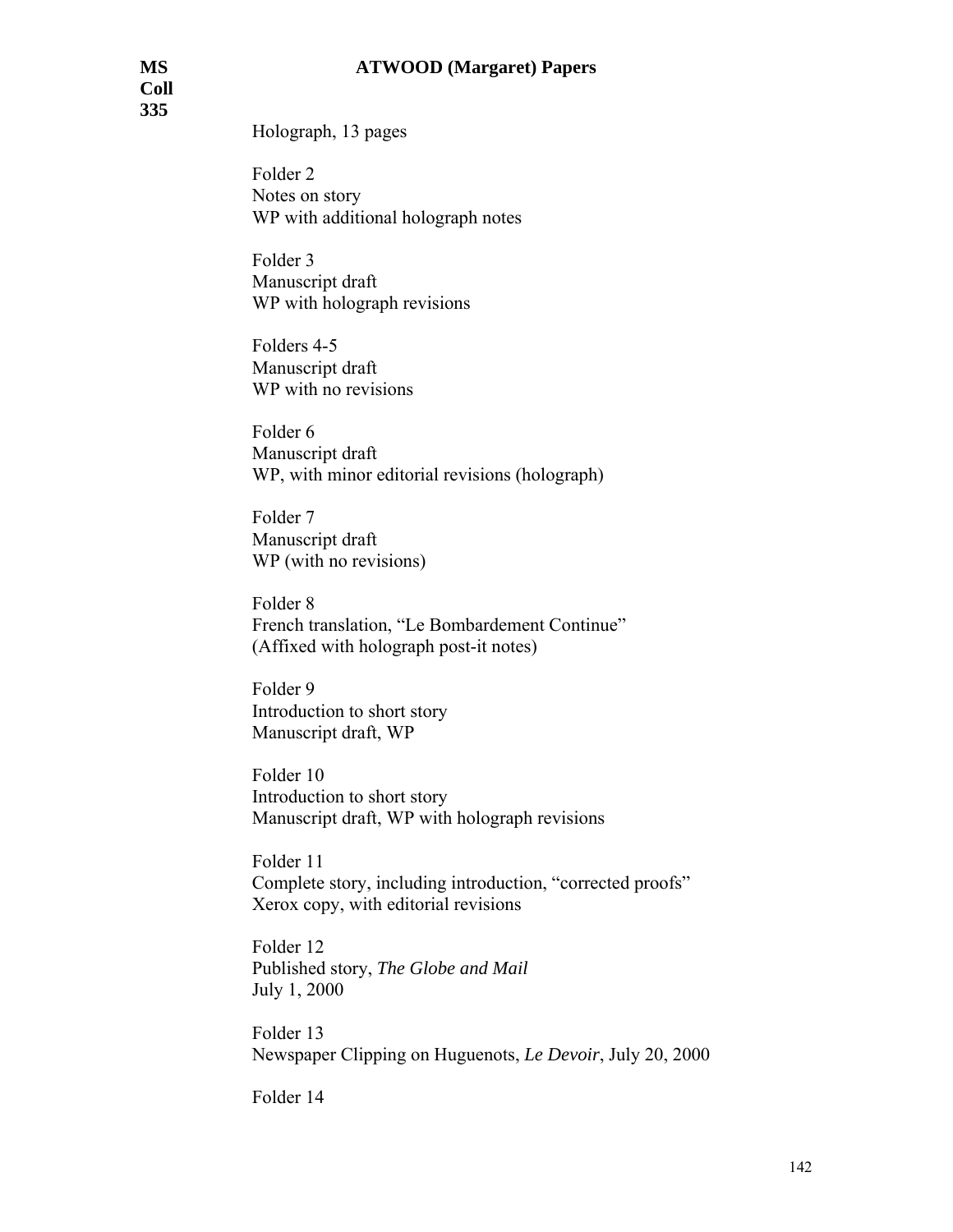| <b>MS</b><br><b>Coll</b><br>335 | <b>ATWOOD</b> (Margaret) Papers                                                                                                                     |
|---------------------------------|-----------------------------------------------------------------------------------------------------------------------------------------------------|
|                                 | Background material, Xerox                                                                                                                          |
|                                 | Folder 15<br>Editorial correspondence, re: "The Bombardment Continues"<br>1999-2001<br>5 TNS, 2 TN, 2 ANS, 4 AN, 2 e-mail, 2 xerox                  |
|                                 | Folder 16<br>Reader correspondence, "The Bombardment Continues"<br>2002, 1 TLS                                                                      |
|                                 | Folder 17<br>Misc. handwritten notes                                                                                                                |
| <b>Box 146</b>                  | "The Fairy Tale Essay" for Mirror, Mirror on the Wall anthology<br>Eventually published as "Of Souls as Birds," 1998                                |
|                                 | Folder 1<br>First page of essay<br>Holograph, 1 page                                                                                                |
|                                 | Folder <sub>2</sub><br>Manuscript draft<br>WP (no revisions)                                                                                        |
|                                 | Folder <sub>3</sub><br>Copy-edited manuscript (xerox), unproofed pages, cover                                                                       |
|                                 | Folder 4<br>Editorial correspondence, Kate Bernheimer (anthology editor), 1996<br>1 ANS, 5 TLS, 1 TNS, 1 TN                                         |
|                                 | Folder 5<br>Editorial correspondence, Kate Bernheimer (anthology editor), 1997<br>1 ANS, 2 TLS, 1 TN, 1 TL, 4 faxes                                 |
|                                 | Folder 6<br>Correspondence, re: permissions<br>Includes correspondence with publishers Pantheon and Random House<br>1 ANS, 2 TLS, 2 TN, 3 TL, 1 fax |
|                                 | Folder <sub>7</sub><br><b>Commission Agreement</b>                                                                                                  |
|                                 | Folder <sub>8</sub><br>Misc. notes                                                                                                                  |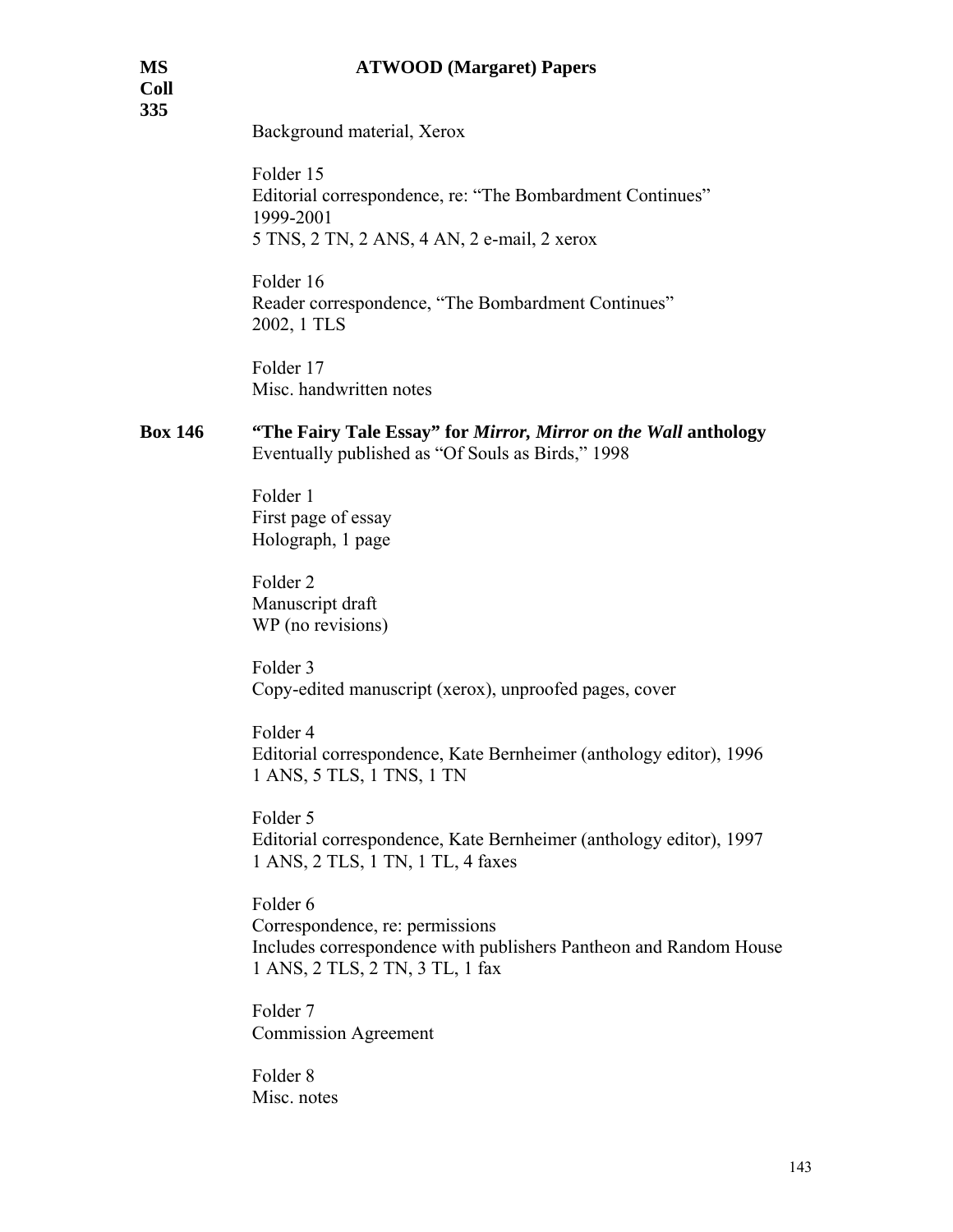Folder 9 Correspondence, Philip Terry, Ovid Metamorphosed anthology

## **Box 147 International Correspondence**

(Dates: 1985-2000)

 Folder 1 Susanne Becker 2 faxes, 2 AN Folder 2 Xiaofan Chen (re: Chinese translation) 1 TLS, 1 TN

 Folder 3 Wu Chizhe (re: Chinese translation of *Cat's Eye*) 1 TLS, 1 xerox

 Folder 4 Louise Desjardins (Quebec-based translator) 1 TN, 1 TNS, 2 faxes, 3 xeroxed letters, 2 TLS (also includes translations of MA's poems)

 Folder 5 Jianwen Feng 1 TLS

 Folder 6 Taher Graham 1 e-mail

 Folder 7 Amparo Perez Gutierrez (re: Spanish translation) 2 TLS, 3 e-mails

 Folder 8 Dong Jiping (re: translation) 1 TLS

Folder 9

 Ase Kleveland (Norwegian Minister of Culture, re: dinner party hosted by Atwood, 1995) 2 TLS, 2 TNS, 5 faxes, & MA handwritten notes

 Folder 10 Sophia Titer Larsen (Canadian Embassy, Norway)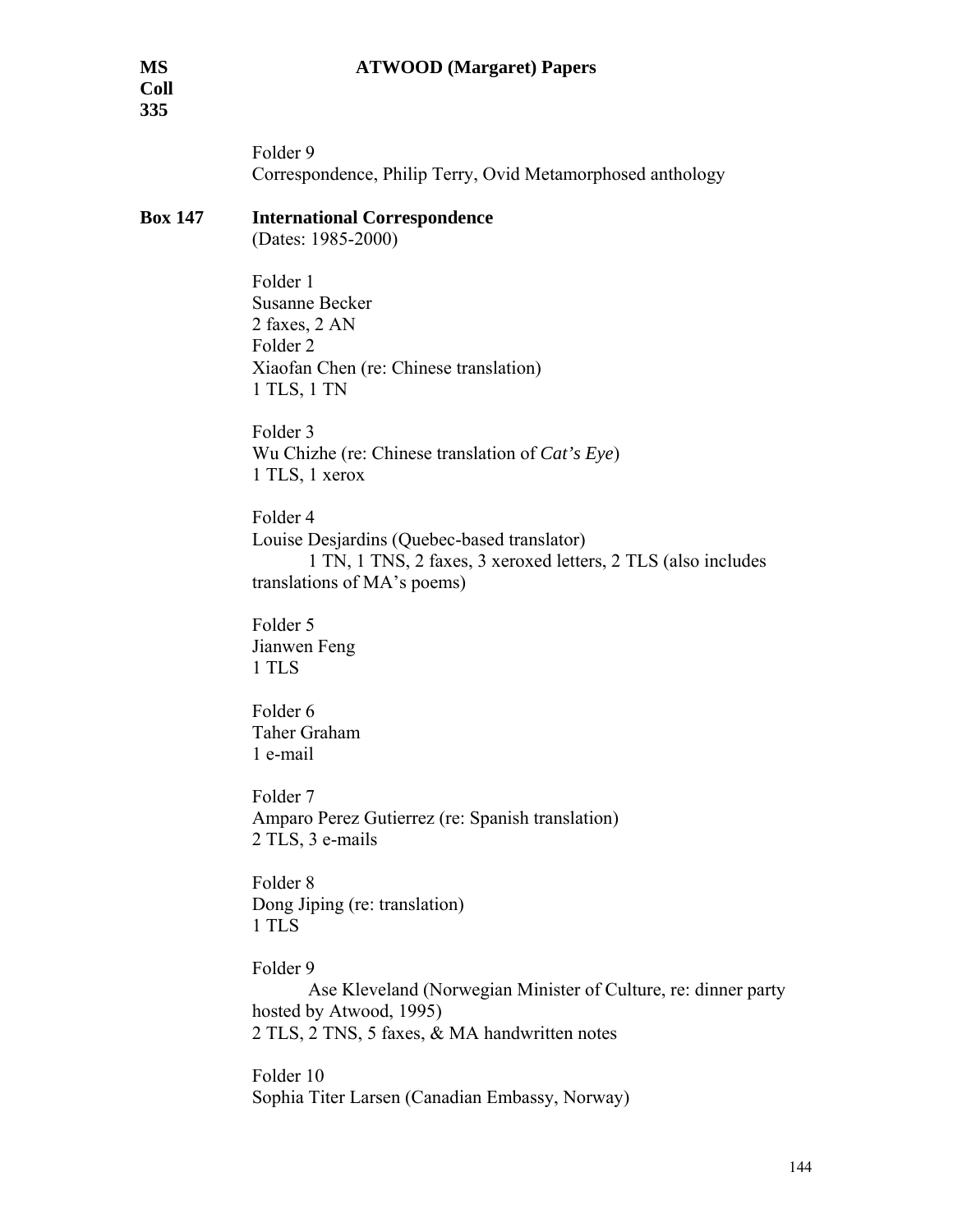#### **MS ATWOOD (Margaret) Papers**

**Coll 335** 

1 fax, 1 TLS

 Folder 11 Kate Liu (re: translations) 1 TLS

 Folder 12 Yi-qing Liu 2 TLS, 1 TNS

 Folder 13 Lonneke Lute 2 TNS

 Folder 14 Diane Mackay 1 TNS

 Folder 15 Raffaella Marzano/Sergio Iagulli (re: House of Poetry) 1 e-mail (with additional holograph notes)

 Folder 16 Jennifer Mei (re: translation of *Alias Grace*) 1 TLS

 Folder 17 Judith Molnar 1 TL, 1 xerox

 Folder 18 Hans Nygren (re: Swedish translation) 1 TNS, 1 fax

 Folder 19 Valdas V, Petrauskas (re: Lithuanian translation of *Alias Grace*) 1 TLS

 Folder 20 Mo Ya Ping (re: translation of MA's poetry) 1 xerox & xerox copies of MA's translated poems from *Contemporary Foreign Literature*

 Folder 21 Cheng Rong-Rong (re: translation of *Bluebeard's Egg*) 1 TNS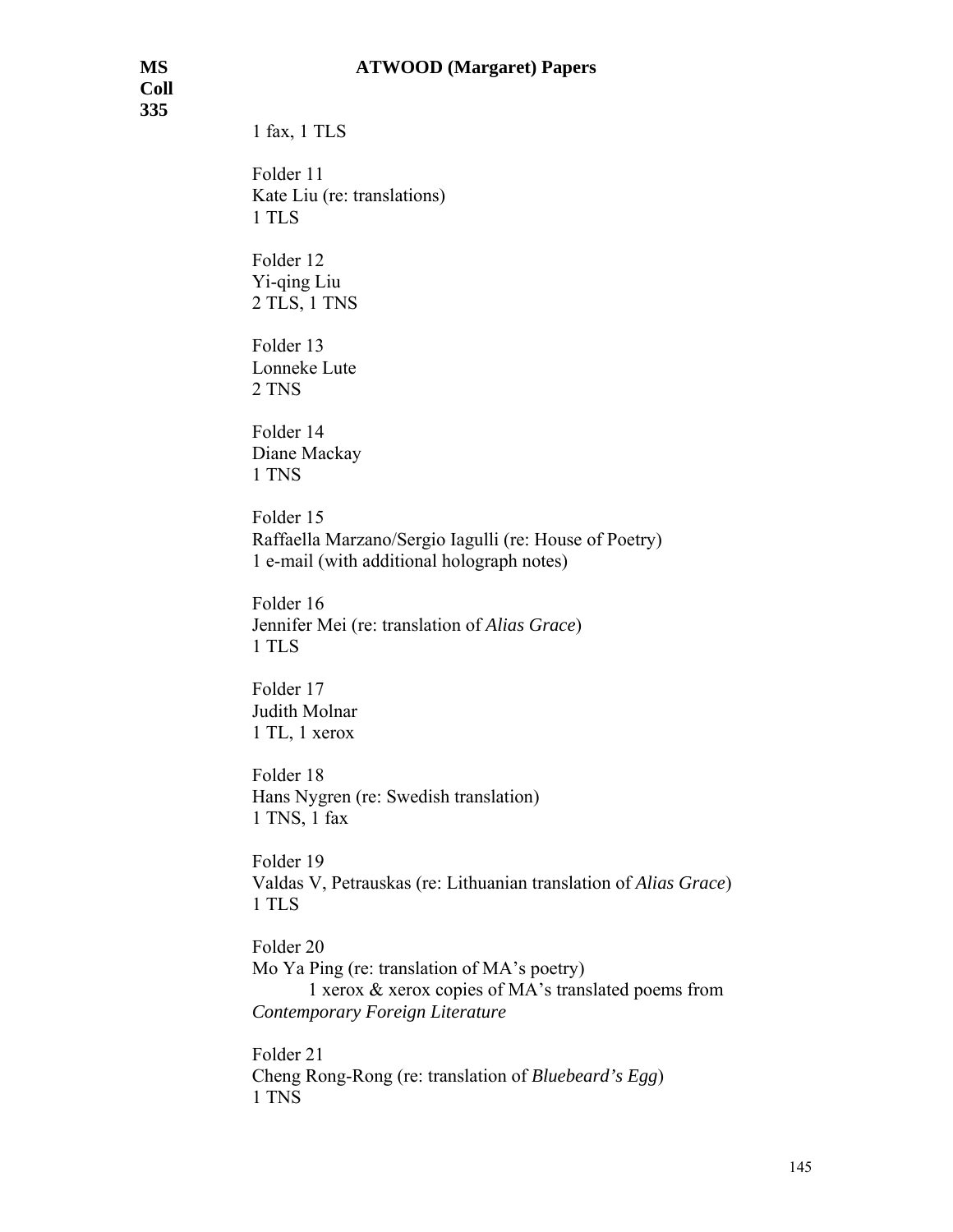Folder 22 Li Shuping 1 TLS Folder 23 Isabel Carrera Suárez 1 TLS Folder 24 Steven Tötösy de Zepetek 1 ALS, 1 xeroxed letter Folder 25 Carmen Tremblay (Association for the Export of Canadian Books) 1 fax, 1 TNS Folder 26 Heidi Van Born (Sweden) 1 fax, 1 TLS Folder 27 Arik Verezhensky 4 ALS Folder 28 Ouyang Xu 1 TLS

 Folder 29 [Sender unknown] (re: Yu Zhang, Chinese translator) 1 ANS

Folder 30 Business cards, China

# **Box 148 "Atwood on her work" – Canadensis Series**

 (Canadensis is a series edited for the Centre of Research in Canadian Studies at the University of Nantes in France. It promotes French, European and Canadian research in English on all aspects of Canadian literature, history and art.)

 Folder 1 Title page, Contents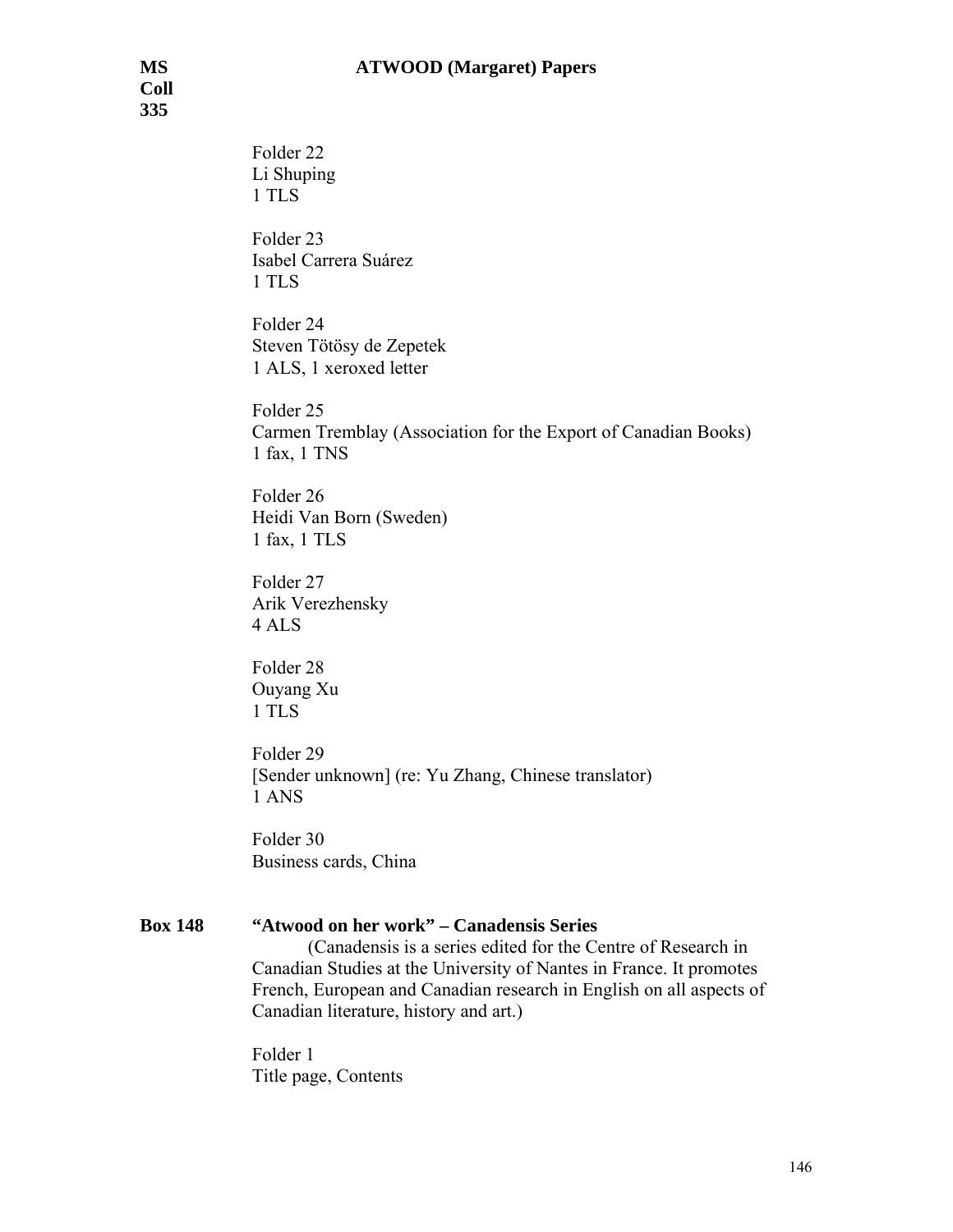Folder 2

 "Contact Press and the Publication of *The Circle Game*" (article by Frank Davey)

Folder 3

 "Sensory Appeal in *The Atwood Stories* on TV." (article by Shannon Hengen)

 Folder 4 "La voix de la réconciliation intime" (article by Christine Evain)

 Folder 5 Short story: "Peggy be Good" (by John Moss)

 Folder 6 "Margaret Atwood on her work," transcript of interview, Day One

 Folder 7 "Margaret Atwood on her work," transcript of interview, Day Two

 Folder 8 "Annexe 1: Questions submitted to Margaret Atwood"

 Folder 9 "Annexe 2: Main poems mentioned in the interview"

 Folder 10 Back matter: MA bibliography, author abstracts, etc.

# **Box 149** *The Penelopiad*

 Manuscript draft, first draft WP and holograph

 Folders 1-7 First drafts and notes, 2004 WP manuscript pages with editorial revisions, holograph notes

 Folder 1 WP manuscript pages: 2 pages Holograph notes: 2 pages WP manuscript pages with editorial revisions: 19 pages in total

> Folder 2 WP manuscript pages with editorial revisions: 32 pages in total

Folder 3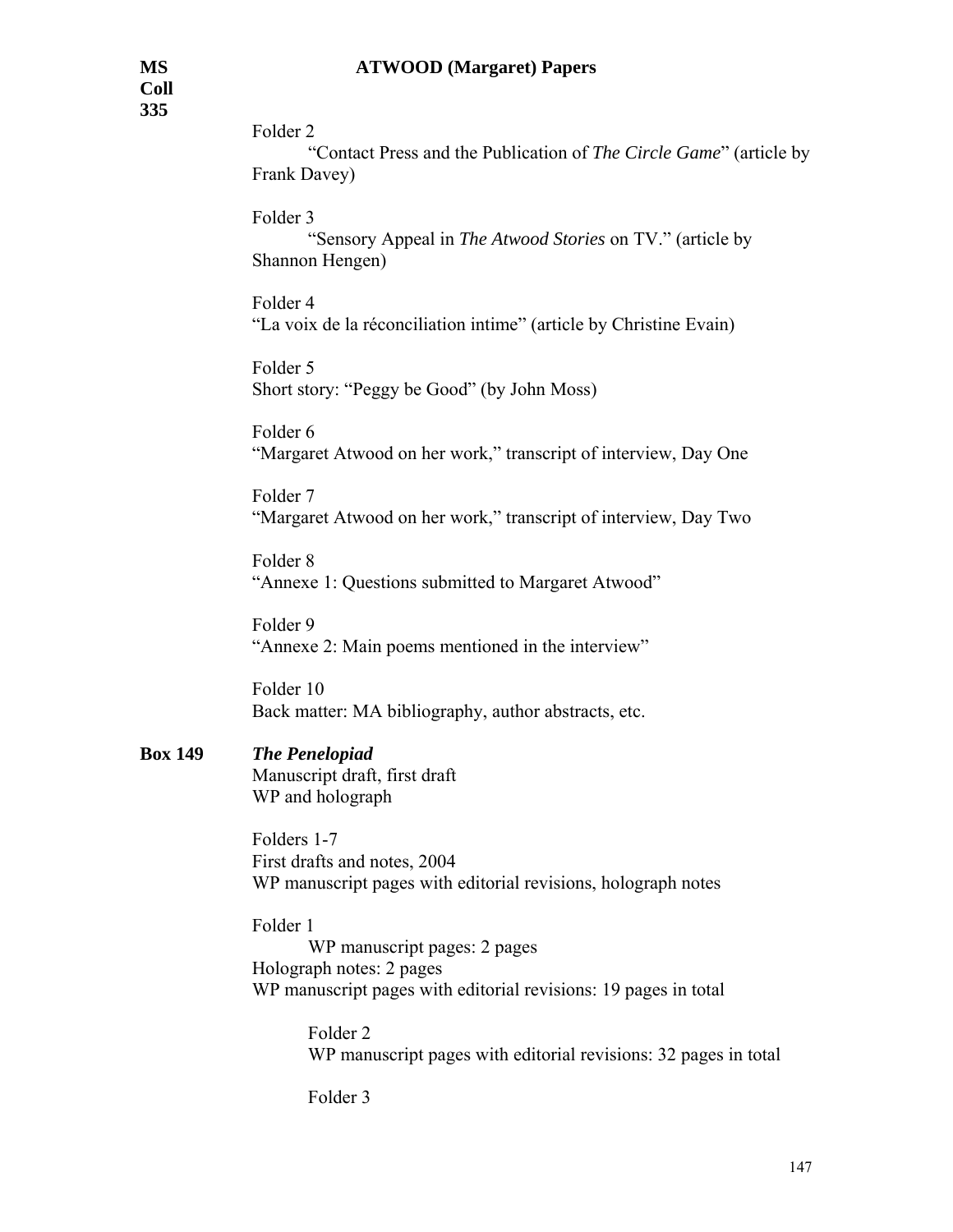WP manuscript pages with editorial revisions: 26 pages in total

Folder 4

 WP manuscript pages with editorial revisions: 20 pages in total Holograph notes: 3 pages

 Folder 5 WP manuscript pages with editorial revisions: 10 pages in total Holograph notes: 6 pages WP manuscript contents pages: 1

 Folder 6 WP manuscript pages with editorial revisions: 13 pages in total Holograph notes: 6 pages WP manuscript contents page with editorial revisions: 2

 Folder 7 WP manuscript pages: 3 WP manuscript contents page with editorial revisions: 4 Holograph notes: 20 pages

# **Box 150** *The Penelopiad*

Manuscript draft

WP with holograph/editorial revisions and tabbed pages Note: Manuscript was kept in the state it was received; thus Chapter viii, "The Chorus Line: If I was a Princess: A Street Ballad," is at the end of the manuscript in Folder 15.

 Folder 1 Chapters i and ii

 Folder 2 Chapters iii-v

 Folder 3 Chapter vi

 Folder 4 Chapter vii

 Folder 5 Chapters viii-ix

 Folder 6 Chapter x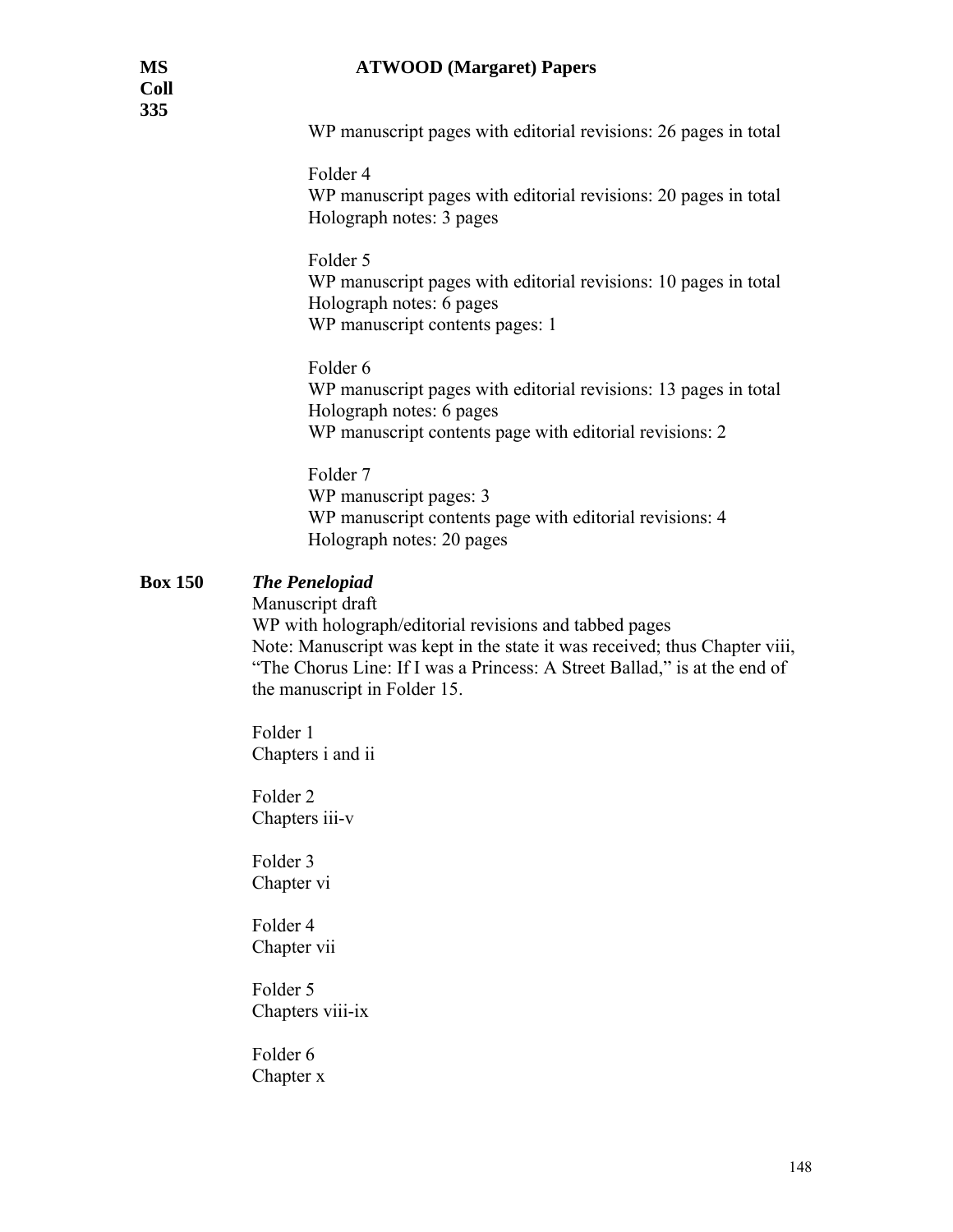**Coll 335** 

> Folder 7 Chapters xi-xiii

 Folder 8 Chapters xiv-xv

 Folder 9 Chapters xvi-xviii

 Folder 10 Chapters xix-xxii Folder 11 Chapters xxiii-xxiv

 Folder 12 xxv-xxvii

 Folder 13 Holograph notes

 Folder 14 Front Matter (Epigrams, contents, etc.)

 Folder 15 Chapter viii

## **Box 151** *The Penelopiad*

 Manuscript drafts WP with holograph/editorial revisions and tabbed pages Contains two separate drafts; Folders 1-16 is an earlier draft, Folders 17-32 is the later

 Folder 1 Front matter

 Folder 2 Chapters i-ii

 Folder 3 Chapters iii-v

 Folder 4 Chapter vi

 Folder 5 Chapters vii-[viii] (Note: in this draft, there are two chapters marked "viii"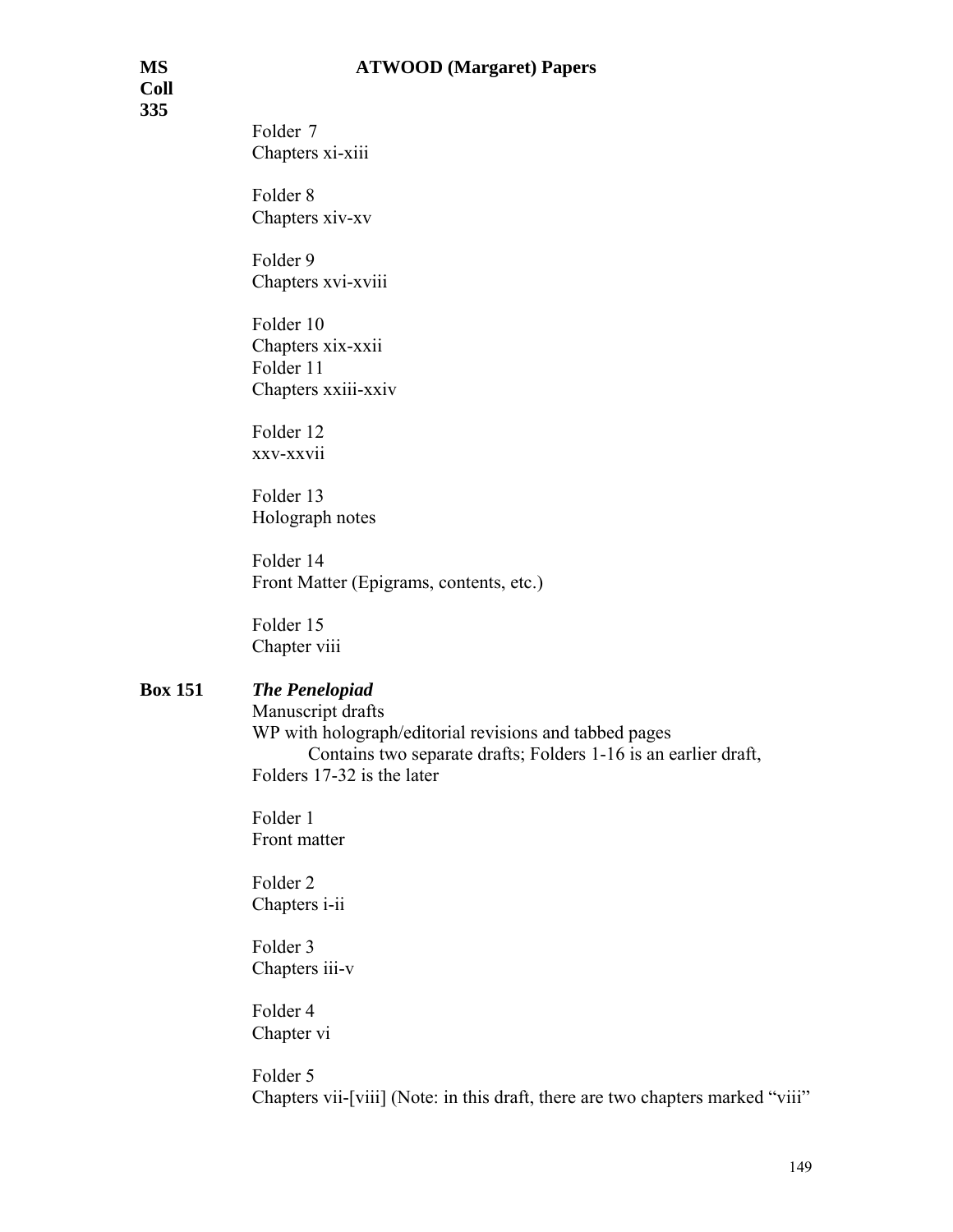Folder 6 Chapters viii-ix

 Folder 7 Chapter x

 Folder 8 Chapter xi

 Folder 9 Chapters xxii-xxiii

 Folder 10 Chapters xiv-xv

 Folder 11 Chapters xvi-xvii

 Folder 12 Chapters xviii-xix

 Folder 13 Chapters xx-xxi

 Folder 14 Chapters xxii-xxiii

 Folder 15 Chapters xxiv-xxv

Folder 16 Chapters xxvi-xxviii, Notes

Folder 17 Holograph notes, mock cover

Folder 18 Front matter

Folder 19 Chapters i-ii

Folder 20 Chapters iii-v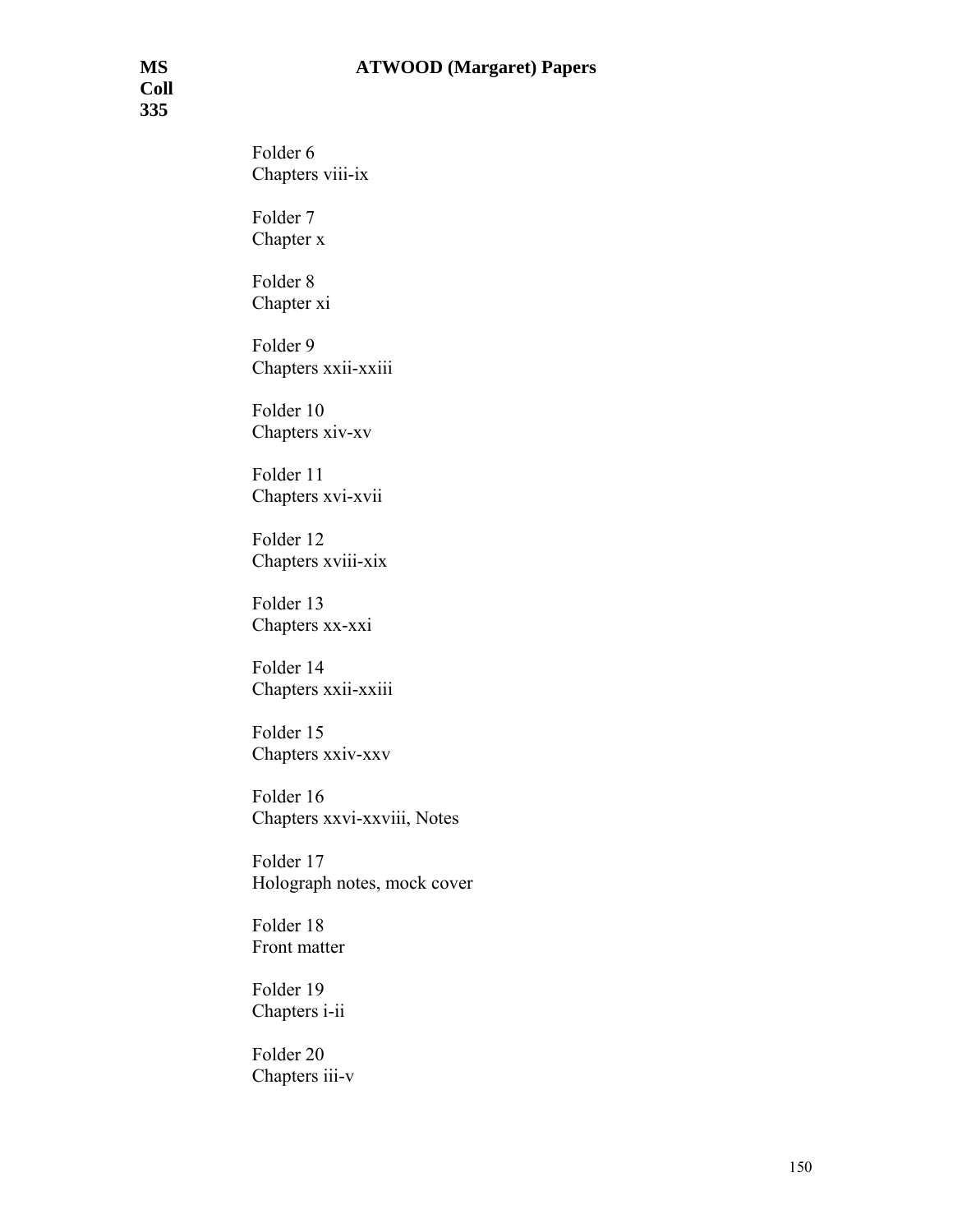**Coll 335** 

Folder 21 Chapter vi Folder 22 Chapter viii Folder 23 Chapter ix Folder 24 Chapters x-xi Folder 25

Folder 26

Chapter xii

Chapters xiii-xiv

Folder 27 Chapter xv

Folder 28 Chapters xvi-xviii

Folder 29 Chapters xix-xxi

Folder 30 Chapters xxii-xxiv

Folder 31 Chapters xxv-xxvi

Folder 32 Chapters xxvii-xxix

Folder 33 Editorial correspondence, Louise Dennys (re: notes on manuscript) TN

Folder 34 Editorial correspondence, Louise Dennys (re: final queries on MS) 1 e-mail

### **Box 152** *The Penelopiad* Manuscript draft WP with minor editorial/holograph revisions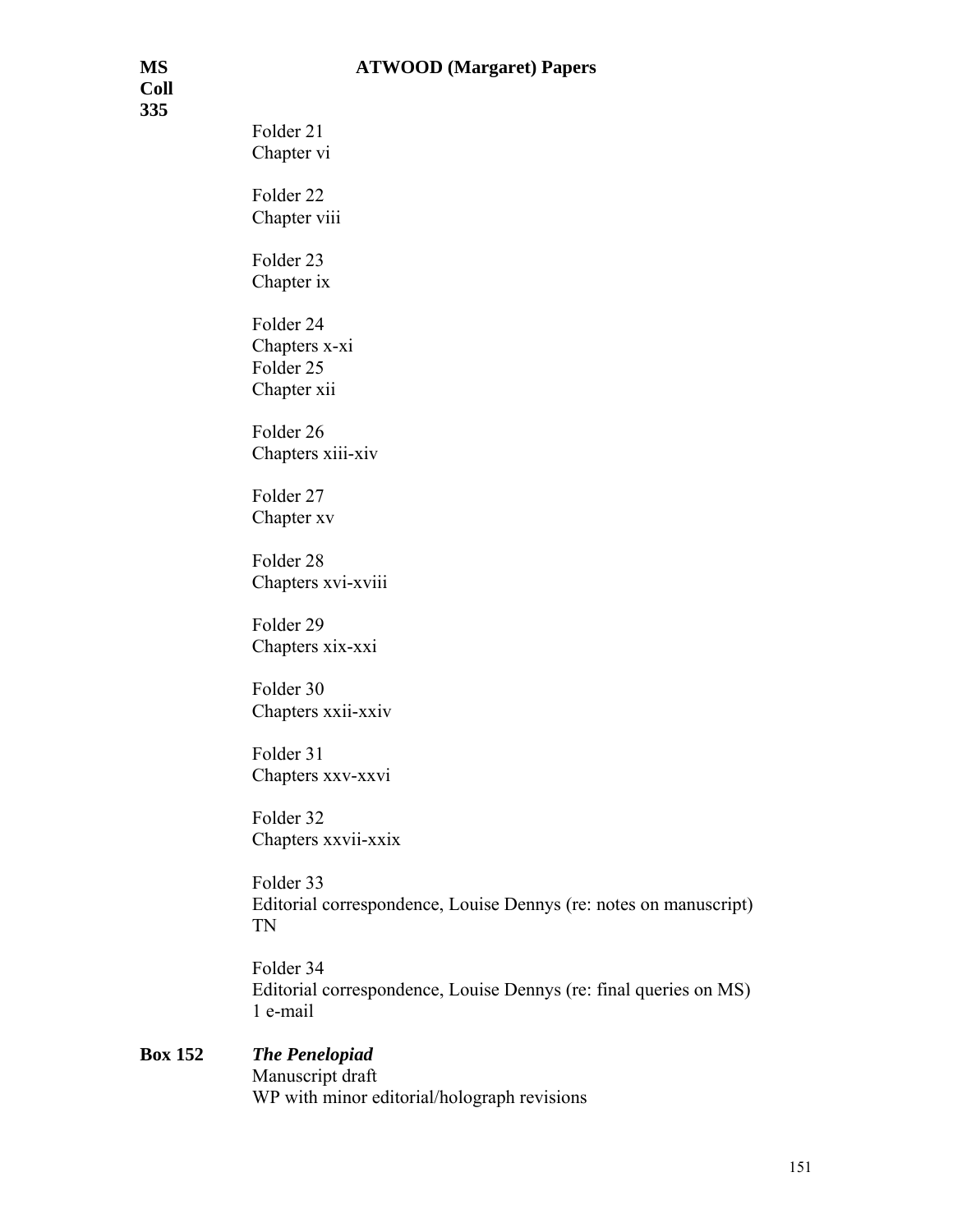### **MS ATWOOD (Margaret) Papers**

Folder 1 Correspondence, Surya Bhattacharya (re: making copies of MS) TN

Folder 2 Acknowledgments, Author's introduction

Folder 3 Front matter, including Contents

Folder 4 Chapters i-v

Folder 5 Chapters vi-viii

Folder 6 Chapters ix-xi

Folder 7 Chapters xii-xiv

Folder 8 Chapters xv-xviii

Folder 9 Chapters xix-xxiii

Folder 10 Chapters xxiv-xxix, Notes

## **Box 153** *The Penelopiad*

 Manuscript drafts WP with no editorial revisions Contains two separate but nearly versions of the MS – second version does not contain "Notes" section

 Folder 1 Reader's notes (unidentified reader) Xerox copy

 Folders 2-16 MS draft, Chapters i-xxvii, Envoi

Folders 17-22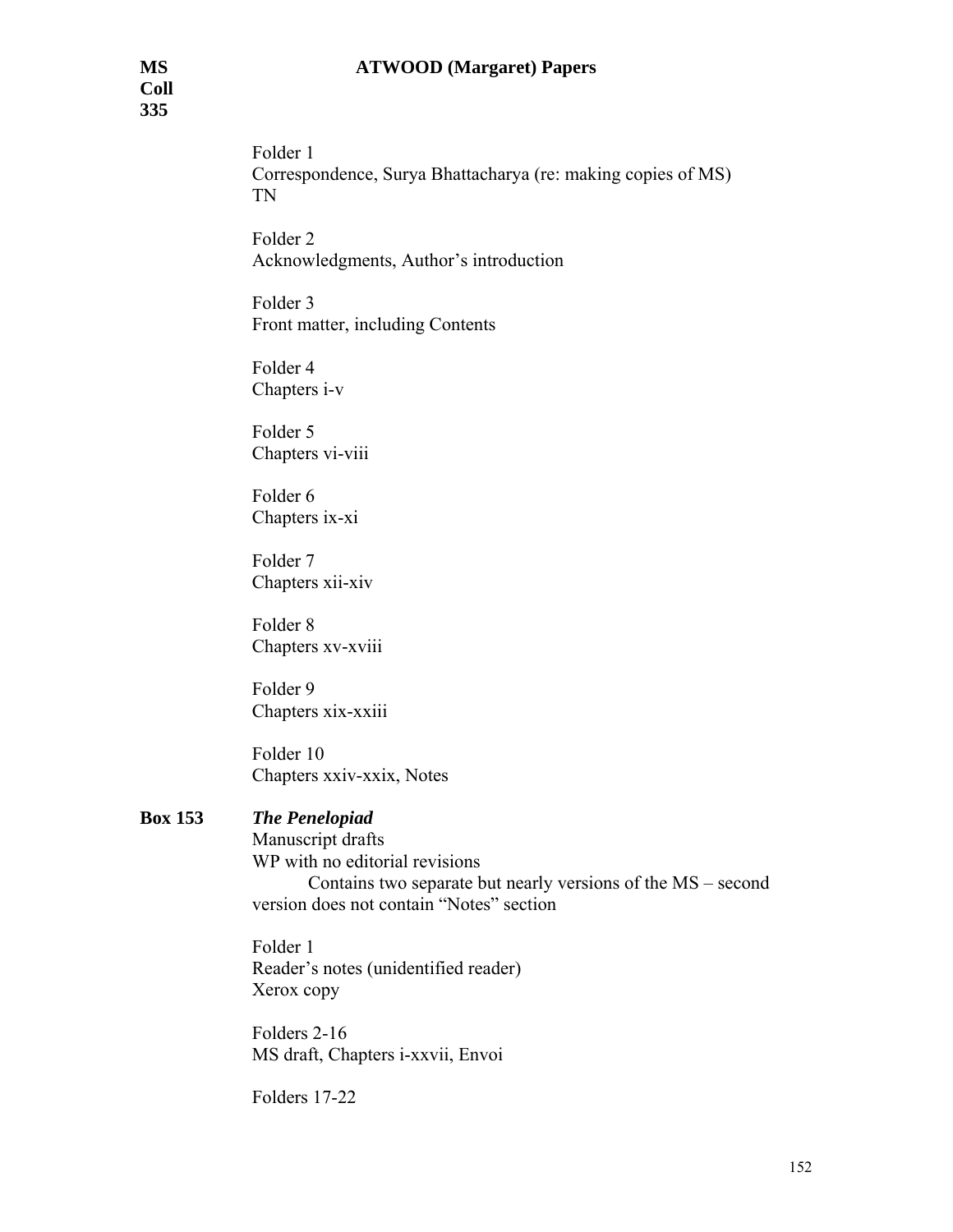| <b>MS</b><br><b>Coll</b><br>335 | <b>ATWOOD</b> (Margaret) Papers                                                                                                                                                                                                                                                                                                                                                                                                                                                                    |
|---------------------------------|----------------------------------------------------------------------------------------------------------------------------------------------------------------------------------------------------------------------------------------------------------------------------------------------------------------------------------------------------------------------------------------------------------------------------------------------------------------------------------------------------|
|                                 | MS draft, Chapters i-xxvii, Envoi                                                                                                                                                                                                                                                                                                                                                                                                                                                                  |
| <b>Box 154</b>                  | Short story: Chicken Little Goes Too Far; Cover illustration: Up in the<br><b>Tree; Book cover illustrations</b>                                                                                                                                                                                                                                                                                                                                                                                   |
|                                 | Folders 1-15<br>Chicken Little Goes Too Far (Cautionary tale written and<br>illustrated by MA for World Wildlife Fund auction)<br>15 pages, including cover<br>Holograph, crayon and ink on paper                                                                                                                                                                                                                                                                                                  |
|                                 | Folder 16<br>Cover illustration: Up in the Tree<br>Original sketch, pencil and ink on paper                                                                                                                                                                                                                                                                                                                                                                                                        |
|                                 | <b>Folders 17-19</b><br>Book cover illustrations, Bantam Trade Paperbacks<br>Includes the covers for Surfacing, The Edible Woman, Lady Oracle,<br>Life Before Man, Bodily Harm, Cat's Eye, Dancing Girls, Wilderness Tips<br>With the exception of Folder 17 which holds one of two copies of<br>Surfacing, covers are mounted on board.                                                                                                                                                           |
| <b>Box 155</b>                  | <b>Videotapes</b>                                                                                                                                                                                                                                                                                                                                                                                                                                                                                  |
|                                 | The Hangman's Bride (A film by Naomi McCormack)<br>Lakehead University, Convocation '98<br>YWCA "Women of Achievement Awards" (Profiles 1-7)<br>Metropolis: Margaret Atwood<br>Margaret Atwood & Gwen Park: Reading - Rough<br><i>In a Land of Plenty – Programmes 1, 2, 3</i><br><i>In a Land of Plenty – Programmes 4, 5, 6</i><br>In a Land of Plenty - Programmes 7, 8<br>In a Land of Plenty - Programmes 9, 10<br>Half-hanged Mary, January 1996<br>The Book Show, Episode 164, May 10, 1996 |
| <b>Box 156</b>                  | <b>Videotapes</b>                                                                                                                                                                                                                                                                                                                                                                                                                                                                                  |
|                                 | M. Atwood (contents unknown)<br>ABC Nightline, Dec. 15, 1989 (M. Atwood)<br><i>Power Politics</i> (A film by Brock Poulin)<br>June Callwood's National Treasures (Vision TV/Broadcast                                                                                                                                                                                                                                                                                                              |

Premiere)

 *June Callwood's National Treasures*: MA Episode 3 *Life & Times*, Farley Mowatt, Feb. 20, 1997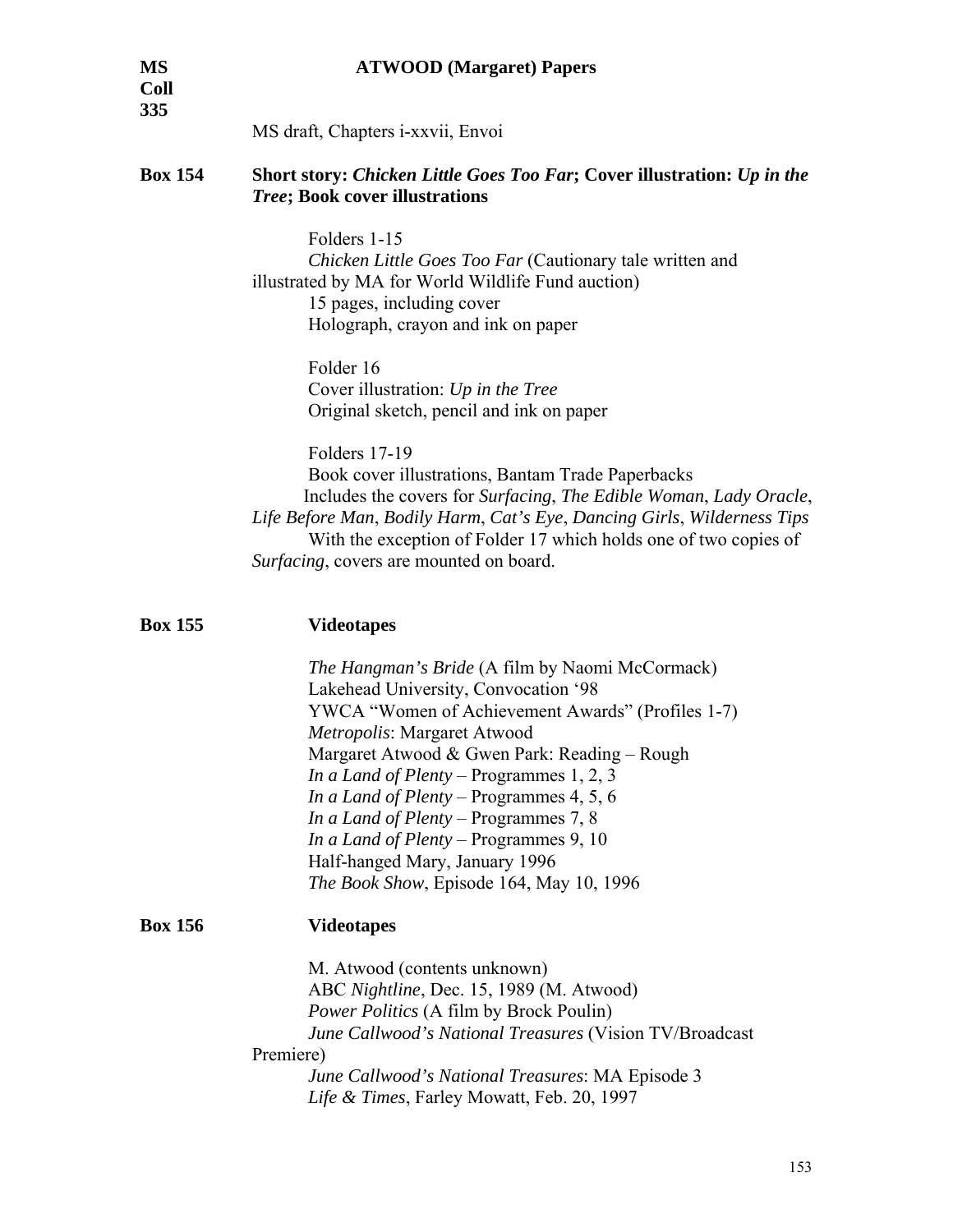| U<br>٠<br>a |  |
|-------------|--|
|             |  |

Griffen Trust, "For Excellence in Poetry," Margaret Atwood, June

7, 2001

 *Vicki Gabereau*, Ep. 532, Nov. 17, 2000 *Shadow Maker* (Gerda Film Production Inc.) *Rape Fantasies*, 1987

# **Box 157 Videotapes**

Metropolis/ARTE

 *Saturday Night at the Opera*, Richard Bradshaw & Margaret Atwood, Bravo Order of Ontario, April 1990 Giller Prize 2004, CBC *Atwood and Family*, National Film Board, 1995 (2 copies) *The Book Show*, Episode 164, May 10, 1996 Matt Cohen, CBC, January 5, 2000 *Tell It Like It Is*, Pilot Episode, 2002 TV adaptation of *Murder in the Dark*, VPRO (Netherlands) Margaret Atwood (Newsnight)

#### **Box 158 Videotapes**

 Next Step, Margaret Atwood, "Einmal Unterwelt Und Zurück" (German) (2 copies) "Canada for Canadians": A Video Viewpoint on the Free Trade Agreement, CFC Productions, 1988 Kentucky Author Forum Presents #604: A Conversation with Margaret Atwood, 2004 (2 copies) Margaret Atwood reading "Gertrude Talks Back" & "Making a Man," from *Good Bones*, 1994 Margaret Atwood, 2 Interviews with HS Bhabra, TVO's *Imprint*, 1996/97 season Roule Moi Un Patin, 1998 "In the Name of God," Post-Newsweek Documentaries The Power of Ideas, Margaret Atwood, 1999 (Board of Regents, University of Oklahoma)

#### **Box 159 Videotapes**

 The Atwood Stories, "Betty" The Atwood Stories, "Isis in Darkness" The Atwood Stories, "Death by Landscape" The Atwood Stories, "The Sunrise" The Atwood Stories, "Man from Mars" The Atwood Stories, "Polarities"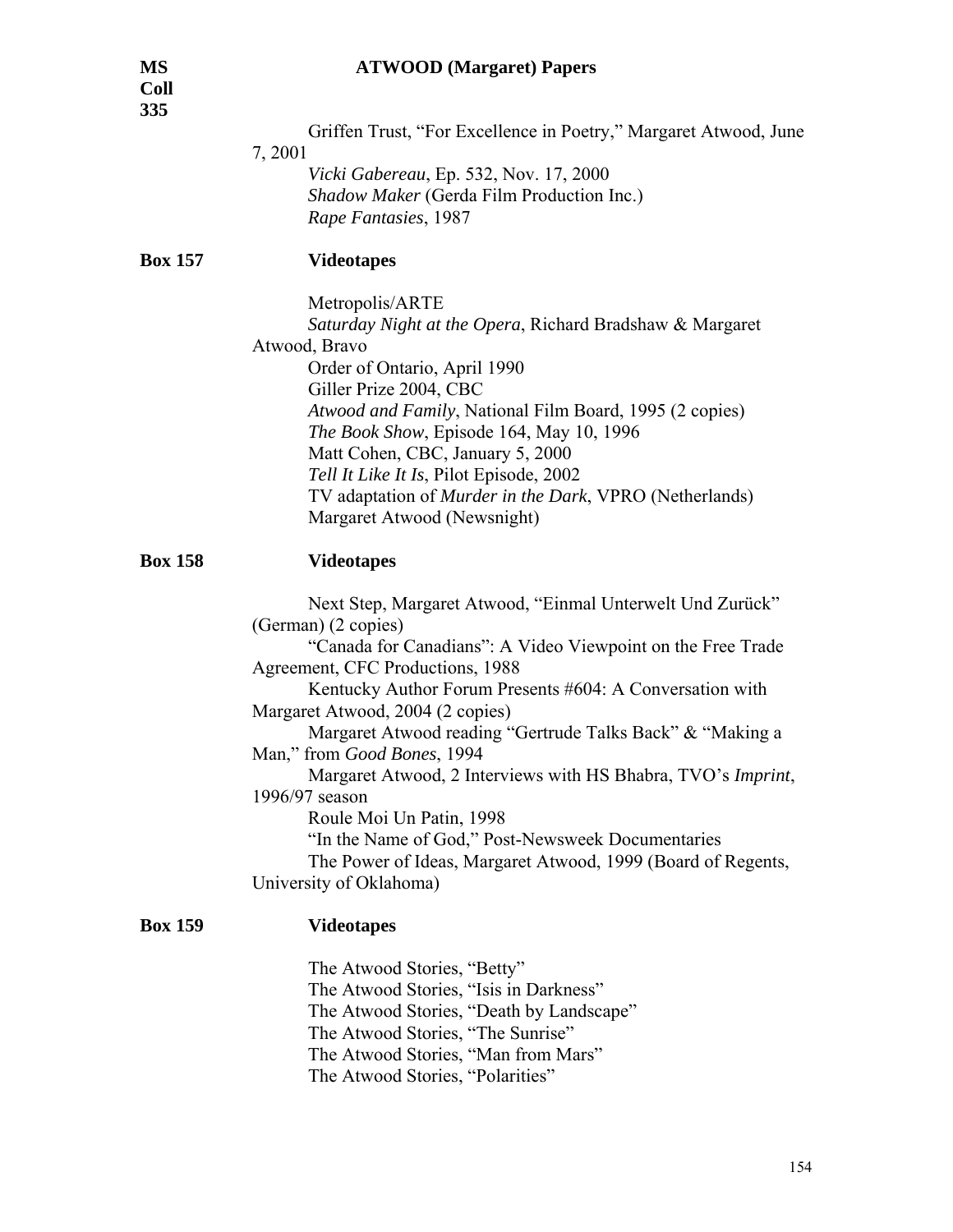*Canada: A People's History*, Volume 16: Years of Hope and Anger, 2001 Margaret Atwood: *Alias Grace*, A Doubleday Book Group Video, 1996 (3 copies)

## **Box 160 Videotapes**

*It's Alive*: The True Story of Frankenstein

Podium Series: Canadian Club, Margaret Atwood, Rogers

Television

 *A Planet for the Taking*, Feb. 1985, Series #1, 2, 4, Atwood/Gibson *A Planet for the Taking*, Series #5, 6, 7, 8, Atwood/Gibson *Air Farce*, Atwood bug skit

 Collation Solennelle des Grades (31 Mai 1991)/Proclamation des Professeurs Emerites et Collation des Doctorats Honorifiques, Université de Montréal

 The Enduring Enigma of Susanna Moodie, Upper Canada Moving Picture Company

### **Box 161 Magnetic Tapes**

"Because you are never here, we are hard on each other (7 1/2

mono)

 Margaret Atwood, Festival International de poésie, Oct. 30, 1975 Margaret Atwood I, CBC Radio, [date unknown] Margaret Atwood II, CBC Radio, [date unknown] *Anthology*, CBC Radio, August 10, 1967 *Pont des Arts*, "Margaret Atwood et la Litterature Canadien,"

CJBC Radio-Canada, Dec. 19, 1975

 *Surfacing*, Margaret Atwood, Tapes 1 & 2, [date unknown]

Margaret Atwood, "Surviving Survival," Loyola College, Oct. 16,

### $1974 (3 \frac{3}{4})$

 Margaret Atwood, Poems (7 ½ mono) 3 tapes, [contents unknown]

### **Box 162a & b CDs**

 Margaret Atwood, Recorded on January 14, 2002 at CBC, Toronto, Canada, CD1, 62 minutes (2 copies)

 Margaret Atwood, Recorded on January 14, 2002 at CBC, Toronto, Canada, CD2, 23 minutes (2 copies)

Susanna Schneider: Margaret Atwood for WDR, Nov. 2002

"[Cast?] track (the others are decent," Mendelson Joe

"Masterpiece Weirder," Tony Goldmark, 2001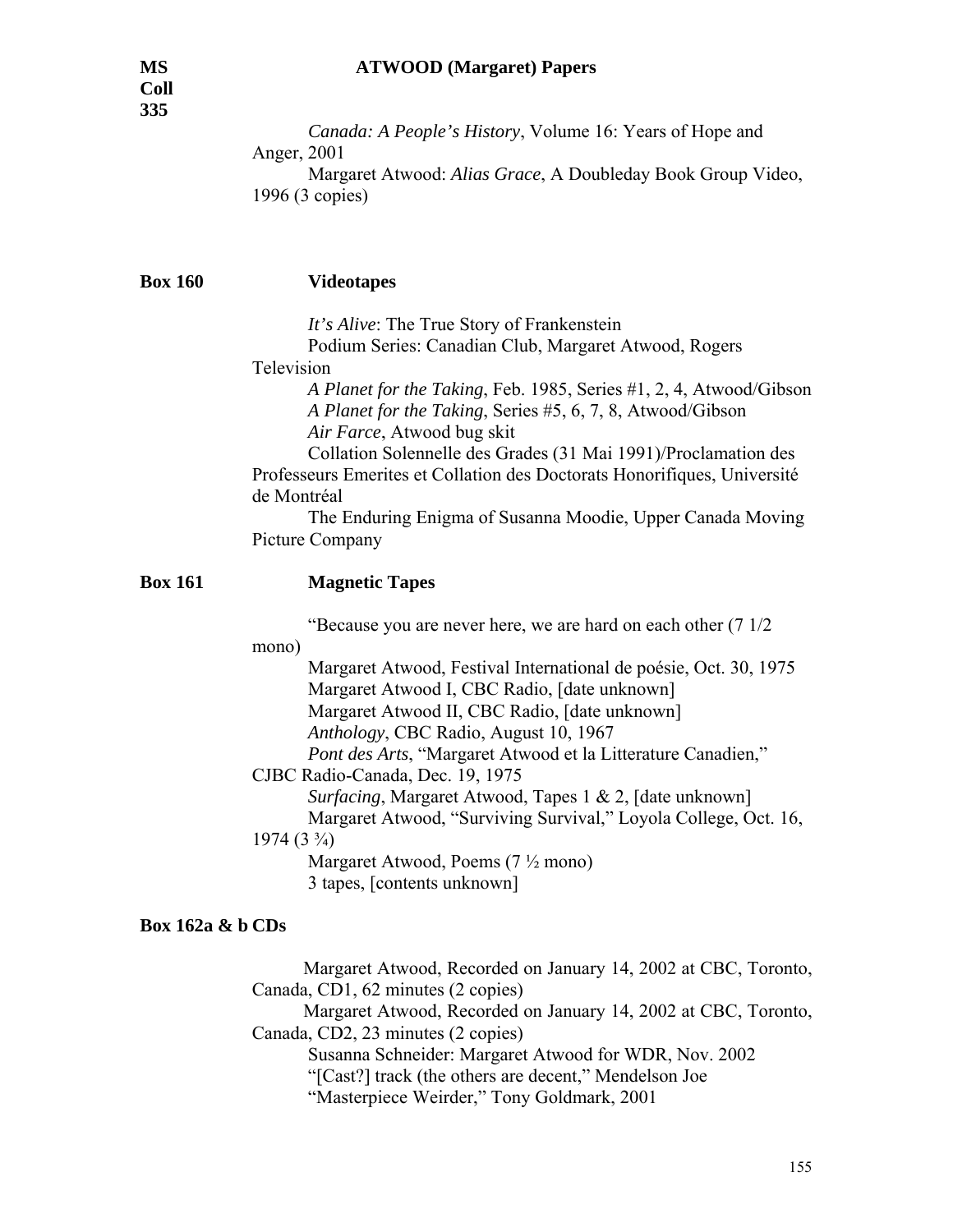#### **MS ATWOOD (Margaret) Papers**

 "Music for Art Galleries," Vernal Equinox Book II *The Handmaid's Tale*, Poul Rouders, The Minnesota Opera, May 10-18, 2003 *Grace* (A musical in workshop form after "Alias Grace" by Margaret Atwood, narrative by MA)  *The Handmaid's Tale*, Episode One, 1999  *The Handmaid's Tale*, Episode Two, 1999 *The Handmaid's Tale*, Episode Three, 1999 "Toronto Street Tango" Studio 360, Show 551 – Biology, 2004 Finelines Series 9, with Christopher Cook and guests Margaret Atwood & Les Murray, programme 6, BBC Radio 4, Aug. 2002 *The Handmaid's Tale*, CBC Radio Arts & Entertainment, 2002, Part 1 of 2  *The Handmaid's Tale*, CBC Radio Arts & Entertainment, 2002, Part 2 of 2 Griffin Poetry Prize 2004, A CBC Radio One Special, Jun 4, 2004 "The Girl in the Brass Brassiere," an oral history of science fiction, 1920-1960 "The Girl in the Brass Brassiere," an oral history of science fiction, 1920-1960 (MS Word) Poul Ruders, Saledes Saae Johannes/Tundra, etc., Danish National Radio Symphony Orchestra (with post-it note: "Composer who wants to do opera of HM Tale") Photos, Back-up, 2004/05/27 (2 discs) Margaret Atwood, Master Cuts: Gwendolyn MacEwen Tribute CD KQED, San Francisco, [contents unknown] *The Arts Today*, CBC Radio, John Newlove Memorial Tribute, includes Atwood piece, Jan 15, 2004 "The Orwell Essays," 2003 Margaret Atwood interviewed by Richard Wolinksy, KPFA-FM, Berkeley, 2003 Margaret Atwood, Raw Transfer (Cademon Audio 1977) Alias Grace (A Musical Play), music, lyrics and arrangement by James McMenemy, 2002 The Reputation (musical group), 2002 Demurru Meditation, Solo Didjeridu for Relaxation & Meditation Sternflüstern, Das Sibirien-Abenteuer, Klangraum, 2004 "Spoiledbratland" for Margaret Atwood, Mendelson Joe, 1998 Nyamamusango, Marimba & Mbira Ensemble, Live on CIUT, Toronto *The Golden Ass* (opera by Randolph Peters/Robertson Davies), Canadian Opera Company (world premiere), recorded April 23 and 25, 1999 (2 discs) Stranger Than Fiction ("Don't Quit Your Day Job" Records), 1998 Porkbelly Futures (musical group), 2004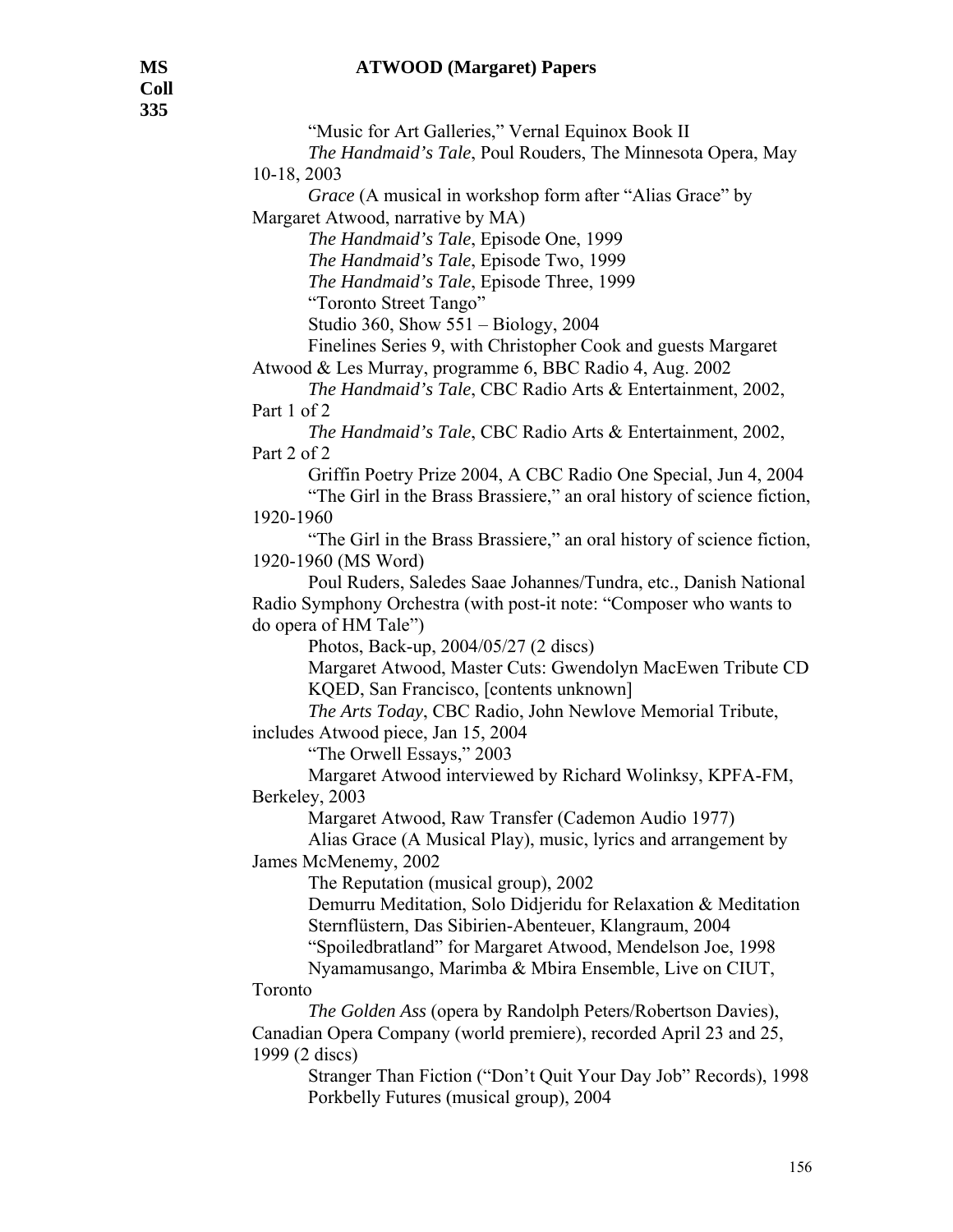**Coll 335** 

 Unwoman, "Knowledge Scars," 2001 "The Word for World is Imagination," *Ideas*, Hour one – The Beginning Place, April 2004 "The Word for World is Imagination," *Ideas*, Hour two – The Nearest Shore, April 2004 One Ring Zero, [Memorandum], 2002 The Gwendolyn MacEwen Memorial Benefit CD [Unknown]

#### **Posters – in folder**

- The Edible Woman – play poster, 2004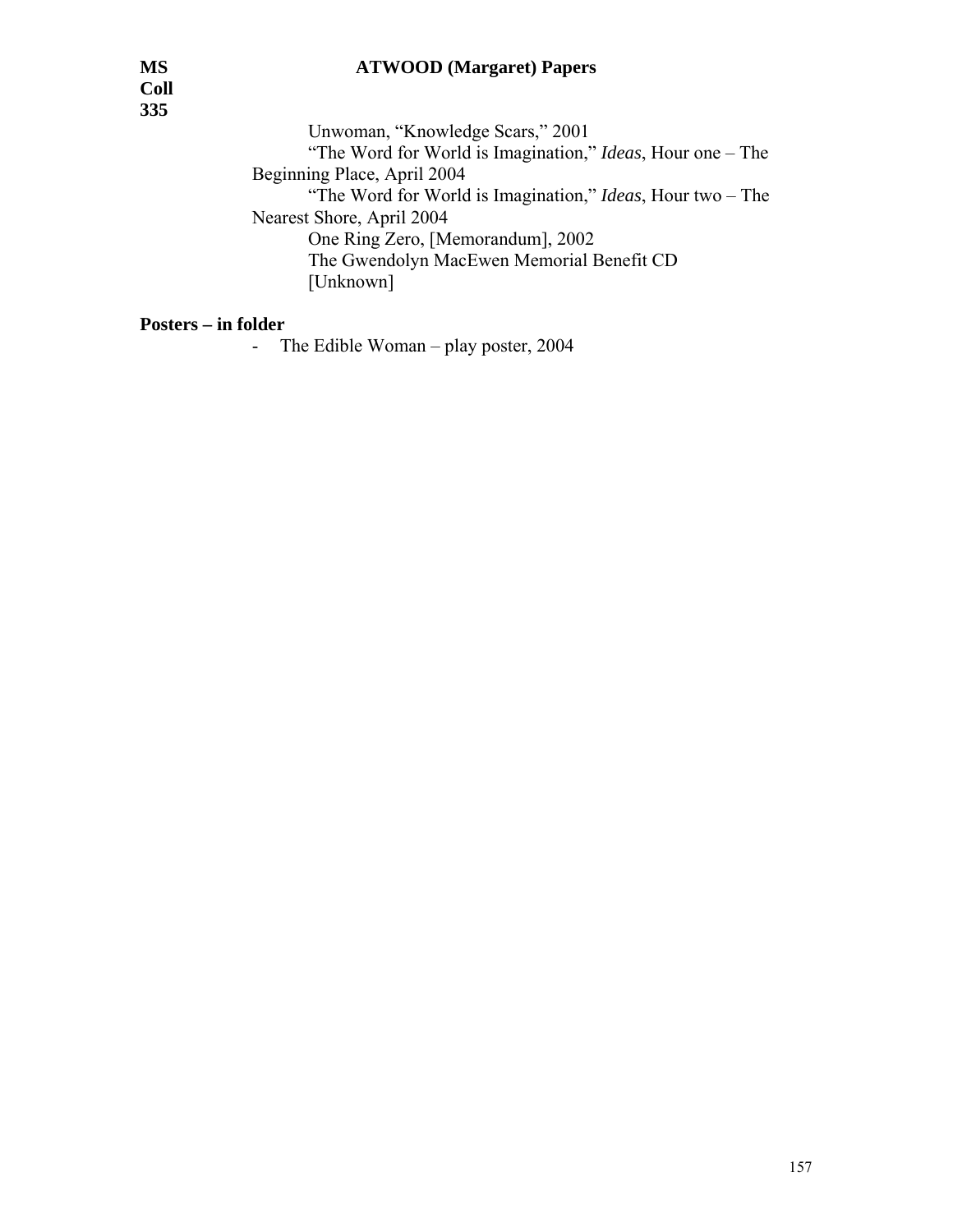# **Gift of Margaret Atwood, 2005-06**

**Dates**: 1978-2006 (bulk: 1996-2005)

**Extent**: 28 Boxes (4 metres)

This latest accession from Margaret Atwood deals with various aspects of her work from the last decade. It includes promotional materials – including correspondence, reviews and clippings related to Atwood – around her books *Alias Grace*, *The Blind Assassin*, *Oryx & Crake* and *Negotiating with the Dead*, as well as the Canadian Opera Company's adaptation of *The Handmaid's Tale*. The collection also consists of material related to *The Tent*, her 2006 collection of short tales and poems, including the original drawings used in the book along with the various manuscript drafts (both holograph and WP). The collection also consists of video and audio tapes of various Atwood media appearances, and audio collections of her books. There is also correspondence related to the Margaret Atwood Society.

| <b>Box 163</b>      | Alias Grace, correspondence and promotions                                               |
|---------------------|------------------------------------------------------------------------------------------|
| <b>26 Folders</b>   | Consists primarily of correspondence and promotional material<br>related to Alias Grace. |
| <b>Folders 1-23</b> | Correspondence                                                                           |
| Folder 1            | Michele Albaret-Maatsch, 1997-98<br>3 TLS, 3 fax                                         |
| Folder <sub>2</sub> | Alias Grace Park Proposal, 2002-03<br>3 e-mails, 1 TNS (copy)                            |
| Folder <sub>3</sub> | Pierre and Janet Berton, 1996<br>1 fax                                                   |
| Folder <sub>4</sub> | Marian Bostford-Fraser, 1996<br>1 TLS                                                    |
| Folder 5            | Shaughnessy Cohen, 1997<br>1 fax, 1 ANS                                                  |
| Folder <sub>6</sub> | Ramsey & Eleanor Cook, 1996<br>1 TL                                                      |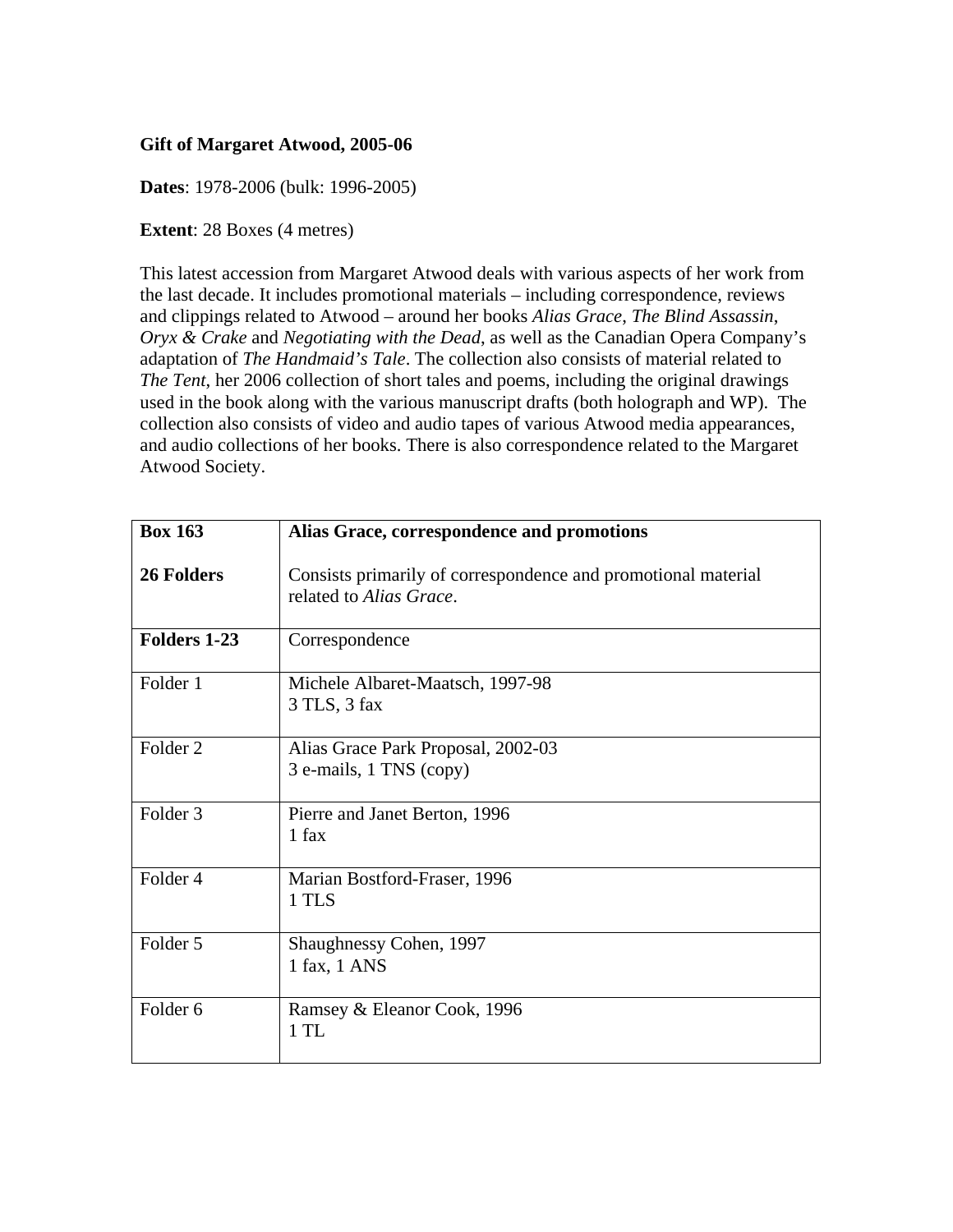| Folder 7            | Cover design of Seal mass market edition, 1999-2000        |
|---------------------|------------------------------------------------------------|
|                     | 3 TNS, 2 ALS, 4 fax, 2 ANS + cover transparencies          |
| Folder <sub>8</sub> | Cover design, 1999-2000                                    |
|                     | 3 TNS, 1 ANS, 1 fax                                        |
|                     |                                                            |
| Folder 9            | Fort Walton Beach High School, Living Art Project, 1998-99 |
|                     | 4 TLS, 3 TL, 1 ALS                                         |
| Folder 10           | Greg Gatenby, 1996                                         |
|                     | $2$ TLS $(1$ copy)                                         |
|                     |                                                            |
| Folder 11           | Jane Manners, 2002<br>1 e-mail                             |
|                     |                                                            |
| Folder 12           | Lindsay Nielson, 2002                                      |
|                     | 1 TLS, 1 TL                                                |
| Folder 13           | Gary Ross, [200-]                                          |
|                     | 1 ANS                                                      |
|                     |                                                            |
| Folder 14           | Ellen Seligman, 1999                                       |
|                     | 3 fax, 3 ANS, 1 TNS                                        |
| Folder 15           | David St. Onge, [1997?]-98                                 |
|                     | 1 TLS, 1 TNS                                               |
| Folder 16           |                                                            |
|                     | Rosemary Sullivan, 1996<br>1 TLS                           |
|                     |                                                            |
| Folder 17           | Vanier Correctional Centre for Women (Milton, Ont.), 2004  |
|                     | 1 TLS, 1 TL, 2 ALS                                         |
| Folder 18           | Fan mail, 1996-98                                          |
|                     | 5 TLS, 3 ALS, 3 ANS                                        |
|                     |                                                            |
| Folder 19           | Fan mail, 1997-98<br>5 ALS, 2 TLS, 1 TL, 1 ANS             |
|                     |                                                            |
| Folder 20           | General, 1995-98                                           |
|                     | 4 ANS, 1 ALS, 5 TNS, 1 TLS, 1 TN, 13 fax, 2 e-mail         |
| Folder 21           | General, 1996-98                                           |
|                     | 2 ANS, 8 TNS, 1 TLS, 1 AN, 1 TN, 9 fax, 5 e-mail           |
|                     |                                                            |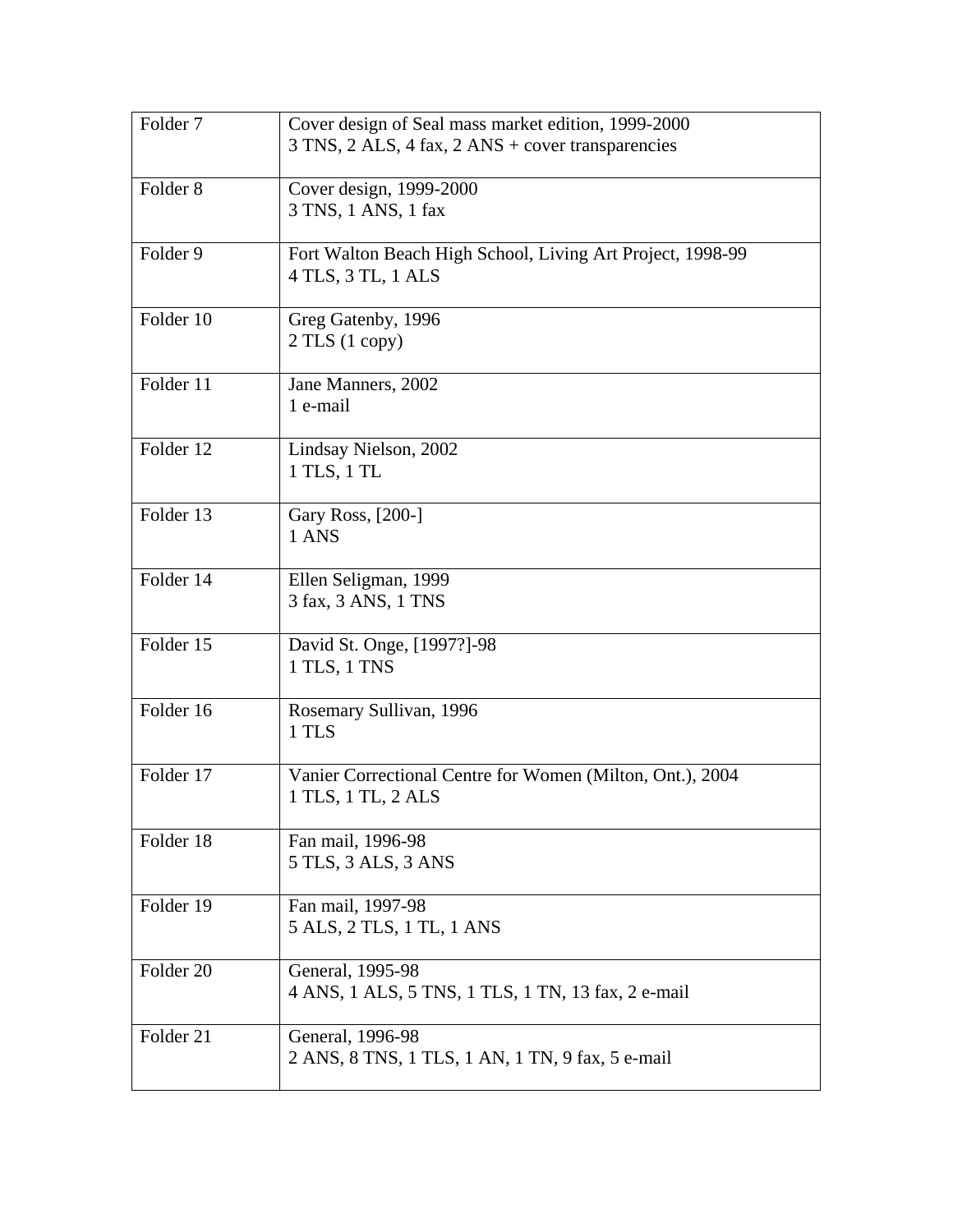| Folder <sub>22</sub> | General, 1996-98                                                                                                                  |
|----------------------|-----------------------------------------------------------------------------------------------------------------------------------|
|                      | 8 fax, 4 ANS, 4 TNS, 2 TLS, 2 TL                                                                                                  |
| Folder <sub>23</sub> | General, 1999-2000                                                                                                                |
|                      | 3 ANS, 3 TNS, 1 ALS, 1 TLS, 1 TL, 1 fax, 1 e-mail                                                                                 |
| Folders 24-25        | General promotion, misc.                                                                                                          |
|                      |                                                                                                                                   |
| <b>Box 164</b>       | The Handmaid's Tale, Adaptations                                                                                                  |
| <b>13 Folders</b>    | Consists of material related to various adaptations of The Handmaid's<br>Tale, primarily the Canadian Opera Company's production. |
| Folder 1             | Book reviews and misc. publicity                                                                                                  |
| Folder 2             | Film, Cinefantastique article (xerox), 1990                                                                                       |
| Folder <sub>3</sub>  | Stage Adaptation by Natalie Bohm (+ 1 TLS), 1999                                                                                  |
| <b>Folders 4-12</b>  | Opera Adaptation (primarily 2004 COC production)                                                                                  |
| Folder 4             | 2004/05 Canadian Opera Company program                                                                                            |
| Folder 5             | COC performance program, 2004                                                                                                     |
| Folder <sub>6</sub>  | Reviews and articles (originals), 2004-05                                                                                         |
| Folder <sub>7</sub>  | Reviews and articles (xerox)                                                                                                      |
| Folder <sub>8</sub>  | "Best of reviews" (Canada only) (xerox)                                                                                           |
| Folders 9-12         | Canada, general and misc.                                                                                                         |
| Folder 13            | Audio adaptations, programs                                                                                                       |
|                      |                                                                                                                                   |
| <b>Box 165</b>       | <b>Blind Assassin, misc.</b>                                                                                                      |
| <b>28 Folders</b>    | Consists of material related to <i>The Blind Assassin</i> , including the web<br>site, correspondence and general.                |
| Folders 1-3          | BlindAssassin.com web site, 2000-01                                                                                               |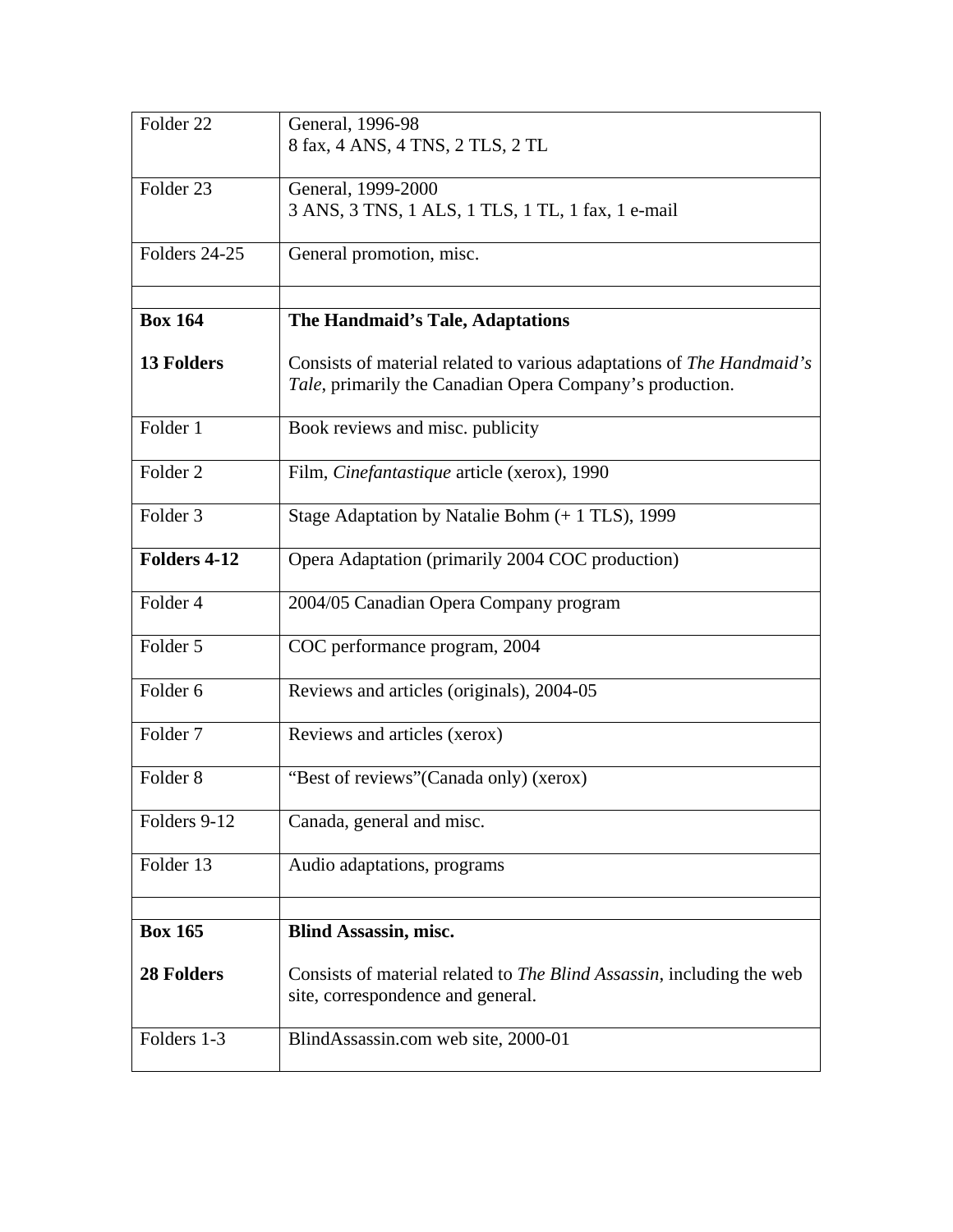| Folder 4            | Correspondence, Dame Edna Everage, 2000<br>1 fax                            |
|---------------------|-----------------------------------------------------------------------------|
| Folder 5            | Correspondence, Alice Munro, 2000<br>1 ALS                                  |
| Folder 6            | MA to David Remnick, [2000]<br>$1$ AL (draft)                               |
| Folder <sub>7</sub> | Bill Toye, 2000<br>1 TLS                                                    |
| Folders 8-18        | General correspondence (related to Blind Assassin) (Note: filed by<br>year) |
| Folder <sub>8</sub> | 2000<br>15 e-mails, 8 fax, 2 TNS, 2 ANS, 1 TN, 1 TLS                        |
| Folder 9            | 2000<br>18 e-mails, 3 fax, 1 ANS, 3 TNS, 1 TN                               |
| Folder 10           | 2000<br>10 e-mails, 4 fax, 8 ANS, 2 TN, 1 TNS                               |
| Folder 11           | 2000<br>14 e-mails, 6 fax, 2 TNS, 1 ANS                                     |
| Folder 12           | 2000<br>6 e-mails, 6 fax, 2 TNS, 1 TL, 3 ALS, 3 ANS, 3 TN, 1 TLS            |
| Folder 13           | 2000<br>2 e-mails, 4 ALS, 3 TLS, 1 TL, 2 TNS, 2 ANS                         |
| Folder 14           | 2000-01<br>9 e-mail, 2 TNS, 2 ALS, 2 TLS, 1 ANS, 1 TN, 1 TL                 |
| Folder 15           | 2000-01<br>10 e-mails, 1 fax, 2 ANS, 2 ALS, 2 TN, 2 TL, 1 TNS               |
| Folder 16           | 2001<br>19 e-mails, 1 ANS                                                   |
| Folder 17           | 2001-02<br>14 e-mails, 4 TNS                                                |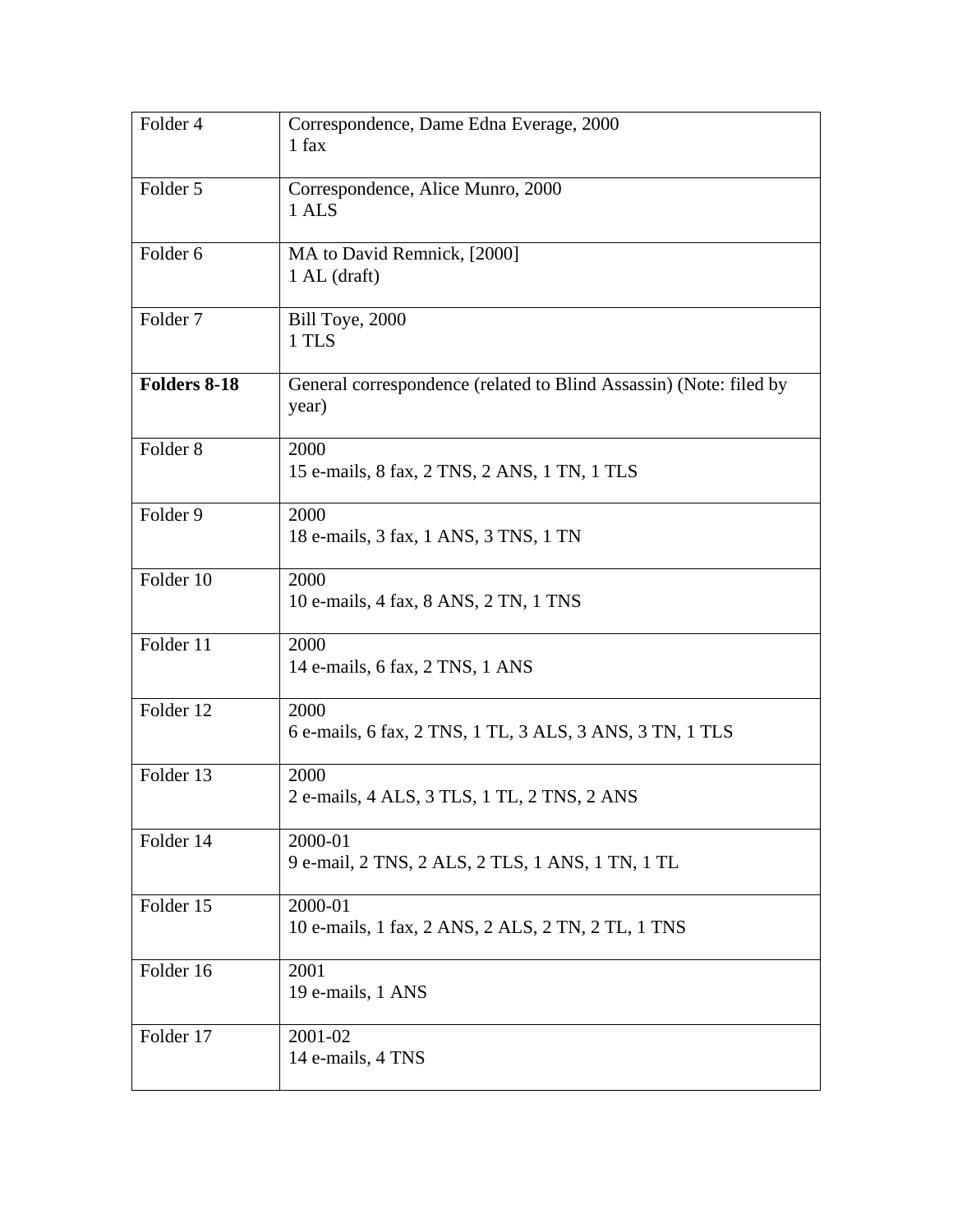| Folder 18            | 2002-05                                                                                                                |
|----------------------|------------------------------------------------------------------------------------------------------------------------|
|                      | 14 e-mails, 1 fax, 1 ALS, 2 TNS, 1 TLS, 1 TN                                                                           |
| <b>Folders 19-28</b> | General and misc. material related to The Blind Assassin                                                               |
| Folder 19            | Australian clipping, 2001                                                                                              |
| Folders 20-21        | Italian clippings (xerox)                                                                                              |
| Folder 22            | German reviews (xerox)                                                                                                 |
| Folder <sub>23</sub> | Signed book list, [2000]                                                                                               |
| Folder 24            | John Fraser article, National Post, [2000]                                                                             |
| Folder 25            | "Entering the Labyrinth: The Blind Assassin," 2003                                                                     |
| Folder 26            | Re: Pugwash Conference enquiry, 2000                                                                                   |
| Folders 27-28        | General, 2000-01                                                                                                       |
| <b>Box 166</b>       | Blind Assassin, In Search of Alias Grace (Bronfman Lecture),                                                           |
| <b>19 Folders</b>    | <b>Negotiating with the Dead</b><br>Consists of materials related to the above works.                                  |
| <b>Folders 1-8</b>   | <b>Blind Assassin</b>                                                                                                  |
| Folders 1-4          | Book Tour, 1998-2000                                                                                                   |
| Folder 5             | Publicity CD, 2000                                                                                                     |
| Folders 6-8          | Clearing permissions, 2000                                                                                             |
| Folders 9-14         | "In Search of Alias Grace: On Writing Canadian Historical Fiction,"<br>Charles R. Bronfman Lecture in Canadian Studies |
| Folder 9             | Lecture draft, WP with holograph revisions, [1997?]                                                                    |
| Folder 10            | Edited draft (copy), 1997                                                                                              |
| Folder 11            | Edited version (copy), 1997                                                                                            |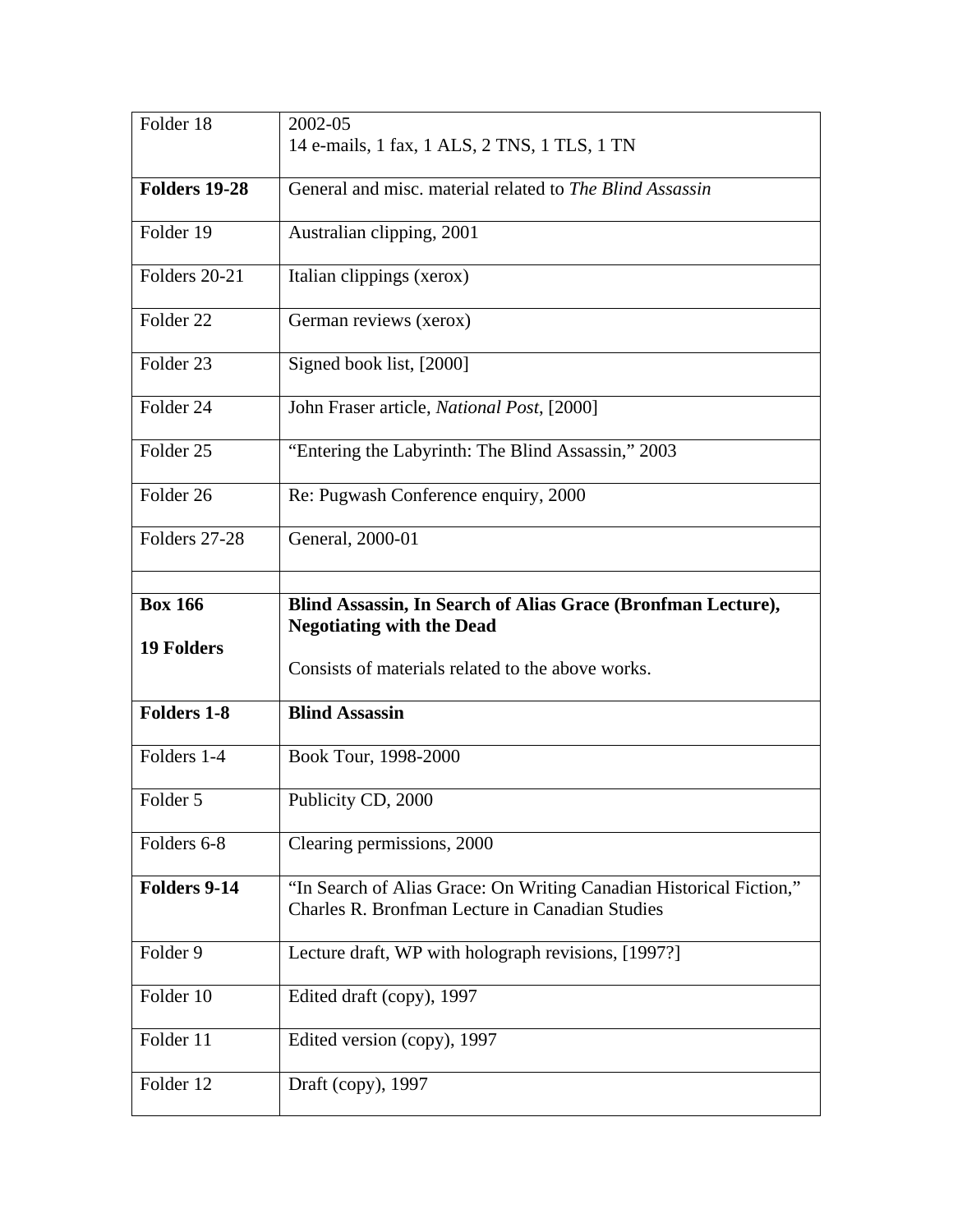| Folder 13            | Page Proofs, 1997                                                                  |
|----------------------|------------------------------------------------------------------------------------|
| Folder 14            | Misc., 1997-99                                                                     |
| <b>Folders 15-19</b> | <b>Negotiating with the Dead</b>                                                   |
| Folder 15            | Promotions, 2001-03                                                                |
| Folder 16            | General correspondence, 2002-04<br>7 e-mails, 1 ANS, 1 TNS, 1 TN                   |
| Folder 17            | Covers, 2003                                                                       |
| Folder 18            | Doubleday/Anchor catalogue, [2003]                                                 |
| Folder 19            | Reviews, 2002                                                                      |
| <b>Box 167</b>       |                                                                                    |
|                      | Oryx & Crake, correspondence                                                       |
| <b>15 Folders</b>    | Consists primarily of correspondence related to the publication of<br>Oryx & Crake |
| <b>Folders 1-14</b>  | Correspondence                                                                     |
| Folder 1             | Cover, 2003<br>1 TLS, 1 e-mail                                                     |
| Folder <sub>2</sub>  | Fan mail, 2003<br>1 ANS, 1 TNS                                                     |
| <b>Folders 3-14</b>  | General correspondence (Note: filed by year)                                       |
| Folder 3             | 2002<br>13 e-mails, 1 TL, 1 ANS (copy) (+ magazine article)                        |
| Folder 4             | 2002<br>8 e-mails, 1 ANS, 1 fax                                                    |
| Folder 5             | 2002<br>12 e-mails, 2 fax, 1 ANS, 1 TNS                                            |
| Folder 6             | 2002<br>10 e-mails, $1$ TNS, $1$ ANS $(+$ dummy galleys)                           |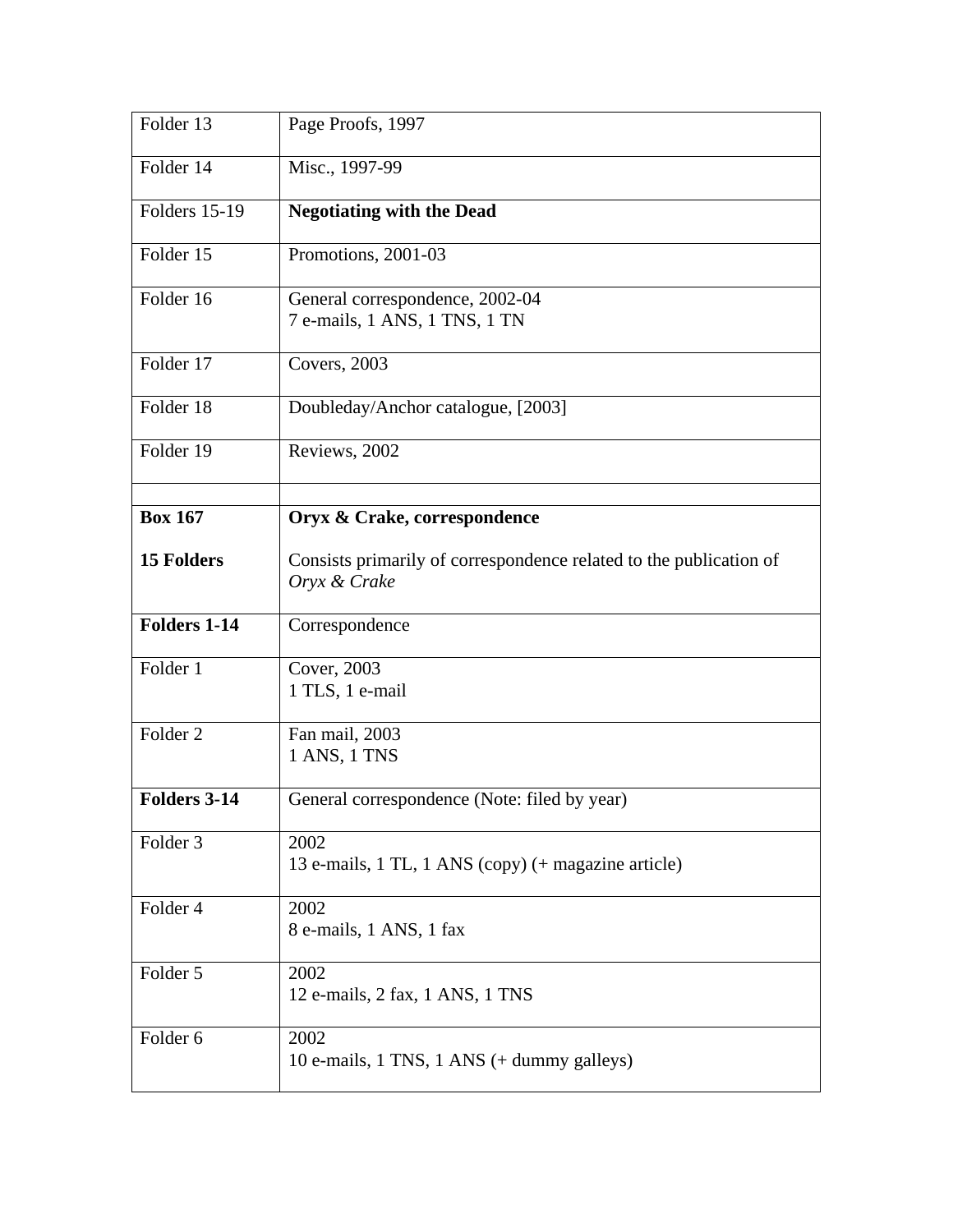| Folder <sub>7</sub> | 2002                                                                                 |
|---------------------|--------------------------------------------------------------------------------------|
|                     | 16 e-mails, 1 AN                                                                     |
| Folder <sub>8</sub> | 2003                                                                                 |
|                     | 16 e-mails, 2 fax, 2 TN                                                              |
| Folder 9            | 2003                                                                                 |
|                     | 19 e-mails, 1 TLS, 1 fax, 1 TNS                                                      |
| Folder 10           | 1 e-mail (Interview for Reader's Guide) (+ holograph edited<br>questions for Guide)  |
| Folder 11           | 2003<br>10 e-mails, 1 TN, 1 fax                                                      |
| Folder 12           | 2003<br>12 e-mails, 1 TL                                                             |
|                     |                                                                                      |
| Folder 13           | 2003<br>21 e-mails, 1 AN, 1 fax                                                      |
| Folder 14           | 2003-06<br>18 e-mails, 3 TN, 1 ANS, 1 ALS, 1 fax                                     |
| Folder 15           | Center for Genetics & Society material, [2003?]                                      |
|                     |                                                                                      |
| <b>Box 168</b>      | Oryx & Crake, reviews and promotion, Canada                                          |
| <b>12 Folders</b>   | Consists of reviews and articles about $Oryx \& Crake$ from Canadian<br>publications |
| Folder 1            | Reviews, originals, 2003                                                             |
| Folder <sub>2</sub> | Reviews, xerox copies, 2003                                                          |
| Folder 3            | Reviews, "Best of Canadian," xerox, 2003                                             |
| Folders 4-6         | Articles on Oryx & Crake and MA, originals, 2003-04                                  |
| Folder <sub>7</sub> | Articles on <i>Oryx &amp; Crake</i> and MA, xerox, 2003                              |
| Folders 8-11        | Promotional and general on Oryx & Crake, 2002-05                                     |
| Folder 12           | Launch invites, 2003                                                                 |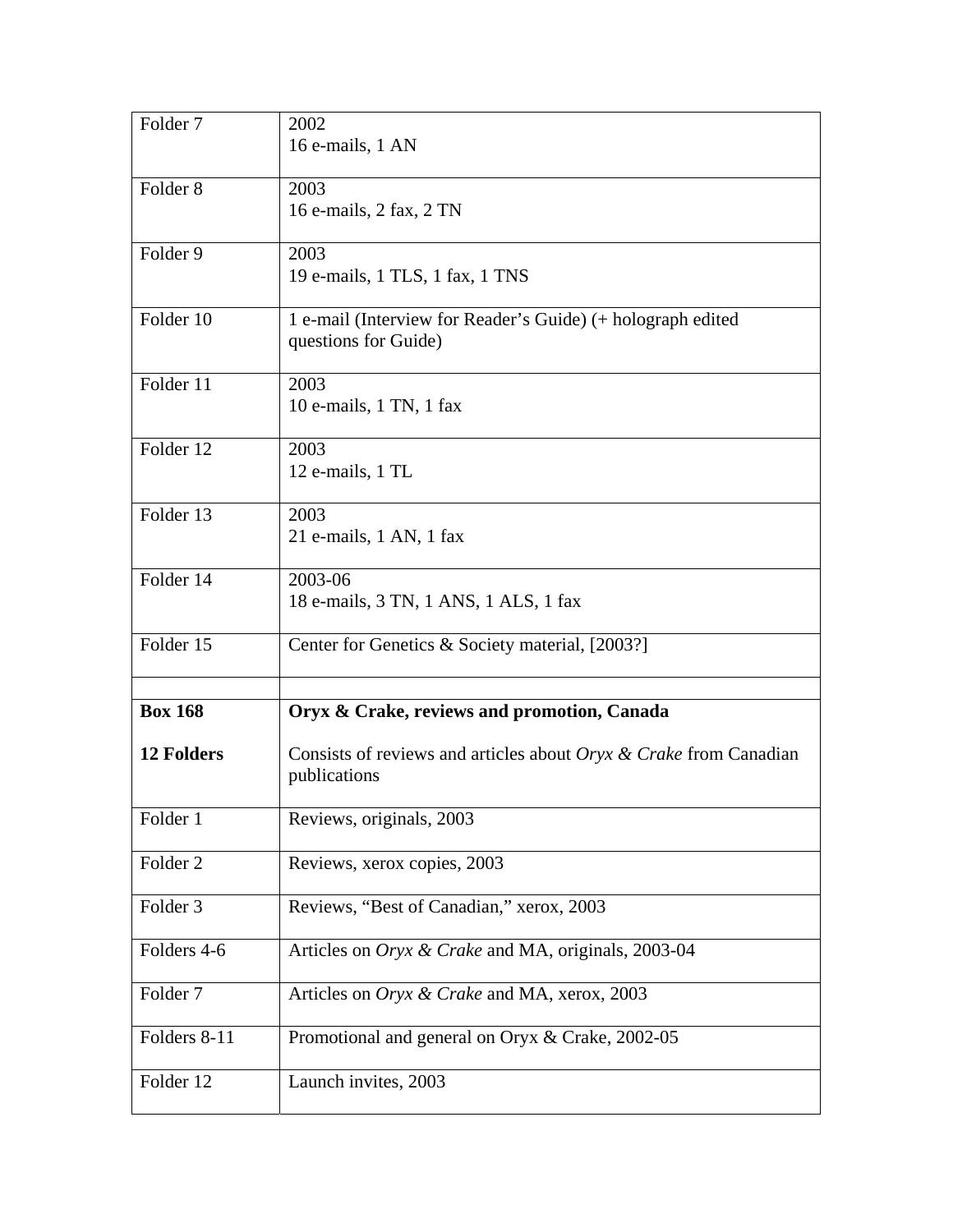| <b>Box 169</b>    | Oryx & Crake, reviews and promotion, US and UK                                                                                      |
|-------------------|-------------------------------------------------------------------------------------------------------------------------------------|
| <b>15 Folders</b> | Consists of reviews and articles about Oryx & Crake from American<br>and British publications                                       |
| Folders 1-8       | Reviews and promotion, US, 2003-05                                                                                                  |
| Folder 9          | Best of US reviews, xerox, 2003-04                                                                                                  |
| Folder 10         | Paperback, US, reviews and promotion, 2004                                                                                          |
| Folders 11-14     | Reviews and promotion, UK, 2003-05                                                                                                  |
| Folder 15         | Paperback, UK, reviews and promotion, 2004                                                                                          |
| <b>Box 170</b>    | Oryx & Crake, reviews, foreign                                                                                                      |
| <b>12 Folders</b> | Consists primarily of reviews and articles about $Oryx \& Crake$ from<br>foreign publications.                                      |
| Folders 1-2       | Reviews, "Best of foreign," 2003                                                                                                    |
| Folder 3          | Reviews and promotion, French, [2003?]                                                                                              |
| Folders 4-5       | Reviews, German, 2003                                                                                                               |
| Folders 6-8       | Reviews, foreign, 2003-04                                                                                                           |
| Folders 9-11      | Promotion, foreign, 2003-05                                                                                                         |
| Folder 12         | Oryx & Crake, web site, 2003                                                                                                        |
| <b>Box 171</b>    |                                                                                                                                     |
|                   | Oryx & Crake, awards                                                                                                                |
| <b>11 Folders</b> | Consists primarily of material related to awards and nominations for<br>Oryx & Crake. It also contains one folder of typos for O&C. |
| Folders 1-2       | Giller Prize, 2003                                                                                                                  |
| Folders 3-4       | Governor General, 2003                                                                                                              |
| Folder 5          | Pearson Canada Readers Choice, 2003                                                                                                 |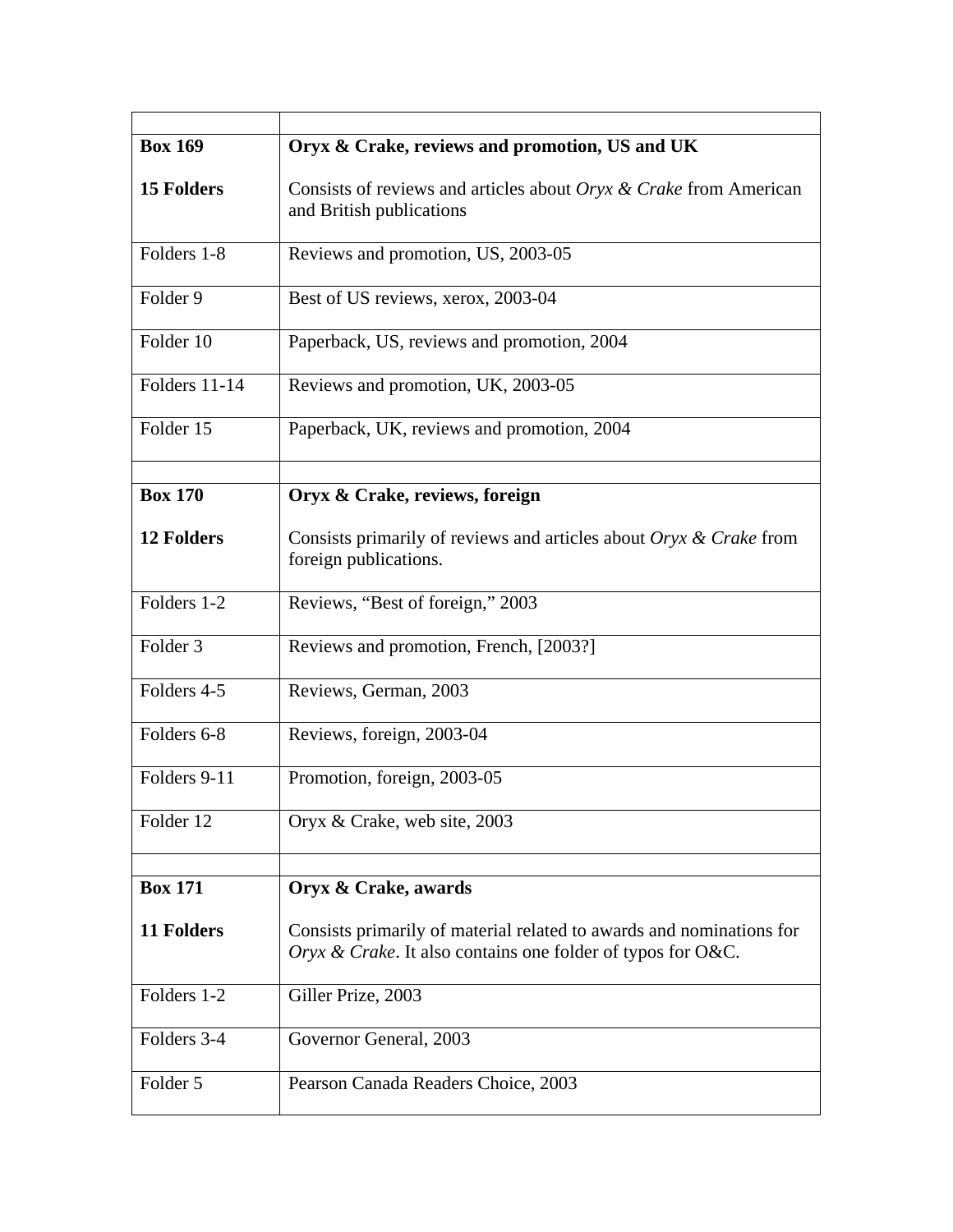| Folder <sub>6</sub> | CBC Canada Reads, 2004                                                                                                                                                                                       |
|---------------------|--------------------------------------------------------------------------------------------------------------------------------------------------------------------------------------------------------------|
| Folders 7-8         | Man Booker, 2003                                                                                                                                                                                             |
| Folder 9            | <b>IMPAC Dublin Literary Award, 2004-05</b>                                                                                                                                                                  |
| Folder 10           | Awards, misc., 2004                                                                                                                                                                                          |
| Folder 11           | Typos, 2002-03                                                                                                                                                                                               |
| <b>Box 172</b>      | The Tent, manuscripts                                                                                                                                                                                        |
| <b>44 Folders</b>   | Consists primarily of the holograph drafts and fragments of the<br>stories that comprise the collection The Tent. (Note: Manuscript<br>drafts have been arranged in the order that they appear in the book.) |
| Folder 1            | Table of Contents ("Encouraging the Young"), WP with holograph<br>revisions                                                                                                                                  |
| Folder <sub>2</sub> | "Life Stories," holograph (4 pages)                                                                                                                                                                          |
| Folder 3            | "Clothing Dreams," holograph (2 pages)                                                                                                                                                                       |
| Folder 4            | "Bottle," holograph (2 pages)                                                                                                                                                                                |
| Folder 5            | "Impenetrable Forest," holograph (4 pages)                                                                                                                                                                   |
| Folder 6            | "Impenetrable Forest," WP with holograph revisions                                                                                                                                                           |
| Folder <sub>7</sub> | "Encouraging the Young," holograph (4 pages)                                                                                                                                                                 |
| Folder 8            | "Voice," (3 pages)                                                                                                                                                                                           |
| Folder 9            | "No More Photos," holograph (1 page)                                                                                                                                                                         |
| Folder 10           | "Orphan Stories," holograph (7 pages)                                                                                                                                                                        |
| Folder 11           | "Gateway," holograph (4 pages)                                                                                                                                                                               |
| Folder 12           | "Bottle II," holograph (1 page)                                                                                                                                                                              |
| Folder 13           | "Winter's Tales," holograph (2 pages)                                                                                                                                                                        |
| Folder 14           | "It's Not Easy Being Half-Divine," holograph (2 pages)                                                                                                                                                       |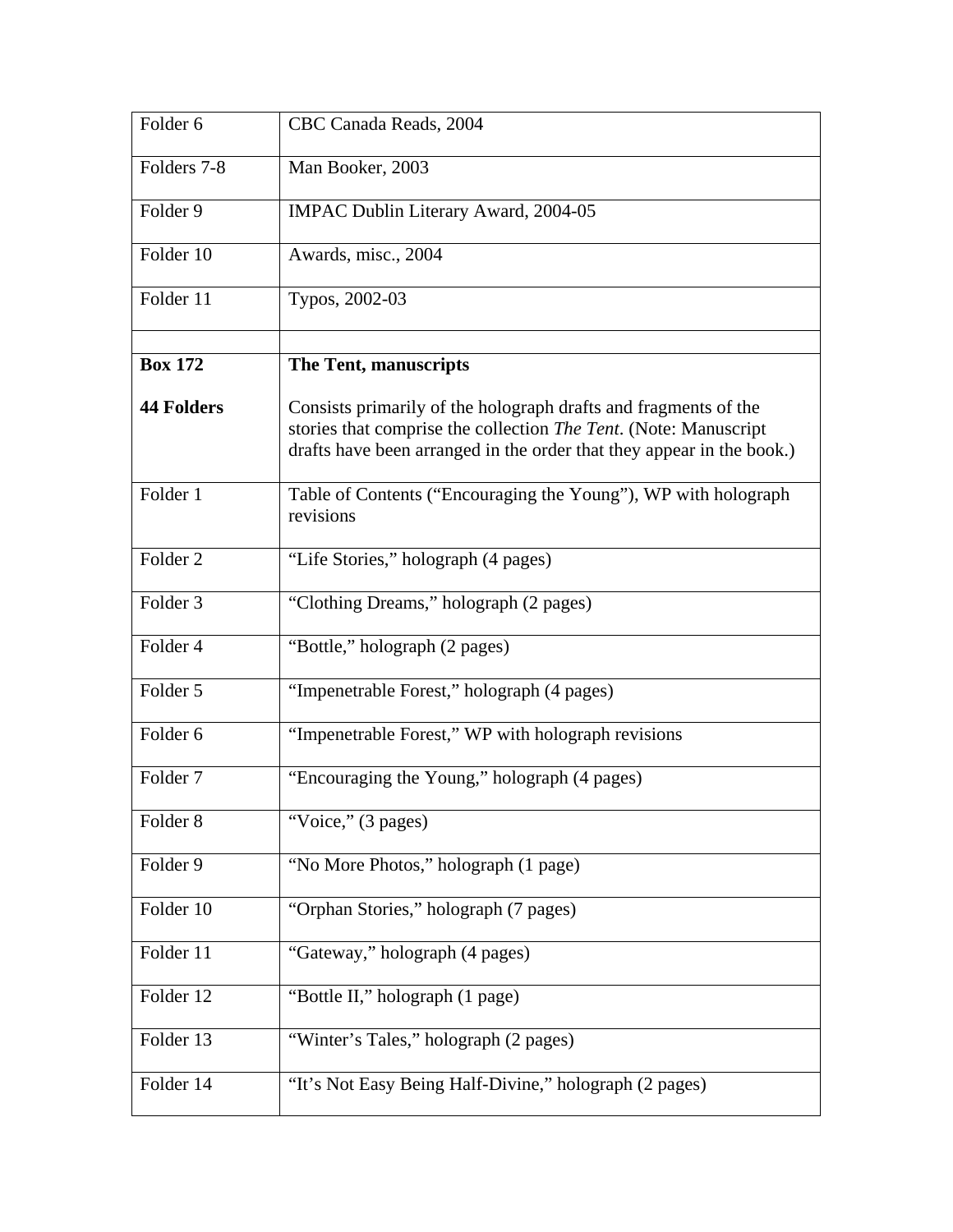| Folder 15            | "Plots for Exotics," holograph (5 pages)                                            |
|----------------------|-------------------------------------------------------------------------------------|
| Folder 16            | "Resources of the Ikarians," holograph (4 pages)                                    |
| Folder 17            | "Our Cat Enters Heaven," holograph (4 pages)                                        |
| Folder 18            | "Chicken Little Goes Too Far," holograph (3 pages)                                  |
| Folder 19            | "Chicken Little Goes Too Far," WP with holograph revisions                          |
| Folder 20            | "Thylacine Ragout," holograph (2 pages)                                             |
| Folder 21            | "Take Charge," holograph (6 pages)                                                  |
| Folder <sub>22</sub> | "Post Colonial," holograph (4 pages)                                                |
| Folder 23            | "Heritage House," holograph (5 pages)                                               |
| Folder 24            | "Bring Back Mom: An Invocation," holograph (3 pages)                                |
| Folder 25            | "King Log in Exile," holograph (4 pages)                                            |
| Folder 26            | "Faster," holograph (1 page)                                                        |
| Folder 27            | "Eating the Birds," holograph (1 page)                                              |
| Folder 28            | "Nightingale," holograph (3 pages)                                                  |
| Folder 29            | "Warlords," holograph (4 pages)                                                     |
| Folder 30            | "Warlords," WP $(2 \text{ copies})$ + xerox of published story (from The<br>Walrus) |
| Folder 31            | "The Tent," holograph (4 pages)                                                     |
| Folder 32            | "Tree Baby," holograph (1 page)                                                     |
| Folder 33            | "But It Could Still," holograph (2 pages)                                           |
| Folder 34            | "Lusus Naturae," holograph (8 pages) (not used in <i>The Tent</i> )                 |
| Folder 35            | "Lusus Naturae," WP with holograph revisions (8 pages) (not used in<br>The Tent)    |
| Folder 36            | "The Willow Ptarmigan," holograph (4 pages) (not used in The Tent)                  |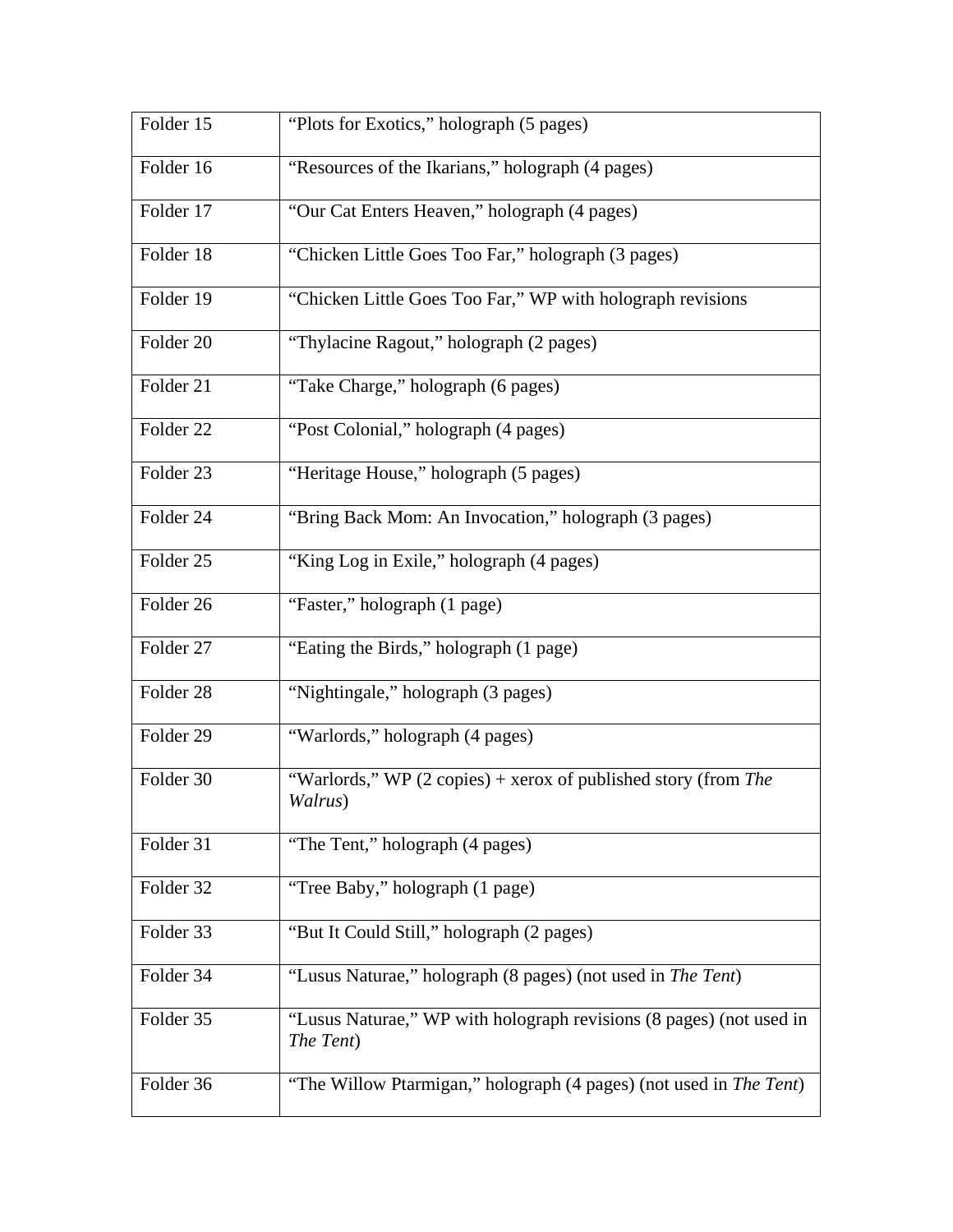| Folder 37           | ["Digital Predator?], holograph (5 pages) (not used in The Tent)                                                                                                                     |
|---------------------|--------------------------------------------------------------------------------------------------------------------------------------------------------------------------------------|
| Folder 38           | [Title unknown], holograph (2 pages) (not used in <i>The Tent</i> )                                                                                                                  |
| Folder 39           | "Butterfingers," holograph (2 pages) (not used in The Tent)                                                                                                                          |
| Folder 40           | "Doucer de l'Ecriture," holograph (2 pages) (not used in The Tent)                                                                                                                   |
| Folder 41           | "Nature Walk," holograph (1 page) (not used in The Tent)                                                                                                                             |
| Folder 42           | "Childhood Memory for John Burningham," holograph (2 pages) (not<br>used in The Tent)                                                                                                |
| Folder 43           | [Title unknown], holograph (2 pages) (not used in The Tent)                                                                                                                          |
| Folder 44           | Manuscript fragments, holograph (3 pages)                                                                                                                                            |
| <b>Box 173</b>      | The Tent, drawings, manuscript, page proofs                                                                                                                                          |
|                     |                                                                                                                                                                                      |
| <b>47 Folders</b>   | Consists of the original drawings and sketches from The Tent, as well<br>as the draft manuscripts sent to the publishers, along with the copy-<br>edited manuscript and page proofs. |
| Folder 1            | Correspondence (explanatory note on drawings for The Tent), 2005<br>1 TN                                                                                                             |
| Folders 2-25        | Drawings, [2004-05]                                                                                                                                                                  |
| Folder <sub>2</sub> | Rough sketches, ink, (3 pages)                                                                                                                                                       |
| Folder 3            | Ink and crayon                                                                                                                                                                       |
| Folder 4            | Watercolour                                                                                                                                                                          |
| Folder 5            | Watercolour                                                                                                                                                                          |
| Folder 6            | Watercolour                                                                                                                                                                          |
| Folder <sub>7</sub> | Watercolour                                                                                                                                                                          |
| Folder <sub>8</sub> | Watercolour                                                                                                                                                                          |
| Folder 9            | Watercolour and pencil                                                                                                                                                               |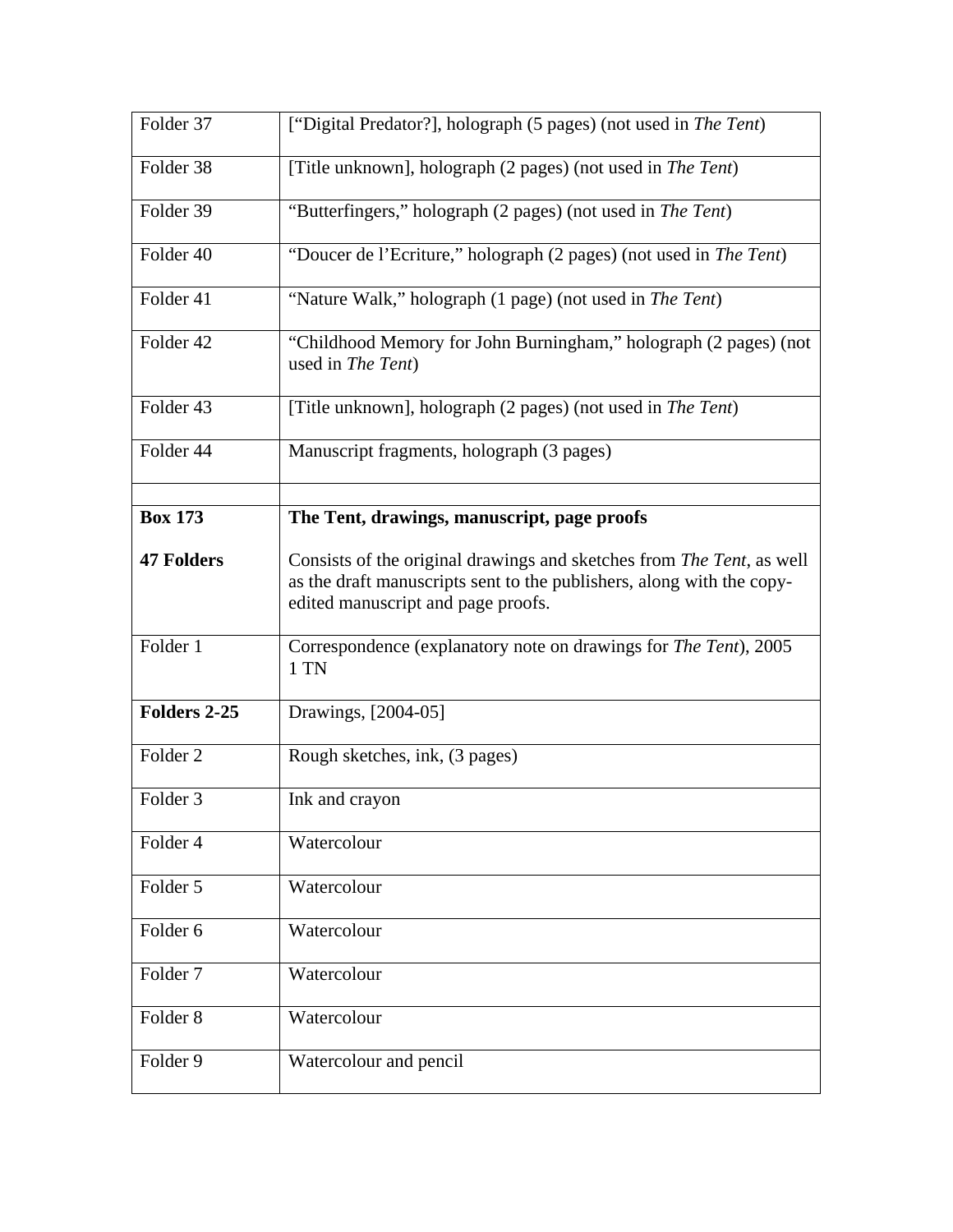| Folder 10            | Watercolour and ink                                                                                                    |
|----------------------|------------------------------------------------------------------------------------------------------------------------|
| Folder 11            | Watercolour                                                                                                            |
| Folder 12            | Watercolour and ink                                                                                                    |
| Folder 13            | Watercolour and ink                                                                                                    |
| Folder 14            | Watercolour and ink                                                                                                    |
| Folder 15            | Watercolour                                                                                                            |
| Folder 16            | Watercolour, crayon and ink                                                                                            |
| Folder 17            | Watercolour and ink                                                                                                    |
| Folder 18            | Watercolour and ink                                                                                                    |
| Folder 19            | Ink                                                                                                                    |
| Folder 20            | Ink                                                                                                                    |
| Folder 21            | Ink                                                                                                                    |
| Folder <sub>22</sub> | Ink                                                                                                                    |
| Folder 23            | Ink                                                                                                                    |
| Folder 24            | Ink                                                                                                                    |
| Folder <sub>25</sub> | Ink                                                                                                                    |
| Folders 26-29        | Manuscript draft, xerox copy of WP, 2004                                                                               |
| Folders 30-34        | Manuscript draft, WP, 2004 (Folder 30 also contains 2 TN<br>correspondence)                                            |
| Folder 35            | Manuscript + correspondence (new table of contents and 4 additional<br>pieces not in earlier draft), WP, 2005          |
| Folder 36            | Manuscript draft (Table of contents & "The Animals Reject their<br>Names and Things Return to their Origins," WP, 2005 |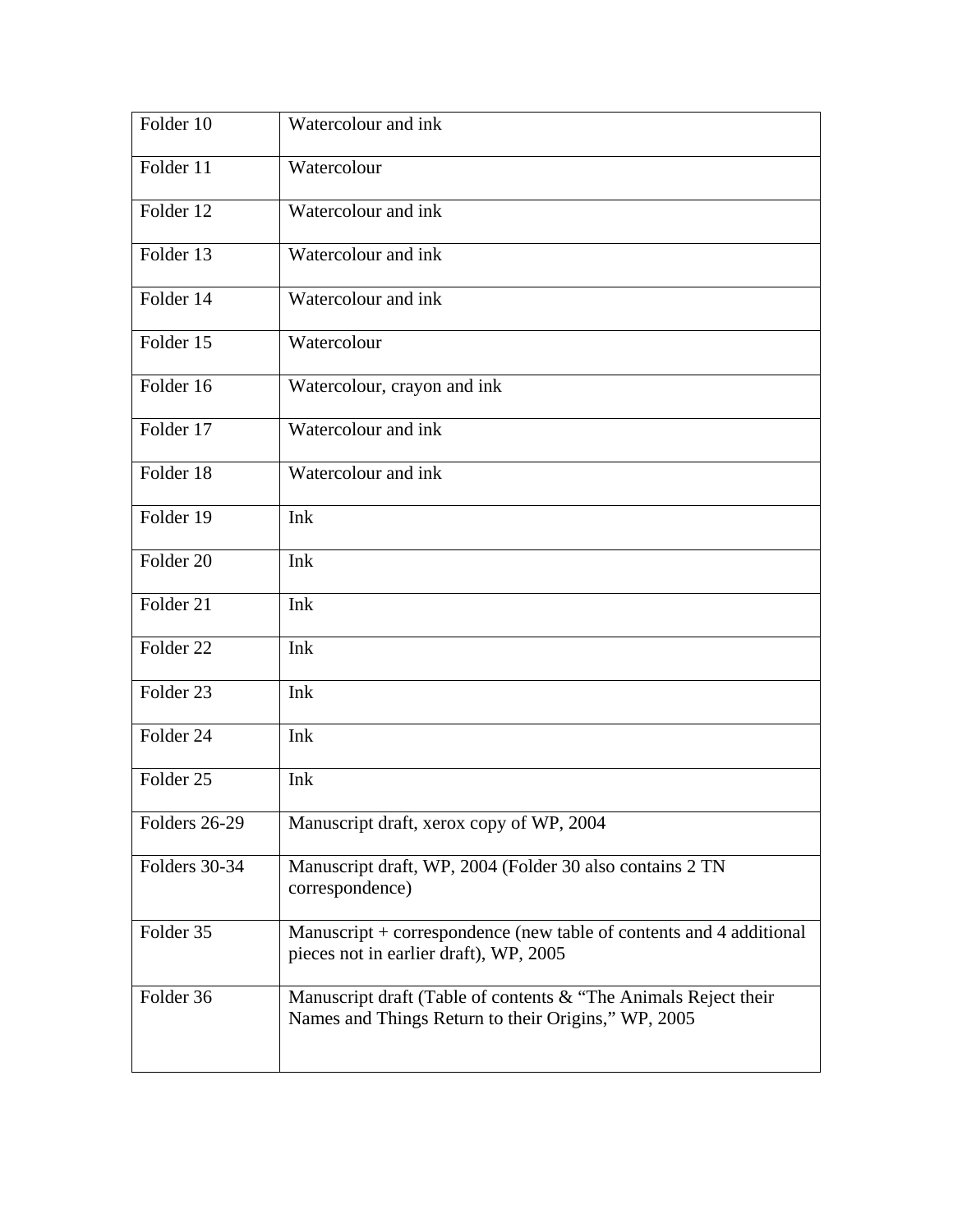| Folder 37           | Manuscript draft (Table of Contents, "Gateway," "Winter's Tales,"<br>"The Animals Reject their Names and Things Return to their<br>Origins," WP, 2005                                                                        |
|---------------------|------------------------------------------------------------------------------------------------------------------------------------------------------------------------------------------------------------------------------|
| Folders 38-41       | Copy-edited proofs, xerox, 2005                                                                                                                                                                                              |
| Folder 42           | [Proposed cover] + correspondence, $[2005]$<br>1 ANS                                                                                                                                                                         |
| Folders 43-47       | Page Proofs, 2005                                                                                                                                                                                                            |
| <b>Box 174</b>      | <b>The Tent</b>                                                                                                                                                                                                              |
| 25 Folders          | Consists of materials related to <i>The Tent</i> , including correspondence<br>and drafts of the various stories that were to be eventually published<br>in the book (but were originally published elsewhere  rework this!) |
| Folder 1            | Correspondence, general, 2005<br>17 e-mails                                                                                                                                                                                  |
| Folder <sub>2</sub> | Correspondence, general, 2005<br>19 e-mails, 1 TLS, 1 TN, 1 AN                                                                                                                                                               |
| Folder <sub>3</sub> | Correspondence, editorial, re: "Itty Bitty Fictions" (working title of<br>The Tent                                                                                                                                           |
| Folders 4-9         | Manuscripts, WP (no revisions) (From a folder labeled "The Tent –<br>Misc.")                                                                                                                                                 |
| Folder 10           | Manuscript, "Horatio's Version," WP (two copies)                                                                                                                                                                             |
| Folder 11           | Manuscript, "Horatio's Version," WP                                                                                                                                                                                          |
| Folder 12           | "Wild Kingdom," clipping published in Brick, [2004] (xerox)                                                                                                                                                                  |
| Folder 13           | "Voice" (as sent to Walrus), WP $(2 \text{ versions}) +$ correspondence $(3 e$ -<br>mails)                                                                                                                                   |
| Folders 14-15       | "Nightingale" (Harbourfront Chapbook project), 2000                                                                                                                                                                          |
| Folder 16           | "Three Novels I Won't Write Soon," clippings from The Times, 2004<br>(xerox)                                                                                                                                                 |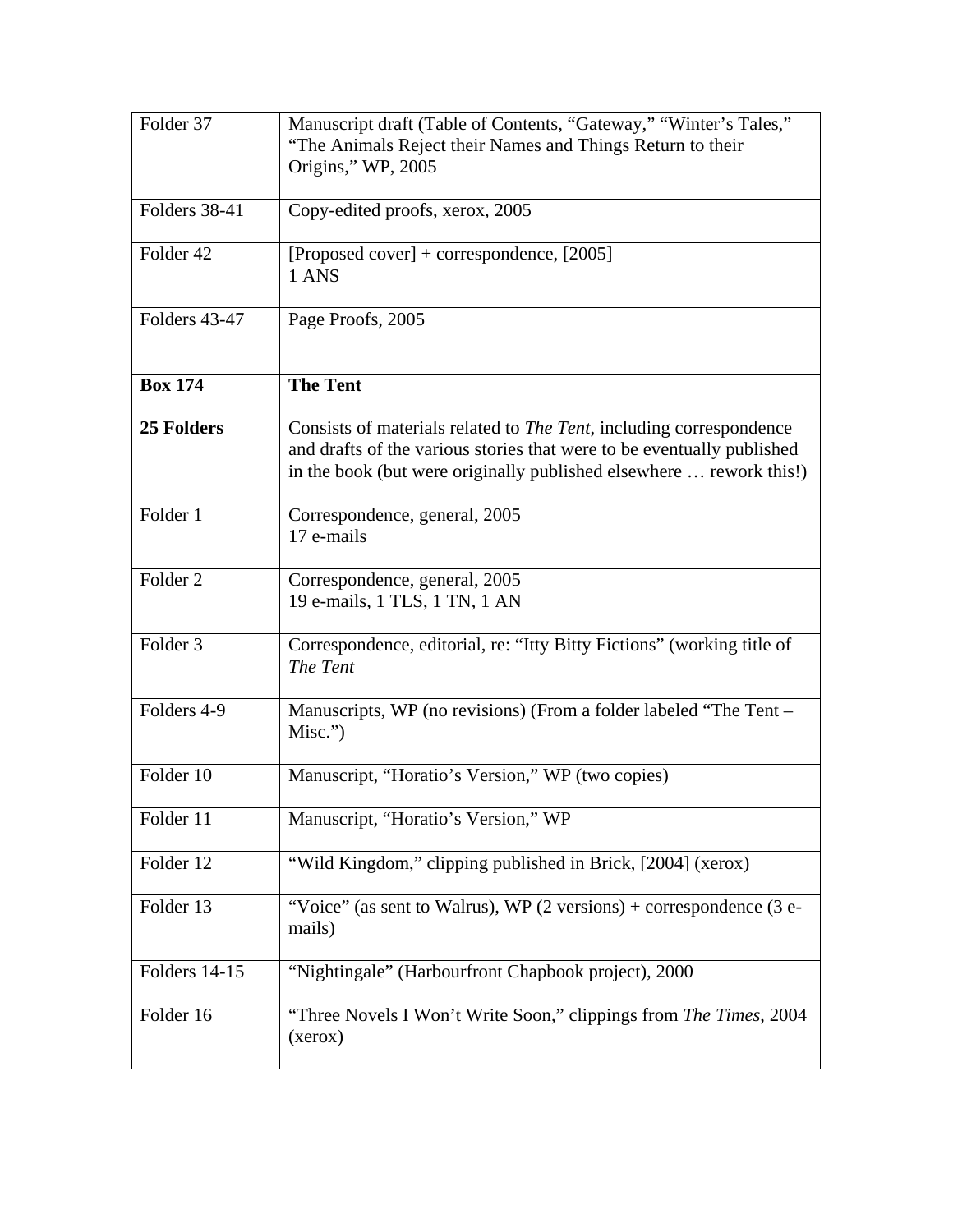| Folder 17            | "Lusus Naturae," published in McSweeney's Enchanted Chamber of<br>Astonishing Stories (edited by Michael Chabon), drafts, WP (3 in<br>total, 1 with holograph revisions)                 |
|----------------------|------------------------------------------------------------------------------------------------------------------------------------------------------------------------------------------|
| Folder 18            | New Beginnings Stories (Anthology for Tsunami Earthquake<br>Charities), correspondence + galleys of MA stories), 2005<br>5 e-mails, 1 TNS                                                |
| Folder $19$          | "Chicken Little Goes Too Far" (WWF project), correspondence, 2005<br>4 e-mails                                                                                                           |
| Folder <sub>20</sub> | "Chicken Little Goes Too Far" and "The Tent" for <i>Harper's</i><br>magazine (published as "Two Fictions"), correspondence & galleys,<br>2005<br>8 e-mails                               |
| Folder <sub>21</sub> | "Four Short Pieces" ("King Log in Exile," "Post-Colonial," "Salome<br>was a Dancer" & "Take Charge") published in Daedalus,<br>correspondence & galleys, 2005<br>2 e-mails, 1 fax, 1 TNS |
| Folder $22$          | "Four Short Pieces" published in Daedalus, correspondence and<br>manuscripts (edited), 2005<br>3 e-mails                                                                                 |
| Folder 23            | The Walrus magazine (March 2005) issue with MA's "Warlords"                                                                                                                              |
| Folder 24            | The Walrus magazine (July/August 2005) issue with MA's "Voice"<br>(2 copies)                                                                                                             |
| Folder <sub>25</sub> | Misc. material related to The Tent                                                                                                                                                       |
| <b>Box 175</b>       |                                                                                                                                                                                          |
|                      | <b>Catalogues</b>                                                                                                                                                                        |
| 14 catalogues        | Consists of publisher's catalogues promoting MA's books.                                                                                                                                 |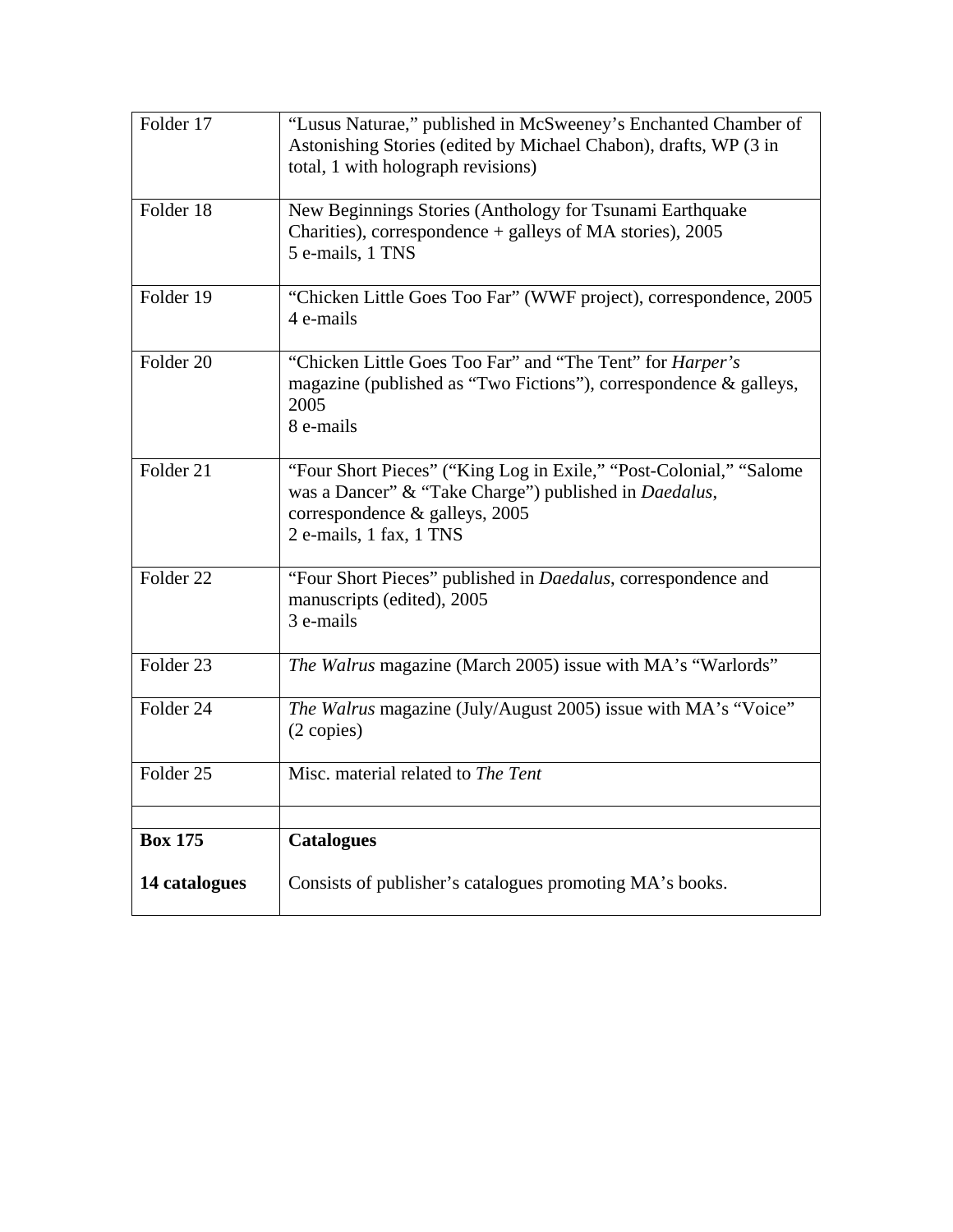|                     | Bloomsbury New Titles, September/October 2000                      |
|---------------------|--------------------------------------------------------------------|
|                     | Houghton Mifflin Anthologies: Landmarks in Literature, 1997        |
|                     | McClelland & Stewart Canadian List, Fall 1996                      |
|                     | Claassen Verlag, Herbst (Autumn) 1999                              |
|                     | Doubleday, Fall 2000                                               |
|                     | Anchor Books, Fall 1998                                            |
|                     | Anchor Books, February through May 1998 (2 copies)                 |
|                     | Anansi, April-December 1996                                        |
|                     | Doubleday, Fall 2006                                               |
|                     | Little Brown & Company UK, January-June [1998]                     |
|                     | Doubleday Canada, Fall 1998                                        |
|                     | Doubleday Canada, Fall 2000                                        |
|                     | Anchor Books, May-August 1998                                      |
|                     |                                                                    |
|                     |                                                                    |
| <b>Box 176</b>      | Audio cassettes/CDs: Books and spoken word                         |
|                     |                                                                    |
| 4 boxed             |                                                                    |
| collections         |                                                                    |
|                     |                                                                    |
|                     | "Alias Grace," Chivers Audio Books, read by Shelley Thompson,      |
|                     | 1996 (12 cassettes in total)                                       |
|                     | "The Caedmon Poetry Collection: A Century of Poets Reading Their   |
|                     | Work," 2000 (3 CDs' unopened)                                      |
|                     | "The Robber Bride," Narrated by Barbara Caruso, 1994 (15 cassettes |
|                     | in total)                                                          |
|                     | "The Blind Assassin," Read by Margot Dionne, 2000 (11 cassettes;   |
|                     | unopened)                                                          |
|                     |                                                                    |
| <b>Box 177</b>      | <b>Audio Cassettes</b>                                             |
|                     |                                                                    |
| <b>23 Cassettes</b> |                                                                    |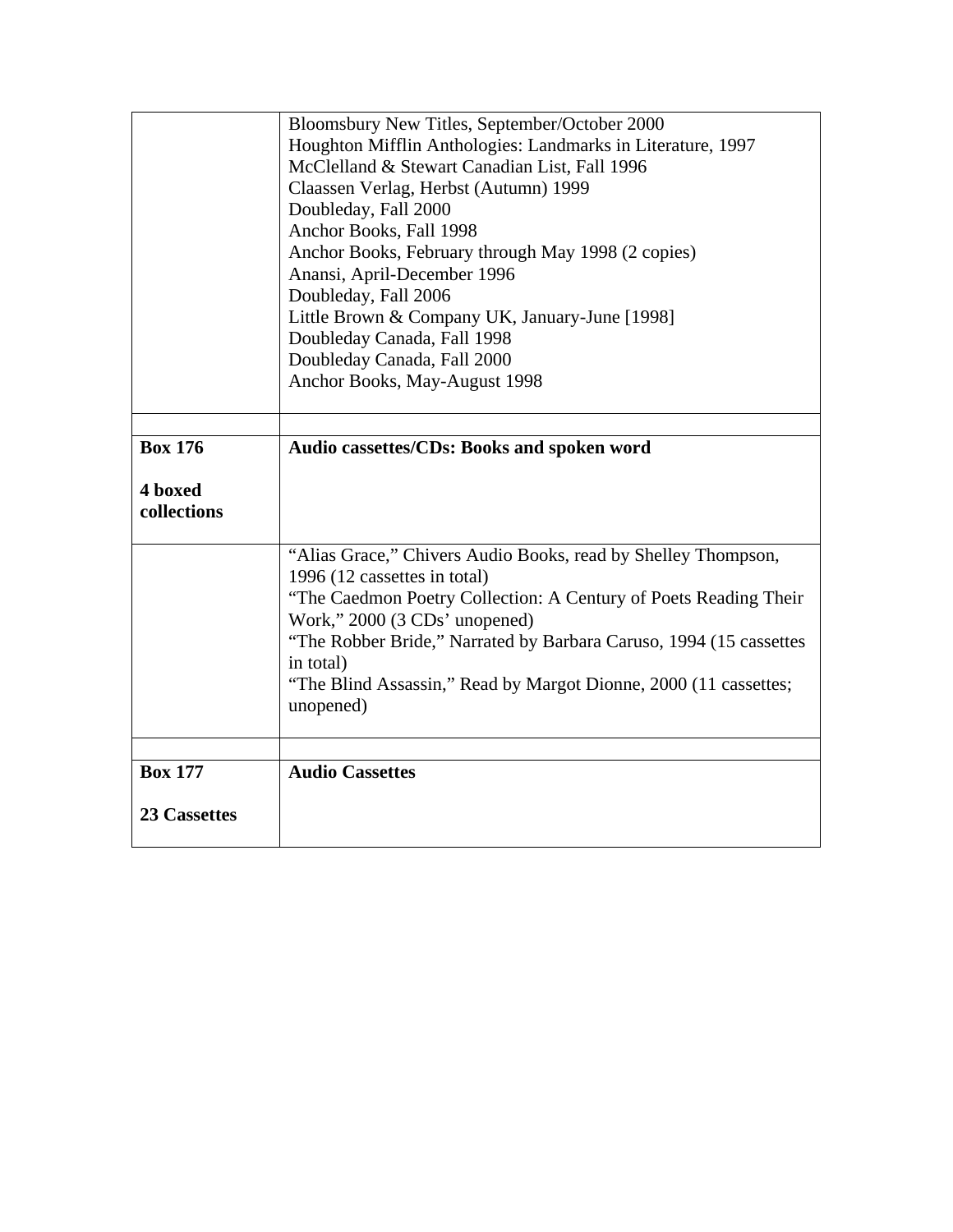|                     | Margaret Atwood & Kim Hill, 2 March 2001 (2 copies)                  |
|---------------------|----------------------------------------------------------------------|
|                     | "The Landlady," Re-mix 2/85, Michelle Miller                         |
|                     | Maestro Orpheus and the World Clock                                  |
|                     | Deena Metzger's "The Book of Hags" (Preview Copy – Black Box         |
|                     | #10)                                                                 |
|                     | "Margaret Attwood (sic)," BBC Radio 4                                |
|                     | "Margaret Atwood Talks About George Orwell," BBC Radio 3, June       |
|                     | 2003)                                                                |
|                     | "M. Atwood Reading At the University of Victoria," Oct. 29/81        |
|                     | "Margaret Atwood Reads 'Unearthing Suite," American Audio            |
|                     |                                                                      |
|                     | Prose Library                                                        |
|                     | "Fusion String Technique" (Side A) & "Mind's Eye Visualization"      |
|                     | (Cambridge Institute for Better Vision)                              |
|                     | "Ourselves or Nothing," Carolyn Forche (Watershed Tapes, 1983)       |
|                     | "Secrets of the Village Earth," Steven Naloo & Friends, 1986         |
|                     | "A Continental Hug: Canadian poetry set to Chilean music by          |
|                     | Amauta," 1988 (2 copies)                                             |
|                     | "Happy Endings," Chris King, narrator, [date unknown]                |
|                     | "The Net," Little River Band, [date unknown]                         |
|                     | ["Sam Mitchell"?]                                                    |
|                     | [Title unknown]                                                      |
|                     | "Bluebeard," Side A: "Progressive Insanities of a Pioneer" (Words by |
|                     | Margaret Atwood, Music by Paul Newman), [date unknown]               |
|                     | "Family Violence in a Patriarchal Culture," [date unknown]           |
|                     | "The Surfacing Trilogy," "The Persistence of Memory," "The Dragon    |
|                     | Path," Jerry Keating, [date unknown]                                 |
|                     | "Poems for Orchestra," 1988                                          |
|                     | "What's Going Down," (various music)                                 |
|                     |                                                                      |
| <b>Box 178</b>      | <b>Audio cassettes</b>                                               |
|                     |                                                                      |
| <b>23 Cassettes</b> |                                                                      |
|                     |                                                                      |
|                     | "Margaret Atwood: Murder in the Dark" (Read by Clare Coulter),       |
|                     | Coach House/Music Gallery Talking Books, [1989] (9 copies)           |
|                     | "Studs w/Margaret Atwood, (12/7/93)                                  |
|                     | "In a Cat's Eye – C. Liles," [date unknown]                          |
|                     | Student Panel: "Atwood on Atwood," Prof. A. Kolodny, 1978-79         |
|                     | "Studs, w/Margaret Atwood," 1988                                     |
|                     | "The Poetry of Lillian Allen," [date unknown]                        |
|                     | "Deep Bay Café Readings," [date unknown]                             |
|                     | "Bookworm, Recorded 5/16/03" (Prod/Host: Michael Silverblatt)        |
|                     | "Alias Grace," Diane Rehm, 1996                                      |
|                     | "The Handmaid's Tale," [date unknown]                                |
|                     |                                                                      |
|                     |                                                                      |
|                     | [Title unknown], 6 DATS                                              |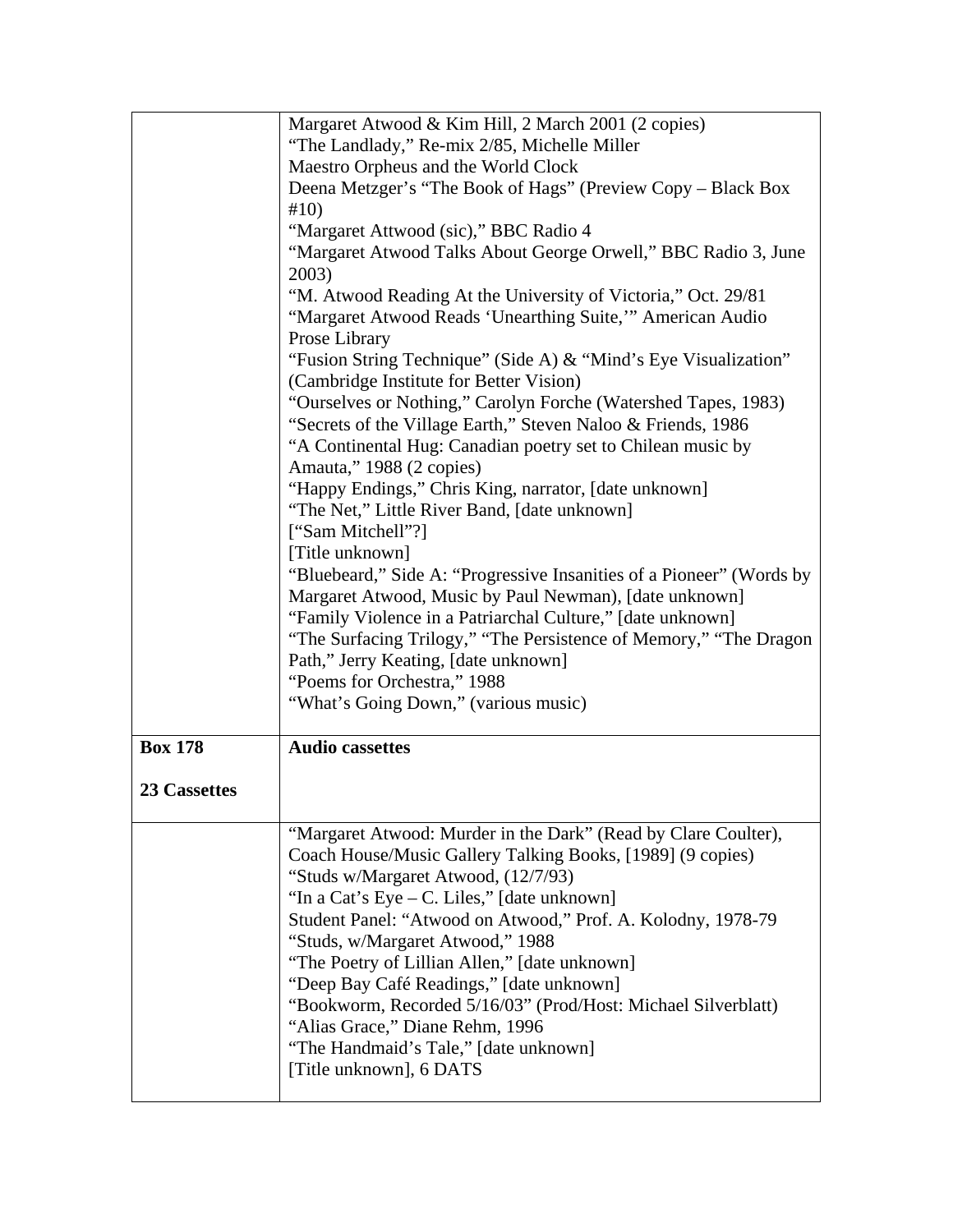| <b>Box 179</b>      | <b>Audio cassettes</b>                                                  |
|---------------------|-------------------------------------------------------------------------|
|                     |                                                                         |
| 22 Cassettes        |                                                                         |
|                     | "Memory," E. Scott Wilkinson, text: M. Atwood, Vancouver Art            |
|                     | Gallery, 1997                                                           |
|                     | The Arts Tonight, Margaret Atwood Special, [date unknown]               |
|                     | "Southern Ontario Gothic," State of the Arts: Margaret Atwood, Feb.     |
|                     | 16/86                                                                   |
|                     | "In the Works: Margaret Atwood," [date unknown]                         |
|                     | "The Arts Today," Wed. Dec. 24/97                                       |
|                     | "Something Precious," M. Worthy, [date unknown]                         |
|                     | "Selected Shorts: 'Dancing Bear' and "A Travel Piece," 1989             |
|                     | "City Arts of San Francisco Presents Margaret Atwood," (Record          |
|                     | Live as Part of City Arts & Lectures, Inc.), 1994                       |
|                     | Robber Bride Launch Tape: "Everybody Knows a Zenia," [date<br>unknown]  |
|                     | "Margaret Atwood Interview (with Jan Castro)," American Audio           |
|                     | Prose Library, [1983?]                                                  |
|                     | Order of Ontario Investiture Ceremony, 1990                             |
|                     | CBC Ideas, Books, March 8, [date unknown]                               |
|                     | "Margaret Atwood at UC Berkeley," 1980                                  |
|                     | "The Robber Bride," CBC Radio Drama (aired Sept. 95), 1995 (2)          |
|                     | tapes with 4 episodes)                                                  |
|                     | "The Journals of Susanna Moodie," [date unknown]                        |
|                     | "Wilderness Dreams," [date unknown]                                     |
|                     | "Sasquatch and Similar Phenomena," Ideas, 1978                          |
|                     | "New Found World," Vernal Equinox, 1988                                 |
|                     | "A Place Called Christmastime," Primedia Productions, [date<br>unknown] |
|                     | "Bookworm," Recorded 01/13/97, NPR                                      |
|                     | "Margaret Atwood Interview Les Belles Heures," 1987                     |
|                     |                                                                         |
|                     |                                                                         |
| <b>Box 180</b>      | <b>Audio cassettes</b>                                                  |
|                     |                                                                         |
| <b>24 Cassettes</b> |                                                                         |
|                     |                                                                         |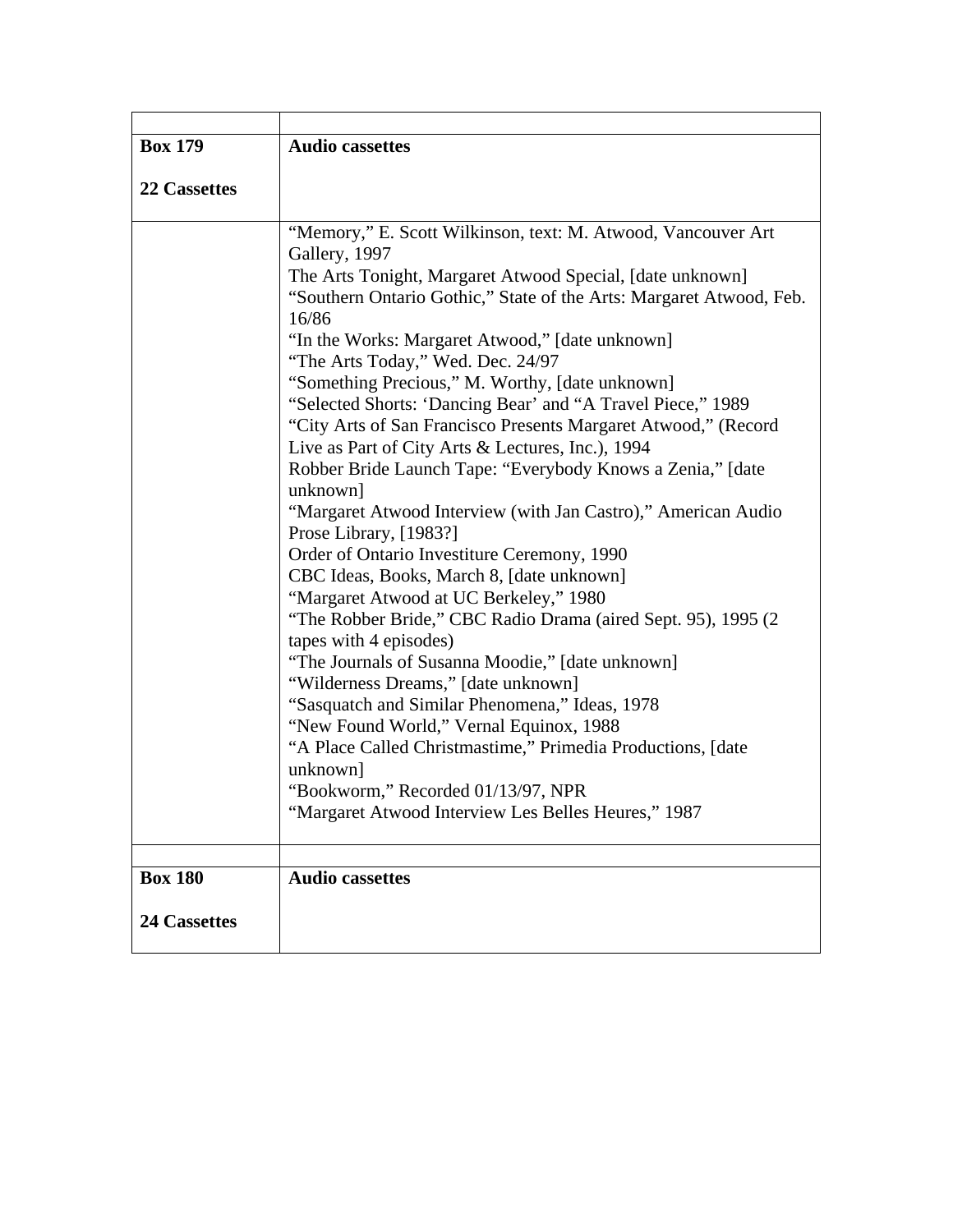|                     | The Book Show, Show #718, 2002                                         |
|---------------------|------------------------------------------------------------------------|
|                     | "The Other Side of the Window," 7 movement song-cycle by Frank J.      |
|                     | Oteri from the poetry of Margaret Atwood, 1995                         |
|                     | "Petro Canada: Les Succès Canadiens," Margaret Atwood, 1985            |
|                     | "2 sollicitudes: Margaret Atwood - VLB," 1996 (6 tapes with 24         |
|                     | episodes)                                                              |
|                     | "World According to Women," Ideas, Episodes #1-5 (on 5 separate        |
|                     | cassettes)                                                             |
|                     | "Laws of Survival," Ruth Stone (Artist), Watershed Tapes, 1986         |
|                     | "The Resurrection of Nature," Good Friday (April 1 <sup>st</sup> 1988) |
|                     | "Anything you can do," Atwood/Davies, PEN Benefit, [date               |
|                     | unknown]                                                               |
|                     | [Unknown cassette]                                                     |
|                     | "Margaret Atwood Reading 'Unearthing Suite," American Audio            |
|                     | Prose Library, 1983                                                    |
|                     | "Interview with Margaret Atwood," American Audio Prose Library,        |
|                     | 1983                                                                   |
|                     | [Unknown]                                                              |
|                     | "The Handmaid's Tale," Fawcett Books, 1987                             |
|                     | "Alias Grace," Bantam/Seal Books, Radio Ad Canada, 1997                |
|                     | "Margaret Atwood," Book Show #287, [date unknown]                      |
|                     |                                                                        |
|                     |                                                                        |
| <b>Box 181</b>      | <b>Audio cassettes</b>                                                 |
|                     |                                                                        |
| <b>22 Cassettes</b> |                                                                        |
|                     |                                                                        |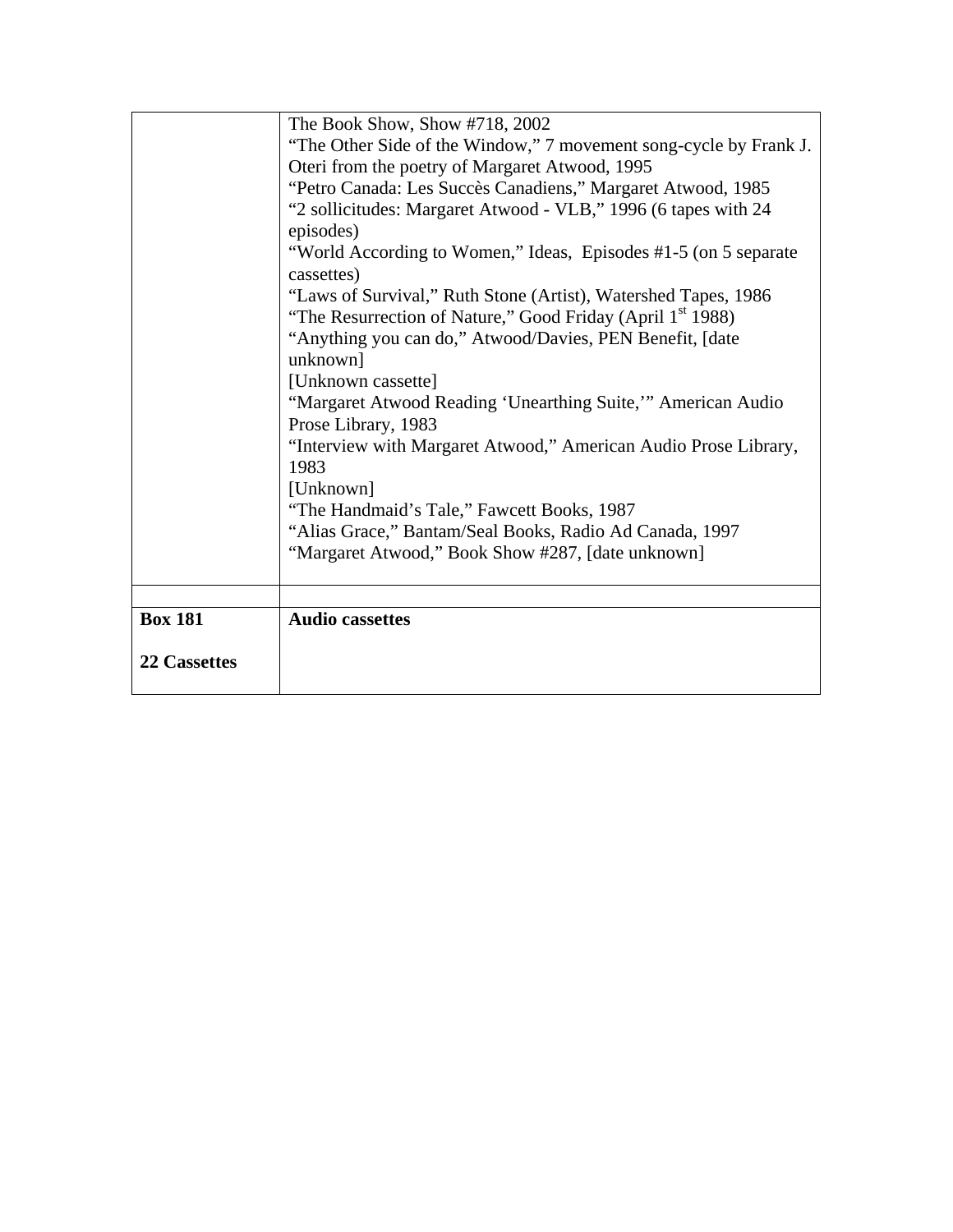|                   | "Margaret Atwood," Book Show #287, [date unknown]                  |
|-------------------|--------------------------------------------------------------------|
|                   | "Decca & the Dectones featuring Jessica Milford," 1995             |
|                   | [Unknown]                                                          |
|                   | "The Handmaid's Lament," Recorded by Carole Liles, [date           |
|                   | unknown] (2 copies)                                                |
|                   | "The Handmaid's Tale," Original Motion Picture Soundtrack, 1990    |
|                   | "Houston Traffic Jam," Slow Down, Turn it Up, 2000                 |
|                   | "Battlecat," Tape for Margaret Atwood from Marianne Ritchey, [date |
|                   | unknown]                                                           |
|                   | DCD, "Spleen and Ideal" & (most of) "A Passage in Time", [date     |
|                   | unknown]                                                           |
|                   | "Music & Poetry of the Kesh, Music by Todd Barton, Words by        |
|                   | Ursula K. Le Guin                                                  |
|                   | "Waking the Moon: the tape," [date unknown]                        |
|                   | "Conversations with the Christian Science Monitor," 1986           |
|                   | "Toronto the Good," Margaret Atwood et al., [date unknown]         |
|                   | Radio Canada – Confluences Magazine, 1999                          |
|                   | "The Writers Almanac," Week of Feb. 8, 1999, Minnesota Public      |
|                   | Radio                                                              |
|                   | Massey College, Tapes 1 & 2, Oct. 9, 1994                          |
|                   | Margaret Atwood, BBC Radio 4, [date unknown]                       |
|                   | Peter Lieberson, Horn Concerto                                     |
|                   | "Breathing Fire," First Street Playhouse, 1987                     |
|                   | "You Are Happy," [by Paul Rozenberg?], 1977                        |
|                   | Margaret Atwood's Talk at Wheaton College, 1984                    |
|                   |                                                                    |
|                   |                                                                    |
| <b>Box 182</b>    | <b>Audio cassettes</b>                                             |
|                   |                                                                    |
| 20 cassette tapes |                                                                    |
|                   |                                                                    |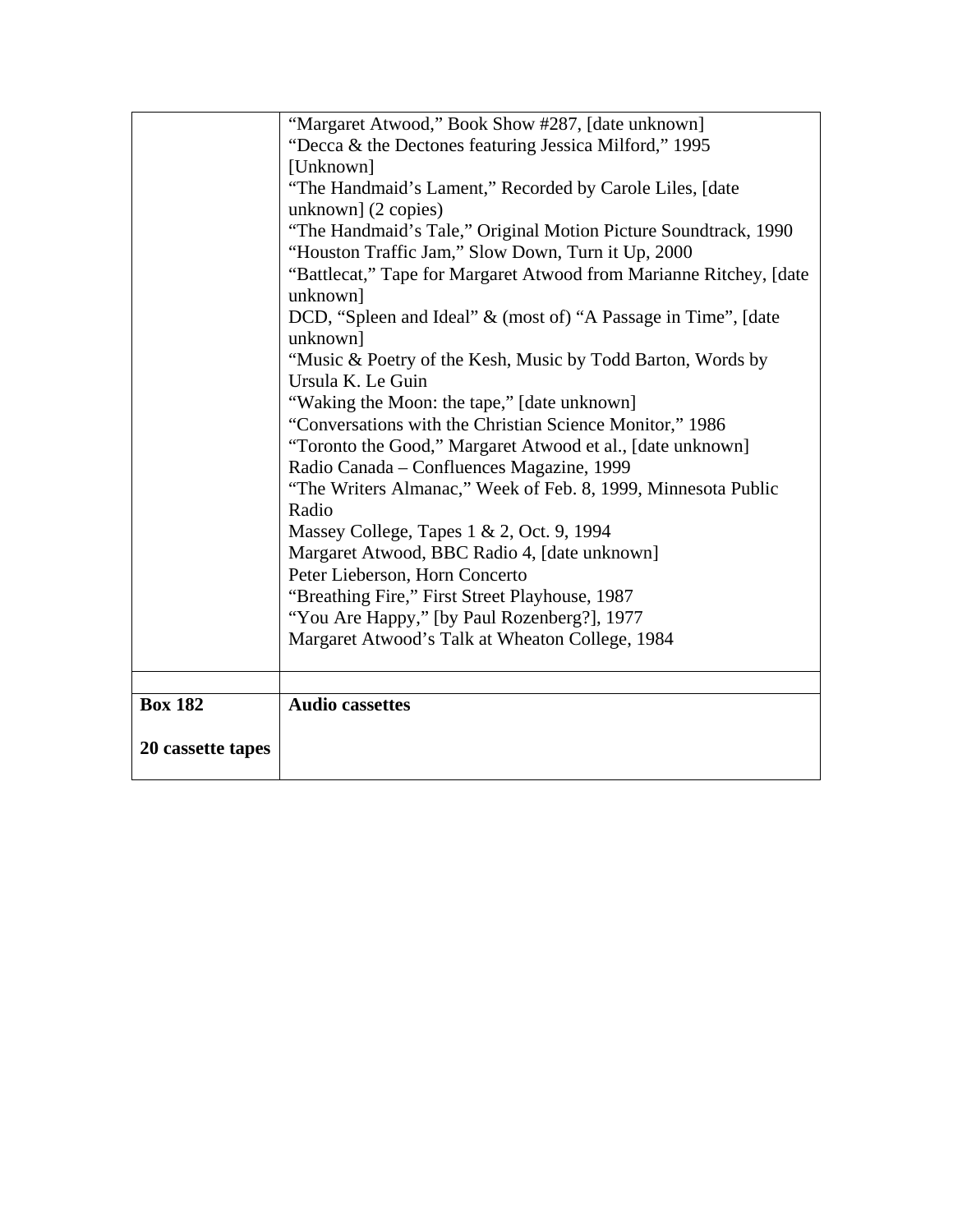| <b>20 CDS</b>  |                                                                                                      |
|----------------|------------------------------------------------------------------------------------------------------|
| <b>Box 183</b> | <b>Compact Discs</b>                                                                                 |
|                |                                                                                                      |
|                | M. Atwood interview, WNYC, [Feb. 14, 2006].                                                          |
|                | "A Room of One's Own," Program 4, [date unknown]                                                     |
|                | McDermont – Danny Boy)                                                                               |
|                | Margaret Atwood – Gzowski, May 24, 1994 (Side B: John                                                |
|                | "Jessie's Songs," [date unknown]                                                                     |
|                | "Sasquatch Program," CBC, part 3, [1978?]                                                            |
|                | 1988                                                                                                 |
|                | "Dictation Tape," [date unknown]<br>"Margaret Atwood: True Stories," Sun Valley Writers' Conference, |
|                | "Studs Terkel with Margaret Atwood," [WFMT Chicago?], 1997                                           |
|                | "Atwood – State of the Arts," 1985                                                                   |
|                | "Façade," Sitwell; Walton                                                                            |
|                | "The Santa Claus Trap," Margaret Atwood, As it Happens, 1990                                         |
|                | Public Radio, [date unknown]                                                                         |
|                | "To the Best of Our Knowledge," Margaret Atwood, Wisconsin                                           |
|                | [Unknown]                                                                                            |
|                | "State of the Arts," Margaret Atwood Feature, CBC-AM & FM, 1985                                      |
|                | "Margaret Atwood, Eckerd College," 1986                                                              |
|                | "Margaret Atwood," WNYC, 2000                                                                        |
|                | "Margaret Atwood - AIR," [date unknown]                                                              |
|                | "The Poetry and Voice of M. Atwood," [date unknown]                                                  |
|                | Stories," read on Telling Tales (WPBX, Southampton, NY), 1986<br>"MA: Poetry," [unknown date]        |
|                | "Margaret Atwood: The Sin-Eater, from Dancing Girls and Other                                        |
|                | "There is a Moral to it All," Musical duets by Maya Angelou, 1995                                    |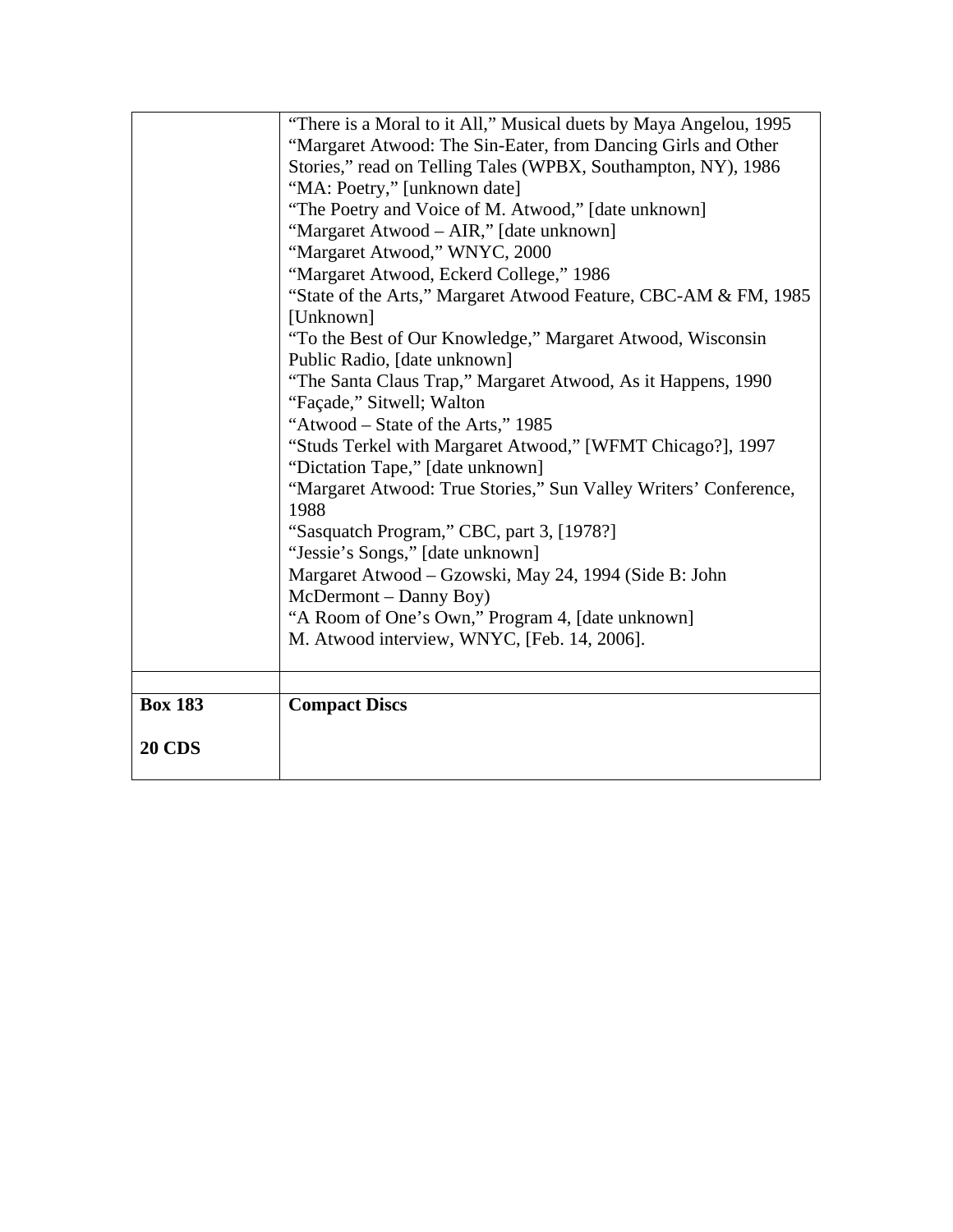|                | Audio CD, "For Margaret Atwood from Yvon Bonenfant" (Consists                                        |
|----------------|------------------------------------------------------------------------------------------------------|
|                | of songs set to MA's poetry?), [date unknown]                                                        |
|                | Data CD, "For Margaret Atwood from Yvon Bonenfant" (Consists of                                      |
|                |                                                                                                      |
|                | photos and videos), [date unknown]<br>"GMC," $Sid - 17$ tracks                                       |
|                |                                                                                                      |
|                | "Gwendolyn MacEwen - Test Mix," [date unknown]                                                       |
|                | "Huxley a-t-il vu juste?" (par rapport au biotechnologie), Des ideés                                 |
|                | plein la téte, [date unknown]                                                                        |
|                | "Security and Risk," Ideas, CBC Radio One, 2002                                                      |
|                | "War Music," Christopher Logue, [date unknown] (4 CDs)                                               |
|                | "The Blind Assassin," [Promotional materials?], 2000                                                 |
|                | "Ill Generation," [Damian Kolodiy], [date unknown]                                                   |
|                | "Who Said the Race is Over," 2003                                                                    |
|                | "For the love of Arthur," A celebration in three parts, [date unknown]<br>"Shards of Me," Anno, 2002 |
|                | "Constantinople," Christos Hatzis/The Gryphon Trio, CBC Radio,                                       |
|                | 2001                                                                                                 |
|                | "Le pays cree l'artiste qui recree son pays," Antonine Maillet,                                      |
|                | Charles R. Bronfman Lecture in Canadian Studies, [date unknown]                                      |
|                | "Bestiary," David Garner, [Date unknown]                                                             |
|                | ["The Smiling Conundrum"], Simon Newob, 2002                                                         |
|                | "As Smart As We Are," One Ring Zero, [2004]                                                          |
|                |                                                                                                      |
|                |                                                                                                      |
|                |                                                                                                      |
|                |                                                                                                      |
| <b>Box 184</b> | <b>Video tapes</b>                                                                                   |
|                |                                                                                                      |
| 11 Videos      |                                                                                                      |
|                | "Talking Books – Margaret Atwood," Ovation Arts & Entertainment,                                     |
|                | [date unknown]                                                                                       |
|                | "Heaven on Earth," Primedia Productions, [date unknown]                                              |
|                | "In the Shadow of a Saint," Nomad International Version, [date                                       |
|                | unknown]                                                                                             |
|                | "Negotiating with the Dead: A Writer on Writing," C-SPAN                                             |
|                | Videotape, 2002                                                                                      |
|                | "Much Ado about Something," The Helpful Eye, 2001                                                    |
|                | "Graduation Video," Margaret Atwood, Honorary Graduate, Leeds                                        |
|                | University, 1994                                                                                     |
|                | "3 for the tree house," 2002                                                                         |
|                | "The Giller Prize 1996," Margaret Atwood, 1996                                                       |
|                | "Newsnight," 2003                                                                                    |
|                | "Margaret Atwood on Charlie Rose," 2001                                                              |
|                | ["AAR ad #2"], [date unknown]                                                                        |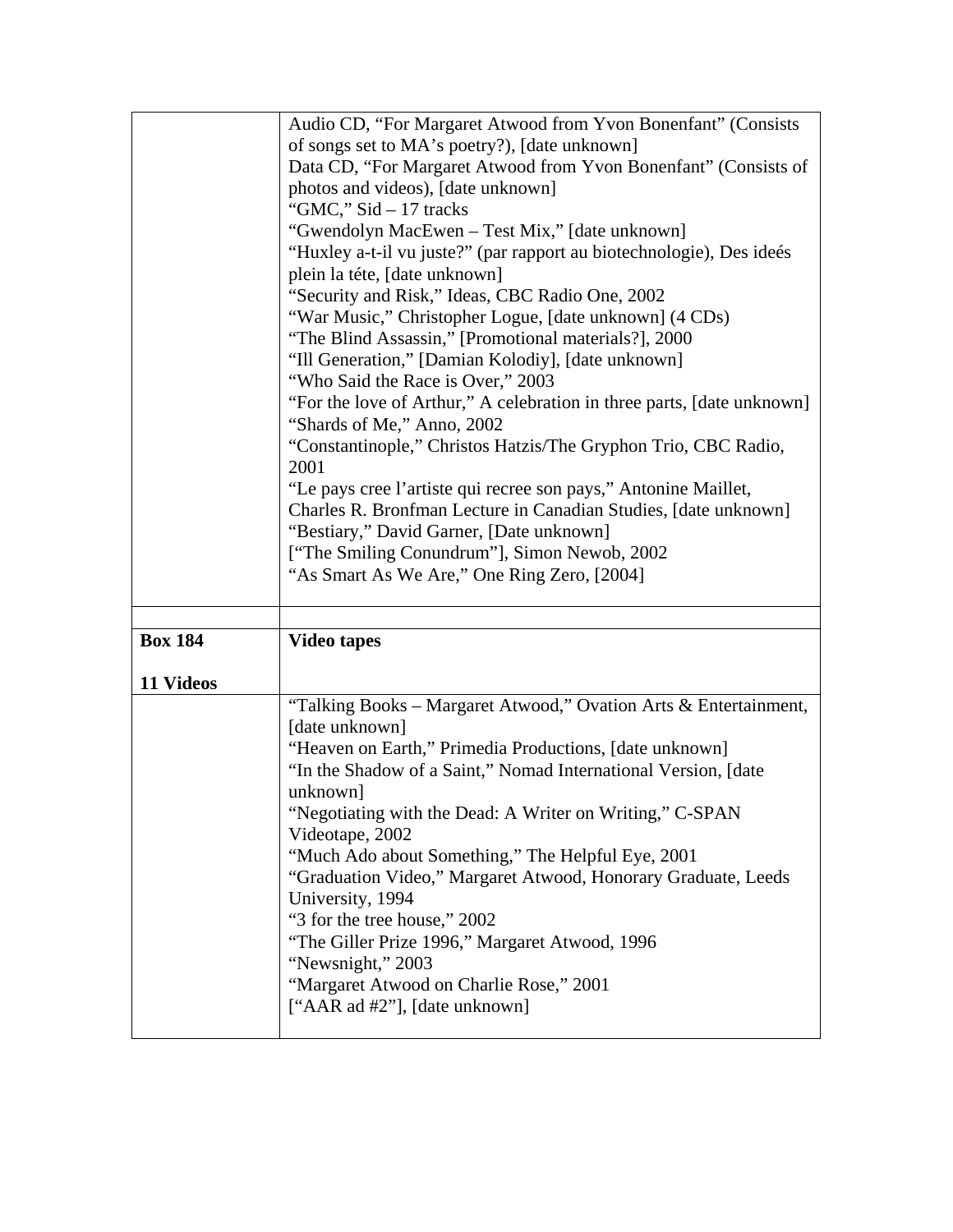| <b>Box 185</b>                                        | <b>Video tapes</b>                                                                                                                                                                                                                                                                                                                                                                                                                                                                                                                                                                                                                                                                                                                     |
|-------------------------------------------------------|----------------------------------------------------------------------------------------------------------------------------------------------------------------------------------------------------------------------------------------------------------------------------------------------------------------------------------------------------------------------------------------------------------------------------------------------------------------------------------------------------------------------------------------------------------------------------------------------------------------------------------------------------------------------------------------------------------------------------------------|
| 11 Videos                                             |                                                                                                                                                                                                                                                                                                                                                                                                                                                                                                                                                                                                                                                                                                                                        |
|                                                       | "Light of the Snowgeese," [date unknown]<br>"CPAC - Talk Politics," Kirby Senate Committee Report on Health<br>Care, 2002<br>"Lila York choreography excerpts," [date unknown]<br>"Ted Allan: Minstrel Boy of the 20 <sup>th</sup> Century," Galafilm Production<br>2000, [date unknown]<br>"Einmal Unterwelt und zurück: Die Schriftstellerin," Margaret<br>Atwood, 1996<br>Ominbus, Angela Carter, 1992<br>"2003 Peace Ads for AAR," 2003<br>"Oryx and Crake," Fine Print, Rogers Television, [date unknown]<br>(Note: tape damaged)<br>"Margaret Atwood," The American Poetry Archive, The Poetry<br>Center, SFSU, 1978<br>"Mad Cow" and "GM Food," The National, CBC, 2003<br>"The Tree that Remembers," National Film Board, 2002 |
| <b>Box 186</b><br>4 Videos, 3<br>boxed<br>collections | Video tapes, cassettes and CDs                                                                                                                                                                                                                                                                                                                                                                                                                                                                                                                                                                                                                                                                                                         |
|                                                       | "Ottawa Citizen Business TV," Rogers Televison, 2002<br>"The Handmaid's Tale: An Opera Takes Form," Danish Television<br>DR2, 2000<br>"Fury for the Sound: The Women at Clayoquot," 1997<br>[Title unknown]<br>"The Penelopiad," Read by Laural Merlington, [2005?] (2 cassettes,<br>unopened)<br>"The Penelopiad," Read by Laural Merlington, [2005?] (3 compact)<br>discs, unopened)<br>"The Penelopiad," Read by Laural Merlington, [2005?] (1 MP3-CD)                                                                                                                                                                                                                                                                              |
| <b>Box 187</b><br>11 boxed<br>collections             | Audio cassettes - Books and spoken word                                                                                                                                                                                                                                                                                                                                                                                                                                                                                                                                                                                                                                                                                                |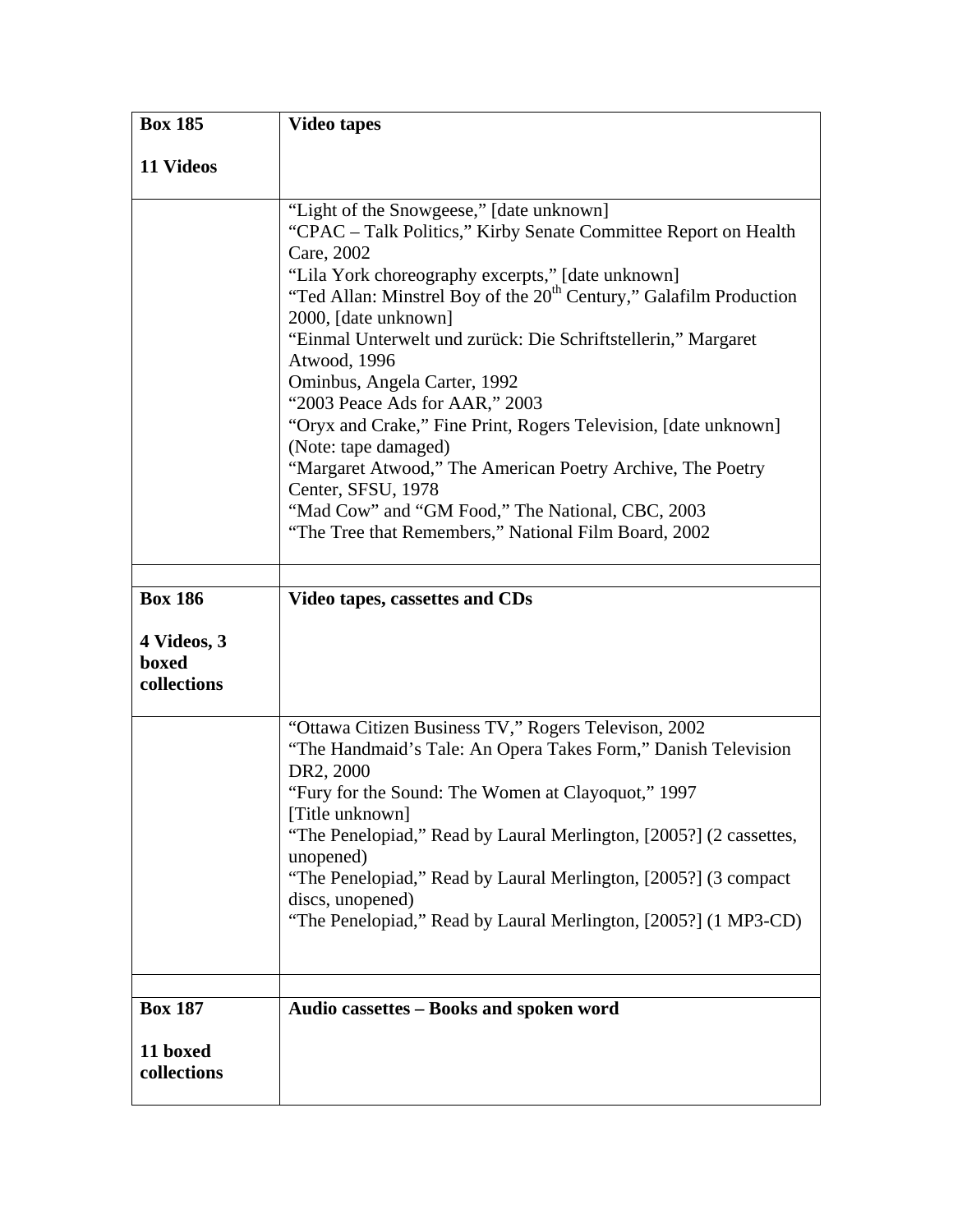|                                    | "Cat's Eye," Talking Book of the Year awarded to MA by the                                                      |
|------------------------------------|-----------------------------------------------------------------------------------------------------------------|
|                                    | Canadian National Institute for the Blind, 1989 (6 cassettes in total)                                          |
|                                    | "First Words: Earliest Writing from Favourite Contemporary                                                      |
|                                    | Authors," [date unknown] (4 cassettes in total; unopened)                                                       |
|                                    | "Stories from Wilderness Tips," Performance by Helen Shaver, 1991                                               |
|                                    | (2 cassettes in total; unopened)                                                                                |
|                                    | "Cat's Eye," Performance by Kate Nelligan, 1989 (2 cassettes in<br>total; unopened; 2 copies)                   |
|                                    | "Alias Grace," Performance by Elizabeth McGovern, 1996 (4                                                       |
|                                    | cassettes; unopened)                                                                                            |
|                                    | "The poetry and voice of Margaret Atwood," 1977 (1 cassette)                                                    |
|                                    | "Bluebeard's Egg and Other Stories," 1986 (3 cassettes in total)                                                |
|                                    | "The Handmaid's Tale," read by Julie Christie, 1985 (2 cassettes in                                             |
|                                    | total; unopened)                                                                                                |
|                                    | "That Handmaid's Tale," read by Julie Christie, 1991 (new issue of                                              |
|                                    | 1985 version) (2 cassettes, unopened)                                                                           |
|                                    | "Cat's Eye," Read by Kate Nelligan, 1992 (new issue of 1989)                                                    |
|                                    | version) (2 cassettes, unopened)                                                                                |
|                                    | "Alias Grace," Read by Diana Quick, [date unknown] (2 cassettes,                                                |
|                                    | unopened)                                                                                                       |
|                                    |                                                                                                                 |
|                                    |                                                                                                                 |
|                                    | Audio cassettes: Books and spoken word                                                                          |
| <b>Box 188</b>                     |                                                                                                                 |
|                                    |                                                                                                                 |
|                                    |                                                                                                                 |
| 5 boxed<br>collections             |                                                                                                                 |
|                                    | "The Handmaid's Tale," Chivers Audio Books, Read by Joanna                                                      |
|                                    | David, 1985 (8 cassettes)                                                                                       |
|                                    | "Cat's Eye," Isis Audio Books, Read by Barbara Caruso, 1988 (12)                                                |
|                                    | cassettes)<br>"The Poets Among Us," Writing on Air, 1998 (4 cassettes)                                          |
|                                    | "Wilderness Tips," Sterling Audio, read by Denica Fairman, 1991 (8)                                             |
|                                    | cassettes)                                                                                                      |
|                                    | "The Robber Bride," Isis Audio Books, Read by Barbara Caruso,                                                   |
|                                    | 1993 (14 cassettes)                                                                                             |
|                                    |                                                                                                                 |
| <b>Box 189</b>                     | <b>Publications</b>                                                                                             |
| $8$ Journals + 2<br><b>Folders</b> | Consists primarily of publications where MA's stories appear. It also<br>inclues 2 folders of misc. MA material |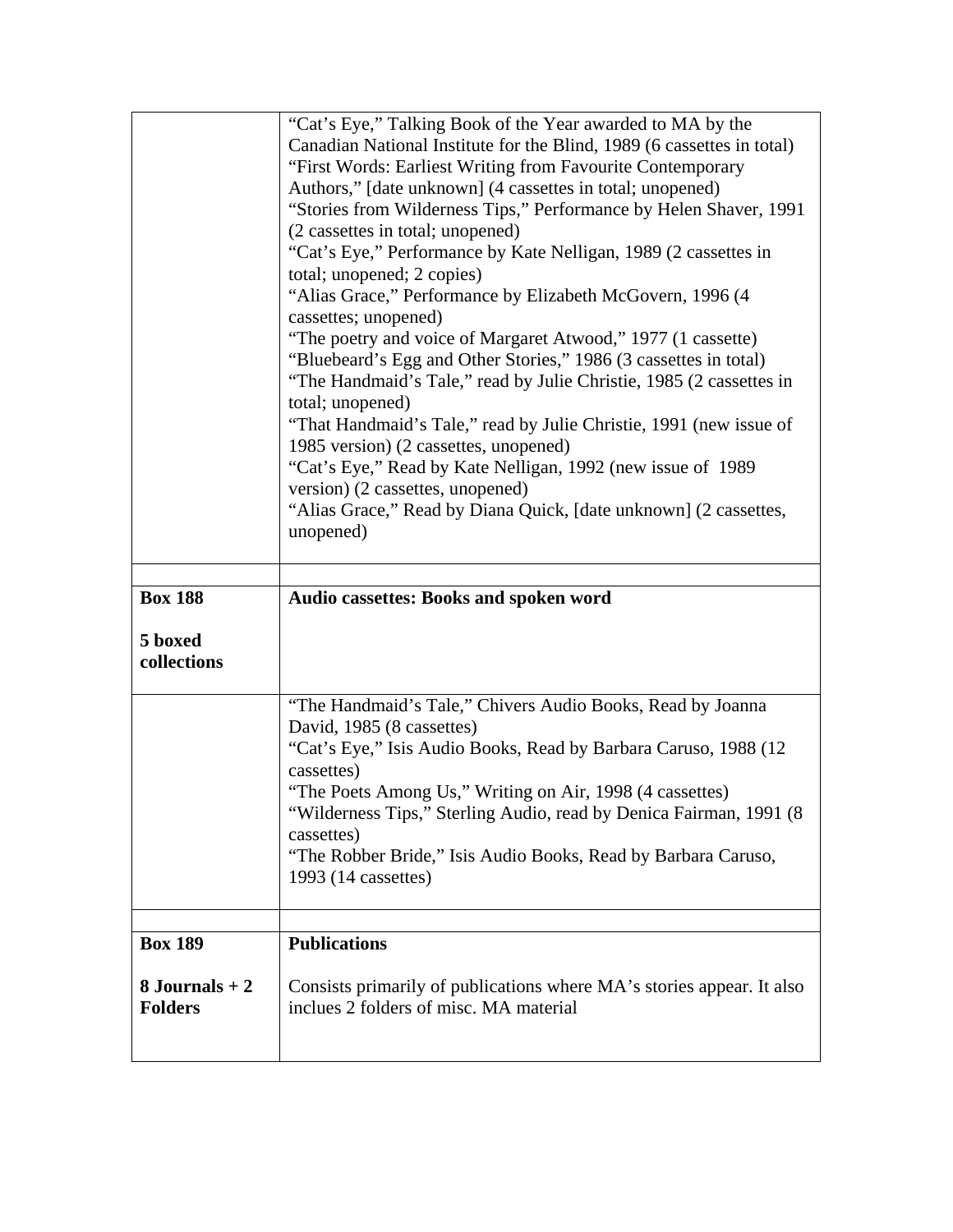| Journals                       | Granta 91, Autumn 2005<br>Descant 132, Spring 2006                                                                                         |
|--------------------------------|--------------------------------------------------------------------------------------------------------------------------------------------|
|                                | Sundance Choice: Literature and Psychology Reader                                                                                          |
|                                | Cycnos, Vol. 22, No. 1, 2005 (La Science-Fiction Dans L'Historie,                                                                          |
|                                | L'Histoire Dans La Science-Fiction.)                                                                                                       |
|                                | Wascana Review of Contemporary Poetry and Science Fiction, Vol.                                                                            |
|                                | 38, No. 1, Spring 2003                                                                                                                     |
|                                | Daedalus, Spring 2005 (3 copies)                                                                                                           |
| Folder 1                       | Promotional, Oryx & Crake, sign                                                                                                            |
| Folder 2                       | Covers (mounted on board), Selected Poems 1965-1975 & Selected<br>Poems II 1976-1986                                                       |
| <b>Box 190</b>                 | <b>Misc. Atwood material</b>                                                                                                               |
|                                |                                                                                                                                            |
| 21 Folders $+4$<br>periodicals | Consists of various materials, including correspondence pertaining to<br>the Margaret Atwood Society, galleys for The Penelopiad, and some |
|                                | promotional materials                                                                                                                      |
| Folder 1                       | Correspondence, Margaret Atwood Society, 1989-94                                                                                           |
|                                | $4$ TNS $(+ 1$ copy), $4$ TLS, $4$ fax, $1$ ANS                                                                                            |
| Folder <sub>2</sub>            | Correspondence, Margaret Atwood Society, 1997-2003                                                                                         |
|                                | 8 e-mails, 2 TNS, 3 fax, 2 ANS, 1 TLS                                                                                                      |
| Folder <sub>3</sub>            | Correspondence (+ photographs), Pam Gorden, 2004                                                                                           |
|                                | 1 ALS                                                                                                                                      |
| Folders 4-10                   | The Penelopiad, galleys, 2005                                                                                                              |
| Folder 11                      | Promotional material, Oryx & Crake, "A Reading Group                                                                                       |
|                                | Companion," 2003                                                                                                                           |
| Folder 12                      | Promotional material, Seal Books                                                                                                           |
| Folder 13                      | Promotional flyer, MA's The Handmaid's Tale for BBC Radio 4                                                                                |
| Folder 14                      | Translation, xerox of MA's "Het loden tijdperk"                                                                                            |
| Folder 15                      | The Harbrace Anthologies of Poetry and Short Fiction, xerox of<br>MA's poetry and story                                                    |